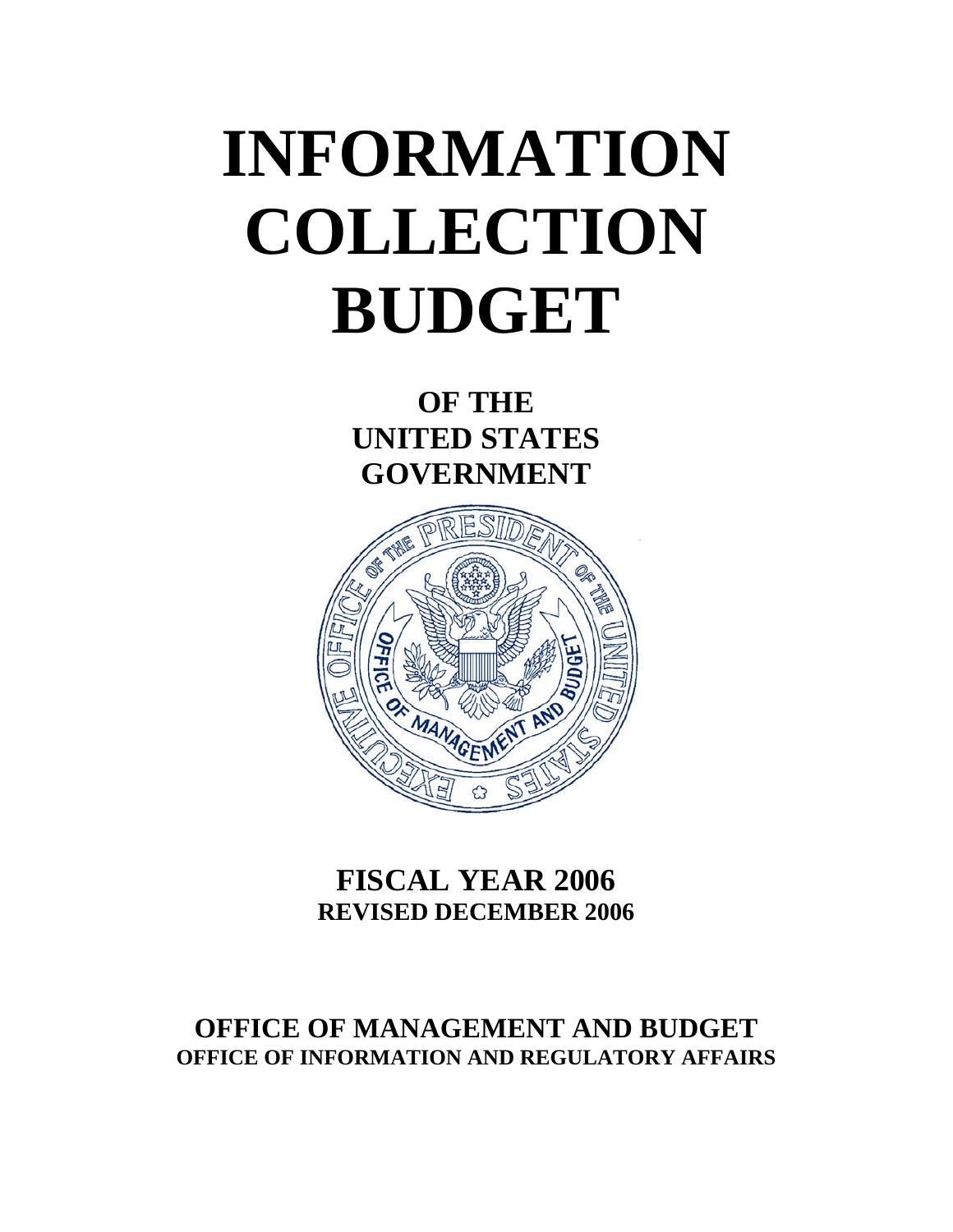Additional copies of this report are available on the Internet at: <http://www.whitehouse.gov/omb/inforeg/infocoll.html>

The FY 2006 Information Collection Budget was revised December 2006.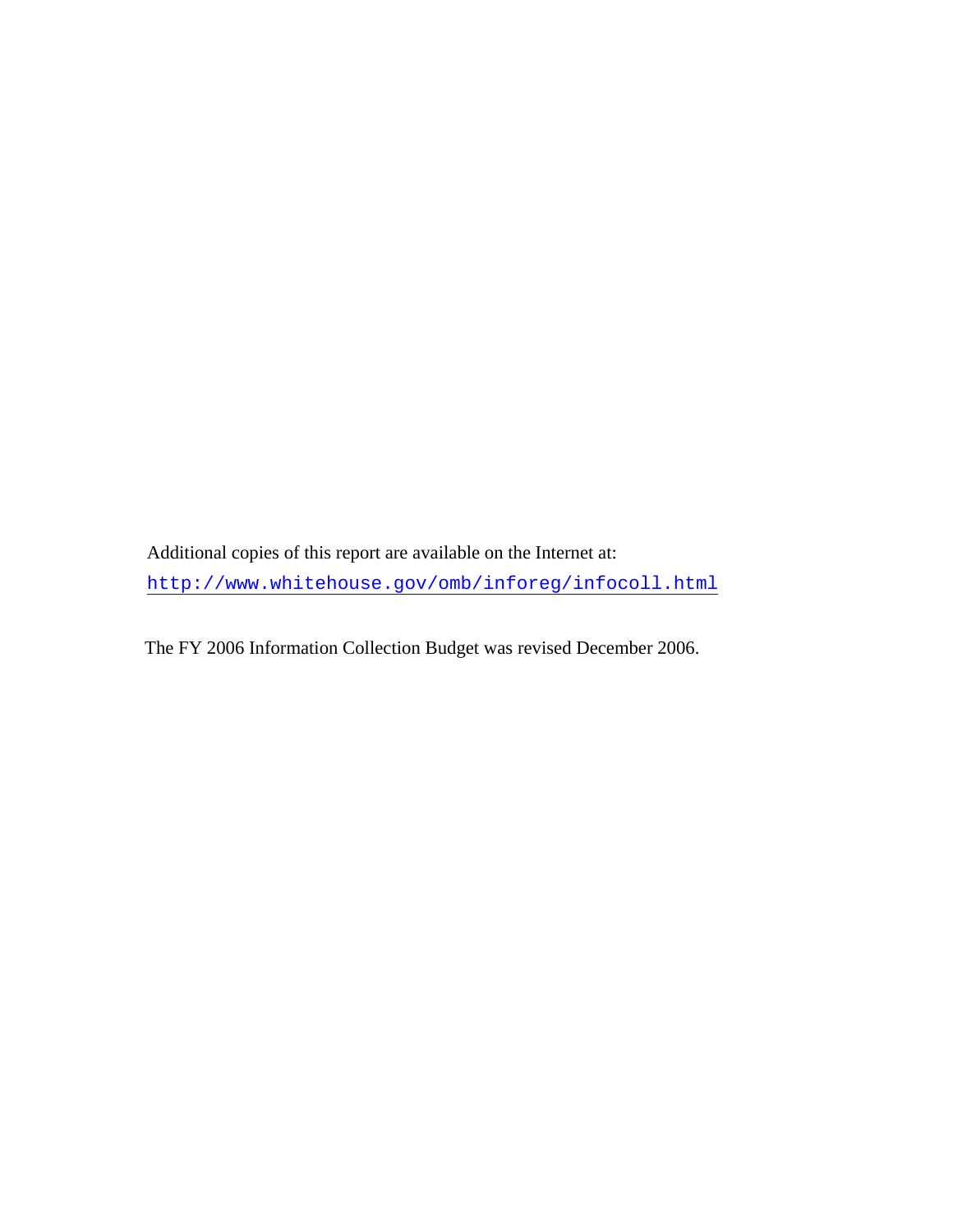| The Practical Utility of Information that the Federal Government Collects  10       |  |
|-------------------------------------------------------------------------------------|--|
|                                                                                     |  |
|                                                                                     |  |
|                                                                                     |  |
| <b>Chapter 3. The New IRS Methodology for Estimating Individual Taxpayer Burden</b> |  |
|                                                                                     |  |

#### **Table of Contents**

| Appendix B. Significant Paperwork Reductions and Increases — FY 2005 & FY 200649 |  |
|----------------------------------------------------------------------------------|--|
|                                                                                  |  |
|                                                                                  |  |
|                                                                                  |  |
|                                                                                  |  |
|                                                                                  |  |
|                                                                                  |  |
|                                                                                  |  |
|                                                                                  |  |
|                                                                                  |  |
|                                                                                  |  |
|                                                                                  |  |
|                                                                                  |  |
|                                                                                  |  |
|                                                                                  |  |
|                                                                                  |  |
|                                                                                  |  |
|                                                                                  |  |
|                                                                                  |  |
|                                                                                  |  |
|                                                                                  |  |
|                                                                                  |  |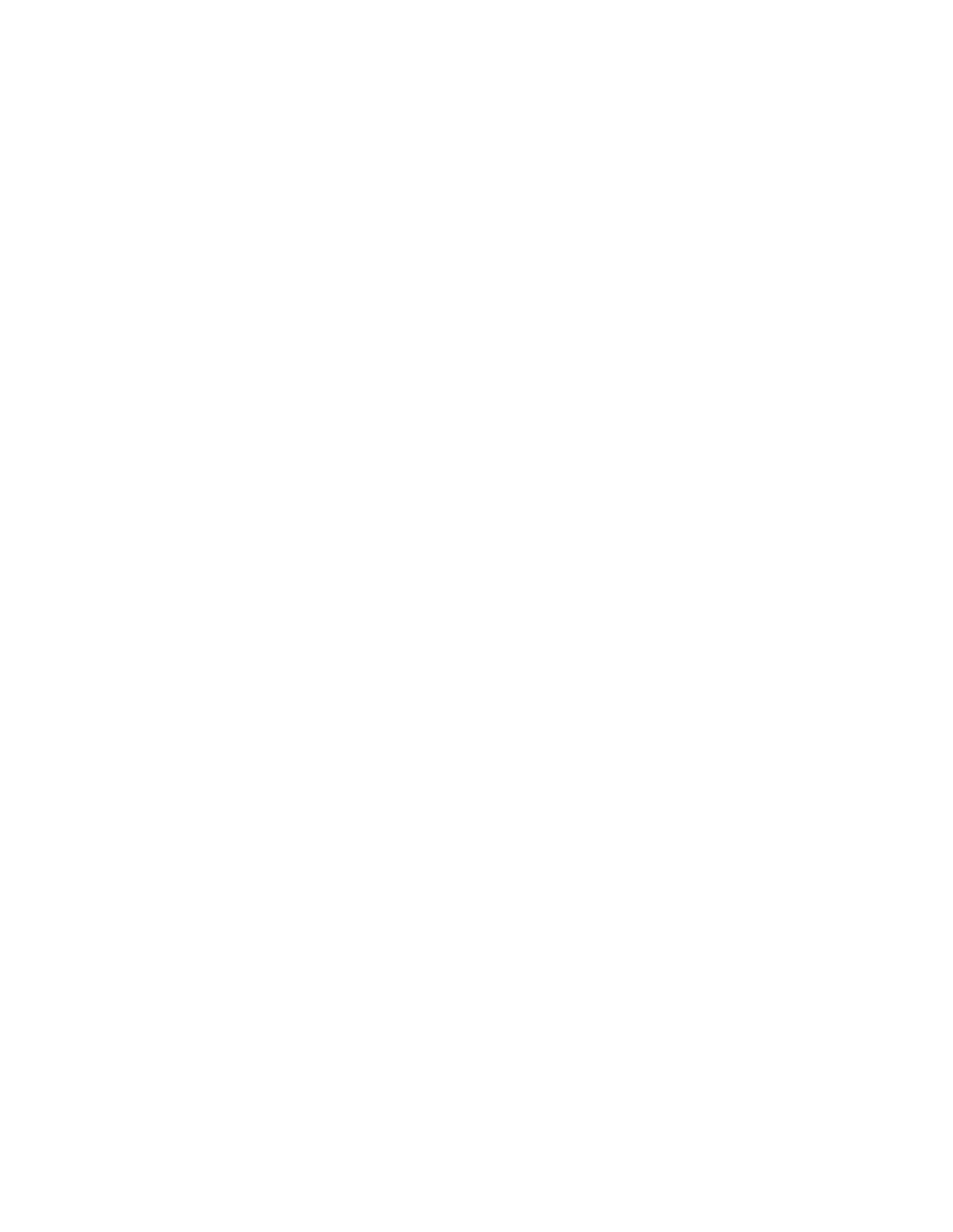# **Table of Figures**

| Figure 3. FY 2005 Percentage Change in Burden due to Program Changes (Departments) |
|------------------------------------------------------------------------------------|
|                                                                                    |
| Figure 4. FY 2005 Percentage Change in Burden due to Program Changes (Other        |
|                                                                                    |
| Figure 5. Change in Paperwork Burden Relative to Nominal and Real GDP, FY 1999--   |
|                                                                                    |
|                                                                                    |

# **Table of Tables**

| Table 1. FY 2005 and FY 2006 Burden Changes (with a focus on program changes) 5 |  |
|---------------------------------------------------------------------------------|--|
|                                                                                 |  |
|                                                                                 |  |
|                                                                                 |  |
|                                                                                 |  |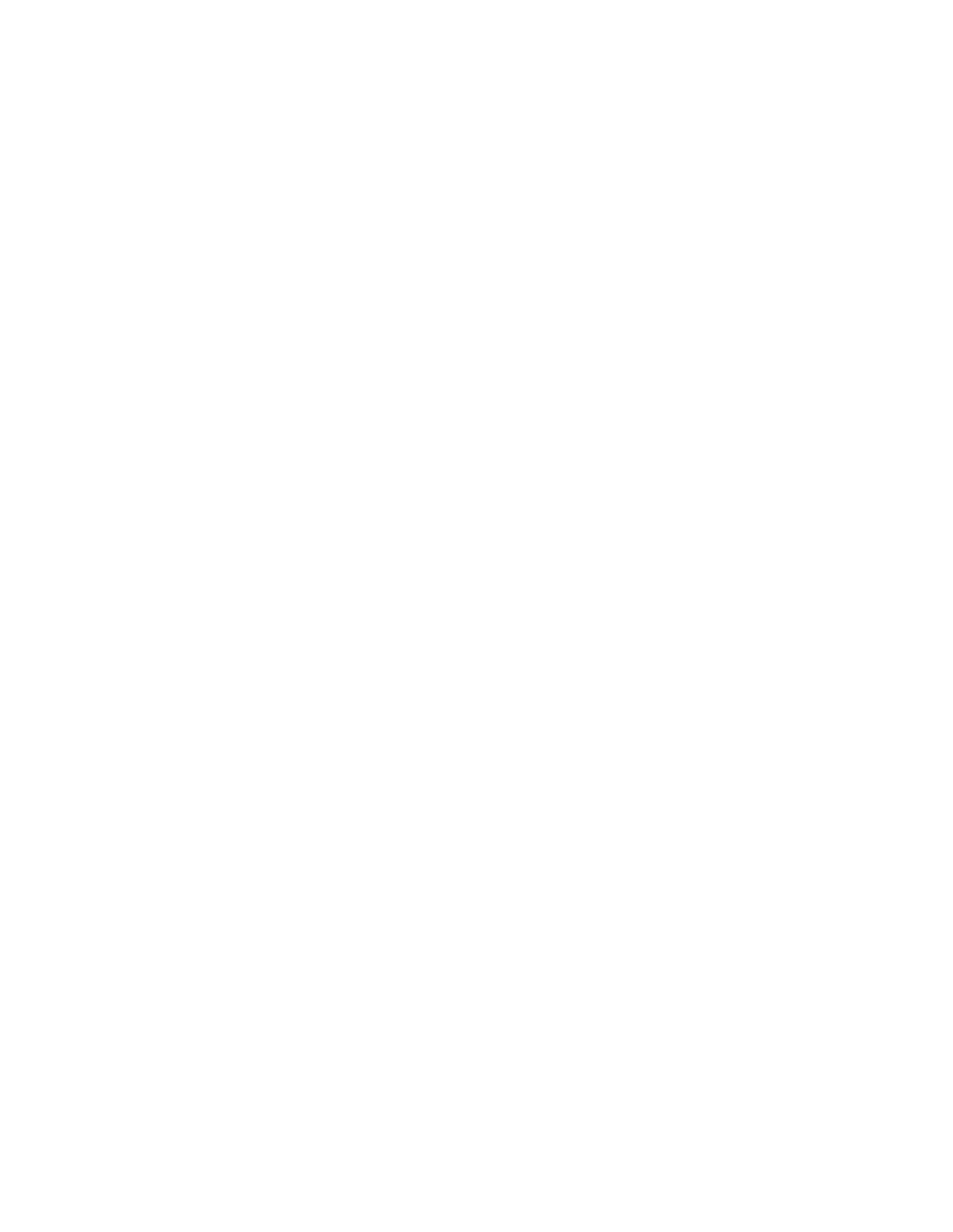### **Executive Summary**

<span id="page-6-0"></span>This report is the Information Collection Budget (ICB) of the Federal government for Fiscal Year 2006. This is OMB's annual report to Congress under the Paperwork Reduction Act (PRA) that describes the Federal government's information collection activities. As defined in the PRA, a "collection of information" includes far more than forms and other reporting requirements; it also includes recordkeeping requirements (such as the requirement to maintain personal income taxes records) as well as third-party disclosure requirements (such as the nutritional information found on packaged foods or the disclosure of closing costs that is provided to every homebuyer at closing).

As of the end of Fiscal Year 2005 (September 30, 2005), the Federal government imposed an annual paperwork burden on the public of about 8.2 billion hours. This represents an increase of 269 million hours, or 3.4 percent, over the FY 2004 year-end total of 7.9 billion hours. As in prior years, a number of factors contributed to the growth of Federal paperwork burden during FY 2005. As the ICB discusses, the major factors included the following:

- an increase in burden of approximately 247 million hours (representing 92% of the increase from FY 2004) that resulted from the implementation of recentlyenacted statutes (the ICB classifies these burden changes as statutory "program changes");
- an increase in burden of approximately 19.1 million hours due to revised estimates of burden or due to factors that were independent of legislative or administrative action, such as increased reporting that results from increased economic activity (classified as "adjustments"); and
- a slight increase in burden of approximately 0.18 million hours resulting from discretionary actions taken by agencies (classified as agency discretionary "program changes").

Between FY 1999 and FY 2005, total Federal paperwork burden grew by 14 percent. The factors that resulted in the change in burden from FY 2004 to FY 2005 also explain this multi-year change. The 14 percent increase from FY 1999 to FY 2005 is attributed to a 9 percent increase in burden due to statutory program changes; a one percent increase in burden due to adjustments; a three percent increase through resolutions of PRA violations; and a 1 percent decrease in burden due to discretionary "program changes."

As noted above, the implementation of recently-enacted statutes resulted in burden increases that totaled approximately 247 million burden hours during FY 2005. Two statutes contributed to most of this increase: the statute that established the new Medicare Prescription Drug program (P.L. 108-173, with approximately 52 million hours); and the CAN-SPAM Act, the statute regulating unsolicited commercial e-mail (P.L. 108-187, with approximately 116 million hours). Since the PRA requires a balancing of a collection's estimated burden with its anticipated "practical utility," this new paperwork burden must be viewed in the context of the benefits that these statutory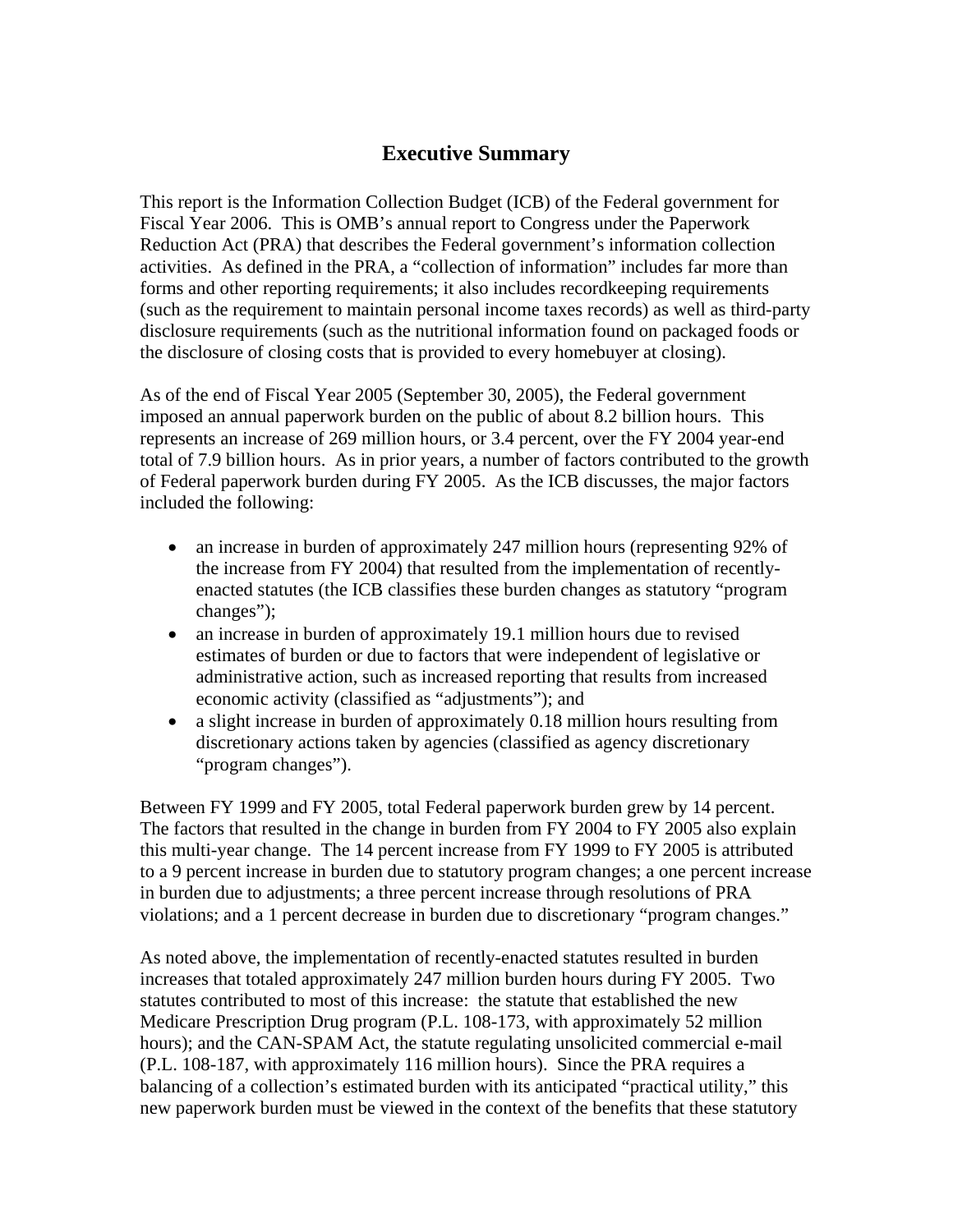programs provide for the American public and the need for the Federal government to provide required services efficiently.

During FY 2005, a number of agencies took significant action to reduce burden. For example, the Departments of Justice (DOJ) and Treasury each reduced burden by more than one million hours. DOJ issued new regulations to allow the use of its new electronic Controlled Substances Ordering System to detect the diversion of controlled substances and provide customer service support (a decrease of 1.1 million hours). Treasury redesigned the IRS Form 1041 to streamline the requirements and make it easier and quicker to understand and file (a decrease of 18.8 million hours). Additional initiatives to reduce burden are described in Chapter 4 of this report.

These burden decreases were partially offset by increases in other agencies, including the Department of Transportation (DOT), the Federal Communications Commission (FCC), and the Securities and Exchange Commission (SEC). These increases were associated with agency efforts to improve program performance, increase consumer protections, and enhance customer service. DOT issued regulations on Vehicle Identification Numbers to help prevent thefts and improve the efficiency of recall campaigns (an increase of 1.1) million hours). FCC issued new regulations on "Truth in Billing" to make telephone bills easier to understand for consumers (an increase of 2.6 million hours). Finally, SEC required broker/dealers to provide more information to purchasers of securities about the conditions of their purchases (an increase of 3.9 million hours).

Looking forward to FY 2006, Federal agencies estimate that reported burden will increase an additional 3.7 percent, or 303 million hours. Most of this anticipated increase will result from an "adjustment" (of approximately 250 million hours) due to the implementation by the IRS of a new methodology for estimating the paperwork burden of the individual income tax returns. As this increase relates to how the IRS estimates paperwork burden, and is not associated with any actual change to a taxpayer's reporting obligations, this "adjustment" does not reflect any real increase in the paperwork burden on taxpayers.

The majority of the remaining expected burden increase in FY 2006 is due to four significant activities. FCC will implement the Junk Fax Prevention Act (P.L. 109-21), which requires that information be disclosed on commercial faxes and allows recipients to "opt-out" from future faxes (anticipated increase of 24.8 million hours); both the required disclosure and the "opt-out" option qualify as third-party disclosures that are covered by the PRA. The Food and Drug Administration (FDA) expects to impose new safety reporting requirements on manufacturers of drugs made for humans (anticipated increase of 5.8 million hours based on FDA's proposed rule). Finally, the Department of Commerce will conduct the 2007 Economic Census, a once-every-five-year snapshot of the nation's economy, which yields statistical information that is crucial to policy officials and researchers (anticipated increase of 4.9 million hours).

This report also documents the successful efforts of OMB and Federal agencies to sharply reduce agency violations of the PRA. In the late 1990s, many agencies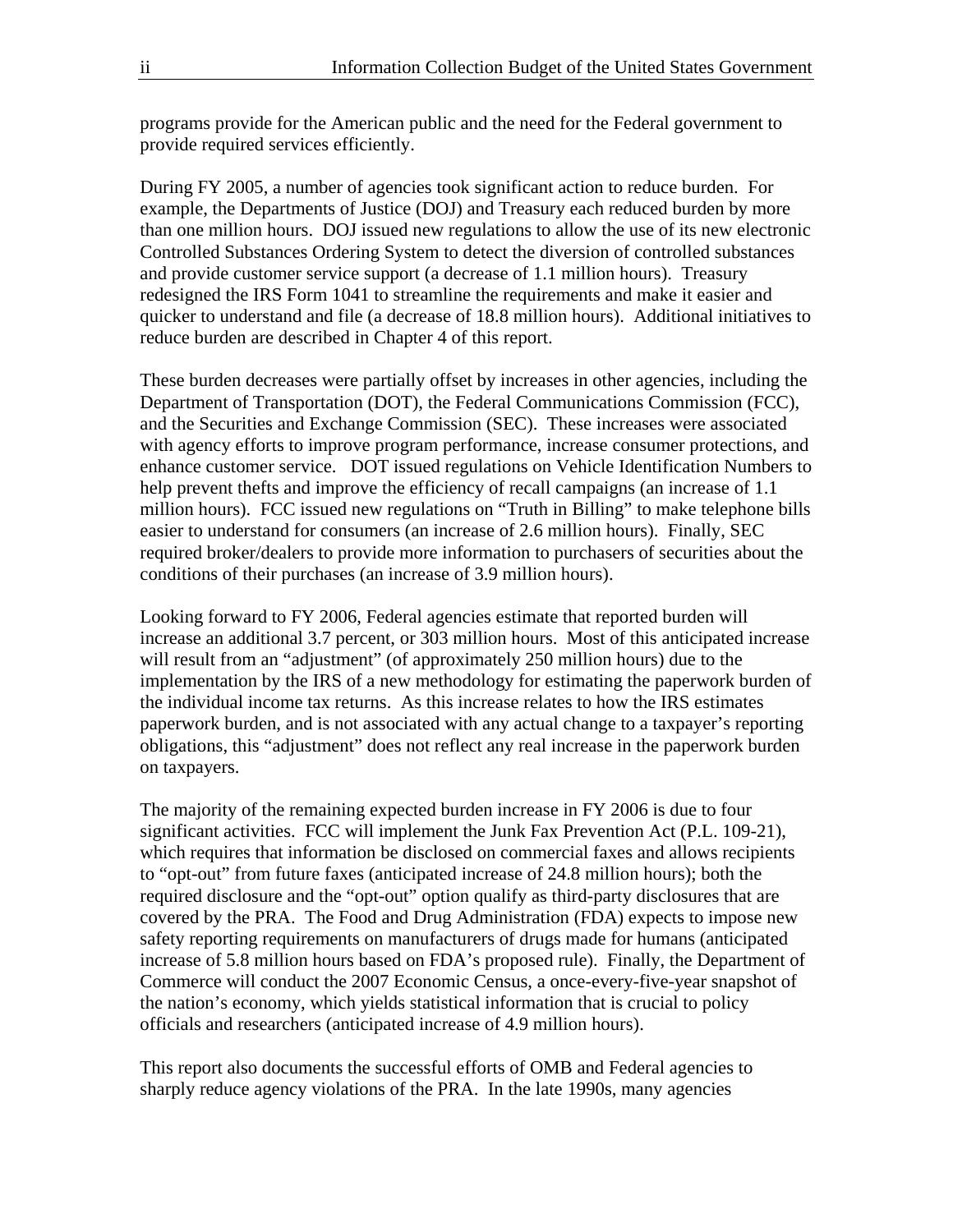frequently violated the PRA by allowing OMB's approval for their ongoing collections of information to lapse. Under the leadership of John Graham, the former Administrator for the Office of Information and Regulatory Affairs (OIRA), OIRA staff and officials worked diligently with agencies across the government to address this issue. As a result of these collective efforts, the Executive Branch has completely eliminated the considerable backlog of unapproved collections and has dramatically reduced the incidence of new violations.

Finally, this report includes a chapter that describes the new methodology that the IRS has begun using to estimate the reporting burden imposed on individual taxpayers. Based on a statistical model (the Individual Taxpayer Burden Model), the new methodology seeks to estimate taxpayer paperwork burden more accurately, by taking into account the dramatic change in recent years in the way taxpayers prepare and file their tax returns by relying on computerized preparation and filing software. Today, less than 15 percent of all individual tax returns are prepared by hand. Similarly, over half of all tax returns are now filed electronically, over four times the 1993 percentage.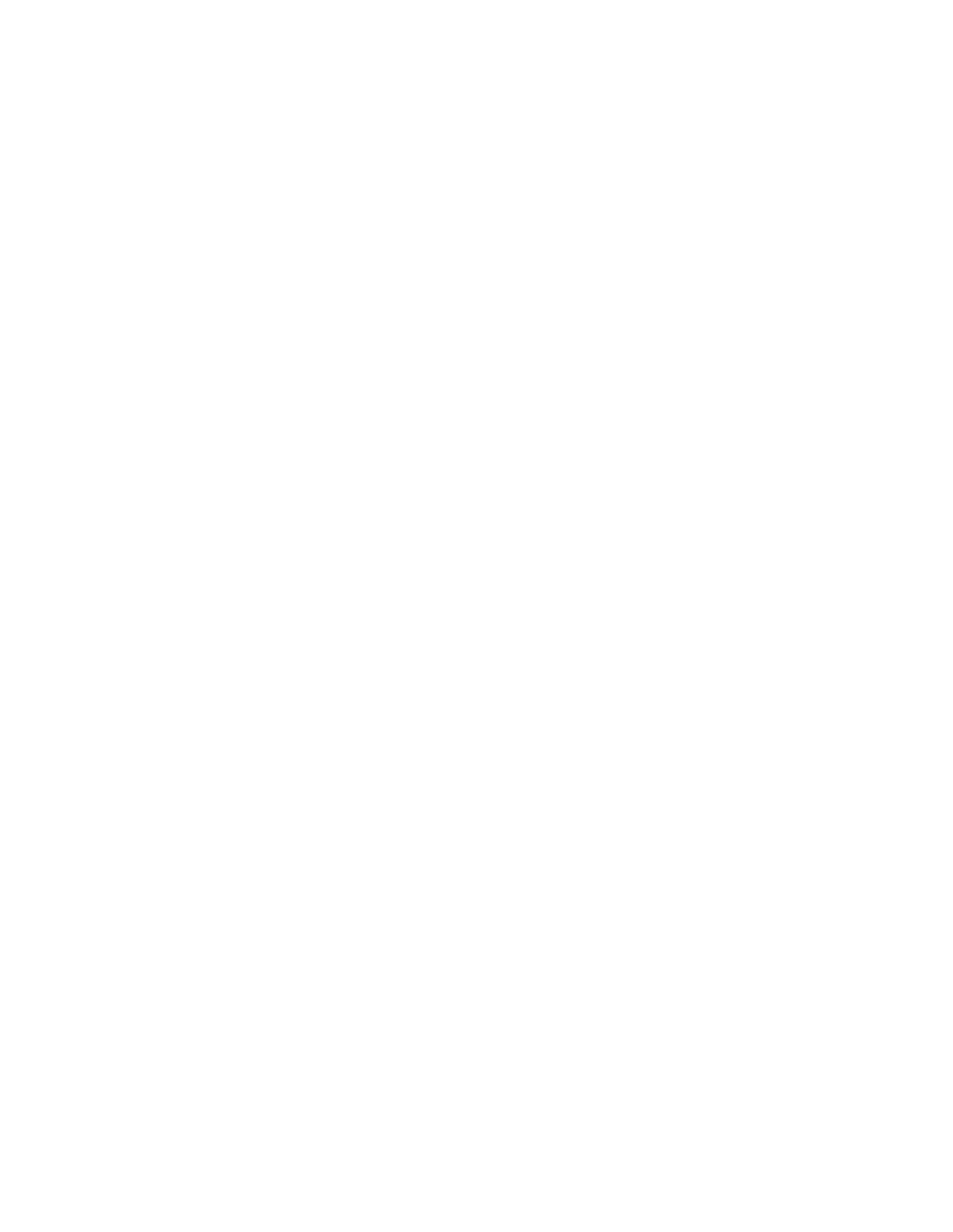# <span id="page-10-0"></span>**Chapter 1. Information Collection Budget for FY 2006**

This report is the Information Collection Budget (ICB) of the Federal government for Fiscal Year 2006. This is an annual OMB report to Congress under the Paperwork Reduction Act (PRA) that describes the Federal government's information collection activities. As defined in the PRA, a "collection of information" includes far more than forms and other reporting requirements; it also includes recordkeeping requirements (such as the requirement to maintain personal income taxes records) as well as third-party disclosure requirements (such as the nutritional information found on all packaged foods or the disclosure of closing costs that is provided to every homebuyer at closing.

In FY 2005, the Federal government imposed approximately 8.2 billion hours of paperwork on the public. This represents a 3.4 percent increase over the 7.9 billion hours of FY 2004. Ninety-two percent of the increase is attributable to a significant expansion of Federal responsibilities under recently-enacted statutes (under the PRA, such changes are classified as statutory program changes). For the most part, in FY 2005, increases within the control of the agencies were balanced out by decreases also within the control of the agencies (under the PRA, such changes are classified as agency discretionary program changes).

In FY 2006, the Federal government anticipates a smaller overall increase in burden imposed on the public. As in FY 2005, the majority of new burden imposed on the public will be due to new statutory programs or requirements. In addition, there will be a significant increase in the reported burden (under the PRA, classified as a burden "adjustment") due to the implementation by the IRS of its new methodology for estimating paperwork burden. The new methodology produces a higher estimate of individual taxpayer reporting burden than using the IRS's prior burden-estimation methodology (see Chapter 3). Since the introduction of this new estimation methodology does not change a taxpayer's reporting obligations, the "adjustment" does not reflect any real increase in the paperwork burden on taxpayers.

#### **Government-wide Totals**

Total burden imposed by the Federal government has grown over the last five years. The reported burden in FY 1999 was 7.18 billion hours, and the Federal government estimates that burden will be 8.54 billion hours in FY 2006, about a 19 percent increase over 7 years, or about 2.5 percent a year. Figure 1 illustrates the total burden reported for each fiscal year starting with FY 1999.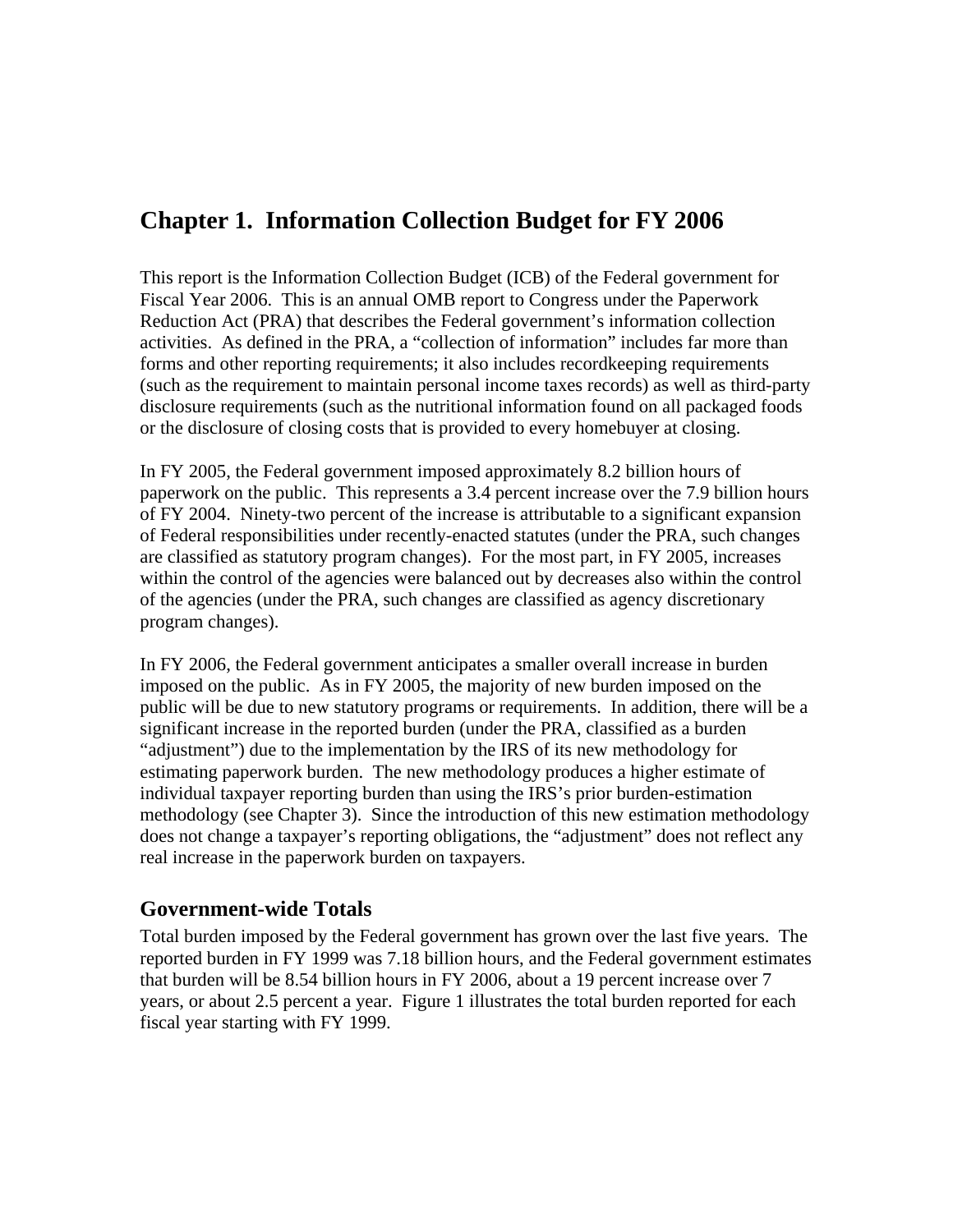

<span id="page-11-0"></span>**Figure 1. Total Burden (FY 1999--FY 2006)** 

As in previous ICBs, changes in burden are divided into two categories: "program changes" and "adjustments." By accounting for burden changes in this manner, OMB is able to explain their origins. "Program changes" are of three kinds; they can result from new statutory requirements, discretionary actions taken by agencies, or new and resolved violations of the PRA (with the sharp reduction in PRA violations since 2001, such burden changes have become a much less significant component of the overall burdenchange picture). "Adjustments" can reflect either agency re-estimates of burden (in which case the actual burden imposed on the public does not change) or changes in the number of respondents. This latter type of adjustment is beyond the control of agencies, and does not indicate a change in the burden per respondent. For example, the level of required reporting can increase, or decrease, due to increases or decreases in economic activity or the relevant population. In this regard, since FY 1999, nominal Gross Domestic Product has grown by 35 percent, and the U.S. population has grown by 6 percent. In addition, in the near future (with the retirement of the Baby Boom generation), the population that is eligible to receive Social Security and Medicare benefits will increase significantly, which will result in an increase in overall (but not per-respondent) paperwork burden as more individuals are receiving Social Security and Medicare benefits.

Figure 2 shows the program changes in burden during the period from FY 1999 through FY 2005 due to discretionary agency actions and due to recently-enacted statutes. In each of these fiscal years (except for FY 200[1](#page-11-1), for which information is unavailable<sup>1</sup>),

<span id="page-11-1"></span><sup>&</sup>lt;sup>1</sup> OIRA did not disaggregate FY 2001 Total Program Changes into Changes Due to Agency Action, Changes Due to New Statutes, and Changes Due to Lapse in OMB Approval.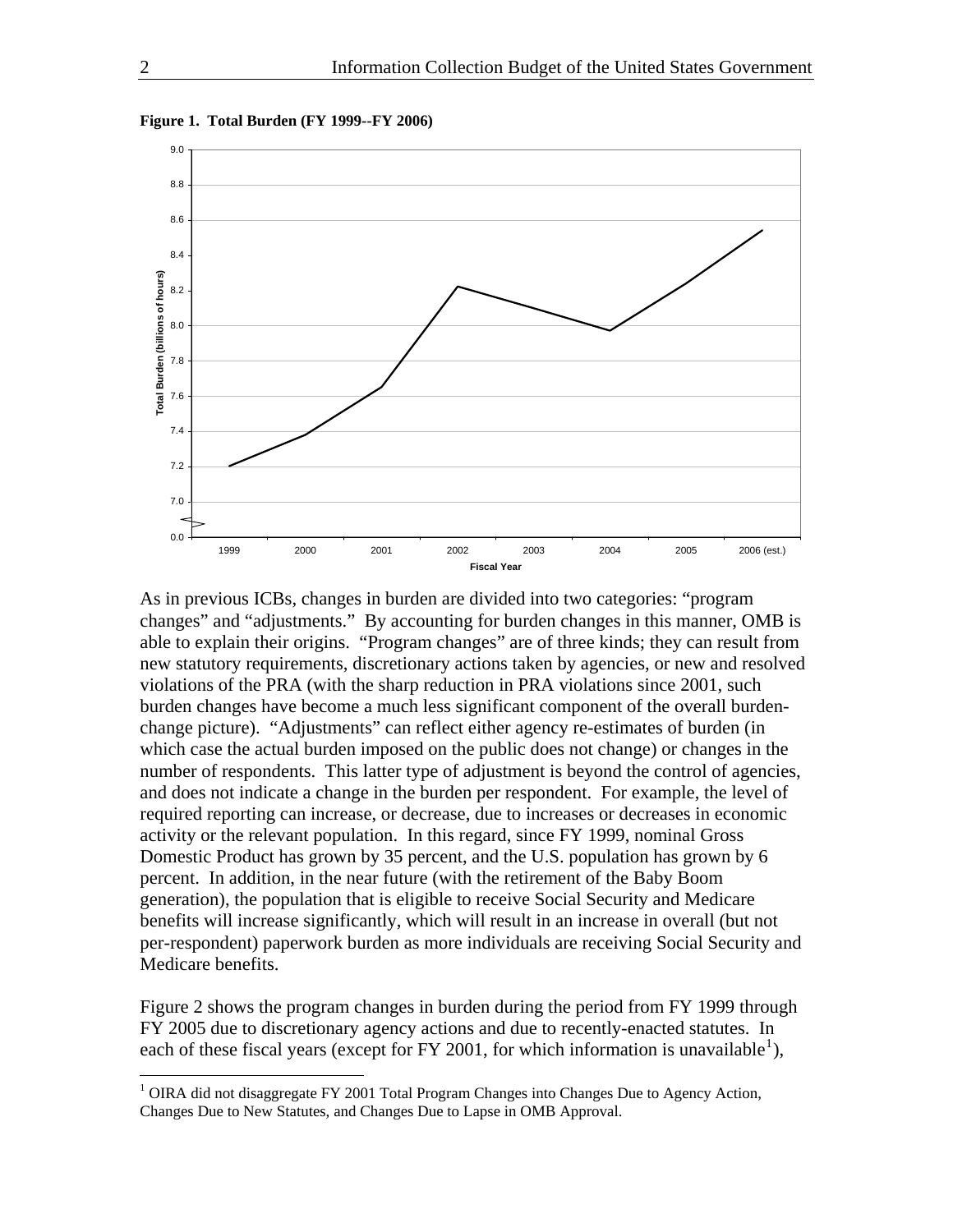<span id="page-12-0"></span>burden increases that were due to recently-enacted statutes were a significant factor in the overall increase in burden. In each of the fiscal years from 2002 through 2004, such statutory burden increases were greater than those burden changes that were due to agency discretionary actions. This was also the case during FY 2005, in which changes due to recently-enacted statutes increased paperwork burden by 247 million hours (comprising 92% of the total FY 2005 increase of 269 million hours); this increase in itself exceeds the total paperwork-burden inventory of any agency except Treasury (Treasury accounts for just under 80% percent of all Federal paperwork burden; the IRS itself accounts for over 76% of Federal paperwork burden). In comparison, in FY 2005 Federal agencies took actions within their discretion that increased burden by less than 0.1% of the increase due to recently-enacted statutes.



**Figure 2. Change in Burden due to Program Changes (FY 1999--FY 2006)** 

The remainder of the change in burden in each year was due to changes that did not affect the burden imposed on each respondent, such as increases in the size of the population, changes to agency estimates, or lapses in OMB approval. For example, the change to IRS's burden methodology discussed in Chapter 3 is an adjustment because it does not reflect an increase in the actual burden imposed on the public. Similarly, the transfer of programs between agencies, such as during the creation of the Department of Homeland Security, is reported as an adjustment decrease for the originating agency and an adjustment increase for the recipient agency. Adjustments by agency for FY 2005 and FY 2006 are shown in Appendix A. In FY 2005, total adjustments amounted to 19.1 million hours.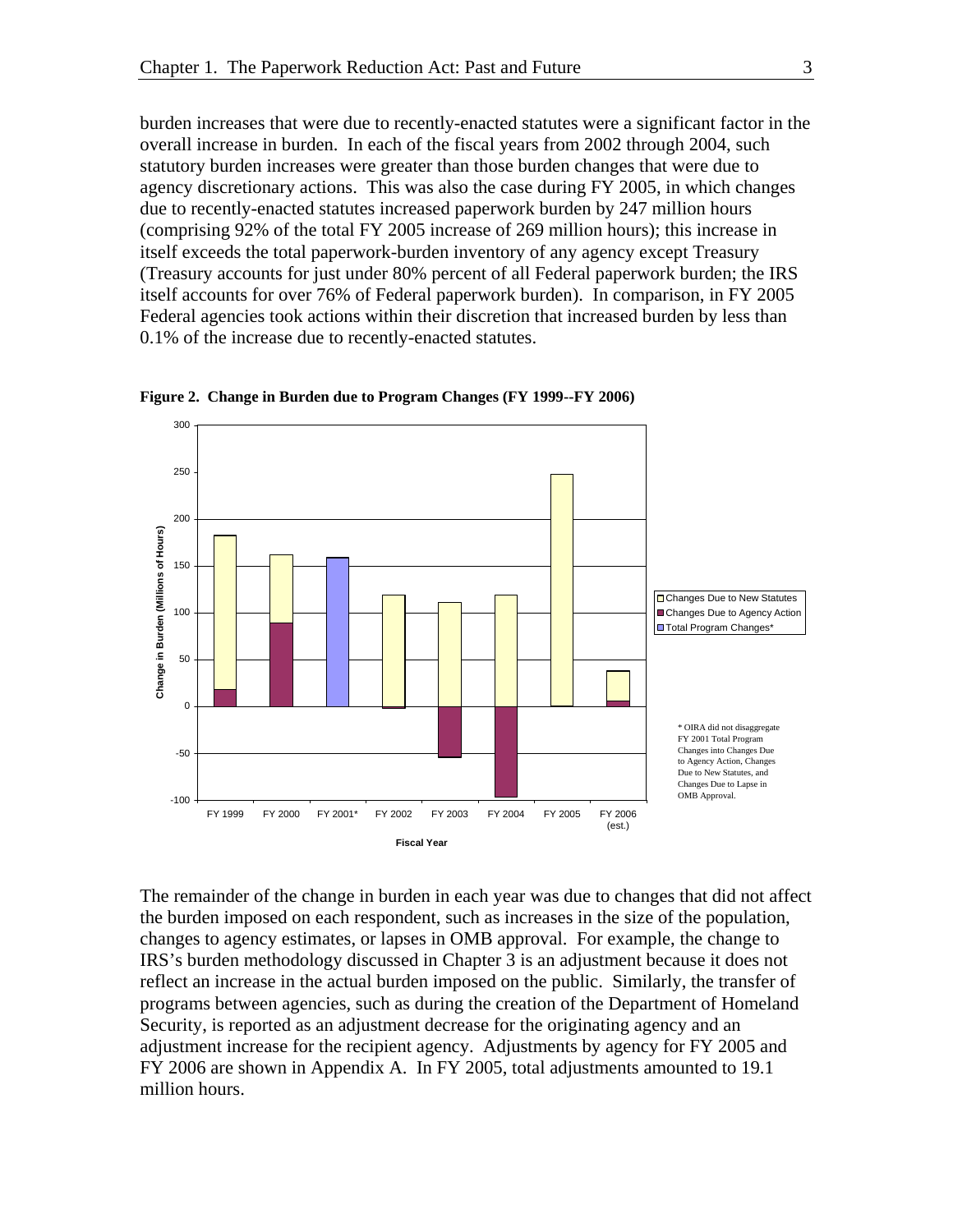#### <span id="page-13-0"></span>**Agency Discretionary Changes**

Table 1 presents the total burden reported by the 27 agencies that participate in the ICB. This represents all Executive Branch agencies that imposed a paperwork burden over 2 million hours in FY 2004. Table 1 also indicates, by agency, the changes to paperwork burden during FY 2005 that were attributable to the two major types of program changes. (Table 4 in Appendix A provides additional agency-by-agency information regarding paperwork burden. In particular, Table 4 includes changes that are due to adjustments.)

As Table 1 indicates, a significant number of agencies took discretionary action to reduce burden during FY 2005. This is presented more distinctly in Figure 3, which indicates that 12 of the 15 Cabinet departments achieved net reductions in burden resulting from discretionary actions. (Figure 4 shows the burden increases and decreases for other agencies.) The Departments of Justice (DOJ) and Treasury each reduced burden by more than one million hours.<sup>[2](#page-13-0)</sup> DOJ issued new regulations to allow the use of its new electronic Controlled Substances Ordering System to detect the diversion of controlled substances and provide customer service support (decreasing burden by 1.1 million hours). Treasury redesigned the IRS form 1041 to streamline the requirements and make it easier to read and file (decreasing burden by 18.8 million hours).

Other agencies during FY 2005 increased burden, by more than one million hours each, through actions within their discretion. The Department of Transportation issued regulations for Vehicle Identification Numbers to help prevent thefts and improve the efficiency of manufacturer recall campaigns (an increase of 1.1 million hours). The Federal Communications Commission issued new regulations on "Truth in Billing" for telephone bills, giving consumers more information about the variety of fees and charges imposed by their telephone service providers (an increase of 2.6 million hours). The Securities and Exchange Commission enhanced requirements on broker/dealers to inform purchasers of securities of important, and potentially costly, conditions of their purchases (an increase of 3.9 million hours). And the Social Security Administration (SSA) began verifying employee data using the SSNVS, a secure, rapid, Internet-based system that protects privacy by only providing employers with a "match" or "no match" response and not linking names and SSNs (an increase of 2.0 million hours). Using SSNVS, employers can receive immediate verification of up to 10 names/SSN requests or can upload a file containing more names for overnight processing.

<sup>&</sup>lt;sup>2</sup>Although the Department of State shows a large burden reduction for FY 2005, the reduction was due to a delay in a program that will take effect in the near future. On September 3, 2004, OMB approved a 2.7 million hour increase to implement a statutory requirement that all Visa Waiver Program countries produce biometric passports, which would have resulted in a large increase in the number of U.S. visitors requiring visas. The legislation was amended to extend the deadline 1 year (into FY 2006), thus the anticipated increase did not occur during FY 2005.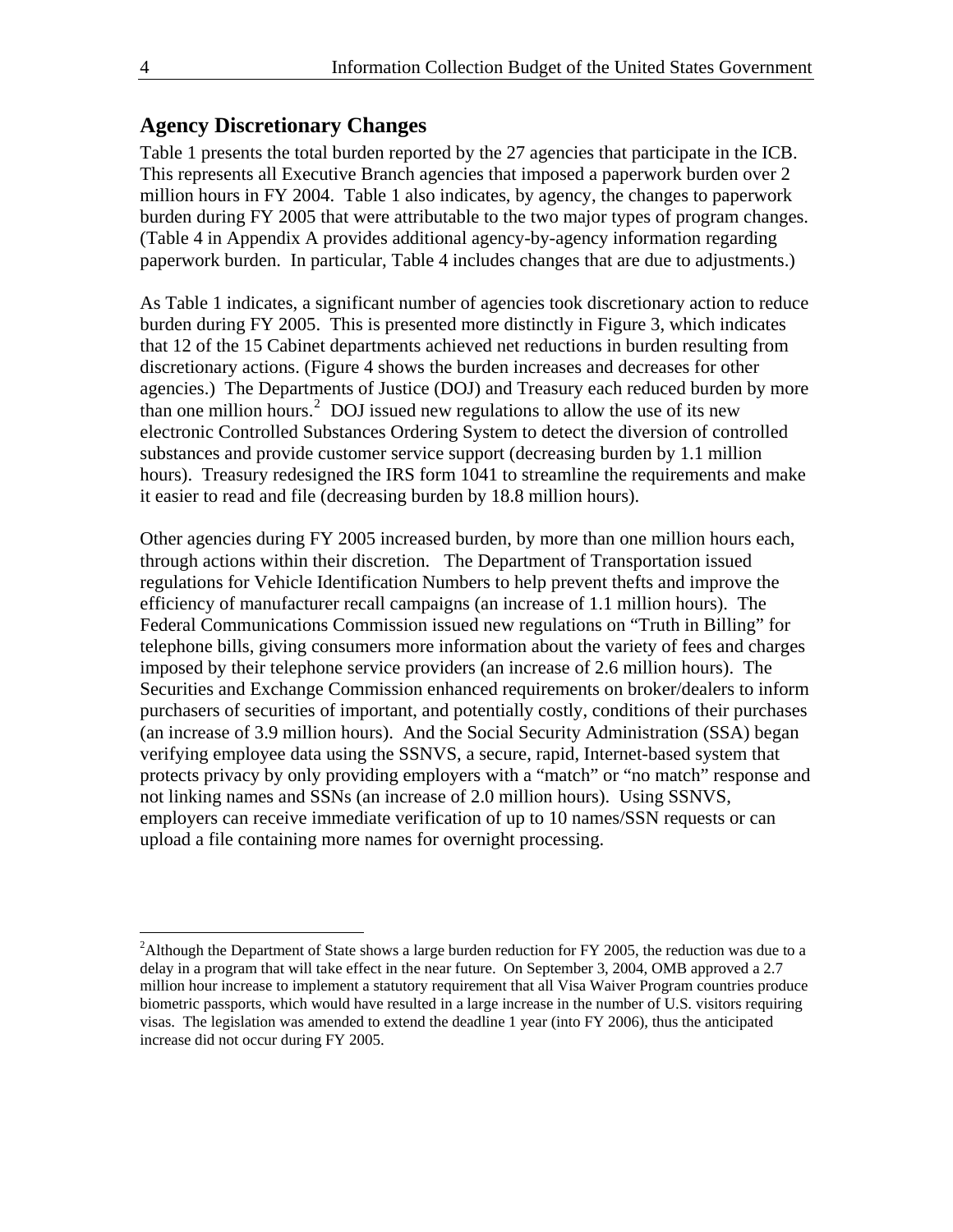| (Hours in millions)     |                                                       | FY 2005 Program Changes |                                                             |              |                                                         |                                                       | FY 2006 Program Changes |                                                                                       |                              |                                                                                      |
|-------------------------|-------------------------------------------------------|-------------------------|-------------------------------------------------------------|--------------|---------------------------------------------------------|-------------------------------------------------------|-------------------------|---------------------------------------------------------------------------------------|------------------------------|--------------------------------------------------------------------------------------|
|                         | FY 2004<br><b>ICB</b><br><b>Total</b><br><b>Hours</b> |                         | FY 2005<br><b>Changes Due</b><br>to Agency<br><b>Action</b> |              | FY 2005<br><b>Changes Due to</b><br><b>New Statutes</b> | FY 2005<br><b>ICB</b><br><b>Total</b><br><b>Hours</b> |                         | <b>FY 2006</b><br><b>Expected</b><br><b>Changes Due</b><br>to Agency<br><b>Action</b> |                              | <b>FY 2006</b><br><b>Expected</b><br><b>Changes Due</b><br>to New<br><b>Statutes</b> |
|                         | <b>Needed</b>                                         |                         | % chge<br>frm '04                                           |              | % chge<br>frm '04                                       | <b>Needed</b>                                         |                         | % chge<br>frm '05                                                                     |                              | % chge<br>frm '05                                                                    |
| <b>Total</b>            | 7,971.18                                              | 0.18                    | $0.00\%$                                                    | 247.12       | 3.10%                                                   | 8,240.51                                              | 5.86                    | $0.07\%$                                                                              | 31.93                        | $0.39\%$                                                                             |
| Total w/o<br><b>IRS</b> | 1,604.34                                              | 2.81                    | 0.18%                                                       | 237.62       | 14.81%                                                  | 1,840.98                                              | 8.10                    | 0.44%                                                                                 | 31.93                        | 1.73%                                                                                |
|                         |                                                       |                         |                                                             |              |                                                         |                                                       |                         |                                                                                       |                              |                                                                                      |
| Agriculture             | 89.12                                                 | $-0.84$                 | $-0.94%$                                                    | $-1.45$      | $-1.62%$                                                | 84.47                                                 | 0.60                    | 0.71%                                                                                 | $-1.80$                      | $-2.14%$                                                                             |
| Commerce                | 14.11                                                 | $-0.11$                 | $-0.81%$                                                    | 0.01         | 0.07%                                                   | 15.22                                                 | 4.17                    | 27.38%                                                                                | 0.00                         | 0.03%                                                                                |
| Defense                 | 52.78                                                 | $-0.81$                 | $-1.53%$                                                    | 0.01         | 0.02%                                                   | 52.81                                                 | 0.03                    | 0.05%                                                                                 | 0.00                         | $0.00\%$                                                                             |
| Education               | 41.48                                                 | $-0.32$                 | $-0.78%$                                                    | 0.00         | 0.00%                                                   | 41.53                                                 | $-0.10$                 | $-0.23%$                                                                              | 0.53                         | 1.27%                                                                                |
| Energy                  | 3.39                                                  | $-0.07$                 | $-1.95%$                                                    |              |                                                         | 3.13                                                  | $-0.06$                 | $-1.77%$                                                                              |                              |                                                                                      |
| <b>HHS</b>              | 277.49                                                | 0.60                    | 0.22%                                                       | 115.51       | 41.63%                                                  | 368.14                                                | 8.34                    | 2.27%                                                                                 | 4.48                         | 1.22%                                                                                |
| <b>DHS</b>              | 80.51                                                 | $-1.18$                 | $-1.46%$                                                    | 0.81         | 1.00%                                                   | 84.87                                                 | $-1.41$                 | $-1.66%$                                                                              | 2.57                         | 3.03%                                                                                |
| <b>HUD</b>              | 27.21                                                 | $-0.48$                 | $-1.78%$                                                    | 0.00         | 0.00%                                                   | 25.68                                                 | $-0.04$                 | $-0.16%$                                                                              | 0.15                         | 0.58%<br>0.31%                                                                       |
| Interior                | 7.43                                                  | 0.40                    | 5.39%                                                       | 0.06         | 0.76%                                                   | 7.91                                                  | 1.18                    | 14.87%                                                                                | 0.02                         |                                                                                      |
| Justice                 | 14.58                                                 | $-1.56$                 | $-10.70%$                                                   | 0.14         | 0.94%                                                   | 13.12                                                 | 0.06                    | 0.47%                                                                                 |                              |                                                                                      |
| Labor                   | 164.21                                                | $-0.99$                 | $-0.60%$                                                    | 0.02         | 0.01%                                                   | 166.12                                                | 0.39                    | 0.23%                                                                                 | $\blacksquare$               |                                                                                      |
| State                   | 32.51                                                 | $-2.74$                 | $-8.43%$                                                    | 0.03         | 0.08%                                                   | 35.57                                                 | $-0.02$                 | $-0.05%$                                                                              |                              |                                                                                      |
| <b>DOT</b>              | 250.79                                                | 1.98                    | 0.79%                                                       | 0.10         | 0.04%                                                   | 253.15                                                | $-7.72$                 | $-3.05%$                                                                              | 0.08                         | 0.03%                                                                                |
| Treasury<br><b>IRS</b>  |                                                       |                         |                                                             |              |                                                         |                                                       |                         |                                                                                       |                              |                                                                                      |
| Other                   | 6,366.83<br>39.35                                     | $-2.63$<br>$-1.02$      | $-0.04%$<br>$-2.59%$                                        | 9.50<br>0.07 | 0.15%<br>0.17%                                          | 6,399.53<br>35.46                                     | $-2.24$<br>$-0.05$      | $-0.04%$<br>$-0.14%$                                                                  | $\blacksquare$               |                                                                                      |
| <b>VA</b>               | 5.87                                                  | $-0.07$                 | $-1.16%$                                                    |              |                                                         | 5.88                                                  | 0.47                    | 8.01%                                                                                 | 0.08                         | 1.36%                                                                                |
|                         |                                                       |                         |                                                             |              |                                                         |                                                       |                         |                                                                                       |                              |                                                                                      |
| <b>EPA</b>              | 142.36                                                | 0.04                    | 0.03%                                                       | 0.55         | 0.38%                                                   | 143.94                                                | 1.16                    | 0.80%                                                                                 | 0.00                         | $0.00\%$                                                                             |
| <b>FAR</b>              | 29.65                                                 | 0.02                    | 0.05%                                                       |              |                                                         | 29.59                                                 | $0.01\,$                | 0.05%                                                                                 |                              |                                                                                      |
| $\rm{FCC}$              | 26.05                                                 | 3.49                    | 13.41%                                                      | 115.81       | 444.51%                                                 | 144.68                                                | 0.48                    | 0.33%                                                                                 | 24.82                        | 17.16%                                                                               |
| <b>FDIC</b>             | 7.68                                                  | $-0.13$                 | $-1.69%$                                                    |              |                                                         | 6.28                                                  |                         |                                                                                       |                              |                                                                                      |
| <b>FERC</b>             | 5.67                                                  | 0.05                    | 0.87%                                                       | 0.03         | 0.56%                                                   | 5.75                                                  | $-0.27$                 | $-4.67%$                                                                              | 0.06                         | 0.97%                                                                                |
| ${\rm FTC}$             | 71.43                                                 | $-0.00$                 | $-0.00\%$                                                   | $0.00\,$     | $0.00\%$                                                | 72.55                                                 | 0.03                    | 0.04%                                                                                 |                              |                                                                                      |
| <b>NASA</b>             | 5.61                                                  | $-0.37$                 | $-6.60%$                                                    |              |                                                         | 5.24                                                  | $-0.01$                 | $-0.12%$                                                                              | $\overline{\phantom{a}}$     |                                                                                      |
| <b>NSF</b>              | 5.88                                                  | $-0.01$                 | $-0.13%$                                                    |              |                                                         | 5.80                                                  | $-0.02$                 | $-0.30%$                                                                              |                              |                                                                                      |
| <b>NRC</b>              | 9.61                                                  | $-0.27$                 | $-2.78%$                                                    |              |                                                         | 9.32                                                  | 0.05                    | 0.54%                                                                                 | $\qquad \qquad \blacksquare$ |                                                                                      |
| <b>SEC</b>              | 166.32                                                | 5.47                    | 3.29%                                                       | $-0.00$      | $-0.00\%$                                               | 171.77                                                | $0.01\,$                | 0.00%                                                                                 |                              |                                                                                      |
| <b>SBA</b>              | 2.52                                                  | $-0.42$                 | $-16.84%$                                                   |              |                                                         | 1.56                                                  | 0.03                    | 1.86%                                                                                 |                              |                                                                                      |
| <b>SSA</b>              | 30.73                                                 | 2.15                    | 6.98%                                                       | 5.93         | 19.30%                                                  | 38.88                                                 | 0.78                    | 2.00%                                                                                 | 0.94                         | 2.42%                                                                                |
| <b>EGOV</b>             |                                                       |                         |                                                             |              |                                                         | 12.56                                                 |                         |                                                                                       |                              |                                                                                      |
| (Hours in millions)     |                                                       |                         | FY 2005 Program Changes                                     |              |                                                         |                                                       |                         | FY 2006 Program Changes                                                               |                              |                                                                                      |

<span id="page-14-0"></span>**Table 1. FY 2005 and FY 2006 Burden Changes (with a focus on program changes)**[3](#page-14-0)

<sup>3</sup>This table includes a new entry representing interagency e-Gov initiatives with unified burden reporting. Much of the burden reported for this row has been transferred from other agencies during FY 2005 and is thus counted as an adjustment. OMB expects that the unified accounting will lead to a more accurate tally of the burden imposed because there will be a central count of the number of respondents and a consistent estimate of the burden per response. This is an improvement under the prior approach, under which the burden of the collections under each of these interagency initiatives was disaggregated amongst several agencies.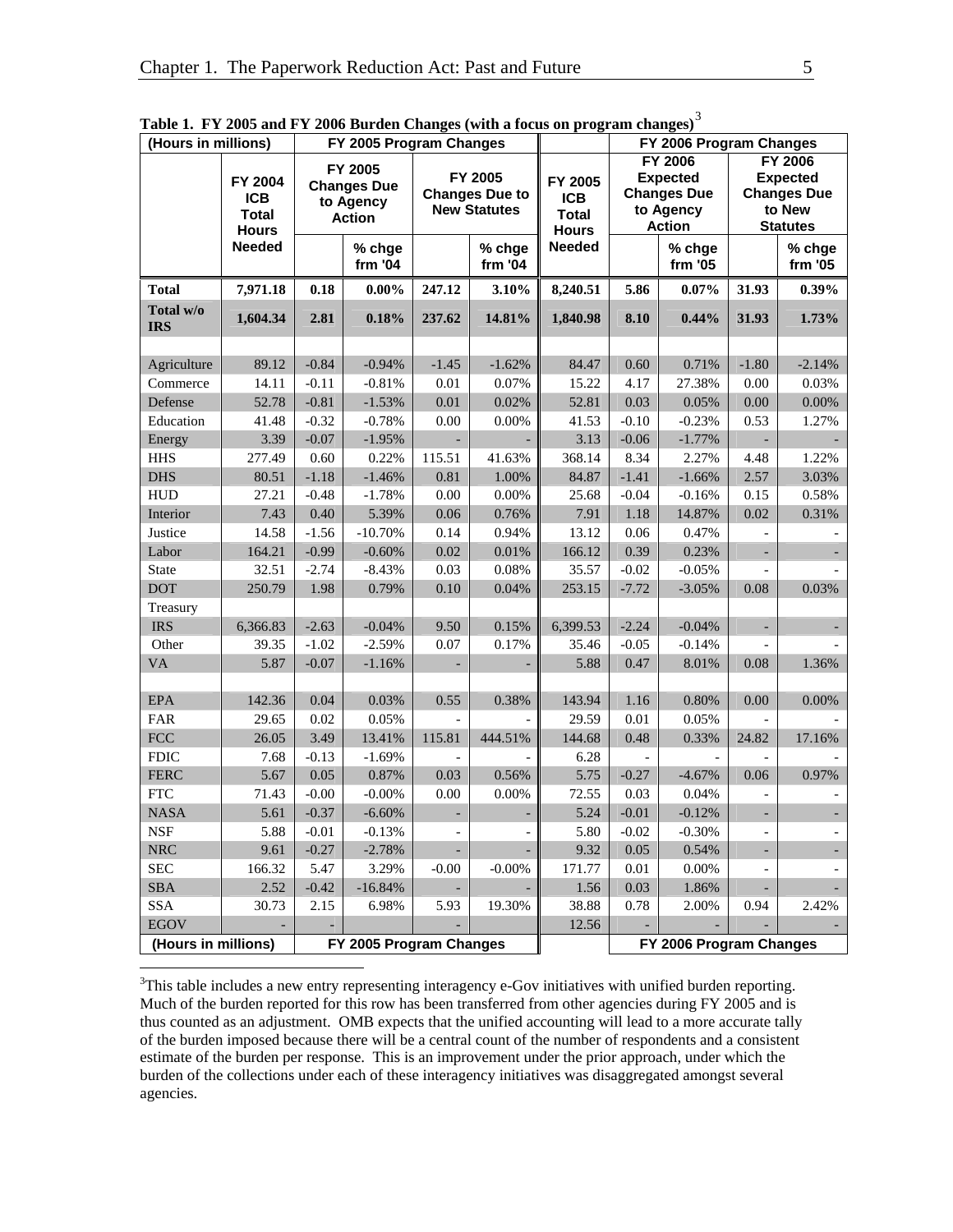|                         | FY 2004<br><b>ICB</b> | FY 2005<br>FY 2005<br><b>Changes Due</b><br><b>Changes Due to</b><br>to Agency<br><b>New Statutes</b> |                   | FY 2005<br><b>ICB</b>    | <b>FY 2006</b><br><b>Expected</b><br><b>Changes Due</b><br>to Agency |                              | <b>FY 2006</b><br><b>Expected</b><br><b>Changes Due</b><br>to New |                          |                          |                   |
|-------------------------|-----------------------|-------------------------------------------------------------------------------------------------------|-------------------|--------------------------|----------------------------------------------------------------------|------------------------------|-------------------------------------------------------------------|--------------------------|--------------------------|-------------------|
|                         | <b>Total</b><br>Hours |                                                                                                       | <b>Action</b>     |                          |                                                                      | <b>Total</b><br><b>Hours</b> |                                                                   | <b>Action</b>            |                          | <b>Statutes</b>   |
|                         | <b>Needed</b>         |                                                                                                       | % chge<br>frm '04 |                          | % chge<br>frm '04                                                    | <b>Needed</b>                |                                                                   | % chge<br>frm '05        |                          | % chge<br>frm '05 |
| <b>Total</b>            | 7,971.18              | 0.18                                                                                                  | $0.00\%$          | 247.12                   | 3.10%                                                                | 8,240.51                     | 5.86                                                              | $0.07\%$                 | 31.93                    | $0.39\%$          |
| Total w/o<br><b>IRS</b> | 1,604.34              | 2.81                                                                                                  | 0.18%             | 237.62                   | 14.81%                                                               | 1,840.98                     | 8.10                                                              | 0.44%                    | 31.93                    | 1.73%             |
|                         |                       |                                                                                                       |                   |                          |                                                                      |                              |                                                                   |                          |                          |                   |
| Agriculture             | 89.12                 | $-0.84$                                                                                               | $-0.94%$          | $-1.45$                  | $-1.62%$                                                             | 84.47                        | 0.60                                                              | 0.71%                    | $-1.80$                  | $-2.14%$          |
| Commerce                | 14.11                 | $-0.11$                                                                                               | $-0.81%$          | 0.01                     | 0.07%                                                                | 15.22                        | 4.17                                                              | 27.38%                   | 0.00                     | 0.03%             |
| Defense                 | 52.78                 | $-0.81$                                                                                               | $-1.53%$          | 0.01                     | 0.02%                                                                | 52.81                        | 0.03                                                              | 0.05%                    | 0.00                     | 0.00%             |
| Education               | 41.48                 | $-0.32$                                                                                               | $-0.78%$          | 0.00                     | 0.00%                                                                | 41.53                        | $-0.10$                                                           | $-0.23%$                 | 0.53                     | 1.27%             |
| Energy                  | 3.39                  | $-0.07$                                                                                               | $-1.95%$          |                          |                                                                      | 3.13                         | $-0.06$                                                           | $-1.77%$                 | $\Box$                   |                   |
| <b>HHS</b>              | 277.49                | 0.60                                                                                                  | 0.22%             | 115.51                   | 41.63%                                                               | 368.14                       | 8.34                                                              | 2.27%                    | 4.48                     | 1.22%             |
| <b>DHS</b>              | 80.51                 | $-1.18$                                                                                               | $-1.46%$          | 0.81                     | 1.00%                                                                | 84.87                        | $-1.41$                                                           | $-1.66%$                 | 2.57                     | 3.03%             |
| <b>HUD</b>              | 27.21                 | $-0.48$                                                                                               | $-1.78%$          | 0.00                     | 0.00%                                                                | 25.68                        | $-0.04$                                                           | $-0.16%$                 | 0.15                     | 0.58%             |
| Interior                | 7.43                  | 0.40                                                                                                  | 5.39%             | 0.06                     | 0.76%                                                                | 7.91                         | 1.18                                                              | 14.87%                   | 0.02                     | 0.31%             |
| Justice                 | 14.58                 | $-1.56$                                                                                               | $-10.70%$         | 0.14                     | 0.94%                                                                | 13.12                        | 0.06                                                              | 0.47%                    |                          |                   |
| Labor                   | 164.21                | $-0.99$                                                                                               | $-0.60%$          | 0.02                     | 0.01%                                                                | 166.12                       | 0.39                                                              | 0.23%                    | ÷.                       |                   |
| <b>State</b>            | 32.51                 | $-2.74$                                                                                               | $-8.43%$          | 0.03                     | 0.08%                                                                | 35.57                        | $-0.02$                                                           | $-0.05%$                 | $\overline{a}$           |                   |
| <b>DOT</b>              | 250.79                | 1.98                                                                                                  | 0.79%             | 0.10                     | 0.04%                                                                | 253.15                       | $-7.72$                                                           | $-3.05%$                 | 0.08                     | 0.03%             |
| Treasury                |                       |                                                                                                       |                   |                          |                                                                      |                              |                                                                   |                          |                          |                   |
| <b>IRS</b>              | 6,366.83              | $-2.63$                                                                                               | $-0.04%$          | 9.50                     | 0.15%                                                                | 6,399.53                     | $-2.24$                                                           | $-0.04%$                 | ÷,                       |                   |
| Other                   | 39.35                 | $-1.02$                                                                                               | $-2.59%$          | 0.07                     | 0.17%                                                                | 35.46                        | $-0.05$                                                           | $-0.14%$                 |                          |                   |
| VA                      | 5.87                  | $-0.07$                                                                                               | $-1.16%$          |                          |                                                                      | 5.88                         | 0.47                                                              | 8.01%                    | 0.08                     | 1.36%             |
|                         |                       |                                                                                                       |                   |                          |                                                                      |                              |                                                                   |                          |                          |                   |
| <b>EPA</b>              | 142.36                | 0.04                                                                                                  | 0.03%             | 0.55                     | 0.38%                                                                | 143.94                       | 1.16                                                              | 0.80%                    | 0.00                     | 0.00%             |
| <b>FAR</b>              | 29.65                 | 0.02                                                                                                  | 0.05%             |                          |                                                                      | 29.59                        | 0.01                                                              | 0.05%                    |                          |                   |
| <b>FCC</b>              | 26.05                 | 3.49                                                                                                  | 13.41%            | 115.81                   | 444.51%                                                              | 144.68                       | 0.48                                                              | 0.33%                    | 24.82                    | 17.16%            |
| <b>FDIC</b>             | 7.68                  | $-0.13$                                                                                               | $-1.69%$          |                          |                                                                      | 6.28                         |                                                                   |                          | $\overline{a}$           |                   |
| <b>FERC</b>             | 5.67                  | 0.05                                                                                                  | 0.87%             | 0.03                     | 0.56%                                                                | 5.75                         | $-0.27$                                                           | $-4.67%$                 | 0.06                     | 0.97%             |
| <b>FTC</b>              | 71.43                 | $-0.00$                                                                                               | $-0.00%$          | 0.00                     | 0.00%                                                                | 72.55                        | 0.03                                                              | 0.04%                    | $\overline{a}$           |                   |
| <b>NASA</b>             | 5.61                  | $-0.37$                                                                                               | $-6.60%$          |                          | L.                                                                   | 5.24                         | $-0.01$                                                           | $-0.12%$                 | $\overline{\phantom{0}}$ |                   |
| <b>NSF</b>              | 5.88                  | $-0.01$                                                                                               | $-0.13%$          | $\overline{\phantom{a}}$ |                                                                      | 5.80                         | $-0.02$                                                           | $-0.30%$                 | $\frac{1}{2}$            |                   |
| <b>NRC</b>              | 9.61                  | $-0.27$                                                                                               | $-2.78%$          |                          |                                                                      | 9.32                         | 0.05                                                              | 0.54%                    | $\overline{a}$           |                   |
| <b>SEC</b>              | 166.32                | 5.47                                                                                                  | 3.29%             | $-0.00$                  | $-0.00%$                                                             | 171.77                       | 0.01                                                              | 0.00%                    | $\overline{a}$           |                   |
| <b>SBA</b>              | 2.52                  | $-0.42$                                                                                               | $-16.84%$         |                          |                                                                      | 1.56                         | 0.03                                                              | 1.86%                    | $\overline{\phantom{a}}$ |                   |
| SSA                     | 30.73                 | 2.15                                                                                                  | 6.98%             | 5.93                     | 19.30%                                                               | 38.88                        | 0.78                                                              | 2.00%                    | 0.94                     | 2.42%             |
| <b>EGOV</b>             | $\blacksquare$        | ÷,                                                                                                    |                   | $\overline{\phantom{a}}$ |                                                                      | 12.56                        | $\overline{\phantom{a}}$                                          | $\overline{\phantom{a}}$ | ÷,                       |                   |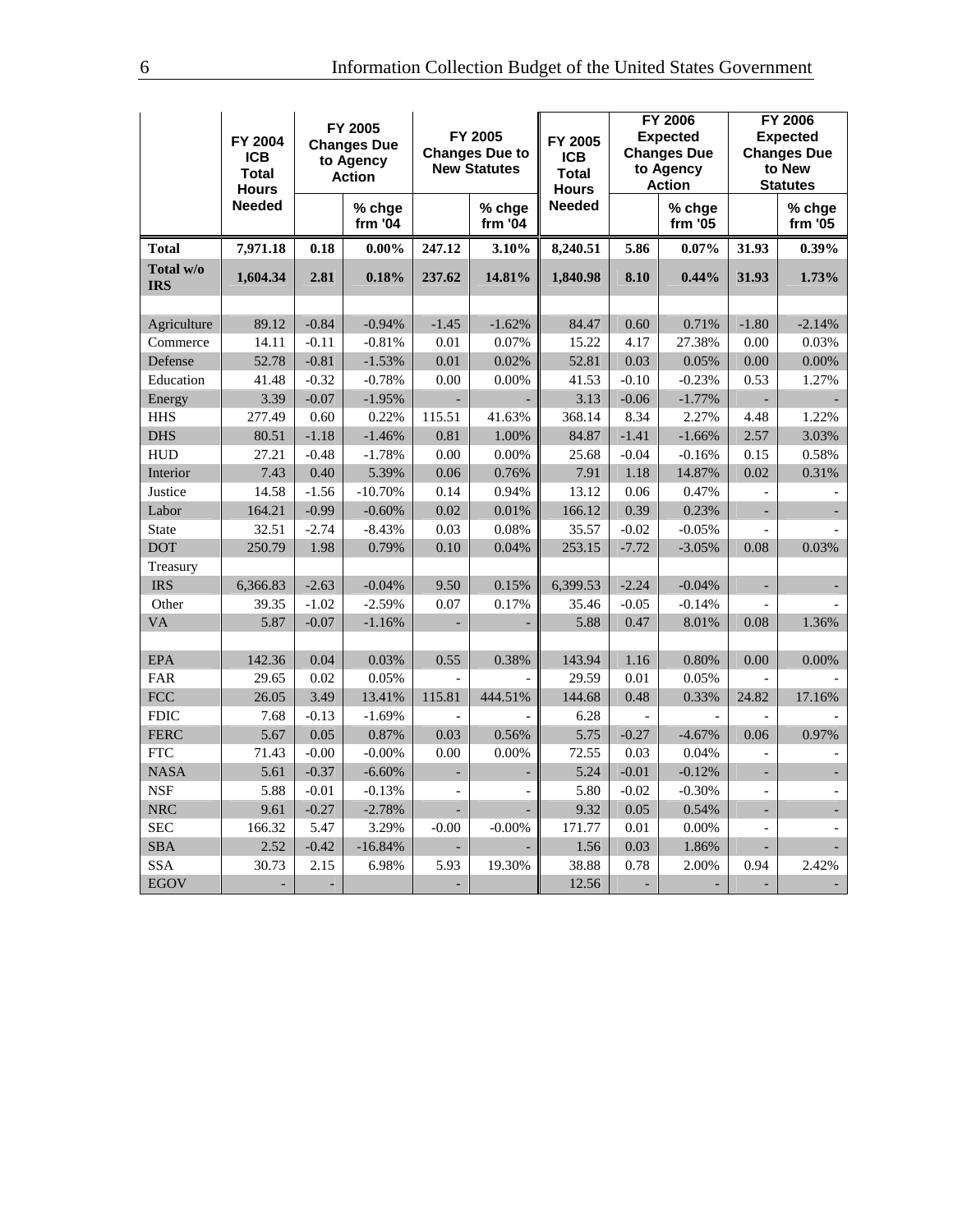

<span id="page-16-0"></span>**Figure 3. FY 2005 Percentage Change in Burden due to Program Changes (Departments)** 



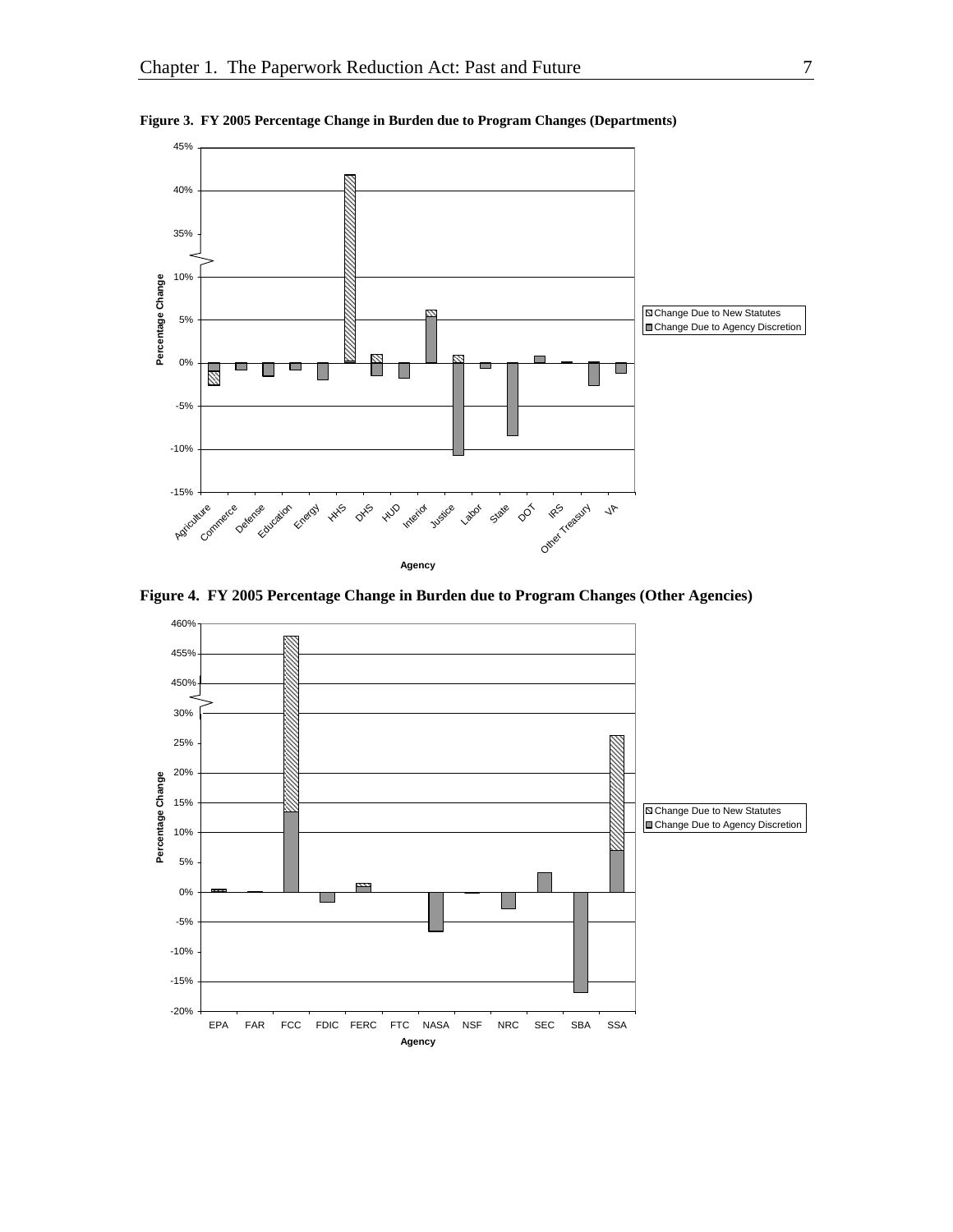<span id="page-17-0"></span>In FY 2006, Federal agencies anticipate more increases within their discretion that are designed to benefit the public. The largest increase will come from the Department of Health and Human Services (HHS), as the Food and Drug Administration (FDA) expects to roll-out new safety reporting requirements for human drugs, thereby increasing health and safety protections for the public (an anticipated increase of 5.8 million hours, based on FDA's proposed rule). The Department of Commerce will also be increasing burden by almost 5 million hours as part of a regular cycle of burden increases and decreases; in FY 2006, the Census Bureau will be conducting the 2007 Economic Census, a survey conducted every five years that provides valuable information for policy officials and researchers. And it should be noted that the Department of Transportation is making a significant cut in its burden (by 7.3 million hours) by eliminating a requirement on shorthaul commercial drivers as part of its Hours of Service rules.

#### **Recently Enacted Statutes**

As mentioned above, burden in FY 2005 increased by about 250 million hours due to the implementation of recently enacted statutes, and burden in FY 2006 is expected to increase by an additional 32 million hours for the same reason. The largest of the FY 2005 increases are shown in Table 2 below. The most significant of these changes involves the FCC's implementation of the CAN-SPAM Act (P.L. 108-187), the statute regulating unsolicited commercial e-mail. The statute requires every unsolicited commercial email to include information about how the recipient can have the sender remove the recipient's e-mail address from its mailing list; this qualifies as a third-party disclosure requirement under the PRA, and therefore a "collection of information" that imposes PRA burden.

The next largest statutory increase in burden involves the implementation of the Medicare Prescription Drug, Improvement, and Modernization Act (MMA) of 2003 (P.L. 108-173), which accounts for an increase in burden of 52 million hours in FY 2005 and an additional 4.7 million hours in FY 2006. The MMA established the most important new Medicare benefit in the program's 40-year history: new voluntary prescription drug coverage, which began on January 1, 2006. As of June 11, 2006, 38.2 million people are receiving comprehensive prescription drug coverage under the new Medicare program. The MMA also created the Medicare Advantage program to offer greater choices and higher quality care to beneficiaries through competition among private health plans.

In FY 2006, the largest anticipated increase is due to FCC's implementation of the Unsolicited Facsimile Advertisements, Junk Fax Prevention Act (P.L. 109-21) which permits the faxing of unsolicited advertisements to individuals and businesses with which the sender has an established business relationship and provides a process by which any sender must stop sending these faxes upon the request of the recipient. As is the case with the CAN-SPAM Act, the disclosure of this process to the fax recipient and the request to stop sending faxes are both collections that impose a small PRA burden on each person but apply to an extremely large number of persons.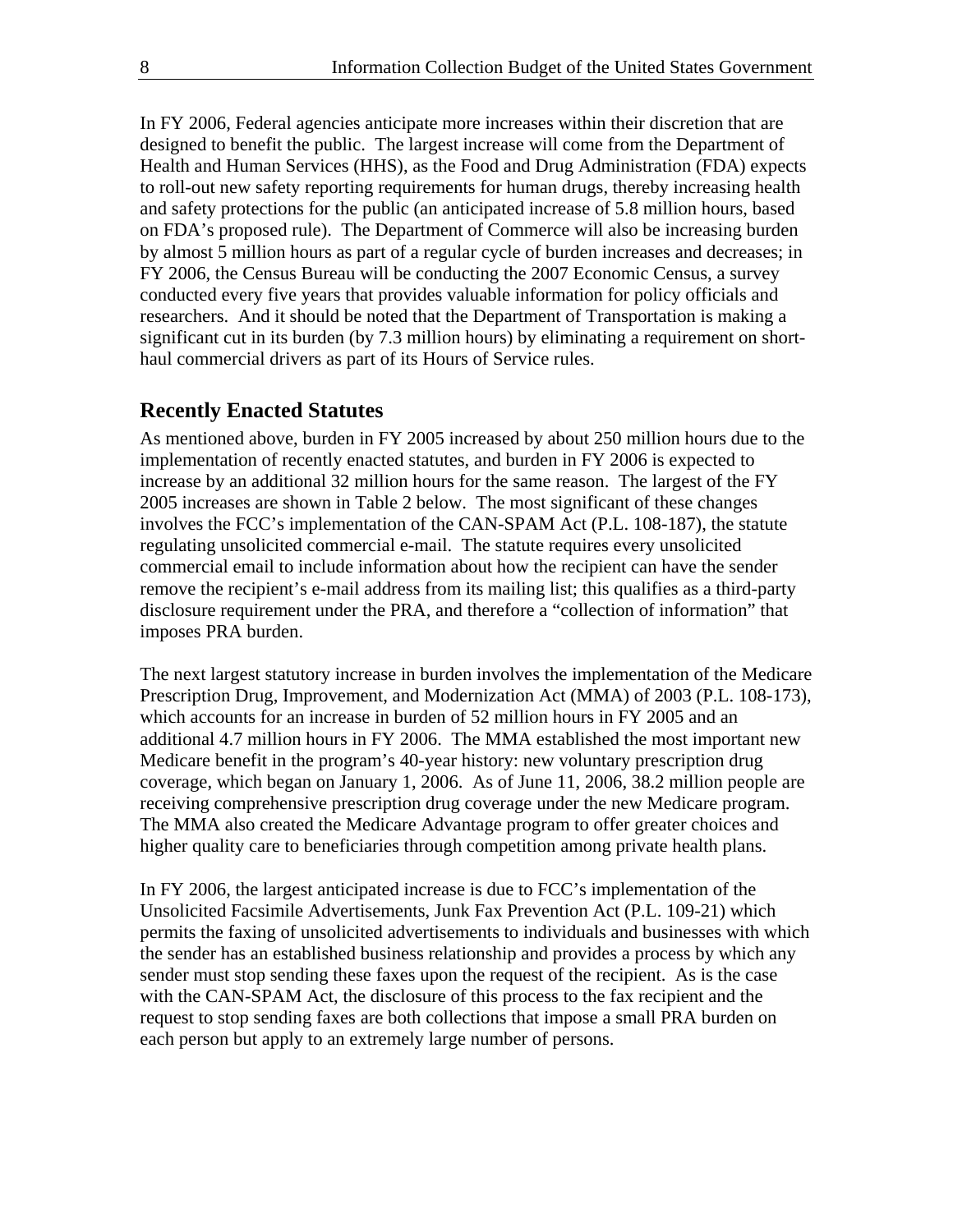| <b>Statute</b>                                                                                                     | <b>Agencies</b>          | FY 2005 Increase | FY 2006 Increase |
|--------------------------------------------------------------------------------------------------------------------|--------------------------|------------------|------------------|
| Controlling the Assault of Non-<br>Solicited Pornography and<br>Marketing Act (CAN-SPAM) of<br>2003 (P.L. 108-187) | <b>FCC</b>               | 115,645,100      |                  |
| Health Insurance Portability and<br>Accountability Act of 1996 (P.L.<br>$104 - 191$ <sup>4</sup>                   | <b>HHS</b>               | 65,032,391       | 400,000          |
| Medicare Prescription Drug,<br>Improvement, and Modernization<br>Act of 2003 (P.L. 108-173).                       | HHS, Treasury, SSA       | 51,891,280       | 4,747,090        |
| <b>Unsolicited Facsimile</b><br>Advertisements, Junk Fax<br>Prevention Act (P.L. 109-21)                           | <b>FCC</b>               |                  | 24,821,000       |
| American Jobs Creation Act of 2004<br>$(P.L. 108-357)$                                                             | Treasury                 | 14,149,894       |                  |
| Public Health Security and<br>Bioterrorism Preparedness and<br>Response Act of 2002 (P.L. 107-<br>188)             | <b>HHS</b>               | 5,359,000        |                  |
| Working Families Tax Relief Act of<br>2004 (P.L 108-311)                                                           | Treasury                 | 3,206,409        |                  |
| Aviation and Transportation Security<br>Act (P.L. 107-71)                                                          | <b>Homeland Security</b> |                  | 1,863,607        |
| Maritime Transportation Security<br>Act of 2002 (P.L. 107-295)                                                     | Homeland Security        |                  | 850,000          |
| Individuals with Disabilities<br>Education Improvement Act of 2004<br>$(P.L. 108-446)$                             | Education                | 40,105           | 511,706          |
|                                                                                                                    |                          |                  |                  |
| <b>Statute</b>                                                                                                     | <b>Agencies</b>          | FY 2005 Increase | FY 2006 Increase |
| Controlling the Assault of Non-<br>Solicited Pornography and<br>Marketing Act (CAN-SPAM) of<br>2003 (P.L. 108-187) | <b>FCC</b>               | 115,645,100      |                  |
| Health Insurance Portability and<br>Accountability Act of 1996 (P.L.<br>$104 - 191$ <sup>5</sup>                   | <b>HHS</b>               | 65,032,391       | 400,000          |
| Medicare Prescription Drug,<br>Improvement, and Modernization                                                      | HHS, Treasury, SSA       | 51,891,280       | 4,747,090        |

<span id="page-18-0"></span>**Table 2. Important Statutes Increasing Burden During FY 2005 and FY 2006** 

Advertisements, Junk Fax FCC FCC - 24,821,000

Act of 2003 (P.L. 108-173).

Unsolicited Facsimile

<sup>&</sup>lt;sup>4</sup>HHS implemented this collection through a final rule issued on February 20, 2003 without obtaining prior OMB approval under the PRA. OMB approved the collection on March 16, 2005. As a result, this collection is reflected as a program change due to statute in this year's ICB and reported as a violation in Appendix C.

<sup>&</sup>lt;sup>5</sup>HHS implemented this collection through a final rule issued on February 20, 2003 without obtaining prior OMB approval under the PRA. OMB approved the collection on March 16, 2005. As a result, this collection is reflected as a program change due to statute in this year's ICB and reported as a violation in Appendix C.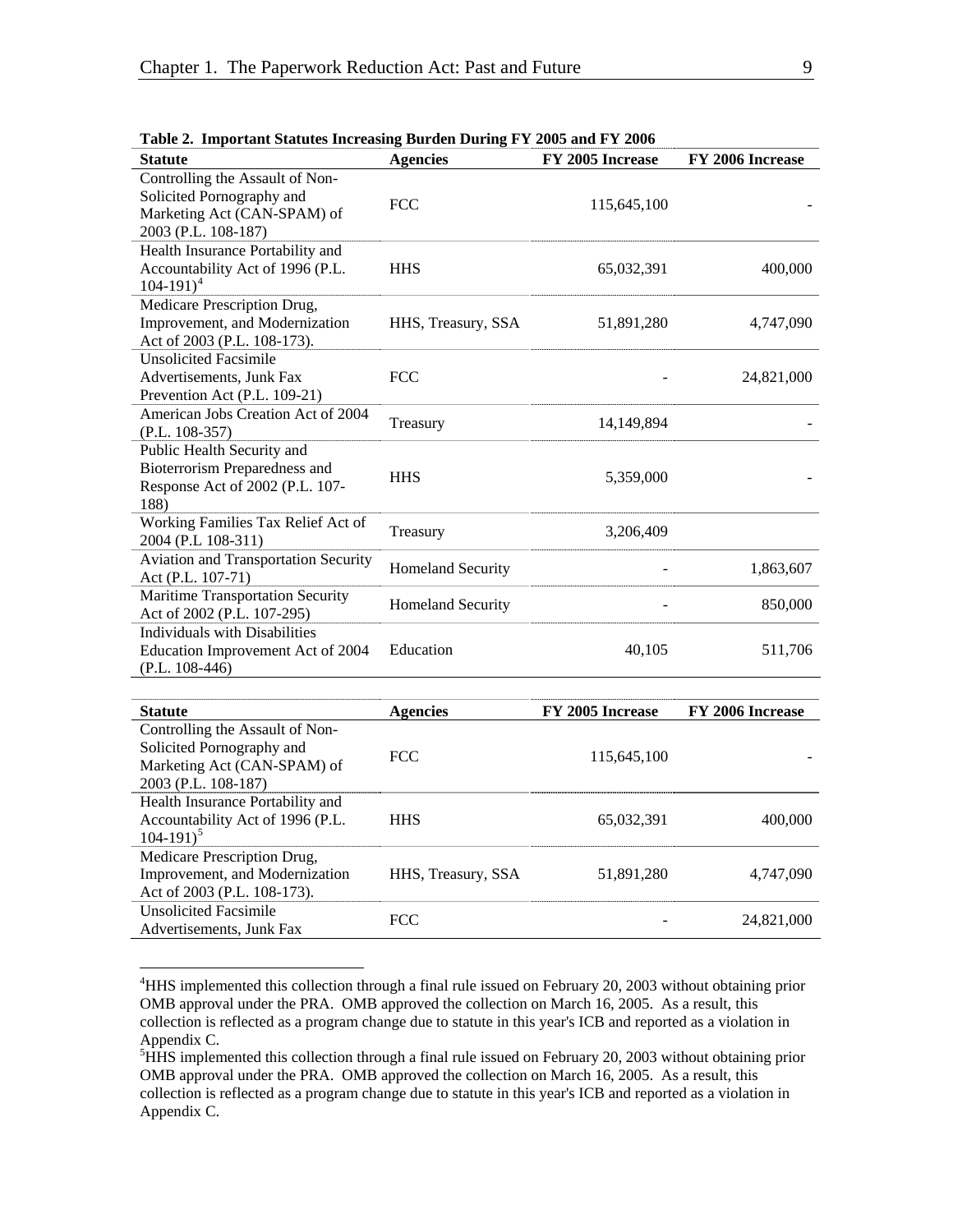<span id="page-19-0"></span>

| Prevention Act (P.L. 109-21)                                                                           |                          |            |           |
|--------------------------------------------------------------------------------------------------------|--------------------------|------------|-----------|
| American Jobs Creation Act of 2004<br>$(P.L. 108-357)$                                                 | Treasury                 | 14,149,894 |           |
| Public Health Security and<br>Bioterrorism Preparedness and<br>Response Act of 2002 (P.L. 107-<br>188) | <b>HHS</b>               | 5,359,000  |           |
| Working Families Tax Relief Act of<br>2004 (P.L 108-311)                                               | Treasury                 | 3,206,409  |           |
| <b>Aviation and Transportation Security</b><br>Act (P.L. 107-71)                                       | <b>Homeland Security</b> |            | 1,863,607 |
| <b>Maritime Transportation Security</b><br>Act of 2002 (P.L. 107-295)                                  | <b>Homeland Security</b> |            | 850,000   |
| Individuals with Disabilities<br>Education Improvement Act of 2004<br>$(P.L. 108-446)$                 | Education                | 40,105     | 511,706   |

#### **Balancing a Collection of Information's Practical Utility with its Burden**

While an underlying goal of the PRA is to minimize Federal paperwork burden on the public, the PRA also affirms agencies' need for information in order to perform their missions effectively. The PRA charges OMB with the responsibility of weighing the burdens of information collection on the public with the "practical utility" that the information will have for the performance of the agency's mission. Accordingly, OMB seeks to ensure that the burdens of agency information collections are justified by their usefulness to agency programs and missions.

#### **The Practical Utility of Information that the Federal Government Collects**

The Federal government provides the American people with a wide array of protections and services. These include homeland security, investing in education and training, strengthening health care, protecting the environment, ensuring a sound financial system, enforcing safety requirements, promoting useful research, and supporting the American armed forces. To carry out all of these responsibilities carefully and effectively, the Federal government collects information. For example, to implement statutes that provide education and child tax benefits to working families, IRS must collect tax-return information to ensure that the tax benefits are provided (and in the correct amount) to the people who are entitled to receive them.

**Why the Government Collects Information.** The full range of the Federal government's responsibilities and public services are supported through the collection of information from the public. Consider the following examples:

• *Funding Government Programs and Services.* The Federal government collects information as part of its collection of individual and business income taxes, tariff duties, user fees, excise taxes, registration fees, license fees, and the other assessments that fund the Federal programs. The Federal tax system, in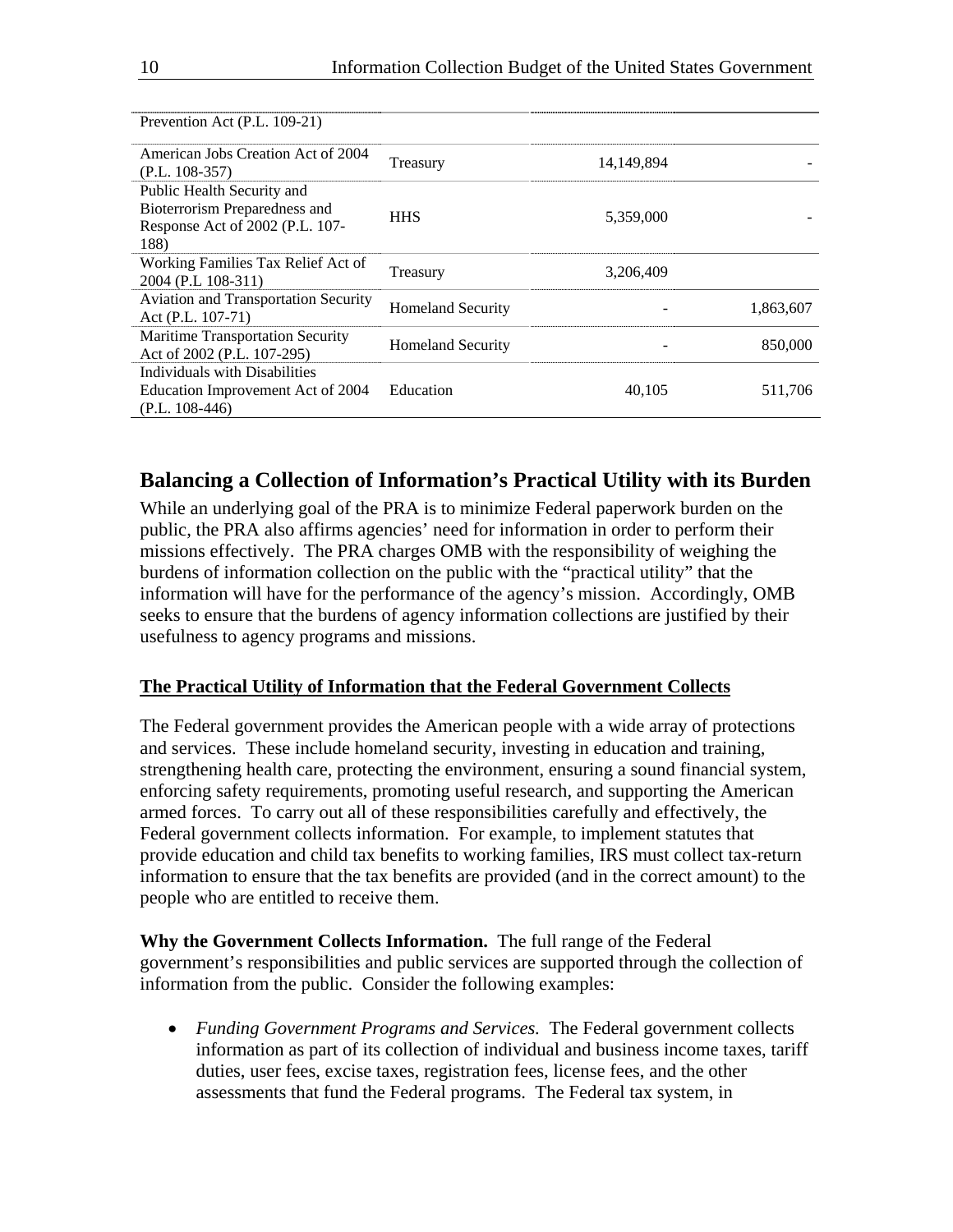particular, involves a large amount of self-reporting and recordkeeping by individual and business taxpayers. As a whole, the Treasury Department is responsible for just under 80 percent of all information collection and recordkeeping conducted or required by the Federal government (and the IRS itself accounts for over 76 percent of the Federal paperwork burden).

- *Ensuring Compliance with Health, Safety, and Environmental Standards.* Federal agencies implement statutes that are aimed at ensuring that Americans have safe and healthy workplaces, a clean environment, and safe and efficient transportation systems. Accordingly, the Federal government collects information to verify compliance with Federal requirements by individuals, businesses, educational and nonprofit institutions, and State and local governments. The Federal government also requires individuals, firms, and other entities to retain information or to disclose information to demonstrate compliance. This information can be collected through reporting requirements, maintained by respondents through recordkeeping requirements, or distributed to third-parties through disclosure requirements.
- *Providing Benefits to Americans.* This category of information collection includes the administration of social welfare programs, management of entitlement programs (e.g., the Federal disability and retirement systems), grants and loans, contract procurement, and the request for a license or permit from the Federal government. Applicants for a benefit must provide information to the Federal government in support of their applications, to demonstrate that they are eligible to receive the benefit under the program's eligibility criteria. It is important that Federal agencies provide benefits to people who are eligible to receive them, and in the correct amount.
- *Evaluating Government Performance for Citizens.* The Federal government collects information to help manage, evaluate, and plan Federal programs. This involves activities such as developing new program strategies, making decisions about program operations, and assessing the efficiency or effectiveness of existing programs.
- *Developing Statistical Information.* The most well-known and comprehensive Federal collection of statistical information is the Decennial Census. There are many other such data collections, including the Economic Census that the Department of Commerce conducts every five years and the monthly Current Population Survey jointly conducted by the Departments of Commerce and Labor.
- *Finding Solutions through Research.* Collections of information involving research are those designed to test a hypothesis, permit conclusions to be drawn, and thereby develop or contribute to generalizable knowledge. These constitute substantially less than one percent of the information collection activity of the Federal government.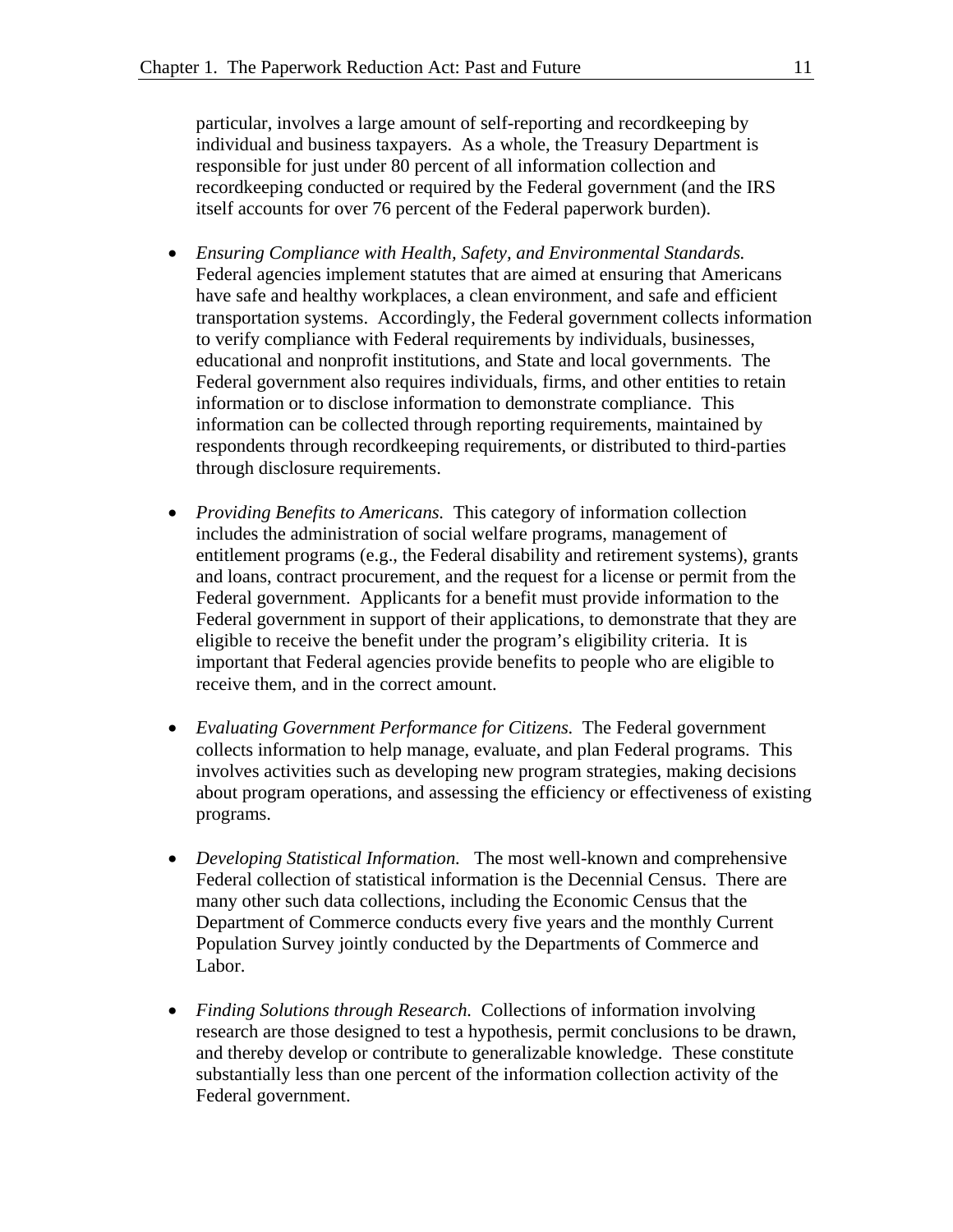**Statutory Responsibilities.** As discussed above and as illustrated by Table 2, new statutes (and amendments to existing statutes) typically require the Federal government to collect more, not less, information. In this regard, many existing reporting, recordkeeping and third-party disclosure requirements are mandated by or necessary to implement existing statutes. Agencies make significant efforts to implement these programs with the least burden possible, thus minimizing the burden increase that is due to new statutes. Nonetheless, the extent to which an agency is able to minimize the paperwork burden that it imposes, when the agency implements a new statute or a statutory amendment, is often constrained by the statute itself, which can either mandate the collection of particular types of information or require the agency to take a specified action (such as the creation of the new Medicare prescription drug benefit) that will require the agency to collect particular information to implement the program successfully.

**Factors Outside the Control of Federal Agencies.** Even in the absence of statutory or agency administrative changes, the paperwork burden that is imposed by Federal collections can grow over time due to a number of factors beyond the agencies' direct control. These include economic growth, demographic trends, and natural disasters.

- *Economic Growth.* A notable source of increased paperwork burden that agencies cannot control is growth in the national economy (and from FY 1999 through FY 2005, the nominal Gross Domestic Product (GDP) grew by 35%.). Many of the Federal government's program responsibilities are affected by transactions in the economy. During periods of economic prosperity, the number of employed people increases, which in turn increases the number of (1) IRS Forms W-2 that employers send to their employees, (2) people filing income tax returns, and (3) disclosures and disclaimers related to pension funds. When people invest additional earnings in an expanding economy, there is a corresponding increase in the number of disclosures, disclaimers, and IRS Forms 1099 that are provided to investors. There may also be an increase in the number of filings with the Securities and Exchange Commission as more companies offer securities on the market. As the number of businesses grows, there are increases in the number of loan applications to the Small Business Administration (SBA), the number of respondents to Occupation Safety and Health Administration (OSHA) collections, and the number of reports to the IRS of payments made to employees. If people travel abroad more frequently, there is an increase in the number of passport applications submitted to the State Department and an increase in the number of declarations made to the Bureau of Customs and Border Protection when they return to the United States.
- *Demographic Trends*. Demographic trends that affect the size and age of the population are a second factor that can increase burden. The population has been increasing at a rate of approximately 0.9 percent annually (for a growth of 6% from FY 1999 through FY 2005). As the number of people and households in the country rises, the burden imposed by the Decennial Census and income taxes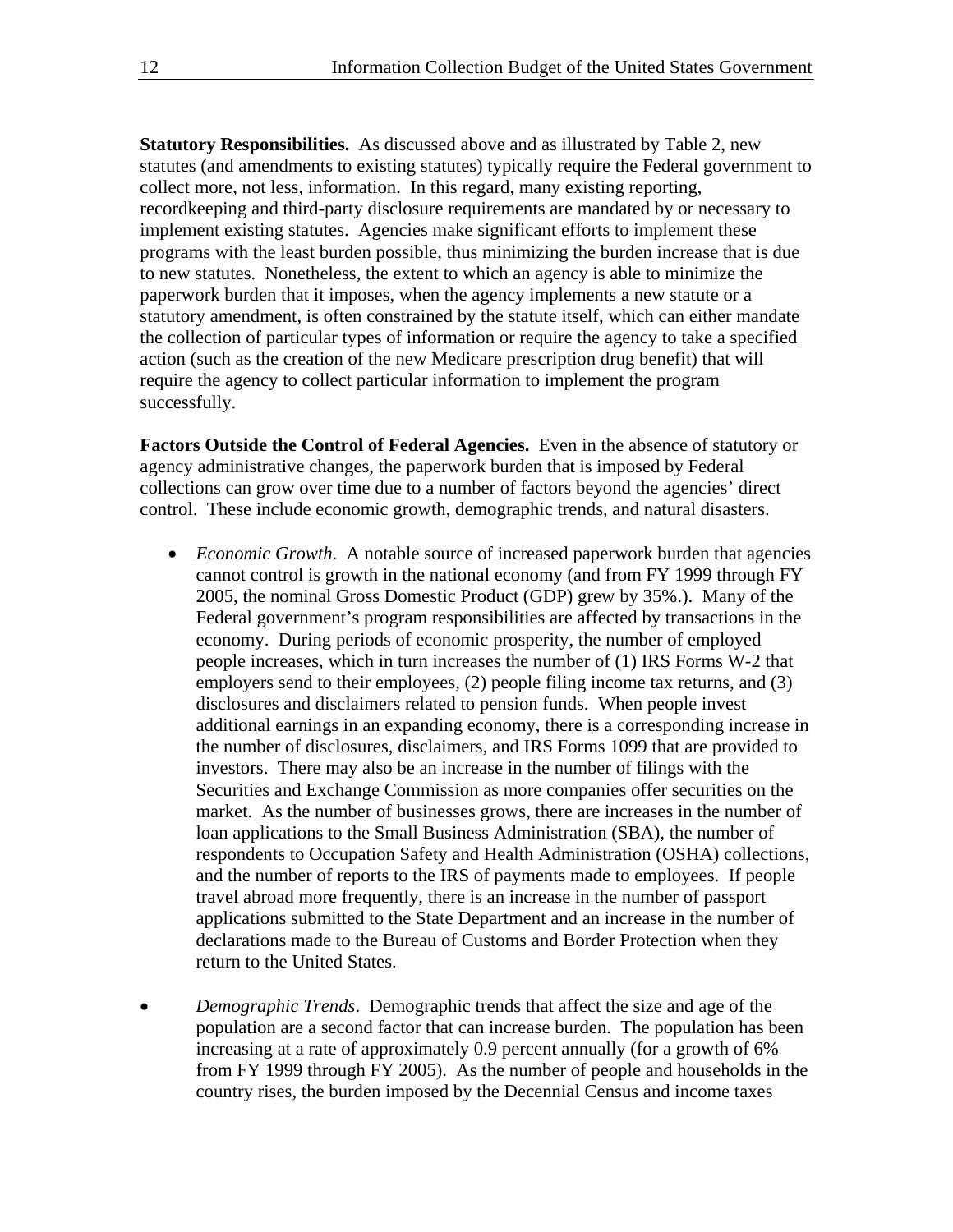increases, simply because there are more people to count or who are required to file income taxes. Similarly, the aging of the Baby Boom generation will impact the government's information collection activity. Over the next few decades, as the percentage of the population over 65 years of age grows by 5 percent per year today, increasing to 7 percent per year by 2020, the burden of collections from the Social Security Administration and the Centers for Medicare and Medicaid Services will rise dramatically.

• *Natural Disasters*. Hurricane Katrina provided a dramatic reminder that natural disasters are another significant factor that can increase information collection burden. In the immediate aftermath of a major disaster, for example, the Department of Homeland Security offers assistance to residents and businesses to begin the rebuilding process. This often requires aid applicants to provide information when applying for benefits to demonstrate their eligibility. In the longer term, SBA and the Department of Agriculture have assistance programs specifically for businesses and farmers in devastated areas. The information collection burden of these assistance programs will therefore be higher during years in which several major natural disasters occur, even though these assistance programs (and the agency collections of information) themselves were not changed by the Federal Government.

Figure 5 compares, for the period from FY 1999 through FY 2005 (and the estimates for FY 2006), the level of increase in the nominal GDP and real GDP with the changes in paperwork burden attributable to recently-enacted statutes, agency discretionary action, and adjustments (for each element, the FY 1999 level is designated as 100, and the changes in later years are a percentage comparison to the FY 1999 level).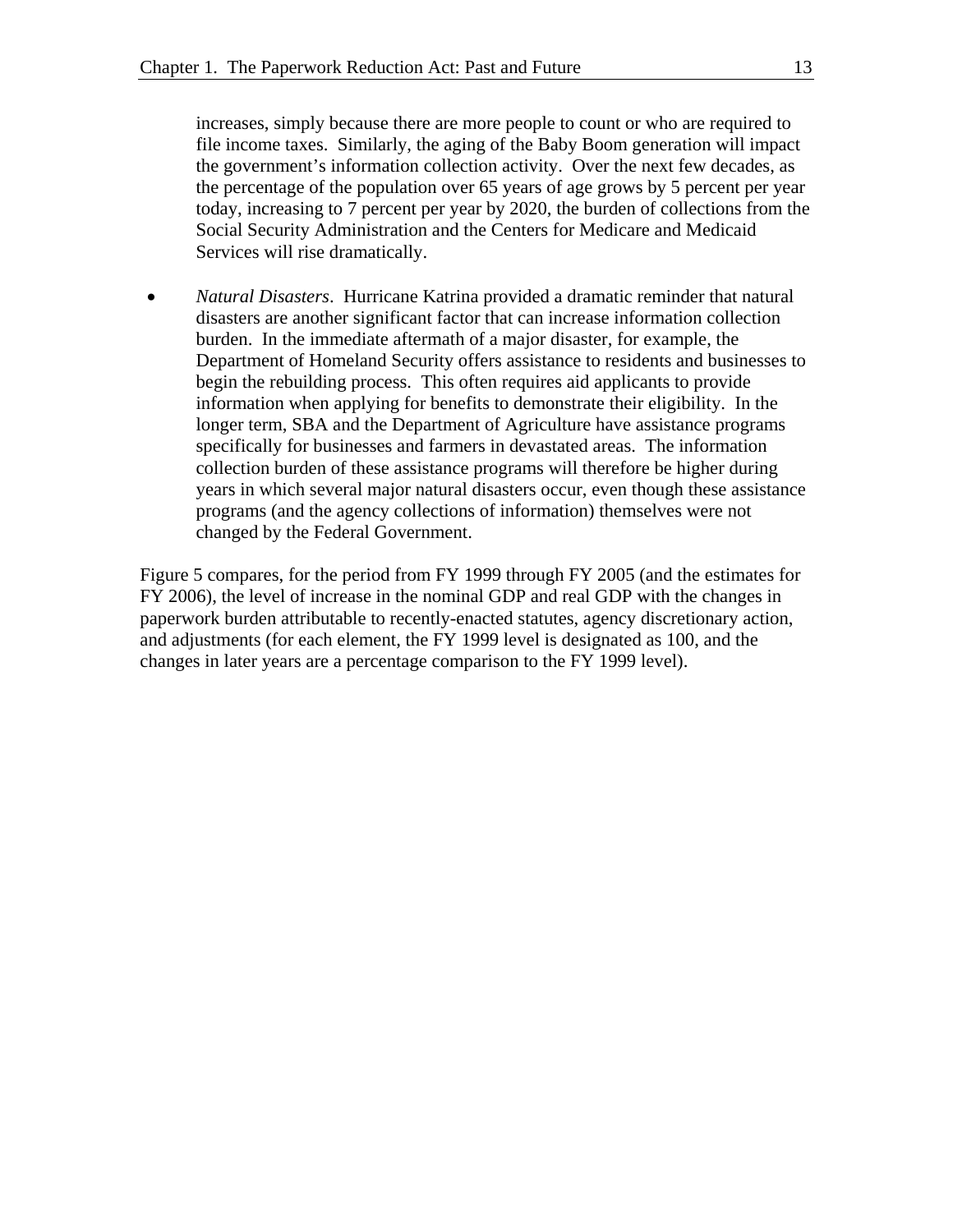

<span id="page-23-0"></span>**Figure 5. Change in Paperwork Burden Relative to Nominal and Real GDP, FY 1999--FY 2006**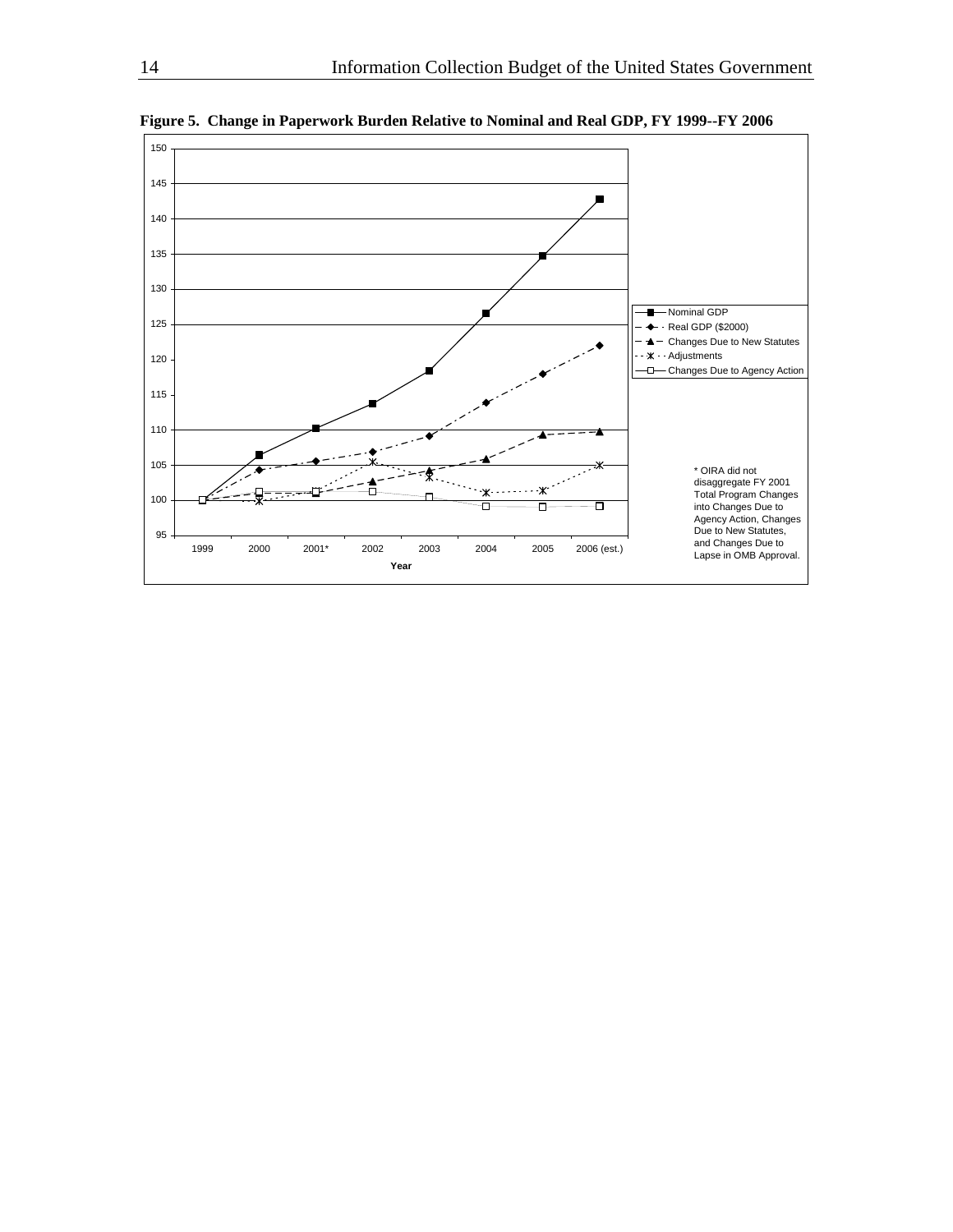# <span id="page-24-0"></span>**Chapter 2. Paperwork Reduction Act Compliance**

The Paperwork Reduction Act of 1995 (PRA) requires federal agencies and the Office of Management and Budget (OMB) to ensure that information collected from the public minimizes burden and maximizes practical utility. The Act assigns each agency's Chief Information Officer (CIO) the responsibility for ensuring that the agency complies with the PRA. OMB's Office of Information and Regulatory Affairs (OIRA) is responsible for approving information collection reviews under the PRA. OIRA desk officers review and approve over 3,200 information collections each year with an active inventory of over 8,400 collections.

To help the public and the agencies monitor compliance with the information collection provisions of the PRA, OMB annually publishes a list of violations (see Appendix C). During FY 2005, the agencies reported 60 information collections that expired and were reported as violations. In addition, the agencies reported 37 pre-existing collections that had expired before October 1, 2004 and were on-going violations until their reinstatement dates in FY 2005 (10/1/2004 to 9/30/2005).

#### **Achieving Zero Violations**

Agencies have made great progress in reducing the number of violations that occur and in resolving them more promptly, thereby working toward the OMB goal of achieving zero violations. However, it is still the case that a number of collections become violations each year because agencies do not submit to OMB, on a timely basis, requests for renewal of OMB approval under the PRA. Thus, even if these violations are resolved quickly, agencies are nevertheless out of compliance with the law for relatively brief periods of time.

OMB tracks the number of information collections that expire each month and determines whether the collections are violations. Each year, OMB lists in the ICB the total number of agency violations. Figure 3 represents the total number of agency violations that occurred during recent fiscal years and the total number of pre-existing violations carried over from the previous fiscal year.

OMB is committed to working with agencies to reduce the number of new violations and resolve all pre-existing violations. Table 3 lists the total number of information collections that expired in FY 2005 and were reported as new violations. OMB is pleased to report that 57 percent of agencies reported zero violations. Of the 27 agencies included in the ICB (plus E-Gov), three agencies represent 65 percent of the total number of violations reported in FY 2005. Moreover, there were no unresolved violations at the end of FY 2005 (and thus no carryover violations into FY 2006), and there have only been 6 violations during the first eight months of FY 2006.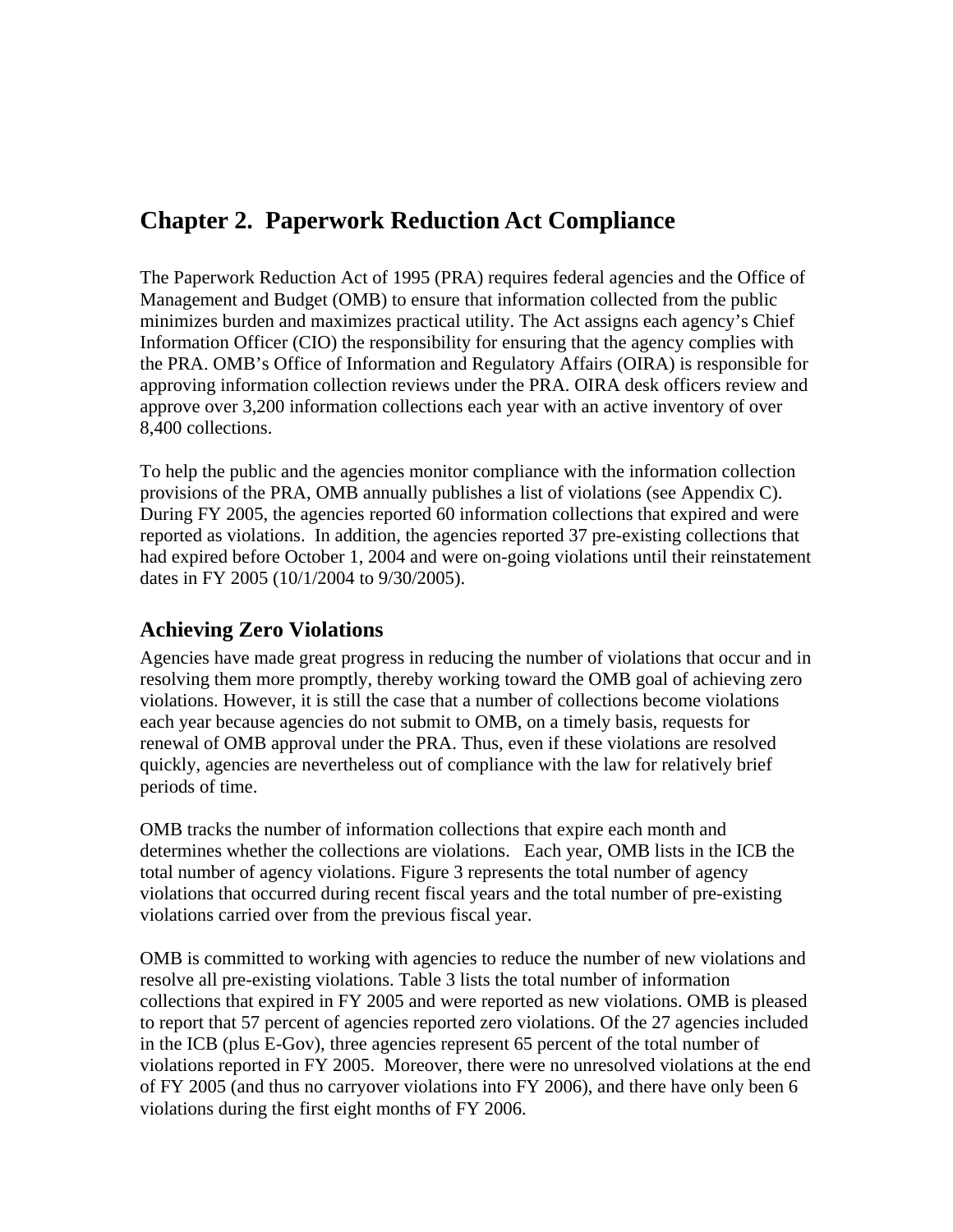<span id="page-25-0"></span>Table 3 rates each of the 28 agencies for their compliance. For FY 2005, OMB rated three agencies as poor. This is significant improvement over FY 2004 in which eight agencies received a poor rating. Similarly, the number of agencies rated as good increased from 13 to 15 (plus an additional agency not rated last year, E-Gov).



**Figure 6. Total Number of Agency New and Pre-Existing Violations** 

| <b>Total Number of Expirations</b><br><b>Reported as New Violations in Fiscal Year '05</b> |                         |                             |  |  |  |
|--------------------------------------------------------------------------------------------|-------------------------|-----------------------------|--|--|--|
| Good                                                                                       | <b>Need Improvement</b> | Poor                        |  |  |  |
| 0 Violations                                                                               | 1 to 4 Violations       | <b>5 or More Violations</b> |  |  |  |
| <b>DOC</b>                                                                                 | <b>FCC</b>              | <b>SBA</b>                  |  |  |  |
| <b>DOD</b>                                                                                 | <b>NSF</b>              | <b>Treasury</b>             |  |  |  |
| <b>DOE</b>                                                                                 | <b>SEC</b>              | <b>DHS</b>                  |  |  |  |
| <b>Interior</b>                                                                            | <b>DOT</b>              |                             |  |  |  |
| <b>DOL</b>                                                                                 | <b>DOJ</b>              |                             |  |  |  |
| <b>State</b>                                                                               | <b>HUD</b>              |                             |  |  |  |
| VA                                                                                         | <b>Education</b>        |                             |  |  |  |
| <b>EPA</b>                                                                                 | <b>HHS</b>              |                             |  |  |  |
| <b>FAR</b>                                                                                 |                         |                             |  |  |  |
| <b>FDIC</b>                                                                                |                         |                             |  |  |  |
| <b>FERC</b>                                                                                |                         |                             |  |  |  |
| <b>FTC</b>                                                                                 |                         |                             |  |  |  |
| <b>NASA</b>                                                                                |                         |                             |  |  |  |
| <b>NRC</b>                                                                                 |                         |                             |  |  |  |
| <b>SSA</b>                                                                                 |                         |                             |  |  |  |
| E-Gov                                                                                      |                         |                             |  |  |  |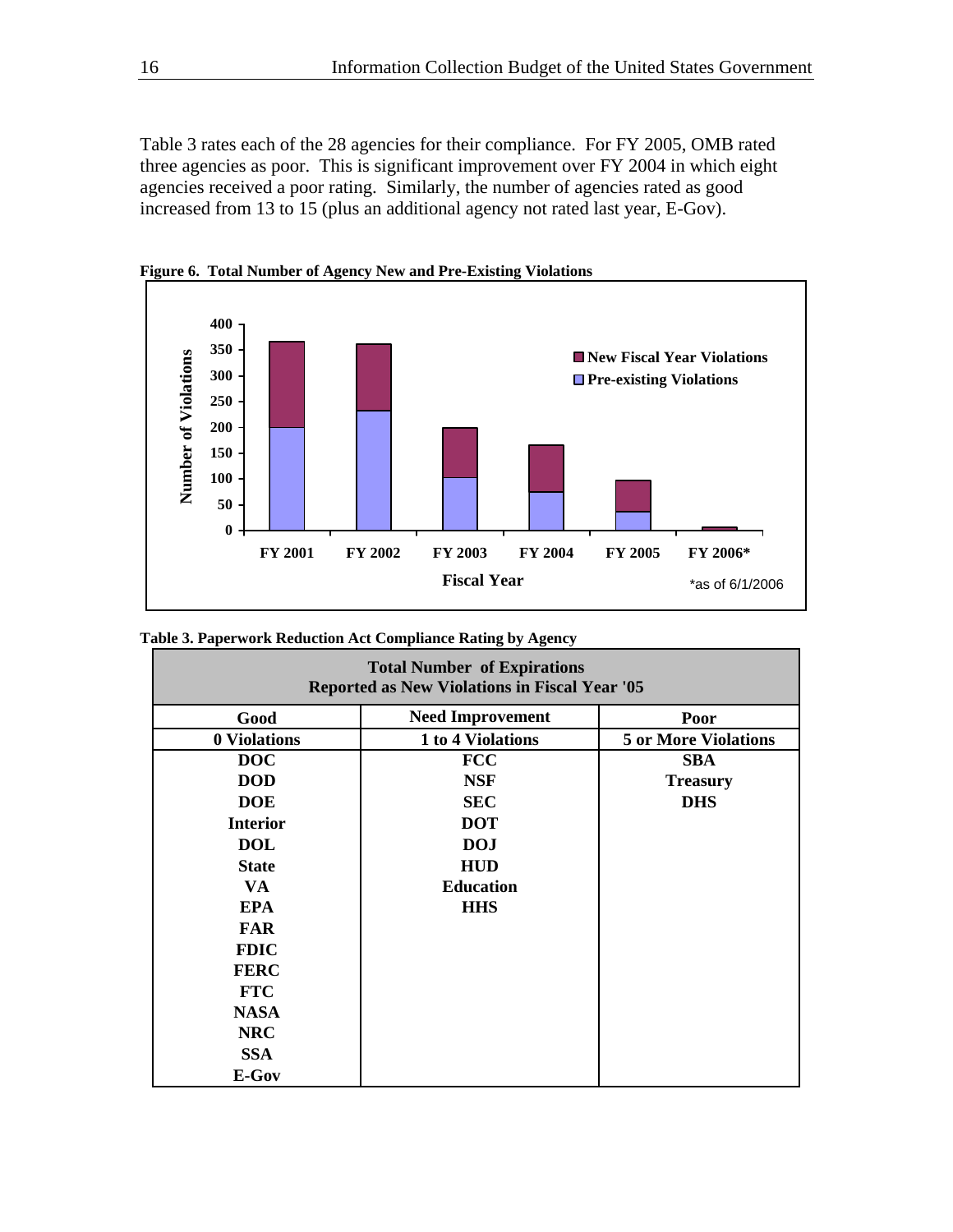#### <span id="page-26-0"></span>**Steps to Improve Agency Compliance**

As part of standard procedures to ensure PRA compliance, each month OMB sends an inventory to each agency which lists all of the collections that will expire in the next 150 days. This provides the agency with ample time to prepare a 60-day *Federal Register*  Notice, incorporate any public comments from the Notice into the collection, submit the collection to OMB for a 30-day review period, and receive clearance for the collection. In addition to the routine efforts to inform agency staff, OMB has taken some additional measures to eliminate violations, including:

- **October 2004:** OMB created a new Form 83-D to record PRA collections that an agency plans to discontinue. This form helps to focus agency attention, as early as possible, on identifying those continuing collections for which a renewal of OMB's approval is required, thereby assisting agencies in reducing the number of violations. In addition, this form also helps the agencies and OMB to maintain a current record of discontinued collections, to ensure they will not be considered violations in the ICB. The form thereby reduces the amount of time and energy that the agencies and OMB must devote each year, in preparing the ICB, to distinguishing between those expirations of OMB approval that reflected discontinued collections versus those that reflected violations.
- **April 2005:** OMB met with the Chief Information Officers (CIO) and General Counsels (GC) of the eight agencies with the largest number of violations reported in FY 2004. OMB discussed with the agency CIOs and GCs methods for reducing the number of violations. OMB requested that the agency CIOs ensure all their violations in FY 2005 be resolved, with OMB approval, by the end of FY 2005. The agencies achieved this goal and all reported violations in FY 2005 were resolved by September 30, 2005. Thus, in contrast to prior years in which agencies began the fiscal year with carryover violations from the prior year, agencies began fiscal year 2006 with no carryover violations, and there have only been 6 violations involving expired approvals through the first eight months of FY 2006 (see Figure 6).
- **October 2005:** In the FY 2005 ICB Bulletin—which OMB sends to agencies requesting data and information that OMB uses to prepare the ICB—OMB not only asked agencies to identify all violations that occurred in the past fiscal year (as has been customary), but OMB also asked agencies to provide OMB with a monthly status report on all information collections that expire during the fiscal year (FY 2005).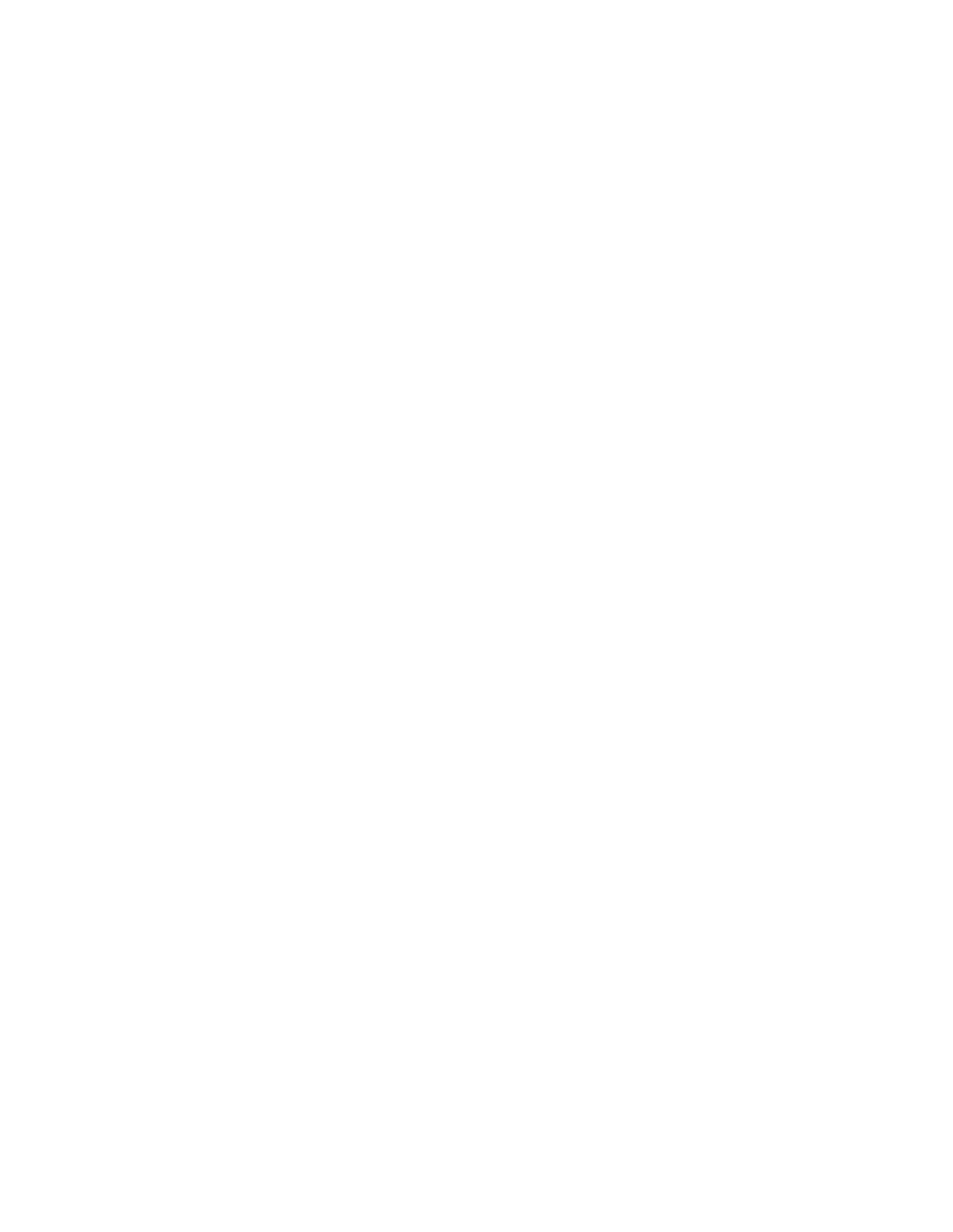# <span id="page-28-0"></span>**Chapter 3. The New IRS Methodology for Estimating Individual Taxpayer Burden**

The IRS imposes a large share (over 76 percent) of the Federal government's reporting burden on the public. In light of this fact, the IRS has devoted considerable resources to measuring the burden it imposes on taxpayers so that policymakers and the public can better understand the cost to society of tax collection and compliance with the Internal Revenue Code. The IRS is in the process of improving the accuracy and transparency of taxpayer burden estimates. Starting in FY 2006, the IRS began using a new methodology based on a statistical model—the Individual Taxpayer Burden Model (ITBM)—to estimate the reporting burden imposed on individual taxpayers.<sup>[6](#page-28-0)</sup>

This chapter provides an overview of the new methodology, which the IRS and OMB view as a significant and positive development in the Federal government's estimation of the information collection burden imposed by the Internal Revenue Code. Over the past several years, OMB has reported to Congress periodically on the progress that the IRS has made in developing this new approach.<sup>[7](#page-28-0)</sup>

The IRS has sought to improve the way in which it measures taxpayer-compliance burden because of the dramatic change in recent years in the way taxpayers prepare and file their tax returns. No longer relying on paper forms, typewriters, envelopes, and postage stamps, about 85 percent of taxpayers (or their paid preparers) sit down at the computer and, prompted by software, enter tax information that the software then uses to prepare a tax return. For more than 50 percent of individual income tax payers, the return is transmitted electronically to the IRS and State revenue agencies. (In other cases, the

 $\overline{a}$ 

7 See U.S. Office of Mgmt. & Budget, Office of Information and Regulatory Affairs, *Managing Information Collection and Dissemination: Fiscal Year 2003*, pp. 15-16; U.S. Office of Mgmt. & Budget, Office of Information and Regulatory Affairs, *Managing Information Collection: Information Collection Budget of the U.S. Government, Fiscal Year 2004*, p. 14; U.S. Office of Mgmt. & Budget, Office of Information and Regulatory Affairs, *Managing Information Collection: Information Collection Budget of the U.S. Government, Fiscal Year 2005*, pp. 2-3. See also *Less is More: The Increasing Burden of Taxpayer Paperwork: Hearing Before the House Comm. on Government Reform, Subcomm. On Regulatory Affairs*, 108th Cong. 9 (2005) (statement of John D. Graham, Administrator, U.S. Office of Management and Budget, Office of Information and Regulatory Affairs); and *What is the Bush Administration's Economic Growth Plan Component for Paperwork Reduction?: Hearing before the House Comm. on Government Reform, Subcomm. on Energy Policy, Natural Resources and Regulatory Affairs*, 108th Cong. 6 (2004) (statement of John D. Graham, Administrator, U.S. Office of Management and Budget, Office of Information and Regulatory Affairs).

<sup>6</sup> A detailed description of the new model and burden accounting change is provided in the two *Federal Register* notices that the Treasury Department published to obtain PRA approval. 70 Fed. Reg. 39,550 – 39,555 (July 8, 2005); 70 Fed. Reg. 54,974 – 54,981(Sept. 19, 2005).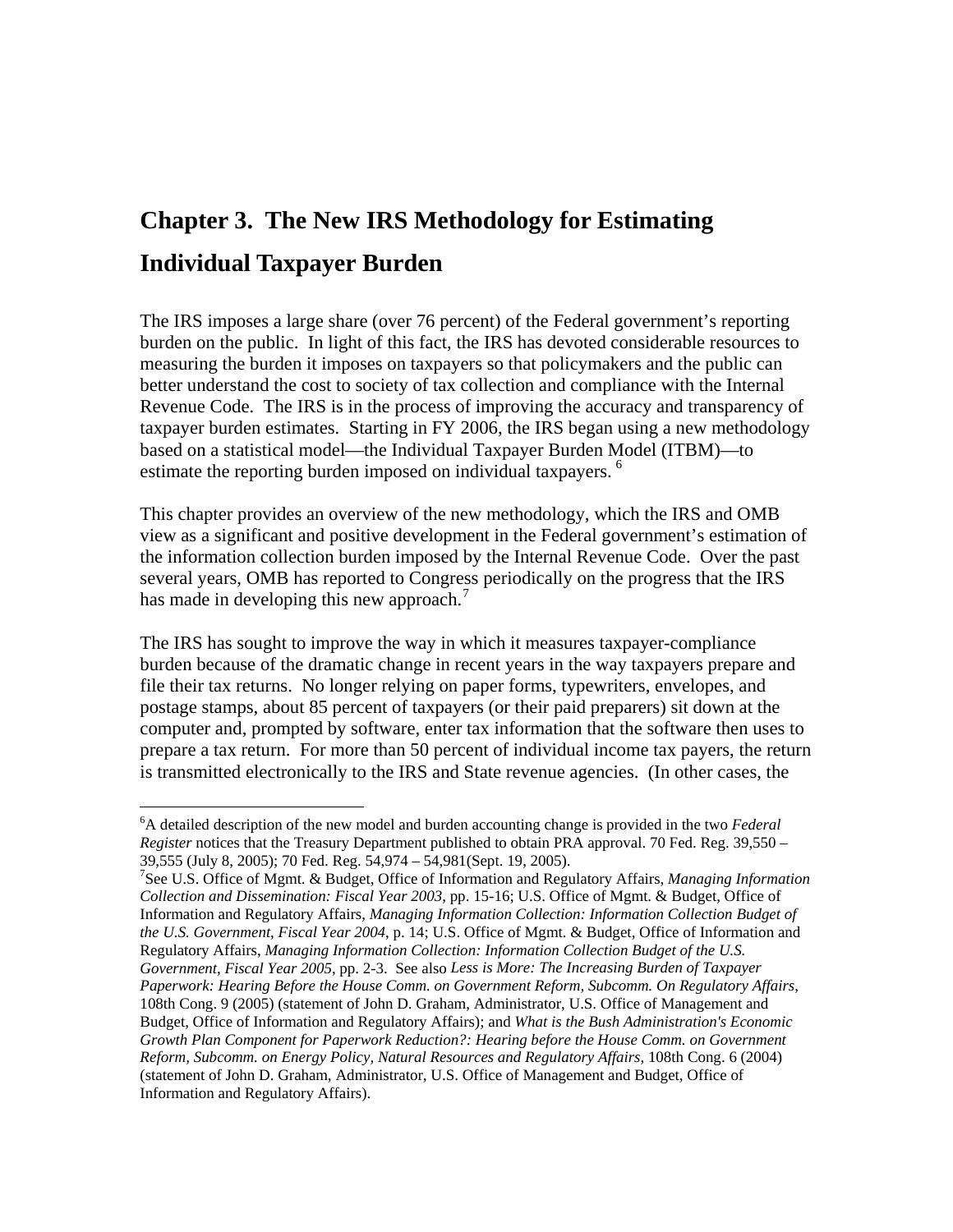<span id="page-29-0"></span>electronically prepared paper return is still submitted my mail or hand delivery.) This transition to a 21<sup>st</sup> century information technology driven process has caused IRS to rethink the concept of "paperwork" burden and to develop a new way to estimate it.

Since the development of IRS' previous burden estimation methodology in the mid-1980s, improved technology and modeling sophistication have enabled the IRS to improve the burden estimates. The old model was first used in 1988 and was based on survey data from 1984. It measured only "tax form" burden and it relied on questionable technical assumptions. For example, it assumed that adding lines to tax forms always increases burden when, in fact, new lines can make filling out forms easier for taxpayers. Because the old model was developed to measure the paperwork burden of completing and submitting paper forms, it also failed to measure the taxpayer burden of electronic filing methods (e.g., TeleFile and e-file). It also failed to reflect accurately the burden for those taxpayers who used paid tax preparers (as more than 60 percent of taxpayers do).

Perhaps more importantly, taxpayer interviews show that only a modest portion (under 16 percent) of the total time burden for individual taxpayers is due to tax form preparation and submission. The vast majority of time burden is from recordkeeping, gathering tax materials (including using IRS services), using paid-professional services, and tax planning. These activities generally are not closely associated with the additional tax schedules and forms that often are included with the basic Form 1040. As a result, it is conceptually difficult to associate this burden with specific forms, schedules, and lines, and such allocations of burden would necessarily be arbitrary. Thus, the ITBM includes these estimates in the overall burden figure (because they are an integral part of overall burden), without assigning the burden to specific forms.

The new model accounts for the major changes over the past two decades in the way that taxpayers prepare and file their returns, most notably the remarkable increase in the use of electronic preparation methods. Today, less than 15 percent of all individual tax returns are prepared by hand. Similarly, over half of all tax returns are now filed electronically, over four times the 1993 percentage. $8$ 

In this environment, in which many taxpayers' activities are no longer as directly associated with particular forms (entering figures on lines, filling out worksheets, transferring line items from one form to another), estimating burden on a form-by-form basis is no longer an appropriate measurement of taxpayer burden. In addition, and as explained below, the new methodology takes into account broader and more comprehensive taxpayer characteristics and activities. As a result, IRS can generate a more accurate and useful estimate of taxpayer burden. A Joint Economic Committee

<sup>&</sup>lt;sup>8</sup><sup>4</sup>The Effects of Tax Software and Paid Preparers on Compliance Costs," John L. Guyton, Adam K. Korobow, Peter S. Lee, Eric J. Toder, 2005 National Tax Association Spring Symposium, p. 2. <http://www.urban.org/uploadedpdf/1000802.pdf>.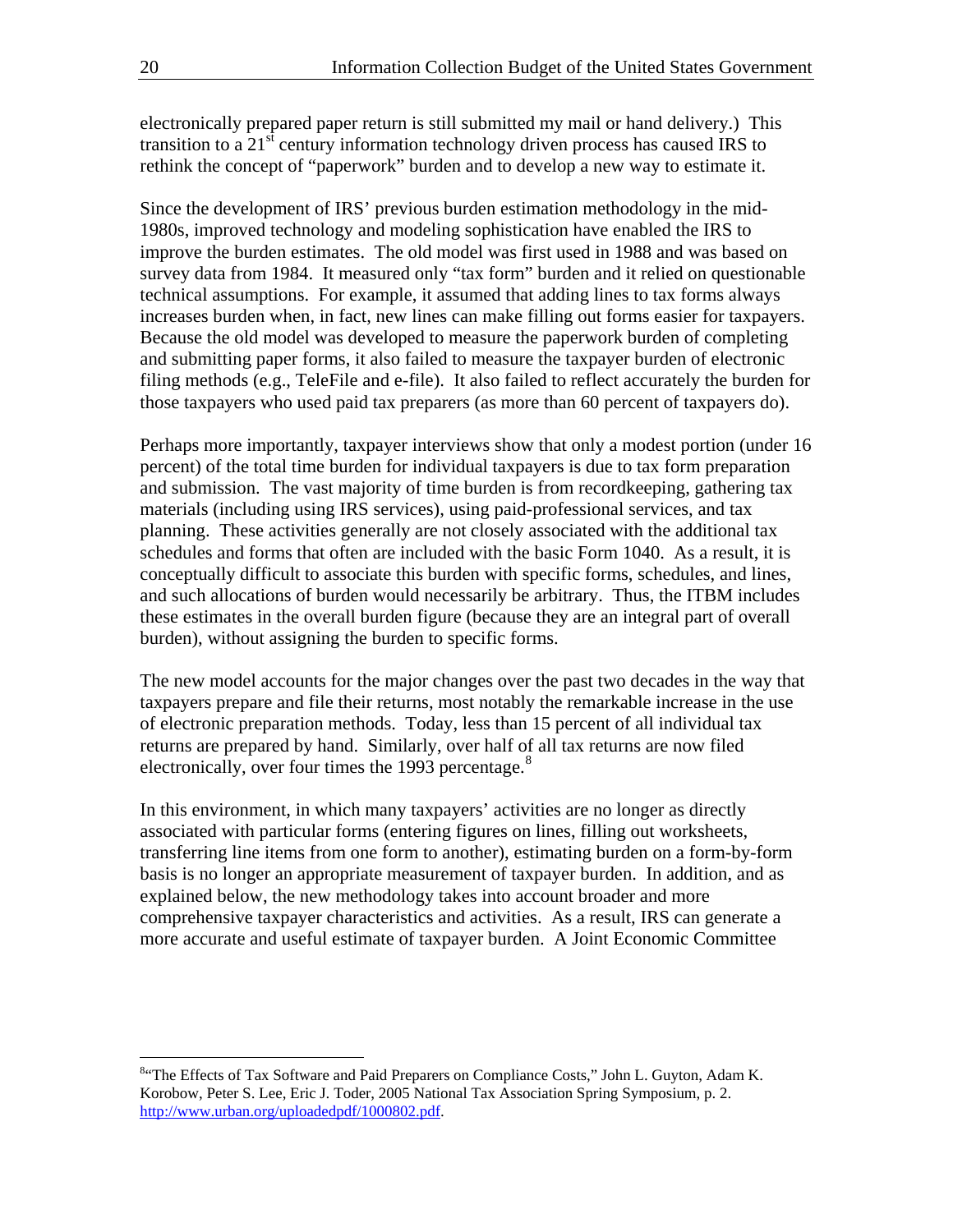<span id="page-30-0"></span>study issued while ITBM was being tested for reliability found that "its compliance estimates are consistent with other studies."<sup>[9](#page-30-0)</sup>

Moreover, the new ITBM also represents a substantial step forward in IRS' ability to estimate the burden impact of administrative and legislative changes on individual taxpayers. IRS will now be able to analyze the burden impacts of proposals to revise the Tax Code or IRS administrative procedures. For the first time, the burden implications of achieving policy objectives through new legislative and administrative tax proposals can be estimated and considered *before* the changes are adopted and implemented.<sup>[10](#page-30-0)</sup>

**The New IRS Methodology for Estimating Individual Taxpayer Reporting Burden.** The ITBM's approach to measuring burden focuses on the characteristics and activities of individual taxpayers rather than the forms they ultimately use. The ITBM output is driven by results from a taxpayer survey conducted in 2000 and 2001. Key determinants of taxpayer burden in the model are the way the taxpayer prepares the return (e.g., with or without software or a paid preparer) and the taxpayer's activities, such as gathering tax materials, form completion, recordkeeping and tax planning. In contrast, the previous estimates primarily focused on the length and complexity of each tax form. The changes between the old and new burden estimates are due to the improved ability of the new methodology to measure burden and the expanded scope of what is measured. These changes create a one-time shift (upward) in the estimate of burden levels that reflects the better measurement of the new model. The differences in estimates between the new and old models do not reflect any change in the actual burden experienced by taxpayers, but rather the ability to measure burden more accurately.

Under the ITBM, burden is defined as the time and out-of-pocket costs incurred by taxpayers to comply with the Federal tax system. For the first time, IRS is estimating the time expended and the out-of-pocket costs separately. The new methodology distinguishes among preparation methods, taxpayer activities, types of individual taxpayer, filing methods, and income levels. Indicators of complexity in tax laws, as reflected in tax forms and instructions, are incorporated in the model.

The new model follows IRS' classification of taxpayer types as "individual" taxpayers and "self-employed" taxpayers. Individual taxpayers are taxpayers who file any type of Form 1040. Self-Employed taxpayers are individual taxpayers who file a Form 1040 and a Schedule C, C-EZ, E, or F, or Form 2106. All other individual taxpayers using a Form 1040 are "Wage and Investment" taxpayers. The taxpayer's choice of preparation method is identified as a major factor influencing burden levels. The preparation methods are (1) self-prepared without software; (2) self-prepared with software; and (3)

<sup>&</sup>lt;sup>94</sup> Individuals and the Compliance Costs of Taxation," A Joint Economic Committee Study, Joint Economic Committee, United States Congress, November 2005, p. 4, [http://www.house.gov/jec/publications/109/11-](http://www.house.gov/jec/publications/109/11-07-05taxcompliance.pdf)

 $\frac{07-\text{05}\text{taxcompliance.pdf}}{10}$  $\frac{07-\text{05}\text{taxcompliance.pdf}}{10}$  $\frac{07-\text{05}\text{taxcompliance.pdf}}{10}$ .<br>To an illustration of how ITBM can produce burden estimates for proposed tax provisions, see Allen H. Lerman and Peter S. Lee, "Evaluating the Ability of the Individual Taxpayer Burden Model to Measure Components of Taxpayer Burden: The Alternative Minimum Tax as a Case Study," *in Recent IRS Research on Tax Administration and Compliance: Proceedings of the 2004 IRS Research Conference* (June 2004). [http://www.irs.gov/pub/irs](http://www.irs.gov/pub/irs-soi/04lerman.pdf)[soi/04lerman.pdf](http://www.irs.gov/pub/irs-soi/04lerman.pdf).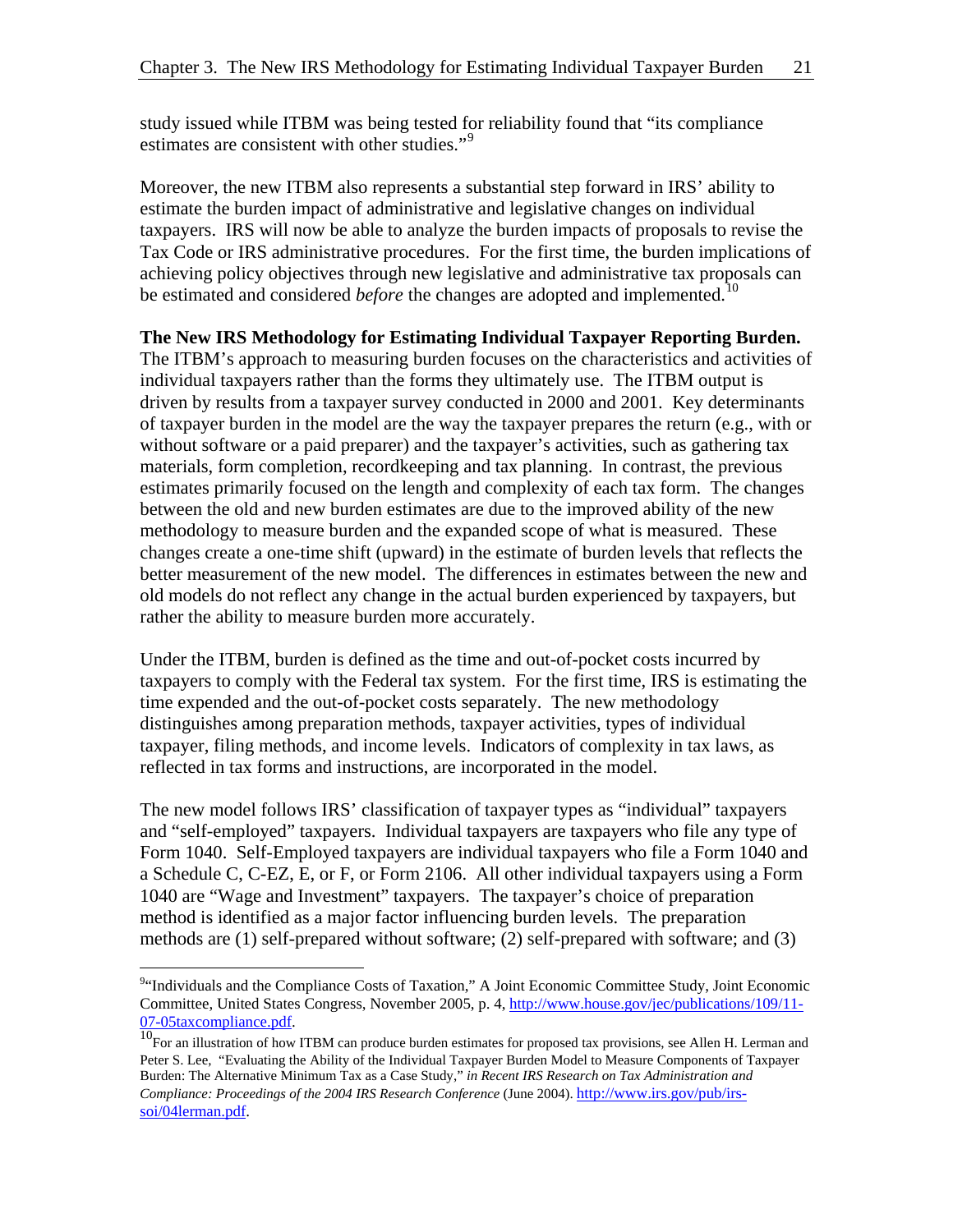used a paid tax preparer. The separate types of taxpayer activities measured in the model are (1) recordkeeping; (2) form completion; (3) form submission (electronic and paper); (4) tax planning; (5) use of services (IRS and paid professional); and (6) gathering tax materials.

**Accounting for Individual Taxpayer Paperwork Burden with the New Methodology.** In the same way that modern tax return preparation and filing methods required IRS to update its burden estimation methodology, IRS now accounts for the PRA burden of individual taxpayers differently. Previously, OMB Control Number 1545-0074 was assigned to Form 1040 and its associated schedules. Each of the other tax forms that can be attached to a 1040, 1040A, 1040NR, or 1040EZ were assigned separate control numbers, and each had a separate burden estimate, generally based on the length and complexity of the form and associated instructions. Under the new methodology, *all*  forms used by individual taxpayers are assigned this single control number.

Aggregating the burden for all individual forms and schedules and using the new methodology results in a total of three billion hours assigned to OMB Control Number 1545-0074, which is 1.44 billion hours higher than was assigned to Control Number 1545-0074 for 2003. Approximately 1.19 billion hours of this increase, however, is due to the inclusion of the previously separate burden estimates from other control numbers which are now included in Control Number 1545-0074. Excluding this double-counting, as well as some small changes due to tax form changes and increases in the numbers of taxpayers between 2003 and 2004, results in an adjustment increase of roughly 250 million hours. This adjustment increase, however, reflects a new *estimate of burden*, not an actual *change in burden* imposed on taxpayers.

Under the PRA and OMB regulations, agencies have the discretion to seek separate OMB approvals for individual forms, recordkeeping requirements, and third-party reporting requirements or to combine any number of forms, recordkeeping requirements, and/or third-party disclosure requirements (usually related in subject matter) under one OMB control number. Agency decisions on whether to group individual requirements under a single OMB control number or to disaggregate them and request separate OMB control numbers are based largely on considerations of administrative practicality. Because the new methodology looks at the burden that is imposed on a category of taxpayers for satisfying their tax-compliance responsibilities (rather than looking at the burden that is imposed by filling out each individual form), IRS has sought and obtained OMB approval of all the individual tax forms—which it views as a single "collection of information" to be grouped under one control number. This is consistent with how most taxpayers prepare their tax returns (using computer software or hiring a paid preparer).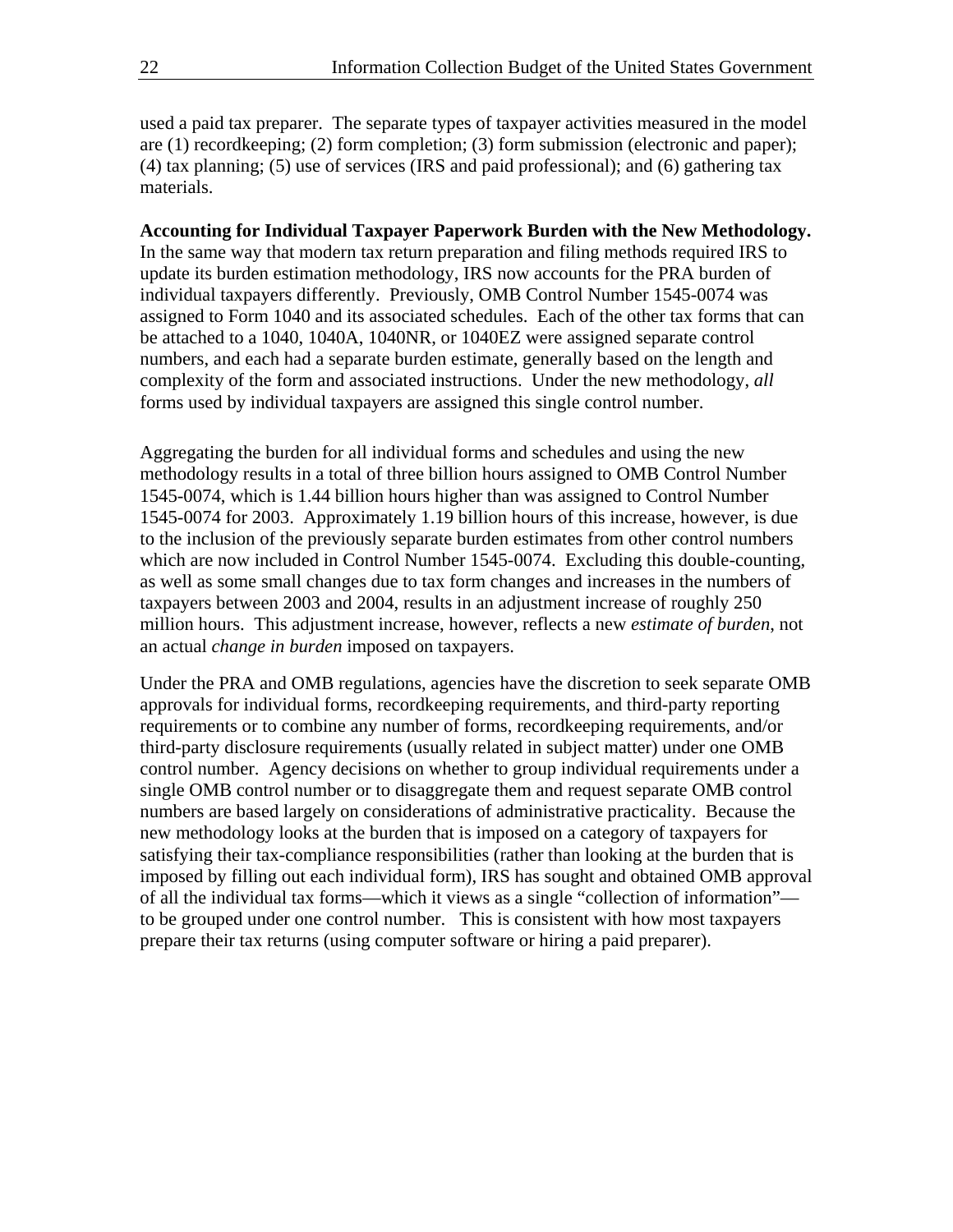# <span id="page-32-0"></span>**Chapter 4. Agency Initiatives to Reduce Burden**

As part of this year's ICB report, OMB requested that agencies provide a status report on their previously proposed initiatives to reduce burden on the American public. These burden reduction initiatives vary across government agencies; however, they are designed to improve program performance, reduce the burden response, eliminate unnecessary requirements, or to encourage a comprehensive review of an entire regulation or program.

OMB received updates from 27 federal agencies, covering 39 separate initiatives. The majority of the 39 initiatives has been completed or is nearing completion. The remaining projects are on track to be finished within the next several years as agencies pursue the necessary changes to statutes or regulations to realize the reductions they identified. The completed initiatives accounted for over 46.7 million hours of burden on the public. When the ongoing initiatives are finished, burden is expected to drop by another 6 million hours.

| <b>Department of Agriculture</b> |                                                                                                                                                                                                                                                                                                                                                                                                                                                                                                                                                                                                                                                                                                        | <b>Status: COMPLETED</b>                                                                                         |  |  |  |
|----------------------------------|--------------------------------------------------------------------------------------------------------------------------------------------------------------------------------------------------------------------------------------------------------------------------------------------------------------------------------------------------------------------------------------------------------------------------------------------------------------------------------------------------------------------------------------------------------------------------------------------------------------------------------------------------------------------------------------------------------|------------------------------------------------------------------------------------------------------------------|--|--|--|
| Office:                          | <b>Rural Housing Service</b>                                                                                                                                                                                                                                                                                                                                                                                                                                                                                                                                                                                                                                                                           |                                                                                                                  |  |  |  |
| <b>Initiative Title:</b>         | Reinvention of the Sections 514, 515, 516 and 521 Multi-<br><b>Family Housing Programs</b>                                                                                                                                                                                                                                                                                                                                                                                                                                                                                                                                                                                                             |                                                                                                                  |  |  |  |
| <b>Description:</b>              | The Rural Housing Service (RHS) is streamlining and<br>reengineering its regulations, processes, and techniques in the<br>administration of the Multi-Family Housing (MFH) programs.<br>RHS' interim final rule consolidates policies outlined in 14<br>separate regulations and combines them into one regulation. In<br>addition, the regulation establishes handbooks that will provide<br>respondents with administrative guidance on program<br>requirements and procedures. The increased ease of finding<br>information through the use of an electronic handbook will<br>significantly reduce burden on respondents and eliminate<br>inconsistencies in interpretation of Multi-Family Housing |                                                                                                                  |  |  |  |
| <b>Estimated Reduction:</b>      | Programs.<br>$-1,284,388$ hours                                                                                                                                                                                                                                                                                                                                                                                                                                                                                                                                                                                                                                                                        |                                                                                                                  |  |  |  |
| <b>Collections Affected:</b>     | 0575-0110, 0575-0118, and 0575-0189                                                                                                                                                                                                                                                                                                                                                                                                                                                                                                                                                                                                                                                                    | 0575-0033, 0575-0045, 0575-0046, 0575-0047, 0575-0064,<br>0575-0100, 0575-0104, 0575-0155, 0575-0181, 0575-0087, |  |  |  |
| <b>Date of Completion:</b>       | February 2005                                                                                                                                                                                                                                                                                                                                                                                                                                                                                                                                                                                                                                                                                          |                                                                                                                  |  |  |  |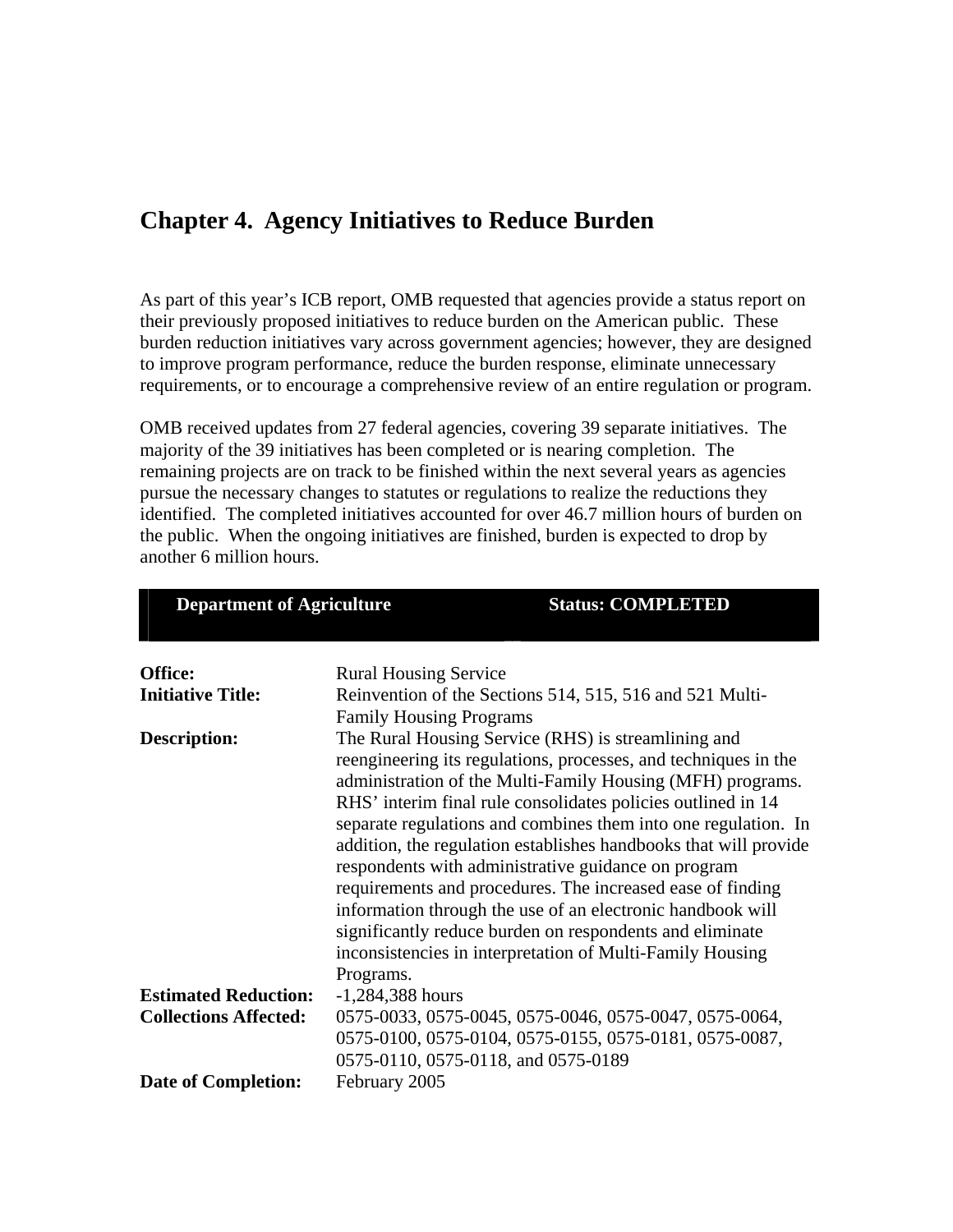| <b>Department of Commerce</b>                                                                                                                           |                                                                                                                                                                                                                                                                                                                                                                                                                                                                                                                                                                                                                                                                                                                                                                                                                                                                                       | <b>Status: IN PROGRESS</b>                           |  |  |  |
|---------------------------------------------------------------------------------------------------------------------------------------------------------|---------------------------------------------------------------------------------------------------------------------------------------------------------------------------------------------------------------------------------------------------------------------------------------------------------------------------------------------------------------------------------------------------------------------------------------------------------------------------------------------------------------------------------------------------------------------------------------------------------------------------------------------------------------------------------------------------------------------------------------------------------------------------------------------------------------------------------------------------------------------------------------|------------------------------------------------------|--|--|--|
| Office:<br><b>Initiative Title:</b><br><b>Description:</b><br><b>Estimated Reduction:</b><br><b>Collection Affected:</b><br><b>Expected Completion:</b> | <b>Bureau of the Census</b><br><b>Automated Export System</b><br>The Automated Export System (AES) is a collaborative effort<br>by the U.S. Census Bureau (Census) and the Bureau of<br>Customs and Border Protection (CBP) at the Department of<br>Homeland Security. The AES will eliminate the manual<br>process for filing the Shipper's Export Declaration (SED) and<br>Outbound Carrier Manifests by requiring the U.S. export trade<br>community to file SED information electronically to the CBP<br>mainframe computer system or through the Census Internet<br>service, AESDirect. The AES initiative will reduce burden on<br>respondents by reducing costs, removing the number of<br>duplicative submissions reported monthly, making the filing<br>more user-friendly, and improving the efficiency of the data<br>collection process.<br>$-167,000$ hours<br>0607-0152 |                                                      |  |  |  |
| <b>Potential Hurdles</b>                                                                                                                                |                                                                                                                                                                                                                                                                                                                                                                                                                                                                                                                                                                                                                                                                                                                                                                                                                                                                                       |                                                      |  |  |  |
| to Completion:                                                                                                                                          | The Bureau is dependent on successfully working with other<br>Federal agencies to complete final regulations.                                                                                                                                                                                                                                                                                                                                                                                                                                                                                                                                                                                                                                                                                                                                                                         |                                                      |  |  |  |
| <b>Status:</b>                                                                                                                                          | Finalizing regulations.                                                                                                                                                                                                                                                                                                                                                                                                                                                                                                                                                                                                                                                                                                                                                                                                                                                               |                                                      |  |  |  |
| <b>Department of Defense</b>                                                                                                                            |                                                                                                                                                                                                                                                                                                                                                                                                                                                                                                                                                                                                                                                                                                                                                                                                                                                                                       | <b>Status: IN PROGRESS</b>                           |  |  |  |
| Office:                                                                                                                                                 | <b>Acquisition Regulations System</b>                                                                                                                                                                                                                                                                                                                                                                                                                                                                                                                                                                                                                                                                                                                                                                                                                                                 | Defense Procurement and Acquisition Policy / Defense |  |  |  |

|                          | Acquisition Regulations System                                     |
|--------------------------|--------------------------------------------------------------------|
| <b>Initiative Title:</b> | DFARS Transformation: Clarification of Statutory Restrictions      |
|                          | on Acquisition of Foreign Ball and Roller Bearings                 |
| <b>Description:</b>      | This initiative is a comprehensive review to streamline and        |
|                          | assess the practical utility of information collections associated |
|                          | with the DoD acquisition process. This initiative eliminates the   |
|                          | requirement for contractors to submit a written plan for           |
|                          | transitioning from non-domestic to domestically manufactured       |
|                          | bearings. The Restriction on Acquisition of Ball and Roller        |
|                          | Bearings clause requires contractor retention of records           |
|                          | showing compliance with the restriction until 3 years after final  |
|                          | payment. This change implements a complex DFARS                    |
|                          | transformation proposal to delete unusable exceptions and          |
|                          | waiver authorities in the regulations and establish a consistent   |
|                          | exception for bearings.                                            |
|                          |                                                                    |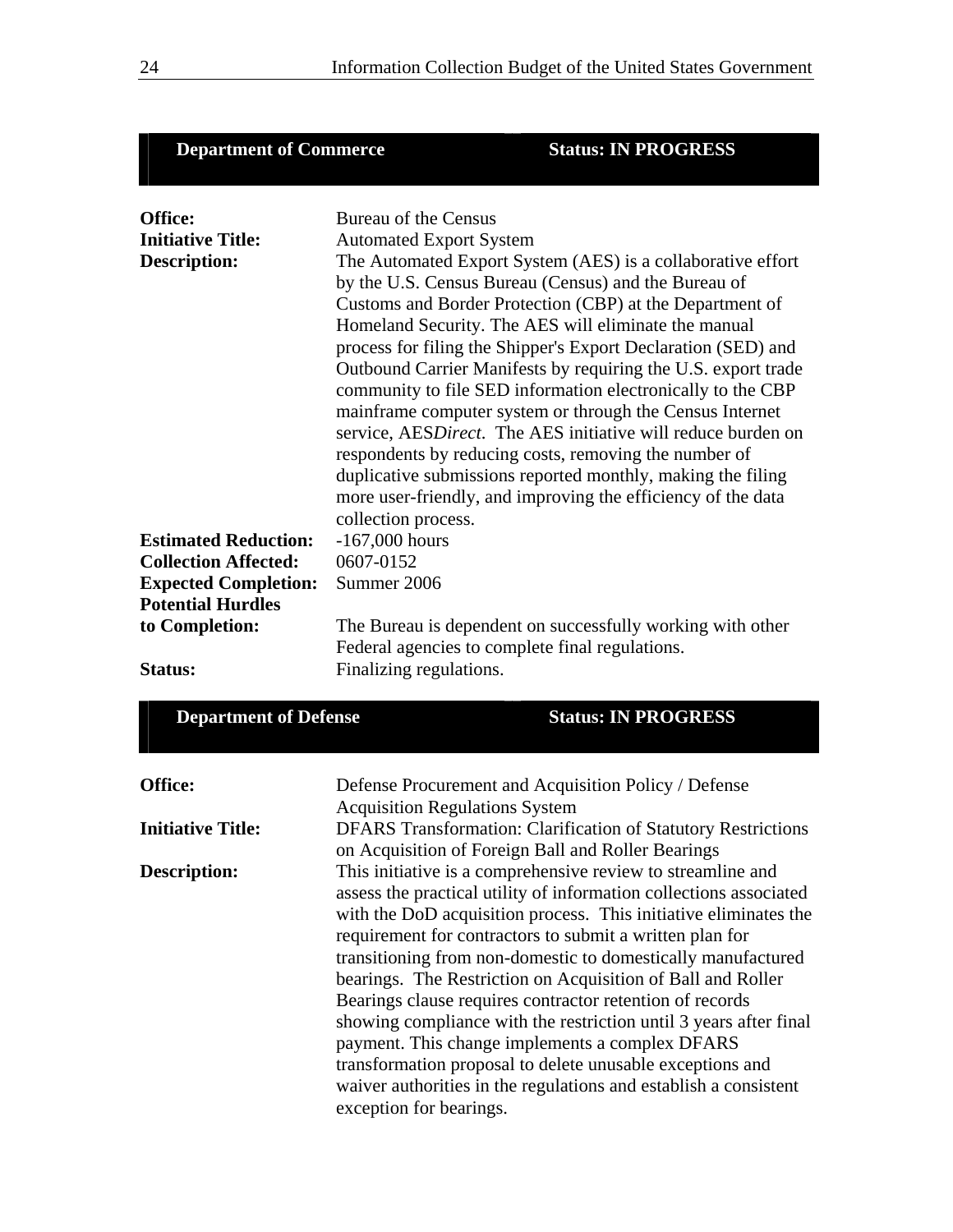| <b>Estimated Reduction:</b>           | $-301,600$ hours                                            |
|---------------------------------------|-------------------------------------------------------------|
| <b>Collection Affected:</b>           | 0704-0229                                                   |
| <b>Expected Completion:</b> June 2006 |                                                             |
| <b>Potential Hurdles</b>              |                                                             |
| to Completion:                        | None.                                                       |
| Status:                               | OIRA approved the final rule for publication on January 12, |
|                                       | 2006. As of February 10, 2006, DoD is providing             |
|                                       | .                                                           |

congressional notification. DoD estimates that the final rule will publish in the Federal Register on or after March 10, 2006.

| <b>Department of Defense</b> |                                                                                                                                                                                                                                                                                                                                                                                                                                                                             | <b>Status: IN PROGRESS</b>                                    |  |  |
|------------------------------|-----------------------------------------------------------------------------------------------------------------------------------------------------------------------------------------------------------------------------------------------------------------------------------------------------------------------------------------------------------------------------------------------------------------------------------------------------------------------------|---------------------------------------------------------------|--|--|
| Office:                      | Affairs                                                                                                                                                                                                                                                                                                                                                                                                                                                                     | Office of Assistant Secretary of Defense (ASD) for Health     |  |  |
| <b>Initiative Title:</b>     | <b>Burden Reduction for Health Care Collections</b>                                                                                                                                                                                                                                                                                                                                                                                                                         |                                                               |  |  |
| <b>Description:</b>          | The Military Health System is promoting a greater use of<br>electronic transactions and the elimination of inefficient paper<br>forms. Electronic formats are expected to provide a significant<br>savings and burden reduction to the health care industry.<br>Health care providers will be able to use electronic formats to<br>bill for their services and health plans will require standard<br>electronic claims, referral authorizations, and other<br>transactions. |                                                               |  |  |
| <b>Collections Affected:</b> | 0720-0001, 0720-0006, 0720-0013                                                                                                                                                                                                                                                                                                                                                                                                                                             |                                                               |  |  |
| <b>Estimated Reduction:</b>  | $-95,756$ hours                                                                                                                                                                                                                                                                                                                                                                                                                                                             |                                                               |  |  |
| <b>Expected Completion:</b>  | December 2006                                                                                                                                                                                                                                                                                                                                                                                                                                                               |                                                               |  |  |
| <b>Potential Hurdles</b>     |                                                                                                                                                                                                                                                                                                                                                                                                                                                                             |                                                               |  |  |
| to Completion:               | Changes in legislation and regulatory process.                                                                                                                                                                                                                                                                                                                                                                                                                              |                                                               |  |  |
| <b>Status:</b>               | 2006.                                                                                                                                                                                                                                                                                                                                                                                                                                                                       | OASD(HA) is on target to finalize this initiative by December |  |  |

| <b>Department of Defense</b> |                                                                   | <b>Status: COMPLETED</b> |  |
|------------------------------|-------------------------------------------------------------------|--------------------------|--|
| <b>Office:</b>               | Office of the Under Secretary of Defense (AT&L) / Defense         |                          |  |
|                              | Procurement and Acquisition Policy / Defense Acquisition          |                          |  |
|                              | <b>Regulations System</b>                                         |                          |  |
| <b>Initiative Title:</b>     | Elimination of Requirement to Furnish Written Assurance of        |                          |  |
|                              | <b>Technical Data Conformity</b>                                  |                          |  |
| Description:                 | This initiative is being taken to reduce the amount of            |                          |  |
|                              | paperwork contractors have to complete while ensuring             |                          |  |
|                              | technical data quality is protected as part of the performance of |                          |  |
|                              | contracts within the DoD acquisition process. Section 844 of      |                          |  |
|                              | the National Defense Authorization Act for FY 2004                |                          |  |
|                              | eliminated the statutory requirement for certain data assurance,  |                          |  |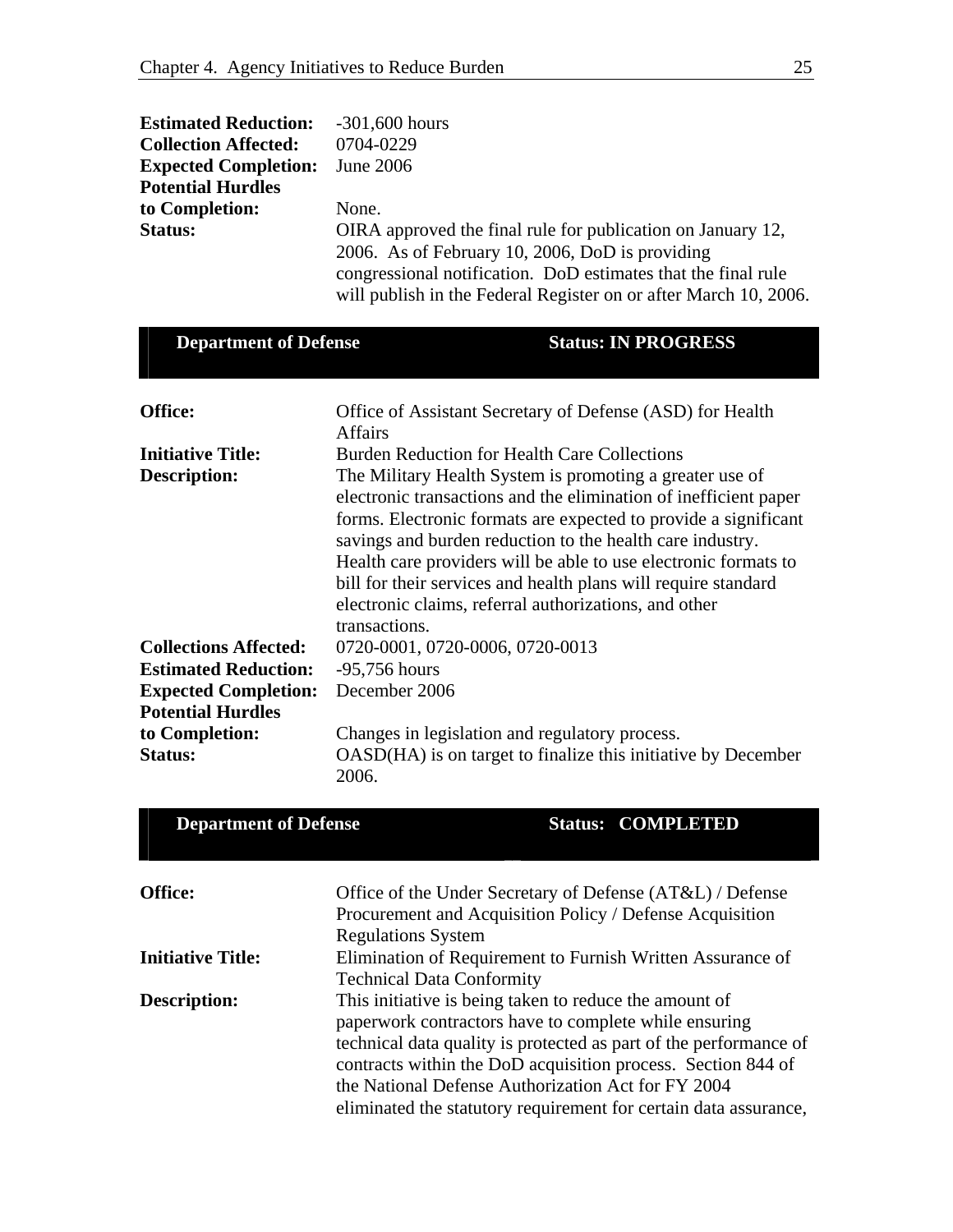and DoD technical experts determined that there was no continued need for such assurance as a matter of policy. In response, DoD published an interim rule in June, 2004 and a final rule in November 2004 that removed the clause requiring contractors to furnish written assurance that technical data is complete and accurate. This change reduces paperwork for contractors, but does not diminish the contractor's obligation to provide technical data that is complete and adequate. **Estimated Reduction:** -126,886 hours **Collection Affected:** 0704-0369 **Date of Completion:** June 2005

#### **Department of Education Status: IN PROGRESS**

| <b>Initiative Title:</b><br><b>Description:</b> | <b>EDFacts</b><br>EDFacts will fundamentally transform the way that the<br>Department accesses information and meets the requirements<br>of the No Child Left Behind Act, while concurrently reducing |
|-------------------------------------------------|-------------------------------------------------------------------------------------------------------------------------------------------------------------------------------------------------------|
|                                                 | respondent burden. The initiative continues the development<br>of an Education Data Exchange Network (EDEN), providing                                                                                |
|                                                 | State Education Agencies and the Federal government the                                                                                                                                               |
|                                                 | capacity to transfer and analyze information about education<br>programs. When fully implemented, EDEN will not only                                                                                  |
|                                                 | provide timely performance data to education decision makers                                                                                                                                          |
|                                                 | and grant managers, but also streamline the data collection                                                                                                                                           |
|                                                 | process and reduce the burden of grant reporting. Since<br>summer 2005, the Department has committed additional                                                                                       |
|                                                 | leadership and financial resources to the initiative and is                                                                                                                                           |
|                                                 | developing the detailed project plan needed to successfully<br>complete it.                                                                                                                           |
| <b>Estimated Reduction:</b>                     | $-410,000$ hours                                                                                                                                                                                      |
| <b>Collections Affected:</b>                    | 1870-0500 (-370,571 hours), 1820-0644 (-18,312 hours), 1810-<br>0614 (-21,117 hours)                                                                                                                  |
| <b>Expected Completion:</b>                     | January 2007.                                                                                                                                                                                         |
| <b>Potential Hurdles</b>                        |                                                                                                                                                                                                       |
| to Completion:                                  | EDFacts and EDEN are dependent upon State Education                                                                                                                                                   |
|                                                 | Agencies to furnish mutually agreed upon information.                                                                                                                                                 |
|                                                 | Changes at the State level can impact the potential success of                                                                                                                                        |
|                                                 | this initiative.                                                                                                                                                                                      |
| <b>Status:</b>                                  | The Department expects to be able to collect directory data for                                                                                                                                       |
|                                                 | the 2006-2007 school year by November of 2006, and                                                                                                                                                    |
|                                                 | demographic data for this school year by January 2007.                                                                                                                                                |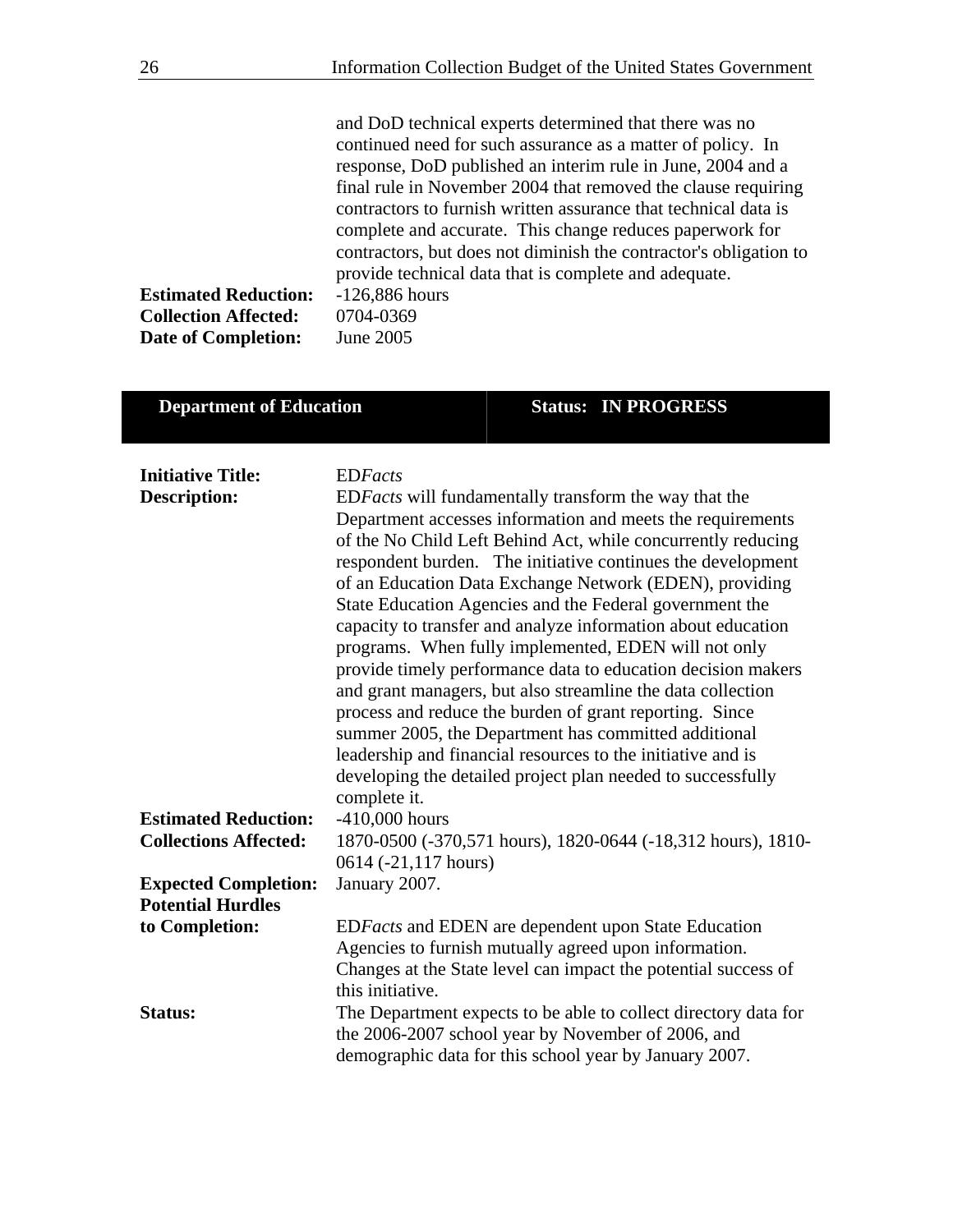| <b>Department of Energy</b>  |                                                                                                                                                                                                                                                                                                  | <b>Status: COMPLETED</b>                                                                                                                                                                                                                                                                                                       |
|------------------------------|--------------------------------------------------------------------------------------------------------------------------------------------------------------------------------------------------------------------------------------------------------------------------------------------------|--------------------------------------------------------------------------------------------------------------------------------------------------------------------------------------------------------------------------------------------------------------------------------------------------------------------------------|
| <b>Office:</b>               | Energy Information Administration (EIA)                                                                                                                                                                                                                                                          |                                                                                                                                                                                                                                                                                                                                |
| <b>Initiative Title:</b>     | Surveys                                                                                                                                                                                                                                                                                          | Electronic Reporting Option for Companies Reporting on Coal                                                                                                                                                                                                                                                                    |
| Description:                 | The Energy Information Administration (EIA) has<br>implemented an Internet Data Collection system for Forms<br>contractor processing burden. Electronic submission has<br>reduced the time required to fill out the form and to correct<br>contract employee or approximately \$90,000 per year. | EIA-3 and EIA-5. The system, which has been in operation for<br>2005 quarters 1 through 3, has reduced respondent and Federal<br>edits. EIA estimates that respondent burden for Forms EIA-3<br>and EIA-5 has fallen on average by about 14%. EIA estimates<br>that the new systems save about 2/3rds of the cost of a Federal |
| <b>Estimated Reduction:</b>  | $-1,289$ hours; \$90,000 per year                                                                                                                                                                                                                                                                |                                                                                                                                                                                                                                                                                                                                |
| <b>Collections Affected:</b> | 1905-0167                                                                                                                                                                                                                                                                                        |                                                                                                                                                                                                                                                                                                                                |
| <b>Date of Completion:</b>   | Approved by OMB on March 10, 2005.                                                                                                                                                                                                                                                               |                                                                                                                                                                                                                                                                                                                                |

# **Department Health and Human Services Status: COMPLETED**

| <b>Office:</b>               | Centers for Medicare/Medicaid Services; Food and Drug<br>Administration; Administration for Children and Families                                                                                                                                                                                                                                                                                                                                                                                |
|------------------------------|--------------------------------------------------------------------------------------------------------------------------------------------------------------------------------------------------------------------------------------------------------------------------------------------------------------------------------------------------------------------------------------------------------------------------------------------------------------------------------------------------|
| <b>Initiative Title:</b>     | Targeted Plan for Reduction among Highest Burden<br>Collections                                                                                                                                                                                                                                                                                                                                                                                                                                  |
| <b>Description:</b>          | At the beginning of FY 2005, HHS had 852 approved<br>information collections that placed 277 million hours of burden<br>on the public. Of these, 33 collections accounted for 73% of<br>the total HHS burden. In light of this and in response to the<br>OMB direction to achieve 1% reduction in burden, HHS<br>implemented an initiative to achieve maximum possible burden<br>reduction among these largest collections in three of the eleven<br>HHS Operating Divisions: CMS, FDA, and ACF. |
| <b>Estimated Reduction:</b>  | $-36,225,190$ hours                                                                                                                                                                                                                                                                                                                                                                                                                                                                              |
| <b>Collections Affected:</b> | 0938-0702 (-2,121,132 hours), 0938-0753(-55,567 hours),<br>0938-0866 (-33,999,999 hours), 0980-0140 (-48,492 hours)                                                                                                                                                                                                                                                                                                                                                                              |
| <b>Date of Completion:</b>   | Approved by OMB on 12/27/2004, 7/08/2005, 2/3/2005,<br>10/22/2004.                                                                                                                                                                                                                                                                                                                                                                                                                               |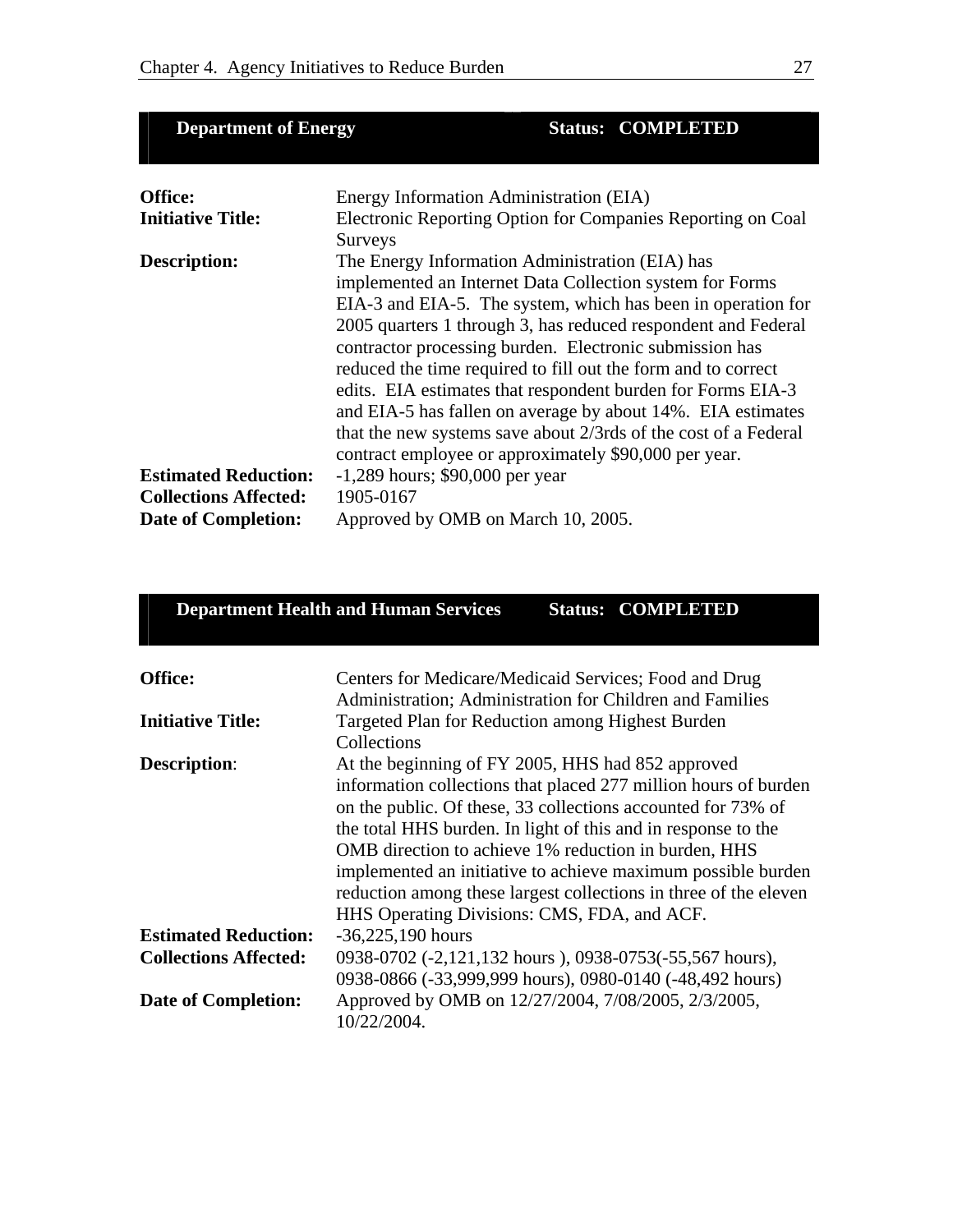| <b>Department of Homeland Security</b>                            |                                                                                                                                                                         | <b>Status: IN PROGRESS</b>                                                                                                                                                                         |
|-------------------------------------------------------------------|-------------------------------------------------------------------------------------------------------------------------------------------------------------------------|----------------------------------------------------------------------------------------------------------------------------------------------------------------------------------------------------|
|                                                                   |                                                                                                                                                                         |                                                                                                                                                                                                    |
| <b>Office:</b><br><b>Initiative Title:</b><br><b>Description:</b> | Federal Emergency Management Agency (FEMA)<br>Web-Based (e-Grants) Application and Reporting                                                                            | FEMA is working to integrate an agency-wide eGrants on-line                                                                                                                                        |
|                                                                   | thus eliminating the need for various information collection<br>requirements across all grant programs.                                                                 | application that will be available to the public via the Internet.<br>The consolidation will carry a universal OMB control number<br>requests. FEMA will standardize the application and reporting |
| <b>Estimated Reduction:</b>                                       | $280,000+ hours$                                                                                                                                                        |                                                                                                                                                                                                    |
| <b>Collections Affected:</b>                                      | 1660-0071, 1660-0072, 1660-0025, 1660-0054, 1660-0058,<br>1660-0061, 1660-0073, 1660-0076.                                                                              |                                                                                                                                                                                                    |
| <b>Expected Completion:</b>                                       | Spring 2007                                                                                                                                                             |                                                                                                                                                                                                    |
| <b>Potential Hurdles</b>                                          |                                                                                                                                                                         |                                                                                                                                                                                                    |
| to Completion:                                                    | Completion of the final phase.                                                                                                                                          |                                                                                                                                                                                                    |
| <b>Status:</b>                                                    | Phase 3 (Closeout) remains incomplete. FEMA continues to<br>utilize eGrants in its current form and hopes to move forward<br>with the final phase for PDM and FMA soon. |                                                                                                                                                                                                    |

# **Department of Housing and Urban Development Status: IN PROGRESS**

| <b>Office:</b><br><b>Initiative Title:</b><br><b>Description:</b> | <b>Single Family Housing</b><br>Paperless Single Family Mortgage Case Binder<br>The Office of Single Family Housing issued Mortgagee Letter<br>2005-36 announcing the Lender Insurance (LI) program. This<br>program streamlines the process of filing FHA insurance-<br>related data, allowing lenders to submit case binders in<br>electronic form. HUD will consider broadening the use of the<br>paperless case binder and may consider the electronic<br>replacement mandatory for data collection purposes. This<br>represents a substantial reduction to lender back-office<br>workloads. In addition, FHA is reviewing all of its forms to<br>see which may be eliminated or consolidated. It will also<br>replace the mortgage credit analysis worksheet, a cumbersome<br>calculation document, with a simple loan transmittal during the<br>second quarter of FY 2006. |
|-------------------------------------------------------------------|----------------------------------------------------------------------------------------------------------------------------------------------------------------------------------------------------------------------------------------------------------------------------------------------------------------------------------------------------------------------------------------------------------------------------------------------------------------------------------------------------------------------------------------------------------------------------------------------------------------------------------------------------------------------------------------------------------------------------------------------------------------------------------------------------------------------------------------------------------------------------------|
| <b>Estimated Reduction:</b>                                       | $-415,000$ hours                                                                                                                                                                                                                                                                                                                                                                                                                                                                                                                                                                                                                                                                                                                                                                                                                                                                 |
| <b>Collections Affected:</b>                                      | 2502-0059, 2502-0494, 2502-0538, and 2502-0189                                                                                                                                                                                                                                                                                                                                                                                                                                                                                                                                                                                                                                                                                                                                                                                                                                   |
| <b>Date of Completion:</b><br><b>Status:</b>                      | May 2006<br>On schedule.                                                                                                                                                                                                                                                                                                                                                                                                                                                                                                                                                                                                                                                                                                                                                                                                                                                         |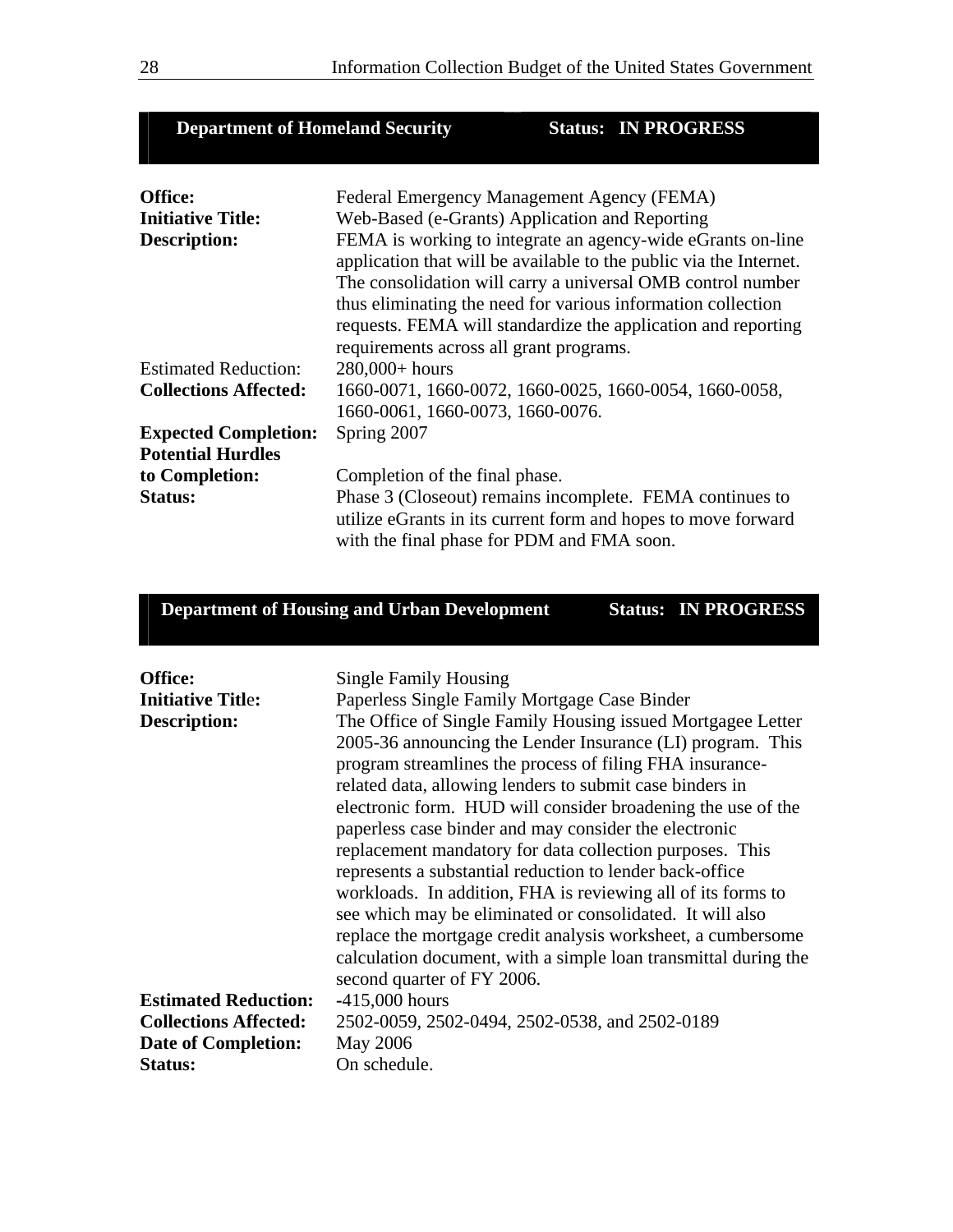| <b>Department of Interior</b>                                                                                            |                                                                                                                                                                                                                                                                                                                                                                                                                                                                                                                                                                                                                                                                                                                                                                                             | <b>Status: COMPLETE</b>                                                                                                                                                                                                                                                                                              |
|--------------------------------------------------------------------------------------------------------------------------|---------------------------------------------------------------------------------------------------------------------------------------------------------------------------------------------------------------------------------------------------------------------------------------------------------------------------------------------------------------------------------------------------------------------------------------------------------------------------------------------------------------------------------------------------------------------------------------------------------------------------------------------------------------------------------------------------------------------------------------------------------------------------------------------|----------------------------------------------------------------------------------------------------------------------------------------------------------------------------------------------------------------------------------------------------------------------------------------------------------------------|
| Office:<br><b>Initiative Title:</b><br><b>Description:</b><br><b>Estimated Reduction:</b><br><b>Collection Affected:</b> | Minerals Management Service (MMS)<br>E-Well Permit and Report System Pilot<br>collections and operations associated with regulatory<br>compliance and the conduct of well<br>drilling/completion/workover operations on the Outer<br>Continental Shelf (OCS). These efforts were one of several<br>This project was designed to streamline OMM's processes,<br>reduce data redundancy, and improve the quality, timeliness,<br>completeness, and compliance of the information exchange<br>the system is operational. Since E-Well has been operating,<br>about 40-50% of the forms are now being submitted<br>submitting most of these four forms by half.<br>$-7,952$ hours.<br>1010-0141 (MMS-123S, 600 hours; MMS-124, 3,000 hours;<br>MMS-125, 1,292 hours; MMS-133/133S, 3,060 hours) | MMS's Offshore Minerals Management (OMM) program has<br>completed a pilot that focused on streamlining the information<br>initial steps in OMM's E-Government Transformation Project.<br>between OMM and the OCS industry. The pilot has ended and<br>electronically. Electronic submission has reduced the time for |
| <b>Date of Completion:</b>                                                                                               | June 1, 2004, and training completed in 2005.                                                                                                                                                                                                                                                                                                                                                                                                                                                                                                                                                                                                                                                                                                                                               |                                                                                                                                                                                                                                                                                                                      |

| <b>Department of Justice</b> |                                                                                                                                                                                                                                                                                                                         | <b>Status: COMPLETED</b>                                                                                                    |
|------------------------------|-------------------------------------------------------------------------------------------------------------------------------------------------------------------------------------------------------------------------------------------------------------------------------------------------------------------------|-----------------------------------------------------------------------------------------------------------------------------|
| <b>Initiative Title:</b>     | <b>Business Process Re-engineering</b>                                                                                                                                                                                                                                                                                  |                                                                                                                             |
| <b>Description:</b>          | effort to increase standardization across forms and reduce<br>collections associated with the COPS grant program<br>application forms. It also permitted the creation of standard<br>forms for use on Grants.gov, the government-wide E-Grants<br>Initiative, enabling electronic submissions of grant<br>applications. | The COPS Office completed a business process re-engineering<br>burden on respondents by eliminating duplicative information |
| <b>Estimated Reduction:</b>  | $-26,797$ hours                                                                                                                                                                                                                                                                                                         |                                                                                                                             |
| <b>Collections Affected:</b> | 1103-0019, 1103-0027, 1103-0072, 1103-0082, 1103-0083,<br>1103-0084, 1103-0085, 1103-0088, and 1103-0089 were all<br>discontinued.                                                                                                                                                                                      |                                                                                                                             |

April 15, 2005 **Date of Completion:**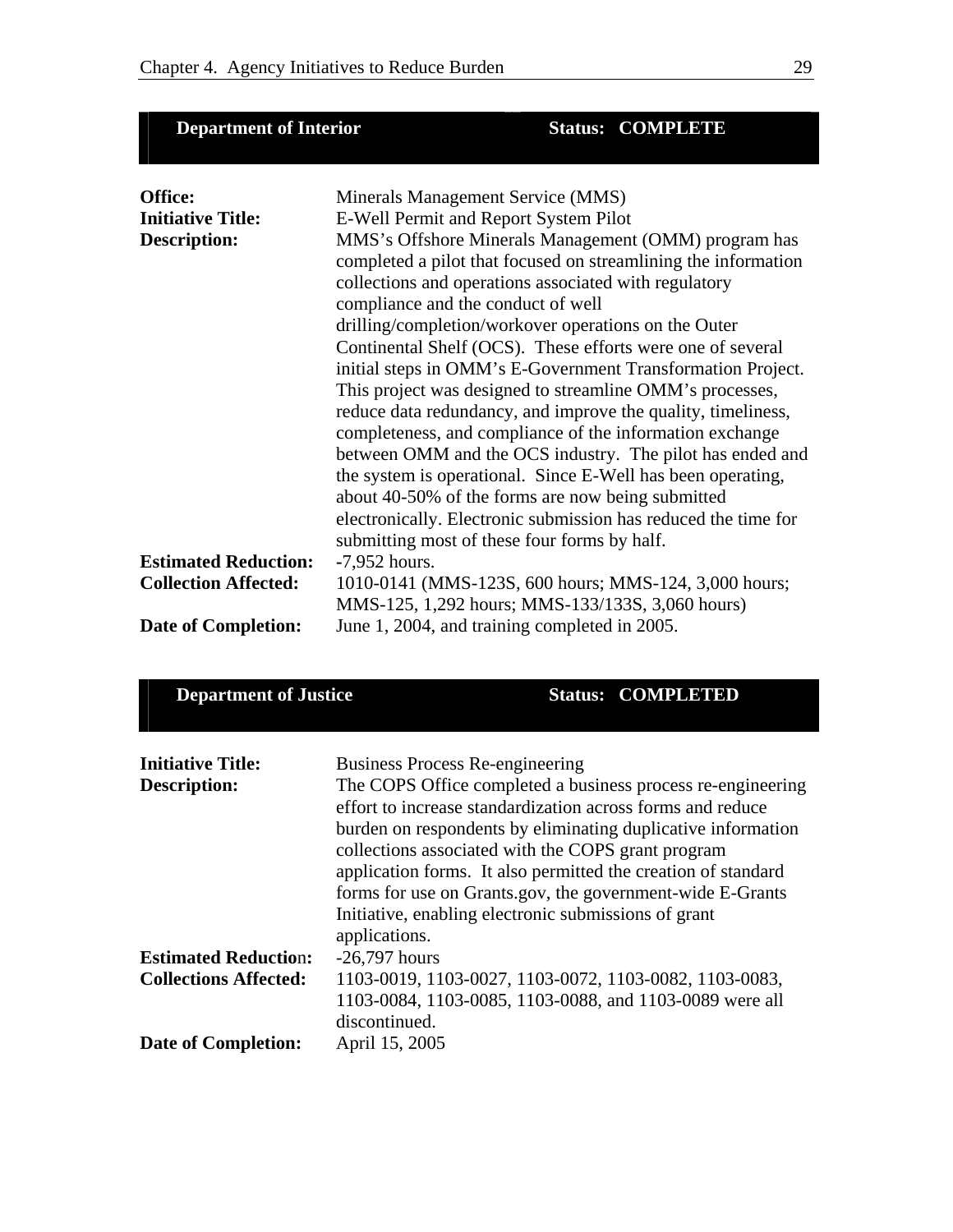| <b>Department of Justice</b> |                                                                                                                                                                                                                                                                                                                                                                                                                                                                                  | <b>Status: IN PROGRESS</b> |
|------------------------------|----------------------------------------------------------------------------------------------------------------------------------------------------------------------------------------------------------------------------------------------------------------------------------------------------------------------------------------------------------------------------------------------------------------------------------------------------------------------------------|----------------------------|
| Office:                      | Drug Enforcement Administration                                                                                                                                                                                                                                                                                                                                                                                                                                                  |                            |
| <b>Initiative Title:</b>     | Controlled Substances Ordering System (CSOS)                                                                                                                                                                                                                                                                                                                                                                                                                                     |                            |
| <b>Description:</b>          | Pursuant to the Controlled Substances Act, the pharmaceutical<br>industry must use form DEA-222 to transfer or purchase<br>Schedule I and II controlled substances. On April 1, 2005,<br>DEA published a Final Rule in the Federal Register to<br>implement the electronic transmission of these controlled<br>substances orders. DEA expects to see a significant decrease<br>in the burden hours and costs for registrants who choose to<br>adopt this electronic alternative. |                            |
| <b>Estimated Reduction:</b>  | $-1,127,464$ hours                                                                                                                                                                                                                                                                                                                                                                                                                                                               |                            |
| <b>Collections Affected:</b> | 1117-0010, 1117-0038                                                                                                                                                                                                                                                                                                                                                                                                                                                             |                            |
| <b>Date of Completion:</b>   | 2006 to 2013                                                                                                                                                                                                                                                                                                                                                                                                                                                                     |                            |
| <b>Potential Hurdles</b>     |                                                                                                                                                                                                                                                                                                                                                                                                                                                                                  |                            |
| to Completion:               | Coordination of systems compatible with e-prescription<br>technology from the Department of Health and Human<br>Services.                                                                                                                                                                                                                                                                                                                                                        |                            |
| <b>Status:</b>               | Ongoing project which will be completed incrementally<br>between now and 2013. As the effects of the system are<br>reviewed, burden estimates will be revised downward<br>accordingly.                                                                                                                                                                                                                                                                                           |                            |

# **Department of Labor** Status: **IN PROGRESS**

| Occupational Safety and Health Administration (OSHA)<br><b>OSHA Standards on Mechanical Power Presses</b><br>OSHA seeks to initiate a rulemaking to update some of its<br>standards that are based on adopted National Consensus<br>Standards. One standard that will be reviewed under this<br>project is the Standard on Mechanical Power Presses. OSHA<br>adopted that standard in 1971 based on a voluntary consensus<br>standard. OSHA has decided to update this standard to address<br>industry concerns that it is out-of-date and could be made safer<br>and less burdensome. The Mechanical Power Press standards<br>require employers to conduct inspection and prepare<br>certification records of mechanical power presses. Any<br>modification to the frequency of inspection or removal of the<br>certification records will significantly reduce burden hours on<br>respondents. |
|--------------------------------------------------------------------------------------------------------------------------------------------------------------------------------------------------------------------------------------------------------------------------------------------------------------------------------------------------------------------------------------------------------------------------------------------------------------------------------------------------------------------------------------------------------------------------------------------------------------------------------------------------------------------------------------------------------------------------------------------------------------------------------------------------------------------------------------------------------------------------------------------------|
| $-1,373,054$ hours<br>1218-0229                                                                                                                                                                                                                                                                                                                                                                                                                                                                                                                                                                                                                                                                                                                                                                                                                                                                  |
|                                                                                                                                                                                                                                                                                                                                                                                                                                                                                                                                                                                                                                                                                                                                                                                                                                                                                                  |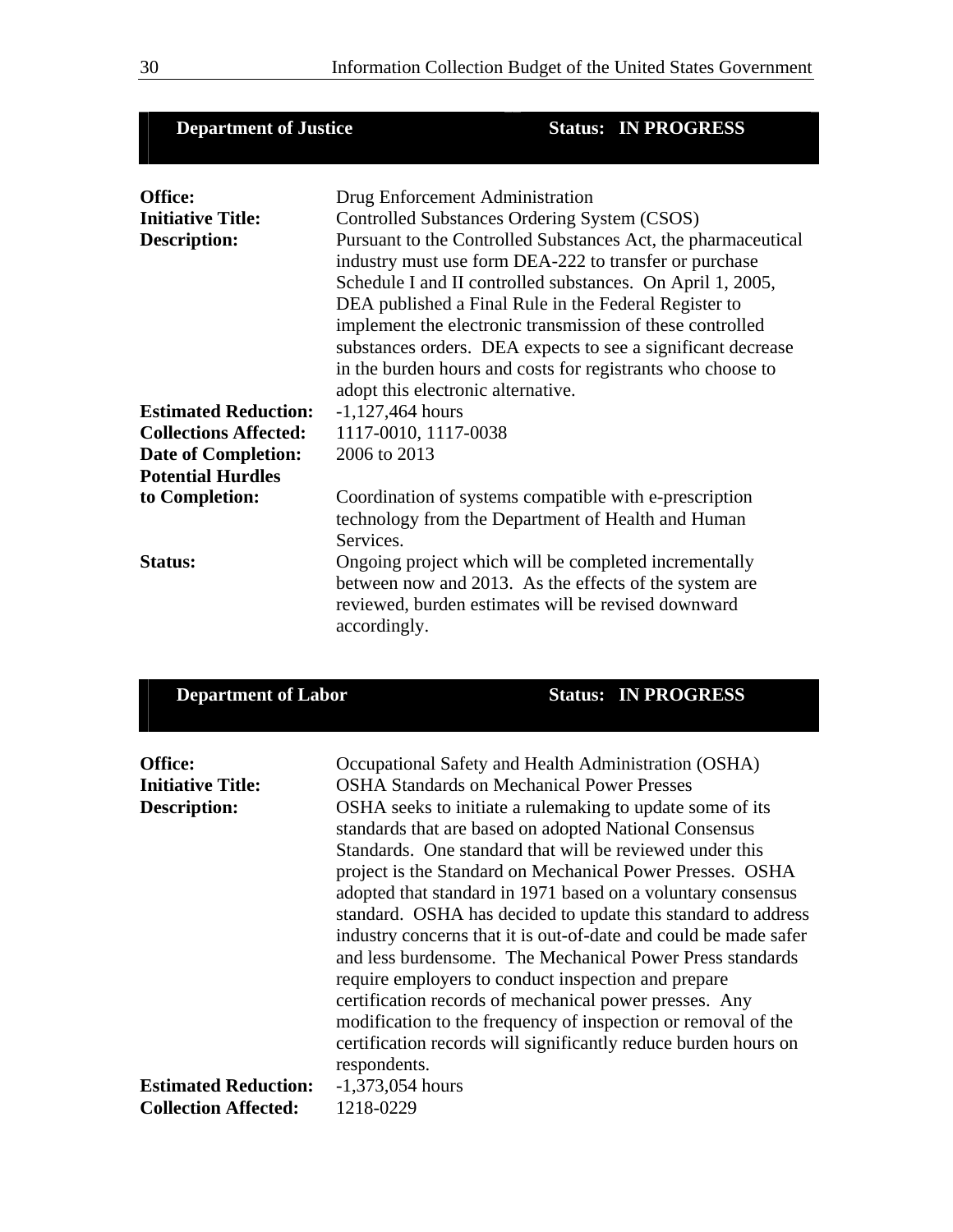|                          | <b>Expected Completion:</b> Summer or Fall of 2006                  |
|--------------------------|---------------------------------------------------------------------|
| <b>Potential Hurdles</b> |                                                                     |
| to Completion:           | Regulatory delays.                                                  |
| <b>Status:</b>           | Because of adverse comments on the November 24 <sup>th</sup> , 2004 |
|                          | direct final rule, OSHA with drew the direct final and is now       |
|                          | using the more lengthy "notice and comment" process.                |

| <b>Department of State</b>                                  | <b>Status: COMPLETED</b>                                                                                                                                                                                                                                                                                                                                                                                                                                                                                                                                                                                                                                                                         |
|-------------------------------------------------------------|--------------------------------------------------------------------------------------------------------------------------------------------------------------------------------------------------------------------------------------------------------------------------------------------------------------------------------------------------------------------------------------------------------------------------------------------------------------------------------------------------------------------------------------------------------------------------------------------------------------------------------------------------------------------------------------------------|
| <b>Office:</b>                                              | Bureau of Political-Military Affairs, Directorate of Defense<br><b>Trade Controls</b>                                                                                                                                                                                                                                                                                                                                                                                                                                                                                                                                                                                                            |
| <b>Initiative Title:</b>                                    | Munitions Licensing Program - Development of Electronic<br><b>Submission Options</b>                                                                                                                                                                                                                                                                                                                                                                                                                                                                                                                                                                                                             |
| <b>Description:</b>                                         | To ease the burden imposed on manufacturers and importers of<br>controlled arms, DDTC has developed or is in the process of<br>developing electronic submission options for virtually all of its<br>information collections. This initiative provides respondents<br>with the option to use the Internet to request munitions<br>licensing approvals for defense trade export/imports.<br>Electronic submission has significantly enhanced the efficiency<br>of these collections. Not only do they save a significant<br>amount of data input time for DDTC, but also the respondents<br>are now able to submit their responses instantaneously and<br>receive confirmation of receipt by DDTC. |
| <b>Estimated Reduction:</b><br><b>Collections Affected:</b> | $-2,400$ hours<br>1405-0003, 1405-0013, 1405-0023, 1405-0092, 1405-0093,<br>1405-0002, 1405-0021, 1405-0002                                                                                                                                                                                                                                                                                                                                                                                                                                                                                                                                                                                      |
| <b>Date of Completion:</b>                                  | September 2005                                                                                                                                                                                                                                                                                                                                                                                                                                                                                                                                                                                                                                                                                   |

**Department of State Status: IN PROGRESS** 

| <b>Office:</b>           | Bureau of Diplomatic Security, Office of Foreign Missions        |
|--------------------------|------------------------------------------------------------------|
| <b>Initiative Title:</b> | Driver's License and Tax Exemption Development of                |
|                          | <b>Electronic Submission Options</b>                             |
| <b>Description:</b>      | This initiative will implement an electronic application for     |
|                          | personnel and their dependents to file an exemption from sales   |
|                          | taxes and the operation of a motor vehicle in the United States. |
|                          | Administering driver's licenses at the national level helps the  |
|                          | Federal Government identify operators who repeatedly receive     |
|                          | citations. With this program, the Federal Government is able to  |
|                          | provide consistency to the diplomatic community on a national    |
|                          | level through a uniform program. An electronic application for   |
|                          | the forms used by the Office of Foreign Missions has been        |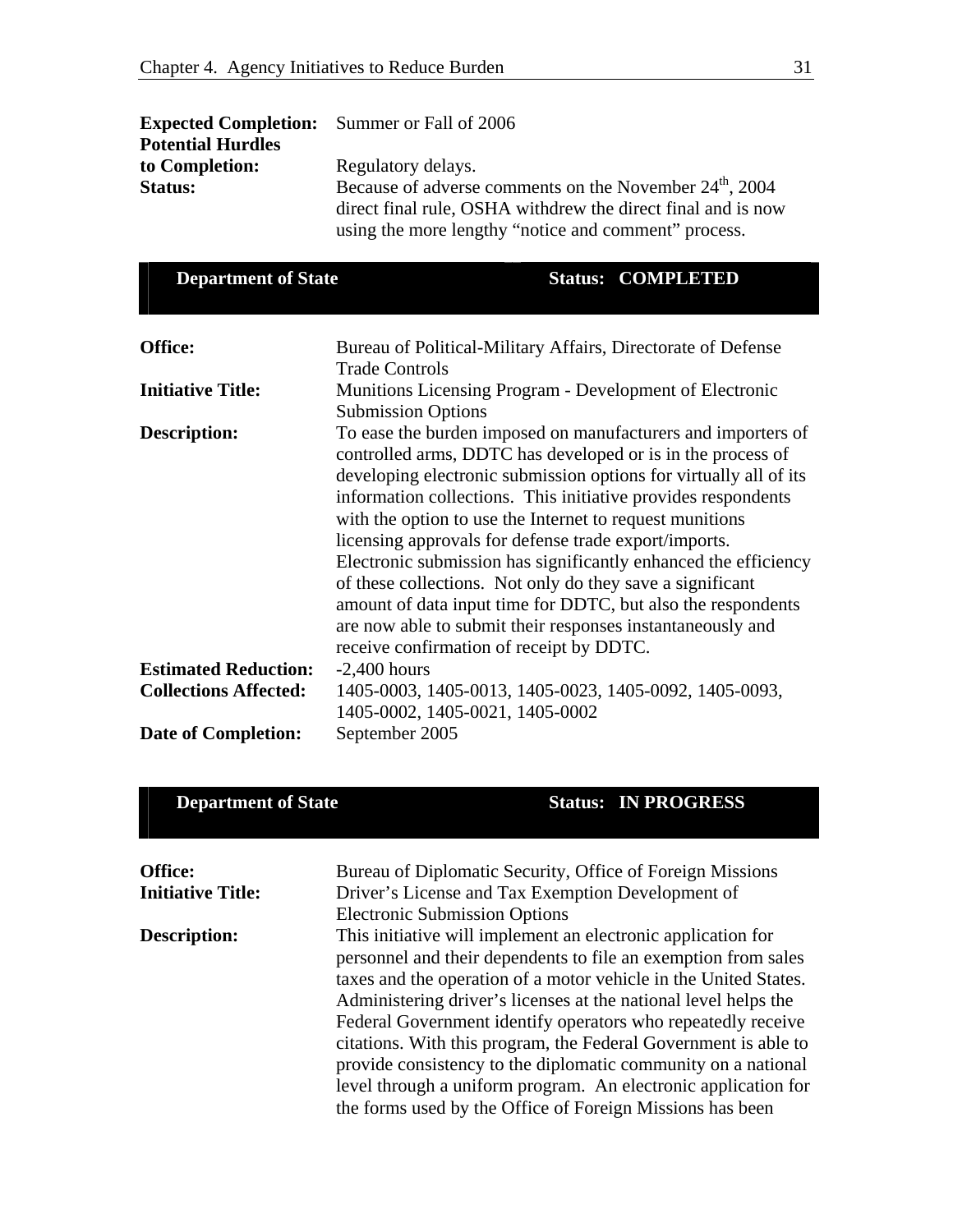|                                          | developed. However, the electronic submission option for the |
|------------------------------------------|--------------------------------------------------------------|
|                                          | DS-1972 has not been implemented yet.                        |
| <b>Estimated Reduction:</b> -1,562 hours |                                                              |
| <b>Collections Affected:</b>             | 1405-0105                                                    |
| <b>Expected Completion:</b> May 2006     |                                                              |
| <b>Potential Hurdles</b>                 |                                                              |
| to Completion:                           | None                                                         |
| <b>Status</b>                            | On schedule.                                                 |
|                                          |                                                              |

| <b>Department of Transportation</b> |                                                                                                                                                                                                                                                                                                                                                                                                                                                                                                                                         |  | <b>Status: IN PROGRESS</b>                                 |
|-------------------------------------|-----------------------------------------------------------------------------------------------------------------------------------------------------------------------------------------------------------------------------------------------------------------------------------------------------------------------------------------------------------------------------------------------------------------------------------------------------------------------------------------------------------------------------------------|--|------------------------------------------------------------|
| Office:                             | Federal Motor Carriers Safety Administration (FMCSA)                                                                                                                                                                                                                                                                                                                                                                                                                                                                                    |  |                                                            |
| <b>Initiative Title:</b>            | <b>Unified Registration System</b>                                                                                                                                                                                                                                                                                                                                                                                                                                                                                                      |  |                                                            |
| <b>Description:</b>                 | FMCSA proposed the Unified Registration System (URS) that<br>would apply to almost every motor carrier, freight forwarder,<br>and broker required to register with DOT operating along the<br>U.S.-Mexico international border. Section 13908 of the<br><b>Interstate Commerce Commission Termination Act of 1995</b><br>(ICCTA) directed the Secretary of Transportation to create a<br>single, on-line federal system to replace the systems for issuing<br>DOT numbers, licensing and registration, and financial<br>responsibility. |  |                                                            |
| <b>Estimated Reduction:</b>         | $-137,584$ hours.                                                                                                                                                                                                                                                                                                                                                                                                                                                                                                                       |  |                                                            |
| <b>Collections Affected:</b>        | 2126-0013, 2126-0016, 2126-0018 and 2126-0019.                                                                                                                                                                                                                                                                                                                                                                                                                                                                                          |  |                                                            |
| <b>Expected Completion:</b>         | Fall 2006.                                                                                                                                                                                                                                                                                                                                                                                                                                                                                                                              |  |                                                            |
| <b>Potential Hurdles</b>            |                                                                                                                                                                                                                                                                                                                                                                                                                                                                                                                                         |  |                                                            |
| to Completion:                      |                                                                                                                                                                                                                                                                                                                                                                                                                                                                                                                                         |  |                                                            |
| <b>Status:</b>                      | The NPRM for the URS was published on May 19, 2005.<br>opportunity for public notice and comment on the new Safe,<br>Accountable, Flexible, Efficient Transportation Equity Act.<br>FMCSA will consider the public comments received and<br>resubmit the requests to revise the affected information<br>collections to OMB for approval at the final rule stage.                                                                                                                                                                        |  | FMCSA will publish a supplemental rulemaking to provide an |

| <b>Department of Treasury</b>                   |                                                                                                                                                                                |  | <b>Status: IN PROGRESS</b> |
|-------------------------------------------------|--------------------------------------------------------------------------------------------------------------------------------------------------------------------------------|--|----------------------------|
| Office:                                         | Internal Revenue Service (IRS), Office of Taxpayer Burden<br>Reduction                                                                                                         |  |                            |
| <b>Initiative Title:</b><br><b>Description:</b> | Employers Annual Federal Tax Program (Form 944)<br>The purpose of this Taxpayer Burden Reduction project is to<br>reduce burden on the smallest of small business taxpayers by |  |                            |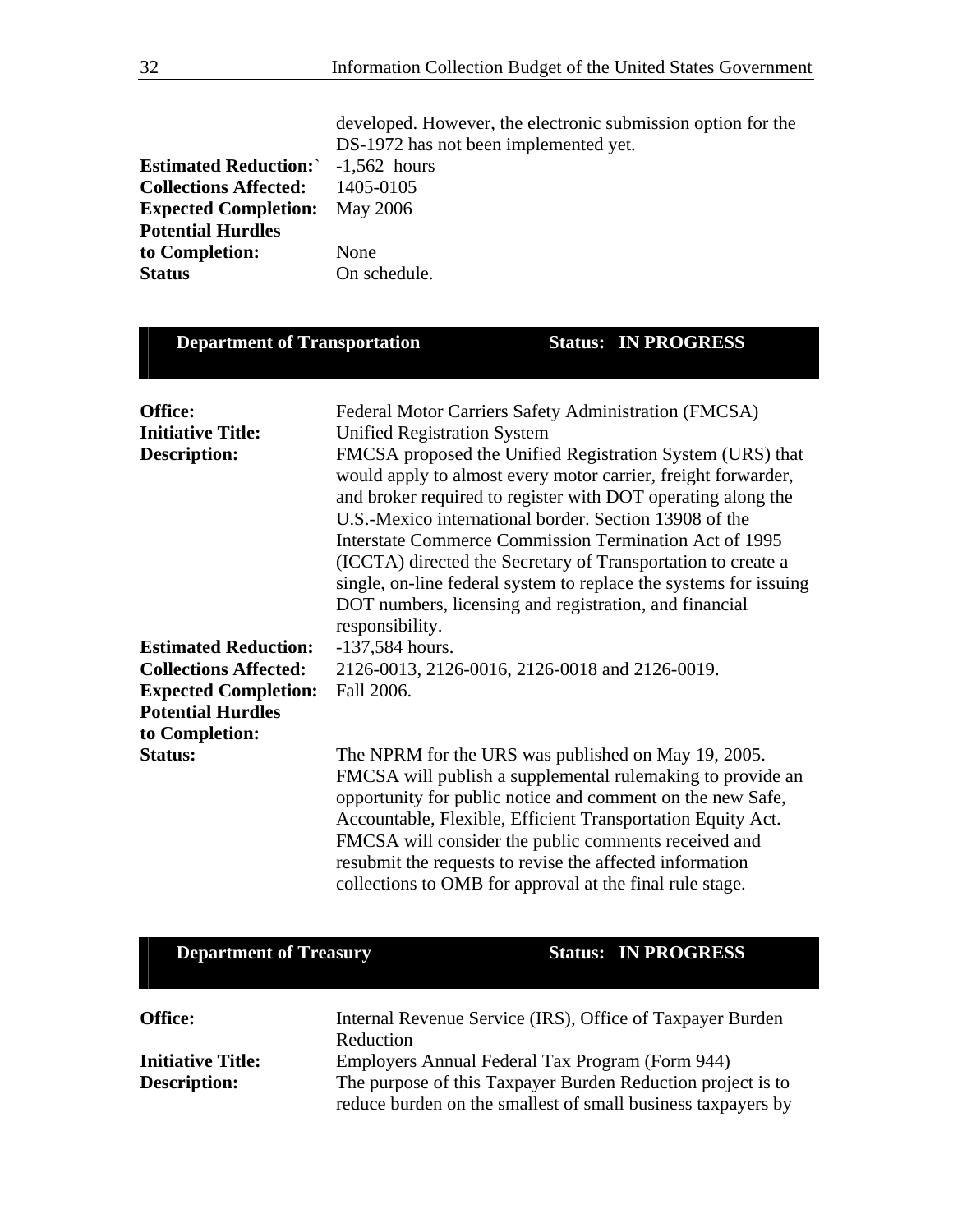|                              | establishing new rules and processes that will allow certain       |
|------------------------------|--------------------------------------------------------------------|
|                              | employers to file their Employment Tax (ET) returns, as well       |
|                              | as pay the ET tax due, on an annual rather than quarterly basis.   |
|                              | Currently, Form 941 must be filed quarterly, regardless of the     |
|                              | amount the employer owes. There are approximately 6 million        |
|                              | entities that file Form 941 each year, for a total of 24 million   |
|                              | returns. This program will allow businesses with less than         |
|                              | \$1,000 in tax liability to pay what they owe in an annual return, |
|                              | reducing burden on the very smallest business taxpayers.           |
| <b>Burden Reduction:</b>     | To be determined.                                                  |
| <b>Collections Affected:</b> | 1545-0066, 1545-0148, 1545-0188, 1545-0233, 1545-1054,             |
|                              | and 1545-1057                                                      |
| <b>Expected Completion:</b>  | 2007                                                               |
| <b>Potential Hurdles</b>     |                                                                    |
| to Completion:               | None                                                               |
| <b>Status:</b>               | On schedule.                                                       |
|                              |                                                                    |

**Status: COMPLETED** 

| Office:                      | Internal Revenue Service (IRS), Office of Taxpayer Burden                                                                                                                                                                                                                                                                                                                                                                                                                                                                                                                                                                                                                                                                                                                                                                                                                                                                                                                                     |  |  |
|------------------------------|-----------------------------------------------------------------------------------------------------------------------------------------------------------------------------------------------------------------------------------------------------------------------------------------------------------------------------------------------------------------------------------------------------------------------------------------------------------------------------------------------------------------------------------------------------------------------------------------------------------------------------------------------------------------------------------------------------------------------------------------------------------------------------------------------------------------------------------------------------------------------------------------------------------------------------------------------------------------------------------------------|--|--|
|                              | Reduction                                                                                                                                                                                                                                                                                                                                                                                                                                                                                                                                                                                                                                                                                                                                                                                                                                                                                                                                                                                     |  |  |
| <b>Initiative Title:</b>     | Simplification of the Extension Application Process                                                                                                                                                                                                                                                                                                                                                                                                                                                                                                                                                                                                                                                                                                                                                                                                                                                                                                                                           |  |  |
| <b>Description:</b>          | The purpose of this project is to reduce the burden associated<br>with applying for an extension to file an income tax return. The<br>project will create efficiency in processing extension<br>applications, which will reduce the number of IRS forms and<br>facilitate e-filing. Currently, taxpayers are allowed a maximum<br>of 6-months to file a tax return. The regulations require that<br>taxpayers request such extension by the due date of the return<br>to be filed. In addition, where corporate taxpayers are allowed<br>a single 6-month extension, the regulations provide that all<br>other taxpayers make duplicate requests to obtain the<br>maximum 6-months. This initiative proposes to create a single<br>6-month extension period. This will eliminate the duplication<br>in making multiple requests. In addition, the initiative will<br>encourage e-filling by creating an automatic feature to<br>extension requests by removing the requirements for signature |  |  |
|                              | and explanation.                                                                                                                                                                                                                                                                                                                                                                                                                                                                                                                                                                                                                                                                                                                                                                                                                                                                                                                                                                              |  |  |
| <b>Burden Reduction:</b>     | $-8,000,000$ hours                                                                                                                                                                                                                                                                                                                                                                                                                                                                                                                                                                                                                                                                                                                                                                                                                                                                                                                                                                            |  |  |
| <b>Collections Affected:</b> | 1545-0066, 1545-0148, 1545-0188, 1545-0233, 1545-1054,<br>and 1545-1057                                                                                                                                                                                                                                                                                                                                                                                                                                                                                                                                                                                                                                                                                                                                                                                                                                                                                                                       |  |  |
| <b>Date of Completion:</b>   | January 2006                                                                                                                                                                                                                                                                                                                                                                                                                                                                                                                                                                                                                                                                                                                                                                                                                                                                                                                                                                                  |  |  |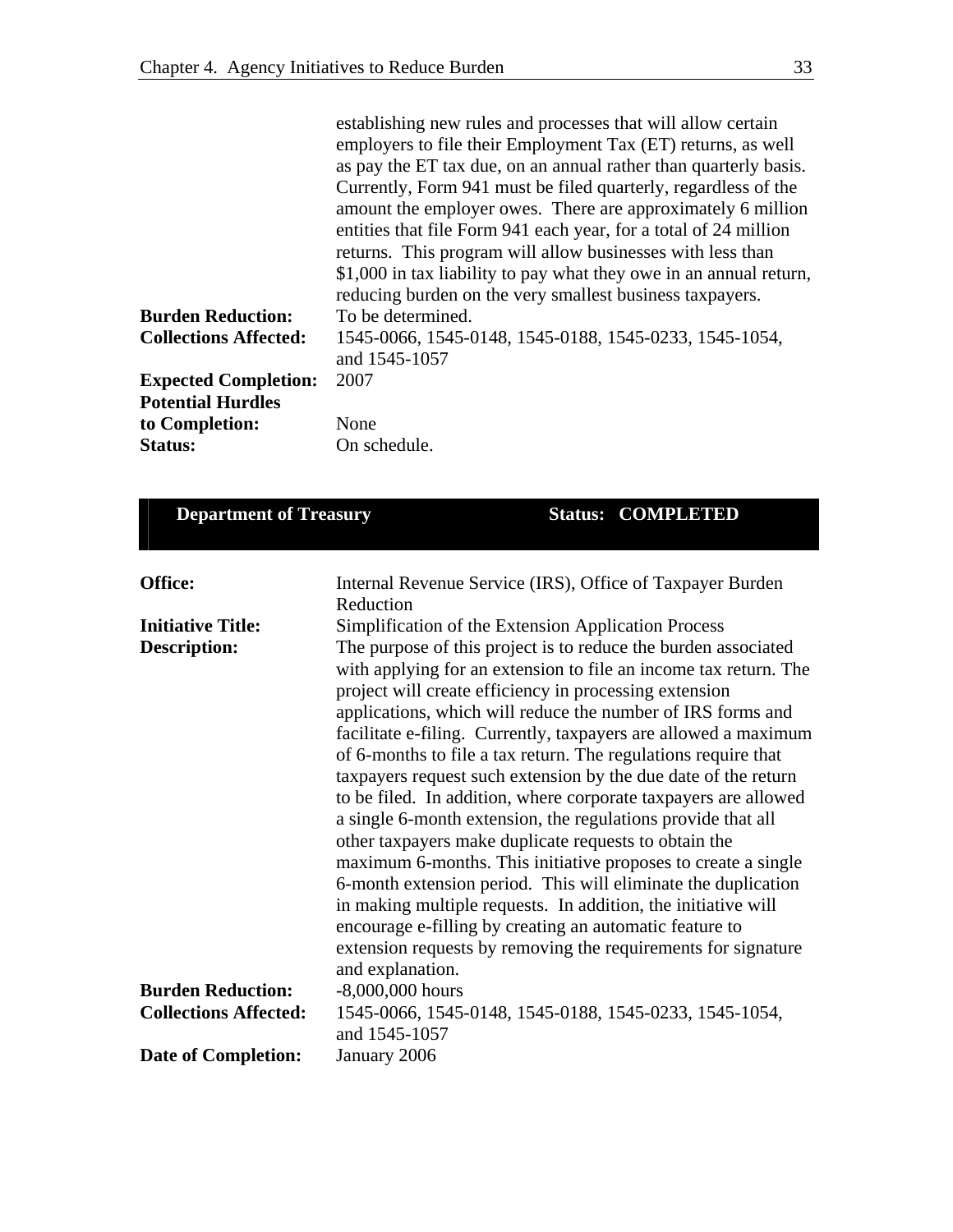| <b>Department of Veteran Affairs</b>                       |                                                                                                                                                                                                                                                                                                                                                                                                                                                                                                                                                                                                                                                                                                                                                                                                                                                                                                                                                                                                                           | <b>Status:</b> | <b>COMPLETED</b>         |
|------------------------------------------------------------|---------------------------------------------------------------------------------------------------------------------------------------------------------------------------------------------------------------------------------------------------------------------------------------------------------------------------------------------------------------------------------------------------------------------------------------------------------------------------------------------------------------------------------------------------------------------------------------------------------------------------------------------------------------------------------------------------------------------------------------------------------------------------------------------------------------------------------------------------------------------------------------------------------------------------------------------------------------------------------------------------------------------------|----------------|--------------------------|
| <b>Initiative Title:</b>                                   | Veteran Claim Partnerships with Social Security                                                                                                                                                                                                                                                                                                                                                                                                                                                                                                                                                                                                                                                                                                                                                                                                                                                                                                                                                                           |                |                          |
| Description:                                               | Administration<br>The Veterans Benefit Administration's (VBA) Compensation<br>and Pension Service partnered with the Social Security<br>Administration (SSA) to use an application allowing VA<br>regional offices to verify SSA data when processing a claim.<br>This partnership reduces the need to contact claimants for<br>additional information that was not provided with the<br>application, such as the SSN of a spouse or a copy of the SSA<br>award letter showing the amount of benefits received. VBA is<br>also in the process of working with SSA to allow the Veterans<br>Health Administration (VHA) employees to use its application<br>to verify SSA data. This would reduce the need for VHA to<br>contact claimants to obtain SSA income when determining<br>heath benefit eligibility. This initiative provides a crosscutting<br>approach that will enhance the verification process needed for<br>processing claims and reduce duplicative information burden<br>on veterans and their families. |                |                          |
| <b>Estimated Reduction:</b><br><b>Collection Affected:</b> | $-1,750$ hours<br>2900-0101                                                                                                                                                                                                                                                                                                                                                                                                                                                                                                                                                                                                                                                                                                                                                                                                                                                                                                                                                                                               |                |                          |
| <b>Date of Completion:</b>                                 | July $29^{th}$ , $2005$                                                                                                                                                                                                                                                                                                                                                                                                                                                                                                                                                                                                                                                                                                                                                                                                                                                                                                                                                                                                   |                |                          |
| <b>Environmental Protection Agency</b>                     |                                                                                                                                                                                                                                                                                                                                                                                                                                                                                                                                                                                                                                                                                                                                                                                                                                                                                                                                                                                                                           |                | <b>Status: COMPLETED</b> |

| <b>Initiative Title:</b>     | <b>RCRA Burden Reduction Initiative</b>                                                                                                                                                                                                                                                                           |  |  |
|------------------------------|-------------------------------------------------------------------------------------------------------------------------------------------------------------------------------------------------------------------------------------------------------------------------------------------------------------------|--|--|
| <b>Description:</b>          | The Environmental Protection Agency, through rulemaking,<br>will reduce the paperwork burden imposed by regulations<br>under the Resource Conservation and Recovery Act (RCRA).<br>The RCRA Burden Reduction Rule will streamline information<br>collection requirements to help ensure that only the information |  |  |
|                              |                                                                                                                                                                                                                                                                                                                   |  |  |
|                              |                                                                                                                                                                                                                                                                                                                   |  |  |
|                              |                                                                                                                                                                                                                                                                                                                   |  |  |
|                              |                                                                                                                                                                                                                                                                                                                   |  |  |
|                              | that is needed to effectively implement our hazardous waste                                                                                                                                                                                                                                                       |  |  |
|                              | program is collected. In last year's ICB, we estimated a burden                                                                                                                                                                                                                                                   |  |  |
|                              | reduction of approximately 350,000 hours; however, during the                                                                                                                                                                                                                                                     |  |  |
|                              | rule making process it was discovered that our estimates did not                                                                                                                                                                                                                                                  |  |  |
|                              | take into consideration <i>de facto</i> industry practices that were                                                                                                                                                                                                                                              |  |  |
|                              | previously incorporated in a separate information collection.                                                                                                                                                                                                                                                     |  |  |
|                              | As a result, the revised burden reduction estimates are                                                                                                                                                                                                                                                           |  |  |
|                              | significantly lower compared to last year's estimates.                                                                                                                                                                                                                                                            |  |  |
| <b>Collections Affected:</b> | 2050-0033, 2050-0053, 2050-0073, 2050-0120, 2050-0050,                                                                                                                                                                                                                                                            |  |  |
|                              | 2050-0085, and 2050-0035                                                                                                                                                                                                                                                                                          |  |  |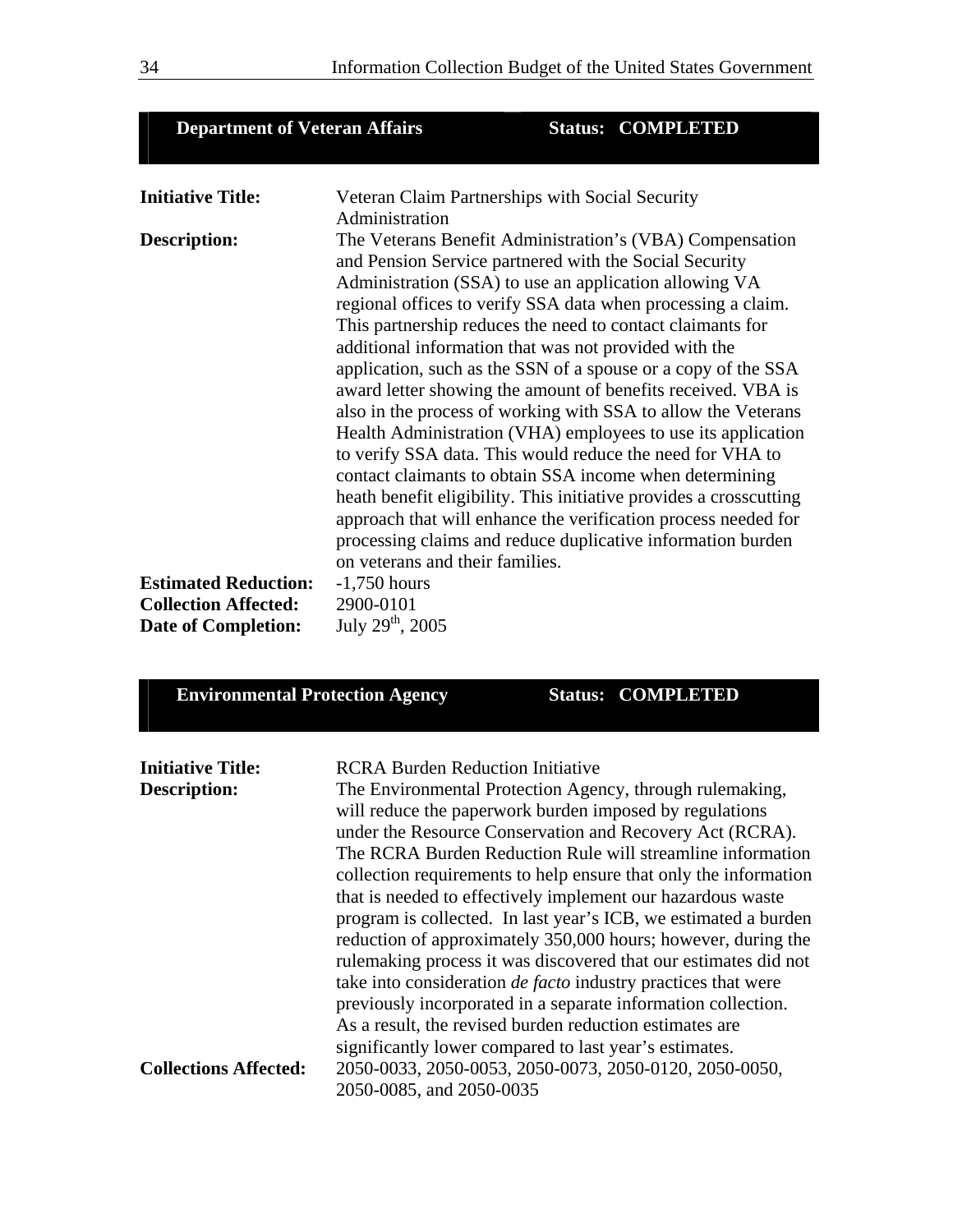| <b>Estimated Reduction:</b>            | $-7,700$ hours; $-$ \$3,000,000 |
|----------------------------------------|---------------------------------|
| <b>Expected Completion:</b> April 2006 |                                 |

| <b>Environmental Protection Agency</b>          |                                                                                                                                                                                                                                                                                                                                                                                                                                                                                                                                                                                                                                                 |  | <b>Status: IN PROGRESS</b> |
|-------------------------------------------------|-------------------------------------------------------------------------------------------------------------------------------------------------------------------------------------------------------------------------------------------------------------------------------------------------------------------------------------------------------------------------------------------------------------------------------------------------------------------------------------------------------------------------------------------------------------------------------------------------------------------------------------------------|--|----------------------------|
| <b>Initiative Title:</b><br><b>Description:</b> | Central Data Exchange<br>The Central Data Exchange is an e-government initiative that is<br>designed to enable fast, efficient, and more accurate<br>environmental data submissions and exchange from state and<br>local governments, industry and tribes. EPA is conducting a<br>study to provide better burden reduction estimates for CDX by<br>characterizing the impact it has had on a cross section of six<br>EPA information collections. The first phase of this study,<br>completed in 2004, indicated significant potential benefits<br>resulting in electronic reporting procedures for the Toxic<br>Release Inventory (TRI) forms. |  |                            |
| <b>Estimated Reduction:</b>                     | $-166,000$ hours                                                                                                                                                                                                                                                                                                                                                                                                                                                                                                                                                                                                                                |  |                            |
| <b>Collections Affected:</b>                    | 2070-0093                                                                                                                                                                                                                                                                                                                                                                                                                                                                                                                                                                                                                                       |  |                            |
| <b>Expected Completion:</b>                     | Winter 2008                                                                                                                                                                                                                                                                                                                                                                                                                                                                                                                                                                                                                                     |  |                            |
| <b>Potential Hurdles</b>                        |                                                                                                                                                                                                                                                                                                                                                                                                                                                                                                                                                                                                                                                 |  |                            |
| to Completion:                                  | None                                                                                                                                                                                                                                                                                                                                                                                                                                                                                                                                                                                                                                            |  |                            |
| <b>Status:</b>                                  | On schedule.                                                                                                                                                                                                                                                                                                                                                                                                                                                                                                                                                                                                                                    |  |                            |
| <b>Environmental Protection Agency</b>          |                                                                                                                                                                                                                                                                                                                                                                                                                                                                                                                                                                                                                                                 |  | <b>Status: IN PROGRESS</b> |
| <b>Initiative Title:</b><br><b>Description:</b> | Toxics Release Inventory (TRI) Streamlining Initiative<br>In 2002, EPA initiated a stakeholder dialogue, soliciting<br>comments on options for reducing burden associated with<br>facility reporting to the Toxics Release Inventory (TRI). The                                                                                                                                                                                                                                                                                                                                                                                                 |  |                            |

|                              | the amount of time, required of facilities to comply with TRI         |  |  |
|------------------------------|-----------------------------------------------------------------------|--|--|
|                              | and, if warranted, to relieve certain facilities (e.g., certain small |  |  |
|                              | businesses) of the reporting requirements altogether.                 |  |  |
| <b>Estimated Reduction:</b>  | $-214,000$ hours; \$7.4 million annually                              |  |  |
| <b>Collections Affected:</b> | 2070-0093, 2070-0143                                                  |  |  |
| <b>Expected Completion:</b>  | December 2006                                                         |  |  |
| <b>Potential Hurdles</b>     |                                                                       |  |  |
| to Completion:               | None.                                                                 |  |  |
| Status:                      | EPA is currently receiving comments on the TRI Burden                 |  |  |
|                              | Reduction Proposed Rule (Phase II) and may need to adjust the         |  |  |
|                              | burden estimates before the rule is finalized.                        |  |  |

objective is to reduce the amount of information, and therefore,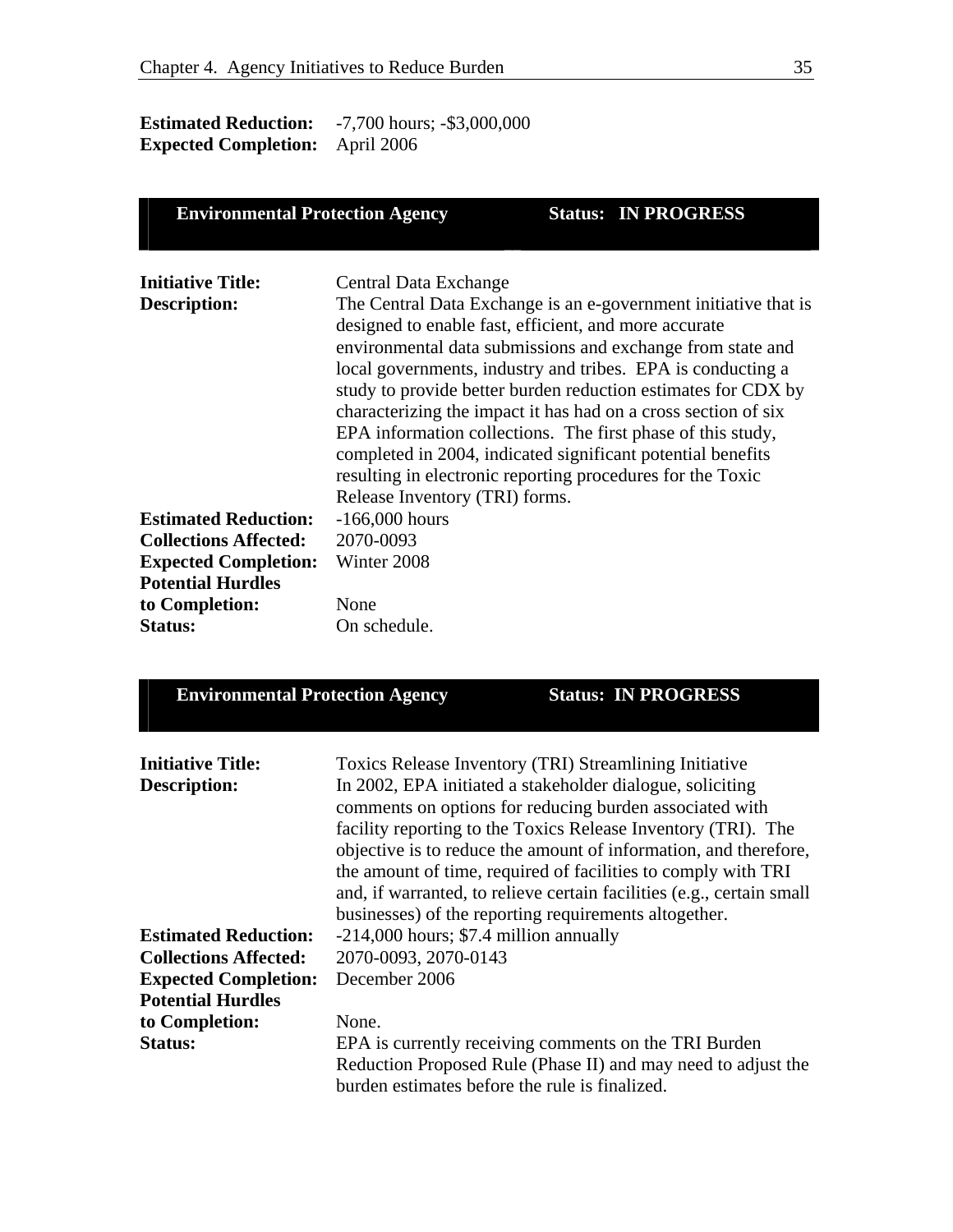| <b>Federal Acquisition Regulation</b>                                                                                                                                                                        |                                                                                                                                                                                                                                                                                                                                                                                                                                                                                                                                                                                                                                                                                                                                                                                                                                                                                                                                                                                                                                                                              |  | <b>Status: IN PROGRESS</b> |  |
|--------------------------------------------------------------------------------------------------------------------------------------------------------------------------------------------------------------|------------------------------------------------------------------------------------------------------------------------------------------------------------------------------------------------------------------------------------------------------------------------------------------------------------------------------------------------------------------------------------------------------------------------------------------------------------------------------------------------------------------------------------------------------------------------------------------------------------------------------------------------------------------------------------------------------------------------------------------------------------------------------------------------------------------------------------------------------------------------------------------------------------------------------------------------------------------------------------------------------------------------------------------------------------------------------|--|----------------------------|--|
| <b>Initiative Title:</b><br><b>Description:</b><br><b>Estimated Reduction:</b><br><b>Collection Affected:</b><br><b>Expected Completion:</b><br><b>Potential Hurdles</b><br>to Completion:<br><b>Status:</b> | Simplify the Management and Disposition of Government<br>Property<br>The Federal Acquisition Regulation proposes an initiative to<br>promote a performance-based approach to preserving<br>government property. The FAR proposed a rulemaking to<br>simplify procedures, clarify language, and eliminate obsolete<br>requirements related to the management and disposition of<br>government property in the possession of contractors. The<br>proposed regulation will eliminate a number of obsolete<br>clauses and consolidate information collections to reduce the<br>burden on respondents. In addition, the proposed changes will<br>provide agencies and contractors with greater flexibility to<br>apply industry-leading practices and standards.<br>$-349,455$ hours<br>9000-0075<br>September 2006<br>Requires industry to adopt its own best practices.<br>Proposed rule was published in the Federal Register for public<br>comment on September 19, 2005. The public comment period<br>closed on November 18, 2006. Comments are currently being<br>analyzed. |  |                            |  |
| <b>Federal Acquisition Regulation</b>                                                                                                                                                                        |                                                                                                                                                                                                                                                                                                                                                                                                                                                                                                                                                                                                                                                                                                                                                                                                                                                                                                                                                                                                                                                                              |  | <b>Status: IN PROGRESS</b> |  |
| <b>Initiative Title:</b><br><b>Description:</b>                                                                                                                                                              | Electronic Subcontract Reporting System (eSRS)<br>The FAR is proposing an e-Government Integrated Acquisition<br>Environment (IAE) initiative. The Small Business Act requires<br>contractors receiving a contract for more than \$100,000 to<br>agree to have small business interests participate in the<br>performance of the contract as far as practicable. The<br>subcontracting plans and report are both currently paper<br>information collections. This initiative will transition the<br>collections to electronic submissions.                                                                                                                                                                                                                                                                                                                                                                                                                                                                                                                                   |  |                            |  |
| <b>Estimated Reduction:</b><br><b>Collections Affected:</b><br><b>Expected Completion:</b><br><b>Potential Hurdles</b><br>to Completion:                                                                     | $-237,041$ hours<br>9000-0006, 9000-0007<br>September, 2006<br>Requires implementing a new computer system. The<br>Electronic Subcontracting Reporting System (eSRS) became<br>operational on October 28, 2005, for civilian agencies.                                                                                                                                                                                                                                                                                                                                                                                                                                                                                                                                                                                                                                                                                                                                                                                                                                       |  |                            |  |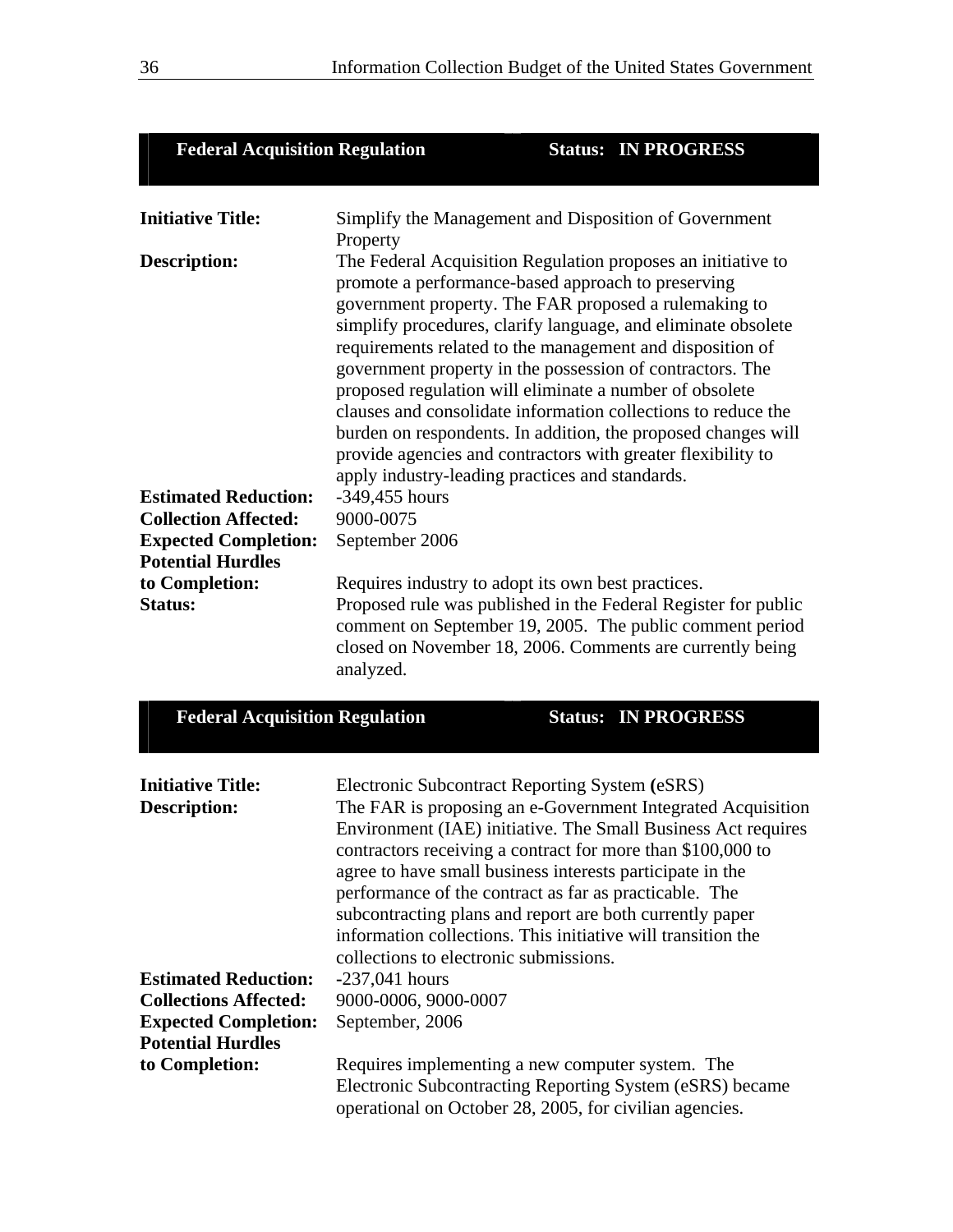| Status:                      | A FAR rule has been initiated to amend the FAR appropriately.                                                                                                                                                                                                                                                                                                                                                                                               |  |                          |  |
|------------------------------|-------------------------------------------------------------------------------------------------------------------------------------------------------------------------------------------------------------------------------------------------------------------------------------------------------------------------------------------------------------------------------------------------------------------------------------------------------------|--|--------------------------|--|
|                              | <b>Federal Communications Commission</b>                                                                                                                                                                                                                                                                                                                                                                                                                    |  | <b>Status: COMPLETED</b> |  |
| Office:                      | <b>Wireless Telecommunications Bureau</b>                                                                                                                                                                                                                                                                                                                                                                                                                   |  |                          |  |
| <b>Initiative Title:</b>     | Consolidation of Coastal and Ship-Board Radio<br><b>Communications Collections</b>                                                                                                                                                                                                                                                                                                                                                                          |  |                          |  |
| Description:                 | The FCC has reviewed this collection and consolidated data<br>gathered on public coast radiotelegraph, public coast<br>radiotelephone stations, Alaska-public fixed stations, ship<br>radiotelegraph, ship radiotelephone, and radiotelephone<br>logging of distress and safety calls. The revised collection<br>reduces burden because it requires fewer log entries by<br>licensees, and some licensees will no longer be required to<br>keep these logs. |  |                          |  |
| <b>Estimated Reduction:</b>  | $-547,955$ hours                                                                                                                                                                                                                                                                                                                                                                                                                                            |  |                          |  |
| <b>Collections Affected:</b> | 3060-0364, 3060-0360                                                                                                                                                                                                                                                                                                                                                                                                                                        |  |                          |  |
| Date of Completion:          | November 29, 2004                                                                                                                                                                                                                                                                                                                                                                                                                                           |  |                          |  |

**Federal Deposit Insurance Corporation Status: COMPLETED** 

| Office:                      | FDIC, joinly with Department of the Treasury Office of the<br>Comptroller of the Currency and the Federal Reserve Board. |  |  |
|------------------------------|--------------------------------------------------------------------------------------------------------------------------|--|--|
| <b>Initiative Title:</b>     | Central Data Repository (CDR) for bank regulatory reports.                                                               |  |  |
| <b>Description:</b>          | CDR shortens the time needed to receive, process, and publish                                                            |  |  |
|                              | bank institution data, and enables participating agencies to<br>respond with greater agility to changes in the banking   |  |  |
|                              | environment. The project also establishes standards that                                                                 |  |  |
|                              | facilitate the exchange and sharing of data and increases                                                                |  |  |
|                              | integration of systems that support the deposit insurance and                                                            |  |  |
|                              | bank supervisory functions. CDR has significantly reduced                                                                |  |  |
|                              | Call Report processing time while enhancing the quality of                                                               |  |  |
|                              | incoming data. Future CDR projects will strengthen the                                                                   |  |  |
|                              | FDIC's ability to provide coherent, consistent, complete and                                                             |  |  |
|                              | timely information about the status of the industry in a more                                                            |  |  |
|                              | cost effective manner.                                                                                                   |  |  |
| <b>Expected Reduction:</b>   | To be determined. The full effects of the program are not yet                                                            |  |  |
|                              | known.                                                                                                                   |  |  |
| <b>Collections Affected:</b> | 3064-0052.                                                                                                               |  |  |
| <b>Date of Completion:</b>   | December 2005.                                                                                                           |  |  |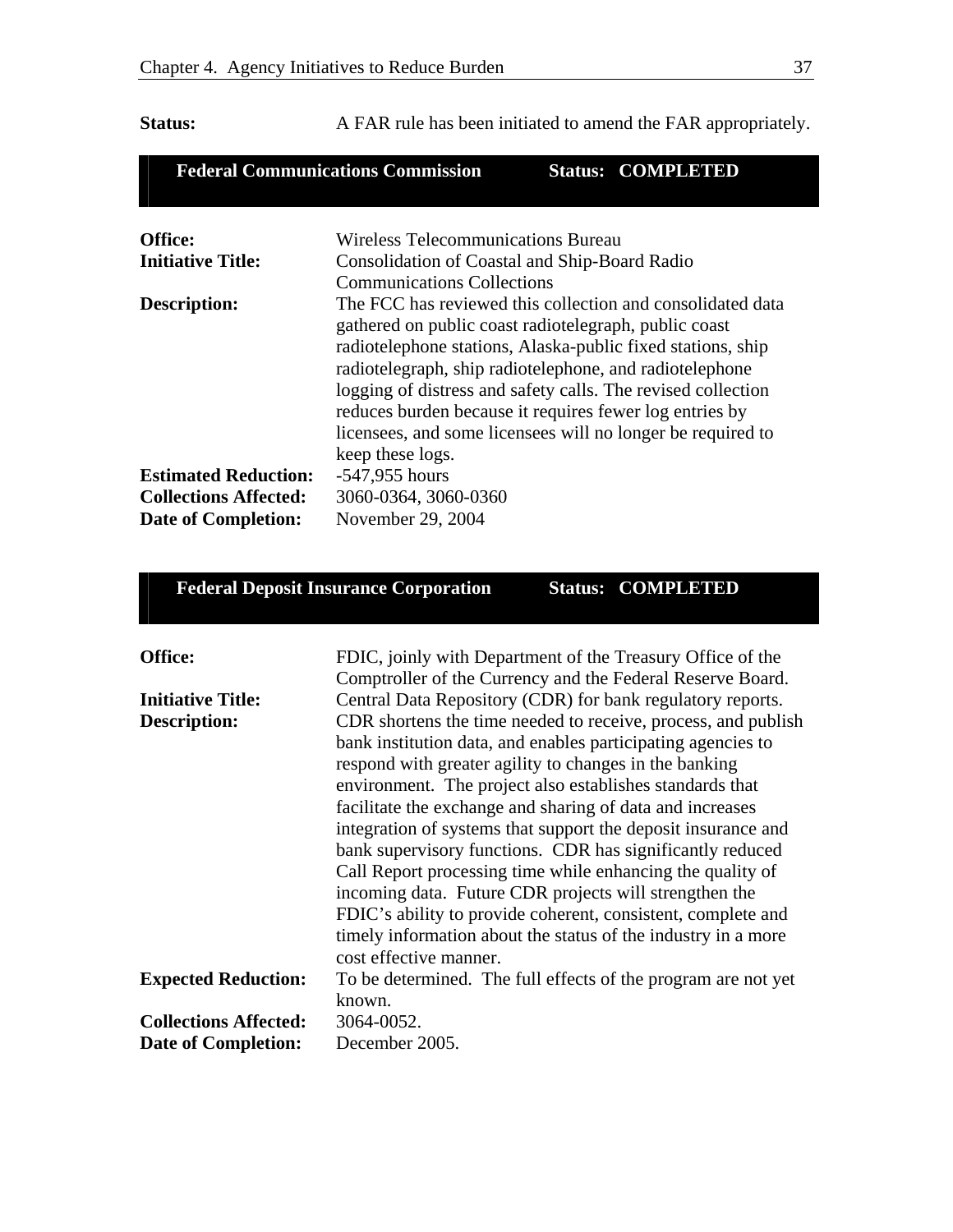| <b>Federal Energy Regulatory Commission</b> |  | <b>Status: IN PROGRESS</b> |
|---------------------------------------------|--|----------------------------|
|---------------------------------------------|--|----------------------------|

| <b>Initiative Title:</b>     | FERC Information Assessment Team (FIAT)                          |
|------------------------------|------------------------------------------------------------------|
| <b>Description:</b>          | In January 2004, FERC established the FERC Information           |
|                              | Assessment Team (FIAT). The FIAT will evaluate the               |
|                              | agencies information collections and filing requirements,        |
|                              | assess the practical utility of each information collection, and |
|                              | propose ways to reduce the reporting burden on industry          |
|                              | through the elimination, reduction, streamlining and/or          |
|                              | reformatting of collections. Of the Commission's 61              |
|                              | information collections, the Team will choose 20 information     |
|                              | collections to study and develop recommendations for fifteen     |
|                              | collections.                                                     |
| <b>Estimated Reductions:</b> | $-11,182$ hours                                                  |
| <b>Collections Affected:</b> | 1902-0024, 1902-0096, 1902-0043, 1902-0099, 1902-0114,           |
|                              | 1902-0137, 1902 0138, 1902-0140, 1902-0171, 1902-0168,           |
|                              | 1902-0086, 1902-0004, 1902-0144, 1902-0019, and 1902-0073        |
| <b>Expected Completion:</b>  | 2005-2007                                                        |
| <b>Potential Hurdles</b>     |                                                                  |
| to Completion:               | Several information collections identified cannot be eliminated  |
|                              | unless legislation is introduced to change the statute.          |
| <b>Status:</b>               | On March 2, 2005, FIAT presented its Final Recommendation        |
|                              | Report to the Commission. On May 25, 2005, FERC issued           |
|                              | eight draft orders to implement the findings of FIAT. Of the     |
|                              | eight draft orders, six were issued as rulemakings and two were  |
|                              | issued as notices of inquiry.                                    |

# **Federal Energy Regulatory Commission Status: IN PROGRESS**

| <b>Initiative Title:</b><br>Description:   | <b>Electronic Filing of Documents</b><br>On July 7, 2004, FERC proposed that future tariff filings be<br>made over the Internet with software developed by the<br>Commission. These changes will make it easier for regulated<br>entities to file and view tariffs and rate schedules as well as<br>facilitate tariff research. The proposed tariffs will also change |
|--------------------------------------------|-----------------------------------------------------------------------------------------------------------------------------------------------------------------------------------------------------------------------------------------------------------------------------------------------------------------------------------------------------------------------|
|                                            | the format from the tariff-sheet configuration to a section-based<br>layout, that is better suited to electronic filing.                                                                                                                                                                                                                                              |
| <b>Estimated Reductions:</b>               | $-26,923$ hours                                                                                                                                                                                                                                                                                                                                                       |
| <b>Collections Affected:</b>               | 1902-0096, 1902-0154, 1902-0086, and 1902-0089                                                                                                                                                                                                                                                                                                                        |
| <b>Expected Completion:</b>                | Spring 2006                                                                                                                                                                                                                                                                                                                                                           |
| <b>Potential Hurdles</b><br>to Completion: | Application problems with the prototype software.                                                                                                                                                                                                                                                                                                                     |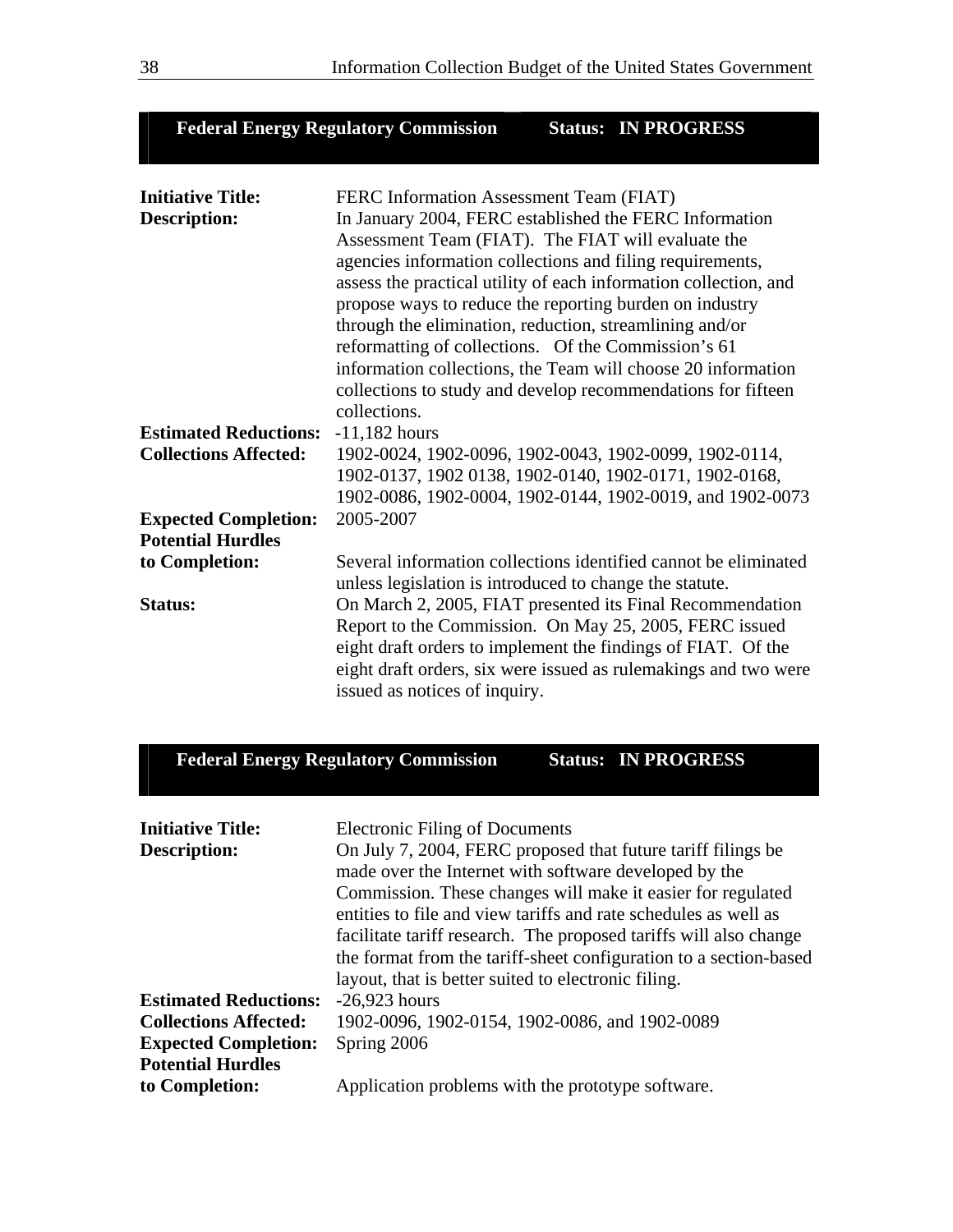**Status:** The software is currently undergoing testing and refinements to reflect industry comments that were given in several technical conferences held in the summer of 2005 and during testing periods.

| <b>Federal Trade Commission</b>                                                                                        |                                                                                                                                                                                                                                                                                                                                                                                                                                                               |  | <b>Status: IN PROGRESS</b> |
|------------------------------------------------------------------------------------------------------------------------|---------------------------------------------------------------------------------------------------------------------------------------------------------------------------------------------------------------------------------------------------------------------------------------------------------------------------------------------------------------------------------------------------------------------------------------------------------------|--|----------------------------|
| <b>Initiative Title:</b><br><b>Description:</b>                                                                        | Electronic Pre-Merger Filing<br>As part of the overall program to make government more<br>accessible electronically, the FTC is working with the<br>Department of Justice to develop an electronic system for filing<br>Hart-Scott-Rodino Act (HSR) pre-merger notifications. E-<br>filing will reduce burden for businesses and government and<br>create a valuable database of information on merger<br>transactions to inform future policy deliberations. |  |                            |
| <b>Estimated Reduction:</b><br><b>Collections Affected:</b><br><b>Expected Completion:</b><br><b>Potential Hurdles</b> | $-10,000$ hours<br>3084-0005<br>2006<br>Implementation of the e-filing system is currently delayed<br>because there are additional steps required of the contractor in<br>order to ensure the security of the system.<br>The FTC has overcome a number of technical obstacles and the                                                                                                                                                                         |  |                            |
| to Completion:                                                                                                         |                                                                                                                                                                                                                                                                                                                                                                                                                                                               |  |                            |
| <b>Status:</b>                                                                                                         | project is in its final testing phases.                                                                                                                                                                                                                                                                                                                                                                                                                       |  |                            |
|                                                                                                                        | <b>National Aeronautics and Space Administration</b>                                                                                                                                                                                                                                                                                                                                                                                                          |  | <b>Status: IN PROGRESS</b> |
| <b>Initiative Title:</b><br><b>Description:</b>                                                                        | Review of Agency Forms-Based Collections<br>This initiative will streamline the format and content of the<br>information required by NASA, clarifying who must respond<br>and under what circumstances, and consolidating collections<br>where appropriate.                                                                                                                                                                                                   |  |                            |
| <b>Estimated Reduction:</b><br><b>Collections Affected:</b>                                                            | $-12,000$ hours<br>2700-0007, 2700-0017, 2700-0037, 2700-0047, 2700-0049,<br>2700-0052, 2700-0054, 2700-0092, 2700-0093, 2700-0094,<br>2700-0095, 2700-0097, 2700-0099, 2700-0101, 2700-0102,<br>2700-0112, 2700-0113, 2700-0114, 2700-0117, 2700-0118,<br>2700-0119.                                                                                                                                                                                         |  |                            |
| <b>Expected Completion:</b><br><b>Potential Hurdles</b>                                                                | September 30, 2006                                                                                                                                                                                                                                                                                                                                                                                                                                            |  |                            |
| to Completion:                                                                                                         | A review of this complexity will be resource- and time-<br>intensive, and will involve coordination among several<br>different NASA offices.                                                                                                                                                                                                                                                                                                                  |  |                            |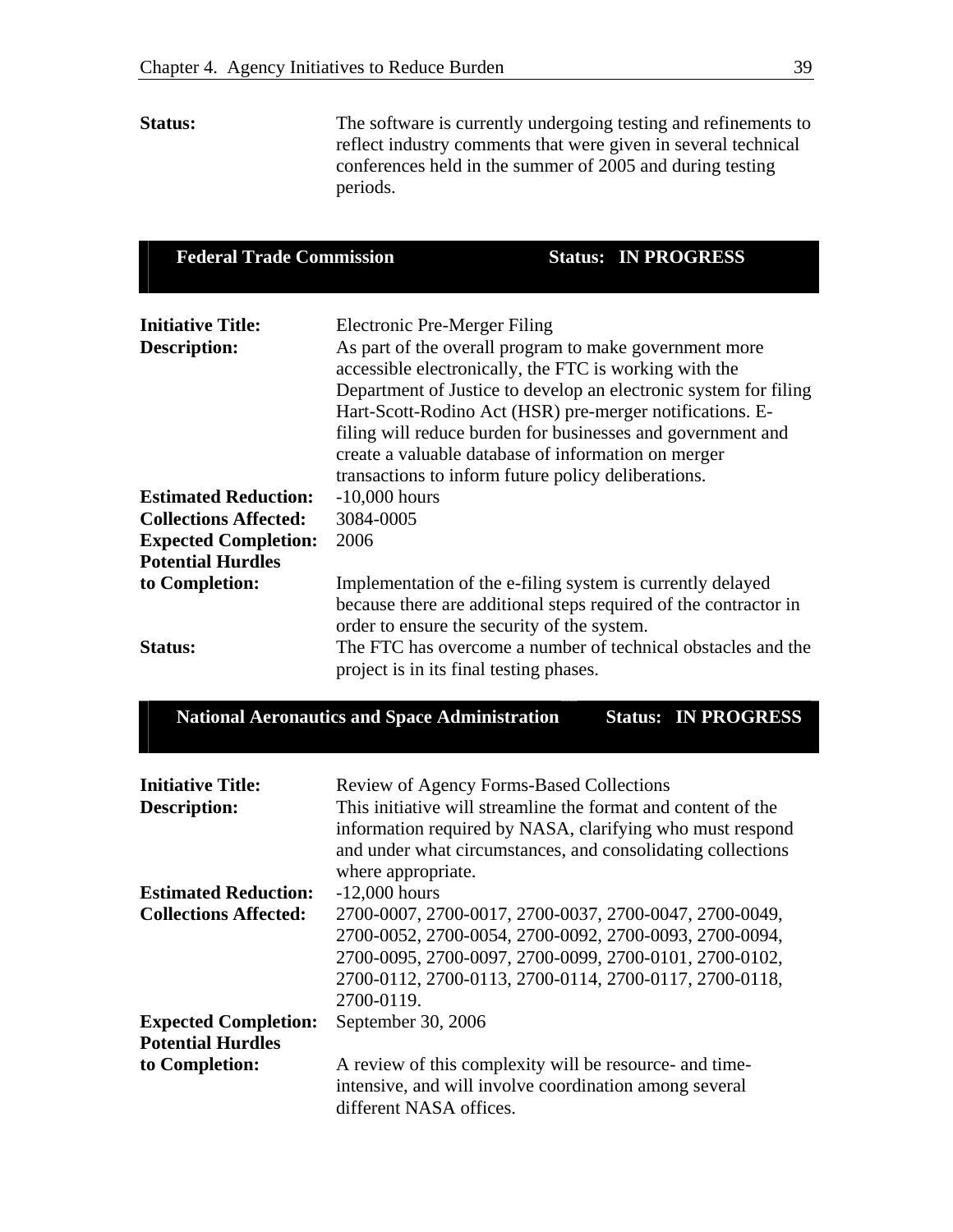| <b>Status:</b>                                              | On schedule.                                                                                                                                                       |                                                                                                                                                                                                                                                                                                                                                                                                                                                                                                                                 |  |
|-------------------------------------------------------------|--------------------------------------------------------------------------------------------------------------------------------------------------------------------|---------------------------------------------------------------------------------------------------------------------------------------------------------------------------------------------------------------------------------------------------------------------------------------------------------------------------------------------------------------------------------------------------------------------------------------------------------------------------------------------------------------------------------|--|
| <b>Nuclear Regulatory Commission</b>                        |                                                                                                                                                                    | <b>Status: IN PROGRESS</b>                                                                                                                                                                                                                                                                                                                                                                                                                                                                                                      |  |
| <b>Initiative Title:</b><br><b>Description:</b>             | and consequent delays.                                                                                                                                             | Project Safesource (Web-Based Licensing Safesource Phase I)<br>The NRC is developing an initiative to provide materials<br>licensees with the option of using an electronic system to apply<br>for licenses, amend licenses, and conduct other license-related<br>transactions. The on-line system will validate the input to<br>ensure quality and avoid delays due to application deficiencies.<br>Routine administrative data updates may be accomplished on-<br>line, eliminating the need for some types of correspondence |  |
| <b>Estimated Reduction:</b><br><b>Collections Affected:</b> | $-7,032$ hours<br>3150-0120, 3150-0017, 3150-0016, 3150-0001, 3150-0007,<br>3150-0010, 3150-0158, and 3150-0130                                                    |                                                                                                                                                                                                                                                                                                                                                                                                                                                                                                                                 |  |
| <b>Expected Completion:</b>                                 | Winter 2006                                                                                                                                                        |                                                                                                                                                                                                                                                                                                                                                                                                                                                                                                                                 |  |
| <b>Potential Hurdles</b>                                    |                                                                                                                                                                    |                                                                                                                                                                                                                                                                                                                                                                                                                                                                                                                                 |  |
| to Completion:<br>Status:                                   | None<br>Release 1A of the Web-based Licensing is expected to be on-<br>line by January 31, 2006. Currently, a security review of the<br>system is being completed. |                                                                                                                                                                                                                                                                                                                                                                                                                                                                                                                                 |  |
| <b>National Science Foundation</b>                          |                                                                                                                                                                    | <b>Status: IN PROGRESS</b>                                                                                                                                                                                                                                                                                                                                                                                                                                                                                                      |  |
| Office:<br><b>Initiative Title:</b><br><b>Description:</b>  | Division of Science Resources Statistics<br><b>Information Collection (Survey) Assessment</b>                                                                      | The National Science Foundation manages a central<br>clearinghouse for the collection, interpretation, and analysis of<br>scientific and engineering data for the federal government. The                                                                                                                                                                                                                                                                                                                                       |  |

|                              | NSF utilizes an information collection survey designed to          |  |
|------------------------------|--------------------------------------------------------------------|--|
|                              | provide feedback on the quality and timeliness of government       |  |
|                              | survey data and analyses. This information collection survey is    |  |
|                              | most successful when respondents are presented with plain,         |  |
|                              | coherent and unambiguous question aires that are compatible        |  |
|                              | with their reporting and record keeping practices. NSF seeks       |  |
|                              | to continuously improve its information collection surveys         |  |
|                              | using laboratory techniques, field studies, focus groups,          |  |
|                              | behavior coding and pilot tests to assess the practical utility of |  |
|                              | the government's information collections and reduce overall        |  |
|                              | costs and burden on the public.                                    |  |
| <b>Estimated Reduction:</b>  | $-15,000$ hours                                                    |  |
| <b>Collections Affected:</b> | 3145-0174                                                          |  |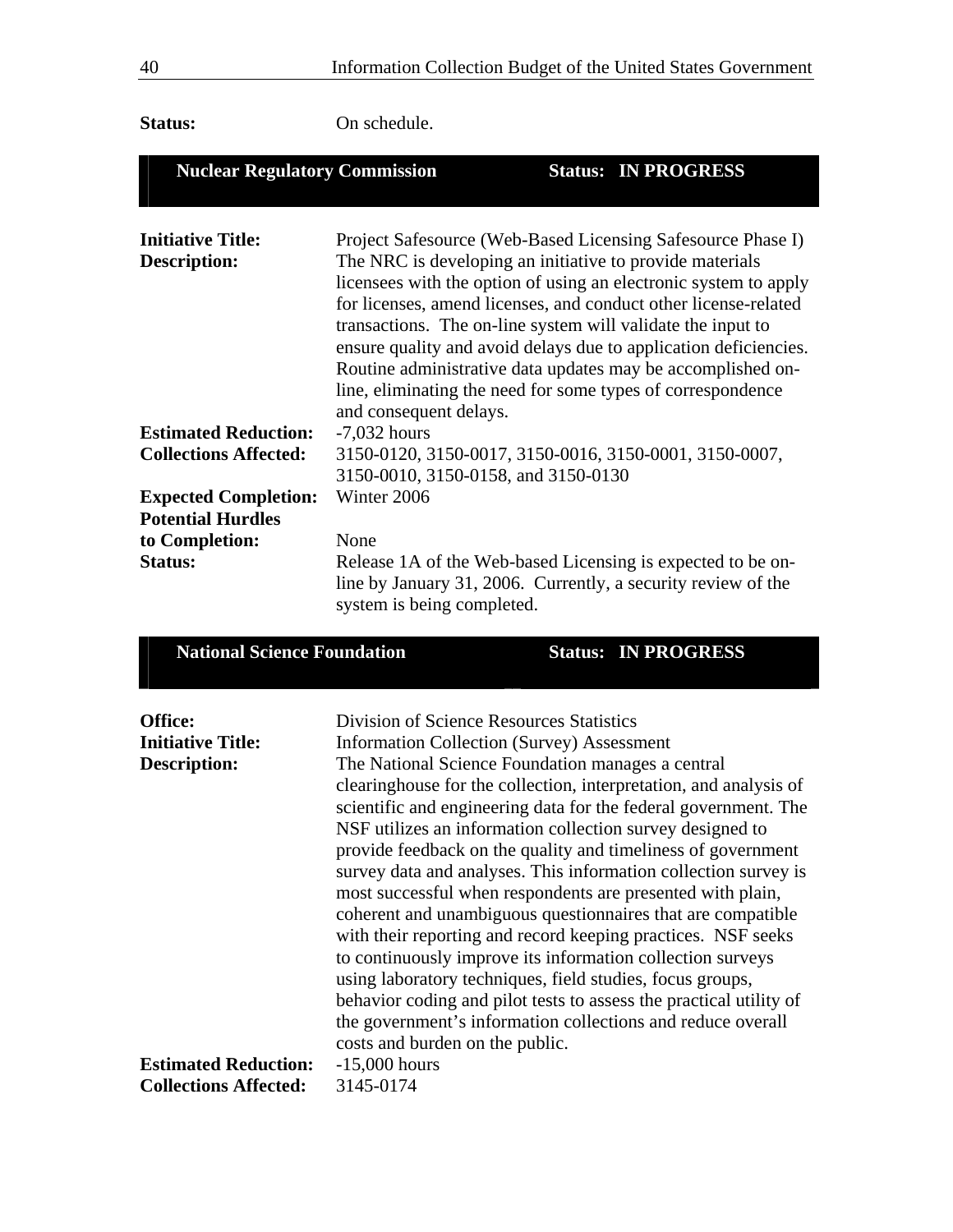|                          | <b>Expected Completion:</b> Completion is dependent on each new survey evaluated by this |  |
|--------------------------|------------------------------------------------------------------------------------------|--|
|                          | information collection.                                                                  |  |
| <b>Potential Hurdles</b> |                                                                                          |  |
| to Completion:           | None                                                                                     |  |
| <b>Status:</b>           | On going.                                                                                |  |
|                          |                                                                                          |  |

| <b>Small Business Administration</b>                                                                                                                                                                                                              |                                                                                                                                                                                                                                                                                                                                                                                                                                                                                                                                                                                                                                                                                                                                                     |  | <b>Status: IN PROGRESS</b> |
|---------------------------------------------------------------------------------------------------------------------------------------------------------------------------------------------------------------------------------------------------|-----------------------------------------------------------------------------------------------------------------------------------------------------------------------------------------------------------------------------------------------------------------------------------------------------------------------------------------------------------------------------------------------------------------------------------------------------------------------------------------------------------------------------------------------------------------------------------------------------------------------------------------------------------------------------------------------------------------------------------------------------|--|----------------------------|
| Office:<br><b>Initiative Title:</b><br><b>Description:</b>                                                                                                                                                                                        | Office of Government Contracting and Business Development<br>8(a) Business Development Automation System<br>This multi-year initiative provides for the continued<br>development and deployment of an Internet-based system<br>called the Business Development Automation System. This<br>system will automate all of the business processes of the $8(a)$<br>Business Development (BD) Program. The BD Program<br>provides assistance to economically disadvantaged individuals<br>who own small businesses. This initiative will simplify the<br>application process for submitting annual reviews of program<br>participants. The new Internet-based system will reduce burden<br>on respondents and enable certification of a greater number of |  |                            |
| businesses each year.<br><b>Estimated Reduction:</b><br>To be determined.<br>3245-0331<br><b>Collection Affected:</b><br><b>Expected Completion:</b><br>2006<br><b>Potential Hurdles</b><br>to Completion:<br>None<br><b>Status:</b><br>On going. |                                                                                                                                                                                                                                                                                                                                                                                                                                                                                                                                                                                                                                                                                                                                                     |  |                            |

## **Small Business Administration Status: IN PROGRESS**

| <b>Office:</b>           | <b>Office of Disaster Assistance</b>                              |
|--------------------------|-------------------------------------------------------------------|
| <b>Initiative Title:</b> | Disaster Assistance Credit Modernization System (DCMS)            |
| <b>Description:</b>      | This initiative proposes to create a fully integrated "Electronic |
|                          | Loan Process" that provides the ability to share data and         |
|                          | information throughout the agency. By processing loan             |
|                          | applications electronically, ODA will eliminate most disaster     |
|                          | loan paper work until loan closing. Electronic files will enable  |
|                          | all users to have access to critical key data, allowing various   |
|                          | processes to occur simultaneously, without having to wait on      |
|                          | physical files. The initiative will enhance the agency's ability  |
|                          | to process 85 percent of home loans within 18 days and 85         |
|                          | percent of business and EIDL loans within 20 days. In addition,   |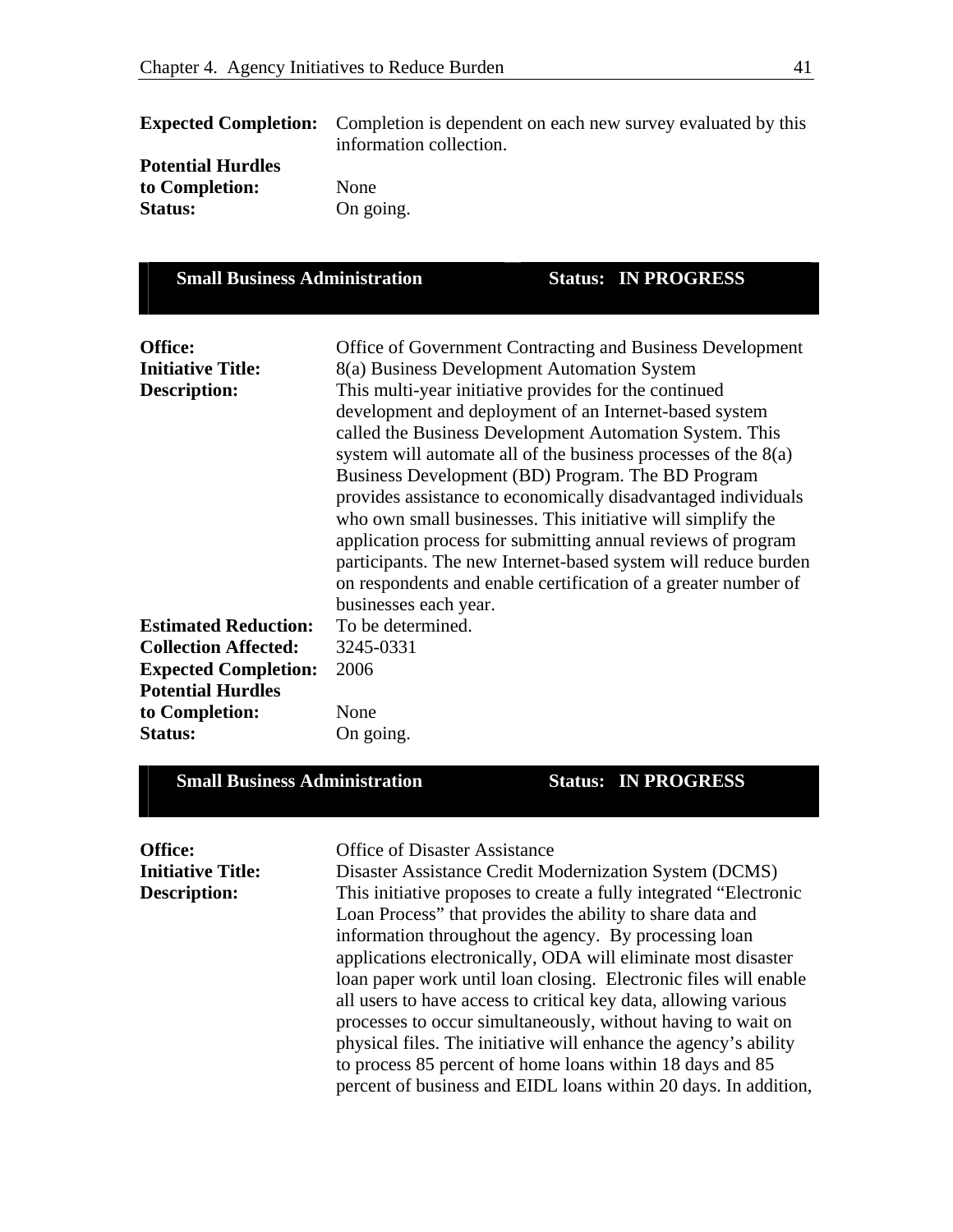| 42                                                                                                                     | Information Collection Budget of the United States Government                                                                                                                                                                                                                                               |  |  |
|------------------------------------------------------------------------------------------------------------------------|-------------------------------------------------------------------------------------------------------------------------------------------------------------------------------------------------------------------------------------------------------------------------------------------------------------|--|--|
| <b>Collections Affected:</b><br><b>Estimated Reduction:</b><br><b>Expected Completion:</b><br><b>Potential Hurdles</b> | the electronic system will eliminate burdensome and<br>duplicative paperwork for respondents.<br>3245-0017, 3245-0018, 3245-0326, 3245-0330, 3245-0084,<br>3245-0136.<br>To be determined.<br>Summer 2006                                                                                                   |  |  |
| to Completion:                                                                                                         | Implementing the system and maintaining the schedule                                                                                                                                                                                                                                                        |  |  |
| <b>Status:</b>                                                                                                         | Ss a result of the DCMS initiative, ODA has already taken<br>steps to make changes to two of its information collections:<br>3245-0017 and 3245-0330. These changes resulted in the<br>elimination of one collection and the cancellation of one form.                                                      |  |  |
| <b>Securities and Exchange Commission</b><br><b>Status: COMPLETED</b>                                                  |                                                                                                                                                                                                                                                                                                             |  |  |
| <b>Initiative Title:</b><br>Description:                                                                               | Increased Incorporation by Form S-1 Filers<br>As part of the Securities Act Reform proposals, an eligible<br>issuer would be able to incorporate by reference information<br>from its previously filed Exchange Act reports and documents<br>into its Form S-1 Securities Act registration statement. To be |  |  |

|                              | from its previously filed Exchange Act reports and documents     |
|------------------------------|------------------------------------------------------------------|
|                              | into its Form S-1 Securities Act registration statement. To be   |
|                              | eligible, an issuer must have previously filed at least one      |
|                              | annual report, be current in its reporting obligations and meet  |
|                              | other specified conditions. This proposal is designed to further |
|                              | integrate the Securities Act and Exchange Act disclosure         |
|                              | requirements. Currently, all Form S-1 information must be        |
|                              | included directly in the prospectus that is part of the Form S-1 |
|                              | registration statement.                                          |
| <b>Estimated Reduction:</b>  | $-374,227$ hours                                                 |
| <b>Collections Affected:</b> | 3235-0065                                                        |
| Date of Completion:          | <b>July 2005</b>                                                 |
|                              |                                                                  |

| <b>Initiative Title:</b>    | Increased Incorporation by Reference by Form F-1 Filers          |
|-----------------------------|------------------------------------------------------------------|
| <b>Description:</b>         | As part of the Securities Act Reform proposals described in      |
|                             | Release No. 33-8501 issued on 11/03/04, an eligible issuer       |
|                             | would be able to incorporate by reference information from its   |
|                             | previously filed Exchange Act reports and documents into         |
|                             | Form F-1 Securities Act registration statement. This proposal    |
|                             | is designed to further integrate the Securities Act and Exchange |
|                             | Act disclosure requirements. Currently, all Form F-1             |
|                             | information must be included directly in the prospectus that is  |
|                             | part of the Form F-1 registration statement.                     |
| <b>Estimated Reduction:</b> | $-15,680$ hours                                                  |

**Securities and Exchange Commission Status: COMPLETED**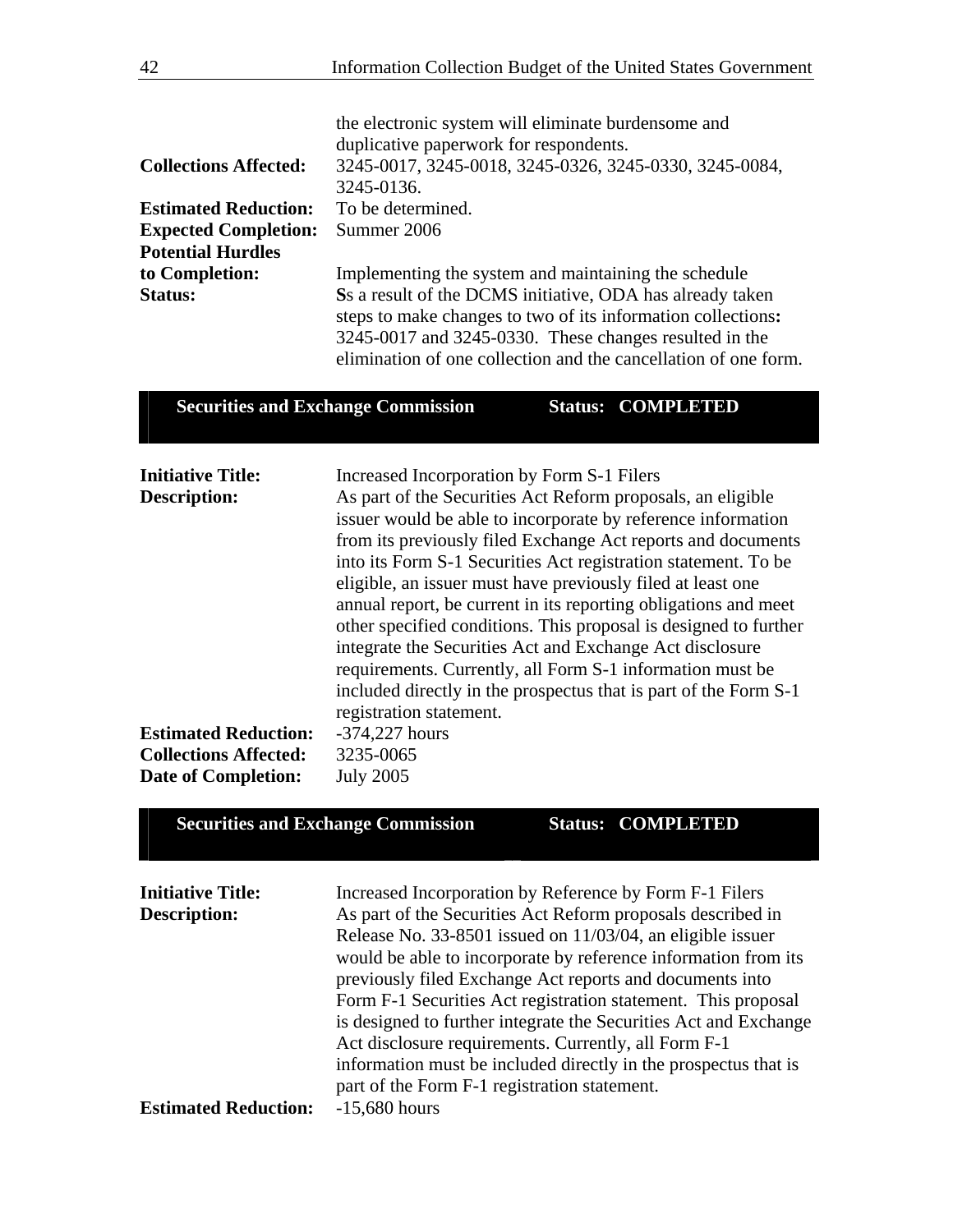| <b>Collections Affected:</b> | Form F-1; OMB Control No. 3235-0258 |
|------------------------------|-------------------------------------|
| <b>Date of Completion:</b>   | <b>July 2005</b>                    |

| <b>Securities and Exchange Commission</b>       |                                                                                                                                                                                                                                                                                                                                                                                        |  | <b>Status: COMPLETED</b>                                                                                                           |  |  |  |  |  |
|-------------------------------------------------|----------------------------------------------------------------------------------------------------------------------------------------------------------------------------------------------------------------------------------------------------------------------------------------------------------------------------------------------------------------------------------------|--|------------------------------------------------------------------------------------------------------------------------------------|--|--|--|--|--|
|                                                 |                                                                                                                                                                                                                                                                                                                                                                                        |  |                                                                                                                                    |  |  |  |  |  |
| <b>Initiative Title:</b><br><b>Description:</b> | Automatic Shelf Registration for Form S-3 and F-3 Filers<br>As part of the Securities Act Reform proposals described in<br>Release No. 33-8501 issued on 11/03/04, eligible "well-known"<br>seasoned issuers" could register unspecified amounts of<br>different specified types of securities on automatically effective<br>Form S-3 or Form F-3 registration statements. Thus, these |  |                                                                                                                                    |  |  |  |  |  |
|                                                 | and amounts of their securities or those of their eligible<br>subsidiaries that could be offered without any potential time<br>delay or other obstacles imposed by the registration process.<br>Issuers using an automatic shelf registration statement also<br>as-you-go" basis.                                                                                                      |  | issuers would have significant latitude in determining the types<br>would be permitted to pay filing fees in advance or on a "pay- |  |  |  |  |  |
| <b>Estimated Reduction:</b>                     | $-48,826$ hours                                                                                                                                                                                                                                                                                                                                                                        |  |                                                                                                                                    |  |  |  |  |  |
| <b>Collections Affected:</b>                    | 3235-0073, 3235-0256                                                                                                                                                                                                                                                                                                                                                                   |  |                                                                                                                                    |  |  |  |  |  |
| <b>Expected Completion:</b>                     | <b>July 2005</b>                                                                                                                                                                                                                                                                                                                                                                       |  |                                                                                                                                    |  |  |  |  |  |

| <b>Social Security Administration</b> |                                                                                                               |  | <b>Status: IN PROGRESS</b>                                       |  |  |  |  |  |
|---------------------------------------|---------------------------------------------------------------------------------------------------------------|--|------------------------------------------------------------------|--|--|--|--|--|
|                                       |                                                                                                               |  |                                                                  |  |  |  |  |  |
| <b>Initiative Title:</b>              | Signature Proxy                                                                                               |  |                                                                  |  |  |  |  |  |
| <b>Description:</b>                   | SSA is implementing a Signature Proxy initiative as an                                                        |  | alternative to the traditional pen and ink or "wet" signature to |  |  |  |  |  |
|                                       |                                                                                                               |  | eliminate the need to retain paper applications. The Signature   |  |  |  |  |  |
|                                       | Proxy initiative allows technicians to process the application                                                |  |                                                                  |  |  |  |  |  |
|                                       |                                                                                                               |  | without a signature. Additionally, it permits SSA to store and   |  |  |  |  |  |
|                                       | process the entire benefit application electronically, thus                                                   |  |                                                                  |  |  |  |  |  |
|                                       | reducing costs associated with mailing and storing physical                                                   |  |                                                                  |  |  |  |  |  |
|                                       | files.                                                                                                        |  |                                                                  |  |  |  |  |  |
| <b>Estimated Reduction:</b>           | -54,259 hours in FY 2005. SSA projects further burden                                                         |  |                                                                  |  |  |  |  |  |
|                                       | reductions of -87,615 hours during the remaining 4 years of the<br>initiative, for a total of -404,719 hours. |  |                                                                  |  |  |  |  |  |
| <b>Collections Affected:</b>          | 0960-0618, 0960-0003, 0960-0010, 0960-0012, 0960-0013,                                                        |  |                                                                  |  |  |  |  |  |
|                                       | 0960-0014, 0960-0004, 0960-0229, 0960-0444, and 0960-0416                                                     |  |                                                                  |  |  |  |  |  |
| <b>Expected Completion:</b>           | September 2009                                                                                                |  |                                                                  |  |  |  |  |  |
| <b>Potential Hurdles</b>              |                                                                                                               |  |                                                                  |  |  |  |  |  |
| to Completion:                        | None.                                                                                                         |  |                                                                  |  |  |  |  |  |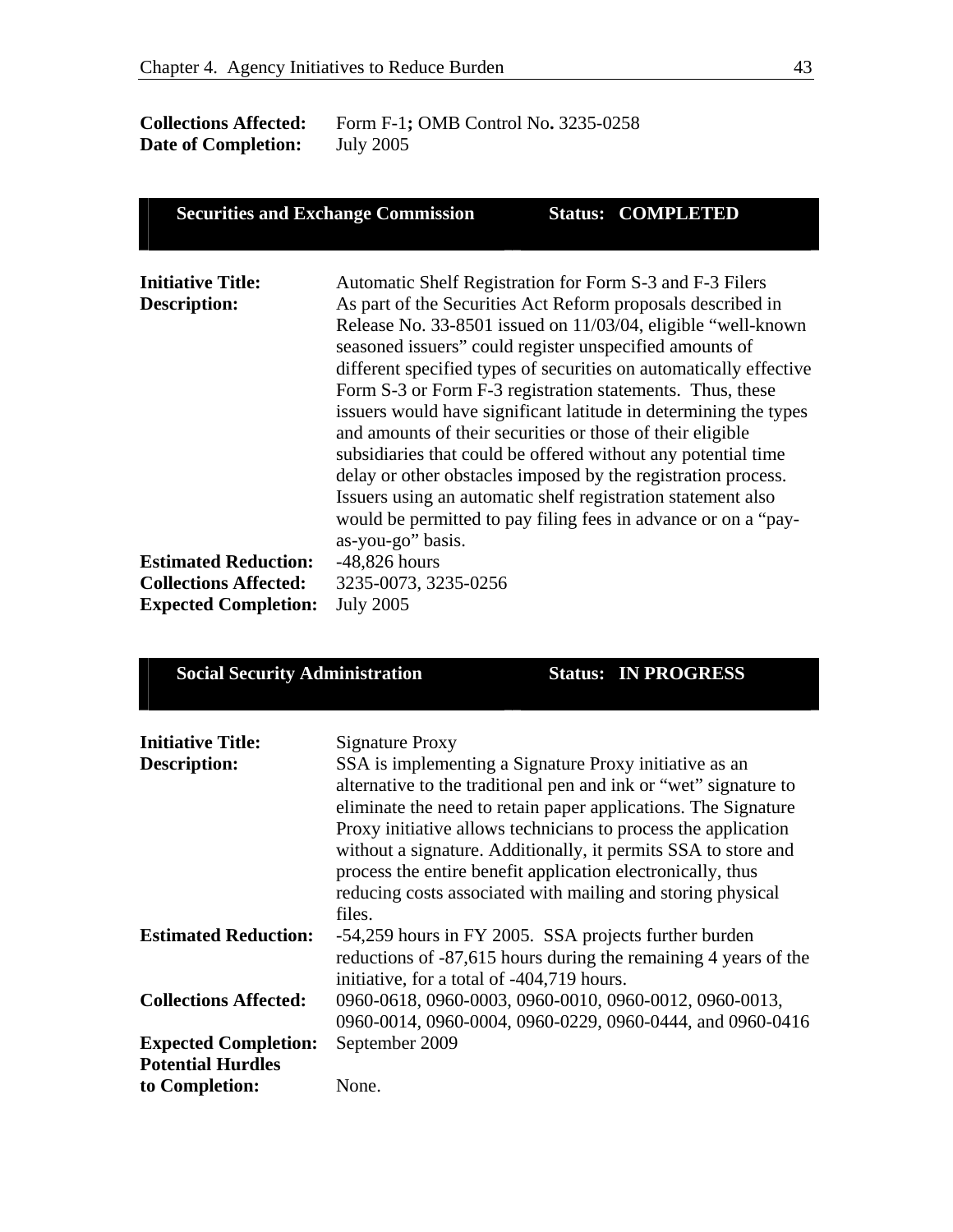Update: The Signature Proxy initiative is ongoing and SSA has added collections not cited in last year's discussion of the initiative.

| <b>Social Security Administration</b>           |                                                                                                                                                                                                                                                                                                                                                                                                                                                                                                                                                 | <b>Status: IN PROGRESS</b>                                                                                                                                                                                                                                                                                                       |
|-------------------------------------------------|-------------------------------------------------------------------------------------------------------------------------------------------------------------------------------------------------------------------------------------------------------------------------------------------------------------------------------------------------------------------------------------------------------------------------------------------------------------------------------------------------------------------------------------------------|----------------------------------------------------------------------------------------------------------------------------------------------------------------------------------------------------------------------------------------------------------------------------------------------------------------------------------|
| <b>Initiative Title:</b><br><b>Description:</b> | Social Security Number Verification Service (SSNVS)<br>Security Numbers (SSNs) to ensure accurate wage reporting<br>and tax data. To do this, employers currently contact the<br>employers. However, beginning in FY 2005, SSA began<br>verifying employee data using the SSNVS, a secure, rapid,<br>Internet-based system that protects privacy by only providing<br>employers with a "match" or "no match" response and not<br>linking names and SSNs. Using SSNVS, employers can<br>or can upload a file containing more names for overnight | Employers must frequently verify employee names and Social<br>Social Security Administration via phone, mail, or by sending<br>in diskettes and magnetic tape for verification. This process is<br>time-consuming and delays transmission of the information to<br>receive immediate verification of up to 10 names/SSN requests |
|                                                 | processing.                                                                                                                                                                                                                                                                                                                                                                                                                                                                                                                                     |                                                                                                                                                                                                                                                                                                                                  |
| <b>Burden Reduction:</b>                        | $-223,750$ hours                                                                                                                                                                                                                                                                                                                                                                                                                                                                                                                                |                                                                                                                                                                                                                                                                                                                                  |
| <b>Collections Affected:</b>                    | 0960-0669, 0960-0508                                                                                                                                                                                                                                                                                                                                                                                                                                                                                                                            |                                                                                                                                                                                                                                                                                                                                  |
| <b>Expected Completion:</b>                     | 2010                                                                                                                                                                                                                                                                                                                                                                                                                                                                                                                                            |                                                                                                                                                                                                                                                                                                                                  |
| <b>Potential Hurdles</b>                        |                                                                                                                                                                                                                                                                                                                                                                                                                                                                                                                                                 |                                                                                                                                                                                                                                                                                                                                  |
| to Completion:                                  | None.                                                                                                                                                                                                                                                                                                                                                                                                                                                                                                                                           |                                                                                                                                                                                                                                                                                                                                  |
| <b>Update:</b>                                  | SSA projects that in the first full FY of implementation, 10<br>that this percentage will increase each year following the<br>in FY 2005 the associated decrease in the forms under OMB<br>0960-0508 will not be realized until FY 2007.                                                                                                                                                                                                                                                                                                        | percent of the 1.1 million requests will migrate to SSNVS, and<br>SSNVS rollout. In addition, because of the late SSNVS rollout                                                                                                                                                                                                  |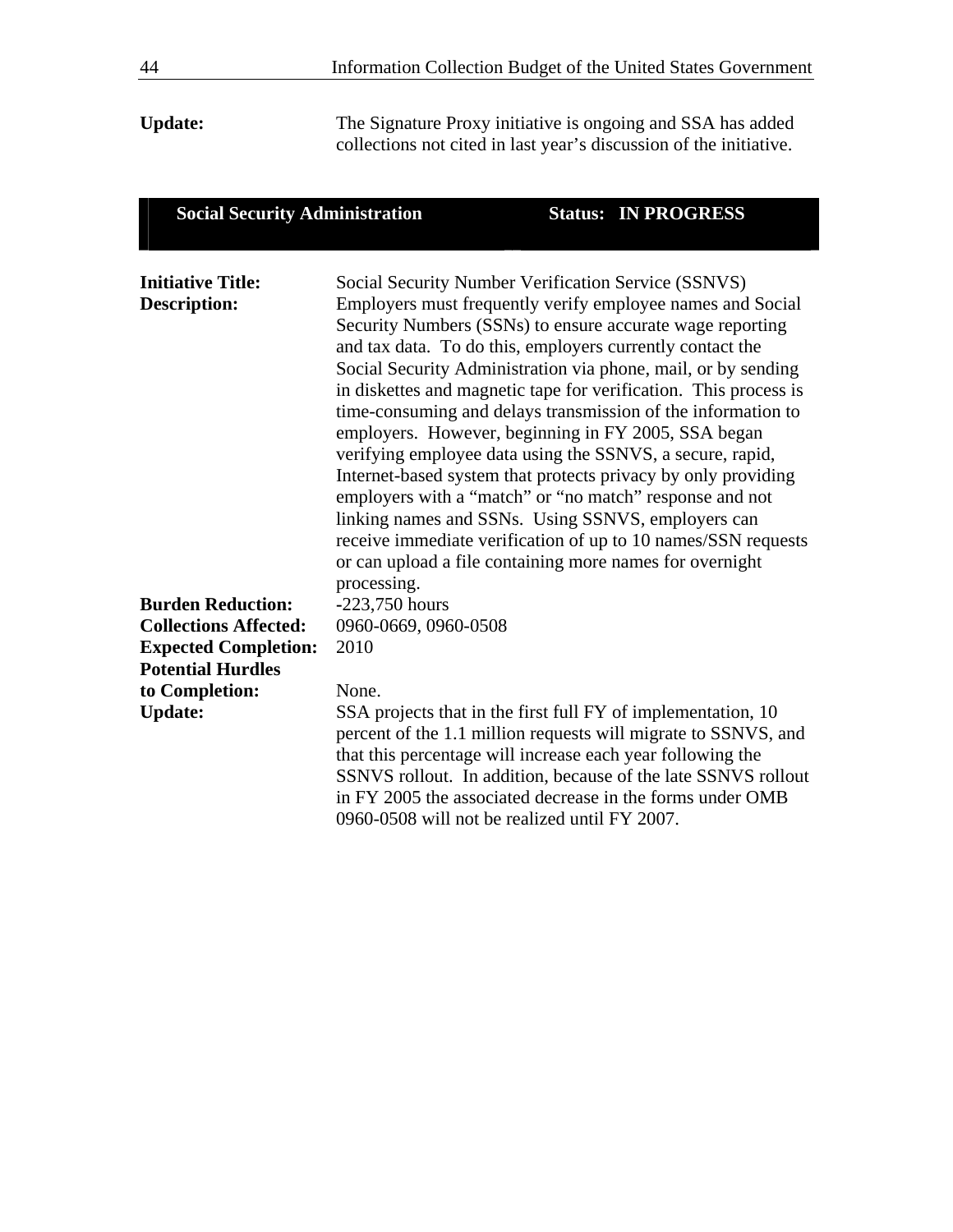**Appendix A. Information Collection Burden by Agency**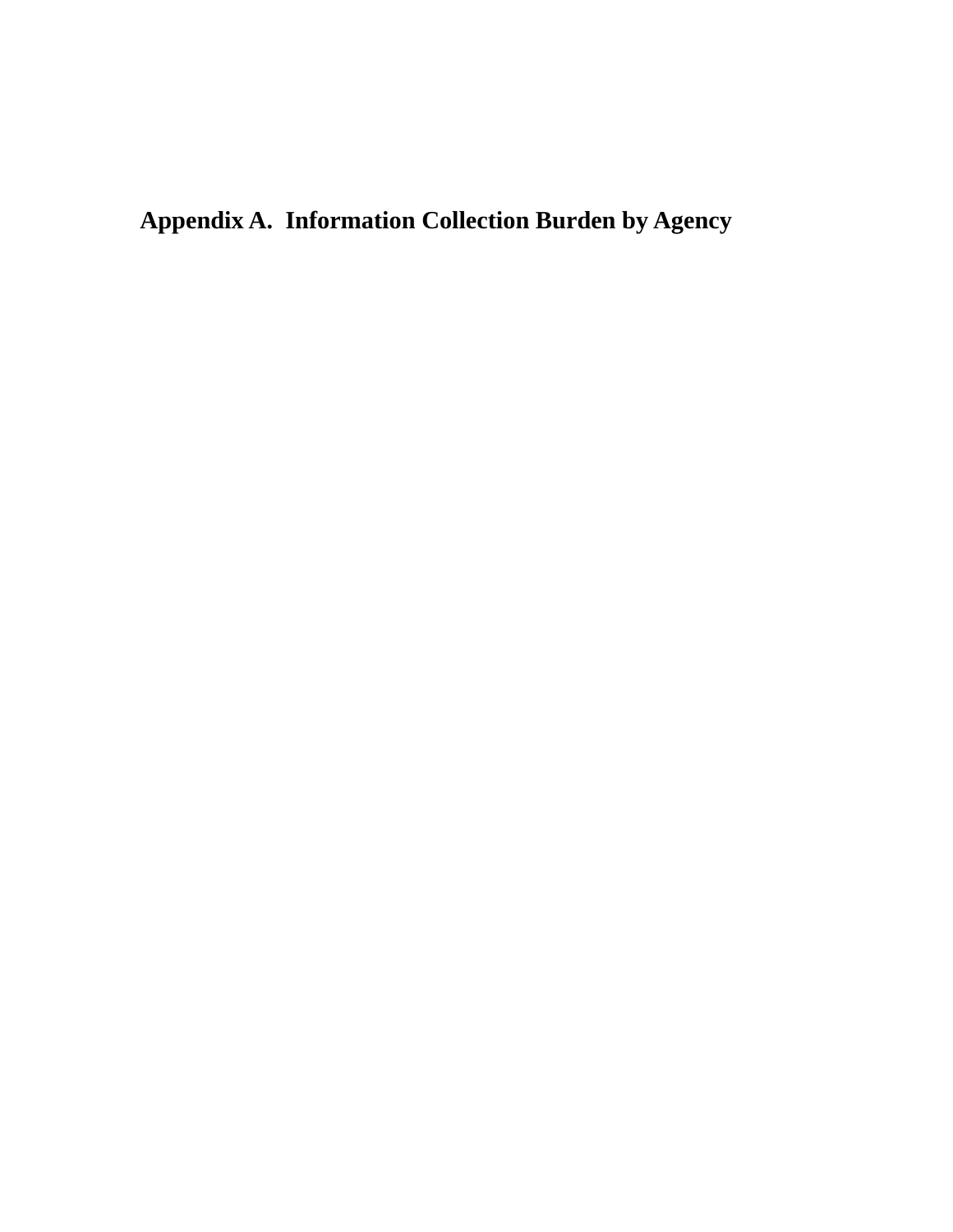| (Hours in millions) |                                     |         |                   |         | FY 2005 Program Changes                                    |                             |                                                     |                          |                                         |          |                     |                               |                   |               |                                       |
|---------------------|-------------------------------------|---------|-------------------|---------|------------------------------------------------------------|-----------------------------|-----------------------------------------------------|--------------------------|-----------------------------------------|----------|---------------------|-------------------------------|-------------------|---------------|---------------------------------------|
|                     | <b>FY 2004 ICB</b>                  |         | to Agency Action  |         | FY 2005 Changes Due FY 2005 Changes Due<br>to New Statutes |                             | FY 2005 Changes Due<br>to Lapses in OMB<br>Approval |                          | Total FY 2005<br><b>Program Changes</b> |          | FY 2005 Adjustments | FY 2005 Total Hours<br>Needed |                   |               | FY 2005 Total                         |
|                     | <b>Total Hours</b><br><b>Needed</b> |         | % chge<br>frm '04 |         | % chge<br>frm '04                                          |                             | % chge<br>frm '04                                   |                          | % chge<br>frm '04                       |          | % chge<br>frm '04   |                               | % chge frm<br>'04 |               | <b>Dollars Needed</b><br>(\$millions) |
| <b>Total</b>        | 7,971.18                            | 0.18    | $0.00\%$          | 247.12  | 3.10%                                                      | 2.80                        | 0.04%                                               | 250.23                   | 3.14%                                   | 19.14    | 0.24%               | 8,240.51                      | 3.38%             | \$            | 94,990.71                             |
| Total w/o IRS       | 1,604.34                            | 2.81    | 0.18%             | 237.62  | 14.81%                                                     | 2.80                        | 0.17%                                               | 243.48                   | 15.18%                                  | $-6.81$  | $-0.42%$            | 1.840.98                      | 14.75%            |               | 94,966.46                             |
| Agriculture         | 89.12                               | $-0.84$ | $-0.94%$          | $-1.45$ | $-1.62%$                                                   | 0.20                        | 0.22%                                               | $-2.09$                  | $-2.34%$                                | $-2.56$  | $-2.87%$            | 84.47                         | $-5.21%$          | \$            | 136.74                                |
| Commerce            | 14.11                               | $-0.11$ | $-0.81%$          | 0.01    | 0.07%                                                      | $-0.01$                     | $-0.06%$                                            | $-0.11$                  | $-0.79%$                                | 1.22     | 8.67%               | 15.22                         | 7.87%             | $\mathsf{\$}$ | 1,686.76                              |
| Defense             | 52.78                               | $-0.81$ | $-1.53%$          | 0.01    | 0.02%                                                      | 0.09                        | 0.18%                                               | $-0.70$                  | $-1.33%$                                | 0.73     | 1.38%               | 52.81                         | 0.04%             | \$            | 3.21                                  |
| Education           | 41.48                               | $-0.32$ | $-0.78%$          | 0.00    | 0.00%                                                      | $-0.01$                     | $-0.02%$                                            | $-0.33$                  | $-0.80%$                                | 0.38     | 0.92%               | 41.53                         | 0.12%             | $\$$          | 6.74                                  |
| Energy              | 3.39                                | $-0.07$ | $-1.95%$          |         |                                                            | $\overline{\phantom{a}}$    |                                                     | $-0.07$                  | $-1.95%$                                | $-0.20$  | $-5.77%$            | 3.13                          | $-7.72%$          | $\mathbb{S}$  | 0.56                                  |
| <b>HHS</b>          | 277.49                              | 0.60    | 0.22%             | 115.51  | 41.63%                                                     | 0.62                        | 0.22%                                               | 116.73                   | 42.07%                                  | $-26.09$ | $-9.40%$            | 368.14                        | 32.67%            | \$            | 1,114.12                              |
| <b>DHS</b>          | 80.51                               | $-1.18$ | $-1.46%$          | 0.81    | 1.00%                                                      | 2.45                        | 3.04%                                               | 2.08                     | 2.58%                                   | 2.28     | 2.83%               | 84.87                         | 5.42%             | \$            | 57,419.02                             |
| <b>HUD</b>          | 27.21                               | $-0.48$ | $-1.78%$          | 0.00    | 0.00%                                                      | 0.30                        | 1.09%                                               | $-0.19$                  | $-0.68%$                                | $-1.34$  | $-4.93%$            | 25.68                         | $-5.62%$          | \$            | 12.96                                 |
| Interior            | 7.43                                | 0.40    | 5.39%             | 0.06    | 0.76%                                                      | $\mathcal{L}_{\mathcal{A}}$ | $\omega$                                            | 0.46                     | 6.16%                                   | 0.02     | 0.30%               | 7.91                          | 6.46%             | $\mathsf{\$}$ | 20.55                                 |
| Justice             | 14.58                               | $-1.56$ | $-10.70%$         | 0.14    | 0.94%                                                      | 0.00                        | 0.01%                                               | $-1.42$                  | $-9.75%$                                | $-0.01$  | $-0.04%$            | 13.12                         | $-10.02%$         | $\mathbb S$   | 248.38                                |
| Labor               | 164.21                              | $-0.99$ | $-0.60%$          | 0.02    | 0.01%                                                      | $\sim$                      | $\sim$                                              | $-0.97$                  | $-0.59%$                                | 2.88     | 1.75%               | 166.12                        | 1.16%             | $\mathsf{\$}$ | 2,177.64                              |
| State               | 32.51                               | $-2.74$ | $-8.43%$          | 0.03    | 0.08%                                                      | 0.00                        | 0.00%                                               | $-2.72$                  | $-8.35%$                                | 5.77     | 17.76%              | 35.57                         | 9.41%             | $\mathbb{S}$  | 2,123.57                              |
| <b>DOT</b>          | 250.79                              | 1.98    | 0.79%             | 0.10    | 0.04%                                                      | $-0.28$                     | $-0.11%$                                            | 1.80                     | 0.72%                                   | 0.56     | 0.22%               | 253.15                        | 0.94%             | $\$\,$        | 2,226.88                              |
| Treasury            |                                     |         |                   |         |                                                            |                             |                                                     |                          |                                         |          |                     |                               |                   |               |                                       |
| <b>IRS</b>          | 6,366.83                            | $-2.63$ | $-0.04%$          | 9.50    | 0.15%                                                      | 0.00                        | 0.00%                                               | 6.75                     | 0.11%                                   | 25.94    | 0.41%               | 6.399.53                      | 0.51%             | \$            | 24.25                                 |
| Other Treas.        | 39.35                               | $-1.02$ | $-2.59%$          | 0.07    | 0.17%                                                      | $-0.00$                     | $-0.01%$                                            | $-0.96$                  | $-2.43%$                                | $-2.94$  | $-7.46%$            | 35.46                         | $-9.89%$          | $\mathbb{S}$  | 218.08                                |
| VA                  | 5.87                                | $-0.07$ | $-1.16%$          |         |                                                            | $-0.01$                     | $-0.11%$                                            | $-0.07$                  | $-1.27%$                                | 0.09     | 1.50%               | 5.88                          | 0.24%             | $\mathsf{\$}$ |                                       |
| <b>EPA</b>          | 142.36                              | 0.04    | 0.03%             | 0.55    | 0.38%                                                      | $\sim$                      | $\sim$                                              | 0.59                     | 0.41%                                   | 1.00     | 0.70%               | 143.94                        | 1.12%             | \$            | 1,920.83                              |
| <b>FAR</b>          | 29.65                               | 0.02    | 0.05%             |         |                                                            | $-0.00$                     | $-0.00%$                                            | 0.02                     | 0.05%                                   | $-0.07$  | $-0.23%$            | 29.59                         | $-0.18%$          | \$            | 13,066.89                             |
| <b>FCC</b>          | 26.05                               | 3.49    | 13.41%            | 115.81  | 444.51%                                                    | $-0.52$                     | $-1.99%$                                            | 118.78                   | 455.93%                                 | $-0.16$  | $-0.60%$            | 144.68                        | 455.33%           | $\mathsf{\$}$ | 1,577.10                              |
| <b>FDIC</b>         | 7.68                                | $-0.13$ | $-1.69%$          |         |                                                            | $\overline{\phantom{a}}$    | $\sim$                                              | $-0.13$                  | $-1.69%$                                | $-1.27$  | $-16.55%$           | 6.28                          | $-18.25%$         | \$            |                                       |
| <b>FERC</b>         | 5.67                                | 0.05    | 0.87%             | 0.03    | 0.56%                                                      | $\overline{\phantom{a}}$    | $\overline{\phantom{a}}$                            | 0.08                     | 1.43%                                   | 0.00     | 0.02%               | 5.75                          | 1.46%             | $\mathbb{S}$  | 89.44                                 |
| <b>FTC</b>          | 71.43                               | $-0.00$ | $-0.00%$          | 0.00    | 0.00%                                                      | $\sim$                      | $\sim$                                              | 0.00                     | 0.00%                                   | 1.12     | 1.57%               | 72.55                         | 1.57%             | \$            | 38.89                                 |
| <b>NASA</b>         | 5.61                                | $-0.37$ | $-6.60%$          | $\sim$  |                                                            |                             | $\overline{a}$                                      | $-0.10$                  | $-1.86%$                                | $-0.27$  | $-4.74%$            | 5.24                          | $-6.60%$          | \$            | 1,075.50                              |
| <b>NSF</b>          | 5.88                                | $-0.01$ | $-0.13%$          | $\sim$  |                                                            | $-0.09$                     | $-1.47%$                                            | $-0.11$                  | $-1.82%$                                | 0.03     | 0.55%               | 5.80                          | $-1.27%$          | $\$$          | 0.01                                  |
| <b>NRC</b>          | 9.61                                | $-0.27$ | $-2.78%$          |         |                                                            | $\sim$                      |                                                     | $-0.27$                  | $-2.78%$                                | $-0.02$  | $-0.19%$            | 9.32                          | $-2.97%$          | $\mathbb{S}$  | 0.37                                  |
| <b>SEC</b>          | 166.32                              | 5.47    | 3.29%             | $-0.00$ | $-0.00\%$                                                  | $-0.12$                     | $-0.07%$                                            | 5.35                     | 3.22%                                   | 0.09     | 0.06%               | 171.77                        | 3.28%             | $\mathsf{\$}$ | 9,751.11                              |
| <b>SBA</b>          | 2.52                                | $-0.42$ | $-16.84%$         | $\sim$  |                                                            | 0.18                        | 7.05%                                               | $-0.25$                  | $-9.79%$                                | $-0.71$  | $-28.31%$           | 1.56                          | -38.09%           | \$            | 13.85                                 |
| <b>SSA</b>          | 30.73                               | 2.15    | 6.98%             | 5.93    | 19.30%                                                     | 0.00                        | 0.00%                                               | 8.08                     | 26.28%                                  | 0.07     | 0.22%               | 38.88                         | 26.50%            | \$            | 37.26                                 |
| <b>EGOV</b>         | $\overline{a}$                      | ÷       |                   | $\sim$  |                                                            | ÷.                          |                                                     | $\overline{\phantom{a}}$ |                                         | 12.56    |                     | 12.56                         |                   | $\mathbf S$   |                                       |

**Table 4. FY 2005 Burden Changes by Agency**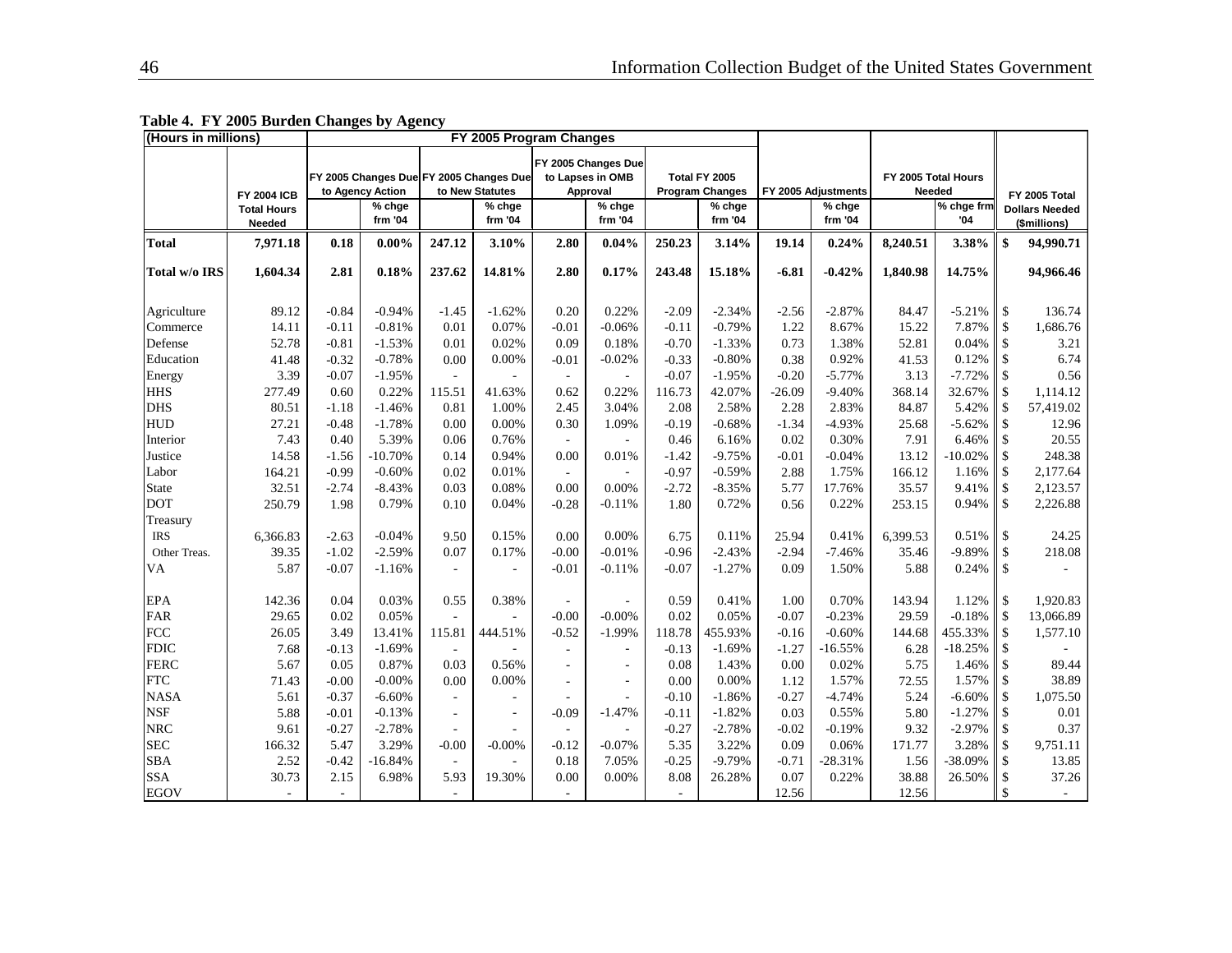| (Hours in millions) |                              | FY 2006 Expected Program Changes |                                                                   |         |                                                                  |                          |                                                                        |         |                                         |               |                                        |                     |                        |
|---------------------|------------------------------|----------------------------------|-------------------------------------------------------------------|---------|------------------------------------------------------------------|--------------------------|------------------------------------------------------------------------|---------|-----------------------------------------|---------------|----------------------------------------|---------------------|------------------------|
|                     | <b>FY 2005 ICB</b>           |                                  | FY 2006 Expected<br><b>Changes Due to</b><br><b>Agency Action</b> |         | FY 2006 Expected<br><b>Changes Due to New</b><br><b>Statutes</b> |                          | FY 2006 Expected<br><b>Changes Due to</b><br>Lapses in OMB<br>Approval |         | Total FY 2006<br><b>Program Changes</b> |               | FY 2006 Expected<br><b>Adjustments</b> | <b>Hours Needed</b> | FY 2006 Expected Total |
|                     | <b>Total Hours</b><br>Needed |                                  | % chge<br>frm '05                                                 |         | % chge<br>frm '05                                                |                          | % chge<br>frm '05                                                      |         | % chge<br>frm '05                       |               | % chge<br>frm '05                      |                     | % chge frm<br>'05      |
| <b>Total</b>        | 8,240.51                     | 5.86                             | $0.07\%$                                                          | 31.93   | $0.39\%$                                                         | 4.88                     | 0.06%                                                                  | 42.79   | 0.52%                                   | 258.58        | 3.14%                                  | 8,541.88            | $3.66\%$               |
| Total w/o IRS       | 1,840.98                     | 8.10                             | 0.44%                                                             | 31.93   | 1.73%                                                            | 4.88                     | 0.27%                                                                  | 45.03   | 2.45%                                   | 5.54          | 0.30%                                  | 1,891.55            | 2.75%                  |
| Agriculture         | 84.47                        | 0.60                             | 0.71%                                                             | $-1.80$ | $-2.14%$                                                         | ä,                       | $\overline{\phantom{a}}$                                               | $-1.21$ | $-1.43%$                                | 3.68          | 4.35%                                  | 86.94               | 2.92%                  |
| Commerce            | 15.22                        | 4.17                             | 27.38%                                                            | 0.00    | 0.03%                                                            | ä,                       | $\overline{\phantom{a}}$                                               | 4.17    | 27.41%                                  | 0.16          | 1.08%                                  | 19.56               | 28.49%                 |
| Defense             | 52.81                        | 0.03                             | 0.05%                                                             | 0.00    | 0.00%                                                            | ä,                       | ÷,                                                                     | 0.03    | 0.05%                                   | $\omega$      | $\mathcal{L}$                          | 52.83               | 0.05%                  |
| Education           | 41.53                        | $-0.10$                          | $-0.23%$                                                          | 0.53    | 1.27%                                                            |                          | ÷,                                                                     | 0.43    | 1.04%                                   | $-0.00$       | $-0.01%$                               | 41.96               | 1.03%                  |
| Energy              | 3.13                         | $-0.06$                          | $-1.77%$                                                          |         |                                                                  |                          | ä,                                                                     | $-0.06$ | $-1.77%$                                | $-0.00$       | $-0.01%$                               | 3.07                | $-1.78%$               |
| <b>HHS</b>          | 368.14                       | 8.34                             | 2.27%                                                             | 4.48    | 1.22%                                                            | ä,                       | ä,                                                                     | 12.83   | 3.48%                                   | 0.58          | 0.16%                                  | 381.54              | 3.64%                  |
| <b>DHS</b>          | 84.87                        | $-1.41$                          | $-1.66%$                                                          | 2.57    | 3.03%                                                            | 4.46                     | 5.26%                                                                  | 5.62    | 6.63%                                   | 11.39         | 13.42%                                 | 101.88              | 20.05%                 |
| <b>HUD</b>          | 25.68                        | $-0.04$                          | $-0.16%$                                                          | 0.15    | 0.58%                                                            | 0.01                     | 0.05%                                                                  | 0.12    | 0.46%                                   | 0.03          | 0.10%                                  | 25.83               | 0.56%                  |
| Interior            | 7.91                         | 1.18                             | 14.87%                                                            | 0.02    | 0.31%                                                            | 0.10                     | 1.30%                                                                  | 1.30    | 16.49%                                  | $-1.43$       | $-18.08%$                              | 7.78                | $-1.59%$               |
| Justice             | 13.12                        | 0.06                             | 0.47%                                                             |         |                                                                  | $\overline{a}$           |                                                                        | 0.06    | 0.47%                                   | $-0.03$       | $-0.25%$                               | 13.15               | 0.22%                  |
| Labor               | 166.12                       | 0.39                             | 0.23%                                                             |         |                                                                  |                          | $\overline{\phantom{a}}$                                               | 0.39    | 0.23%                                   | $-4.76$       | $-2.87%$                               | 161.74              | $-2.63%$               |
| <b>State</b>        | 35.57                        | $-0.02$                          | $-0.05%$                                                          |         |                                                                  | ä,                       | ÷,                                                                     | $-0.02$ | $-0.05%$                                | $\mathcal{L}$ |                                        | 35.55               | $-0.05%$               |
| <b>DOT</b>          | 253.15                       | $-7.72$                          | $-3.05%$                                                          | 0.08    | 0.03%                                                            |                          | ٠                                                                      | $-7.64$ | $-3.02%$                                | $-0.11$       | $-0.04%$                               | 245.40              | $-3.06%$               |
| Treasury            |                              |                                  |                                                                   |         |                                                                  |                          |                                                                        |         |                                         |               |                                        |                     |                        |
| <b>IRS</b>          | 6,399.53                     | $-2.24$                          | $-0.04%$                                                          |         |                                                                  |                          |                                                                        | $-2.24$ | $-0.04%$                                | 253.04        | 3.95%                                  | 6,650.32            | 3.92%                  |
| Other Treas.        | 35.46                        | $-0.05$                          | $-0.14%$                                                          |         |                                                                  |                          |                                                                        | $-0.05$ | $-0.14%$                                | 0.29          | 0.83%                                  | 35.70               | 0.69%                  |
| VA                  | 5.88                         | 0.47                             | 8.01%                                                             | 0.08    | 1.36%                                                            | 0.11                     | 1.95%                                                                  | 0.67    | 11.32%                                  | $-0.05$       | $-0.81%$                               | 6.50                | 10.51%                 |
| <b>EPA</b>          | 143.94                       | 1.16                             | 0.80%                                                             | 0.00    | 0.00%                                                            | $\sim$                   | $\overline{\phantom{a}}$                                               | 1.16    | 0.80%                                   | 0.72          | 0.50%                                  | 145.82              | 1.31%                  |
| FAR                 | 29.59                        | 0.01                             | 0.05%                                                             |         |                                                                  |                          |                                                                        | 0.01    | 0.05%                                   | 0.01          | 0.05%                                  | 29.62               | 0.09%                  |
| <b>FCC</b>          | 144.68                       | 0.48                             | 0.33%                                                             | 24.82   | 17.16%                                                           | 0.00                     | 0.00%                                                                  | 25.30   | 17.49%                                  | 1.30          | 0.90%                                  | 171.28              | 18.39%                 |
| <b>FDIC</b>         | 6.28                         | $\overline{\phantom{a}}$         |                                                                   |         |                                                                  | $\overline{\phantom{a}}$ | $\overline{\phantom{0}}$                                               | ÷.      |                                         | $-0.06$       | $-0.89%$                               | 6.23                | $-0.89%$               |
| <b>FERC</b>         | 5.75                         | $-0.27$                          | $-4.67%$                                                          | 0.06    | 0.97%                                                            | ä,                       | $\blacksquare$                                                         | $-0.21$ | $-3.70%$                                | 0.00          | 0.00%                                  | 5.54                | $-3.69%$               |
| <b>FTC</b>          | 72.55                        | 0.03                             | 0.04%                                                             | ÷       |                                                                  | L,                       | $\overline{\phantom{a}}$                                               | 0.03    | 0.04%                                   | $-3.49$       | $-4.82%$                               | 69.09               | $-4.77%$               |
| <b>NASA</b>         | 5.24                         | $-0.01$                          | $-0.12%$                                                          |         |                                                                  |                          | $\overline{\phantom{a}}$                                               | $-0.01$ | $-0.12%$                                | 0.00          | 0.01%                                  | 5.24                | $-0.11%$               |
| <b>NSF</b>          | 5.80                         | $-0.02$                          | $-0.30%$                                                          |         | ÷.                                                               | ä,                       | ÷,                                                                     | $-0.02$ | $-0.30%$                                | $-0.01$       | $-0.24%$                               | 5.77                | $-0.54%$               |
| <b>NRC</b>          | 9.32                         | 0.05                             | 0.54%                                                             |         | ÷,                                                               | ä,                       | ÷,                                                                     | 0.05    | 0.54%                                   | $-0.08$       | $-0.86%$                               | 9.29                | $-0.32%$               |
| <b>SEC</b>          | 171.77                       | 0.01                             | 0.00%                                                             | ٠       | ÷                                                                | $\overline{a}$           | ä,                                                                     | 0.01    | 0.00%                                   | $-0.22$       | $-0.13%$                               | 171.56              | $-0.12%$               |
| <b>SBA</b>          | 1.56                         | 0.03                             | 1.86%                                                             |         |                                                                  |                          |                                                                        | 0.03    | 1.86%                                   | $\mathcal{L}$ |                                        | 1.59                | 1.86%                  |
| <b>SSA</b>          | 38.88                        | 0.78                             | 2.00%                                                             | 0.94    | 2.42%                                                            | 0.19                     | 0.49%                                                                  | 1.91    | 4.90%                                   | $-2.34$       | $-6.03%$                               | 38.44               | $-1.13%$               |
| <b>EGOV</b>         | 12.56                        |                                  |                                                                   |         |                                                                  |                          |                                                                        | 0.12    | 0.93%                                   | $-0.03$       | $-0.24%$                               | 12.64               | 0.69%                  |

**Table 5. FY 2006 Expected Burden Changes by Agency**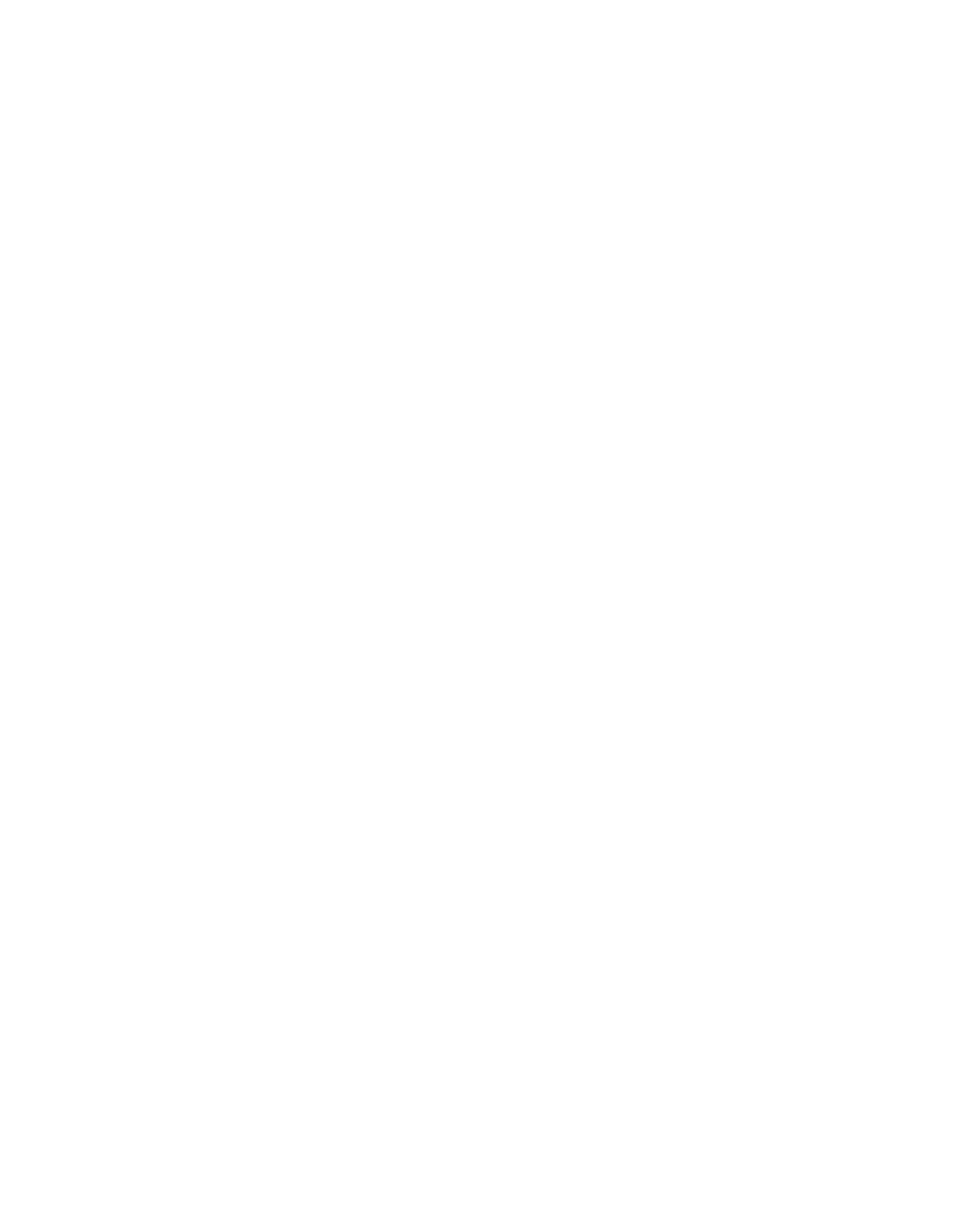# **Appendix B. Significant Paperwork Reductions and Increases — FY 2005 & FY 2006**

The Paperwork Reduction Act of 1995 (PRA) requires the head of each agency, supported by its Chief Information Officer (CIO), to be responsible for the agency's information collection activities. Agencies are expected to develop and coordinate initiatives that will produce meaningful improvements for the public. This includes reducing the amount of paperwork required of the public.

This appendix highlights significant burden changes agencies made in the last year, as well as significant burden changes expected in FY 2006. To identify the source of the burden reduction or increase, the appendix is divided into five sub-categories for reductions (cutting redundancy, using information technology, changing regulations, changing forms, and miscellaneous actions), and three categories for increases (caused by statute, changing regulations, miscellaneous actions). When legislation or Administration policies result in an increase in burden to achieve the benefits of the law or new program, the appendix includes the statute title and public law number when available.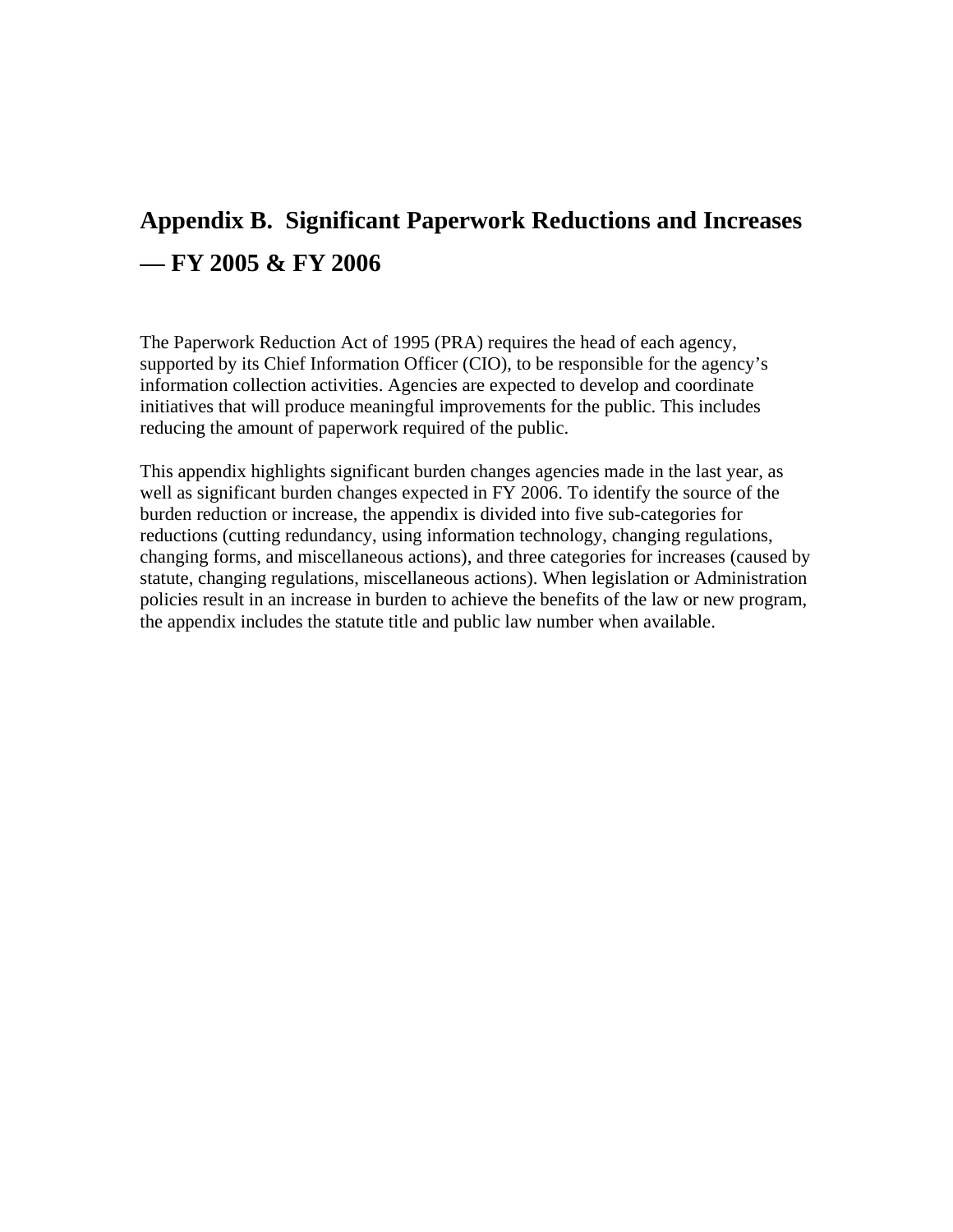# **FY 2005 CHANGES IN BURDEN**

## **FY 2005 Burden Reduction from Changing Regulations**

| Agency:                                                    | Department of Agriculture                                                                                                                                                                                                                                                                                                                                                   |
|------------------------------------------------------------|-----------------------------------------------------------------------------------------------------------------------------------------------------------------------------------------------------------------------------------------------------------------------------------------------------------------------------------------------------------------------------|
| <b>OMB Control Number:</b>                                 | 0575-0189                                                                                                                                                                                                                                                                                                                                                                   |
| <b>Title:</b>                                              | Rural Rental Housing Program                                                                                                                                                                                                                                                                                                                                                |
| <b>Purpose of the Collection:</b>                          | To ensure Multi-Family Housing (MFH) applicants meet program requirements<br>and repay loans.                                                                                                                                                                                                                                                                               |
| <b>Why Increase Occurred:</b>                              | USDA consolidated thirteen regulations into a single regulation to reduce<br>burden, assure quality housing for residents, improve customer service, and<br>improve the Agency's ability to manage the MFH portfolio. USDA merged<br>0575-0033, 0045, 0046, 0047, 0064, 0100, 0104, 0155, and 0181 into this<br>collection and moved burden from 0575-0087, 0110, and 0118. |
| <b>Change in Burden:</b>                                   | $-1,284,388$ hours                                                                                                                                                                                                                                                                                                                                                          |
| Agency:                                                    | Department of Agriculture                                                                                                                                                                                                                                                                                                                                                   |
| <b>OMB Control Number:</b>                                 | 0579-0135                                                                                                                                                                                                                                                                                                                                                                   |
| <b>Title:</b>                                              | Wood Packing Material from China                                                                                                                                                                                                                                                                                                                                            |
| <b>Purpose of the Collection:</b>                          | To confirm that wood packing material from China has been treated to prevent<br>pest infestations.                                                                                                                                                                                                                                                                          |
| <b>How Reduction Achieved:</b>                             | Collection activity has been discontinued because the requirements were<br>removed in a final rule that became effective $9/30/2005$ .                                                                                                                                                                                                                                      |
| <b>Change in Burden:</b>                                   | $-73,950$ hours                                                                                                                                                                                                                                                                                                                                                             |
| Agency:                                                    | Department of Health and Human Services                                                                                                                                                                                                                                                                                                                                     |
| <b>OMB Control Number:</b>                                 | 0990-0256                                                                                                                                                                                                                                                                                                                                                                   |
| <b>Title:</b>                                              | Survey of SCHIP Enrollees and Disenrollees for the Congressionally Mandated                                                                                                                                                                                                                                                                                                 |
| Purpose of the collection:                                 | Evaluation of the State Children's Health Insurance Program<br>This information collection, part of the congressionally mandated Evaluation of<br>the SCHIP program, will collect data about children currently and previously<br>covered by the program by conducting surveys in 10 states.                                                                                |
| <b>How Reduction Achieved:</b>                             | Change in requirements                                                                                                                                                                                                                                                                                                                                                      |
| <b>Change in Burden:</b>                                   | $-12,744$ hours                                                                                                                                                                                                                                                                                                                                                             |
| Agency:                                                    | Department of Housing and Urban Development<br>2502-0306                                                                                                                                                                                                                                                                                                                    |
| <b>OMB Control Number:</b><br><b>Title:</b>                | Single Family Housing Property Disposition and Acquisition (Conveyance) Of                                                                                                                                                                                                                                                                                                  |
|                                                            | <b>Mortgaged Properties</b>                                                                                                                                                                                                                                                                                                                                                 |
| <b>Purpose of the Collection:</b>                          | This information is necessary to the process of acquisition and disposition of<br>mortgaged single-family properties. The information indicates the condition of<br>property upon conveyance, the results of repair contracts, and contractor                                                                                                                               |
|                                                            | performance in maintaining properties.                                                                                                                                                                                                                                                                                                                                      |
| <b>How Reduction Achieved:</b><br><b>Change in Burden:</b> | The requirement for bidders to provide qualification data has been eliminated.<br>$-12,500$ hours                                                                                                                                                                                                                                                                           |
| Agency:                                                    | Department of Transportation                                                                                                                                                                                                                                                                                                                                                |
| <b>OMB Control Number:</b>                                 | 2137-0612                                                                                                                                                                                                                                                                                                                                                                   |
| <b>Title:</b>                                              | Hazardous Materials Security Plans                                                                                                                                                                                                                                                                                                                                          |
| <b>Purpose of the Collection:</b>                          | Security plans will enable shippers and carriers to reduce the possibility that a<br>hazardous materials shipment will be used as a weapon of opportunity by<br>terrorists.                                                                                                                                                                                                 |
| <b>Why Decreases Occurred:</b>                             | Completion of first-year start up burden.                                                                                                                                                                                                                                                                                                                                   |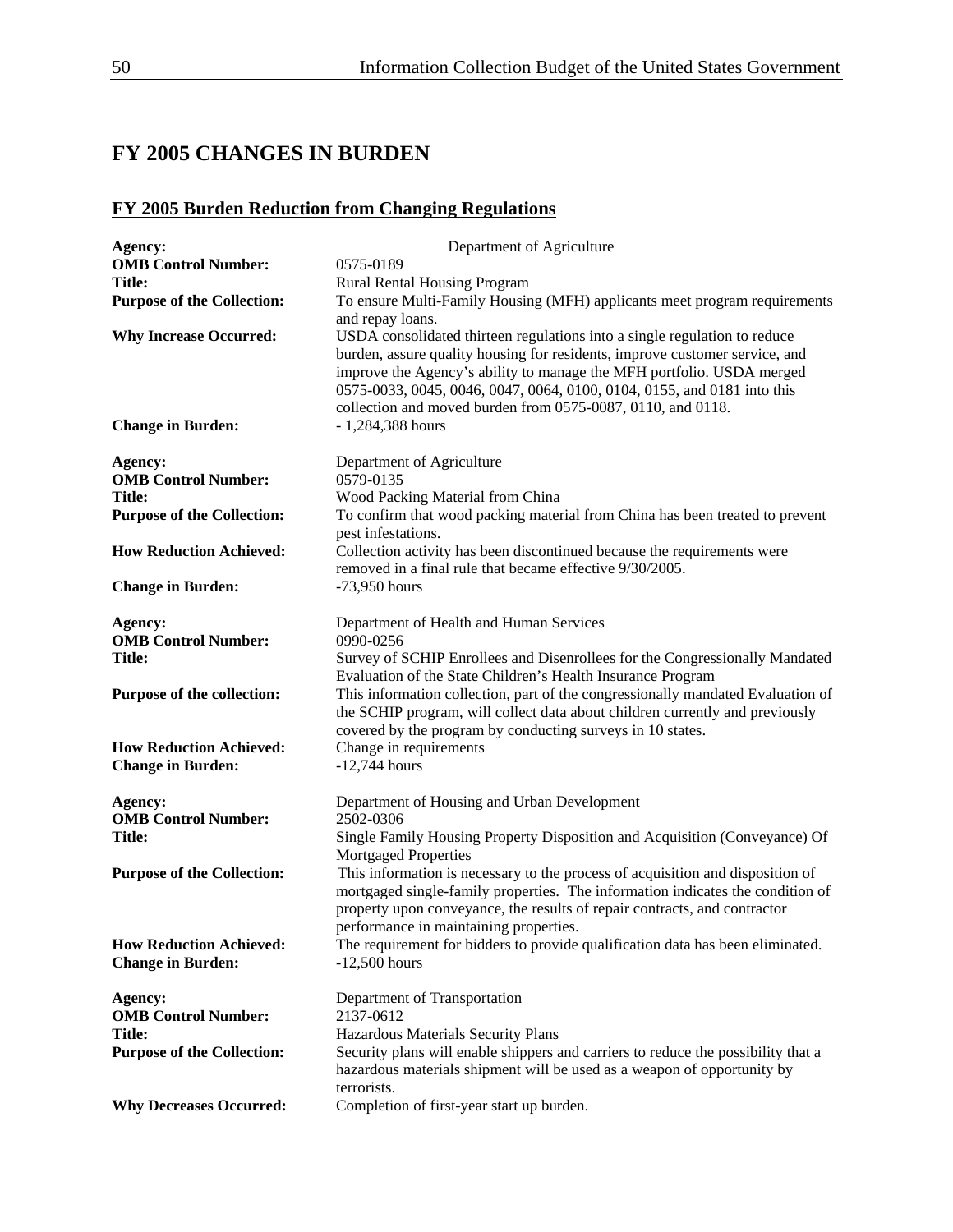| <b>Change in Burden:</b>                                   | $-960,250$ hours                                                                                                                                                                                                                                                                                     |
|------------------------------------------------------------|------------------------------------------------------------------------------------------------------------------------------------------------------------------------------------------------------------------------------------------------------------------------------------------------------|
| Agency:<br><b>OMB Control Number:</b><br><b>Title:</b>     | Department of the Treasury<br>1535-0005<br>Exchange Application for U.S. Savings Bonds of Series HH                                                                                                                                                                                                  |
| <b>Purpose of the Collection:</b>                          | Bond owners use this form to request that Series HH bonds be issued in<br>exchange for Series E/EE bonds.                                                                                                                                                                                            |
| <b>How Reduction Achieved:</b>                             | Treasury revised its regulations to no longer provide for Series HH bonds to be<br>issued in exchange for Series E/EE bonds.                                                                                                                                                                         |
| <b>Change in Burden:</b>                                   | -39,960 hours                                                                                                                                                                                                                                                                                        |
| Agency:<br><b>OMB Control Number:</b>                      | Department of the Treasury<br>1535-0089                                                                                                                                                                                                                                                              |
| <b>Title:</b><br><b>Purpose of the Collection:</b>         | Implementing Regulations: Government Securities Act of 1986, as amended.<br>GSA requires depository institutions to keep certain records of holdings of<br>government securities as fiduciary, custodian, or otherwise for the account of a<br>customer.                                             |
| <b>How Reduction Achieved:</b>                             | The Department of the Treasury modified its regulations to make savings<br>associations regulated and examined by the Office of Thrift Supervision (OTS)<br>eligible for an exemption from the GSA requirements. The OTS estimated that<br>132 savings associations would qualify for the exemption. |
| <b>Change in Burden:</b>                                   | $-13,200$ hours                                                                                                                                                                                                                                                                                      |
| Agency:<br><b>OMB Control Number:</b>                      | <b>Environmental Protection Agency</b><br>2040-0009                                                                                                                                                                                                                                                  |
| <b>Title:</b><br><b>Purpose of the Collection:</b>         | National Pretreatment Program: Pretreatment Streamlining<br>Data are collected for program development and implementation, including<br>ensuring compliance with the regulations.                                                                                                                    |
| <b>How Reduction Achieved:</b><br><b>Change in Burden:</b> | Information collection revised to reflect burden reductions due to the<br>Pretreatment Streamlining rule.<br>$-242,645$ hours                                                                                                                                                                        |
|                                                            |                                                                                                                                                                                                                                                                                                      |
| Agency:<br><b>OMB Control Number:</b><br><b>Title:</b>     | Federal Deposit Insurance Corporation<br>3064-0092<br>Community Reinvestment Act (CRA)                                                                                                                                                                                                               |
| Purpose of the collection:                                 | To require state non-member banks that are not "small" to collect and report<br>data on the following types of loans that they originate or purchase: small<br>business, small farm, community development, and in certain circumstances,<br>home mortgage loans.                                    |
| <b>How Reduction Achieved:</b>                             | Rather than adopting a more stringent proposed rule, the FDIC issued a new<br>proposal that would reduce CRA burden by increasing the small bank asset<br>threshold to \$1 billion and eliminating any consideration of holding-company<br>size.                                                     |
| <b>Change in burden:</b>                                   | $-163,833$ hours                                                                                                                                                                                                                                                                                     |
| Agency:<br><b>OMB Control Number:</b><br>Title:            | <b>Federal Energy Regulatory Commission</b><br>1902-0096<br>Electric Rate Schedule Filings, RM01-12 Standard Market Design (SMD)                                                                                                                                                                     |
| <b>Purpose of the Collection:</b>                          | Since the issuance of the SMD proposed rule, industry has made significant<br>progress in the voluntary formation of Regional Transmission Organizations<br>(RTOs) and Independent System Operators (ISOs).                                                                                          |
| <b>How Reduction Achieved:</b><br><b>Change in Burden:</b> | Elimination of the regulations<br>$-215,104$ hours                                                                                                                                                                                                                                                   |
| Agency:<br><b>OMB Control Number:</b>                      | <b>Nuclear Regulatory Commission</b><br>3150-0014                                                                                                                                                                                                                                                    |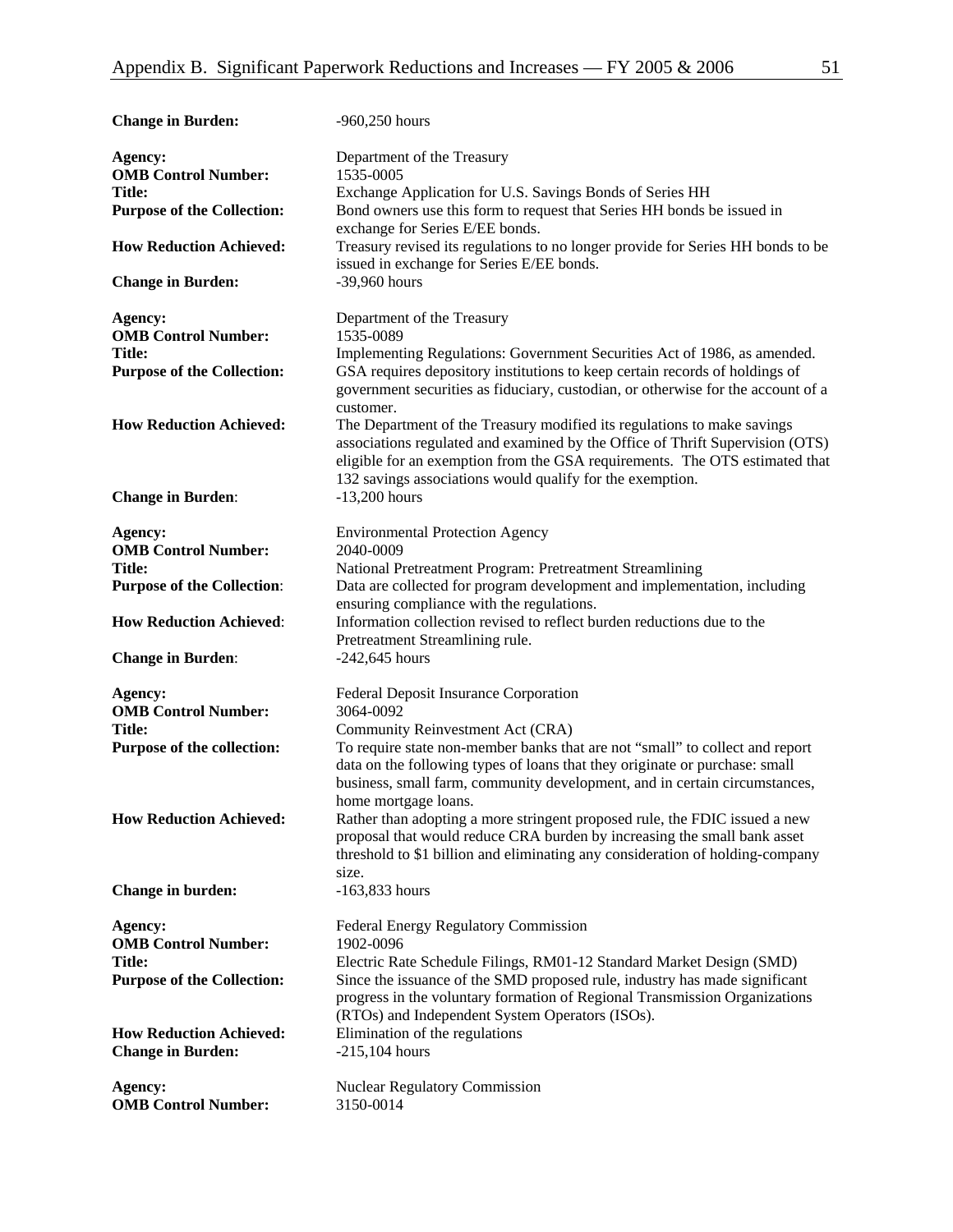| <b>Title:</b>                     | 10 CFR 20, Standards for Protection against Radiation                       |
|-----------------------------------|-----------------------------------------------------------------------------|
| <b>Purpose of the Collection:</b> | To ensure the safety of the public by maintaining adequate radiation safety |
|                                   | programs and policies.                                                      |
| <b>How Reduction Achieved:</b>    | Completion of a one-time requirement for a major update to radiation safety |
|                                   | programs and policies which reduced the burden per licensee for policy and  |
|                                   | procedures updates from 40 to 4 hours annually.                             |
| <b>Change in Burden:</b>          | $-195,248$ hours                                                            |

## **FY 2005 Burden Reduction from Cutting Redundancy**

| Agency:<br><b>OMB Control Number:</b><br>Title:<br><b>Purpose of the Collection:</b><br><b>How Reduction Achieved:</b><br><b>Change in Burden:</b>                                           | Department of Health and Human Services<br>0938-0679<br>Durable Medicare Equipment Regional Carrier, Certificate of Medical Necessity<br>For Medicare to consider item for coverage and payment.<br>The Centers for Medicare & Medicaid Services (CMS) consolidated Forms 843<br>(OMB Control Number 0938-0875), 844 and 850 into CMS Form 10116,<br>reducing the burden of processing and reviewing the certificates.<br>-315,000 hours                                                                                                                                                                                                     |
|----------------------------------------------------------------------------------------------------------------------------------------------------------------------------------------------|----------------------------------------------------------------------------------------------------------------------------------------------------------------------------------------------------------------------------------------------------------------------------------------------------------------------------------------------------------------------------------------------------------------------------------------------------------------------------------------------------------------------------------------------------------------------------------------------------------------------------------------------|
| Agency:<br><b>OMB Control Number:</b><br>Title:<br><b>Purpose of the Collection:</b><br><b>How Reduction Achieved:</b><br><b>Change in Burden:</b>                                           | Department of Housing and Urban Development<br>2502-0557<br>Late Request for Endorsement Procedures<br>To ensure compliance with the Federal Housing Administration (FHA)<br>requirements for endorsing loans submitted more than 60 days after closing.<br>FHA eliminated the requirement to submit a payment history or ledger with the<br>submission for endorsement. Rather, FHA will rely on the lender's certification.<br>$-30,000$ hours                                                                                                                                                                                             |
| Agency:<br><b>OMB Control Number:</b><br><b>Title:</b><br><b>Purpose of the Collection:</b><br><b>How Reduction Achieved:</b><br><b>Change in Burden:</b><br><b>Effect on Small Entities</b> | Department of Housing and Urban Development<br>2577-0220<br><b>Public Housing Admissions/Occupancy Policies</b><br>To monitor compliance with agency requirements to ensure the low-income<br>character of the project involved and establish sound management procedures<br>used in the day-to-day operation of Public Housing Agencies (PHA) programs.<br>PHA now only requires updates of this information when new regulations and/or<br>policies are implemented and when tenant admission, selections, and<br>notifications are needed.<br>$-64,000$ hours<br>These efforts were made to minimize the burden placed on all applicants. |
| Agency:<br><b>OMB Control Number:</b><br>Title:<br><b>Purpose of the Collection:</b><br><b>How Reduction Achieved:</b><br><b>Change in Burden:</b>                                           | Department of Justice<br>1103-0019<br>Community Oriented Policing Services (COPS) Making Officer Redeployment<br>Effective (MORE) Grant Program Application Kit<br>To evaluate each applicant's request for funding.<br>The COPS Office developed four standardized documents to be used in<br>conjunction with all COPS Office applications for funding.<br>$-62,500$ hours                                                                                                                                                                                                                                                                 |
| Agency:<br><b>OMB Control Number:</b><br>Title:<br><b>Purpose of the Collection:</b>                                                                                                         | Department of Justice<br>1103-0027<br>COPS Universal Hiring Program (UHP), COPS in Schools (CIS) & Homeland<br>Security Overtime Program (HSOP) Grant Application.<br>To evaluate each applicant's request for funding.                                                                                                                                                                                                                                                                                                                                                                                                                      |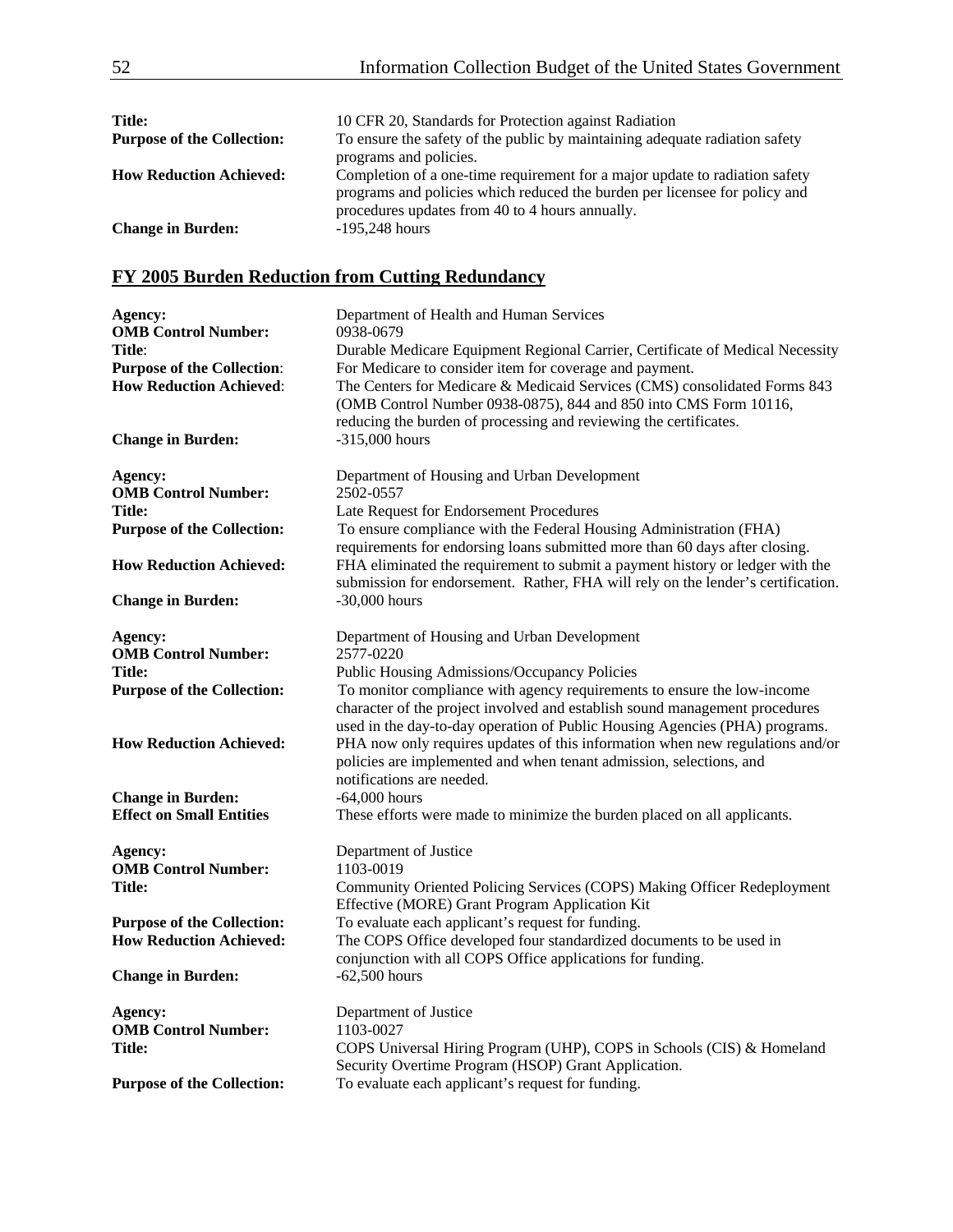| <b>How Reduction Achieved:</b>    | The COPS Office developed four standardized documents to be used in<br>conjunction with all COPS Office applications for funding. |
|-----------------------------------|-----------------------------------------------------------------------------------------------------------------------------------|
| <b>Change in Burden:</b>          | $-31,500$ hours                                                                                                                   |
| Agency:                           | Department of Justice                                                                                                             |
| <b>OMB Control Number:</b>        | 1110-0016                                                                                                                         |
| Title:                            | Federal Bureau of Investigation (FBI) Application for Employment                                                                  |
| <b>Purpose of the Collection:</b> | To collect background information on all persons applying for FBI positions.                                                      |
| <b>How Reduction Achieved:</b>    | The FBI will discontinue using the FBI forms and will use the Questionnaire for                                                   |
|                                   | National Security Positions (SF-86) to consider applicants for FBI positions.                                                     |
| <b>Change in Burden:</b>          | $-500,000$ hours                                                                                                                  |

## **FY 2005 Burden Reduction from Changing Forms**

| Agency:<br><b>OMB Control Number:</b><br><b>Title:</b><br><b>Purpose of the Collection:</b>                                                               | Department of Education<br>1850-0652<br>Educational Longitudinal Study of 2002 (ELS:2002), Second Follow-up<br>The ELS:2002, Second Follow-up is the third time this "10th grade in 2002"<br>student cohort will be interviewed and assessed. Data is collected from students,<br>dropouts, and school administrators. This longitudinal study is intended to<br>measure school effectiveness and impact on postsecondary and labor market                                                                |
|-----------------------------------------------------------------------------------------------------------------------------------------------------------|-----------------------------------------------------------------------------------------------------------------------------------------------------------------------------------------------------------------------------------------------------------------------------------------------------------------------------------------------------------------------------------------------------------------------------------------------------------------------------------------------------------|
| <b>How Reduction Achieved:</b><br><b>Change in Burden:</b>                                                                                                | outcomes.<br>Data elements and the study design were revised.<br>$-10,165$ hours                                                                                                                                                                                                                                                                                                                                                                                                                          |
| Agency:<br><b>OMB Control Number:</b><br><b>Title:</b><br><b>Purpose of the Collection:</b>                                                               | Department of Housing and Urban Development<br>2506-0112<br>Continuum of Care Homeless Assistance Grant Application<br>The information is used to rate applications, determine eligibility for Continuum<br>of Care Homeless Assistance, establish grant amounts, and ensure that technical<br>requirements are met prior to execution of a grant agreement. HUD uses this<br>detailed information to determine if a project is financially feasible and whether<br>all proposed activities are eligible. |
| <b>How Reduction Achieved:</b><br><b>Change in Burden:</b>                                                                                                | Streamlining the application forms reduced the burden hours. In addition, the<br>requirements for renewal application have been modified to eliminate much of<br>the information previously collected for the technical submission.<br>$-11,517$ hours                                                                                                                                                                                                                                                    |
| Agency:<br><b>OMB Control Number:</b><br><b>Title:</b><br><b>Purpose of the Collection:</b>                                                               | Department of the Treasury<br>1545-0092<br>Form 1041, U.S. Income Tax Return for Estates and Trusts<br>To allow a fiduciary of a domestic decedent's estate, trust, or bankruptcy estate<br>to report income, deductions, tax liabilities, and employment taxes on wages<br>paid to household employees.                                                                                                                                                                                                  |
| <b>How Reduction Achieved:</b><br><b>Change in Burden:</b>                                                                                                | The 2004 Form 1041 was simplified and streamlined making it easier to read<br>and file.<br>-18,770,485 hours                                                                                                                                                                                                                                                                                                                                                                                              |
| Agency:<br><b>OMB Control Number:</b><br><b>Title:</b><br><b>Purpose of the Collection:</b><br><b>How Reduction Achieved:</b><br><b>Change in Burden:</b> | Department of the Treasury<br>1545-1758<br>Form 8879, IRS e-file Signature Authorization<br>To be completed when the Practitioner PIN method is used.<br>The 2005 Form 8879 was simplified and streamlined by editorial changes made<br>to the form.<br>$-560,000$ hours                                                                                                                                                                                                                                  |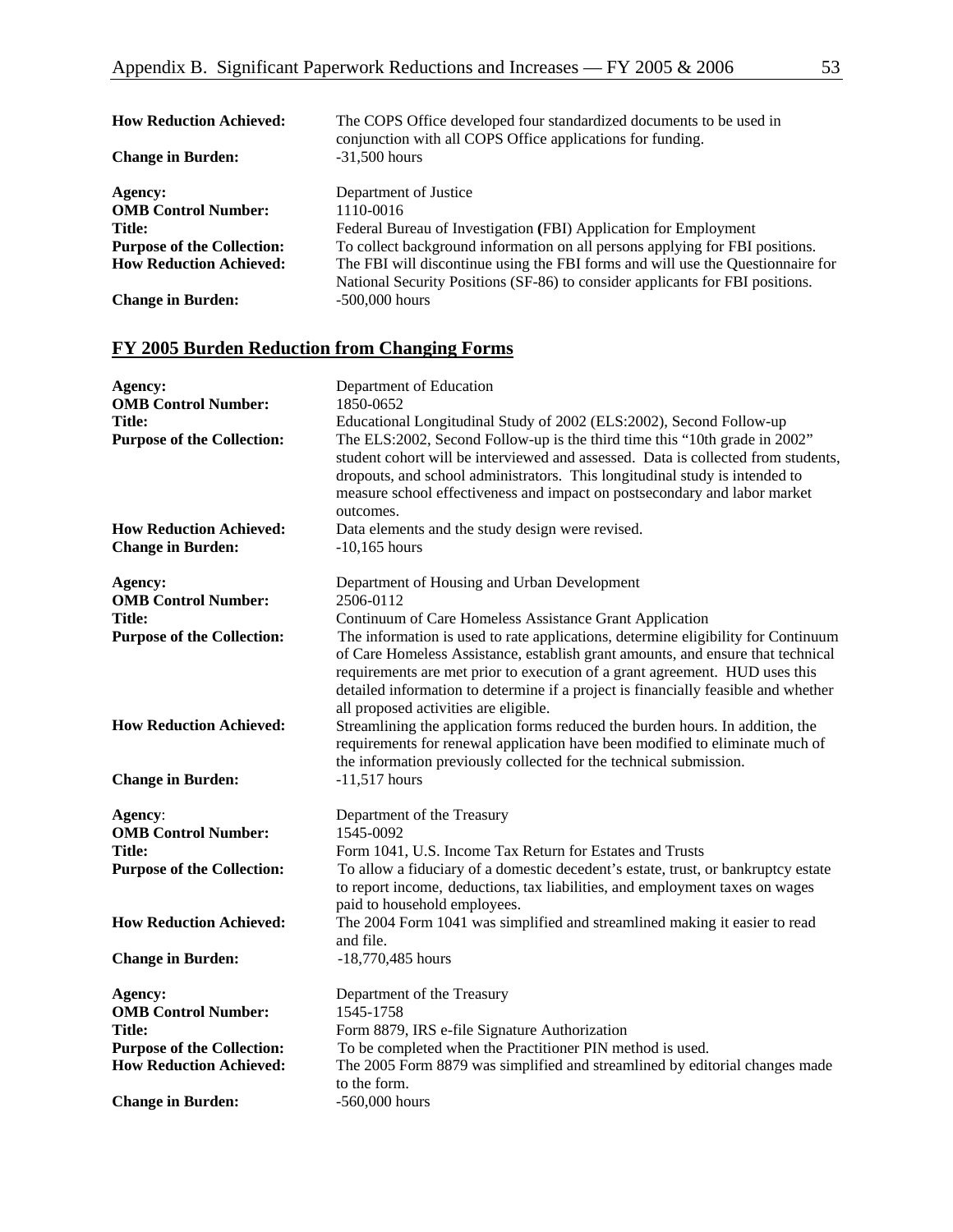| Agency:<br><b>OMB Control Number:</b><br><b>Title:</b><br><b>Purpose of the Collection:</b>                                   | <b>Environmental Protection Agency</b><br>2050-0039<br>Hazardous Waste Manifest<br>To track each shipment of hazardous waste and to ensure that shipments of<br>hazardous waste are managed properly and delivered to their designated<br>facilities.                                                                                                                                                                                                 |
|-------------------------------------------------------------------------------------------------------------------------------|-------------------------------------------------------------------------------------------------------------------------------------------------------------------------------------------------------------------------------------------------------------------------------------------------------------------------------------------------------------------------------------------------------------------------------------------------------|
| <b>How Reduction Achieved:</b><br><b>Change in Burden:</b>                                                                    | EPA switched to a uniform manifest form.<br>$-34,057$ hours                                                                                                                                                                                                                                                                                                                                                                                           |
| Agency:<br><b>OMB Control Number:</b><br><b>Title:</b><br><b>Purpose of the Collection:</b>                                   | Securities and Exchange Commission<br>3235-0307<br>Form N-1A under the Investment Company Act of 1940 and Securities Act of<br>1933, Registration Statement of Open-End Management Investment Company<br>To enable funds to provide investors with information necessary to evaluate an                                                                                                                                                               |
| <b>How Reduction Achieved:</b><br><b>Change in Burden:</b>                                                                    | investment in the fund.<br>The Commission modified the amendments to Form N-1A that require better<br>disclosure about fund portfolio managers. These modifications include<br>eliminating the requirement to describe polices and procedures related to<br>conflicts and limiting the disclosure of the portfolio managers' ownership of<br>securities to securities of the fund itself.<br>-15,016 burden hours                                     |
| Agency:<br><b>OMB Control Number:</b><br><b>Title:</b><br><b>Purpose of the Collection:</b><br><b>How Reduction Achieved:</b> | Social Security Administration<br>0960-0068<br>Representative Payee Report<br>Forms SSA-623/6230 are used to determine: 1) whether payments have been<br>used for the beneficiary's current maintenance and personal needs, and 2)<br>whether the representative payee is still responsible for the beneficiary's<br>welfare.<br>The new form, SSA-6234, Representative Payee Report, will be used by<br>organizations instead of forms SSA-623/6230. |
| <b>Change in Burden:</b>                                                                                                      | $-69,439$ hours                                                                                                                                                                                                                                                                                                                                                                                                                                       |

# **FY 2005 Burden Reduction from Using Information Technology**

| Agency:<br><b>OMB Control Number:</b><br>Title:<br><b>Purpose of the Collection:</b><br><b>How Reduction Achieved:</b> | Department of Agriculture<br>0584-0009<br>Food Coupon Accountability Report (FNS-250)<br>To provide accountability for federal obligations of the Food Stamp Program.<br>Full implementation of Electronic Benefits Transfer (EBT) systems has been<br>accomplished. |
|------------------------------------------------------------------------------------------------------------------------|----------------------------------------------------------------------------------------------------------------------------------------------------------------------------------------------------------------------------------------------------------------------|
| <b>Change in Burden:</b>                                                                                               | $-12,852$ hours                                                                                                                                                                                                                                                      |
| Agency:<br><b>OMB Control Number:</b>                                                                                  | Department of Agriculture<br>0584-0080                                                                                                                                                                                                                               |
| <b>Title:</b>                                                                                                          | <b>Issuance Reconciliation Report (FNS-46)</b>                                                                                                                                                                                                                       |
| <b>Purpose of the Collection:</b>                                                                                      | To ensure that benefits authorized by State agencies can be reconciled with<br>benefits actually issued.                                                                                                                                                             |
| <b>How Reduction Achieved:</b>                                                                                         | Full implementation of Electronic Benefits Transfer (EBT) systems has been<br>accomplished.                                                                                                                                                                          |
| <b>Change in Burden:</b>                                                                                               | $-13,200$ hours                                                                                                                                                                                                                                                      |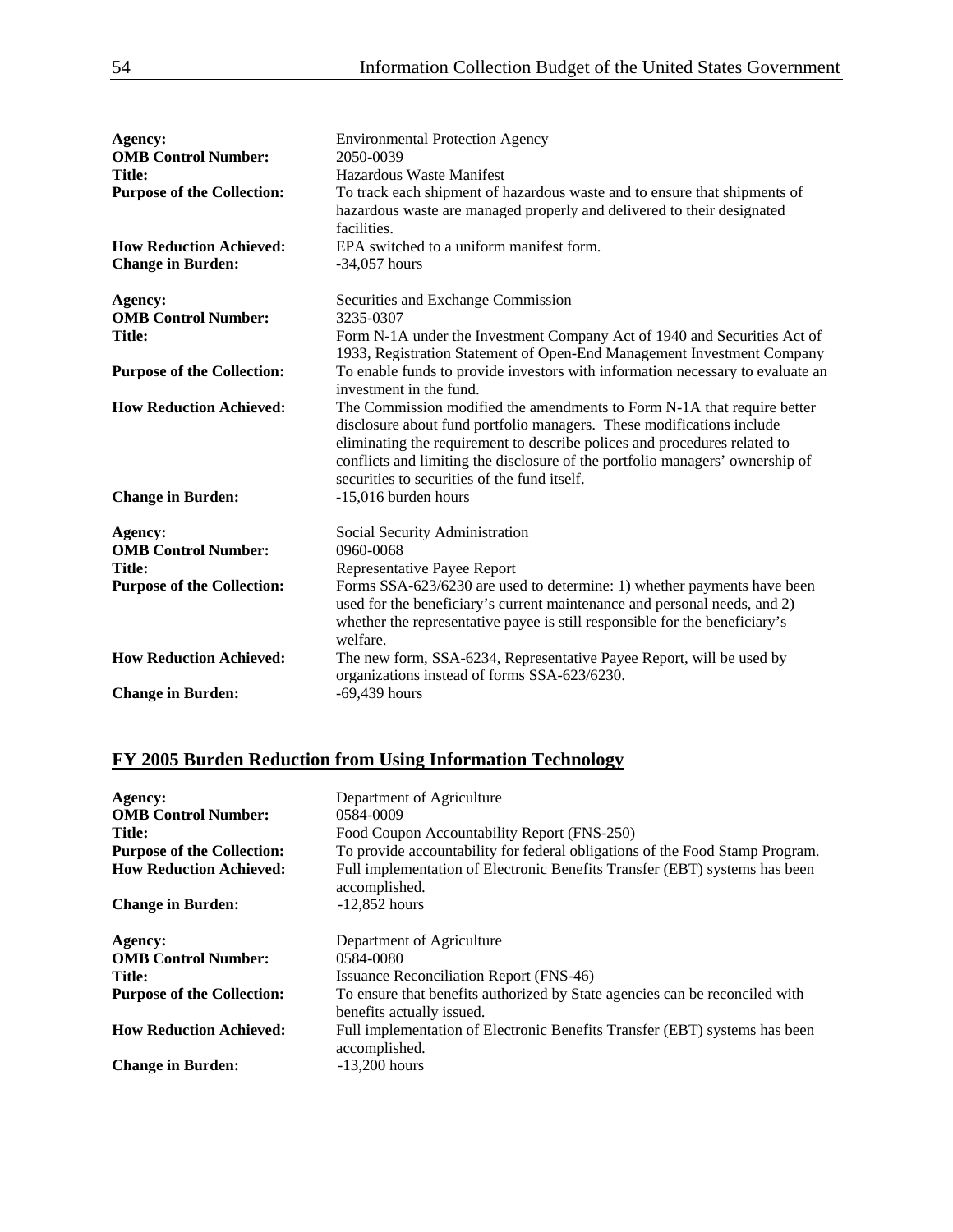| Agency:<br><b>OMB Control Number:</b><br>Title:<br>Purpose of the collection:                                                 | Department of Commerce<br>0607-0152<br>Bureau of the Census Shippers Export Declaration/Automated Export System<br>(AES)<br>To collect official export statistics and to detect and prevent the export of high                                                                                                                                                                                                                                                                                                                   |
|-------------------------------------------------------------------------------------------------------------------------------|----------------------------------------------------------------------------------------------------------------------------------------------------------------------------------------------------------------------------------------------------------------------------------------------------------------------------------------------------------------------------------------------------------------------------------------------------------------------------------------------------------------------------------|
| <b>How Reduction Achieved:</b><br><b>Change in Burden:</b>                                                                    | technology items or military goods to unauthorized destinations or end users.<br>Increased adoption of the AES.<br>$-130,017$ hours                                                                                                                                                                                                                                                                                                                                                                                              |
| Agency:<br><b>OMB Control Number:</b><br><b>Title:</b><br><b>Purpose of the Collection:</b><br><b>How Reduction Achieved:</b> | Department of Education<br>1845-0001<br>Free Application for Federal Student Aid (FAFSA)<br>FAFSA collects identifying and financial information from students applying for<br>Federal student aid for postsecondary education. The form is used to calculate<br>Expected Family Contribution and determine eligibility for grants and loans,<br>under Title IV of the HEA.<br>More people made use of electronic (web) opportunities to apply and file.<br>Although application volumes increased, paper application decreased. |
| <b>Change in Burden:</b><br>Agency:                                                                                           | $-61,040$ hours<br>Department of Homeland Security                                                                                                                                                                                                                                                                                                                                                                                                                                                                               |
| <b>OMB Control Numbers:</b><br><b>Title:</b><br><b>Purpose of the Collection:</b>                                             | 1660-0002<br>Disaster Assistance Registration<br>This collection provides the mechanism through which disaster victims register<br>to qualify for and obtain benefits from the Federal Emergency Management                                                                                                                                                                                                                                                                                                                      |
| <b>How Reduction Achieved:</b><br><b>Change in Burden:</b>                                                                    | Agency (FEMA) and other Federal agencies.<br>FEMA added electronic and web-based capabilities<br>$-10,656$ hours                                                                                                                                                                                                                                                                                                                                                                                                                 |
| Agency:<br><b>OMB Control Number:</b><br><b>Title:</b><br><b>Purpose of the Collection:</b>                                   | Department of Homeland Security<br>1651-0052<br><b>User Fees</b><br>To track and account for the user fees collected by Customs and Border<br>Protection (CBP) under the Miscellaneous Trade and Technical Corrections Act<br>of 1999.                                                                                                                                                                                                                                                                                           |
| <b>How Reduction Achieved:</b><br><b>Change in Burden:</b>                                                                    | CBP created a web portal that reduced the length of reporting time.<br>$-11,934$ hours                                                                                                                                                                                                                                                                                                                                                                                                                                           |
| Agency:<br><b>OMB Control Number:</b><br>Title:                                                                               | Department of Justice<br>1117-0010<br>U.S. Official Order Forms for Schedule I and II Controlled Substances<br>(Accountable Forms), Order Form Requisition                                                                                                                                                                                                                                                                                                                                                                       |
| <b>Purpose of the Collection:</b>                                                                                             | To provide an audit of the transfer or purchase Schedule I and II controlled<br>substances.                                                                                                                                                                                                                                                                                                                                                                                                                                      |
| <b>How Reduction Achieved:</b><br><b>Change in Burden:</b>                                                                    | New regulation for using the electronic Controlled Substances Ordering System.<br>$-1,127,464$ hours                                                                                                                                                                                                                                                                                                                                                                                                                             |
| Agency:<br><b>OMB Control Number:</b><br><b>Title:</b>                                                                        | Department of Transportation<br>2130-0004<br>Railroad Locomotive Safety Standards and Event Recorders                                                                                                                                                                                                                                                                                                                                                                                                                            |
| <b>Purpose of the Collection:</b>                                                                                             | To improve train handling and to promote the safe and efficient operation of<br>trains throughout the nation.                                                                                                                                                                                                                                                                                                                                                                                                                    |
| <b>How Reduction Achieved:</b><br><b>Change in Burden:</b>                                                                    | Expanded use of electronic recordkeeping by railroads for inspection records<br>required under 49 CFR 229.21.<br>$-76,757$ hours                                                                                                                                                                                                                                                                                                                                                                                                 |
|                                                                                                                               |                                                                                                                                                                                                                                                                                                                                                                                                                                                                                                                                  |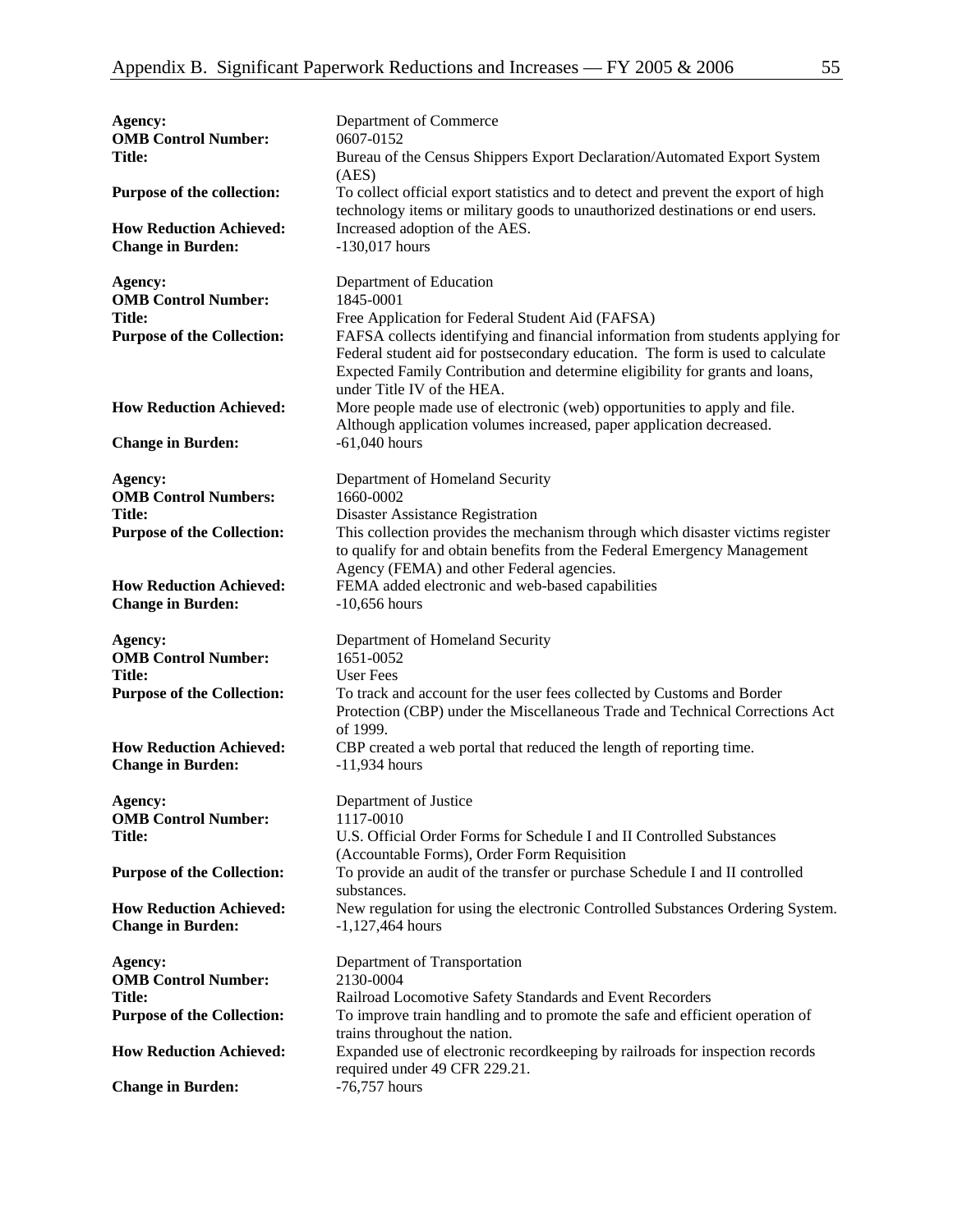| Agency:                           | Department of Veterans Affairs                                                                                                                                                                                                                                                                                          |
|-----------------------------------|-------------------------------------------------------------------------------------------------------------------------------------------------------------------------------------------------------------------------------------------------------------------------------------------------------------------------|
| <b>OMB Control Number:</b>        | 2900-0188                                                                                                                                                                                                                                                                                                               |
| <b>Title:</b>                     | Prescription, Authorization, Application, Procurement, Repair and Loan of<br>Prosthetic Items, Form Letters 10-90 and 10-426, VA Forms 10-0103, 10-1394,<br>10-2421, 10-2520 and 10-2914                                                                                                                                |
| <b>Purpose of the Collection:</b> | To obtain pricing information on prosthetic devices, determine eligibility,<br>prescribe, and authorize prosthetic devices, and to obtain follow-up information<br>on loaned prosthetic items.                                                                                                                          |
| <b>How Reduction Achieved:</b>    | The burden hour decrease is a result of implementation of the credit card-like<br>purchase card issued to veterans by the Prosthetics Clerks. This significantly<br>decreases the use of the VA Forms 10-2421 and 10-2520.                                                                                              |
| <b>Change in Burden:</b>          | $-15,512$ hours                                                                                                                                                                                                                                                                                                         |
| Agency:                           | Department of Veterans Affairs                                                                                                                                                                                                                                                                                          |
| <b>OMB Control Number:</b>        | 2900-0619                                                                                                                                                                                                                                                                                                               |
| <b>Title:</b>                     | Inquiry Routing and Information System (IRIS)                                                                                                                                                                                                                                                                           |
| <b>Purpose of the Collection:</b> | This is an on-line system available to users of the VA Web site to submit<br>questions, complaints, compliments and suggestions on-line.                                                                                                                                                                                |
| <b>How Reduction Achieved:</b>    | The current IRIS application includes a host of automated features that are<br>useful to veterans and other customers such as the FAQ Knowledge Base.<br>Although internet use is growing significantly, adding more data and improving<br>answers this FAQ Knowledge Base is responsible for the burden hour decrease. |
| <b>Change in Burden:</b>          | $-18,200$ hours                                                                                                                                                                                                                                                                                                         |
| Agency:                           | National Aeronautics and Space Administration                                                                                                                                                                                                                                                                           |
| <b>OMB</b> Control No:            | 2700-0047                                                                                                                                                                                                                                                                                                               |
| <b>Title:</b>                     | Property Management and Controls -- Grants                                                                                                                                                                                                                                                                              |
| <b>Purpose of the Collection:</b> | To ensure proper accounting of Federal property provided under grants and<br>cooperative agreements with institutions of higher education and other non-<br>profit organizations and to satisfy external requirements for internal control of<br>property provided by NASA or acquired with NASA funds.                 |
| <b>How Reduction Achieved:</b>    | NASA improved the accounting process through more extensive use of<br>information management technology.                                                                                                                                                                                                                |
| <b>Change in Burden:</b>          | $-112,952$ hours                                                                                                                                                                                                                                                                                                        |

## **FY 2005 Burden Reduction from Statutory Requirements**

| Agency:<br><b>OMB Control Number:</b><br>Title: | Department of Agriculture<br>0560-0004.<br>Report of Acreage                                                                                                                                                      |
|-------------------------------------------------|-------------------------------------------------------------------------------------------------------------------------------------------------------------------------------------------------------------------|
| <b>Purpose of the Collection:</b>               | The non-insured crop disaster assistance program requires producers to certify<br>crop, commodity, and acreage in order to determine eligibility, level of<br>assistance, and compliance with program provisions. |
| <b>How Reduction Achieved:</b>                  | Enactment of The Fair and Equitable Tobacco Reform Act of 2004 on October<br>22, 2004 ended the tobacco marketing quota and price support loan program<br>effective with the 2005 and subsequent tobacco crops.   |
| <b>Change in Burden:</b>                        | $-42.900$ hours                                                                                                                                                                                                   |
| <b>Statute Title and Public Law:</b>            | The Fair and Equitable Tobacco Reform Act of 2004 (P.L. 108-357)                                                                                                                                                  |
| Agency:<br><b>OMB Control Number:</b><br>Title: | Department of Agriculture<br>0560-0058.<br><b>Tobacco Marketing Quota and Price Support Programs</b>                                                                                                              |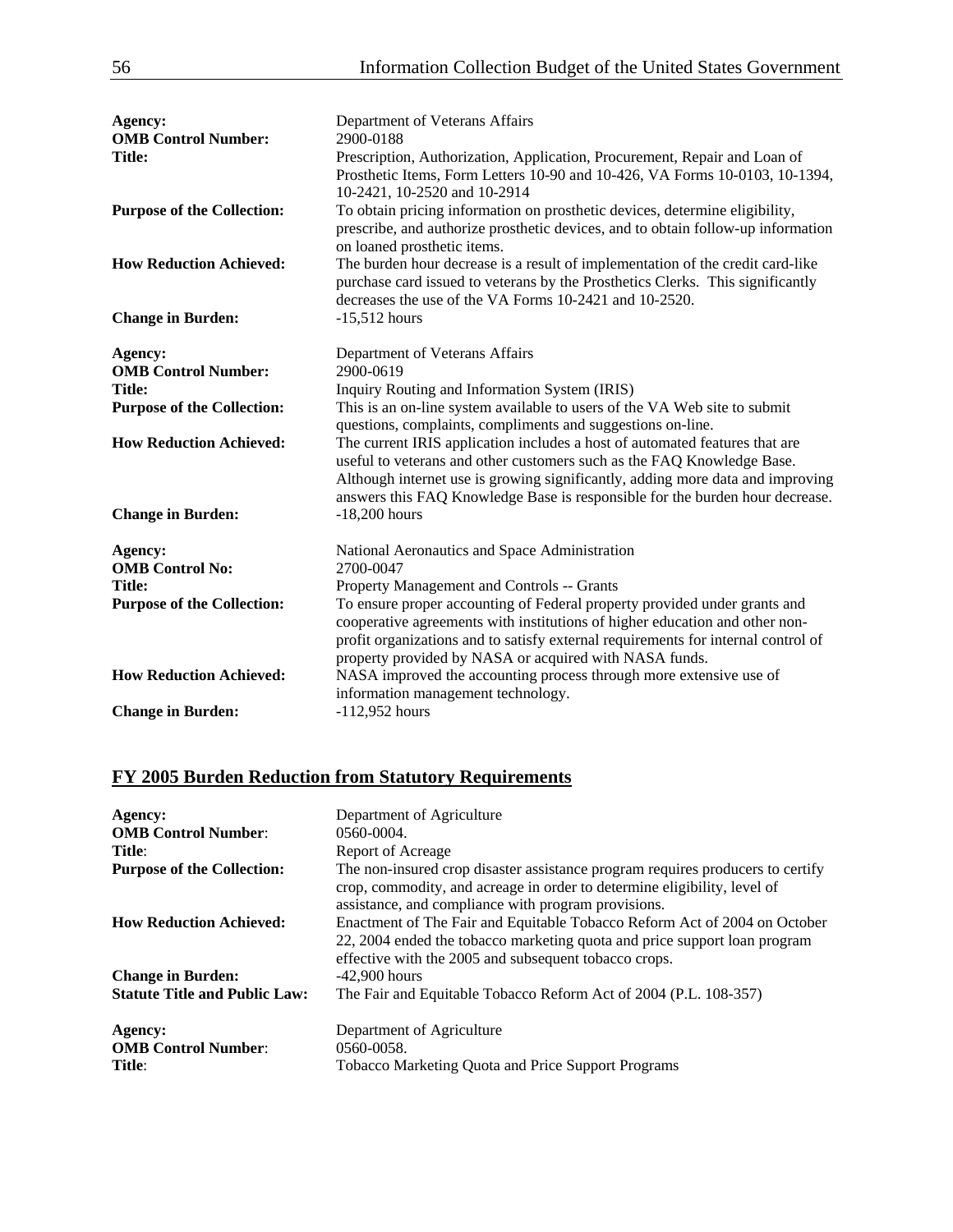| <b>Purpose of the Collection:</b>                                | The collection of information from tobacco producers and others and the<br>recordkeeping requirements of 7 CFR Parts 723 and 1464 are needed to enable<br>the FSA to administer the tobacco marketing quota regulations.                                                                                                               |
|------------------------------------------------------------------|----------------------------------------------------------------------------------------------------------------------------------------------------------------------------------------------------------------------------------------------------------------------------------------------------------------------------------------|
| <b>How Reduction Achieved:</b>                                   | Discontinued.                                                                                                                                                                                                                                                                                                                          |
| <b>Change in Burden:</b><br><b>Statute Title and Public Law:</b> | $-1,541,420$ hours<br>The Fair and Equitable Tobacco Reform Act of 2004 (P.L. 108-357)                                                                                                                                                                                                                                                 |
|                                                                  |                                                                                                                                                                                                                                                                                                                                        |
| Agency:                                                          | Department of Agriculture                                                                                                                                                                                                                                                                                                              |
| <b>OMB Control Number:</b>                                       | 0584-0085                                                                                                                                                                                                                                                                                                                              |
| <b>Title:</b><br><b>Purpose of the Collection:</b>               | Food Stamp Redemption Certificate<br>To redeem paper coupons from retailers.                                                                                                                                                                                                                                                           |
| <b>How Reduction Achieved:</b>                                   | Full implementation of Electronic Benefits Transfer (EBT) systems has been                                                                                                                                                                                                                                                             |
|                                                                  | accomplished.                                                                                                                                                                                                                                                                                                                          |
| <b>Change in Burden:</b>                                         | $-135,877$ hours                                                                                                                                                                                                                                                                                                                       |
| <b>Statute Title and Public Law:</b>                             | Personal Responsibility and Work Opportunity Reform Act (P.L. 104-193)                                                                                                                                                                                                                                                                 |
| Agency:<br><b>OMB Control Number:</b>                            | Department of Education<br>1820-0622                                                                                                                                                                                                                                                                                                   |
| <b>Title:</b>                                                    | Special Education - Personnel Preparation to Improve Services and Results for<br>Children with Disabilities                                                                                                                                                                                                                            |
| <b>Purpose of the Collection:</b>                                | These proposed regulations would implement requirements governing the<br>service obligation for scholars, oversight by grantees, repayment of scholarships,<br>and procedures for obtaining deferrals or exemptions from service or repayment<br>obligations.                                                                          |
| <b>How Reduction Achieved:</b>                                   | The requirement that grantees track the progress of scholars has been eliminated.                                                                                                                                                                                                                                                      |
| <b>Change in Burden:</b>                                         | $-114,500$ hours                                                                                                                                                                                                                                                                                                                       |
| <b>Statute Title and Public Law:</b>                             | Individuals with Disabilities Education Improvement Act of 2004, P.L. 108-446                                                                                                                                                                                                                                                          |
| Agency:                                                          | Department of Homeland Security                                                                                                                                                                                                                                                                                                        |
|                                                                  | 1660-0048                                                                                                                                                                                                                                                                                                                              |
| <b>OMB Control Numbers:</b><br><b>Title:</b>                     | Supplemental Property Acquisition and Elevation Assistance.                                                                                                                                                                                                                                                                            |
| <b>Purpose of the Collection:</b>                                | The Consolidated Appropriations Act of 2000 required that FEMA provide                                                                                                                                                                                                                                                                 |
|                                                                  | assistance for the acquisition and relocation or elevation of properties affected<br>by Hurricane Floyd or surrounding events for hazard mitigation purposes. This<br>collection is used to review the State's quarterly financial reports to ensure that<br>programs are progressing on schedule and that projects meet the program's |
| <b>How Reduction Achieved:</b>                                   | intent.<br>The program discontinued the use of all application forms, but retained the<br>remaining reporting requirements for the quarterly Financial Status Reports and<br>the Performance Progress Report which account for the burden hours in the<br>current inventory.                                                           |
| <b>Change in Burden:</b>                                         | -47,349 hours                                                                                                                                                                                                                                                                                                                          |
| <b>Statute Title and Public Law:</b>                             | The Consolidated Appropriations Act of 2000 (P.L. 106-113)                                                                                                                                                                                                                                                                             |
|                                                                  |                                                                                                                                                                                                                                                                                                                                        |
| Agency:<br><b>OMB Control Numbers:</b>                           | Department of Homeland Security<br>1660-0049                                                                                                                                                                                                                                                                                           |
| <b>Title:</b>                                                    | Notice of Loss -- Cerro Grande Fire Assistance Act                                                                                                                                                                                                                                                                                     |
| <b>Purpose of the Collection:</b>                                | To collect information for claims against the government for compensation of                                                                                                                                                                                                                                                           |
| <b>How Reduction Achieved:</b>                                   | losses, injuries, and damages caused by the Cerro Grande fire.<br>Period allowed by law for filing claims expired in August 28, 2003. The                                                                                                                                                                                              |
| <b>Change in Burden:</b>                                         | collection was discontinued in October 31, 2004.<br>$-17,000$ hours                                                                                                                                                                                                                                                                    |
| <b>Statute Title and Pubic Law:</b>                              | Cerro Grande Fire Assistance Act (P.L. 106-246)                                                                                                                                                                                                                                                                                        |
|                                                                  |                                                                                                                                                                                                                                                                                                                                        |
| Agency:<br><b>OMB Control Number:</b>                            | Department of State<br>1405-0124                                                                                                                                                                                                                                                                                                       |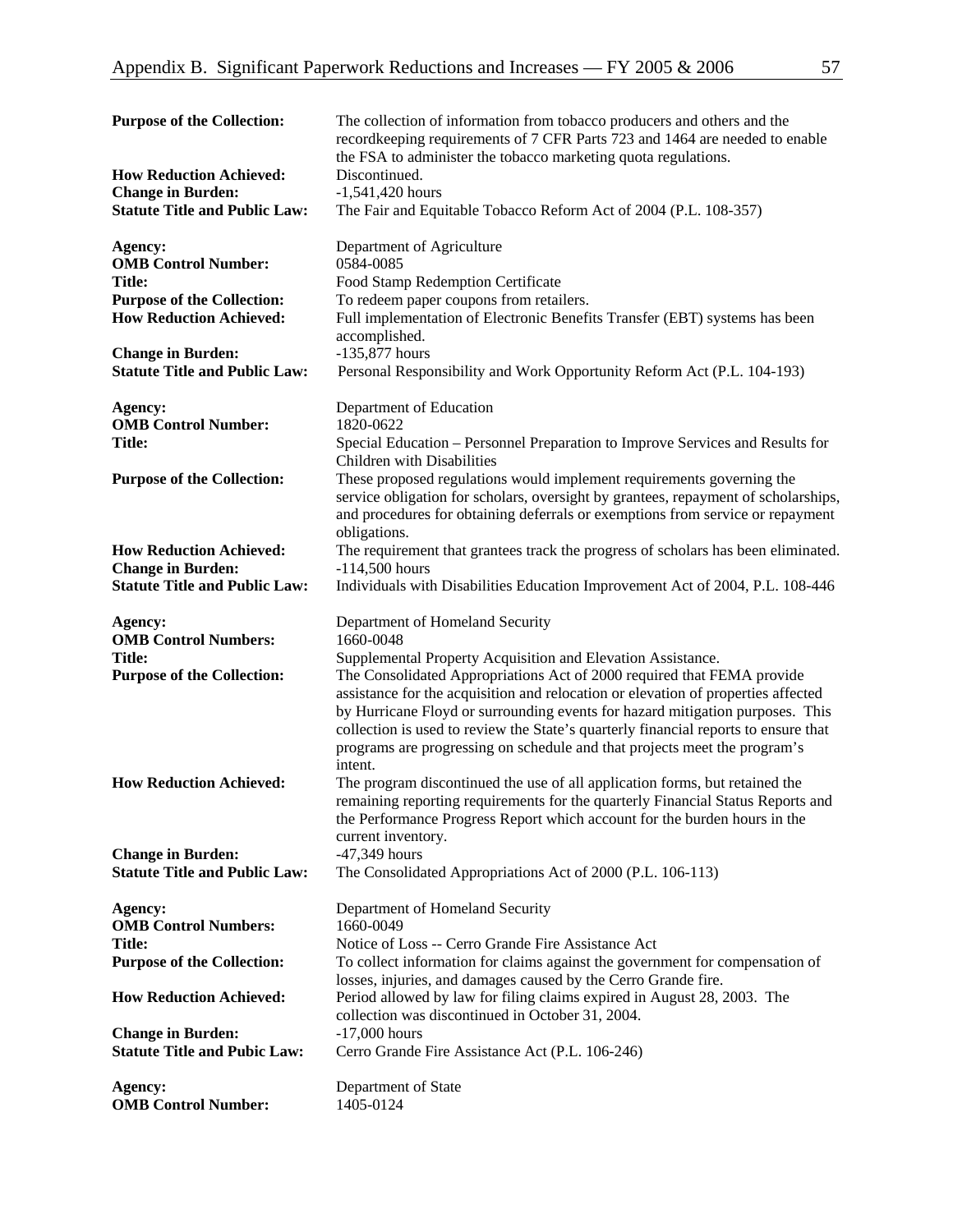| <b>Title:</b>                                                                                   | Irish Peace Process Cultural and Training Program (IPPCTP) Employer<br><b>Information Collection</b>                                                                                                                                                                   |
|-------------------------------------------------------------------------------------------------|------------------------------------------------------------------------------------------------------------------------------------------------------------------------------------------------------------------------------------------------------------------------|
| <b>Purpose of the Collection:</b><br><b>How Reduction Achieved:</b>                             | Implementation of the Irish Peace Process Cultural and Training Program Act.<br>Because this program has been in sunset, the numbers of respondents and annual<br>burden hours have decreased significantly.                                                           |
| <b>Change in Burden:</b><br><b>Statute Title and Public Law:</b>                                | $-12,301$ hours<br>Irish Peace Process Cultural and Training Program Act of 1998 (P. L. 105-319,<br>as amended by P.L. 107-234)                                                                                                                                        |
| Agency:<br><b>OMB Control Number:</b><br><b>Title:</b>                                          | Department of the Treasury<br>1545-0068                                                                                                                                                                                                                                |
| <b>Purpose of the Collection:</b>                                                               | Form 2441, Child and Dependent Care Expenses<br>To be used by taxpayers to claim a credit for having someone care for their child<br>or other qualifying person.                                                                                                       |
| <b>How Reduction Achieved:</b>                                                                  | PL 108-311, section 312, extended the continued use of nonrefundable credits<br>against regular tax and the alternative minimum tax. Also, this provision allows<br>nontaxable combat pay to be includable when computing the Earned Income<br>Credit.                 |
| <b>Change in Burden:</b>                                                                        | $-2,347,149$ hours                                                                                                                                                                                                                                                     |
| <b>Statute Title and Public Law:</b>                                                            | Working Families Tax Relief Act of 2004 (P.L. 108-311)                                                                                                                                                                                                                 |
| Agency:<br><b>OMB Control Number:</b>                                                           | Department of the Treasury<br>1545-0085                                                                                                                                                                                                                                |
| <b>Title:</b>                                                                                   | Form 1040A, U.S. Individual Income Tax Return                                                                                                                                                                                                                          |
| <b>Purpose of the Collection:</b><br><b>How Reduction Achieved:</b>                             | To be used by taxpayers to file their individual income tax return.<br>Working Families Tax Relief Act of 2004, section 406(d) revised the Alternative<br>Minimum Tax Worksheet.                                                                                       |
| <b>Change in Burden:</b><br><b>Statute Title and Public Law:</b>                                | $-3,244,320$ hours<br>Working Families Tax Relief Act of 2004 (P.L. 108-311)                                                                                                                                                                                           |
| Agency:<br><b>OMB Control Number:</b>                                                           | Department of the Treasury<br>1545-0130                                                                                                                                                                                                                                |
| Title:                                                                                          | Form 1120-S, U.S. Income Tax Return for an S Corporation                                                                                                                                                                                                               |
| <b>Purpose of the Collection:</b><br><b>How Reduction Achieved:</b>                             | Form 1120-S is used to report income and taxes of an S Corporation<br>The form was changed based on changes mandated in tax law: Jobs and Growth<br>Tax Relief Reconciliation Act (JGTRRA), section 301, IRC 59(e)(2); PL 108-<br>357, sections 87, 322, 339, and 902. |
| <b>Change in Burden:</b>                                                                        | $-7,109,860$ hours                                                                                                                                                                                                                                                     |
| <b>Statute Title and Public Law:</b>                                                            | Jobs and Growth Tax Relief Reconciliation Act of 2003 (P.L. 108-27);<br>American Jobs Creation Act of 2004 (P.L. 108-357)                                                                                                                                              |
| Agency:<br><b>OMB Control Number:</b>                                                           | Department of the Treasury<br>1545-0143                                                                                                                                                                                                                                |
| <b>Title:</b><br><b>Purpose of the Collection:</b>                                              | Form 2290, Heavy Highway Vehicle Use Tax Return<br>To pay excise tax on certain highway motor vehicles.                                                                                                                                                                |
| <b>How Reduction Achieved:</b>                                                                  | Secion 867 of the the American Jobs Creation Act simplified the form by<br>reducing required information.                                                                                                                                                              |
| <b>Change in Burden:</b><br><b>Statute Title and Public Law:</b>                                | $-622,400$ hours<br>American Jobs Creation Act of 2004 (P.L. 108-357)                                                                                                                                                                                                  |
| Agency:<br><b>OMB Control Number:</b>                                                           | Department of the Treasury<br>1545-0184                                                                                                                                                                                                                                |
| <b>Title:</b>                                                                                   | Form 4797, Sales of Business Property                                                                                                                                                                                                                                  |
| <b>Purpose of the Collection:</b><br><b>How Reduction Achieved:</b><br><b>Change in Burden:</b> | Form 4797 is used to report sales of business property.<br>The form was changed based on changes mandated by JGTRRA, section 301.<br>$-3,109,095$ hours                                                                                                                |
|                                                                                                 |                                                                                                                                                                                                                                                                        |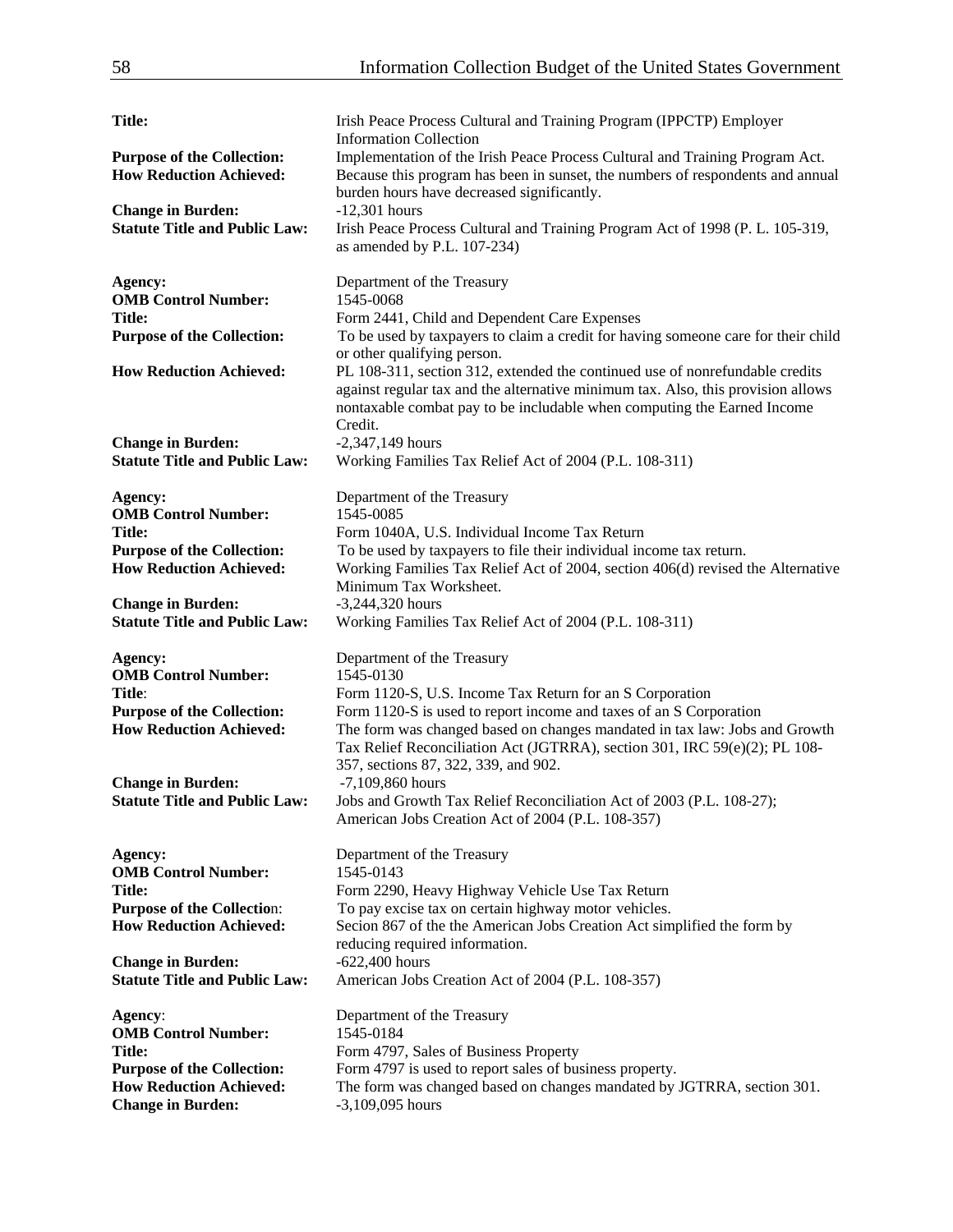| <b>Statute Title and Public Law:</b>                                                                                   | Jobs and Growth Tax Relief Reconciliation Act of 2003 (P.L. 108-27)                                                                                                                                                                                                      |
|------------------------------------------------------------------------------------------------------------------------|--------------------------------------------------------------------------------------------------------------------------------------------------------------------------------------------------------------------------------------------------------------------------|
| Agency:<br><b>OMB Control Number:</b><br>Title:<br><b>Purpose of the Collection:</b><br><b>How Reduction Achieved:</b> | Department of the Treasury<br>1545-1618<br>Form 8863, Education Credits (Hope and Lifetime Learning Credits)<br>Form 8863 is used by taxpayers to calculate and claim their education credits.<br>The form was changed based on changes mandated by the Working Families |
| <b>Change in Burden:</b><br><b>Statute Title and Public Law:</b>                                                       | Tax Relief Act of 2004, section 312.<br>$-1,237,487$ hours<br>Working Families Tax Relief Act of 2004 (P.L. 108-311)                                                                                                                                                     |

## **FY 2005 Burden Reduction from Miscellaneous Actions**

| Agency:<br><b>OMB Control Number:</b> | Department of Agriculture<br>0535-0020                                                                                                                                                                                                                                                                                         |
|---------------------------------------|--------------------------------------------------------------------------------------------------------------------------------------------------------------------------------------------------------------------------------------------------------------------------------------------------------------------------------|
| <b>Title:</b>                         | Milk and Milk Products                                                                                                                                                                                                                                                                                                         |
| <b>Purpose of the Collection:</b>     | Provides data to estimate U.S. milk production, milk cows, amounts and value<br>of feed fed to milk cows, and production of manufactured dairy products in all<br>States.                                                                                                                                                      |
| <b>How Reduction Achieved:</b>        | Due to lower sample sizes afforded by more extensive use of administrative data<br>for milk production and the change in frequency of some States from monthly to<br>annual surveys.                                                                                                                                           |
| <b>Change in Burden:</b>              | $-11,801$                                                                                                                                                                                                                                                                                                                      |
| Agency:                               | Department of Agriculture                                                                                                                                                                                                                                                                                                      |
| <b>OMB Control Number:</b>            | 0560-0087                                                                                                                                                                                                                                                                                                                      |
| Title:                                | General Regulations Governing Commodity Loan for 1996 and Subsequent                                                                                                                                                                                                                                                           |
|                                       | Crops                                                                                                                                                                                                                                                                                                                          |
| <b>Purpose of the Collection:</b>     | To ensure producers are eligible to receive loans and to ensure the integrity of<br>the program.                                                                                                                                                                                                                               |
| <b>How Reduction Achieved:</b>        | Removed from the inventory because the program is exempt from the                                                                                                                                                                                                                                                              |
|                                       | Paperwork Reduction Act under the Farm Security and Rural Investment Act of                                                                                                                                                                                                                                                    |
|                                       | 2002.                                                                                                                                                                                                                                                                                                                          |
| <b>Change in Burden:</b>              | $-552,324$ hours                                                                                                                                                                                                                                                                                                               |
| Agency:                               | Department of Commerce                                                                                                                                                                                                                                                                                                         |
| <b>OMB Control Number:</b>            | 0607-0782                                                                                                                                                                                                                                                                                                                      |
| <b>Title:</b>                         | Bureau of the Census Annual Capital Expenditures Survey                                                                                                                                                                                                                                                                        |
| Purpose of the collection:            | To collect data on business investment in buildings and other structures,<br>machinery, and equipment from private non-farm businesses. To evaluate<br>productivity growth, the ability of U.S. business to compete with foreign<br>business, changes in industrial capacity, and measures of overall economic<br>performance. |
| <b>How Reduction Achieved:</b>        | Elimination of detailed capital expenditure data.                                                                                                                                                                                                                                                                              |
| <b>Change in Burden:</b>              | $-70,100$ hours                                                                                                                                                                                                                                                                                                                |
| Agency:                               | Department of Health and Human Services                                                                                                                                                                                                                                                                                        |
| <b>OMB Control Number:</b>            | 0910-0376                                                                                                                                                                                                                                                                                                                      |
| <b>Title:</b>                         | Transmittal of Advertisements and Promotional Labeling for Drugs and                                                                                                                                                                                                                                                           |
|                                       | <b>Biologics for Human Use</b>                                                                                                                                                                                                                                                                                                 |
| <b>Purpose of the Collection:</b>     | Manufacturers, packers, and distributors ("sponsors") who advertise prescription<br>human drugs, including biological products for humans, must disclose in<br>advertisements and promotional labeling certain information about the<br>advertised product's uses and risks.                                                   |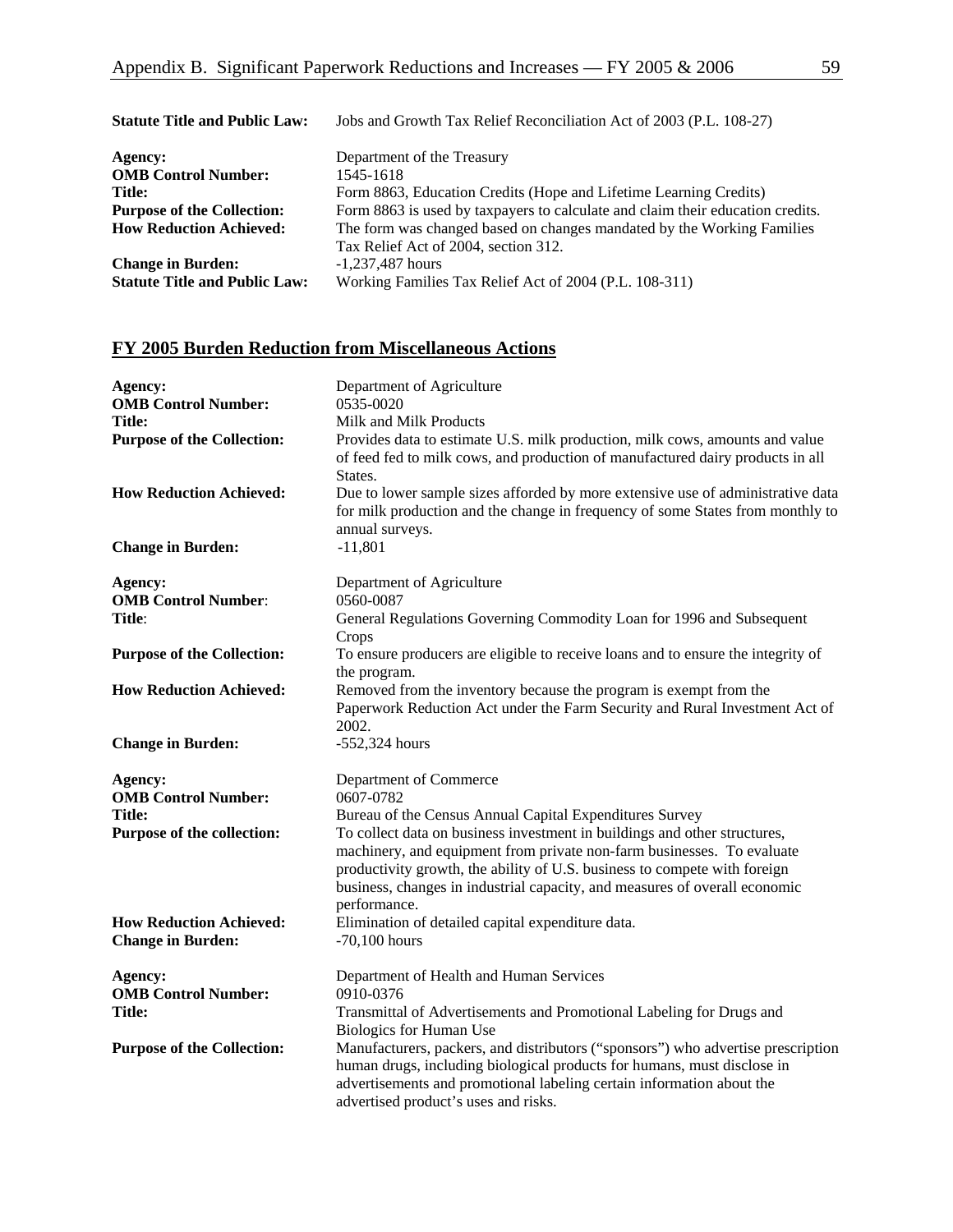| <b>How Reduction Achieved:</b>                             | Information collection discontinued.                                                                                                                                                                                                                                                                                                                                                                                                           |
|------------------------------------------------------------|------------------------------------------------------------------------------------------------------------------------------------------------------------------------------------------------------------------------------------------------------------------------------------------------------------------------------------------------------------------------------------------------------------------------------------------------|
| <b>Change in Burden:</b>                                   | $-33,280$ hours                                                                                                                                                                                                                                                                                                                                                                                                                                |
| Agency:                                                    | Department of Health and Human Services                                                                                                                                                                                                                                                                                                                                                                                                        |
| <b>OMB Control Number:</b>                                 | 0910-0483                                                                                                                                                                                                                                                                                                                                                                                                                                      |
| <b>Title:</b><br><b>Purpose of the Collection:</b>         | Foreign Establishment Registration and Listing<br>FDA used the information to identify foreign establishments that import or offer<br>to import drugs and devices into the United States. This information helped<br>FDA schedule inspections of the foreign establishment                                                                                                                                                                     |
| <b>How Reduction Achieved:</b>                             | Information collection discontinued                                                                                                                                                                                                                                                                                                                                                                                                            |
| <b>Change in Burden:</b>                                   | $-52,333$ hours                                                                                                                                                                                                                                                                                                                                                                                                                                |
| Agency:<br><b>OMB Control Number:</b><br><b>Title:</b>     | Department of Health and Human Services<br>0910-0392<br>Regulations Requiring Manufacturers to Assess the Safety and Effectiveness of<br>New Drugs and Biological Products in Pediatric Patients                                                                                                                                                                                                                                               |
| <b>Purpose of the Collection:</b>                          | The purpose of these reporting requirements is to address the lack of adequate<br>pediatric labeling of drugs and biological products by requiring the submission<br>of evidence on pediatric safety and effectiveness for products with clinically<br>significant use in children.                                                                                                                                                            |
| <b>How Reduction Achieved:</b>                             | Information collection discontinued                                                                                                                                                                                                                                                                                                                                                                                                            |
| <b>Change in Burden:</b>                                   | $-18,557$ hours                                                                                                                                                                                                                                                                                                                                                                                                                                |
| Agency:                                                    | Department of Health and Human Services                                                                                                                                                                                                                                                                                                                                                                                                        |
| <b>OMB Control Number:</b>                                 | 0915-0254                                                                                                                                                                                                                                                                                                                                                                                                                                      |
| <b>Title:</b><br>Purpose of the collection:                | U.S. Component of the 2001/2002 World Health Organization Study of Health<br>Behavior in School Children (WHO-HPSC)<br>To collect data on health behavior of school children for the U.S. survey                                                                                                                                                                                                                                               |
|                                                            | component of the WHO study                                                                                                                                                                                                                                                                                                                                                                                                                     |
| <b>How Reduction Achieved:</b>                             | Data collection and analysis were completed and the survey activity was<br>discontinued                                                                                                                                                                                                                                                                                                                                                        |
| <b>Change in Burden:</b>                                   | $-13,440$ hours                                                                                                                                                                                                                                                                                                                                                                                                                                |
| Agency:                                                    | Department of Health and Human Services                                                                                                                                                                                                                                                                                                                                                                                                        |
| <b>OMB Control Number:</b>                                 | 0915-0276                                                                                                                                                                                                                                                                                                                                                                                                                                      |
| <b>Title:</b>                                              | The National Survey of Registered Nurses, 2004                                                                                                                                                                                                                                                                                                                                                                                                 |
| Purpose of the collection:                                 | To obtain data on the population of registered nurses in the U.S. for evaluating                                                                                                                                                                                                                                                                                                                                                               |
| <b>How Reduction Achieved:</b><br><b>Change in Burden:</b> | the availability and supply of nursing resources at the national level.<br>The survey was completed and the data collection activity was discontinued<br>$-13,063$ hours                                                                                                                                                                                                                                                                       |
| Agency:                                                    | Department of Health and Human Services                                                                                                                                                                                                                                                                                                                                                                                                        |
| <b>OMB Control Number:</b>                                 | 0935-0108                                                                                                                                                                                                                                                                                                                                                                                                                                      |
| <b>Title:</b>                                              | Medical Expenditures Panel Survey - Medical Provider Component (MEPS-                                                                                                                                                                                                                                                                                                                                                                          |
| Purpose of the collection:                                 | MPC) for 2001 and 2002<br>The MEPS-MPC is the collection of data from medical providers that served as<br>an imputation source for medical utilization and expenditure data report by<br>household respondents. This data supplements information provided by<br>household respondents about the charges, payments, and sources of payment<br>associated with specific health care encounters and supplements the missing<br>expenditure data. |
| <b>How Reduction Achieved:</b>                             | The study was completed.                                                                                                                                                                                                                                                                                                                                                                                                                       |
| <b>Change in Burden:</b>                                   | $-23,216$ hours                                                                                                                                                                                                                                                                                                                                                                                                                                |
| Agency:                                                    | Department of Health and Human Services                                                                                                                                                                                                                                                                                                                                                                                                        |
| <b>OMB Control Number:</b>                                 | 0938-0843                                                                                                                                                                                                                                                                                                                                                                                                                                      |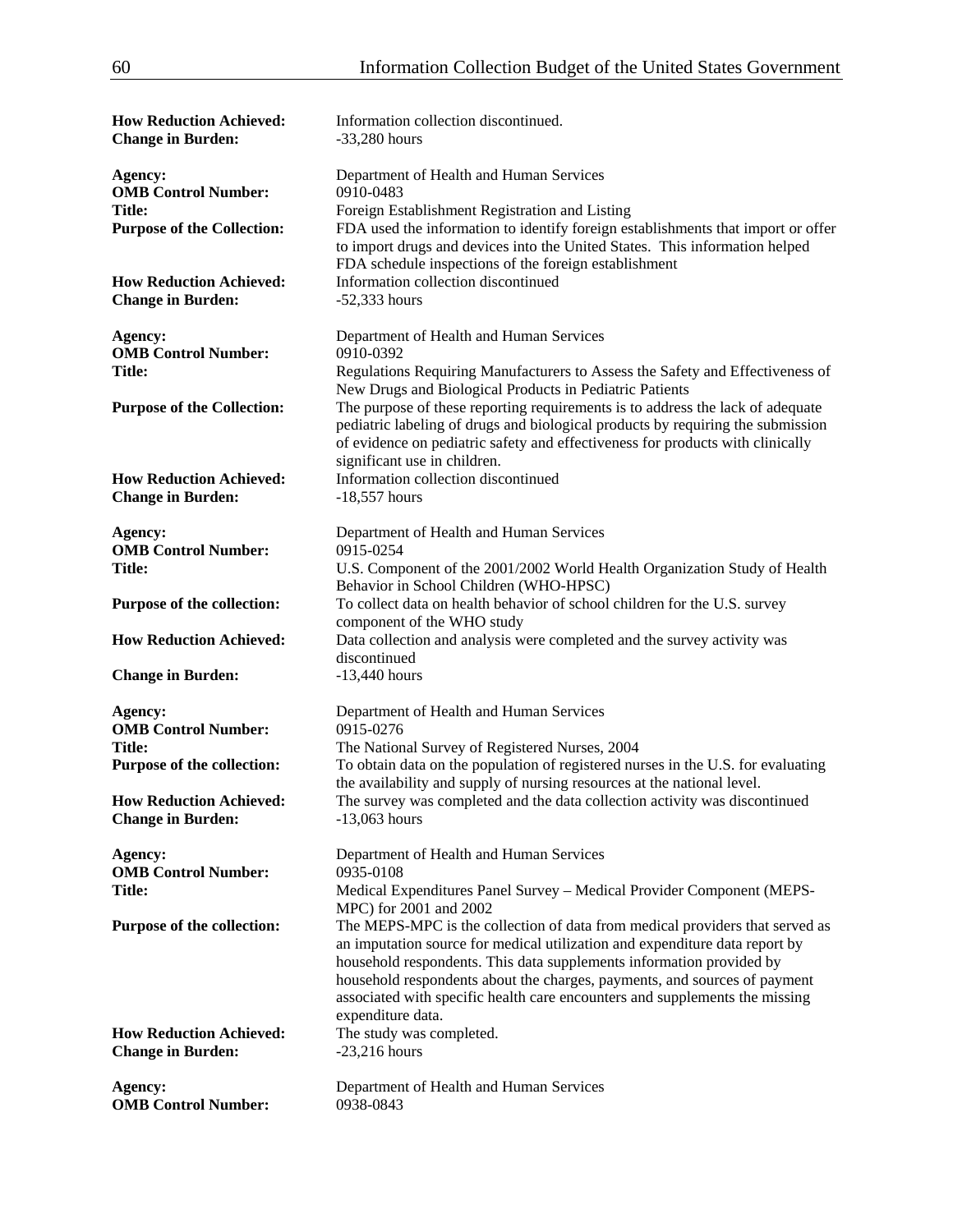| <b>Title:</b><br><b>Purpose of the Collection:</b>                                                                                                                             | Healthy Aging Smoking Cessation Demonstration<br>The goals of the Healthy Aging Project were to test the effectiveness of possible<br>Medicare smoking cessation benefits and to make inferences that may be<br>generalized to the Medicare program. Using a comparison trial with restricted<br>randomization of study locales, this study compared three variations on smoking<br>cessation and abstinence rates.                                        |
|--------------------------------------------------------------------------------------------------------------------------------------------------------------------------------|------------------------------------------------------------------------------------------------------------------------------------------------------------------------------------------------------------------------------------------------------------------------------------------------------------------------------------------------------------------------------------------------------------------------------------------------------------|
| <b>How Reduction Achieved:</b><br><b>Change in Burden:</b>                                                                                                                     | Information collection discontinued<br>$-58,000$ hours                                                                                                                                                                                                                                                                                                                                                                                                     |
| Agency:<br><b>OMB Control Number:</b><br>Title:<br><b>Purpose of the Collection:</b><br><b>How Reduction Achieved:</b>                                                         | Department of Health and Human Services<br>0970-0202<br>National Survey of Child and Adolescent Well-Being<br>Longitudinal survey that provides national estimates on the characteristics<br>related to children and families who enter the child welfare system.<br>Reduced sample size due to cost relative to the utility of larger sample size.                                                                                                        |
| <b>Change in Burden:</b><br>Agency:<br><b>OMB Control Number:</b><br>Title:<br><b>Purpose of the Collection:</b><br><b>How Reduction Achieved:</b><br><b>Change in Burden:</b> | $-17,215$ hours<br>Department of Homeland Security<br>1615-0011<br>H-1B Data Collection Filing Fee Exemption<br>This form is used to determine if a petitioner is exempt from additional fees.<br>Citizenship and Immigration Services determined that this data is no longer<br>needed.<br>$-74,046$ hours and $- $74,046$                                                                                                                                |
| Agency:<br><b>OMB Control Number:</b><br><b>Title:</b><br><b>Purpose of the Collection:</b><br><b>How Reduction Achieved:</b><br><b>Change in Burden:</b>                      | Department of Justice<br>1121-0137<br>Firearms Addendum to the Arrestee Drug Abuse Monitoring (ADAM)<br>The ADAM Program monitors the extent and type of drug use among arrestees<br>in 35 sites across the U.S. The Firearms Addendum interview is intended to<br>collect information from this sample of arrestees on their participation in legal<br>and illegal firearms markets.<br>The Agency will not conduct this survey in 2005.<br>-43,750 hours |
| Agency:<br><b>OMB Control Number:</b><br><b>Title:</b><br><b>Purpose of the Collection:</b><br><b>How Reduction Achieved:</b><br><b>Change in Burden:</b>                      | Department of Justice<br>1121-0247<br>National Evaluation of the Safe Schools/Healthy Students<br>To determine the overall effectiveness for the initiative by determining if a<br>coalition-based approach linking schools and other community organizations<br>can change the health and safety of students.<br>The Agency will not conduct this survey in 2005.<br>$-17,796$ hours                                                                      |
| Agency:<br><b>OMB Control Number:</b><br><b>Title:</b><br><b>Purpose of the Collection:</b><br><b>How Reduction Achieved:</b><br><b>Change in Burden:</b>                      | Department of the Treasury<br>1545-1769<br>Revenue Procedure 2002-10, Procedures for IRAs, SEPs, and SIMPLEs IRA<br>Plans<br>Revenue Procedure 2002-10 provides guidance on new law affecting IRAs,<br>SEPs, and SIMPLEs IRA plans.<br>The revenue procedure was discontinued because the program of general<br>applicability expired.<br>$-7,371,000$ hours                                                                                               |
| Agency:<br><b>OMB Control Number:</b>                                                                                                                                          | National Science Foundation<br>3145-0136                                                                                                                                                                                                                                                                                                                                                                                                                   |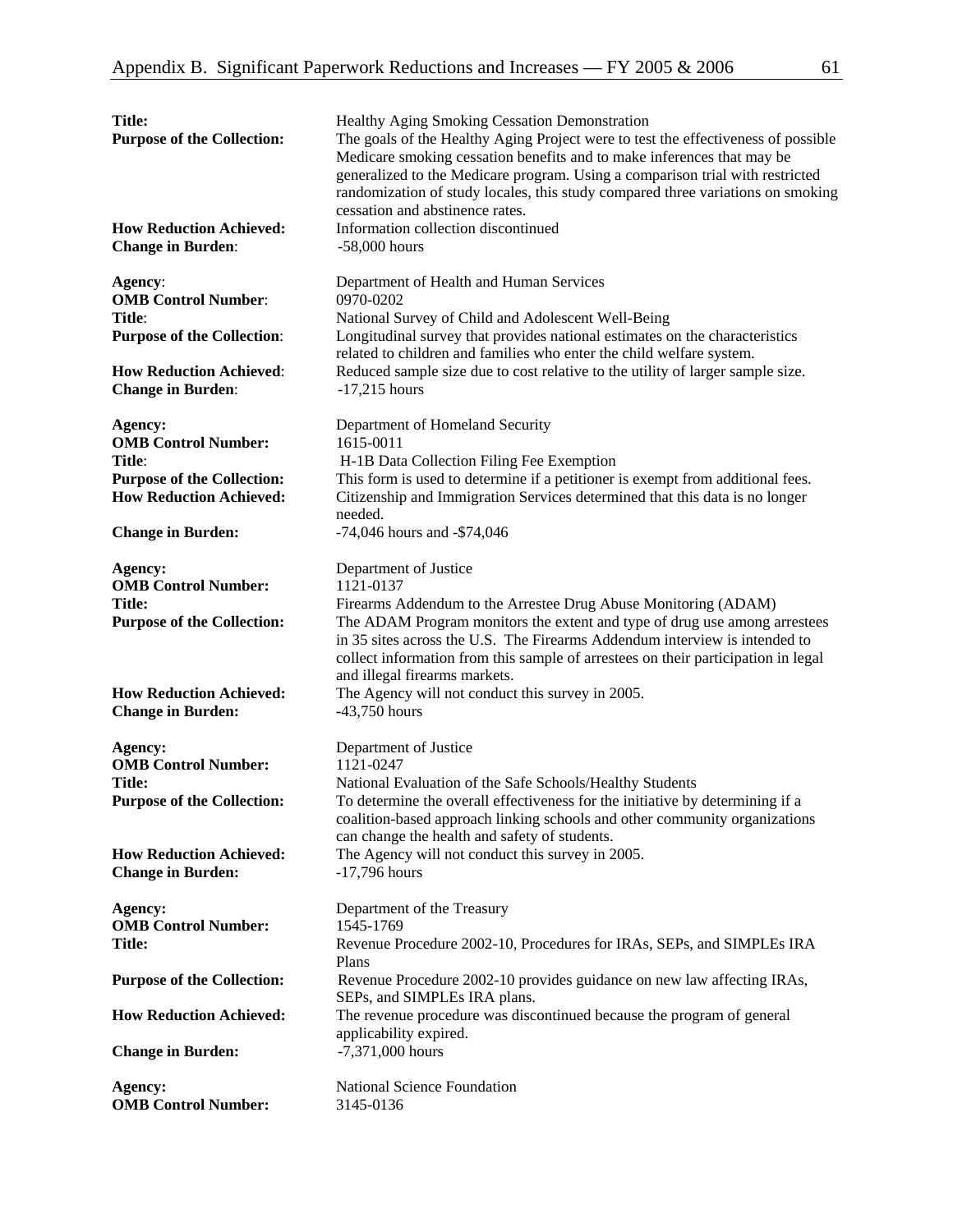| <b>Title:</b>                     | <b>EHR Generic Clearance</b>                                                                                                                                                                                                                                                                                                             |                                |                                                                       |
|-----------------------------------|------------------------------------------------------------------------------------------------------------------------------------------------------------------------------------------------------------------------------------------------------------------------------------------------------------------------------------------|--------------------------------|-----------------------------------------------------------------------|
| <b>Purpose of the Collection:</b> | The EHR Generic Clearance primarily is used for program and project planning,                                                                                                                                                                                                                                                            |                                |                                                                       |
|                                   | monitoring and management. Its component surveys or tasks typically collect<br>data on inputs and outputs in order to generate outcome indicators that EHR<br>needs to comply with the Government Performance and Results Act (GPRA).<br>The data collected under this clearance also serve as baseline data for program<br>evaluations. |                                |                                                                       |
|                                   |                                                                                                                                                                                                                                                                                                                                          | <b>How Reduction Achieved:</b> | NSF dropped several completed tasks from this information collection. |
|                                   |                                                                                                                                                                                                                                                                                                                                          | <b>Change in Burden:</b>       | $-10,545$ hours                                                       |
|                                   |                                                                                                                                                                                                                                                                                                                                          | Agency:                        | National Science Foundation                                           |
| <b>OMB Control Number:</b>        | 3145-0199                                                                                                                                                                                                                                                                                                                                |                                |                                                                       |
| <b>Title:</b>                     | NSF Math and Science Partnership (MSP) Monitoring System                                                                                                                                                                                                                                                                                 |                                |                                                                       |
| <b>Purpose of the Collection:</b> | The MSP Monitoring System is designed to collect both quantitative and<br>qualitative data on an annual basis and will allow for comparisons both within<br>and among projects over time.                                                                                                                                                |                                |                                                                       |
| <b>How Reduction Achieved:</b>    | NSF deleted questions from the survey.                                                                                                                                                                                                                                                                                                   |                                |                                                                       |
| <b>Change in Burden:</b>          | $-10,962$ hours                                                                                                                                                                                                                                                                                                                          |                                |                                                                       |
| Agency:                           | <b>Small Business Administration</b>                                                                                                                                                                                                                                                                                                     |                                |                                                                       |
| <b>OMB Control Number:</b>        | 3245-0076                                                                                                                                                                                                                                                                                                                                |                                |                                                                       |
| <b>Title:</b>                     | SBA Form 793, Notice to New SBA Borrowers                                                                                                                                                                                                                                                                                                |                                |                                                                       |
| <b>Purpose of the Collection:</b> | Informed recipients of SBA financing of minimum actions were required to                                                                                                                                                                                                                                                                 |                                |                                                                       |
|                                   | show that they were complying with SBA nondiscriminatory regulations.                                                                                                                                                                                                                                                                    |                                |                                                                       |
| <b>How Reduction Achieved:</b>    | SBA has determined that it does not have legal authority to require the use of the                                                                                                                                                                                                                                                       |                                |                                                                       |
|                                   | SBA Form 793.                                                                                                                                                                                                                                                                                                                            |                                |                                                                       |
| <b>Change in Burden</b>           | $-487,600$ hours                                                                                                                                                                                                                                                                                                                         |                                |                                                                       |

## **FY 2005 Burden Increases from Statutory Requirements**

| Agency:<br><b>OMB Control Number:</b> | Department of Agriculture<br>0563-0053                                                                                                                                                                                                                         |
|---------------------------------------|----------------------------------------------------------------------------------------------------------------------------------------------------------------------------------------------------------------------------------------------------------------|
| <b>Title:</b>                         | Multiple Peril Crop Insurance                                                                                                                                                                                                                                  |
| <b>Purpose of the Collection:</b>     | To determine insurance coverage premiums, subsidies, payments and<br>indemnities.                                                                                                                                                                              |
| <b>Why Increase Occurred:</b>         | The new requirements in ARPA required the Risk Management Agency to make<br>changes to meet expanding goals for existing crop programs to be improved and<br>expanded, new crops developed, and new insurance concepts studied for<br>possible implementation. |
| <b>Change in Burden:</b>              | 198,548 hours                                                                                                                                                                                                                                                  |
| <b>Statute Title and Pubic Law:</b>   | Federal Crop Insurance Act (P.L. 106-224)                                                                                                                                                                                                                      |
| Agency:                               | Department of Agriculture                                                                                                                                                                                                                                      |
| <b>OMB Control Number:</b>            | 0570-0050                                                                                                                                                                                                                                                      |
| <b>Title:</b>                         | Renewable Energy Systems and Energy Efficiency Improvements Grant,<br>Guaranteed Loans, and Direct Loan Program.                                                                                                                                               |
| <b>Purpose of the Collection:</b>     | To determine applicant eligibility, ensure compliance with agency regulations,<br>monitor activities to protect the Government's financial interest, and ensure that<br>the funds are used appropriately.                                                      |
| <b>Why Increase Occurred:</b>         | New statutory program.                                                                                                                                                                                                                                         |
| <b>Change in Burden:</b>              | 30,052 hours                                                                                                                                                                                                                                                   |
| <b>Statute Title and Public Law:</b>  | Farm Security and Rural Investment Act of 2002 (P.L. 107-171)                                                                                                                                                                                                  |
| Agency:<br><b>OMB Control Number:</b> | Department of Agriculture<br>0584-0006                                                                                                                                                                                                                         |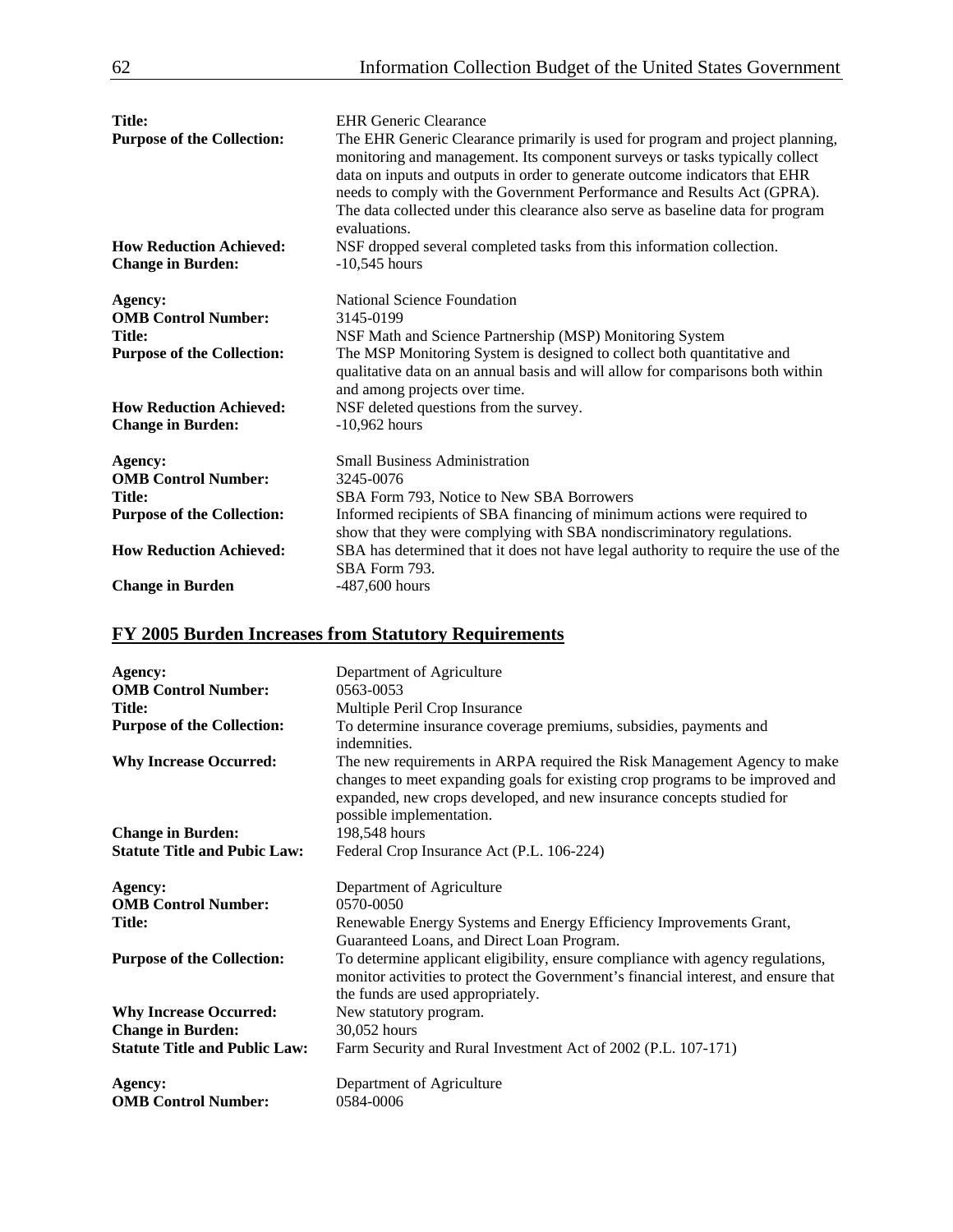| <b>Title:</b><br><b>Purpose of the Collection:</b>                                                | 7 CFR Part 215, National School Lunch Program FNS-640<br>To determine program eligibility and to ensure compliance with program<br>requirements.                                                                                                                                                                                                                                   |
|---------------------------------------------------------------------------------------------------|------------------------------------------------------------------------------------------------------------------------------------------------------------------------------------------------------------------------------------------------------------------------------------------------------------------------------------------------------------------------------------|
| <b>Why Increase Occurred:</b>                                                                     | Incorporated the requirements of Sec. 111 of the Child Nutrition and WIC<br>Reauthorization Act of 2004.                                                                                                                                                                                                                                                                           |
| <b>Change in Burden:</b><br><b>Statute Title and Pubic Law:</b>                                   | 32,284 hours<br>Child Nutrition and WIC Reauthorization Act of 2004 (P.L. 108-265)                                                                                                                                                                                                                                                                                                 |
| Agency:<br><b>OMB Control Number:</b><br><b>Title:</b><br><b>Purpose of the Collection:</b>       | Department of Commerce<br>0651-0009<br>Applications for Trademark Registration (Formerly Trademark Registration)<br>Allows individuals and businesses to register their trademarks, service marks,                                                                                                                                                                                 |
| <b>Why Increase Occurred:</b>                                                                     | collective trademarks and service marks, collective membership marks, and<br>certification marks with the Patent and Trademark Office (PTO).<br>PTO added two new fees: a reduced filing fee for applications filed through the<br>Trademark Electronic Application System (TEAS), which meet certain<br>requirements (TEAS Plus applications) and a fee to recover the additional |
| <b>Change in Burden:</b><br><b>Statute Title and Public Law:</b>                                  | processing costs for TEAS Plus applications that fail to meet the requirements.<br>\$16,027,800 in annual costs.<br>The Consolidated Appropriations Act, 2005 (P.L. 108-447).                                                                                                                                                                                                      |
| Agency:<br><b>OMB Control Number:</b><br><b>Title:</b><br><b>Purpose of the Collection:</b>       | Department of Commerce<br>0651-0032<br><b>Initial Patent Applications</b><br>Allows applicants to file utility, design, plant, continuation, continued                                                                                                                                                                                                                             |
| <b>Why Increase Occurred:</b>                                                                     | prosecution, continuation-in-part, and provisional patent applications.<br>Revised fee structure for patent applications to provide for separate national,<br>search, and examination fees.                                                                                                                                                                                        |
| <b>Change in Burden:</b><br><b>Statute Title and Public Law:</b>                                  | \$81,957,375 in annual costs.<br>The Consolidated Appropriations Act, 2005 (P.L. 108-447).                                                                                                                                                                                                                                                                                         |
| Agency:<br><b>OMB Control Number:</b><br><b>Title:</b><br><b>Purpose of the Collection:</b>       | Department of Defense<br>0720-0032<br>Federal Agency Retail Pharmacy Program<br>To extend Federal pricing of pharmaceuticals to prescriptions filled for<br>TRICARE beneficiaries by retail pharmacies in the TRICARE network.                                                                                                                                                     |
| <b>Why Increase Occurred:</b><br><b>Change in Burden:</b><br><b>Statute Title and Public Law:</b> | New collection.<br>9,600 hours<br>Fiscal Year 2000 National Defense Authorization Act (P.L. 106-65)                                                                                                                                                                                                                                                                                |
| Agency:<br><b>OMB Control Number:</b><br>Title:<br><b>Purpose of the Collection:</b>              | Department of Education<br>1820-0509<br>Lists of Hearing Officers and Mediators<br>To maintain a list of individuals who are qualified mediators and knowledgeable                                                                                                                                                                                                                 |
| <b>Why Increase Occurred:</b><br><b>Change in Burden:</b><br><b>Statute Title and Public Law:</b> | in laws and regulations relating to the provisions of special education and related<br>services.<br>Statutory and regulatory requirements were required burden under Part C.<br>27,815 hours<br>Individuals with Disabilities Education Improvement Act of 2004 (P.L. 108-<br>446)                                                                                                 |
| Agency:<br><b>OMB Control Number:</b><br><b>Title:</b>                                            | Department of Education<br>1820-0578<br>IDEA Part C State Performance Plan (SPP) and Annual Performance Report<br>(APR)                                                                                                                                                                                                                                                            |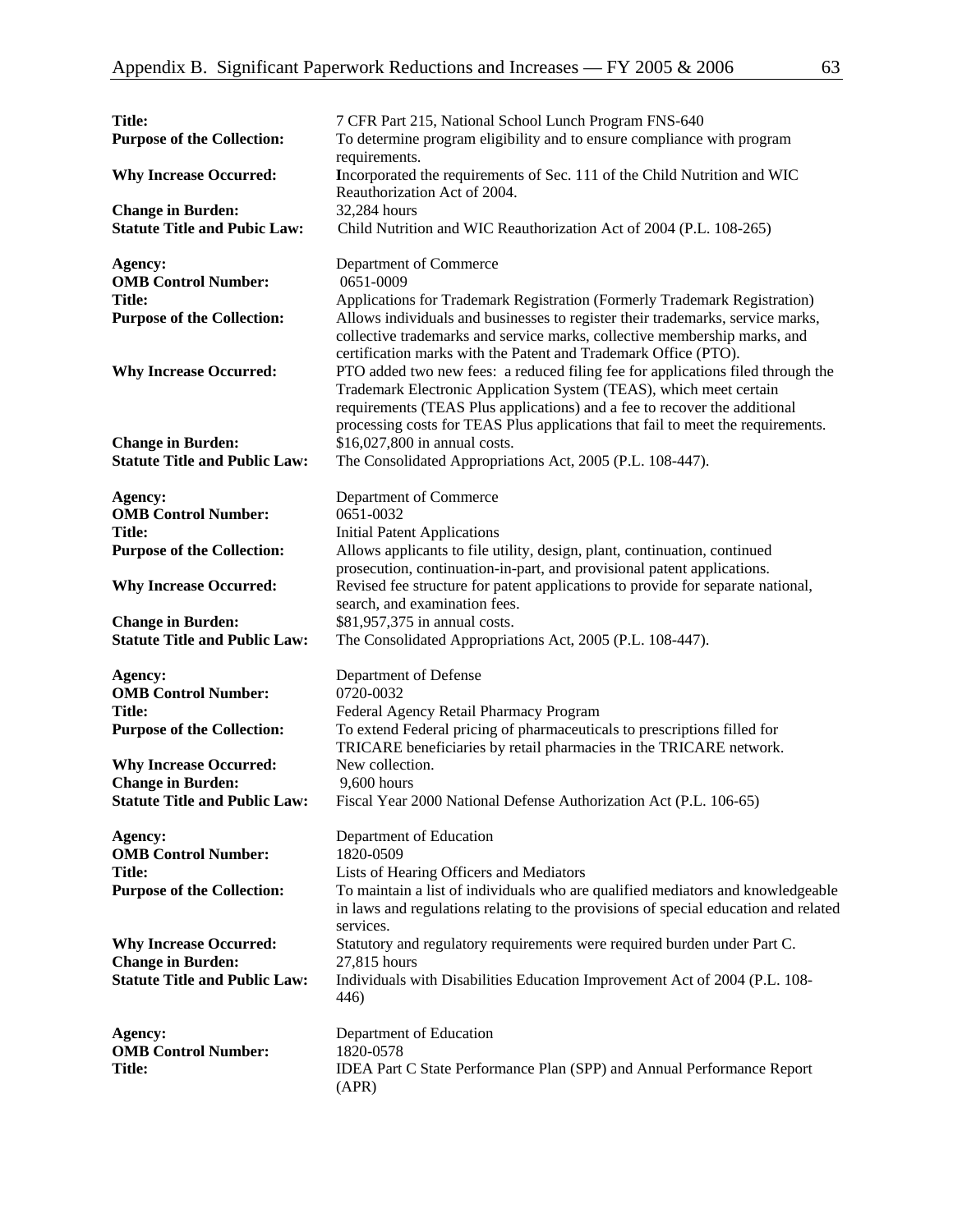| <b>Purpose of the Collection:</b>                                | To satisfy the requirement to report annually to the public on the performance of<br>each Part C program in the agency's performance plan.                        |
|------------------------------------------------------------------|-------------------------------------------------------------------------------------------------------------------------------------------------------------------|
| <b>Why Increase Occurred:</b>                                    | New statutory requirement.                                                                                                                                        |
| <b>Change in Burden:</b>                                         | 12,290 hours                                                                                                                                                      |
| <b>Statute Title and Public Law:</b>                             | Individuals with Disabilities Education Improvement Act of 2004 (P.L. 108-                                                                                        |
|                                                                  | 446)                                                                                                                                                              |
| Agency:                                                          | Department of Education                                                                                                                                           |
| <b>OMB Control Number:</b>                                       | 1850-0797                                                                                                                                                         |
| <b>Title:</b><br><b>Purpose of the Collection:</b>               | Reading First Impact Study<br>Students, teachers, parents, principals, and reading coaches provide data to                                                        |
|                                                                  | estimate how the "Reading First" program impacts student achievement by                                                                                           |
|                                                                  | comparing participating schools with non-participating schools.                                                                                                   |
| <b>Why Increase Occurred:</b>                                    | Compliance with the Reading First statute for mandated national evaluations.                                                                                      |
| <b>Change in Burden:</b><br><b>Statute Title and Public Law:</b> | 74,020 hours<br>No Child Left Behind Act of 2001 (P.L 107-110)                                                                                                    |
|                                                                  |                                                                                                                                                                   |
| Agency:                                                          | Department of Health and Human Services                                                                                                                           |
| <b>OMB Control Number:</b><br><b>Title:</b>                      | 0910-0560                                                                                                                                                         |
| <b>Purpose of the Collection:</b>                                | Recordkeeping and Records Access Requirements for Food Facilities<br>Data collected as a result of the recordkeeping and records access requirements              |
|                                                                  | will be used to aid FDA in their investigative and enforcement activities and to                                                                                  |
|                                                                  | inform the appropriate individuals and food facilities of specific terrorist threats.                                                                             |
| <b>Why Increase Occurred:</b><br><b>Change in Burden:</b>        | New Collection.<br>5,359,000 hours                                                                                                                                |
| <b>Statute Title and Public Law:</b>                             | Public Health Security and Bioterrorism Preparedness and Response Act of                                                                                          |
|                                                                  | 2002 (P.L. 107-188)                                                                                                                                               |
| Agency:                                                          | Department of Health and Human Services                                                                                                                           |
| <b>OMB Control Number:</b>                                       | 0925-0361                                                                                                                                                         |
| Title:                                                           | National Institutes of Health Loan Repayment Programs                                                                                                             |
| <b>Purpose of the Collection:</b>                                | To provide repayment of existing loans of up to \$35,000 per year to qualified                                                                                    |
|                                                                  | health professionals performing research in fields required by the NIH to<br>support its mission.                                                                 |
| <b>Why Increase Occurred:</b>                                    | Changes are due to statutory expansion of the program.                                                                                                            |
| <b>Change in Burden:</b>                                         | 16,427 hours                                                                                                                                                      |
| <b>Statute Title and Public Law:</b>                             | Minority Health and Health Disparities Research and Education Act of 2000                                                                                         |
|                                                                  | $(P.L. 106-525).$                                                                                                                                                 |
| Agency:                                                          | Department of Health and Human Services                                                                                                                           |
| <b>OMB Control Number:</b>                                       | 0938-0050                                                                                                                                                         |
| <b>Title:</b>                                                    | Hospital/Healthcare Complex Cost Report                                                                                                                           |
| <b>Purpose of the Collection:</b>                                | The form is used by hospitals participating in the Medicare program. This form<br>reports the health care costs to determine the amount of reimbursable costs for |
|                                                                  | services rendered to Medicare beneficiaries                                                                                                                       |
| Why the increase occurred:                                       | Revision of section 1814(i) of the Social Security Act.                                                                                                           |
| <b>Change in Burden:</b>                                         | 66,200 hours                                                                                                                                                      |
| Agency:                                                          | Department of Health and Human Services                                                                                                                           |
| <b>OMB Control Number:</b>                                       | 0938-0214                                                                                                                                                         |
| <b>Title:</b>                                                    | Questions on Other Insurance Available to Medicare Beneficiaries, MSP                                                                                             |
| <b>Purpose of the Collection:</b>                                | Medicare Secondary Payer (MSP) refers to those situations where Medicare<br>does not have primary responsibility for paying the medical expenses of a             |
|                                                                  | Medicare beneficiary. Medicare Fiscal Intermediaries, Carrier, and now Part D                                                                                     |
|                                                                  | Plans, need information about primary payers in order to perform various tasks                                                                                    |
|                                                                  | to detect and process MSP cases and make recoveries.                                                                                                              |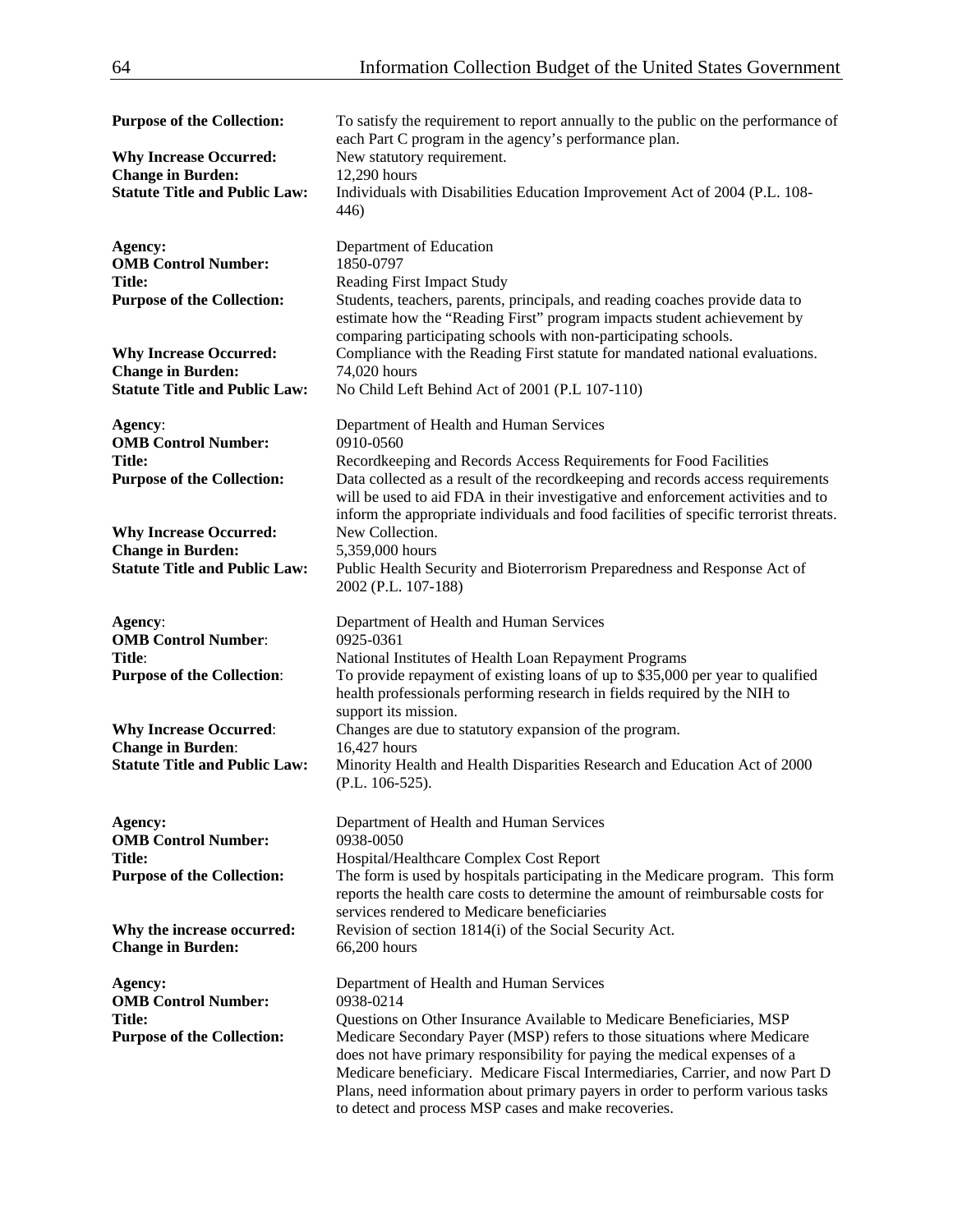| Why the increase occurred:                                       | HHS implemented this collection as part of the Medicare Prescription Drug<br>benefit.                                                                                                                                                         |
|------------------------------------------------------------------|-----------------------------------------------------------------------------------------------------------------------------------------------------------------------------------------------------------------------------------------------|
| <b>Change in Burden:</b><br><b>Statute Title and Public Law:</b> | 490,576 hours<br>Medicare Prescription Drug, Improvement, and Modernization Act of 2003<br>(P.L. 108-173).                                                                                                                                    |
| Agency:                                                          | Department of Health and Human Services                                                                                                                                                                                                       |
| <b>OMB Control Number:</b><br>Title:                             | 0938-0953                                                                                                                                                                                                                                     |
| <b>Purpose of the Collection:</b>                                | Expedited Review Notices (CMS-4004-FC)<br>Provide for the establishment of expedited determination procedures for<br>providers                                                                                                                |
| <b>Why Increase Occurred:</b><br><b>Change in Burden:</b>        | HHS implementing a requirement in statute.<br>379,400 hours                                                                                                                                                                                   |
| <b>Statute Title and Public Law:</b>                             | Medicare, Medicaid, and SCHIP Benefits Improvement and Protection Act<br>(BIPA) of 2000 (P.L. 106-554)                                                                                                                                        |
| Agency:<br><b>OMB Control Number:</b>                            | Department of Health and Human Services<br>0938-0964                                                                                                                                                                                          |
| Title:                                                           | Medicare Prescription Drug Benefit (CMS-4068-P)                                                                                                                                                                                               |
| <b>Purpose of the Collection:</b>                                | To implement the Medicare Part $D -$ Voluntary Prescription Drug Benefit<br>Program.                                                                                                                                                          |
| <b>Why Increase Occurred:</b><br><b>Change in Burden:</b>        | New statutory program<br>40,278,247 hours                                                                                                                                                                                                     |
| <b>Statute Title and Public Law:</b>                             | Medicare Prescription Drug, Improvement, and Modernization Act of 2003<br>(P.L. 108-173).                                                                                                                                                     |
| Agency:<br><b>OMB Control Number:</b>                            | Department of Health and Human Services<br>0938-0931                                                                                                                                                                                          |
| <b>Title:</b>                                                    | National Provider Identifier (NPI) Application Update Form                                                                                                                                                                                    |
| <b>Purpose of the Collection:</b>                                | The form is used by health care providers to apply for NPIs and to update the<br>information collected from them whenever it changes.                                                                                                         |
| <b>Why Increase Occurred:</b>                                    | HHS implemented a provision of the Health Insurance Portability and<br>Accountability Act                                                                                                                                                     |
| <b>Change in Burden:</b>                                         | 448,128 hours                                                                                                                                                                                                                                 |
| <b>Statute Title and Public Law:</b>                             | Health Insurance Portability and Accountability Act of 1996 (P.L. 104-191)                                                                                                                                                                    |
| Agency:<br><b>OMB Control Number:</b>                            | Department of Health and Human Services<br>0938-0935                                                                                                                                                                                          |
| <b>Title:</b>                                                    | Medicare Advantage Applications                                                                                                                                                                                                               |
| <b>Purpose of the Collection:</b>                                | Health plans must meet certain regulatory requirements to enter into a contract<br>with CMS to provide health benefits to Medicare beneficiaries. These<br>applications are the collection forms to obtain the information from a health plan |
| Why the increase occurred:                                       | that will allow CMS staff to determine compliance with the regulations.<br>HHS created this new application to comply with Title II of the Medicare<br>Prescription Drug, Improvement, and Modernization Act of 2003.                         |
| <b>Change in Burden:</b>                                         | $20,100$ hours                                                                                                                                                                                                                                |
| <b>Statute Title and Public Law:</b>                             | Medicare Prescription Drug, Improvement, and Modernization Act of 2003<br>$(P.L. 108-173).$                                                                                                                                                   |
| Agency:<br><b>OMB Control Number:</b>                            | Department of Health and Human Services<br>0938-0936                                                                                                                                                                                          |
| Title:                                                           | Medicare Advantage Applications for Part D                                                                                                                                                                                                    |
| <b>Purpose of the Collection:</b>                                | The Application for Prescription Drug Plans (PDP), the Application Medicare<br>Advantage Prescription Drug (MA-PD), and the Application for Cost Plans to<br>Offer a Qualified Prescription Drug Coverage are completed by entities seeking   |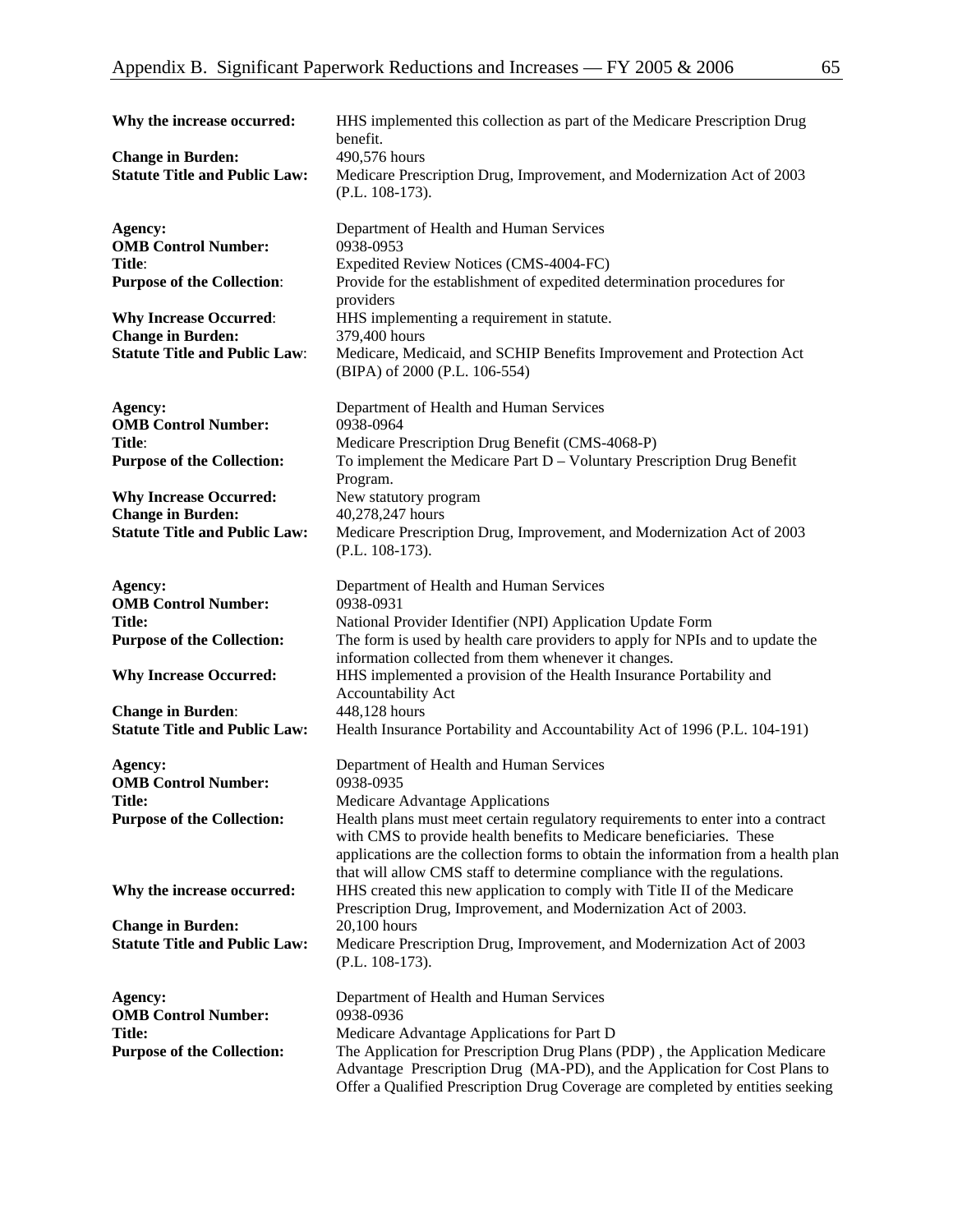|                                                                  | approval to offer Part D Benefits under the Medicare Prescription Drug Benefit                                                                              |
|------------------------------------------------------------------|-------------------------------------------------------------------------------------------------------------------------------------------------------------|
| Why the increase occurred:                                       | program.<br>HHS created this new application to comply with Title I of the Medicare<br>Prescription Drug, Improvement, and Modernization Act of 2003.       |
| <b>Change in Burden:</b><br><b>Statute Title and Public Law:</b> | 20,081 hours                                                                                                                                                |
|                                                                  | Medicare Prescription Drug, Improvement, and Modernization Act of 2003<br>(P.L. 108-173).                                                                   |
| Agency:                                                          | Department of Health and Human Services                                                                                                                     |
| <b>OMB Control Number:</b><br><b>Title:</b>                      | 0938-0941<br>Medicare Care Management Performance Demonstration                                                                                             |
| <b>Purpose of the Collection:</b>                                | The Centers for Medicare & Medicaid Services intends to use these forms to                                                                                  |
|                                                                  | collect information needed to implement Congressionally-mandated and high                                                                                   |
|                                                                  | priority Medicare demonstrations. These forms in will be used to reward<br>physician groups for improvements in the quality of care and services delivered  |
|                                                                  | to Medicare fee-for-service beneficiaries.                                                                                                                  |
| Why the increase occurred:                                       | HHS imposed this new requirements in compliance with Section 649 of the<br>Medicare Prescription Drug, Improvement, and Modernization Act of 2003           |
| <b>Change in Burden:</b>                                         | 15,200 hours                                                                                                                                                |
| <b>Statute Title and Public Law:</b>                             | Medicare Prescription Drug, Improvement, and Modernization Act of 2003                                                                                      |
|                                                                  | $(P.L. 108-173).$                                                                                                                                           |
| Agency:                                                          | Department of Health and Human Services                                                                                                                     |
| <b>OMB Control Number:</b><br><b>Title:</b>                      | 0938-0944<br>Bid Pricing Tool for Medicare Advantage Plans and Prescription Drug Plans                                                                      |
| <b>Purpose of the Collection:</b>                                | Under the Medicare Modernization Act, Medicare Advantage Organizations                                                                                      |
|                                                                  | (MAO) and Prescription Drug Plans (PDP) are required to submit an actuarial                                                                                 |
|                                                                  | pricing bid to CMS for approval. This software is used by MAOs and PDPs to<br>price their plan benefit package. This software is used by CMS to review and  |
|                                                                  | approve the plan pricing proposed by each organization.                                                                                                     |
| Why the increase occurred:                                       | This is a new requirement imposed as part of the Medicare Prescription Drug,                                                                                |
| <b>Change in Burden:</b>                                         | Improvement, and Modernization Act of 2003<br>12,050 hours                                                                                                  |
| <b>Statute Title and Public Law:</b>                             | Medicare Prescription Drug, Improvement, and Modernization Act of 2003                                                                                      |
|                                                                  | (P.L. 108-173).                                                                                                                                             |
| Agency:                                                          | Department of Health and Human Services                                                                                                                     |
| <b>OMB Control Number:</b>                                       | 0938-0949                                                                                                                                                   |
| <b>Title:</b><br><b>Purpose of the Collection:</b>               | Health Insurance Reform: Security Standards; Final Rule<br>This final rule adopts standards for the security of electronic protected health                 |
|                                                                  | information to be implemented by health plans, health care clearinghouses and                                                                               |
|                                                                  | certain health care providers. The use of the security standards will improve the<br>Medicare and Medicaid programs, and other Federal health programs, and |
|                                                                  | private health programs.                                                                                                                                    |
| Why the increase occurred:                                       | HHS imposed this new requirement in compliance with HIPAA.                                                                                                  |
| <b>Change in Burden:</b><br><b>Statute Title and Public Law:</b> | 64,539,263 hours<br>Health Insurance Portability and Accountability Act of 1996 (P.L. 104-191)                                                              |
|                                                                  |                                                                                                                                                             |
| Agency:                                                          | Department of Health and Human Services                                                                                                                     |
| <b>OMB Control Number:</b><br><b>Title:</b>                      | 0938-0951<br>Collection of Drug Pricing and Network Pharmacy Data from Medicare                                                                             |
|                                                                  | Prescription Drug Plans                                                                                                                                     |
| <b>Purpose of the Collection:</b>                                | Both stand-alone prescription drug plans (PDPs) and Medicare Advantage<br>Prescription Drug (MA-PDs) plans are required to submit drug pricing and          |
|                                                                  | pharmacy network data to CMS. These data are publicly available to people                                                                                   |
|                                                                  | with Medicare through the new Medicare prescription drug plan finder tool at                                                                                |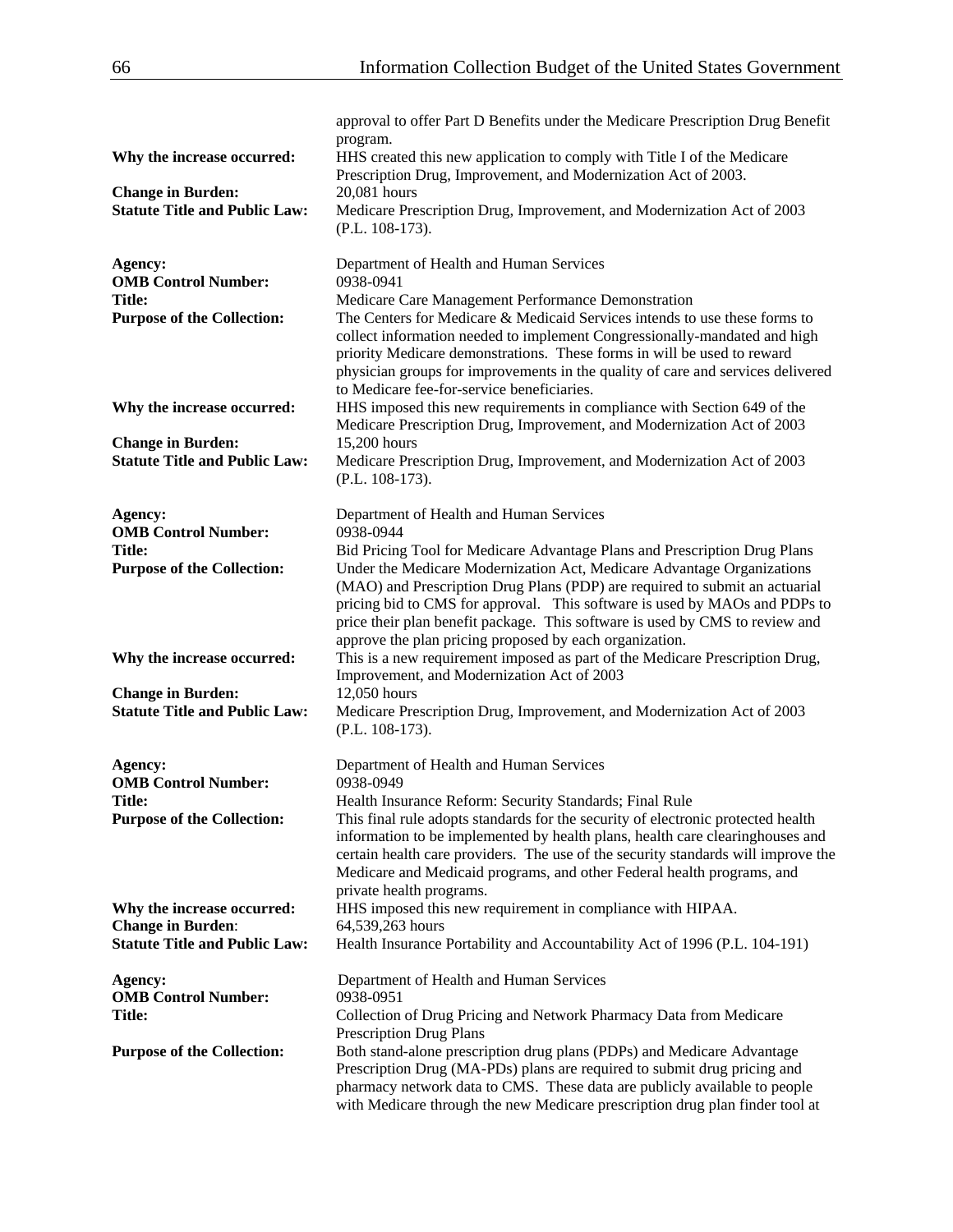| Why the increase occurred:<br><b>Change in Burden:</b><br><b>Statute Title and Public Law:</b> | www.medicare.gov. The purpose of the data is to enable people with Medicare<br>to compare, learn, select and enroll in a plan that best meets their needs.<br>HHS imposed this new requirements in compliance with Title I and Title II of<br>the Medicare Prescription Drug, Improvement, and Modernization Act of 2003.<br>36,400 hours<br>Medicare Prescription Drug, Improvement, and Modernization Act of 2003<br>(P.L. 108-173).                                                   |
|------------------------------------------------------------------------------------------------|------------------------------------------------------------------------------------------------------------------------------------------------------------------------------------------------------------------------------------------------------------------------------------------------------------------------------------------------------------------------------------------------------------------------------------------------------------------------------------------|
| Agency:<br><b>OMB Control Number:</b><br><b>Title:</b>                                         | Department of Health and Human Services<br>0938-0952<br>Federal Funding of Emergency Health Services (Section 1011): Provider<br>Payment Determination and On-Call Cost Forms                                                                                                                                                                                                                                                                                                            |
| <b>Purpose of the Collection:</b>                                                              | Section 1011 of MMA provides that the Secretary will establish a process for<br>eligible providers to request payment. The Secretary must directly pay<br>hospitals, physicians, and ambulance providers (including Indian Health<br>Service, Indian tribe and tribal organizations) for their otherwise un-reimbursed<br>costs of providing services required by Section 1867 of the Social Security Act<br>(EMTALA) and related hospital inpatient, outpatient and ambulance services. |
| Why the increase occurred:                                                                     | HHS imposed this new requirement in compliance with Section 1011 of the<br>Medicare Prescription Drug, Improvement, and Modernization Act of 2003.                                                                                                                                                                                                                                                                                                                                       |
| <b>Change in Burden:</b><br><b>Statute Title and Public Law:</b>                               | 634,000 hours<br>Medicare Prescription Drug, Improvement, and Modernization Act of 2003<br>(P.L. 108-173).                                                                                                                                                                                                                                                                                                                                                                               |
| Agency:<br><b>OMB Control Number:</b>                                                          | Department of Health and Human Services<br>0938-0957                                                                                                                                                                                                                                                                                                                                                                                                                                     |
| <b>Title:</b><br><b>Purpose of the Collection:</b>                                             | Retiree Drug Subsidy Program Application<br>Under the Medicare Prescription Drug, Improvement, Improvement, and<br>Modernization Act (MMA) of 2003, sponsors who offer prescription drug<br>coverage to their qualified covered retirees are eligible to receive a 28% tax-free<br>subsidy for allowable drug costs. In order to qualify, plan sponsors must submit<br>a complete application to CMS with a list of retirees for whom it intends to<br>collect the subsidy.              |
| Why the increase occurred:<br><b>Change in Burden:</b><br><b>Statute Title and Public Law:</b> | HHS imposed this new requirement in compliance with Subpart R of the MMA<br>2,025,000 hours<br>Medicare Prescription Drug, Improvement, and Modernization Act of 2003<br>(P.L. 108-173).                                                                                                                                                                                                                                                                                                 |
| Agency:<br><b>OMB Control Number:</b>                                                          | Department of Health and Human Services<br>0938-0958                                                                                                                                                                                                                                                                                                                                                                                                                                     |
| <b>Title:</b><br><b>Purpose of the Collection:</b>                                             | Monthly State File of Medicaid/Medicare Dual Eligible Enrollees<br>The monthly file of dual eligible enrollees will be used to determine those duals<br>with drug benefits for the phased down State contribution process.                                                                                                                                                                                                                                                               |
| Why the increase occurred:                                                                     | HHS imposed this new requirement in compliance with Section 103 of the<br>Medicare Modernization Act.                                                                                                                                                                                                                                                                                                                                                                                    |
| <b>Change in Burden:</b><br><b>Statute Title and Public Law:</b>                               | 10,710 hours<br>Medicare Prescription Drug, Improvement, and Modernization Act of 2003<br>$(P.L. 108-173).$                                                                                                                                                                                                                                                                                                                                                                              |
| Agency:<br><b>OMB Control Number:</b><br><b>Title:</b><br><b>Purpose of the Collection:</b>    | Department of Health and Human Services<br>0938-0960<br>CMS Real-time Eligibility Agreement and MDCN Access Request<br>Federal law requires that CMS take precautions to minimize the security risk to<br>federal information systems. The information will be used to assure that those<br>entities that access the Medicare database are aware of applicable provisions and<br>penalties.                                                                                              |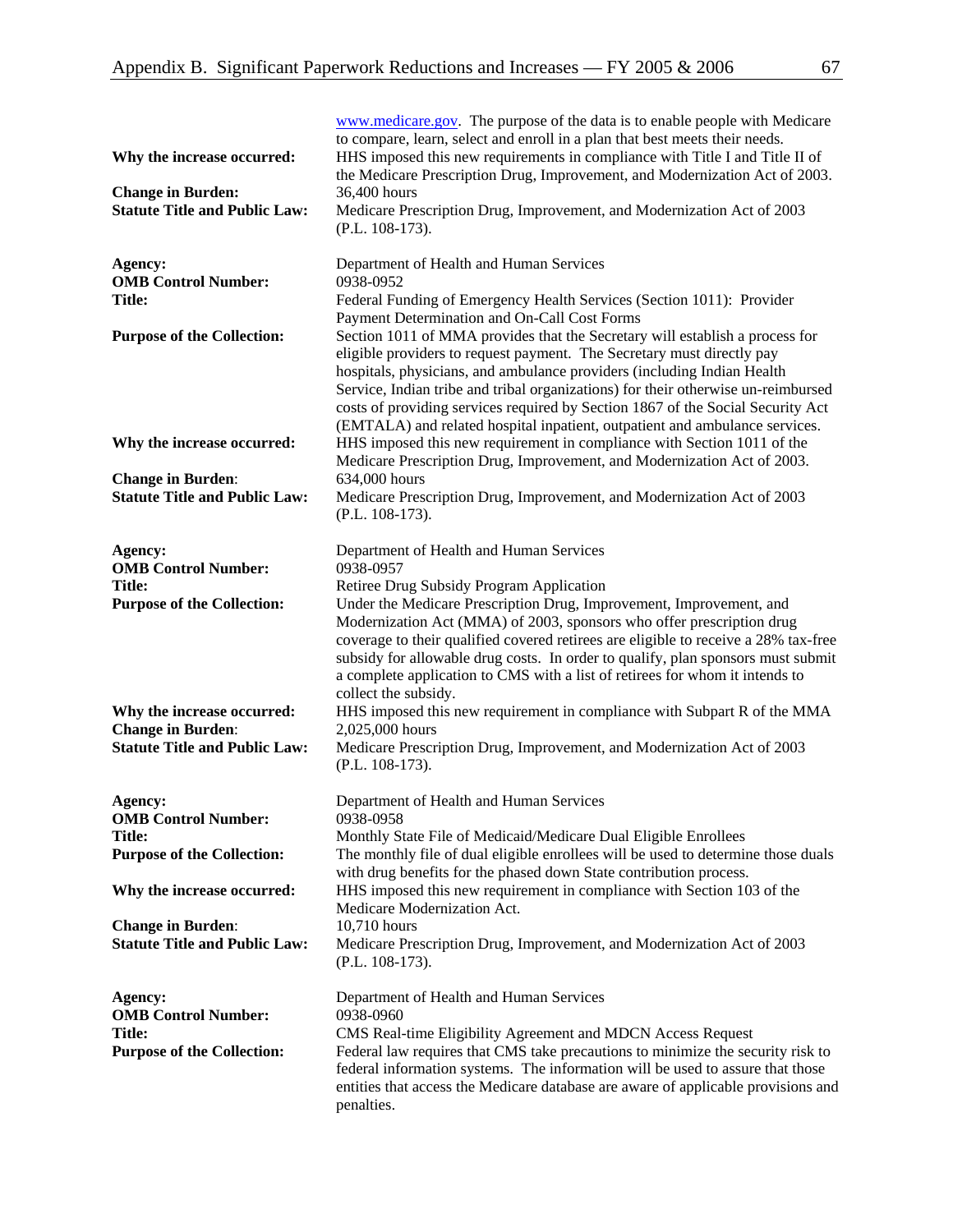| Why the increase occurred:                                         | HHS imposed this new requirement in compliance with HIPAA Section<br>164.312(a)(2)(i)                                                                                                                                                                                   |
|--------------------------------------------------------------------|-------------------------------------------------------------------------------------------------------------------------------------------------------------------------------------------------------------------------------------------------------------------------|
| <b>Change in Burden:</b><br><b>Statute Title and Public Law:</b>   | 45,000 hours<br>Health Insurance Portability and Accountability Act of 1996 (P.L. 104-191)                                                                                                                                                                              |
| Agency:<br><b>OMB Control Number:</b>                              | Department of Health and Human Services<br>0970-0289                                                                                                                                                                                                                    |
| <b>Title:</b>                                                      | Annual Report; on Progress - University Centers for Excellence in<br>Developmental Disabilities Education, Research, and Service                                                                                                                                        |
| <b>Purpose of the Collection:</b>                                  | The Act requires that grantees be monitored through an accountability system in<br>addition to an annual report.                                                                                                                                                        |
| <b>Why Increase Occurred:</b><br><b>Change in Burden:</b>          | Compliance with the Act.<br>61,000 hours                                                                                                                                                                                                                                |
| <b>Statute Title and Public Law:</b>                               | Development Disabilities Assistance and Bill of Rights Act of 2000 (P.L. 106-<br>402)                                                                                                                                                                                   |
| Agency:<br><b>OMB Control Number:</b>                              | Department of Health and Human Services<br>0970-0287                                                                                                                                                                                                                    |
| <b>Title:</b>                                                      | Fourth National Incidence Study of Child Abuse and Neglect (NIS-4) 2nd<br>submission                                                                                                                                                                                    |
| <b>Purpose of the Collection:</b><br><b>Why Increase Occurred:</b> | Provide national estimates of child maltreatment in the United States<br>Compliance with the Act                                                                                                                                                                        |
| <b>Change in Burden:</b>                                           | 13,845 hours                                                                                                                                                                                                                                                            |
| <b>Statute Title and Public Law:</b>                               | Keeping Child and Families Safe Act of 2003 (P.L. 108-36)                                                                                                                                                                                                               |
| <b>Agency</b><br><b>OMB Control Number:</b>                        | Department of Homeland Security<br>1651-0088                                                                                                                                                                                                                            |
| <b>Title:</b>                                                      | Passenger and Crew Manifest for Passenger Flights                                                                                                                                                                                                                       |
| <b>Purpose of the Collection:</b>                                  | To ensure aviation safety as well as safety for sea carriers.                                                                                                                                                                                                           |
| <b>Why Increase Occurred:</b>                                      | New statutes.                                                                                                                                                                                                                                                           |
| <b>Change in Burden:</b>                                           | 304,209 hours                                                                                                                                                                                                                                                           |
| <b>Statute:</b>                                                    | Enhanced Border Security and Visa Reform Act 2002 (P.L. 107-173); and the<br>Aviation and Transportation Security Act of 2001 (P.L. 107-71)                                                                                                                             |
| Agency:<br><b>OMB Control Number:</b>                              | Department of Homeland Security<br>1652-0019                                                                                                                                                                                                                            |
| <b>Title:</b>                                                      | Registered Traveler (RT) Pilot Program                                                                                                                                                                                                                                  |
| <b>Purpose of the Collection:</b>                                  | To collect information from individuals who agreed to participate in the<br>program, and to verify identity, complete a name-based security threat<br>assessment and issue an identification token.                                                                     |
| <b>Why Increase Occurred:</b>                                      | New program.                                                                                                                                                                                                                                                            |
| <b>Change in Burden:</b>                                           | 38,384 hours                                                                                                                                                                                                                                                            |
| <b>Statute Title and Public Law:</b>                               | Aviation and Transportation Security Act of 2001 (P.L. 107-71).                                                                                                                                                                                                         |
| Agency:<br><b>OMB Control Number:</b>                              | Department of Homeland Security<br>1652-0023                                                                                                                                                                                                                            |
| Title:                                                             | Transportation Worker Identification Credential (TWIC) Prototype                                                                                                                                                                                                        |
| <b>Purpose of the Collection:</b>                                  | To evaluate certain technologies and business processes in development of the<br>TWIC Program Concept, which, if approved, will provide for a single, uniform<br>credential nationwide for transportation workers who require access to secure<br>transportation areas. |
| <b>Why Increase Occurred:</b>                                      | New program.                                                                                                                                                                                                                                                            |
| <b>Change in Burden:</b>                                           | 73,633 hours                                                                                                                                                                                                                                                            |
| <b>Statute Title and Public Law:</b>                               | USA PATROIT Act (P.L. 107-56); Aviation and Transportation Security Act of<br>2001 (P.L. 107-71).                                                                                                                                                                       |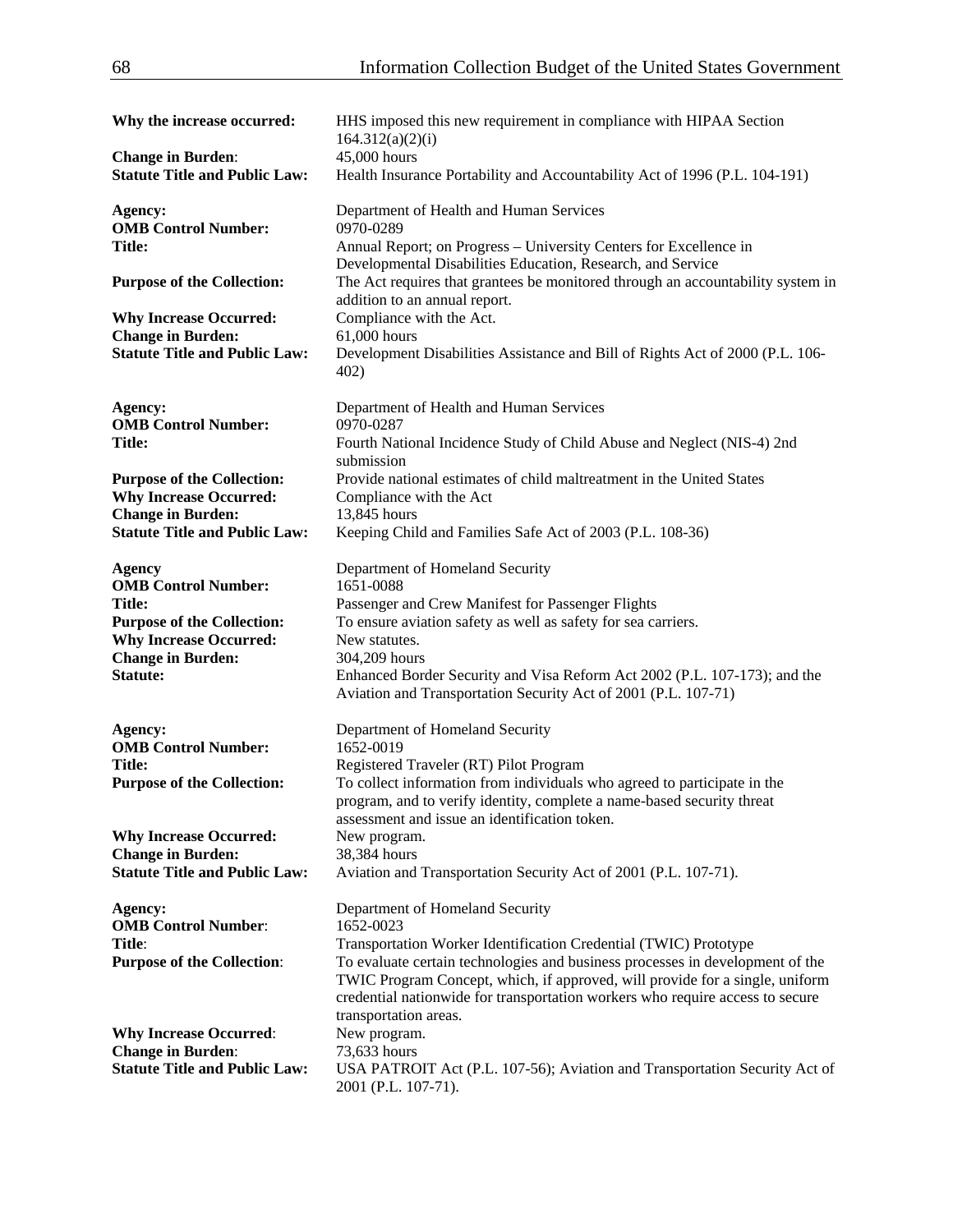| <b>Agency</b><br><b>OMB Control Number:</b><br><b>Title:</b><br><b>Purpose of the Collection:</b><br><b>Why Increase Occurred:</b><br><b>Change in Burden:</b><br><b>Statute Title and Public Law:</b> | Department of Homeland Security<br>1652-0027<br>Security Threat Assessment for Individuals Applying for a Hazardous Materials<br>Endorsement for a Commercial Drivers' License<br>To collect information on individuals who hold, apply for, transfer or renew a<br>hazardous material (hazmat) endorsement on their commercial drivers' license.<br>Statutory requirement of the USA Patriot Act.<br>411,800 hours and \$14,750,000<br>USA PATROIT Act (P.L. 107-56).                                                                                                                                           |
|--------------------------------------------------------------------------------------------------------------------------------------------------------------------------------------------------------|------------------------------------------------------------------------------------------------------------------------------------------------------------------------------------------------------------------------------------------------------------------------------------------------------------------------------------------------------------------------------------------------------------------------------------------------------------------------------------------------------------------------------------------------------------------------------------------------------------------|
| Agency:<br><b>OMB Control Number:</b><br>Title:<br><b>Purpose of the Collection:</b><br><b>Why Increase Occurred:</b><br><b>Change in Burden:</b><br><b>Statute Title and Public Law:</b>              | Department of Homeland Security<br>1652-0032<br><b>Transportation Security Screener Medical Questionnaire</b><br>Obtain medical information from applications for employment as screeners to<br>evaluate their qualifications for the position.<br>Legislative requirement implementing minimum physical abilities standards for<br>persons who work as airport security screeners.<br>11,430 hours<br>Aviation and Transportation Security Act of 2001 (P.L. 107-71).                                                                                                                                           |
| Agency:<br><b>OMB Control Number:</b><br><b>Title:</b><br><b>Purpose of the Collection:</b><br><b>Why Increase Occurred:</b><br><b>Change in Burden:</b><br><b>Statute Title and Public Law:</b>       | Department of Homeland Security<br>1652-0033<br><b>Airspace Waiver Applications</b><br>Enables TSA to conduct security threat assessments on individuals and aircraft<br>operators who apply for a waiver seeking permission to fly in restricted airspace.<br>The burden increase stems from a security need to ensure those individuals who<br>are on board or piloting flights that will be entering restricted airspace do not<br>pose a known threat to transportation or national security or have a criminal<br>record.<br>42,000 hours<br>Aviation and Transportation Security Act of 2001 (P.L. 107-71) |
| Agency:<br><b>OMB Control Number:</b><br><b>Title:</b><br><b>Purpose of the Collection:</b><br><b>Why Increase Occurred:</b>                                                                           | Department of Homeland Security<br>1652-0035<br>Enhanced Security Procedures at Ronald Reagan Washington National Airport<br>(DCA)<br>To collect security information for all general aviation operations out of DCA,<br>to conduct background checks/security threat assessments.<br>New requirements to allow for and ensure the security of general aviation<br>operations at DCA.                                                                                                                                                                                                                            |
| <b>Change in Burden:</b><br><b>Statute Title and Public Law:</b><br>Agency:<br><b>OMB Control Number:</b><br><b>Title:</b>                                                                             | 13,297 hours and \$1,034,000<br>Vision 100-Century of Aviation Reauthorization Act (P.L. 108-176)<br>Department of the Interior<br>1076-0165<br>Application to Share in the Western Shoshone Funds as a Lineal Descendent of                                                                                                                                                                                                                                                                                                                                                                                     |
| <b>Purpose of the Collection:</b><br><b>Why Increase Occurred:</b><br><b>Change In Burden:</b><br><b>Statute Title and Public Law:</b>                                                                 | the Western Shoshone Identifiable Group, 25 CFR Part 61<br>To provide lineal descendents opportunity to apply for enrollment to receive<br>judgment funds.<br>Responding to court order to develop roll of eligible recipients.<br>56,000 hours<br>Western Shoshone Claims Distribution Act of 2004 (P.L. 108-270).                                                                                                                                                                                                                                                                                              |
| Agency:<br><b>OMB Control Number:</b><br><b>Title:</b>                                                                                                                                                 | Department of Labor<br>1215-0197<br>Energy Employees Occupational Illness Compensation Program Act Forms                                                                                                                                                                                                                                                                                                                                                                                                                                                                                                         |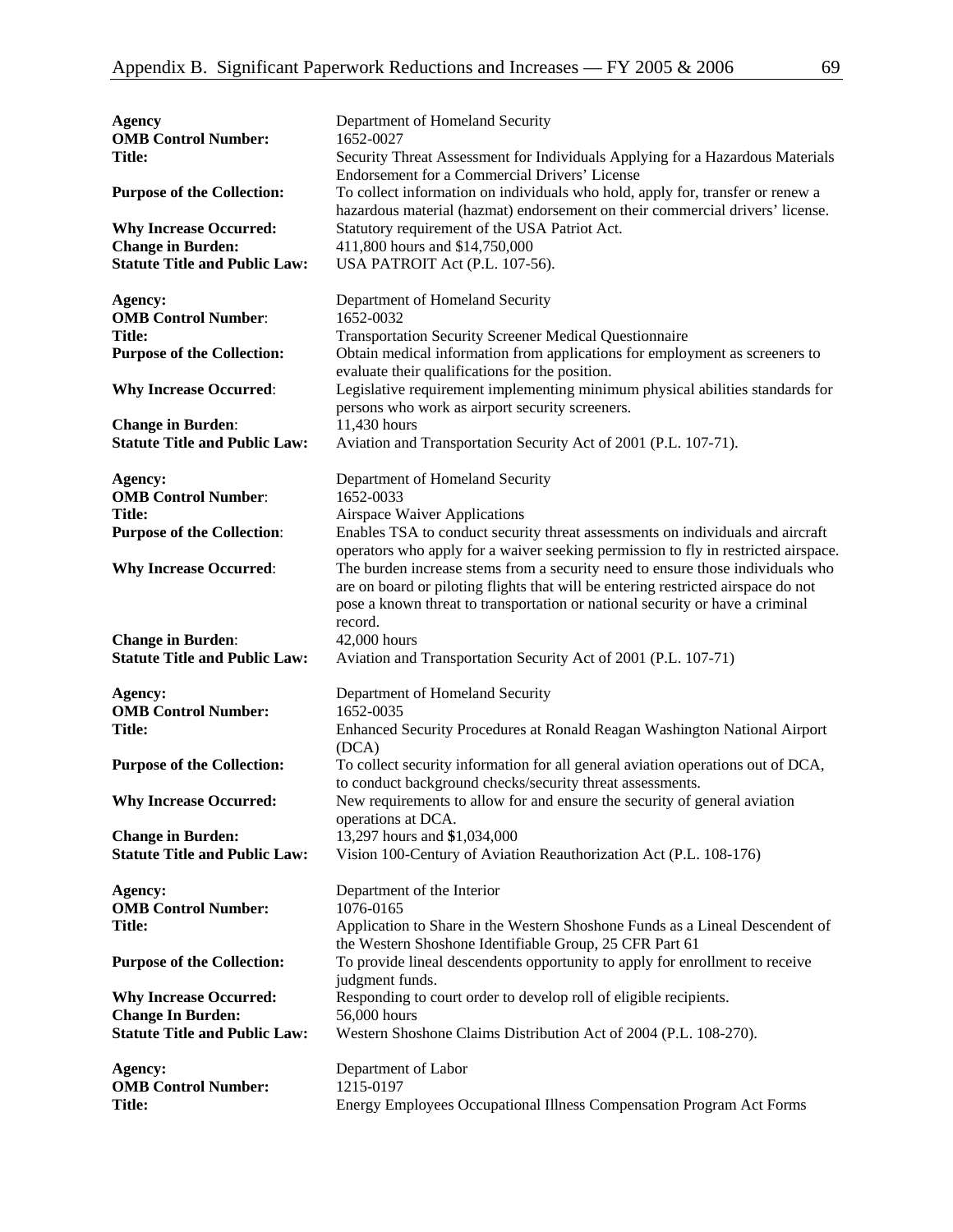| <b>Purpose of the Collection:</b><br><b>Why Increase Occurred:</b><br><b>Change in Burden:</b><br><b>Statute Title and Public Law:</b>                                                           | The forms are required to determine a claimant's eligibility for benefits under<br>the Energy Employee Occupational Illness Compensation Program Act of 2000.<br>Congress amended EEOICPA to extend benefit coverage to Department of<br>Energy (DOE) contractor employees and Radiation Exposure Compensation Act<br>(RECA) section 5 workers who contracted illnesses due to their exposures to<br>toxic substances as a result of employment at a DOE facility or a RECA section<br>5 facility.<br>17,883 hours<br>The Ronald W. Reagan National Defense Authorization Act for Fiscal Year<br>2005 (P.L. 108-375) |
|--------------------------------------------------------------------------------------------------------------------------------------------------------------------------------------------------|----------------------------------------------------------------------------------------------------------------------------------------------------------------------------------------------------------------------------------------------------------------------------------------------------------------------------------------------------------------------------------------------------------------------------------------------------------------------------------------------------------------------------------------------------------------------------------------------------------------------|
| Agency:<br><b>OMB Control Number:</b><br><b>Title:</b><br><b>Purpose of the Collection:</b>                                                                                                      | Department of State<br>1405-0160<br>U.S. Passport Re-Application Form<br>To permit application for a replacement full-validity passport within 1 year of<br>passport issuance based on a change of name, incorrect data, or the emergency<br>issuance abroad of a 1-year full-fee passport.                                                                                                                                                                                                                                                                                                                          |
| <b>Why Increase Occurred:</b><br><b>Change in Burden:</b><br><b>Statute Title and Public Law:</b>                                                                                                | New statute.<br>25,000 hours<br>Enhanced Border Security Act of 2002 (P.L. 107-173).                                                                                                                                                                                                                                                                                                                                                                                                                                                                                                                                 |
| Agency:<br><b>OMB Control Number:</b><br><b>Title:</b><br><b>Purpose of the Collection:</b>                                                                                                      | Department of Transportation<br>2120-0691<br><b>Aircraft Assembly Placard Requirements</b><br>Aircraft operators that are required to provide emergency evacuation<br>procedures in the form of a seat-back pocket card must have a statement on the<br>card stating the country of origin of final assembly of the aircraft.                                                                                                                                                                                                                                                                                        |
| <b>Why Increase Occurred:</b><br><b>Change in Burden:</b><br><b>Statute Title and Public Law:</b>                                                                                                | This information disclosure is required by a new statute.<br>13,313 hours<br>FAA Reauthorization Act (P.L. 108-176).                                                                                                                                                                                                                                                                                                                                                                                                                                                                                                 |
| Agency:<br><b>OMB Control Number:</b><br><b>Title:</b><br><b>Purpose of the Collection:</b><br><b>Why Increase Occurred:</b><br><b>Change in Burden:</b><br><b>Statute Title and Public Law:</b> | Department of the Treasury<br>1545-0028<br>Form 940, Employer's Annual Federal Unemployment (FUTA) Tax Return<br>Form 940 is used by employers to report and pay their annual FUTA tax.<br>The form was changed to account for a reduction in an allowable credit.<br>2,530,800 hours<br>Emergency Unemployment Compensation Program (P.L. 102-318)                                                                                                                                                                                                                                                                  |
| Agency:<br><b>OMB Control Number:</b><br><b>Title:</b><br><b>Purpose of the Collection:</b><br><b>Why Increase Occurred:</b><br><b>Change in Burden:</b>                                         | Department of the Treasury<br>1545-0074<br>Form 1040, U.S. Individual Income Tax Return<br>To be used by taxpayers to file their individual income tax return<br>The form was changed to account for deduction for educator expenses and to<br>account for nonrefundable credits.<br>1,577,261 hours                                                                                                                                                                                                                                                                                                                 |
| <b>Statute Title and Public Law:</b><br>Agency:<br><b>OMB Control Number:</b>                                                                                                                    | Working Families Tax Relief Act of 2004 (P.L 108-311)<br>Department of the Treasury                                                                                                                                                                                                                                                                                                                                                                                                                                                                                                                                  |
| <b>Title:</b><br><b>Purpose of the Collection:</b><br><b>Why Increase Occurred:</b><br><b>Change in Burden:</b>                                                                                  | 1545-0085<br>Form 1040A, U.S. Individual Income Tax Return<br>To be used by taxpayers to file their individual income tax return<br>The form was changed to account for the deduction for educator expenses and to<br>account for nonrefundable credits.<br>444,152 hours                                                                                                                                                                                                                                                                                                                                            |
| <b>Statute Title and Public Law:</b>                                                                                                                                                             | Working Families Tax Relief Act of 2004 (P.L 108-311)                                                                                                                                                                                                                                                                                                                                                                                                                                                                                                                                                                |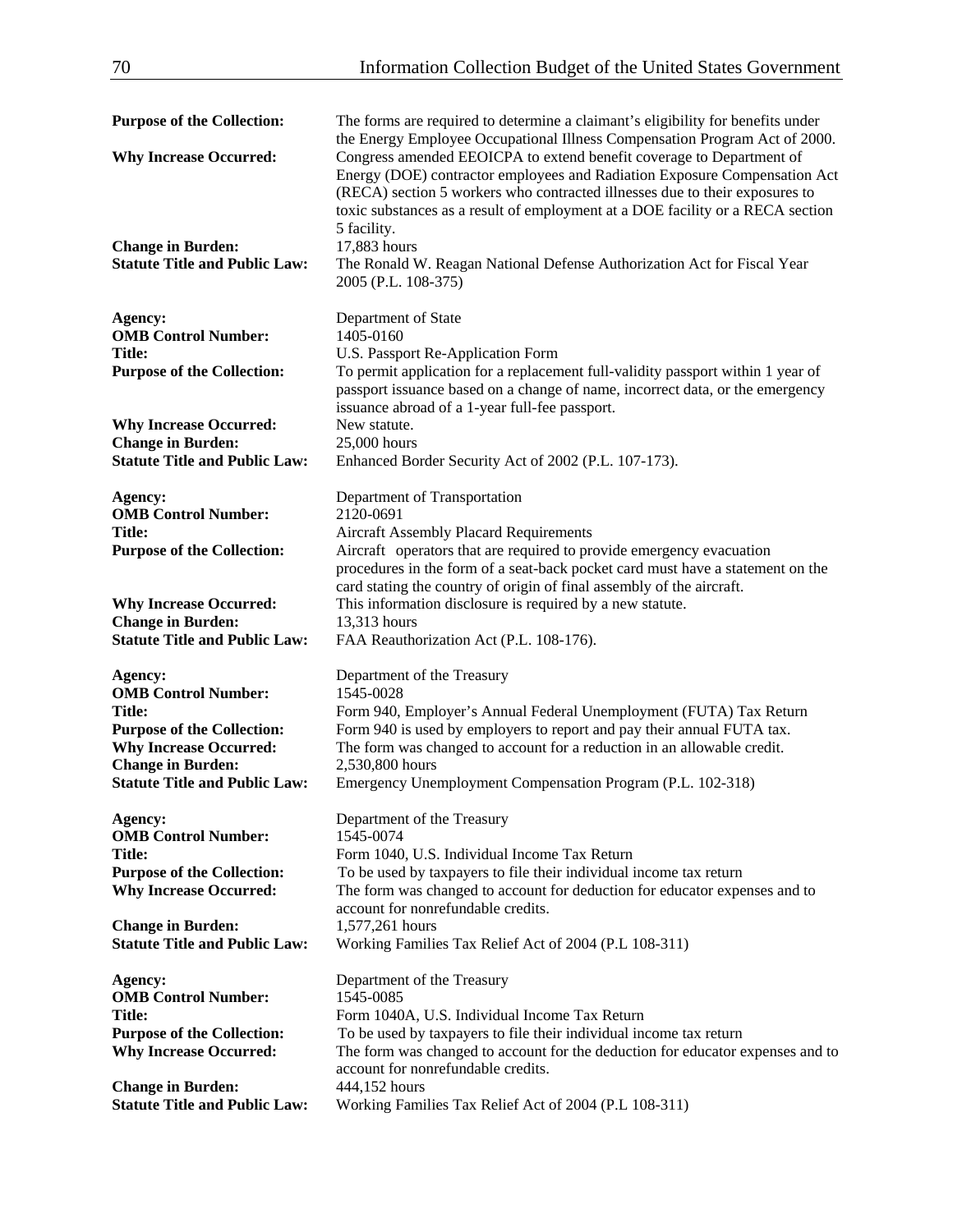| Agency:<br><b>OMB Control Number:</b><br>Title:<br><b>Purpose of the Collection:</b><br><b>Why Increase Occurred:</b><br><b>Change in Burden:</b><br><b>Statute Title and Public Law:</b> | Department of the Treasury<br>1545-0085<br>Form 1040A, U.S. Individual Income Tax Return<br>To be used by taxpayers to file their individual income tax return.<br>The form was changed to account for deduction for the nontaxable combat pay<br>election of the Earned Income Credit.<br>528,044 hours<br>Working Families Tax Relief Act of 2004 (P.L 108-311) |
|-------------------------------------------------------------------------------------------------------------------------------------------------------------------------------------------|-------------------------------------------------------------------------------------------------------------------------------------------------------------------------------------------------------------------------------------------------------------------------------------------------------------------------------------------------------------------|
| Agency:                                                                                                                                                                                   | Department of the Treasury                                                                                                                                                                                                                                                                                                                                        |
| <b>OMB Control Number:</b>                                                                                                                                                                | 1545-0099                                                                                                                                                                                                                                                                                                                                                         |
| Title:                                                                                                                                                                                    | Form 1065, U.S. Return of Partnership Income                                                                                                                                                                                                                                                                                                                      |
| <b>Purpose of the Collection:</b>                                                                                                                                                         | Form 1065 is used by partnerships to report income from the partnership.                                                                                                                                                                                                                                                                                          |
| <b>Why Increase Occurred:</b>                                                                                                                                                             | The form was changed based on changes mandated in tax law.                                                                                                                                                                                                                                                                                                        |
| <b>Change in Burden:</b>                                                                                                                                                                  | 6,302,039 hours                                                                                                                                                                                                                                                                                                                                                   |
| <b>Statute Title and Public Law:</b>                                                                                                                                                      | American Jobs Creation Act of 2004 (P.L. 108-357)                                                                                                                                                                                                                                                                                                                 |
| Agency:                                                                                                                                                                                   | Department of the Treasury                                                                                                                                                                                                                                                                                                                                        |
| <b>OMB Control Number:</b>                                                                                                                                                                | 1545-0115                                                                                                                                                                                                                                                                                                                                                         |
| <b>Title:</b>                                                                                                                                                                             | Form 1099-MISC, Certain Government Payments                                                                                                                                                                                                                                                                                                                       |
| <b>Purpose of the Collection:</b>                                                                                                                                                         | Form 1099-MISC is used to report government payment to taxpayers.                                                                                                                                                                                                                                                                                                 |
| <b>Why Increase Occurred:</b>                                                                                                                                                             | The form was changed based on changes mandated in tax law.                                                                                                                                                                                                                                                                                                        |
| <b>Change in Burden:</b>                                                                                                                                                                  | 2,384,425 hours                                                                                                                                                                                                                                                                                                                                                   |
| <b>Statute Title and Public Law:</b>                                                                                                                                                      | American Jobs Creation Act of 2004 (P.L. 108-357)                                                                                                                                                                                                                                                                                                                 |
| Agency:                                                                                                                                                                                   | Department of the Treasury                                                                                                                                                                                                                                                                                                                                        |
| <b>OMB Control Number:</b>                                                                                                                                                                | 1545-0120                                                                                                                                                                                                                                                                                                                                                         |
| Title:                                                                                                                                                                                    | Form 1099-G, Certain Government Payments                                                                                                                                                                                                                                                                                                                          |
| <b>Purpose of the Collection:</b>                                                                                                                                                         | Form 1099-G is used to report government payment to taxpayers.                                                                                                                                                                                                                                                                                                    |
| <b>Why Increase Occurred:</b>                                                                                                                                                             | The form was changed based on changes mandated in tax law.                                                                                                                                                                                                                                                                                                        |
| <b>Change in Burden:</b>                                                                                                                                                                  | 610,000 hours                                                                                                                                                                                                                                                                                                                                                     |
| <b>Statute Title and Public Law:</b>                                                                                                                                                      | Trade Act of 2002 (P.L. 107-210)                                                                                                                                                                                                                                                                                                                                  |
| Agency:                                                                                                                                                                                   | Department of the Treasury                                                                                                                                                                                                                                                                                                                                        |
| <b>OMB Control Number:</b>                                                                                                                                                                | 1545-0142                                                                                                                                                                                                                                                                                                                                                         |
| <b>Title:</b>                                                                                                                                                                             | Form 2220, Underpayment of Estimated Tax by Corporations                                                                                                                                                                                                                                                                                                          |
| <b>Purpose of the Collection:</b>                                                                                                                                                         | Form 2220 is used to report underpayment of estimated tax by Corporations.                                                                                                                                                                                                                                                                                        |
| <b>Why Increase Occurred:</b>                                                                                                                                                             | The form was changed based on changes mandated in tax law.                                                                                                                                                                                                                                                                                                        |
| <b>Change in Burden:</b>                                                                                                                                                                  | 412,074 hours                                                                                                                                                                                                                                                                                                                                                     |
| <b>Statute Title and Public Law:</b>                                                                                                                                                      | Jobs and Growth Tax Relief Reconciliation Act of 2003 (P.L. 108-27)                                                                                                                                                                                                                                                                                               |
| Agency:<br><b>OMB Control Number:</b><br><b>Title:</b><br><b>Purpose of the Collection:</b>                                                                                               | Department of the Treasury<br>1545-0227<br>Form 6251, Alternative Minimum Tax - Individuals<br>Form 6251 is used by taxpayers to figure the amount of alternative minimum<br>tax.                                                                                                                                                                                 |
| <b>Why Increase Occurred:</b><br><b>Change in Burden:</b><br><b>Statute Title and Public Law:</b>                                                                                         | The form was changed based on changes mandated in tax law.<br>463,430 hours<br>Jobs and Growth Tax Relief Reconciliation Act of 2003 (P.L. 108-27);<br>American Jobs Creation Act of 2004 (P.L. 108-357)                                                                                                                                                          |
| Agency:                                                                                                                                                                                   | Department of the Treasury                                                                                                                                                                                                                                                                                                                                        |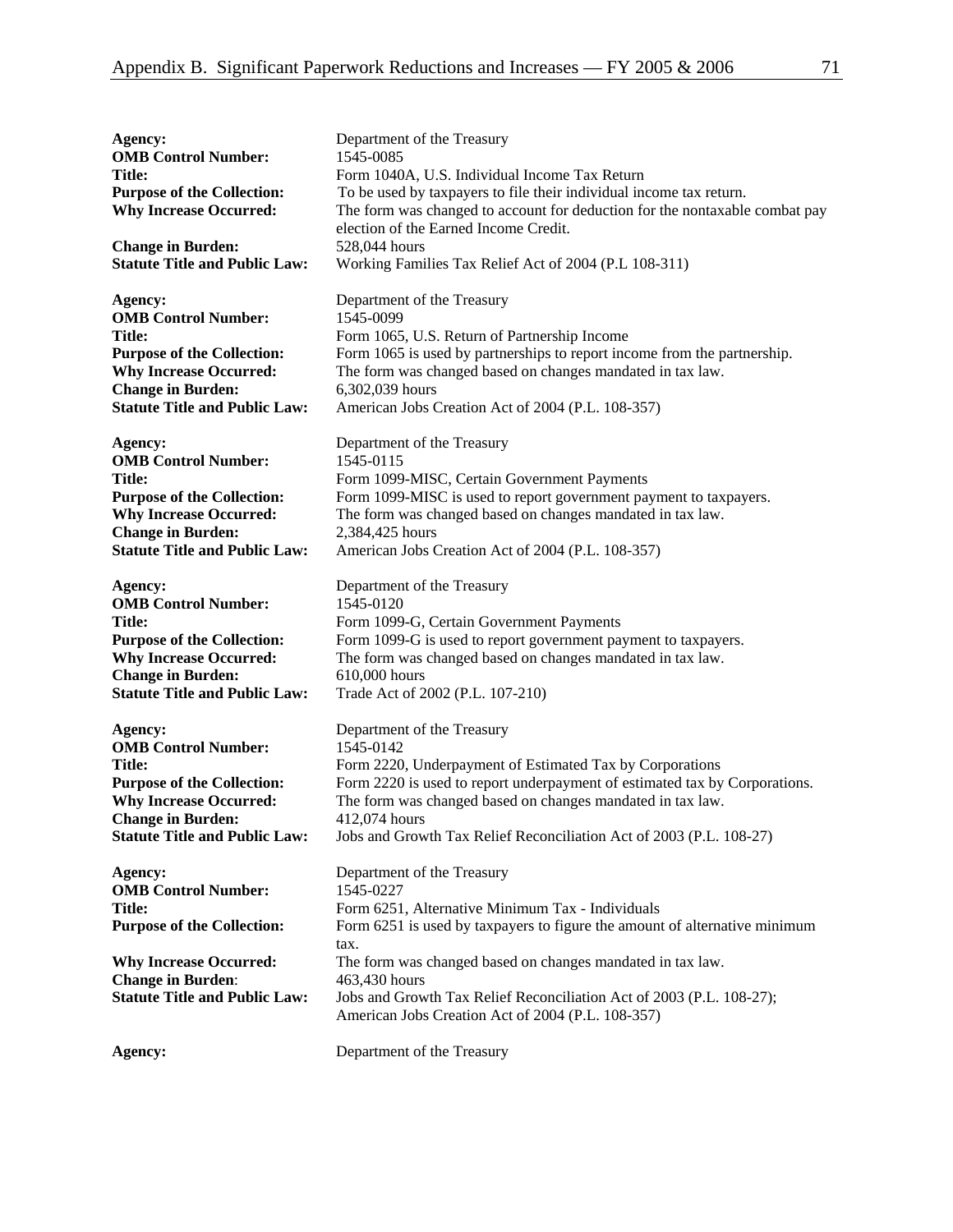| <b>OMB Control Number:</b>            | 1545-0675                                                                                      |
|---------------------------------------|------------------------------------------------------------------------------------------------|
| <b>Title:</b>                         | Form 1040-EZ, Income tax Return for Single and Joint Filers With No                            |
|                                       | Dependents                                                                                     |
| <b>Purpose of the Collection:</b>     | To be filed by those with no dependents who otherwise qualify to use this form.                |
| <b>Why Increase Occurred:</b>         | Form 1040-EZ was changed by adding new line for nontaxable combat pay                          |
| <b>Change in Burden:</b>              | election as mandated by Working Families Tax Relief Act of 2004, section 104.<br>656,952 hours |
| <b>Statute Title and Public Law:</b>  | Working Families Tax Relief Act of 2004 (P.L 108-311)                                          |
|                                       |                                                                                                |
| Agency:                               | Department of the Treasury                                                                     |
| <b>OMB Control Number:</b>            | 1545-1911                                                                                      |
| <b>Title:</b>                         | Form 8889, Health Savings Account (HSAs)                                                       |
| <b>Purpose of the Collection:</b>     | To report health savings account contributions.                                                |
| <b>Why Increase Occurred:</b>         | This is a new information collection mandated by PL 108-173 which added new                    |
|                                       | IRC section 223.                                                                               |
| <b>Change in Burden:</b>              | 3,234,000 hours                                                                                |
| <b>Statute Title and Public Law:</b>  | Medicare Prescription Drug, Improvement, and Modernization Act of 2003                         |
|                                       | (P.L. 108-173).                                                                                |
| Agency:                               | Department of the Treasury                                                                     |
| <b>OMB Control Number:</b>            | 1545-1926                                                                                      |
| <b>Title:</b>                         | Notice 102132-05, Domestic Reinvestment Plans and Other Guidance under                         |
|                                       | Section 965                                                                                    |
| <b>Purpose of the Collection:</b>     | For a U.S. shareholder of a controlled foreign corporation to elect an 85%                     |
|                                       | dividend received deduction.                                                                   |
| <b>Why Increase Occurred:</b>         | This is a new information collection that provides guidance under Section 965 of               |
|                                       | the Internal Revenue Code.                                                                     |
| <b>Change in Burden:</b>              | 3,750,000 hours                                                                                |
| <b>Statute Title and Public Law:</b>  | American Jobs Creation Act of 2004 (P.L. 108-357)                                              |
| Agency:                               | Department of the Treasury                                                                     |
| <b>OMB Control Number:</b>            | 1545-1927                                                                                      |
| <b>Title:</b>                         | Form 8878-A, IRS e-file Electronic Funds    Withdrawal Authorization for Form                  |
|                                       | 7004                                                                                           |
| <b>Purpose of the Collection:</b>     | To allow a corporate officer or agent and an electronic return originator use to               |
|                                       | use a personal identification number (PIN) to authorize an electronic funds                    |
|                                       | withdrawal of any corporate balance due on Form 7004.                                          |
| <b>Why Increase Occurred:</b>         | This is a new information collection that was authorized by PL 105-206, title II,              |
|                                       | sections $2001 - 2005$ .                                                                       |
| <b>Change in Burden:</b>              | 505,400 hours                                                                                  |
| <b>Statute Title and Public Law:</b>  | Internal Revenue Service Restructuring and Reform Act of 1998 (P.L. 105-206)                   |
| Agency:                               | Department of the Treasury                                                                     |
| <b>OMB Control Number:</b>            | 1545-1943                                                                                      |
| <b>Title:</b>                         | Notice 123059-05, Section 965 – Limitation on Dividends Received Deduction                     |
|                                       | and Other Guidance                                                                             |
| <b>Purpose of the Collection:</b>     | To provide guidance for a corporation that is a U.S. shareholder of a controlled               |
|                                       | foreign corporation (CFC) to elect an 85% dividend received deduction for one                  |
|                                       | year.                                                                                          |
| <b>Why Increase Occurred:</b>         | This is a new information collection.                                                          |
| <b>Change in Burden:</b>              | 1,250,000 hours                                                                                |
| <b>Statute Title and Public Law:</b>  | American Jobs Creation Act of 2004 (P.L. 108-357)                                              |
|                                       |                                                                                                |
| Agency:<br><b>OMB Control Number:</b> | <b>Environmental Protection Agency</b><br>2050-0197                                            |
| <b>Title:</b>                         | Standards and Practices for All Appropriate Inquiries                                          |
|                                       |                                                                                                |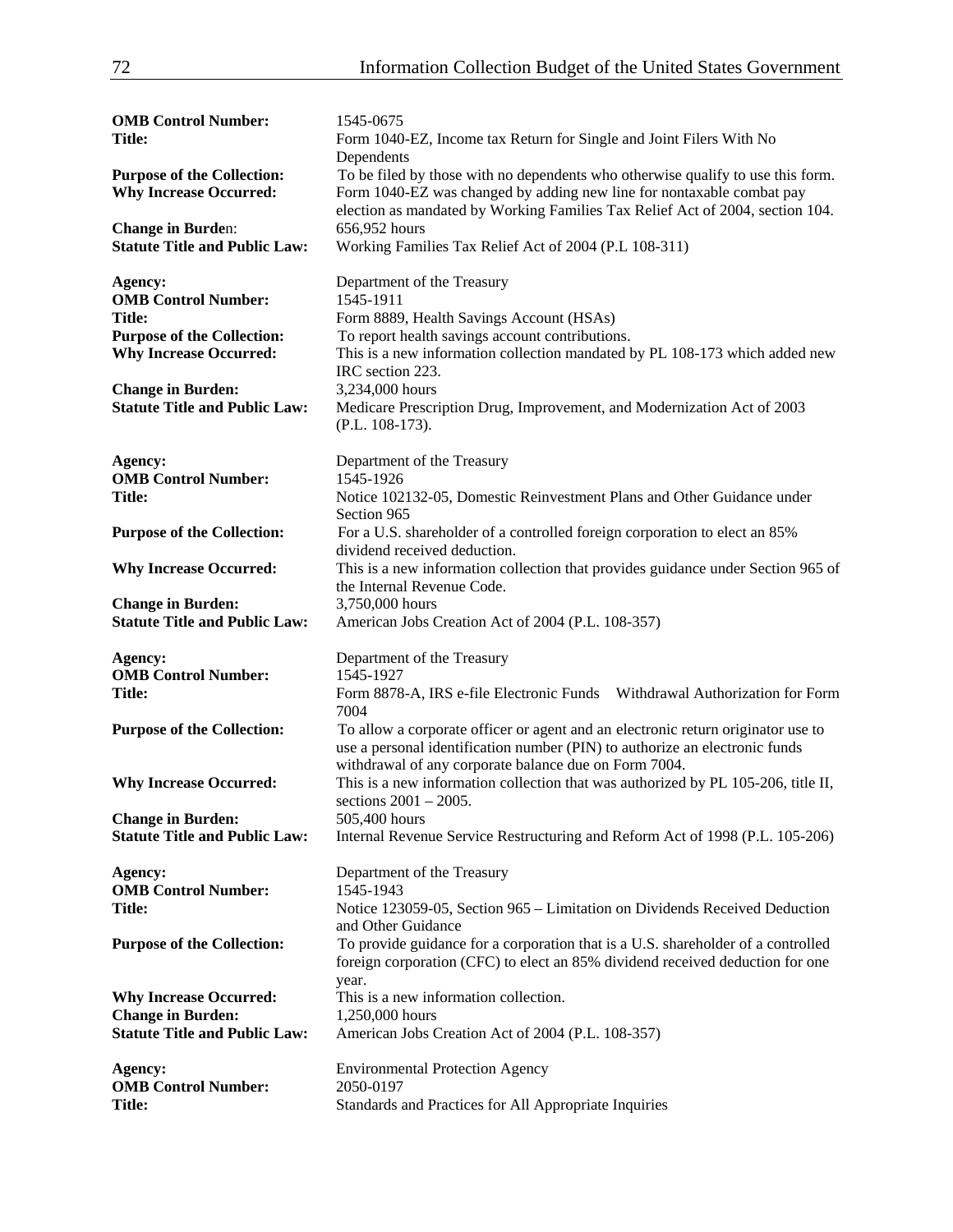| <b>Purpose of the Collection:</b><br><b>Why Increase Occurred:</b><br><b>Change in Burden:</b><br><b>Statute Title and Pubic Law:</b> | Application for benefits/Regulatory compliance<br>This collection responds to the 2002 amendments to CERCLA.<br>546,179 hours<br>Small Business Liability Relief and Brownfields Revitalization Act of 2002<br>$(P.L. 107-118)$                                                                                                                                                                                                                                                                                                                                                                                                                                            |
|---------------------------------------------------------------------------------------------------------------------------------------|----------------------------------------------------------------------------------------------------------------------------------------------------------------------------------------------------------------------------------------------------------------------------------------------------------------------------------------------------------------------------------------------------------------------------------------------------------------------------------------------------------------------------------------------------------------------------------------------------------------------------------------------------------------------------|
| Agency:<br><b>OMB Control Number:</b><br><b>Title:</b>                                                                                | <b>Federal Communications Commission</b><br>3060-0519<br>Rules and Regulation Implementing the Telephone Consumer Protection Act<br>(TCPA) of 1991, CG Docket No. 02-278.                                                                                                                                                                                                                                                                                                                                                                                                                                                                                                  |
| <b>Purpose of the Collection:</b>                                                                                                     | The Do-Not-Call Implementation Act required the Federal Communications<br>Commission to consult and coordinate with the Federal Trade Commission<br>(FTC) to "maximize consistency" between implementation of the TCPA and the<br>FTC's 2002 Telemarketing Sales Rule. The information collection includes a<br>national-do-not-call registry of for consumers who wish to avoid unwanted<br>telemarketing calls. The consumer do-not-call registry supplements company<br>specific do-not-call rules. The Commission also adopted a provision to permit<br>consumers, through an express written agreement, to provide permission for<br>specific companies to call them. |
| <b>Why Increase Occurred:</b><br><b>Change in Burden:</b>                                                                             | Amended recordkeeping requirements.<br>123,000 hours                                                                                                                                                                                                                                                                                                                                                                                                                                                                                                                                                                                                                       |
| <b>Statute Title and Pubic Law:</b>                                                                                                   | Do-Not-Call Implementation Act of 2003 (P.L. 108-10)                                                                                                                                                                                                                                                                                                                                                                                                                                                                                                                                                                                                                       |
| <b>OMB Control Number:</b><br><b>Title:</b>                                                                                           | 3060-1078<br>Rule and Regulations Implementing the Controlling the Assault of Non-<br>Solicited Pornography and Marketing Act (CAN-SPAM) of 2003, CG Docket<br>No. 04-53                                                                                                                                                                                                                                                                                                                                                                                                                                                                                                   |
| <b>Purpose of the Collection:</b>                                                                                                     | To address the growing number of unwanted commercial electronic mail<br>messages, which Congress determined to be costly, inconvenient, and often<br>fraudulent or deceptive. The Federal Communications Commission is<br>authorized to enforce its provisions of the Communications Act of 1934, as<br>amended, and to promulgate rules to protect consumers from unwanted mobile<br>service commercial messages.                                                                                                                                                                                                                                                         |
| <b>Why Increase Occurred:</b>                                                                                                         | New regulations.                                                                                                                                                                                                                                                                                                                                                                                                                                                                                                                                                                                                                                                           |
| <b>Change in Burden:</b><br><b>Statute Title and Pubic Law:</b>                                                                       | 115,645,100 hours, \$37,105,000<br>Controlling the Assault of Non-Solicited Pornography and Marketing Act<br>(CAN-SPAM) of 2003 (P.L. 108-187)                                                                                                                                                                                                                                                                                                                                                                                                                                                                                                                             |
| Agency:<br><b>OMB Control Number:</b>                                                                                                 | Federal Energy Regulatory Commission<br>1902-0128                                                                                                                                                                                                                                                                                                                                                                                                                                                                                                                                                                                                                          |
| <b>Title:</b>                                                                                                                         | Gas Pipeline Certificates: Environmental Impact Statement, RM05-31 NOPR,<br>Regulations Implementing EPAct 2005, Pre-Filing Procedures                                                                                                                                                                                                                                                                                                                                                                                                                                                                                                                                     |
| <b>Purpose of the Collection:</b>                                                                                                     | To require prospective applicants for authorization to construct LNG terminals<br>to comply with FERC's pre-filing review process.                                                                                                                                                                                                                                                                                                                                                                                                                                                                                                                                         |
| <b>Why Increase Occurred:</b><br><b>Change in Burden:</b>                                                                             | New statutory requirement.<br>28,040 hours                                                                                                                                                                                                                                                                                                                                                                                                                                                                                                                                                                                                                                 |
| <b>Statute Title and Public Law:</b>                                                                                                  | Energy Policy Act of 2005 (P.L. 109-58)                                                                                                                                                                                                                                                                                                                                                                                                                                                                                                                                                                                                                                    |
| Agency:<br><b>OMB Control Number:</b>                                                                                                 | Social Security Administration<br>0960-0229                                                                                                                                                                                                                                                                                                                                                                                                                                                                                                                                                                                                                                |
| <b>Title:</b><br><b>Purpose of the Collection:</b>                                                                                    | Application for Supplemental Security Income<br>To determine eligibility for Supplemental Security Income payments and the<br>amount of benefits payable.                                                                                                                                                                                                                                                                                                                                                                                                                                                                                                                  |
| <b>Why Increase Occurred:</b>                                                                                                         | The annual reporting burden per form has increased by 1 minute because SSA<br>added one question this statutory change.                                                                                                                                                                                                                                                                                                                                                                                                                                                                                                                                                    |
| <b>Change in Burden:</b>                                                                                                              | 18,807 hours                                                                                                                                                                                                                                                                                                                                                                                                                                                                                                                                                                                                                                                               |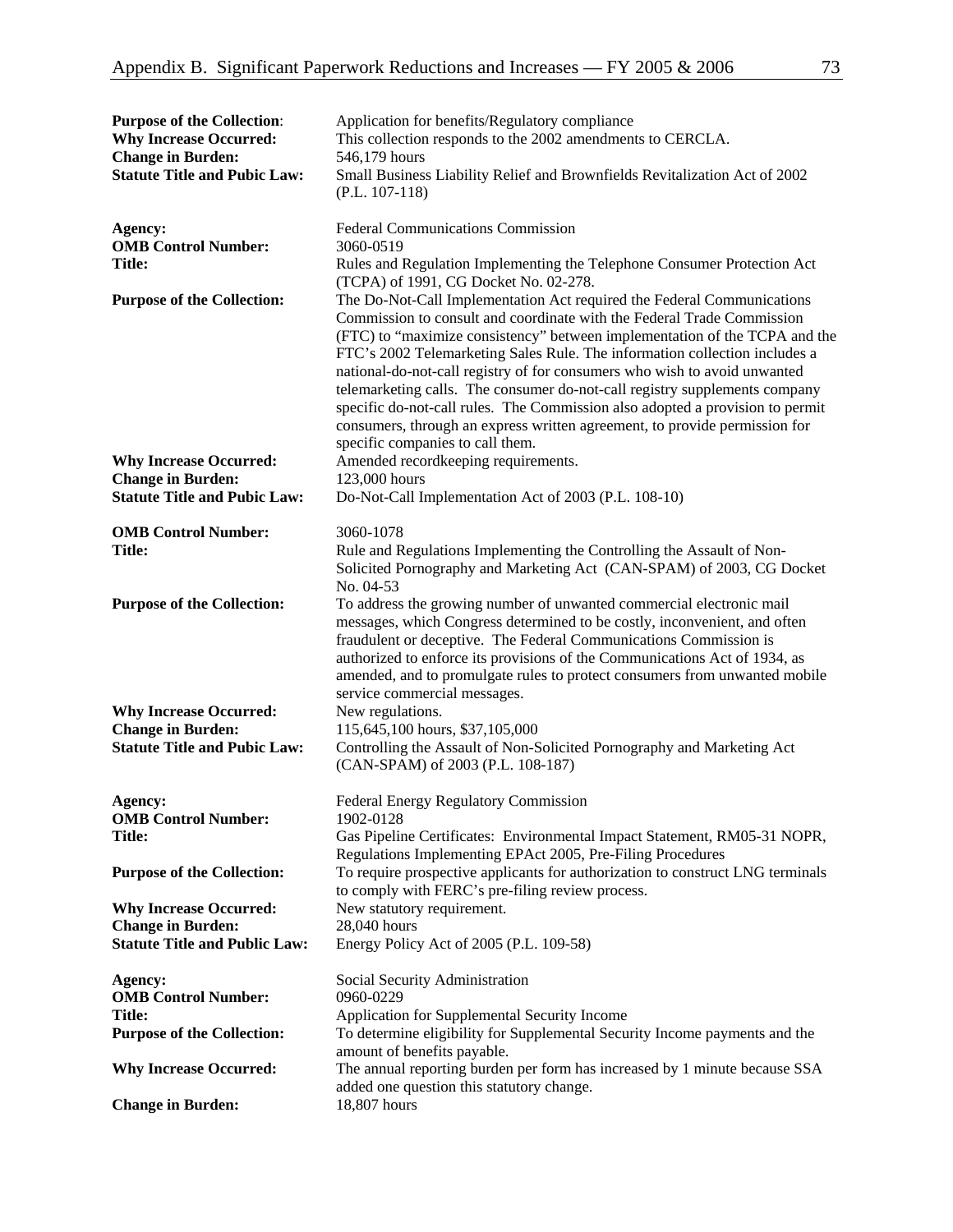| <b>Statute Title and Public Law:</b>                             | The Foster Care Independence Act of 1999 (P.L. 106-169)                                                                                                                                                                                              |
|------------------------------------------------------------------|------------------------------------------------------------------------------------------------------------------------------------------------------------------------------------------------------------------------------------------------------|
| Agency:<br><b>OMB Control Number:</b><br><b>Title:</b>           | Social Security Administration<br>0960-0644<br>Ticket to Work and Self-Sufficiency Program                                                                                                                                                           |
| <b>Purpose of the Collection:</b>                                | The Ticket to Work Program provides expanded opportunities to Title II/Title<br>XVI disability beneficiaries and recipients to obtain services necessary to find,<br>begin, and retain employment.                                                   |
| <b>Why Increase Occurred:</b>                                    | The increase occurred because of the expansion of this program to additional<br>states, providers and beneficiaries.                                                                                                                                 |
| <b>Change in Burden:</b><br><b>Statute Title and Public Law:</b> | 791,704 hours<br>Ticket to Work and Work Incentives Improvement Act of 1999 (P.L. 106-170)                                                                                                                                                           |
| Agency:<br><b>OMB Control Number:</b>                            | Social Security Administration<br>0960-0695                                                                                                                                                                                                          |
| <b>Title:</b><br><b>Purpose of the Collection:</b>               | Appeal of Determination for Help with Medicare Prescription Drug Plan Costs<br>Form SSA-1021 is used by Medicare recipients to appeal SSA's determination<br>decisions about their application for assistance with the new Medicare Part D<br>costs. |
| <b>Why Increase Occurred:</b>                                    | This is a new form which implements the subsidy determination provisions of<br>the Medicare Modernization Act of 2003.                                                                                                                               |
| <b>Change in Burden:</b><br><b>Statute Title and Public Law:</b> | 12,500 hours<br>Medicare Prescription Drug, Improvement, and Modernization Act of 2003<br>(P.L. 108-173).                                                                                                                                            |
| Agency:                                                          | Social Security Administration                                                                                                                                                                                                                       |
| <b>OMB Control Number:</b><br><b>Title:</b>                      | 0960-0696<br>Application for Help with Medicare Prescription Drug Plan Costs                                                                                                                                                                         |
| <b>Purpose of the Collection:</b>                                | Medicare beneficiaries will use form SSA-1020 to apply for subsidization of the<br>new Medicare Prescription Drug Plan.                                                                                                                              |
| <b>Why Increase Occurred:</b>                                    | This is a new form which implements the subsidy determination provisions of<br>the Medicare Modernization Act of 2003.                                                                                                                               |
| <b>Change in Burden:</b><br><b>Statute Title and Public Law:</b> | 2,916,667 hours<br>Medicare Prescription Drug, Improvement, and Modernization Act of 2003<br>(P.L. 108-173).                                                                                                                                         |
| Agency:<br><b>OMB Control Number:</b><br><b>Title:</b>           | Social Security Administration<br>0960-0703<br>Application for Help with Medicare Prescription Drug Plan Costs (subsidy                                                                                                                              |
| <b>Purpose of the Collection:</b>                                | change redeterminations)<br>Current recipients of the Medicare Part D subsidy will use Form SSA-1020-SC                                                                                                                                              |
| <b>Why Increase Occurred:</b>                                    | to re-apply for benefits when a potentially subsidy-changing life event occurs.<br>This is a new form required by the new Medicare Part D benefits.                                                                                                  |
| <b>Change in Burden:</b><br><b>Statute Title and Public Law:</b> | 44,333 hours<br>Medicare Prescription Drug, Improvement, and Modernization Act of 2003<br>$(P.L. 108-173).$                                                                                                                                          |
| Agency:<br><b>OMB Control Number:</b><br><b>Title:</b>           | Social Security Administration<br>0960-0705<br>Application for Help with Medicare Prescription Drug Plan Costs                                                                                                                                       |
| <b>Purpose of the Collection:</b>                                | (Internet/Intranet versions)<br>To allow Medicare beneficiaries to apply for the Medicare Part D subsidy via<br>the Internet and electronically in field offices, respectively.                                                                      |
| <b>Why Increase Occurred:</b>                                    | This is the electronic version of new form SSA-1020, which implements the<br>subsidy determination provisions of the Medicare Modernization Act of 2003.                                                                                             |
| <b>Change in Burden:</b>                                         | 1,500,000 hours                                                                                                                                                                                                                                      |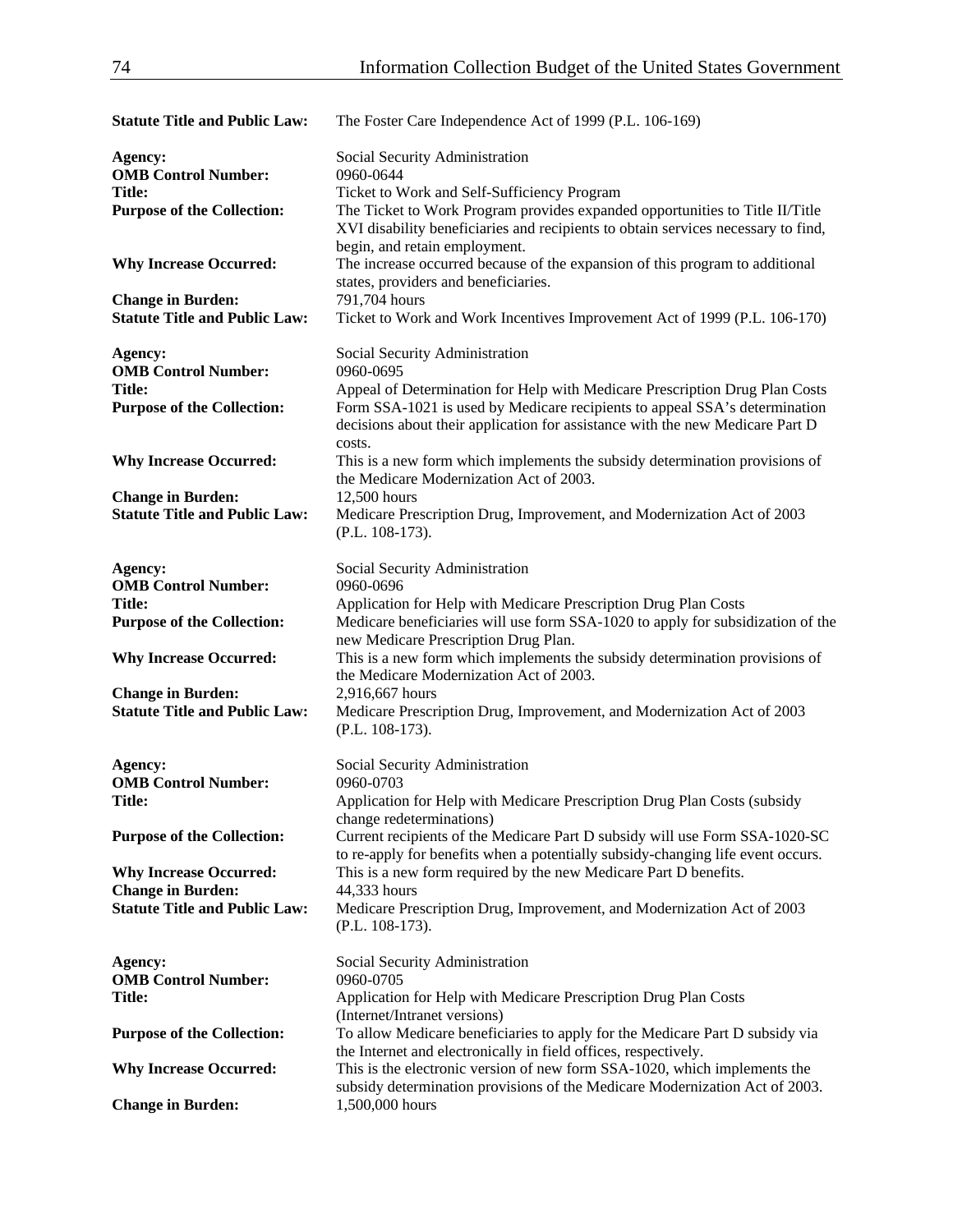| <b>Statute Title and Public Law:</b> | Medicare Prescription Drug, Improvement, and Modernization Act of 2003<br>$(P.L. 108-173).$                                             |
|--------------------------------------|-----------------------------------------------------------------------------------------------------------------------------------------|
| Agency:                              | Social Security Administration                                                                                                          |
| <b>OMB Control Number:</b>           | 0960-0707                                                                                                                               |
| <b>Title:</b>                        | Medicare Quality Review System                                                                                                          |
| <b>Purpose of the Collection:</b>    | To conduct phone interviews with selected applicants for the Medicare Part D<br>Subsidy to confirm information from their applications. |
| <b>Why Increase Occurred:</b>        | These forms are used to implement the quality review requirement of the<br>Medicare Modernization Act of 2003.                          |
| <b>Change in Burden:</b>             | 16,416 hours                                                                                                                            |
| <b>Statute Title and Public Law:</b> | Medicare Prescription Drug, Improvement, and Modernization Act of 2003<br>$(P.L. 108-173).$                                             |
| Agency:                              | Social Security Administration                                                                                                          |
| <b>OMB Control Number:</b>           | 0960-0708                                                                                                                               |
| <b>Title:</b>                        | Medicare Modernization Act Subsidy Application Mailing Follow-Up Survey                                                                 |
| <b>Purpose of the Collection:</b>    | To increase awareness about the subsidy and its application form.                                                                       |
| <b>Why Increase Occurred:</b>        | These calls were used to increase awareness of the Medicare Part D subsidy.                                                             |
| <b>Change in Burden:</b>             | $625,000$ hours                                                                                                                         |
| <b>Statute Title and Public Law:</b> | Medicare Prescription Drug, Improvement, and Modernization Act of 2003<br>$(P.L. 108-173).$                                             |

# **FY 2005 Burden Increases from Miscellaneous Actions**

| Agency:<br><b>OMB Control Number:</b> | Department of Agriculture<br>0560-0246                                                                                                                                                             |
|---------------------------------------|----------------------------------------------------------------------------------------------------------------------------------------------------------------------------------------------------|
| Title:                                | Ewe Lamb Replacement and Retention Payment Program (ELRRPP)                                                                                                                                        |
| <b>Purpose of the Collection:</b>     | To gather information from producers on their sheep and lamb operations to<br>establish eligibility and to determine payment amounts.                                                              |
| <b>Why Increased Occurred:</b>        | New program to reestablish farmers' purchasing power.                                                                                                                                              |
| <b>Change in Burden:</b>              | 27,540 hours                                                                                                                                                                                       |
| Agency:                               | Department of Agriculture                                                                                                                                                                          |
| <b>OMB Control Number:</b>            | 0560-0247                                                                                                                                                                                          |
| Title:                                | Florida Citrus Disaster Program, Florida Vegetable and Tropical Fruit Disaster<br>Program; Florida Nursery Disaster Program                                                                        |
| <b>Purpose of the Collection:</b>     | Florida producers who suffered losses as a result of Hurricanes Charley, Frances<br>and/or Jeanne applied for assistance by certifying such losses on forms.                                       |
| <b>Why Increased Occurred:</b>        | New program to reestablish producers' purchasing power.                                                                                                                                            |
| <b>Change in Burden:</b>              | 11,500 hours                                                                                                                                                                                       |
| Agency:                               | Department of Agriculture                                                                                                                                                                          |
| <b>OMB Control Number:</b>            | 0560-0253                                                                                                                                                                                          |
| Title:                                | <b>Transfer of Farm Records Between Counties</b>                                                                                                                                                   |
| <b>Purpose of the Collection:</b>     | The Transfer of Farm Records Between Counties is required when a producer<br>wishes to transfer a farm from one county to another.                                                                 |
| <b>Why Increase Occurred:</b>         | The new collection of information is used to assist county offices in<br>documenting which farm is being transferred, which county it is being<br>transferred to, and why is it being transferred. |
| <b>Change in Burden:</b>              | 29,175 hours                                                                                                                                                                                       |
| Agency:<br><b>OMB Control Number:</b> | Department of Agriculture<br>0575-0184                                                                                                                                                             |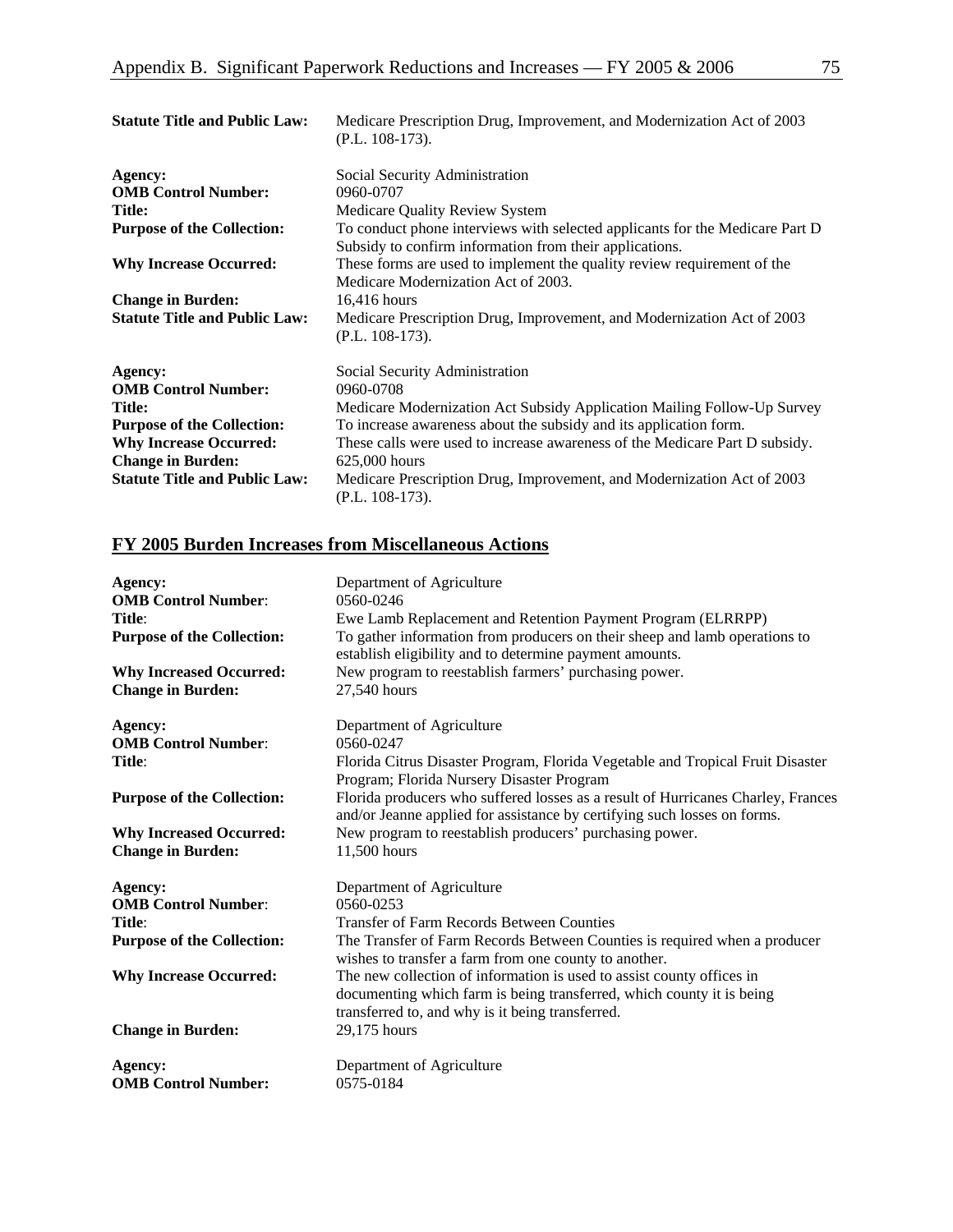| 76                                                        | Information Collection Budget of the United States Government                                                                                                                                                                                                                                              |
|-----------------------------------------------------------|------------------------------------------------------------------------------------------------------------------------------------------------------------------------------------------------------------------------------------------------------------------------------------------------------------|
|                                                           |                                                                                                                                                                                                                                                                                                            |
| <b>Title:</b>                                             | Forms RD 3550-28, "Authorization Agreement for Preauthorization Payments",<br>RD 1951-65, "Customer Initiated Payments (CIP)" and RD 1951-66, "Fedwire<br>Worksheet"                                                                                                                                       |
| <b>Purpose of the Collection:</b>                         | These forms are used to obtain bank routing information from the borrower's<br>financial institution to establish an electronic loan payment plan.                                                                                                                                                         |
| <b>Why Increase Occurred:</b><br><b>Change in Burden:</b> | The agency continues to expand its electronic payment collection capability.<br>10,532 hours                                                                                                                                                                                                               |
| Agency:<br><b>OMB Control Number:</b>                     | Department of Agriculture<br>0579-0225                                                                                                                                                                                                                                                                     |
| Title:<br><b>Purpose of the Collection:</b>               | Importation of Solid Wood Packing Material<br>To verify proper treatment of Solid Wood Packing Material (SWPM) for the<br>International Plant Protection Convention international mark required by the<br>regulations.                                                                                     |
| <b>Why Increase Occurred:</b><br><b>Change in Burden:</b> | New program required to address evolving pest threat.<br>40,590 hours                                                                                                                                                                                                                                      |
| Agency:<br><b>OMB</b> Control Number:                     | Department of Agriculture<br>0579-0234                                                                                                                                                                                                                                                                     |
| Title:<br><b>Purpose of the Collection:</b>               | Bovine Spongiform Encephalopathy (BSE); Minimal Risk Regions<br>Allowing the importation of certain live ruminants and ruminant products from<br>BSE Minimal Risk Regions requires signing of certification statements, permits,<br>ear-tagging and branding, and placing of seals on certain conveyances. |
| <b>Why Increase Occurred:</b><br>Change in Burden:        | New program required because of BSE findings in Canada.<br>270,000 hours                                                                                                                                                                                                                                   |
| Agency:<br><b>OMB Control Number:</b>                     | Department of Agriculture<br>0579-0259                                                                                                                                                                                                                                                                     |
| Title:<br><b>Purpose of the Collection:</b>               | National Animal Identification System<br>To identify individual animals or groups, the premises where they are located,<br>and the date of entry to each premise.                                                                                                                                          |
| <b>Why Increase Occurred:</b>                             | This is a new program needed to achieve timely animal trace-backs and trace-<br>forwards when responding to an animal disease concern.                                                                                                                                                                     |
| <b>Change in Burden:</b>                                  | 32,168 hours                                                                                                                                                                                                                                                                                               |
| Agency:<br><b>OMB Control Number:</b>                     | Department of Agriculture<br>0596-0178                                                                                                                                                                                                                                                                     |
| Title:<br><b>Purpose of the Collection:</b>               | <b>State Petitions for Roadless Management</b><br>To collect specific information on the existing and proposed management<br>requirements for inventoried roadless areas within a specific state.                                                                                                          |
| <b>Why Increase Occurred:</b>                             | New regulatory requirement to provide a petitioning process that would provide<br>Governors an opportunity to seek establishment of management requirements<br>for National Forest System inventoried roadless areas within their States.                                                                  |
| <b>Change in Burden:</b>                                  | 39,000 hours                                                                                                                                                                                                                                                                                               |
| Agency:<br><b>OMB Control Number:</b><br>Title:           | Department of Commerce<br>0607-0422                                                                                                                                                                                                                                                                        |
| <b>Purpose of the collection:</b>                         | Census Bureau Service Annual Survey<br>Measures the total output of most service industries annually. Survey data are<br>critical to the accurate measurement of total economic activity.                                                                                                                  |
| <b>Why Increase Occurred:</b><br><b>Change in Burden:</b> | Census expanded coverage of the survey.<br>33,782 hours                                                                                                                                                                                                                                                    |
| Agency:<br><b>OMB Control Number:</b><br>Title:           | Department of Commerce<br>0607-0914<br>2005 Census Survey of Maricopa County, AZ                                                                                                                                                                                                                           |
|                                                           |                                                                                                                                                                                                                                                                                                            |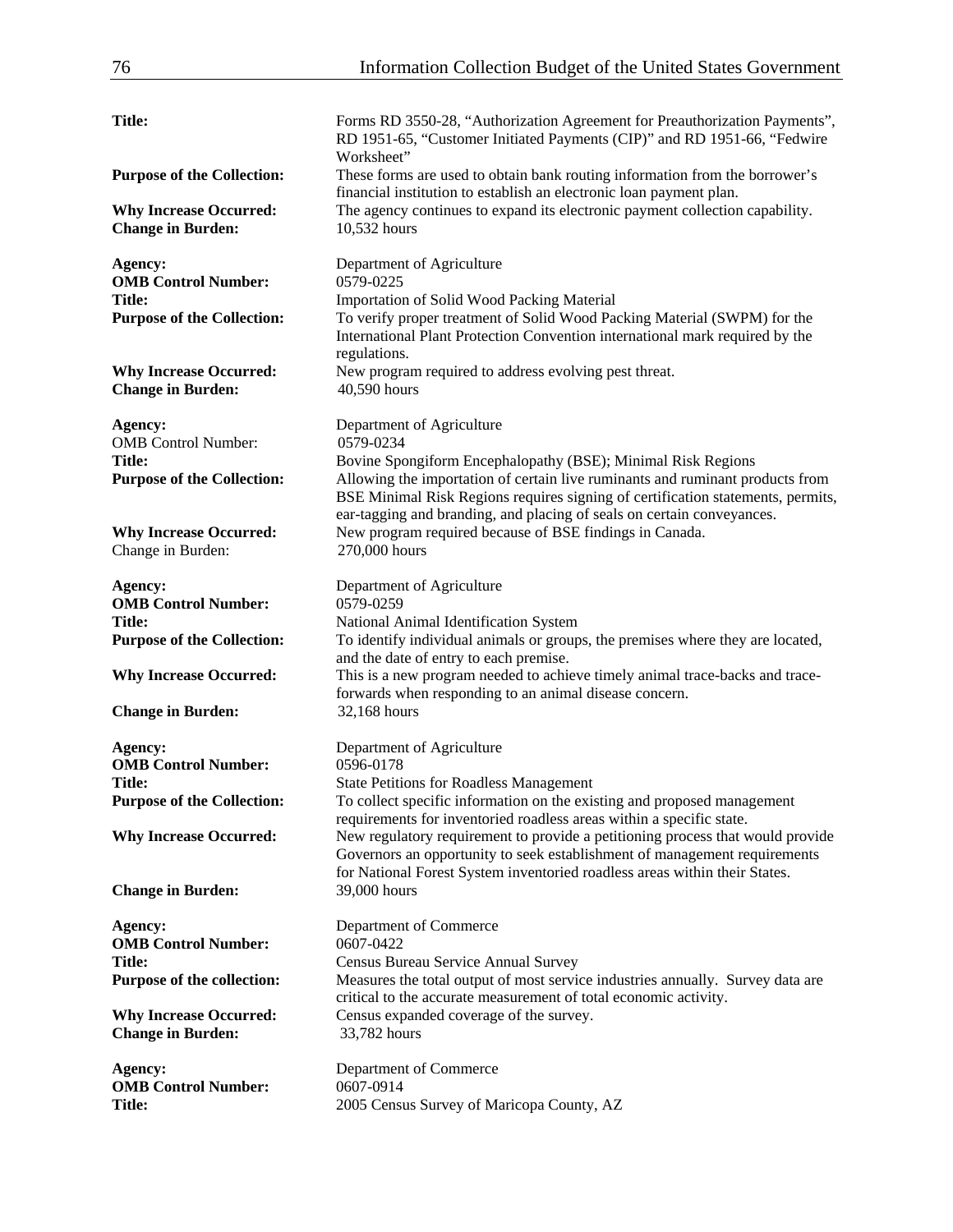| Purpose of the collection:                                | To provide Maricopa County, AZ updated population and housing unit<br>information from the Census 2000.                                                       |
|-----------------------------------------------------------|---------------------------------------------------------------------------------------------------------------------------------------------------------------|
| <b>Why Increase Occurred:</b><br><b>Change in Burden:</b> | This is a new collection.<br>12,042 hours                                                                                                                     |
| Agency:<br><b>OMB Control Number:</b><br><b>Title:</b>    | Department of Commerce<br>0607-0915<br>2005 National Census Test                                                                                              |
| Purpose of the collection:                                | Test of forms and procedures for the 2010 Census.                                                                                                             |
| <b>Why Increase Occurred:</b>                             | This new collection is part of the preparations for the upcoming decennial                                                                                    |
|                                                           | Census.                                                                                                                                                       |
| <b>Change in Burden:</b>                                  | 70,000 hours                                                                                                                                                  |
| Agency:                                                   | Department of Commerce                                                                                                                                        |
| <b>OMB Control Number:</b>                                | 0607-0916                                                                                                                                                     |
| <b>Title:</b>                                             | 2005 National Census Test Coverage Followup                                                                                                                   |
| Purpose of the collection:                                | Test of forms and procedures for the 2010 Census.                                                                                                             |
| <b>Why Increase Occurred:</b>                             | This new collection is part of the preparations for the upcoming decennial<br>Census.                                                                         |
| <b>Change in Burden:</b>                                  | 10,000 hours                                                                                                                                                  |
| Agency:<br><b>OMB Control Number:</b>                     | Department of Commerce<br>0607-0917                                                                                                                           |
| <b>Title:</b>                                             | American Community Survey (ACS) Content Test                                                                                                                  |
| Purpose of the collection:                                | Test of questions and format to help determine final content of 2008 and beyond                                                                               |
|                                                           | ACS questionnaire.                                                                                                                                            |
| <b>Why Increase Occurred:</b>                             | This new collection is part of the preparations for the upcoming ACS.                                                                                         |
| <b>Change in Burden:</b>                                  | 56,933 hours                                                                                                                                                  |
|                                                           |                                                                                                                                                               |
|                                                           |                                                                                                                                                               |
| Agency:                                                   | Department of Commerce                                                                                                                                        |
| <b>OMB Control Number:</b><br><b>Title:</b>               | 0610-0105                                                                                                                                                     |
| <b>Purpose of the Collection:</b>                         | Trade Adjustment Assistance Plans<br>A firm certified for Trade Adjustment Assistance works with one of eleven                                                |
|                                                           | EDA-funded (through a cooperative agreement) Trade Adjustment Assistance                                                                                      |
|                                                           | Centers ("TAACs") to develop an adjustment proposal.                                                                                                          |
| <b>Why Increase Occurred:</b>                             | EDA's recent interim final rule includes a formal content review and approval                                                                                 |
|                                                           | by EDA for Trade Adjustment Assistance proposals. EDA estimates that it                                                                                       |
|                                                           | takes approximately 120 hours per response to prepare.                                                                                                        |
| <b>Change in Burden:</b>                                  | 21,600 hours                                                                                                                                                  |
| Agency:                                                   | Department of Commerce                                                                                                                                        |
| <b>OMB Control Number:</b>                                | 0651-0012                                                                                                                                                     |
| <b>Title:</b>                                             | Admittance to Practice and Roster of Registered Patent Attorneys and Agents                                                                                   |
|                                                           | Admitted to Practice Before the United States Patent and Trademark Office                                                                                     |
| <b>Purpose of the Collection:</b>                         | Applicants use this collection to apply for the examination for registration and to                                                                           |
|                                                           | demonstrate their eligibility as a registered attorney or agent before the United                                                                             |
|                                                           | States Patent and Trademark Office (USPTO).                                                                                                                   |
| <b>Why Increase Occurred:</b>                             | A final rule that added new requirements to the rules on the enrollment and                                                                                   |
|                                                           | recognition of individuals to practice as attorneys and agents before the USPTO<br>in patent, trademark and other non-patent matters, and improvements in the |
|                                                           | handling of applications for registration and petitions.                                                                                                      |
| <b>Change in Burden:</b>                                  | 42,149 hours                                                                                                                                                  |
|                                                           |                                                                                                                                                               |
| Agency:                                                   | Department of Commerce                                                                                                                                        |
| <b>OMB Control Number:</b><br><b>Title:</b>               | 0651-0027<br><b>Recording Assignments</b>                                                                                                                     |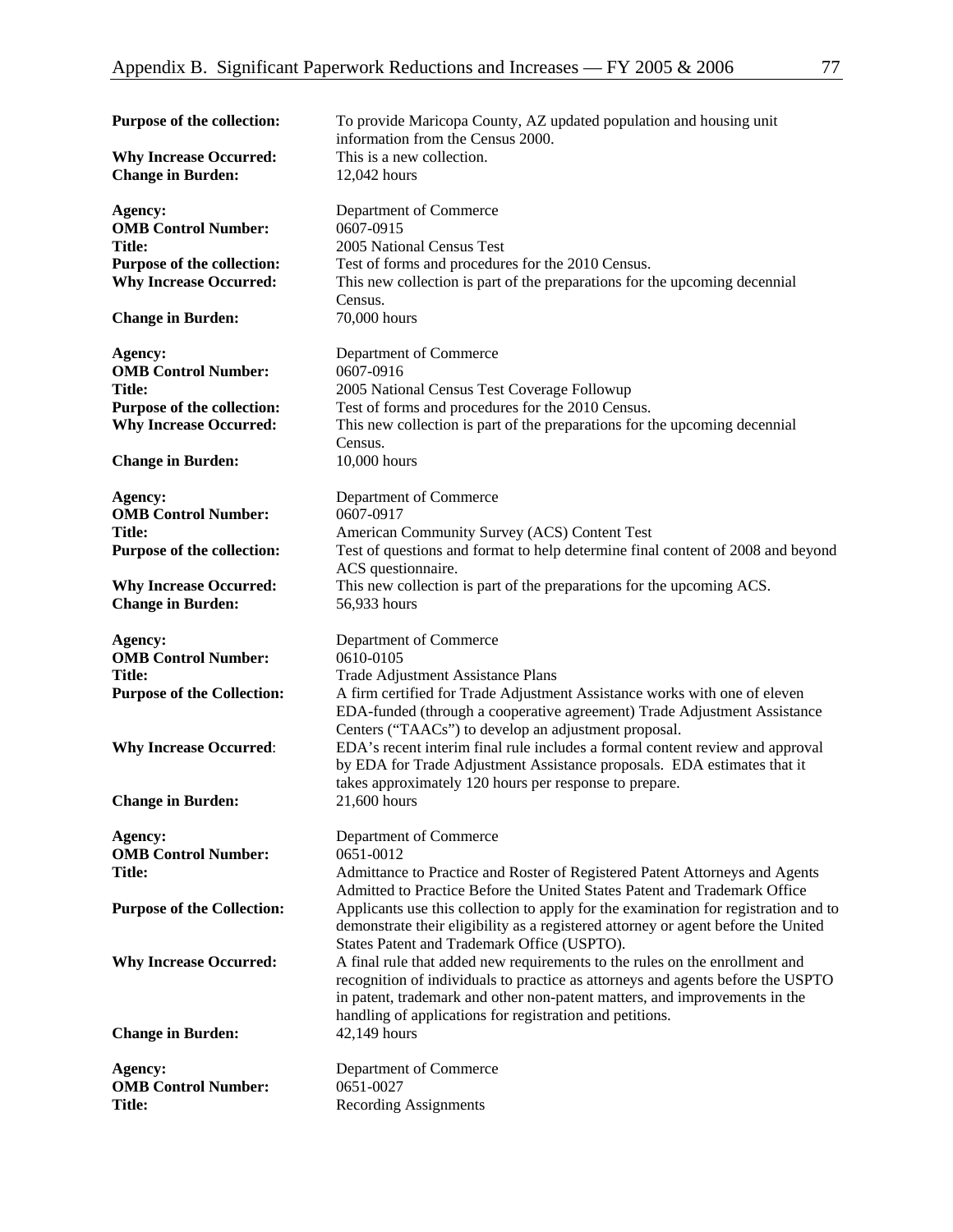| <b>Purpose of the Collection:</b>                         | To allow for the transfer of ownership of applications, patents and trademark<br>registrations from one entity to another.                                                                                                                                                                                         |
|-----------------------------------------------------------|--------------------------------------------------------------------------------------------------------------------------------------------------------------------------------------------------------------------------------------------------------------------------------------------------------------------|
| <b>Why Increase Occurred:</b>                             | New electronic filing initiatives allow customers to submit assignment<br>documents online through the USPTO web site. The USPTO estimates that in<br>FY 2005 it received 29,627 patent and trademark assignment submissions using                                                                                 |
|                                                           | these new electronic forms. The increase in annual costs consists of associated                                                                                                                                                                                                                                    |
| <b>Change in Burden:</b>                                  | filing fees and recordkeeping costs.<br>14,814 hours                                                                                                                                                                                                                                                               |
| Agency:                                                   | Department of Defense                                                                                                                                                                                                                                                                                              |
| <b>OMB Control Number:</b><br>Title:                      | 0704-0434                                                                                                                                                                                                                                                                                                          |
|                                                           | Defense Federal Acquisition Regulation Supplement (DFARS) Radio Frequency<br>Identification Advance Shipment Notice.                                                                                                                                                                                               |
| <b>Purpose of the Collection:</b>                         | Requirement for DoD contractors to submit an additional data element in the<br>advance shipment notice to DoD for shipments requiring passive Radio<br>Frequency Identification (RFID). DoD needs the data element in the advance<br>shipment notice to permit association of RFID tag data with the corresponding |
|                                                           | shipment.                                                                                                                                                                                                                                                                                                          |
| <b>Why Increase Occurred:</b><br><b>Change in Burden:</b> | This is a new requirement.<br>21,038 hours                                                                                                                                                                                                                                                                         |
| Agency:                                                   | Department of Education                                                                                                                                                                                                                                                                                            |
| <b>OMB Control Number:</b>                                | 1810-0668                                                                                                                                                                                                                                                                                                          |
| <b>Title:</b>                                             | 21st Century Community Learning Centers Annual Performance Report<br>Program and site coordinators provide information about the number of                                                                                                                                                                         |
| <b>Purpose of the Collection:</b>                         | applicants and awards along with performance measures, and State<br>administrative and technical assistance funds allocated to States to support the                                                                                                                                                               |
| <b>Why Increase Occurred:</b>                             | program.<br>This collection combines all necessary report sections. The number of<br>submissions was reduced and the need for narrative reporting through the use of<br>checkboxes and drop-down menus was minimized.                                                                                              |
| <b>Change in Burden:</b>                                  | 27,400 hours                                                                                                                                                                                                                                                                                                       |
| Agency:                                                   | Department of Education                                                                                                                                                                                                                                                                                            |
| <b>OMB Control Number:</b>                                | 1850-0768                                                                                                                                                                                                                                                                                                          |
| <b>Title:</b><br><b>Purpose of the Collection:</b>        | 2005 National Household Education Surveys Program (NHES: 2005)<br>To provide current measures of participation in early childhood education, after                                                                                                                                                                 |
|                                                           | school programs, other forms of non-parental care, as well as in home and out-                                                                                                                                                                                                                                     |
|                                                           | of-home activities, and provide in-depth information on adult participation in a                                                                                                                                                                                                                                   |
|                                                           | wide range of training and education activities.                                                                                                                                                                                                                                                                   |
| <b>Why Increase Occurred:</b>                             | The number of respondents increased as the study went from a field test to a<br>full-scale study.                                                                                                                                                                                                                  |
| <b>Change in Burden:</b>                                  | 11,361 hours                                                                                                                                                                                                                                                                                                       |
| Agency:                                                   | Department of Education                                                                                                                                                                                                                                                                                            |
| <b>OMB Control Number:</b>                                | 1890-0004                                                                                                                                                                                                                                                                                                          |
| Title:                                                    | U.S. Department of Education Budget Information - Non-Construction<br>Programs Form, Grant Performance Report Form and Education Department                                                                                                                                                                        |
| <b>Purpose of the Collection:</b>                         | General Administrative Regulations (EDGAR) Administrative Requirements<br>Grantees provide information for this generic grant collection necessary for the                                                                                                                                                         |
|                                                           | award and administration of discretionary and some formula grants.                                                                                                                                                                                                                                                 |
| <b>Why Increase Occurred:</b>                             | An increase incurred for two reasons: (1) the number of grant programs using<br>this collection increased; and, (2) recordkeeping and reporting requirements                                                                                                                                                       |
|                                                           | increased as questions were added to capture GPRA performance measures.                                                                                                                                                                                                                                            |
| Change in Burden:                                         | 200,000 hours                                                                                                                                                                                                                                                                                                      |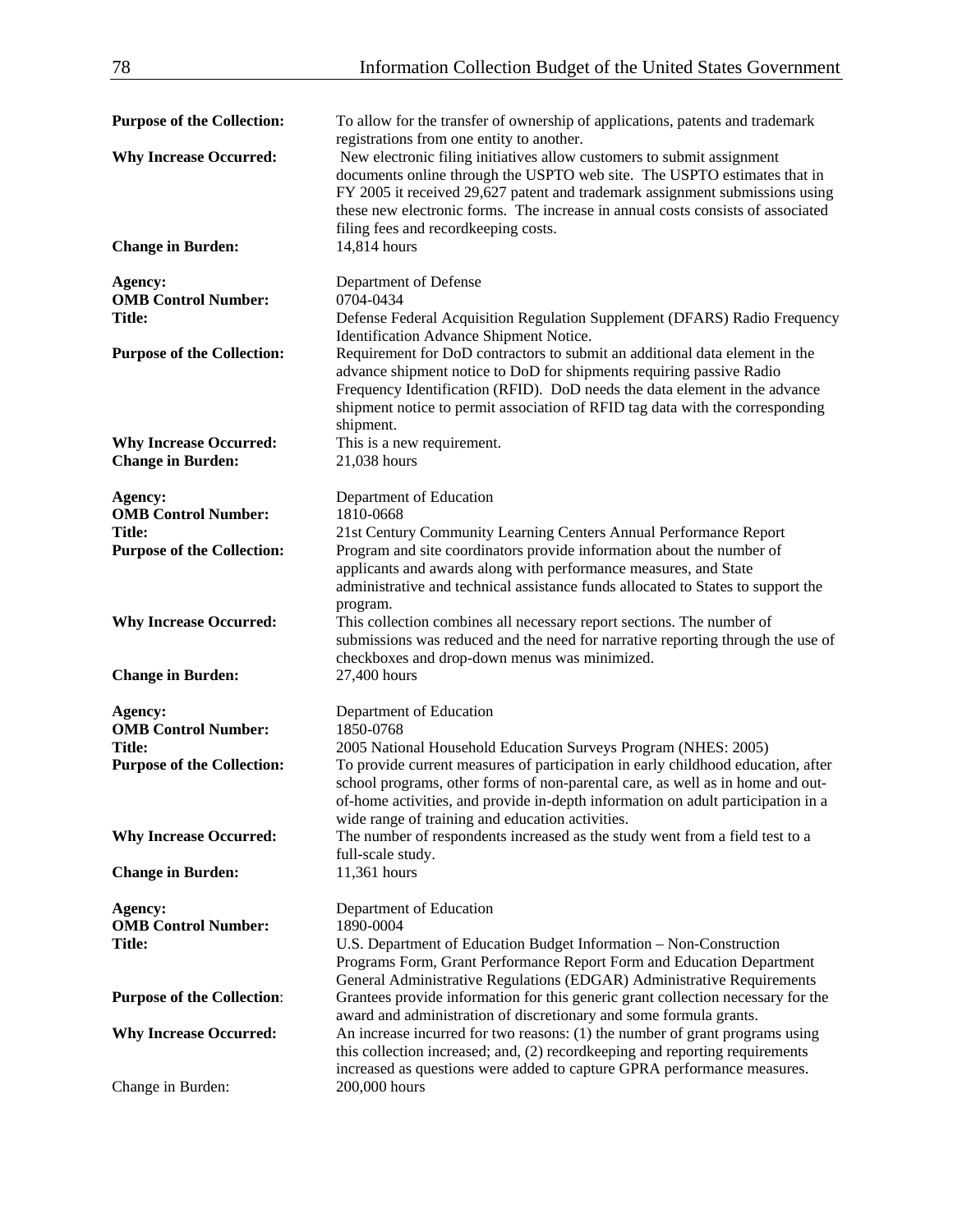| Agency:<br><b>OMB Control Number:</b><br><b>Title:</b><br><b>Purpose of the Collection:</b> | Department of Health and Human Services<br>0910-0555<br><b>Presubmission Conference</b><br>The regulation establishes the procedures for requesting, conducting and<br>documenting presubmission conferences. Presubmission conferences give FDA<br>and a potential applicant a means to identify the least burdensome appropriate<br>requirements that have a reasonable likelihood of resulting in approval.                                                         |
|---------------------------------------------------------------------------------------------|------------------------------------------------------------------------------------------------------------------------------------------------------------------------------------------------------------------------------------------------------------------------------------------------------------------------------------------------------------------------------------------------------------------------------------------------------------------------|
| <b>Why Increase Occurred:</b><br><b>Change in Burden:</b>                                   | New Collection<br>27,740 hours                                                                                                                                                                                                                                                                                                                                                                                                                                         |
| Agency:<br><b>OMB Control Number:</b><br><b>Title:</b>                                      | Department of Health and Human Services<br>0938-0930<br>Medicare Authorization to Disclose Health Information                                                                                                                                                                                                                                                                                                                                                          |
| <b>Purpose of the Collection:</b>                                                           | Medicare beneficiaries will use the "Medicare Authorization to Disclose"<br>Personal Health Information" to authorize Medicare to disclose their protected<br>health information to a third party.                                                                                                                                                                                                                                                                     |
| <b>Why Increase Occurred:</b><br><b>Change in Burden:</b>                                   | New regulation.<br>250,000 hours                                                                                                                                                                                                                                                                                                                                                                                                                                       |
| Agency:<br><b>OMB Control Number:</b><br><b>Title:</b><br><b>Purpose of the Collection:</b> | Department of Health and Human Services<br>0938-0969<br>Medicare Program: Complex Medical Review<br>Medicare contractors conduct complex medical review to determine whether<br>items or services billed are covered, correctly coded, and are reasonable and<br>necessary for the condition of the patient. Under complex medical review the<br>provider or supplier must submit a copy of the medical records                                                        |
| <b>Why Increase Occurred:</b><br><b>Change in Burden:</b>                                   | New Collection. (CMS-6022-P)<br>483,333 hours                                                                                                                                                                                                                                                                                                                                                                                                                          |
| Agency:<br><b>OMB Control Number:</b><br><b>Title:</b>                                      | Department of Health and Human Services<br>0938-0846<br>Physician's Referrals to Health Care Entities With Which They Have Financial<br>Relationships                                                                                                                                                                                                                                                                                                                  |
| <b>Purpose of the Collection:</b>                                                           | Under section 1877, if a physician or a member of a physician's immediate<br>family has a financial relationship with a healthy care entity, the physician may<br>not refer Medicare patients to that entity for the furnishing of 11 designated<br>health services, unless an exception applies.                                                                                                                                                                      |
| <b>Why Increase Occurred:</b><br><b>Change in Burden:</b>                                   | Requirements in CMS-1810-IFC were revised which increased burden.<br>422,007 hours                                                                                                                                                                                                                                                                                                                                                                                     |
| Agency:<br><b>OMB Control Number:</b><br>Title:                                             | Department of Health and Human Services<br>0910-0553<br>Recommended Glossary and Educational Outreach to Support Use of Symbols<br>on Labels and in Labeling of In Vitro Diagnostic (IVD) Devices Intended for<br>Professional Use                                                                                                                                                                                                                                     |
| <b>Purpose of the Collection:</b>                                                           | The purpose of this guidance is to helps IVD manufacturers to create uniform<br>labels and labeling for the United States and European Union (and any other<br>countries that may permit use of symbols from these international standards),<br>instead of needing designated labels for each marketplace. Because symbols<br>take up less space than the text for which they may substitute, the use of<br>symbols promotes less crowded and more legible IVD labels. |
| <b>Why Increase Occurred:</b><br><b>Change in Burden:</b>                                   | New collection.<br>34,840                                                                                                                                                                                                                                                                                                                                                                                                                                              |
| Agency:                                                                                     | Department of Health and Human Services                                                                                                                                                                                                                                                                                                                                                                                                                                |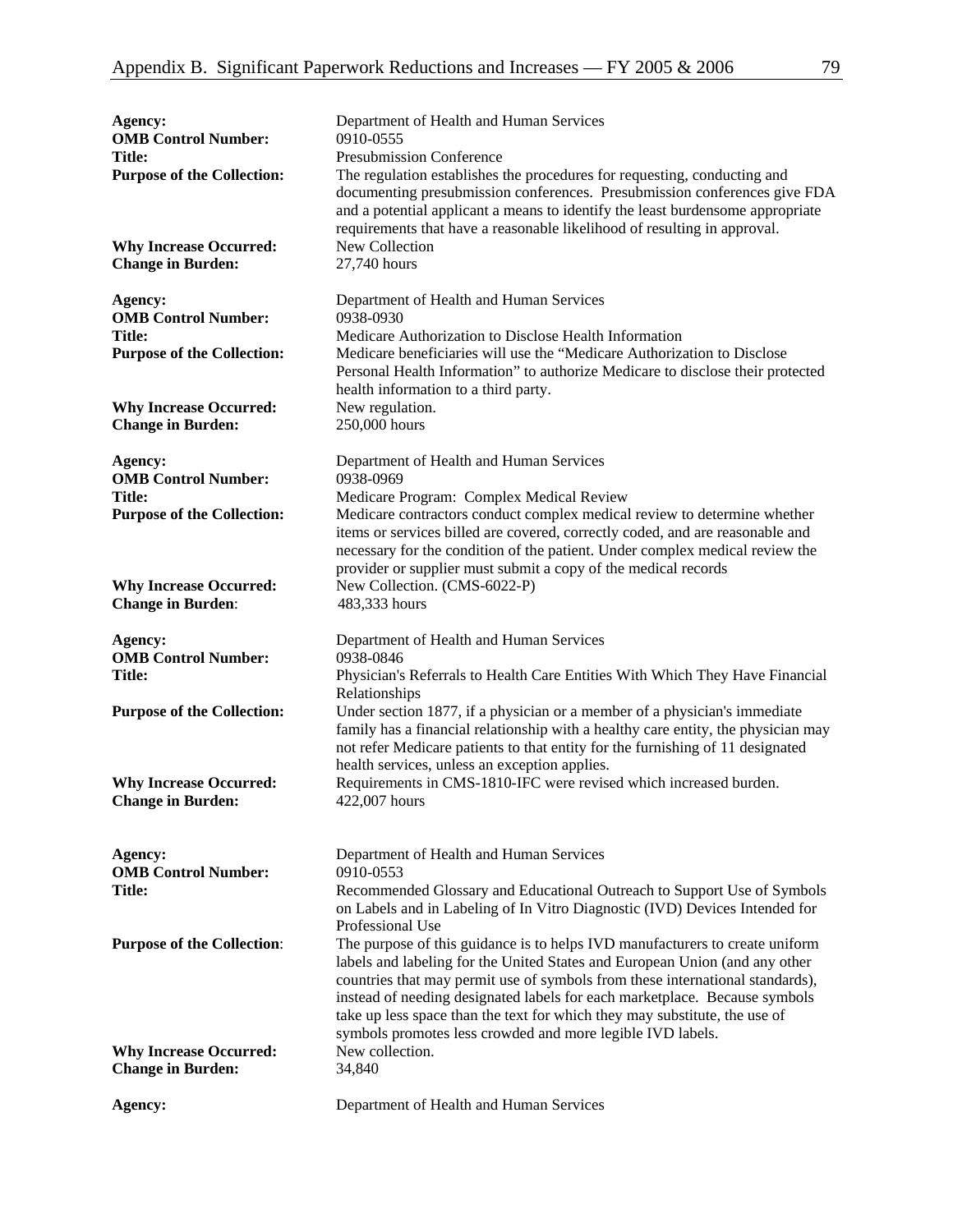| <b>OMB Control Number:</b><br>Title:                        | 0910-0564<br>Performance Standard for Diagnostic X-ray Systems and their Major<br>Components                                                                                                                                                                                                                                                                                                                                                                                                                                       |
|-------------------------------------------------------------|------------------------------------------------------------------------------------------------------------------------------------------------------------------------------------------------------------------------------------------------------------------------------------------------------------------------------------------------------------------------------------------------------------------------------------------------------------------------------------------------------------------------------------|
| <b>Purpose of the Collection:</b>                           | Users of fluoroscopic x-ray systems will use the information provided to select<br>appropriate modes of operation of the equipment and to understand the patient<br>radiation dose implications of selected operational parameters.                                                                                                                                                                                                                                                                                                |
| <b>Why Increase Occurred:</b><br><b>Change in Burden:</b>   | This is a new collection.<br>54,000 hours                                                                                                                                                                                                                                                                                                                                                                                                                                                                                          |
| Agency:<br><b>OMB Control Number:</b><br>Title:             | Department of Health and Human Services<br>0910-0559<br>Current Good Tissue Practice (CGTP) for Human Cell, Tissue, and Cellular and<br>Tissue-Based Product Establishments; Inspection and Enforcement                                                                                                                                                                                                                                                                                                                            |
| <b>Purpose of the Collection:</b>                           | The CGTP information collection provisions are intended to provide: (1)<br>additional measures for preventing the introduction, transmission, or spread of<br>communicable disease; (2) step-by-step consistency in the manufacturing of the<br>product; (3) necessary information to FDA for the purpose of protecting public<br>health and safety; (4) accountability in the manufacturing of cellular and tissue-<br>based products; and (5) information facilitating the tracking of a product back to<br>its original source. |
| <b>Why Increase Occurred:</b><br><b>Change in Burden:</b>   | New program.<br>283,400 hours                                                                                                                                                                                                                                                                                                                                                                                                                                                                                                      |
| Agency:<br><b>OMB Control Number:</b><br><b>Title:</b>      | Department of Health and Human Services<br>0915-0140                                                                                                                                                                                                                                                                                                                                                                                                                                                                               |
| Purpose of the collection:<br><b>Why Increase Occurred:</b> | Nursing Education Loan Repayment Agreements<br>To provide loan repayments to registered nurses for educational loans<br>The Nursing Program substantially increased funding levels for the loan<br>program.                                                                                                                                                                                                                                                                                                                        |
| <b>Change in Burden:</b>                                    | 52,950 hours                                                                                                                                                                                                                                                                                                                                                                                                                                                                                                                       |
| Agency:<br><b>OMB Control Number:</b><br><b>Title:</b>      | Department of Health and Human Services<br>0915-0275<br>Ryan White Comprehensive AIDS Resources Emergency Act of 1990, Title III-<br>IV Client-Level Data Project (CDP) Reporting System                                                                                                                                                                                                                                                                                                                                           |
| Purpose of the collection:                                  | To collect client level data from Ryan White CARE Act Title III and IV<br>grantees.                                                                                                                                                                                                                                                                                                                                                                                                                                                |
| <b>Why Increase Occurred:</b><br><b>Change in Burden:</b>   | The project expanded to full operation.<br>25,199 hours                                                                                                                                                                                                                                                                                                                                                                                                                                                                            |
| Agency:<br><b>OMB Control Number:</b><br>Title:             | Department of Health and Human Services<br>0920-0666<br>National Healthcare Safety Network (NHSN)                                                                                                                                                                                                                                                                                                                                                                                                                                  |
| Purpose of the collection:                                  | This data will be used to determine the magnitude of various healthcare-<br>associated adverse events and trends in the rates of these events among patients<br>and healthcare personnel with similar risks or exposures. Data will be gathered<br>on antibiotic resistance to describe the epidemiology of antibiotic resistance and<br>to understand the role of antimicrobial therapy to this growing problem.                                                                                                                  |
| <b>Why Increase Occurred:</b>                               | Three surveillance systems (0920-0012, 0920-0442, 0920-0417) were expanded<br>and will be merged into one system over time.                                                                                                                                                                                                                                                                                                                                                                                                        |
| <b>Change in the Burden:</b>                                | 65,817 hours                                                                                                                                                                                                                                                                                                                                                                                                                                                                                                                       |
| Agency:<br><b>OMB Control Number:</b><br><b>Title:</b>      | Department of Health and Human Services<br>0920-0664<br>Passenger Locator Forms                                                                                                                                                                                                                                                                                                                                                                                                                                                    |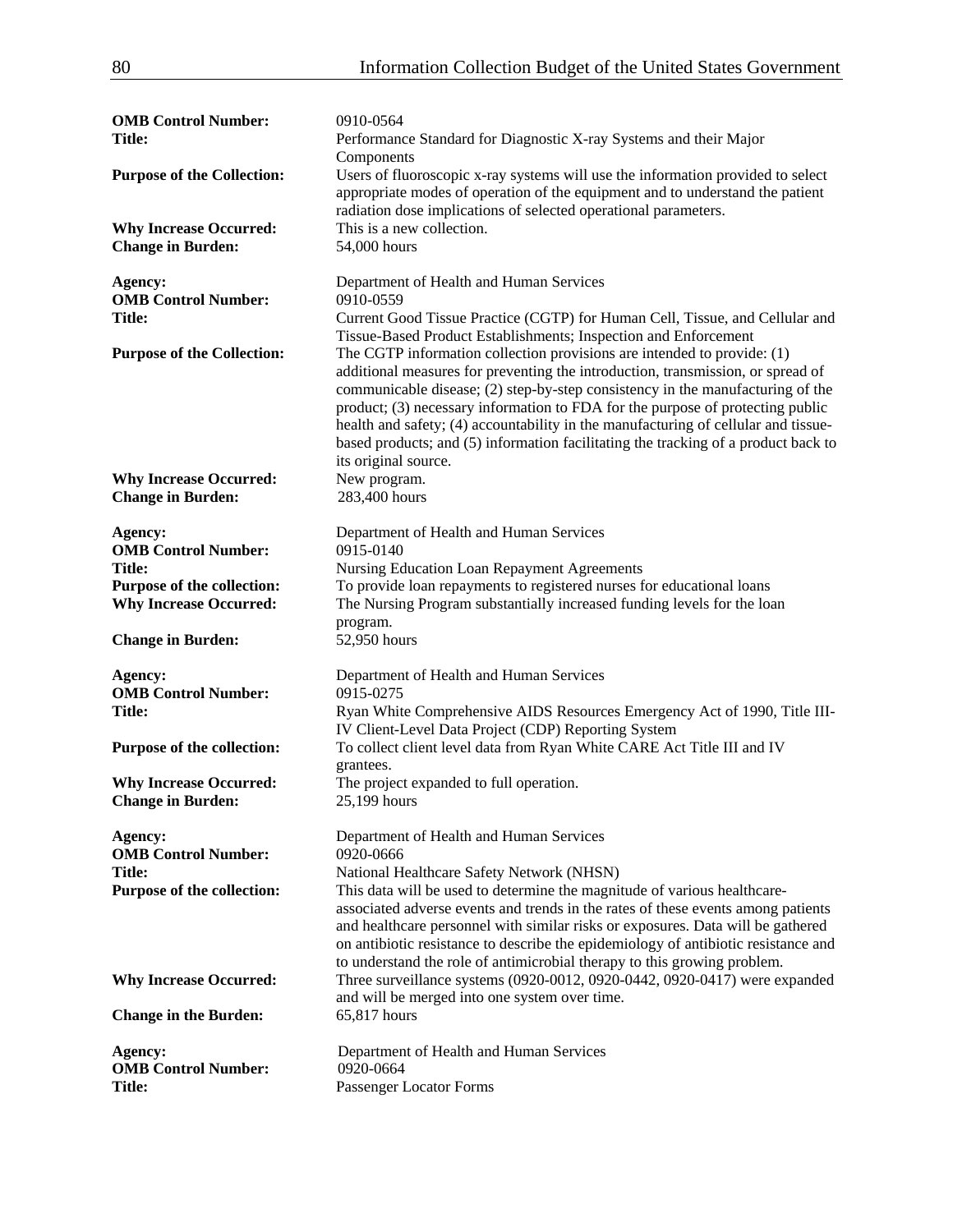| <b>Purpose of the Collection:</b>                                                           | The Airline Passenger Locator Form will allow the Centers for Disease Control<br>(CDC) to carry out its quarantine activities by providing CDC quarantine<br>stations with quick, accurate, up-to-date contact information for passengers<br>exposed to a communicable disease en route, as well as passengers returning<br>from areas in which an active outbreak is taking place.                       |
|---------------------------------------------------------------------------------------------|-----------------------------------------------------------------------------------------------------------------------------------------------------------------------------------------------------------------------------------------------------------------------------------------------------------------------------------------------------------------------------------------------------------|
| <b>Why Increase Occurred:</b>                                                               | New submission                                                                                                                                                                                                                                                                                                                                                                                            |
| <b>Change in the Burden:</b>                                                                | 225,067 hours                                                                                                                                                                                                                                                                                                                                                                                             |
| Agency:                                                                                     | Department of Health and Human Services                                                                                                                                                                                                                                                                                                                                                                   |
| <b>OMB Control Number:</b>                                                                  | 0938-0939                                                                                                                                                                                                                                                                                                                                                                                                 |
| <b>Title:</b><br><b>Purpose of the Collection:</b>                                          | Medicare Advantage Applications for Part D<br>The information collected will be used to validate the Medicare payment<br>amounts for those products/services and institute revisions of payment amounts<br>where necessary. The respondents will be the companies that have provided the<br>product/service under review to Medicare beneficiaries.                                                       |
| Why the increase occurred:                                                                  | New Collection.                                                                                                                                                                                                                                                                                                                                                                                           |
| <b>Change in Burden:</b>                                                                    | 16,000 hours                                                                                                                                                                                                                                                                                                                                                                                              |
| Agency:                                                                                     | Department of Health and Human Services                                                                                                                                                                                                                                                                                                                                                                   |
| <b>OMB Control Number:</b>                                                                  | 0970-0139                                                                                                                                                                                                                                                                                                                                                                                                 |
| <b>Title:</b>                                                                               | Administration for Children and Families (ACF) Uniform Project Description                                                                                                                                                                                                                                                                                                                                |
| <b>Purpose of the Collection:</b>                                                           | Generic clearance for discretionary program announcements                                                                                                                                                                                                                                                                                                                                                 |
| <b>Why Increase Occurred:</b>                                                               | ACF expanded use of this clearance.                                                                                                                                                                                                                                                                                                                                                                       |
| <b>Change in Burden:</b>                                                                    | 10,000 hours                                                                                                                                                                                                                                                                                                                                                                                              |
| Agency:                                                                                     | Department of Health and Human Services                                                                                                                                                                                                                                                                                                                                                                   |
| <b>OMB Control Number:</b>                                                                  | 0970-0273                                                                                                                                                                                                                                                                                                                                                                                                 |
| Title:                                                                                      | <b>Building Strong Families</b>                                                                                                                                                                                                                                                                                                                                                                           |
| <b>Purpose of the Collection:</b>                                                           | Research study to determine the effect of intervention on unwed parents                                                                                                                                                                                                                                                                                                                                   |
| <b>Why Increase Occurred:</b>                                                               | This is a new study.                                                                                                                                                                                                                                                                                                                                                                                      |
| <b>Change in Burden:</b>                                                                    | 29,520 hours                                                                                                                                                                                                                                                                                                                                                                                              |
| Agency:                                                                                     | Department of Health and Human Services                                                                                                                                                                                                                                                                                                                                                                   |
| <b>OMB Control Number:</b>                                                                  | 0990-0287                                                                                                                                                                                                                                                                                                                                                                                                 |
| Title:                                                                                      | HHS Research Misconduct Final Rule                                                                                                                                                                                                                                                                                                                                                                        |
| <b>Purpose of the Collection:</b>                                                           | The information is needed so HHS can carry out is statutory responsibilities<br>under the Public Health Service Act to: (1) ensure that institutions applying<br>funding for research or research training have procedures for responding to<br>allegations of research misconduct; and (2) oversee the implementation of those<br>procedures and the response of those institutions to such allegations. |
| <b>Why Increase Occurred:</b>                                                               | HHS issued a final rule.                                                                                                                                                                                                                                                                                                                                                                                  |
| <b>Change in Burden:</b>                                                                    | 19,728 hours.                                                                                                                                                                                                                                                                                                                                                                                             |
| Agency:<br><b>OMB Control Number:</b><br><b>Title:</b><br><b>Purpose of the Collection:</b> | Department of Health and Human Services<br>0990-0291<br>Adolescent Family Life Pregnancy Prevention Core Evaluation<br>Adolescent Family Life Pregnancy Prevention Programs provide service to<br>promote abstinence for adolescents. The instruments developed for this<br>evaluation provide core measures of teen attitudes, beliefs, and behavioral<br>intentions.                                    |
| <b>Why Increase Occurred:</b>                                                               | This is a new collection.                                                                                                                                                                                                                                                                                                                                                                                 |
| <b>Change in Burden:</b>                                                                    | 19,728 hours                                                                                                                                                                                                                                                                                                                                                                                              |
| Agency:                                                                                     | Department of Homeland Security                                                                                                                                                                                                                                                                                                                                                                           |
| <b>Title:</b>                                                                               | Transportation Security Administration (TSA) Customer Comment Card                                                                                                                                                                                                                                                                                                                                        |
| <b>OMB Control Number:</b>                                                                  | 1652-0030                                                                                                                                                                                                                                                                                                                                                                                                 |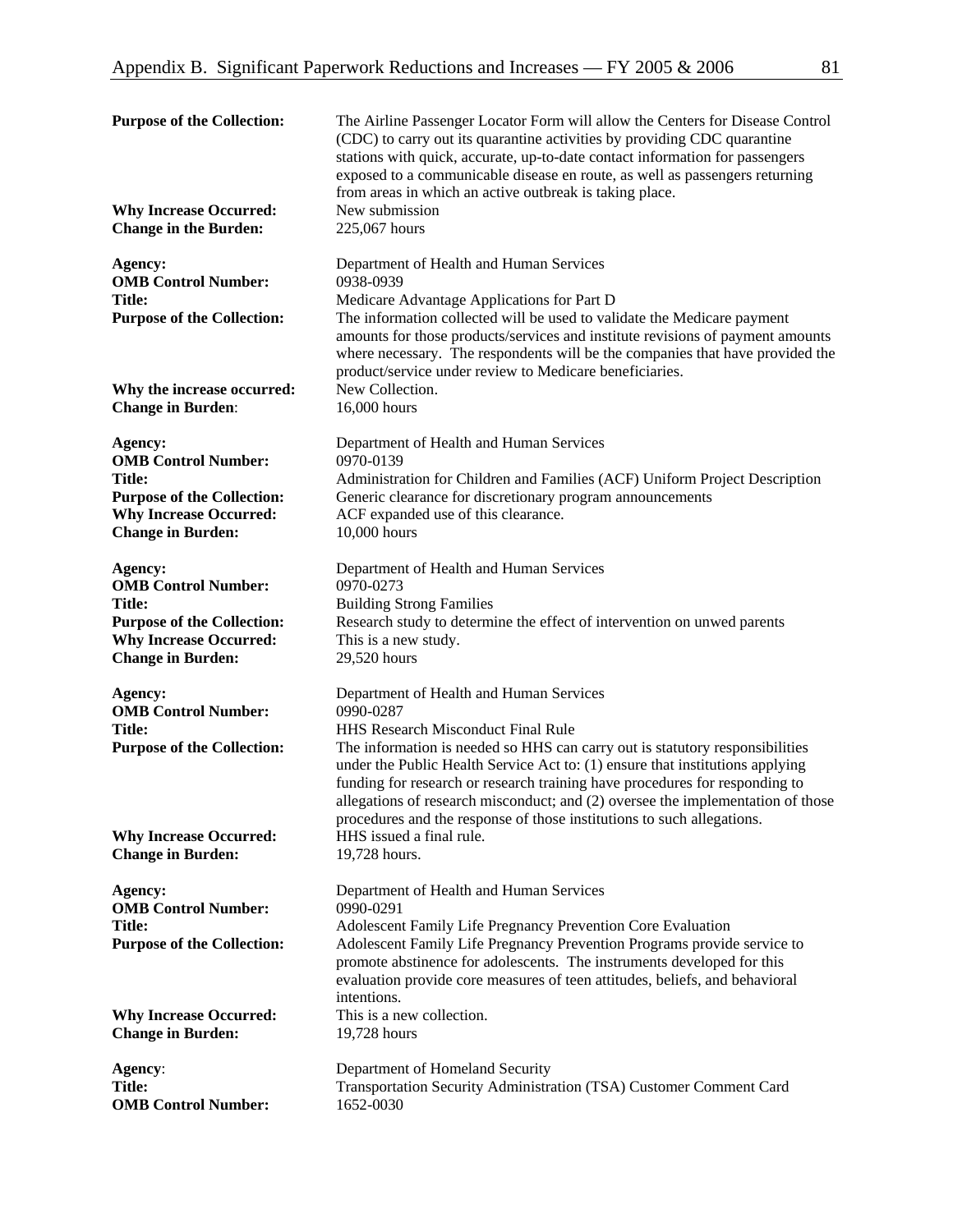| <b>Purpose of the Collection:</b> | To allow airport passengers to provide voluntary feedback regarding their<br>experiences with TSA security procedures. |
|-----------------------------------|------------------------------------------------------------------------------------------------------------------------|
| <b>Why Increase Occurred:</b>     | TSA creates a new comment card.                                                                                        |
| <b>Change in Burden:</b>          | 150,880 hours                                                                                                          |
|                                   |                                                                                                                        |
| Agency:                           | Department of Homeland Security                                                                                        |
| Title:                            | Vulnerability Identification Self-Assessment Tool - Transportation (DHS-                                               |
|                                   | VISAT-T)                                                                                                               |
| <b>OMB Control Number:</b>        | 1652-0037                                                                                                              |
| <b>Purpose of the Collection:</b> | To assist all modes of transportation asset owners/operators in developing a                                           |
|                                   | security plan and in performing a vulnerability assessment of their assets.                                            |
| <b>Why Increase Occurred:</b>     | TSA created this new tool.                                                                                             |
| <b>Change in Burden:</b>          | 2,401,960 hours                                                                                                        |
|                                   |                                                                                                                        |
| Agency:                           | Department of Housing and Urban Development                                                                            |
| <b>OMB Control Number:</b>        | 2506-0121                                                                                                              |
| Title:                            | Relocation and Real Property Acquisition, Recordkeeping Requirements under                                             |
|                                   | Uniform Relocation Assistance (URA).                                                                                   |
| <b>Purpose of the Collection:</b> | Agencies are required to document their compliance with the requirements of                                            |
| URA.                              |                                                                                                                        |
| <b>Why Increase Occurred:</b>     | A new regulation was published.                                                                                        |
| <b>Change in Burden:</b>          | 20,000 hours                                                                                                           |
|                                   |                                                                                                                        |
| Agency:                           | Department of the Interior                                                                                             |
| <b>OMB Control Number:</b>        | 1010-0164                                                                                                              |
| Title:                            | Damage Caused by Hurricanes-Notice to Lessees and Operators                                                            |
| <b>Purpose of the Collection:</b> | To provide information needed to determine corrective action on Outer                                                  |
|                                   | Continental Shelf facilities damaged by hurricanes.                                                                    |
| <b>Why the Increase Occurred:</b> | The Minerals Management Service created a new collection to cover current and                                          |
|                                   | future hurricanes.                                                                                                     |
| <b>Change in Burden:</b>          | 202,320 hours                                                                                                          |
|                                   |                                                                                                                        |
| Agency:                           | Department of Labor                                                                                                    |
| <b>OMB Control Number:</b>        | 1205-0451                                                                                                              |
| <b>Title:</b>                     | Labor Certification of the Permanent Employment of Aliens in the United                                                |
|                                   | <b>States</b> ; Implementation of New System                                                                           |
| <b>Purpose of the Collection:</b> | To determine whether the Secretary should certify employers' applications under                                        |
|                                   | section $212(a)(5)(A)$ of the Immigration and Nationality Act.                                                         |
| <b>Why Increase Occurred:</b>     | This new collection was created as part of a new information system.                                                   |
| <b>Change in Burden:</b>          | 264,243 hours                                                                                                          |
|                                   |                                                                                                                        |
| Agency:                           | Department of Justice                                                                                                  |
| <b>OMB Control Number:</b>        | 1103-0097                                                                                                              |
| Title:                            | Community Oriented Policing Services (COPS) Budget Detail Worksheets                                                   |
| <b>Purpose of the Collection:</b> | To evaluate each COPS Office applicant's request for funding.                                                          |
| <b>Why Increase Occurred:</b>     | The COPS Office developed four standardized documents to be used in                                                    |
|                                   | conjunction with all COPS Office applications for funding, including the Budget                                        |
|                                   | Detail Worksheets.                                                                                                     |
| <b>Change in Burden:</b>          | 12,400 hourss                                                                                                          |
|                                   |                                                                                                                        |
| Agency:                           | Department of Justice                                                                                                  |
| <b>OMB Control Number:</b>        | 1103-0098                                                                                                              |
| Title:                            | Application Attachment to SF-424                                                                                       |
| <b>Purpose of the Collection:</b> | To determine eligibility for funding under COPS Office grants and cooperative                                          |
|                                   | agreements.                                                                                                            |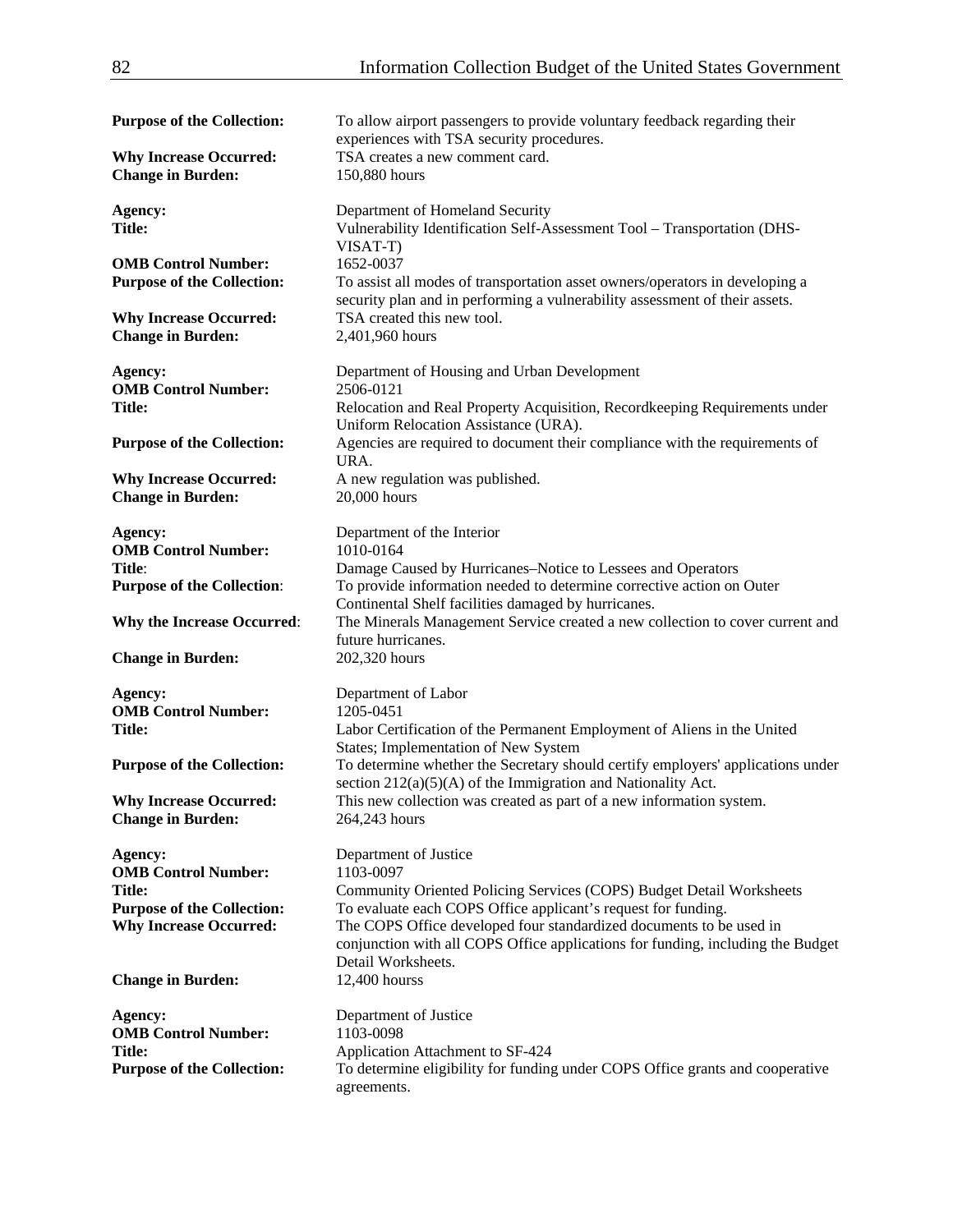| <b>Why Increase Occurred:</b>                                                               | The COPS Office developed four standardized documents to be used in<br>conjunction with all COPS Office applications for funding.                                                                                                                                                       |
|---------------------------------------------------------------------------------------------|-----------------------------------------------------------------------------------------------------------------------------------------------------------------------------------------------------------------------------------------------------------------------------------------|
| <b>Change in Burden:</b>                                                                    | 62,000 hours                                                                                                                                                                                                                                                                            |
| Agency:<br><b>OMB Control Number:</b><br>Title:                                             | Department of Justice<br>1117-0010<br>U.S. Official Order Forms for Schedule I and II Controlled Substances<br>(Accountable Forms), Order Form Requisition                                                                                                                              |
| <b>Purpose of the Collection:</b>                                                           | To transfer or purchase Schedule I and II controlled substances. The data is<br>needed to provide an audit of the transfer and purchase.                                                                                                                                                |
| <b>Why Increase Occurred:</b>                                                               | A new system will permit electronic transmission of Schedule I and II controlled<br>substance orders. Capital, operation, and maintenance costs increase as the<br>electronic system phases in with the paper-based system.                                                             |
| <b>Change in Burden:</b>                                                                    | \$3,412,000                                                                                                                                                                                                                                                                             |
| Agency:<br><b>OMB Control Number:</b><br><b>Title:</b><br><b>Purpose of the Collection:</b> | Department of Justice<br>1117-0038<br>Reporting and Record Keeping for Digital Certificates<br>These forms are used to apply for DEA-issued digital certificates to order<br>Schedule I and II controlled substances.                                                                   |
| <b>Why Increase Occurred:</b><br><b>Change in Burden:</b>                                   | This is a new collection required by the creation of digital certificates.<br>48,523 hours and \$4,256,000                                                                                                                                                                              |
| Agency:<br><b>OMB Control Number:</b><br>Title:<br><b>Purpose of the Collection:</b>        | Department of Justice<br>1121-0301<br><b>National Computer Security</b><br>NCS collects information from businesses on the nature and prevalence of                                                                                                                                     |
| <b>Why Increase Occurred:</b>                                                               | computer crime, resulting losses, types of computer security measures used,<br>system access, reporting crime to authorities, and the types of offenders.<br>New collection.                                                                                                            |
| <b>Change in Burden:</b>                                                                    | 57,775 hours                                                                                                                                                                                                                                                                            |
| Agency:<br><b>OMB Control Number:</b><br><b>Title:</b>                                      | Department of Justice<br>1140-0020<br>Firearms Transaction Record, Part 1, Over-the-Counter                                                                                                                                                                                             |
| <b>Purpose of the Collection:</b>                                                           | To determine the eligibility of a person receiving a firearm from a Federal<br>firearms licensee and to establish the identity of the buyer.                                                                                                                                            |
| <b>Why Increase Occurred:</b>                                                               | The form was revised to reflect recommended format and substantive changes<br>requested by a variety of stakeholders including licensees and Federal and State<br>law enforcement agencies.                                                                                             |
| <b>Change in Burden:</b>                                                                    | 852,084 hours                                                                                                                                                                                                                                                                           |
| Agency:<br><b>OMB Control Number:</b><br><b>Title:</b><br><b>Purpose of the Collection:</b> | Department of Labor<br>1220-0039<br>Consumer Price Index (CPI) Commodities and Services Survey<br>The CPI is used most widely as a measure of inflation, and serves as an indicator                                                                                                     |
| <b>Why Increase Occurred:</b><br><b>Change in Burden:</b>                                   | of the effectiveness of government economic policy.<br>Revisions enhanced the outlet sample.<br>$10,670$ hours                                                                                                                                                                          |
| Agency:<br><b>OMB Control Number:</b>                                                       | Department of Labor<br>1220-0177                                                                                                                                                                                                                                                        |
| <b>Title:</b><br><b>Purpose of the Collection:</b>                                          | Survey of Workplace Violence Prevention<br>To identify by industry sector (the North American Industry Classification<br>System) and establishment size: 1) workplace violence prevention polices and<br>programs, 2) training regarding workplace violence prevention, 3) risk factors |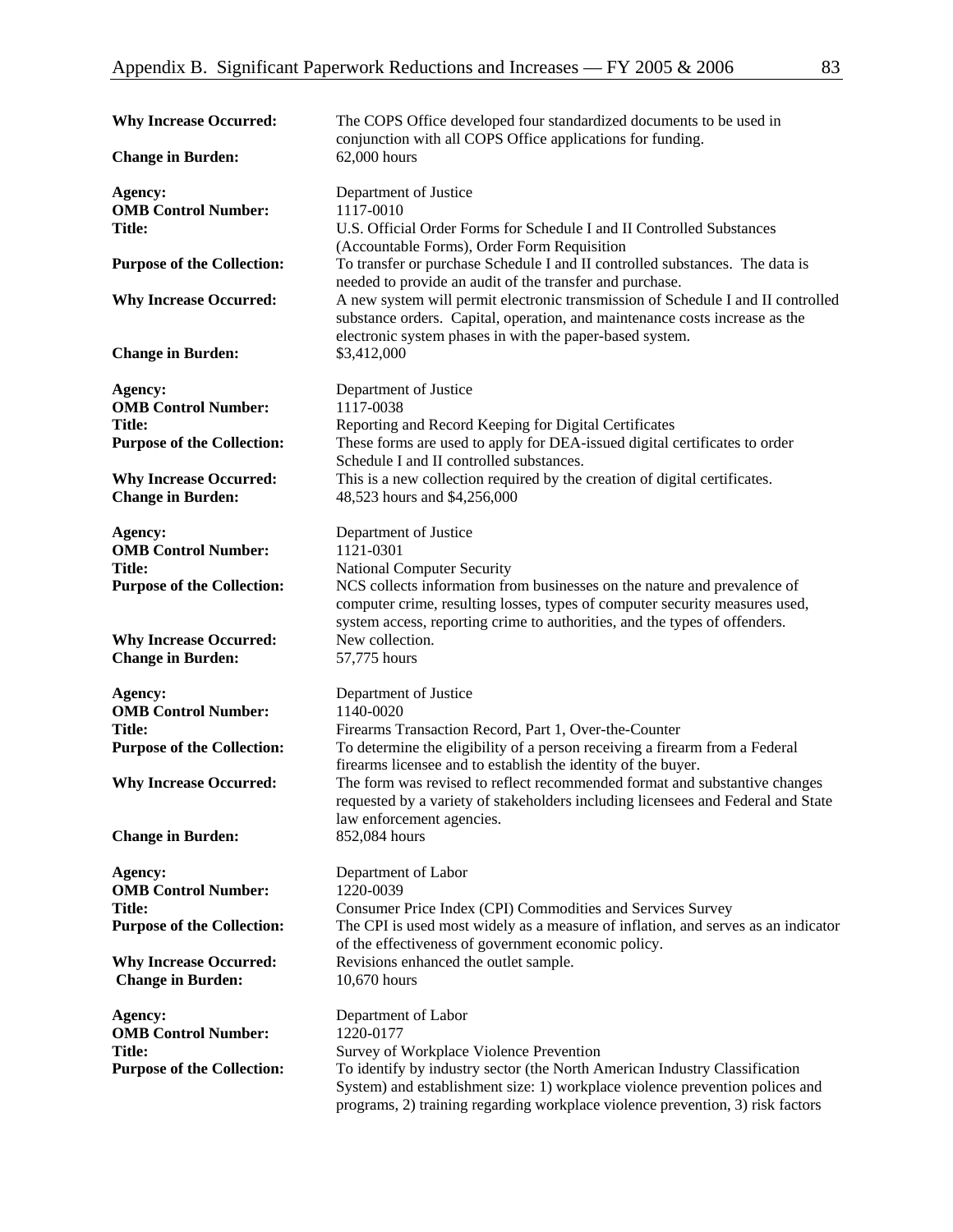| <b>Why Increase Occurred:</b><br><b>Change in Burden:</b>                                      | associated with workplace violence, and 4) workplace violence prevention<br>strategies.<br>This is a new survey.<br>13,334 hours                                                                                                                                                                                                                      |
|------------------------------------------------------------------------------------------------|-------------------------------------------------------------------------------------------------------------------------------------------------------------------------------------------------------------------------------------------------------------------------------------------------------------------------------------------------------|
| Agency:<br><b>OMB Control Number:</b><br><b>Title:</b><br><b>Purpose of the Collection:</b>    | Department of State<br>1405-0004<br>Application for a U.S. Passport<br>The Application for a U.S. Passport (Form DS-11) is used by citizens and non-<br>citizen nationals of the United States who are applying for a U.S. passport and                                                                                                               |
| <b>Why Increase Occurred:</b><br><b>Change in Burden:</b>                                      | are required to apply in person.<br>The Department of State increased the fees associated with the program.<br>\$50,628,000                                                                                                                                                                                                                           |
| Agency:<br><b>OMB Control Number:</b><br>Title:                                                | Department of State<br>1405-0020<br>Application for a U.S. Passport by Mail                                                                                                                                                                                                                                                                           |
| <b>Purpose of the Collection:</b>                                                              | The Application for a U.S. Passport by Mail (Form DS-82) is used by eligible<br>citizens and non-citizen nationals of the United States who wish to renew their<br>current or recently expired U.S. passport.                                                                                                                                         |
| <b>Why Increase Occurred:</b><br><b>Change in Burden:</b>                                      | The Department of State increased the fees associated with the program.<br>\$25,853,000                                                                                                                                                                                                                                                               |
| Agency:<br><b>OMB Control Number:</b><br><b>Title:</b>                                         | Department of State<br>1405-0159                                                                                                                                                                                                                                                                                                                      |
| <b>Purpose of the Collection:</b>                                                              | Application for Additional Visa Pages<br>The Application for Additional Visa Pages (Form DS-4085) has been developed<br>because the Department of State will soon issue final regulations that no longer<br>permit the amendment of passports except for the convenience of the U.S.<br>Government. In the past, Form DS-19 (Amendment and Validation |
| <b>Why Increase Occurred:</b>                                                                  | Application) was used to amend a U.S. passport or obtain additional visa pages.<br>The DS-4085 has been developed to serve one of the functions of Form DS-19<br>by providing applicants an avenue to add additional visa pages to their valid<br>U.S. passports.                                                                                     |
| <b>Change in Burden:</b>                                                                       | 10,000 hours                                                                                                                                                                                                                                                                                                                                          |
| Agency:<br><b>OMB Control Number:</b><br><b>Title:</b>                                         | Department of Transportation<br>2132-0558<br>Rail Fixed Guideway Systems-State Safety Oversight                                                                                                                                                                                                                                                       |
| <b>Purpose of the Collection:</b><br><b>Why Increase Occurred:</b><br><b>Change in Burden:</b> | To monitor safety and security.<br>New regulation.<br>22,589 hours                                                                                                                                                                                                                                                                                    |
| Agency:<br><b>OMB Control Number:</b><br>Title:<br><b>Purpose of the Collection:</b>           | Department of Transportation<br>2137-0618<br>Pipeline Safety: Periodic Underwater Inspection<br>To require operators of gas and hazardous liquid pipelines to prepare and follow                                                                                                                                                                      |
| <b>Why Increase Occurred:</b>                                                                  | procedures for periodic inspections of pipeline facilities located in the Gulf of<br>Mexico and its inlets in water less than 15 feet deep.<br>New collection.                                                                                                                                                                                        |
| <b>Change in Burden:</b>                                                                       | 62,500 hours                                                                                                                                                                                                                                                                                                                                          |
| Agency:<br><b>OMB Control Number:</b><br><b>Title:</b>                                         | Department of Transportation<br>2127-0510<br>Consolidated Vehicle Identification Number Requirements and Motor Vehicle<br><b>Theft Prevention Standards</b>                                                                                                                                                                                           |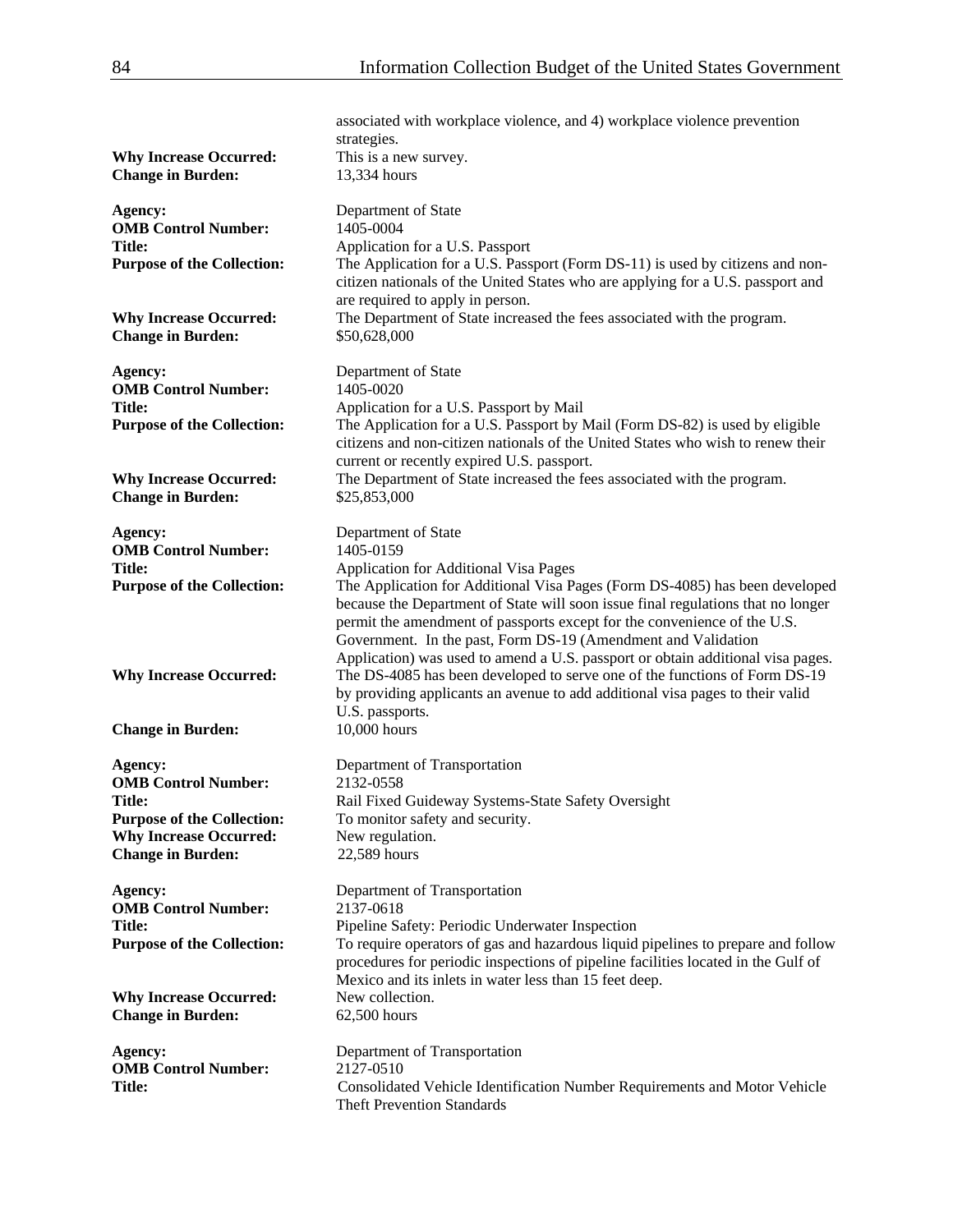| <b>Purpose of the Collection:</b>                                                              | These standards specify physical requirements for the VIN and its installation<br>format and content to simplify information retrieval and increase the efficiency<br>of defect recall campaigns and identify likely high theft vehicles.                                                                                        |
|------------------------------------------------------------------------------------------------|----------------------------------------------------------------------------------------------------------------------------------------------------------------------------------------------------------------------------------------------------------------------------------------------------------------------------------|
| Why the increased occurred:                                                                    | Federal Motor Vehicle Theft Prevention Standard will be extended to include<br>more cars.                                                                                                                                                                                                                                        |
| <b>Change in Burden:</b>                                                                       | 1,079,037 hours                                                                                                                                                                                                                                                                                                                  |
| Agency:<br><b>OMB Control Number:</b><br><b>Title:</b><br><b>Purpose of the Collection:</b>    | Department of Transportation<br>2120-0702<br>Use of Certain Personal Oxygen Concentrator (POC) Devices on Board Aircraft<br>The rule requires passengers who intend to use an approved POC to present a<br>physician statement before boarding. The flight crew must then inform the<br>pilot-in-command that a POC is on board. |
| <b>Why Increase Occurred:</b><br><b>Change in Burden:</b>                                      | The agency issued a new rele<br>172,694 hours                                                                                                                                                                                                                                                                                    |
| Agency:<br><b>OMB Control Number:</b><br>Title:<br><b>Purpose of the Collection:</b>           | Department of Transportation<br>2130-0566<br>Reflectorization of Freight Rolling Stock<br>To ensure that railroad car owners follow an established schedule for placing<br>retroreflective material on the sides of freight rolling stock (freight cars) in order<br>to enhance the visibility of trains.                        |
| <b>Why Increase Occurred:</b><br><b>Change in Burden:</b>                                      | The agency expanded the regulatory requirements.<br>54,787 hours                                                                                                                                                                                                                                                                 |
| Agency:<br><b>OMB Control Number:</b><br>Title:<br><b>Purpose of the Collection:</b>           | Department of Transportation<br>2130-0564<br><b>Locomotive Crashworthiness</b><br>To ensure that locomotive manufacturers and railroads meet minimum                                                                                                                                                                             |
| <b>Why Increase Occurred:</b><br><b>Change in Burden:</b>                                      | performance standards.<br>The agency expanded the regulatory requirements.<br>30,766 hours                                                                                                                                                                                                                                       |
| Agency:<br><b>OMB Control Number:</b><br><b>Title:</b>                                         | Department of the Treasury<br>1506-0030<br>Anti-Money Laundering Programs for Dealers in Precious Metal, Stones, or<br>Jewels                                                                                                                                                                                                    |
| <b>Purpose of the Collection:</b><br><b>Why Increase Occurred:</b><br><b>Change in Burden:</b> | Optional guidelines for dealers in precious metal, stones, or jewels to develop an<br>anti-money laundering program in their business.<br>This is a new program.<br>19,999 hours                                                                                                                                                 |
| Agency:<br><b>OMB Control Number:</b><br><b>Title:</b><br><b>Purpose of the Collection:</b>    | Department of the Treasury<br>1550-0023<br><b>Thrift Financial Report</b><br>To ensure the safety and soundness of insured savings associations, their<br>subsidiaries, and their holding companies as depositories of the personal monies<br>of the general public.                                                             |
| <b>Why Increase Occurred:</b><br><b>Change in Burden:</b>                                      | The agency added new lines to two of the schedules.<br>81,475 hours                                                                                                                                                                                                                                                              |
| Agency:<br><b>OMB Control Number:</b><br><b>Title:</b><br><b>Purpose of the Collection:</b>    | Department of the Treasury<br>1545-0123<br>Form 1120, Form 1120, U.S. Corporation Income Tax Return<br>To compute a corporation's income and tax.                                                                                                                                                                                |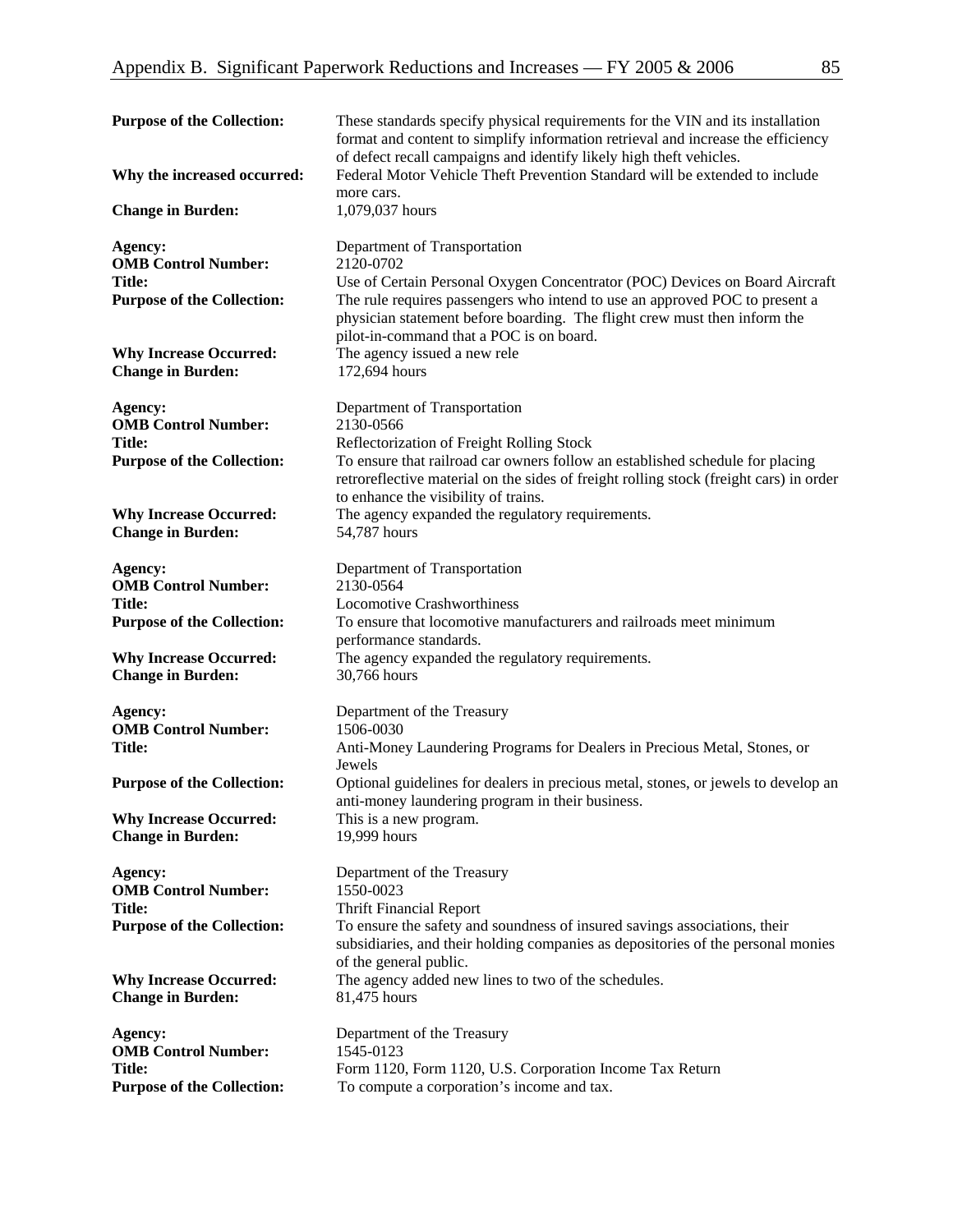| Why increase occurred:            | IRS created the Schedule M-3 to improve its ability to monitor corporate<br>compliance.                                                                   |
|-----------------------------------|-----------------------------------------------------------------------------------------------------------------------------------------------------------|
| <b>Change in Burden:</b>          | 3,217,884 hours                                                                                                                                           |
| Agency:                           | Department of the Treasury                                                                                                                                |
| <b>OMB Control Number:</b>        | 1545-0056                                                                                                                                                 |
| Title:                            | Form 1023, Application for Recognition of Exemption                                                                                                       |
| <b>Purpose of the Collection:</b> | Form 1023 is used by organizations seeking tax exempt status.                                                                                             |
| <b>Why Increase Occurred:</b>     | IRS redesigned the Form 1023 to ensure its retrieves more information for more<br>accurate determinations.                                                |
| <b>Change in Burden:</b>          | 1,062,225 hours                                                                                                                                           |
| Agency:                           | Department of the Treasury                                                                                                                                |
| <b>OMB Control Number:</b>        | 1545-0065                                                                                                                                                 |
| <b>Title:</b>                     | Form 4070, Employee's Report of Tips to Employer                                                                                                          |
| <b>Purpose of the Collection:</b> | Form 4070 is used by employees to report tips to employers                                                                                                |
| <b>Why Increase Occurred:</b>     | IRS added lines to the Form 4070 to gather more information.                                                                                              |
| <b>Change in Burden:</b>          | 504,000 hours                                                                                                                                             |
| Agency:                           | Department of the Treasury                                                                                                                                |
| <b>OMB Control Number:</b>        | 1545-0029                                                                                                                                                 |
| Title:                            | Form 941, Employer's Quarterly Federal Tax Return                                                                                                         |
| <b>Purpose of the Collection:</b> | This form is used by employers to pay quarterly federal income tax, social<br>security, and Medicare withholdings of employees.                           |
| <b>Why Increase Occurred:</b>     | IRS made major changes to Form 941 by using plain language concepts, and by                                                                               |
|                                   | reformatting Form 941 along with increasing the form's white space. These                                                                                 |
|                                   | changes increased the burden due to the affect on the burden methodology IRS                                                                              |
|                                   | uses.                                                                                                                                                     |
| <b>Change in Burden:</b>          | 17,646,575 hours                                                                                                                                          |
| Agency:                           | Department of the Treasury                                                                                                                                |
| <b>OMB Control Number:</b>        | 1545-1910                                                                                                                                                 |
| <b>Title:</b>                     | Form 8858, Information Return of U.S. Persons With Respect to Foreign                                                                                     |
|                                   | Disregarded Entities                                                                                                                                      |
| <b>Purpose of the Collection:</b> | Form 8858 is used by certain U.S. persons who own a foreign disregarded entity<br>(FDE).                                                                  |
| <b>Why Increase Occurred:</b>     | IRS created the Form 8858 in response to Announcement 2004-4.                                                                                             |
| <b>Change in Burden:</b>          | 1,832,500 hours                                                                                                                                           |
| Agency:                           | Department of the Treasury                                                                                                                                |
| <b>OMB Control Number:</b>        | 1545-1928                                                                                                                                                 |
| <b>Title:</b>                     | Form 8891, U.S. Information Return for Beneficiaries of Certain Canadian                                                                                  |
|                                   | <b>Registered Retirement Plans</b>                                                                                                                        |
| <b>Purpose of the Collection:</b> | Form 8891 is used by U.S. citizens or residents who elect to defer U.S. income                                                                            |
|                                   | tax on income accrued in a Registered Retirement Savings Plan or Registered<br>Retirement Income Fund.                                                    |
| <b>Why Increase Occurred:</b>     | IRS developed the Form 8891 as the result of new administrative and procedural                                                                            |
|                                   | reporting requirements under IRC 6001.                                                                                                                    |
| <b>Change in Burden:</b>          | 1,462,500 hours                                                                                                                                           |
| Agency:                           | Department of the Treasury                                                                                                                                |
| <b>OMB Control Number:</b>        | 1557-0176                                                                                                                                                 |
| Title:                            | Record and Disclosure Requirements - Federal Reserve Board Regulations B,                                                                                 |
|                                   | C, E, M, Z, CC, and DD.                                                                                                                                   |
| <b>Purpose of the Collection:</b> | To afford consumers protection through the following statutes: Equal Credit<br>Opportunity, Home Mortgage Disclosure; Electronic Funds Transfer; Consumer |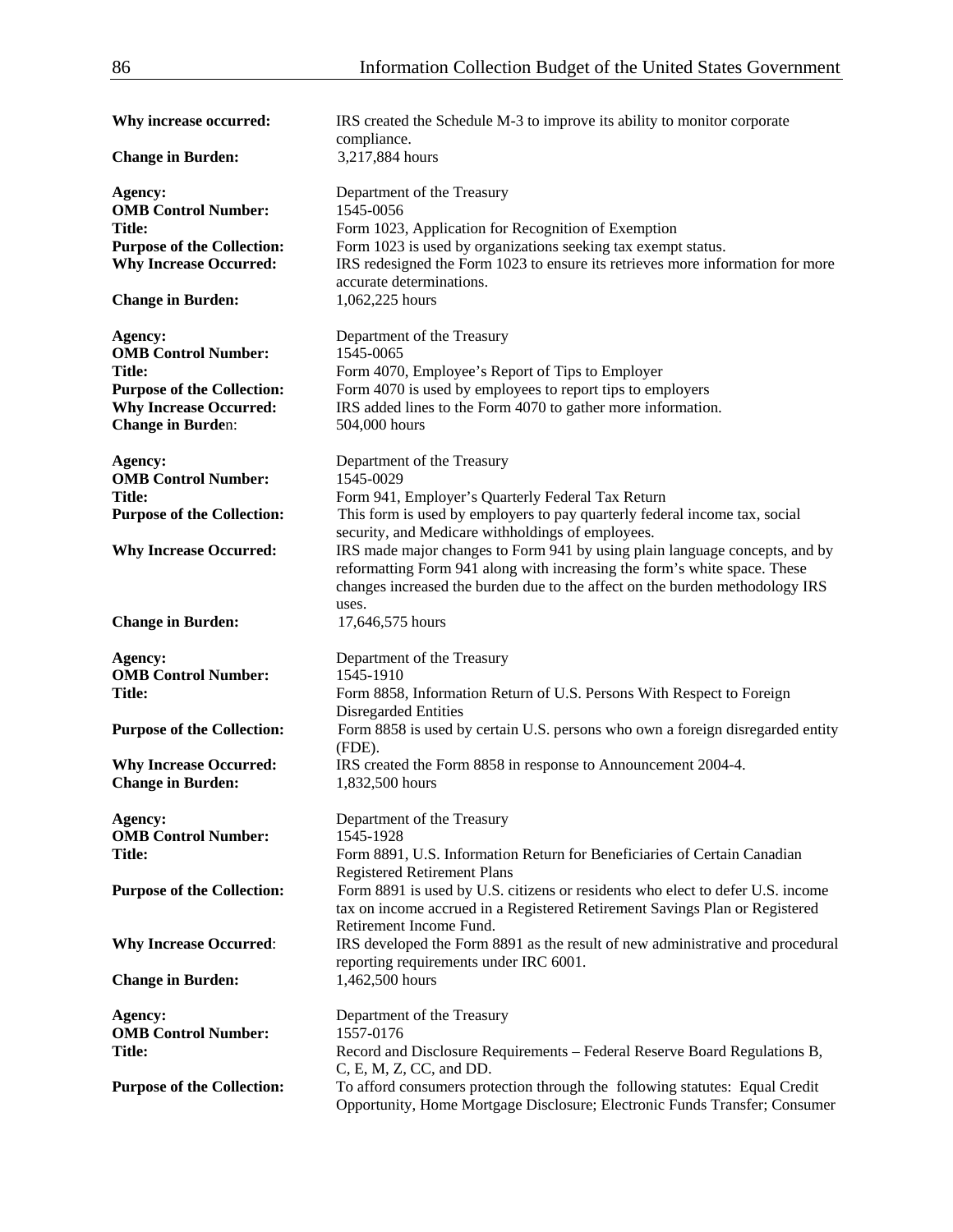| <b>Why Increase Occurred:</b><br><b>Change in Burden:</b> | Leasing; Truth in Lending; Availability of Funds and Collection of Checks; and<br>Truth in Savings.<br>The Federal Reserve Board amended Regulations.<br>100,800 hours                                           |
|-----------------------------------------------------------|------------------------------------------------------------------------------------------------------------------------------------------------------------------------------------------------------------------|
| Agency:                                                   | Department of the Treasury                                                                                                                                                                                       |
| <b>OMB Control Number:</b>                                | 1557-0231                                                                                                                                                                                                        |
| <b>Title:</b>                                             | Bank Secrecy Act/Anti-Money Laundering Risk Assessment                                                                                                                                                           |
| <b>Purpose of the Collection:</b>                         | To enhance the ability of examiners and bank management to identify and<br>evaluate any Bank Secrecy Act/Anti-Money Laundering Risks associated with<br>the banks' products, services, customers, and locations. |
| <b>Why Increase Occurred:</b><br><b>Change in Burden:</b> | This is a new collection.<br>21,364 hours                                                                                                                                                                        |
| Agency:                                                   | Department of the Treasury                                                                                                                                                                                       |
| <b>OMB Control Number:</b>                                | 1559-0028                                                                                                                                                                                                        |
| <b>Title:</b>                                             | The Community Development Financial Institutions (CDFI) Program -                                                                                                                                                |
| <b>Purpose of the Collection:</b>                         | <b>Certification Application</b><br>To determine whether an entity seeking CDFI certification meets the Fund's<br>regulatory requirements for such certification.                                                |
| <b>Why Increase Occurred:</b>                             | This is a new collection.                                                                                                                                                                                        |
| <b>Change in Burden:</b>                                  | 12,600 hours                                                                                                                                                                                                     |
| Agency:                                                   | <b>Environmental Protection Agency</b>                                                                                                                                                                           |
| <b>OMB Control Number:</b>                                | 2025-0003                                                                                                                                                                                                        |
| <b>Title:</b>                                             | Cross-Media Electronic Reporting and Recordkeeping Rule                                                                                                                                                          |
| <b>Purpose of the Collection:</b>                         | To allow regulated entities to report electronically to EPA by emitting the use of<br>electronic document receiving systems.                                                                                     |
| <b>Why Increased Occurred:</b>                            | EPA issued a new final rule.                                                                                                                                                                                     |
| <b>Change in Burden:</b>                                  | 151,963 hours                                                                                                                                                                                                    |
| Agency:                                                   | <b>Environmental Protection Agency</b>                                                                                                                                                                           |
| <b>OMB Control Number:</b>                                | 2050-0182                                                                                                                                                                                                        |
| Title:                                                    | Standardized Permit for Resource Conservation and Recovery Act (RCRA)<br><b>Hazardous Waste Facilities</b>                                                                                                       |
| <b>Purpose of the Collection:</b>                         | The standardized permit is available to facilities that generate hazardous waste                                                                                                                                 |
|                                                           | and routinely manage the waste on-site in non-thermal units such as tanks,                                                                                                                                       |
|                                                           | containers, and containment buildings.                                                                                                                                                                           |
| <b>Why Increase Occurred:</b>                             | This is a new standardized permit.                                                                                                                                                                               |
| <b>Change in Burden:</b>                                  | 14,437 hours                                                                                                                                                                                                     |
| Agency:                                                   | <b>Environmental Protection Agency</b>                                                                                                                                                                           |
| <b>OMB Control Number:</b>                                | 2050-0171                                                                                                                                                                                                        |
| <b>Title:</b>                                             | National Emissions Standards for Hazardous Air Pollutants (NESHAP) for                                                                                                                                           |
| <b>Purpose of the Collection:</b>                         | <b>Hazardous Waste Combustors</b><br>To control emissions of hazardous air pollutants from incinerators, cement kilns                                                                                            |
|                                                           | and lightweight aggregate kilns that burn hazardous wastes.                                                                                                                                                      |
| <b>Why Increase Occurred:</b>                             | EPA issued new regulations                                                                                                                                                                                       |
| <b>Change in Burden:</b>                                  | 50,188 hours                                                                                                                                                                                                     |
|                                                           |                                                                                                                                                                                                                  |
| Agency:                                                   | <b>Environmental Protection Agency</b>                                                                                                                                                                           |
| <b>OMB Control Number:</b><br><b>Title:</b>               | 2060-0096<br>Source Compliance and State Action Reporting                                                                                                                                                        |
| <b>Purpose of the Collection:</b>                         | To provide for the collection of data into the National Clean Air Act database,                                                                                                                                  |
|                                                           | the Air Facility Subsystem (AFS).                                                                                                                                                                                |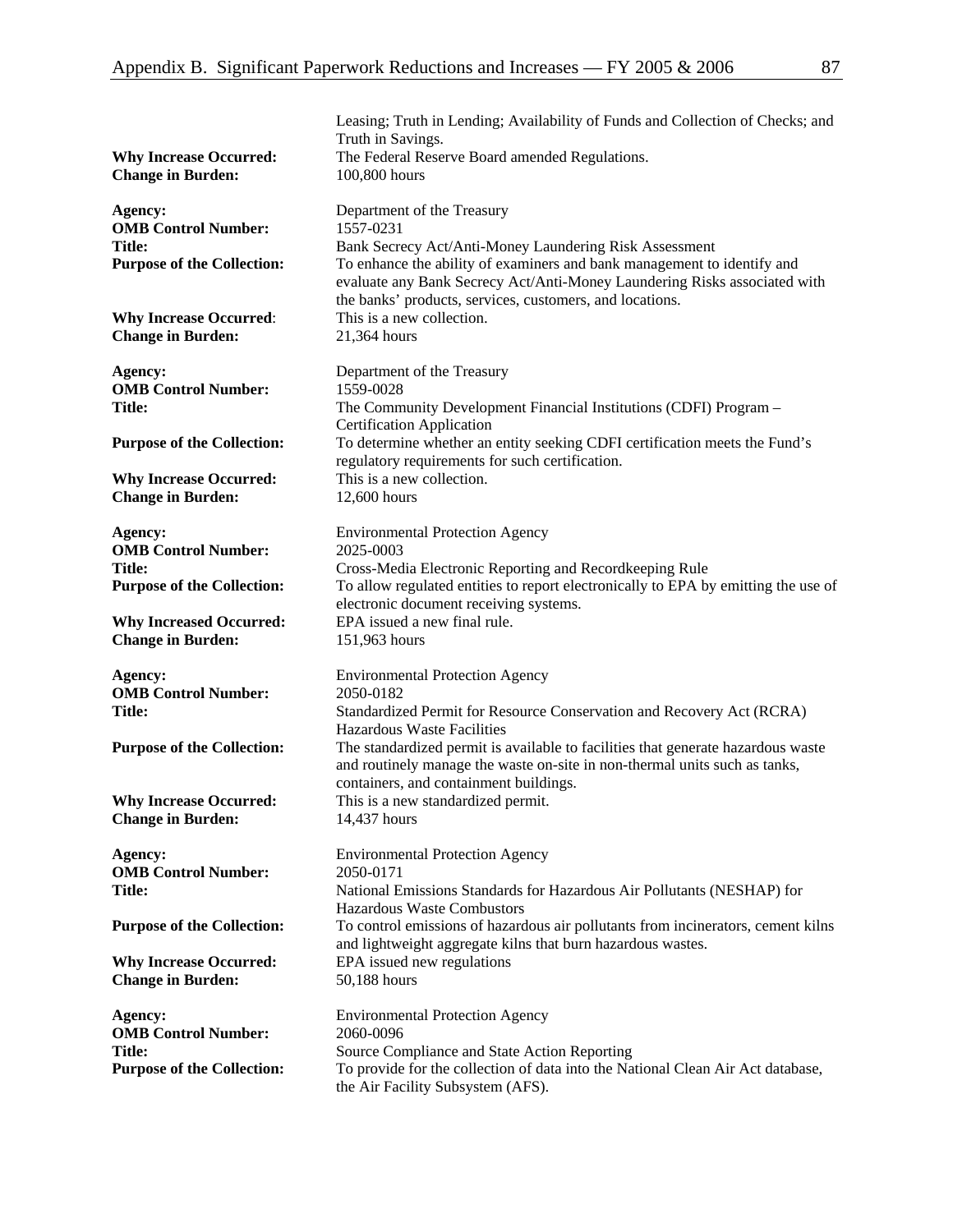| <b>Why Increase Occurred:</b>                             | EPA expanded the data requirements to include the minimum information<br>necessary to manage a national program.                                                                                                                                            |
|-----------------------------------------------------------|-------------------------------------------------------------------------------------------------------------------------------------------------------------------------------------------------------------------------------------------------------------|
| <b>Change in Burden:</b>                                  | 15,449 hours                                                                                                                                                                                                                                                |
| Agency:<br><b>OMB Control Number:</b>                     | <b>Environmental Protection Agency</b><br>2060-0308                                                                                                                                                                                                         |
| Title:                                                    | Recordkeeping and Reporting Requirements for the Fuel Quality Regulations                                                                                                                                                                                   |
|                                                           | for Diesel Fuel Sold in 2001 and Later Years; for Tax-exempt (Dyed) Highway<br>Diesel Fuel; and for Nonroad Locomotive and Marine Diesel Fuel                                                                                                               |
| <b>Purpose of the Collection:</b>                         | To evaluate compliance with diesel sulfur control requirements under the diesel<br>rule.                                                                                                                                                                    |
| <b>Why Increase Occurred:</b>                             | New requirements for nonroad, locomotive and marine diesel are being phased<br>in.                                                                                                                                                                          |
| <b>Change in Burden:</b>                                  | 272,658 hours                                                                                                                                                                                                                                               |
| Agency:<br><b>OMB Control Number:</b>                     | <b>Environmental Protection Agency</b><br>2060-0528                                                                                                                                                                                                         |
| <b>Title:</b>                                             | <b>Energy Star Product Labeling</b>                                                                                                                                                                                                                         |
| <b>Purpose of the Collection:</b>                         | To identify energy-efficient products that save money on utility bills and reduce                                                                                                                                                                           |
|                                                           | air pollution.                                                                                                                                                                                                                                              |
| <b>Why Increase Occurred:</b>                             | This is a new collection for this program.                                                                                                                                                                                                                  |
| <b>Change in Burden:</b>                                  | 70,667 hours                                                                                                                                                                                                                                                |
| Agency:                                                   | <b>Environmental Protection Agency</b>                                                                                                                                                                                                                      |
| <b>OMB Control Number:</b>                                | 2060-0561                                                                                                                                                                                                                                                   |
| Title:                                                    | Transportation Conformity Determinations for Federally Funded and Approved<br>Transportation Plans, Programs and Projects under the New 8-Hour Ozone and<br>PM2.5 National Ambient Air Quality Standards                                                    |
| <b>Purpose of the Collection:</b>                         | As required by Clean Air Act section $176(c)$ , to ensure that federally funded or<br>approved transportation plans, improvement programs and projects are<br>consistent with attaining and maintaining clean air throughout the country.                   |
| <b>Why Increase Occurred:</b>                             | New collection.                                                                                                                                                                                                                                             |
| <b>Change in Burden:</b>                                  | 29,414 hours                                                                                                                                                                                                                                                |
| Agency:                                                   | <b>Environmental Protection Agency</b>                                                                                                                                                                                                                      |
| <b>OMB Control Number:</b><br>Title:                      | 2060-0566                                                                                                                                                                                                                                                   |
|                                                           | Recordkeeping and Reporting for the Performance-Based Qualification of Test<br><b>Methods for Diesel Fuel</b>                                                                                                                                               |
| <b>Purpose of the Collection:</b>                         | EPA collects applications for refiners, importers and independent laboratories in<br>order to permit them to qualify performance based test methods for diesel fuel.                                                                                        |
| <b>Why Increase Occurred:</b>                             | EPA established new laboratory application procedures.                                                                                                                                                                                                      |
| <b>Change in Burden:</b>                                  | 46,500 hours                                                                                                                                                                                                                                                |
| Agency:                                                   | <b>Environmental Protection Agency</b>                                                                                                                                                                                                                      |
| <b>OMB Control Number:</b>                                | 2060-0570                                                                                                                                                                                                                                                   |
| Title:                                                    | Clean Air Interstate Rule to Reduce Interstate Transport of Fine Particle Matter<br>and Ozone                                                                                                                                                               |
| <b>Purpose of the Collection:</b>                         | The program calls for major reductions of the air pollutants that cause<br>particulate matter and ozone pollution. The information collected will be used to<br>manage an emissions trading program and to track progress in the reduction of<br>emissions. |
| <b>Why Increase Occurred:</b><br><b>Change in Burden:</b> | EPA issued a new rule.<br>382,693 hours; \$20,579,000                                                                                                                                                                                                       |
| <b>OMB Control Number:</b>                                | 3060-0806                                                                                                                                                                                                                                                   |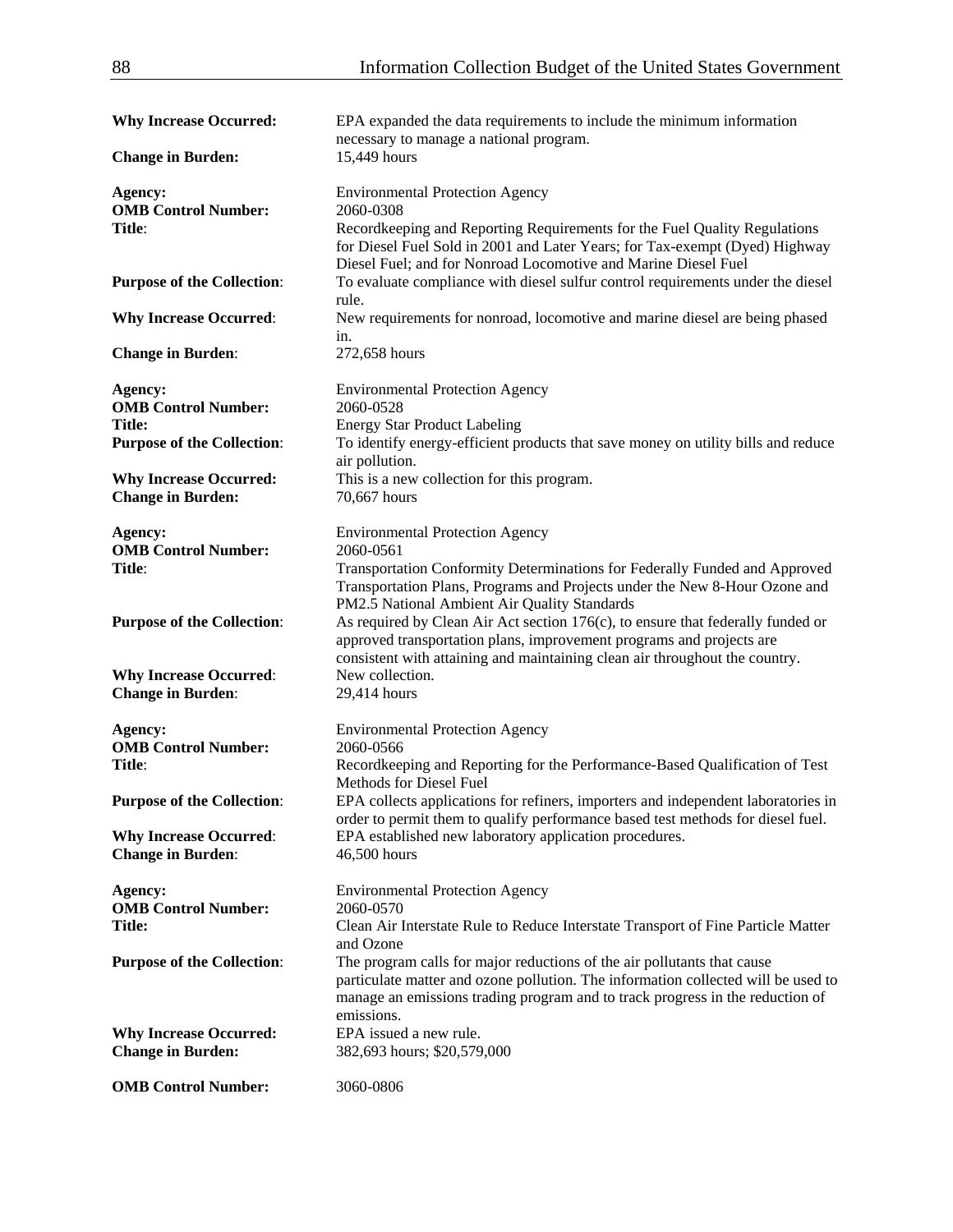| <b>Title:</b>                                                      | Universal Service - Schools and Libraries Universal Service Program, FCC<br>Forms 470 and 471.                                                                                                                                                                                                                                                                                                                                                                                                                                                                                                                                 |
|--------------------------------------------------------------------|--------------------------------------------------------------------------------------------------------------------------------------------------------------------------------------------------------------------------------------------------------------------------------------------------------------------------------------------------------------------------------------------------------------------------------------------------------------------------------------------------------------------------------------------------------------------------------------------------------------------------------|
| <b>Purpose of the Collection:</b><br><b>Why Increase Occurred:</b> | FCC Forms 470 and 471 are required to determine eligibility by schools and<br>libraries for discounts under the program so that they can purchase<br>telecommunications services, internet access, internal connections, and<br>maintenance services. Due to suggestions from the Department of Justice, the<br>Commission has implemented changes to its FCC Forms 470 and 471 in an<br>effort to prevent waste, fraud and abuse in the program. Changes made to FCC<br>Forms 470 and 471 require more certifications and other additional information.<br>Revision of forms associated with existing information collection. |
| <b>Change in Burden:</b>                                           | 40,000 hours                                                                                                                                                                                                                                                                                                                                                                                                                                                                                                                                                                                                                   |
| Agency:<br><b>OMB Control Number:</b>                              | <b>Federal Communications Commission</b><br>3060-0854                                                                                                                                                                                                                                                                                                                                                                                                                                                                                                                                                                          |
| <b>Title:</b><br><b>Purpose of the Collection:</b>                 | Truth-in-Billing and Billing Format, CC Docket No. 98-170.<br>The "Truth-in-Billing" requirements ensure that telephone bills are in a specific<br>format, and contain full and non-misleading descriptions of charges. Previously,<br>the "Truth-in-Billing" requirements applied only to billing for traditional<br>landline telephone services. With this collection, the Federal Communications<br>Commission extended requirements to wireless carriers.                                                                                                                                                                  |
| <b>Why Increase Occurred:</b><br><b>Change in Burden:</b>          | Expansion of requirements and increased number of respondents.<br>2,563,363 hours                                                                                                                                                                                                                                                                                                                                                                                                                                                                                                                                              |
| Agency:<br><b>OMB Control Number:</b>                              | Federal Communications Commission<br>3060-1084                                                                                                                                                                                                                                                                                                                                                                                                                                                                                                                                                                                 |
| <b>Title:</b>                                                      | Rules and Regulations Implementing Minimum Customer Account Record<br>Obligations on All Local and Inter-exchange Carriers (CARE) CG Docket No.<br>02-386.                                                                                                                                                                                                                                                                                                                                                                                                                                                                     |
| <b>Purpose of the Collection:</b>                                  | Part 64 of the Federal Communication Commission's rules contains<br>requirements designed to facilitate the exchange of customer account<br>information between two types of phone companies - local exchange carriers<br>(LECs) and inter-exchange carriers (IXCs). In a 2005 Further Notice, the<br>Commission sought comment on whether it should adopt rules governing the<br>exchange of customer account information between LECs when customers<br>switch from one local service provider to another.                                                                                                                   |
| <b>Why Increase Occurred:</b>                                      | The Commission is considering the need for such rules based on evidence in the<br>administrative record that many LECs do not provide complete or timely<br>customer account information to requesting LECs that have acquired a customer<br>of another LEC.                                                                                                                                                                                                                                                                                                                                                                   |
| <b>Change in Burden:</b>                                           | 44,576 hours.                                                                                                                                                                                                                                                                                                                                                                                                                                                                                                                                                                                                                  |
| Agency:<br><b>OMB Control Number:</b><br><b>Title:</b>             | <b>Federal Communications Commission</b><br>3060-1085<br>Collection of Location Information, Provision of Notice and Reporting on                                                                                                                                                                                                                                                                                                                                                                                                                                                                                              |
| <b>Purpose of the Collection:</b>                                  | Interconnected Voice over Internet protocol (VoIP) E911 Compliance.<br>Requires providers of interconnected voice over Internet protocol (VoIP)<br>services to obtain information regarding their end users' location. Interconnected<br>VoIP providers must ensure that end users understand any limitations of their<br>service, obtain from the end user evidence of such understanding, and submit a                                                                                                                                                                                                                       |
| <b>Why Increase Occurred:</b>                                      | letter to the Commission detailing their compliance with its E911.<br>The Commission adopted rules requiring providers of VoIP services that<br>interconnect with the nation's existing public switched telephone network<br>(interconnected VoIP services) to supply E911 capabilities to their customers.                                                                                                                                                                                                                                                                                                                    |
| <b>Change in Burden:</b>                                           | 435,894 hours; \$43,161 annual cost.                                                                                                                                                                                                                                                                                                                                                                                                                                                                                                                                                                                           |
| Agency:                                                            | <b>Federal Communications Commission</b>                                                                                                                                                                                                                                                                                                                                                                                                                                                                                                                                                                                       |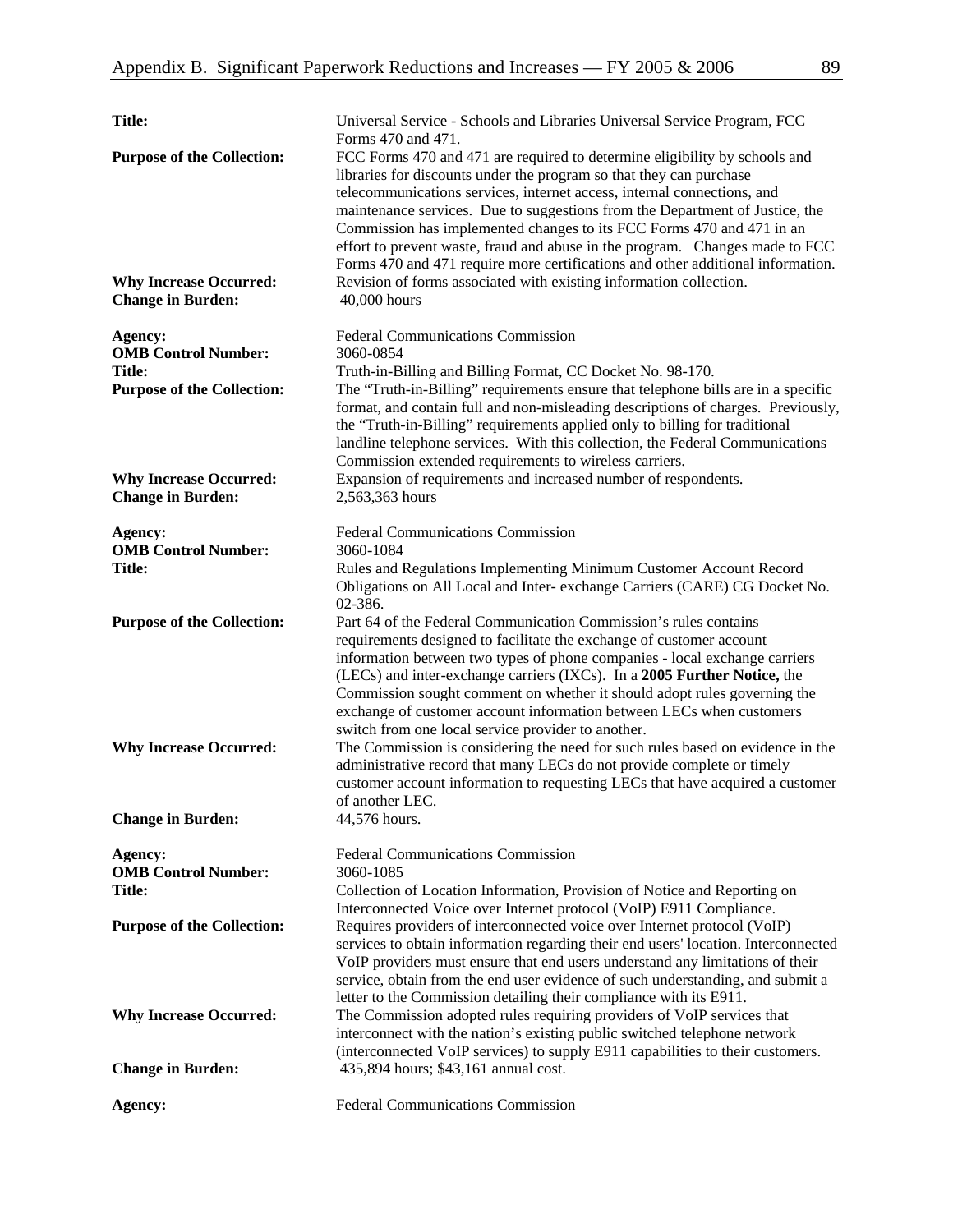| <b>OMB Control Number:</b><br><b>Title:</b>                        | 3060-1086<br>Section 74.786, Digital Channel Assignments; Section 74.787, Digital<br>Licensing; Section 74.790, Permissible Service of Digital TV Translator and                                                                                                                                                                                       |
|--------------------------------------------------------------------|--------------------------------------------------------------------------------------------------------------------------------------------------------------------------------------------------------------------------------------------------------------------------------------------------------------------------------------------------------|
|                                                                    | LPTV Stations; Section 74.794, Digital Emissions, and Section 74.796,<br>Modification of Digital Transmission Systems and Analog Transmission<br>Systems for Digital Operation.                                                                                                                                                                        |
| <b>Purpose of the Collection:</b>                                  | Established new rules and policies for digital low power television (LPTV) and<br>television translator (TV translator stations and modified certain rules applicable<br>to digital Class A TV stations (Class A).                                                                                                                                     |
| <b>Why Increase Occurred:</b><br><b>Change in Burden:</b>          | New service.<br>55,417 hours; \$95,734 annual cost.                                                                                                                                                                                                                                                                                                    |
| Agency:<br><b>OMB Control Number:</b><br><b>Title:</b>             | <b>Federal Deposit Insurance Corporation</b><br>3064-0084<br>Account Based Disclosures in Connection with Federal Reserve Regulations E,                                                                                                                                                                                                               |
| <b>Purpose of the Collection:</b>                                  | CC, and DD.<br>The FDIC enforces, for the banks it supervises (state nonmember banks),<br>regulations concerning the Electronic Funds Transfer Act, Expedited Funds<br>Availability Act, and Truth in Savings Act.                                                                                                                                     |
| <b>Why Increase Occurred:</b><br><b>Change in Burden:</b>          | Regulations were modified for electronic check conversion services<br>43,465 hours                                                                                                                                                                                                                                                                     |
| Agency:<br><b>OMB Control Number:</b><br>Title:                    | Federal Energy Regulatory Commission<br>1902-0174<br>Standards for Business Practices of Interstate Natural Gas Pipelines                                                                                                                                                                                                                              |
| <b>Purpose of the Collection:</b>                                  | To standardize procedures for critical business practices and to standardize<br>mechanisms for electronic communication between pipelines and those with<br>whom they do business.                                                                                                                                                                     |
| <b>Why Increase Occurred:</b>                                      | The Commission incorporated by reference Version 1.7 of the consensus<br>standards created by the North American Standards Board. These standards deal<br>with the operational details that permit partial or flowing gas day recalls, in<br>particular the method by which capacity would be allocated between releasing<br>and replacement shippers. |
| <b>Change in Burden:</b>                                           | 243,102 hours                                                                                                                                                                                                                                                                                                                                          |
| Agency:<br><b>OMB Control Number:</b><br><b>Title:</b>             | Federal Energy Regulatory Commission<br>1902-0205<br>Quarterly Financial Report of Electric Utilities and Licensees and Natural Gas<br><b>Pipeline Companies</b>                                                                                                                                                                                       |
| <b>Purpose of the Collection:</b><br><b>Why Increase Occurred:</b> | Form 3Q is a quarterly financial report.<br>The formation of RTOs has created a need to update FERC's accounting and<br>financial reporting requirements to reflect the roles of RTOs and provide more<br>transparent and uniform accounting for and reporting of certain activities not<br>previously addressed in FERC's regulations.                |
| <b>Change in Burden:</b>                                           | 11,655 hours                                                                                                                                                                                                                                                                                                                                           |
| Agency:<br><b>OMB Control Number:</b><br>Title:                    | <b>Nuclear Regulatory Commission</b><br>3150-0002<br>10 CFR 73, Physical Protection of Plants and Materials                                                                                                                                                                                                                                            |
| <b>Purpose of the Collection:</b>                                  | To ensure that the health and safety of the public is protected and that licensee<br>possession and use of special nuclear material is in compliance with license and<br>regulatory requirements.                                                                                                                                                      |
| <b>Why Increase Occurred:</b><br><b>Change in Burden:</b>          | NRC issued new orders.<br>155,380 hours                                                                                                                                                                                                                                                                                                                |
| Agency:                                                            | Securities and Exchange Commission                                                                                                                                                                                                                                                                                                                     |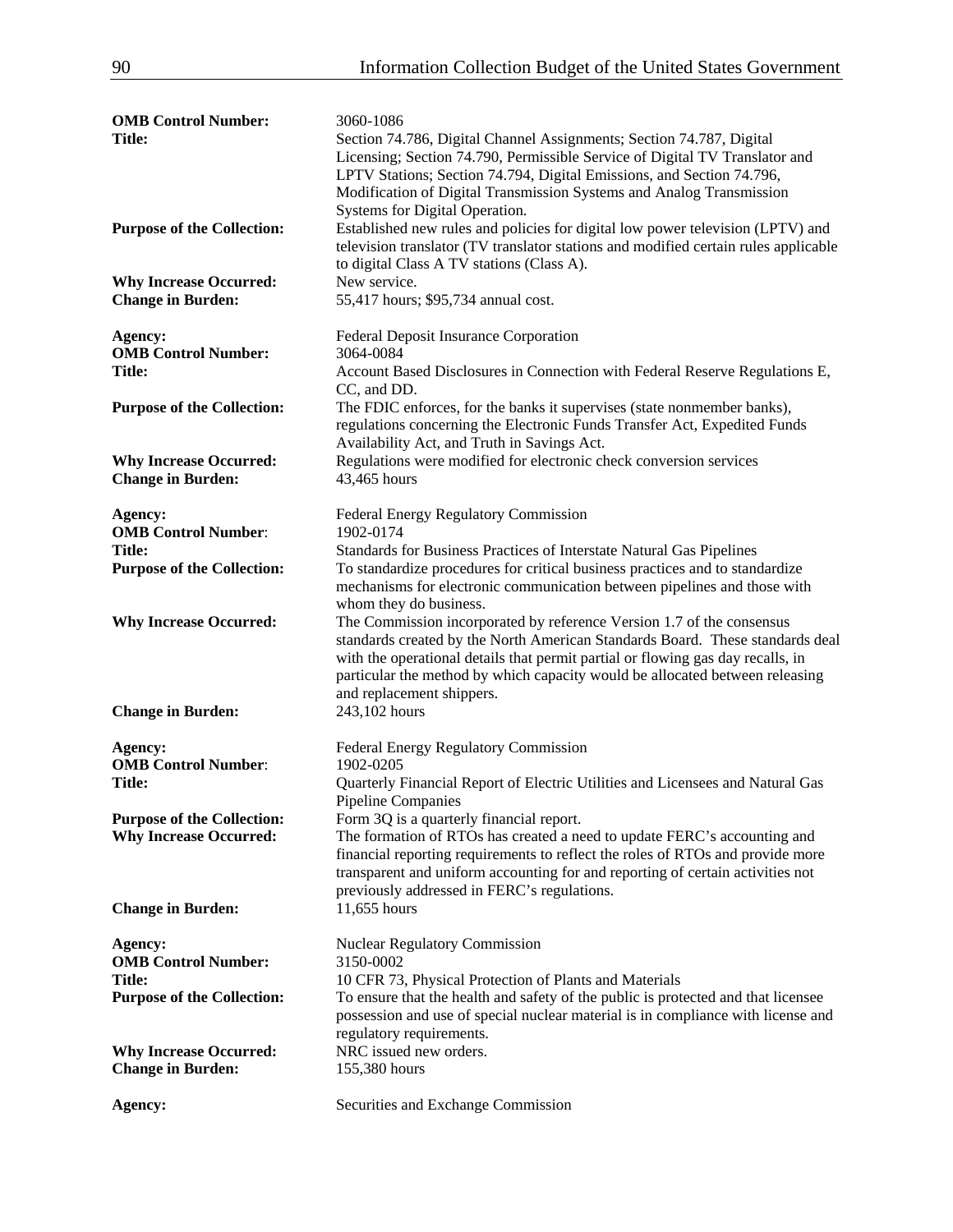| <b>OMB Control Number:</b><br>Title:<br><b>Purpose of the Collection:</b><br><b>Why Increase Occurred:</b> | 3235-0585<br>Investment Advisers Act rule 206(4)-7, Compliance procedures and practices.<br>To ensure that advisers maintain comprehensive written internal compliance<br>programs that promote compliance with the Federal securities laws.<br>The Commission has approved a new rule and interpretive position that expands<br>the Investment Advisers Act to apply to broker-dealers offering certain new<br>types of brokerage programs which potentially provide important benefits to<br>customers. |
|------------------------------------------------------------------------------------------------------------|-----------------------------------------------------------------------------------------------------------------------------------------------------------------------------------------------------------------------------------------------------------------------------------------------------------------------------------------------------------------------------------------------------------------------------------------------------------------------------------------------------------|
| <b>Change in Burden:</b>                                                                                   | 15,600 hours                                                                                                                                                                                                                                                                                                                                                                                                                                                                                              |
| Agency:<br><b>OMB Control Number:</b><br>Title:                                                            | Securities and Exchange Commission<br>3235-0278<br>Rule 204-2                                                                                                                                                                                                                                                                                                                                                                                                                                             |
| <b>Purpose of the Collection:</b>                                                                          | The collection of information is necessary for the Commission staff to use in its<br>examination and oversight program.                                                                                                                                                                                                                                                                                                                                                                                   |
| <b>Why Increase Occurred:</b>                                                                              | The Commission has approved a new rule and interpretive position that expands<br>the Investment Advisers Act to apply to broker-dealers offering certain new<br>types of brokerage programs which potentially provide important benefits to<br>customers.                                                                                                                                                                                                                                                 |
| <b>Change in Burden:</b>                                                                                   | 37,397 hours                                                                                                                                                                                                                                                                                                                                                                                                                                                                                              |
| Agency:<br><b>OMB Control Number:</b><br><b>Title:</b>                                                     | Securities and Exchange Commission<br>3235-0596<br>Rule 204A-1 under the Investment Advisers Act of 1940<br>To facilitate investment advisers' efforts to prevent fraudulent personal trading                                                                                                                                                                                                                                                                                                             |
| <b>Purpose of the Collection:</b>                                                                          | by their supervised persons.                                                                                                                                                                                                                                                                                                                                                                                                                                                                              |
| <b>Why Increase Occurred:</b><br><b>Change in Burden:</b>                                                  | The Commission has approved a new rule and interpretive position that expands<br>the Investment Advisers Act to apply to broker-dealers offering certain new<br>types of brokerage programs which potentially provide important benefits to<br>customers.<br>23,000 hours                                                                                                                                                                                                                                 |
| Agency:                                                                                                    | Securities and Exchange Commission                                                                                                                                                                                                                                                                                                                                                                                                                                                                        |
| <b>OMB Control Number:</b><br><b>Title:</b>                                                                | 3235-0047<br>Rule 204-3 under the Investment Advisers Act of 1940                                                                                                                                                                                                                                                                                                                                                                                                                                         |
| <b>Purpose of the Collection:</b>                                                                          | The collection of information is necessary to assist investors in determining<br>whether to retain, or continue employing, the adviser.                                                                                                                                                                                                                                                                                                                                                                   |
| <b>Why Increase Occurred:</b>                                                                              | The Commission has approved a new rule and interpretive position that expands<br>the Investment Advisers Act to apply to broker-dealers offering certain new<br>types of brokerage programs which potentially provide important benefits to<br>customers.                                                                                                                                                                                                                                                 |
| <b>Change in Burden:</b>                                                                                   | 135,330 hours                                                                                                                                                                                                                                                                                                                                                                                                                                                                                             |
| Agency:<br><b>OMB Control Number:</b><br><b>Title:</b>                                                     | Securities and Exchange Commission<br>3235-0063<br>Form 10-K - Annual Reports                                                                                                                                                                                                                                                                                                                                                                                                                             |
| <b>Purpose of Collection:</b>                                                                              | Form 10-K is filed by issuers of securities to satisfy their annual reporting<br>obligations pursuant to Sections 13 and 15(d) of the Securities Exchange Act of<br>1934.                                                                                                                                                                                                                                                                                                                                 |
| <b>Why Increase Occurred:</b>                                                                              | The Commission adopted amendments to existing forms and regulations and<br>new requirements to modernize, rationalize and clarify the Commission's<br>regulatory system.                                                                                                                                                                                                                                                                                                                                  |
| <b>Change in Burden:</b>                                                                                   | 39,641 hours                                                                                                                                                                                                                                                                                                                                                                                                                                                                                              |
| Agency:<br><b>OMB Control Number:</b>                                                                      | Securities and Exchange Commission<br>3235-0618                                                                                                                                                                                                                                                                                                                                                                                                                                                           |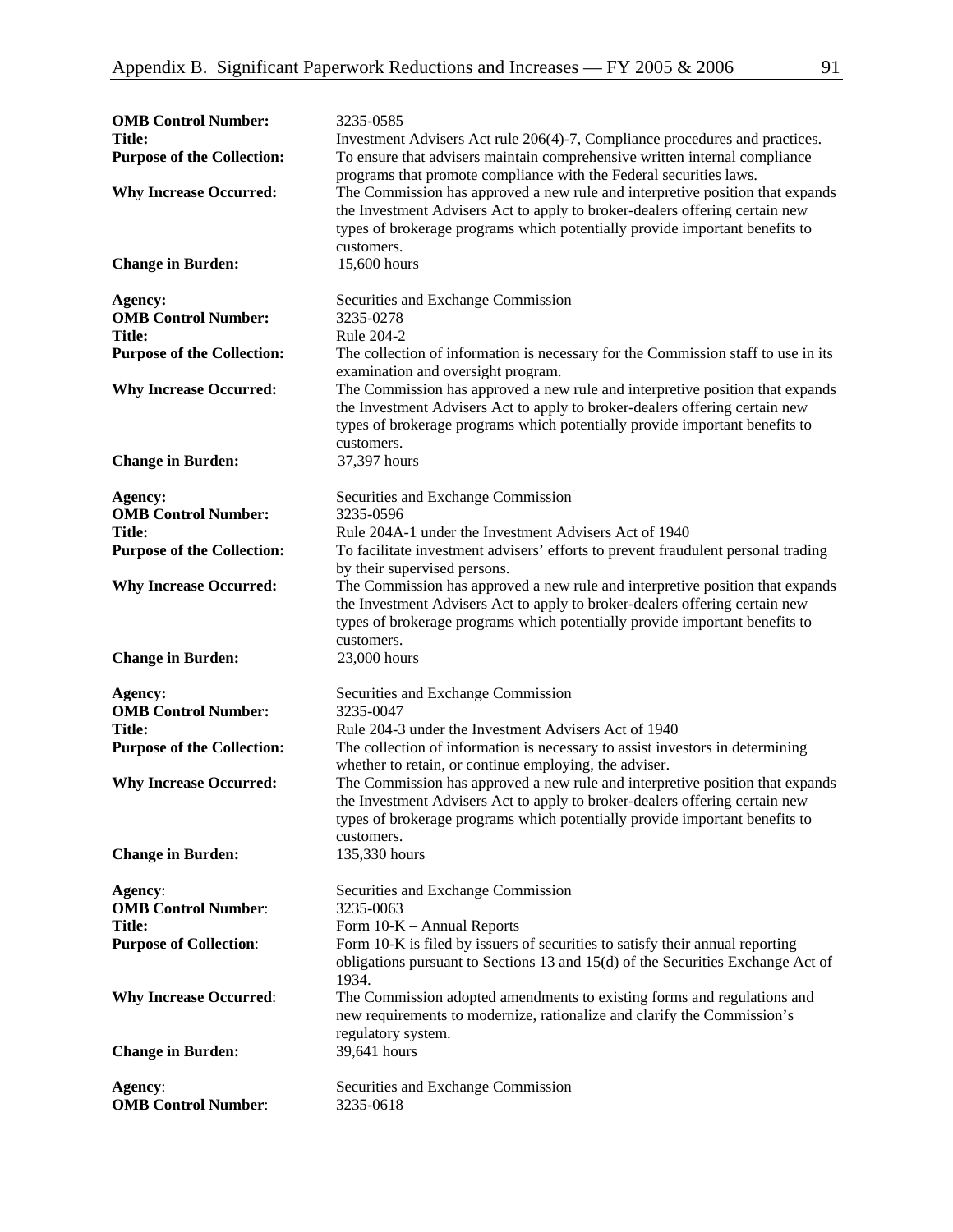| Title:<br><b>Purpose of Collection:</b><br><b>Why Increase Occurred:</b> | Rule 173 – Notice of Registration<br>To require brokers and dealers to furnish a notice to purchasers in registered<br>securities offerings informing them that the sale of securities was made pursuant<br>to a registration statement or in a transaction in which a final prospectus would<br>have been required to be delivered in the absence of Rule 172.<br>The Commission adopted amendments to existing forms and regulations and |
|--------------------------------------------------------------------------|--------------------------------------------------------------------------------------------------------------------------------------------------------------------------------------------------------------------------------------------------------------------------------------------------------------------------------------------------------------------------------------------------------------------------------------------|
| <b>Change in Burden:</b>                                                 | new requirements that would modernize, rationalize and clarify the<br>Commission's regulatory system.<br>3,874,167 hours                                                                                                                                                                                                                                                                                                                   |
|                                                                          |                                                                                                                                                                                                                                                                                                                                                                                                                                            |
| Agency:<br><b>OMB Control Number:</b><br>Title:                          | Securities and Exchange Commission<br>3235-0324<br>Form S-4 - Registration Statement                                                                                                                                                                                                                                                                                                                                                       |
| <b>Purpose of Collection:</b>                                            | Form S-4 is the registration form used to register securities issued in business<br>combination transactions under the Securities Act of 1933.                                                                                                                                                                                                                                                                                             |
| <b>Why Increase Occurred:</b>                                            | The Commission proposed amendments to existing forms and regulations and<br>new requirements to modernize, rationalize and clarify the Commission's<br>regulatory system.                                                                                                                                                                                                                                                                  |
| <b>Change in Burden:</b>                                                 | 12,835 hours; \$11,551,000s                                                                                                                                                                                                                                                                                                                                                                                                                |
| Agency:<br><b>OMB Control Number:</b>                                    | Securities and Exchange Commission<br>3235-0059                                                                                                                                                                                                                                                                                                                                                                                            |
| Title:<br><b>Purpose of Collection:</b>                                  | Regulation 14A and Schedule 14A (Commission Rules 14a-1 through 14a-15)<br>Regulation 14A and Schedule 14A specify the information to be disclosed in<br>proxy statements to security holders of companies registered under Section 12 of                                                                                                                                                                                                  |
| <b>Why Increase Occurred:</b>                                            | the Securities Exchange Act 1934 to aid informed voting decisions.<br>The amendments increase the disclosure regarding the operation of board<br>nominating committees and add a new disclosure requirement concerning the<br>means, if any, by which shareholders may communicate with members of<br>boards.                                                                                                                              |
| <b>Change In Burden:</b>                                                 | 16,173 hours                                                                                                                                                                                                                                                                                                                                                                                                                               |
| Agency:<br><b>OMB Control Number:</b><br>Title:                          | Securities and Exchange Commission<br>3235-0073<br>Form S-3                                                                                                                                                                                                                                                                                                                                                                                |
| <b>Purpose of Collection:</b>                                            | Form S-3 is used by issuers that meet the registration requirements and<br>transaction requirements specified by the form to register securities under the<br>Securities Act of 1933.                                                                                                                                                                                                                                                      |
| <b>Why Increase Occurred:</b>                                            | The Commission adopted new and amended rules and forms to address<br>comprehensively the registration, disclosure and reporting requirement for asset-<br>backed securities.                                                                                                                                                                                                                                                               |
| <b>Change in Burden:</b>                                                 | 10,500 hours                                                                                                                                                                                                                                                                                                                                                                                                                               |
| Agency:<br><b>OMB Control Number:</b>                                    | Social Security Administration<br>0960-0072                                                                                                                                                                                                                                                                                                                                                                                                |
| <b>Title:</b><br><b>Purpose of the Collection:</b>                       | <b>Continuing Disability Review Report</b><br>Information collected on form SSA-454 is used to determine whether an                                                                                                                                                                                                                                                                                                                        |
| <b>Why Increase Occurred:</b>                                            | individual who receives Title II /Title XVI payments continues to be disabled.<br>SSA revised the form for consistency with other SSA disability forms, and to<br>facilitate future electronic collection and data propagation to SSA's Electronic<br>Disability Collect System. The revisions resulted in a change in the burden<br>estimate from 30 to 60 minutes per response.                                                          |
| <b>Change in Burden:</b>                                                 | 366,020 hours                                                                                                                                                                                                                                                                                                                                                                                                                              |
| Agency:<br><b>OMB Control Number:</b>                                    | Social Security Administration<br>0960-0579                                                                                                                                                                                                                                                                                                                                                                                                |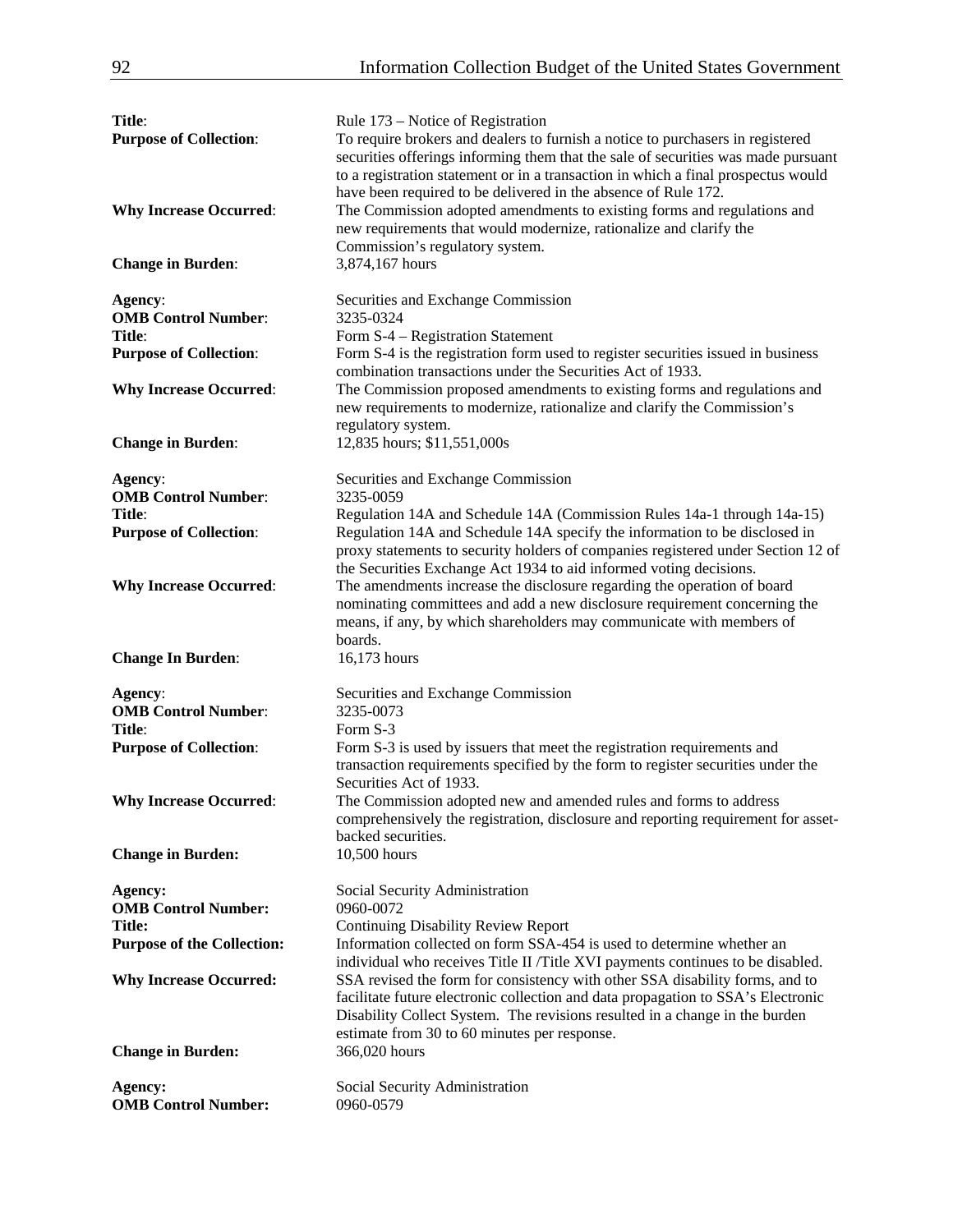| <b>Title:</b><br><b>Purpose of the Collection:</b> | Disability Report - Adult<br>The SSA-3368 and its associated electronic collections are used by the<br>applicants for Title II/TitleXVI disability payments to document information<br>needed to make a disability eligibility determination. |
|----------------------------------------------------|-----------------------------------------------------------------------------------------------------------------------------------------------------------------------------------------------------------------------------------------------|
| <b>Why Increase Occurred:</b>                      | SSA created a new form.                                                                                                                                                                                                                       |
| <b>Change in Burden:</b>                           | $42,000$ hours                                                                                                                                                                                                                                |
|                                                    |                                                                                                                                                                                                                                               |
| Agency:                                            | Social Security Administration                                                                                                                                                                                                                |
| <b>OMB Control Number:</b>                         | $0960 - 0660$                                                                                                                                                                                                                                 |
| Title:                                             | Social Security Number Verification Service (SSNVS)                                                                                                                                                                                           |
| <b>Purpose of the Collection:</b>                  | SSNVS is a free and secure Internet service used by employers that allows them<br>to perform verification of their employees' names and SSN information against<br>SSA records.                                                               |
| <b>Why Increase Occurred:</b>                      | The burden increase occurred due to the expansion of SSNVS from a pilot<br>application to national implementation.                                                                                                                            |
| <b>Change in Burden:</b>                           | 1,999,917 hours                                                                                                                                                                                                                               |

# **FY 2006 CHANGES IN BURDEN**

### **FY 2006 Burden Reductions from Changing Regulations**

| Department of Housing and Urban Development<br>2577-0006                                                                                                                                                                                                                                                                                                       |
|----------------------------------------------------------------------------------------------------------------------------------------------------------------------------------------------------------------------------------------------------------------------------------------------------------------------------------------------------------------|
| Public Housing Agency (PHA), Lease Requirements, Recordkeeping<br>Requirements                                                                                                                                                                                                                                                                                 |
| PHAs are required to keep records for implementation of Federal regulations<br>governing dwelling leases in public housing.                                                                                                                                                                                                                                    |
| HUD issued a proposed Rule to streamline public housing regulations.<br>$-15,840$ hours                                                                                                                                                                                                                                                                        |
| Department of Housing and Urban Development<br>2577-0220                                                                                                                                                                                                                                                                                                       |
| <b>Public Housing Admissions/Occupancy Policies</b>                                                                                                                                                                                                                                                                                                            |
| Public Housing Agencies, which have entered in an Annual Contribution<br>Contract with HUD, must develop and keep on file the admission and<br>occupancy policies approved by HUD.                                                                                                                                                                             |
| HUD issued a proposed Rule to streamline public housing regulations.<br>$-19,200$ hours                                                                                                                                                                                                                                                                        |
| Department of Transportation                                                                                                                                                                                                                                                                                                                                   |
| 2126-0001                                                                                                                                                                                                                                                                                                                                                      |
| Hour of Service of Driver Regulations<br>This information is required for the Record of Duty Status (RODS) of drivers of<br>commercial motor vehicle (CMVs) drivers to help ensure that motor carriers and<br>CMV drivers comply with the limitations on maximum driving and duty time<br>prescribed in the Federal Motor Carrier Safety Regulations (FMCSRs). |
| DOT estimates that at least 239,400 commercial drivers operating in the short-<br>haul sector would be relieved of the requirement to file RODS as a result of the<br>2005 Hour of Service of Driver Regulations final rule.                                                                                                                                   |
| $-7,273,200$ hours                                                                                                                                                                                                                                                                                                                                             |
| <b>Environmental Protection Agency</b><br>2050-0021<br>Spill Prevention, Control and Countermeasure (SPCC) Plans                                                                                                                                                                                                                                               |
|                                                                                                                                                                                                                                                                                                                                                                |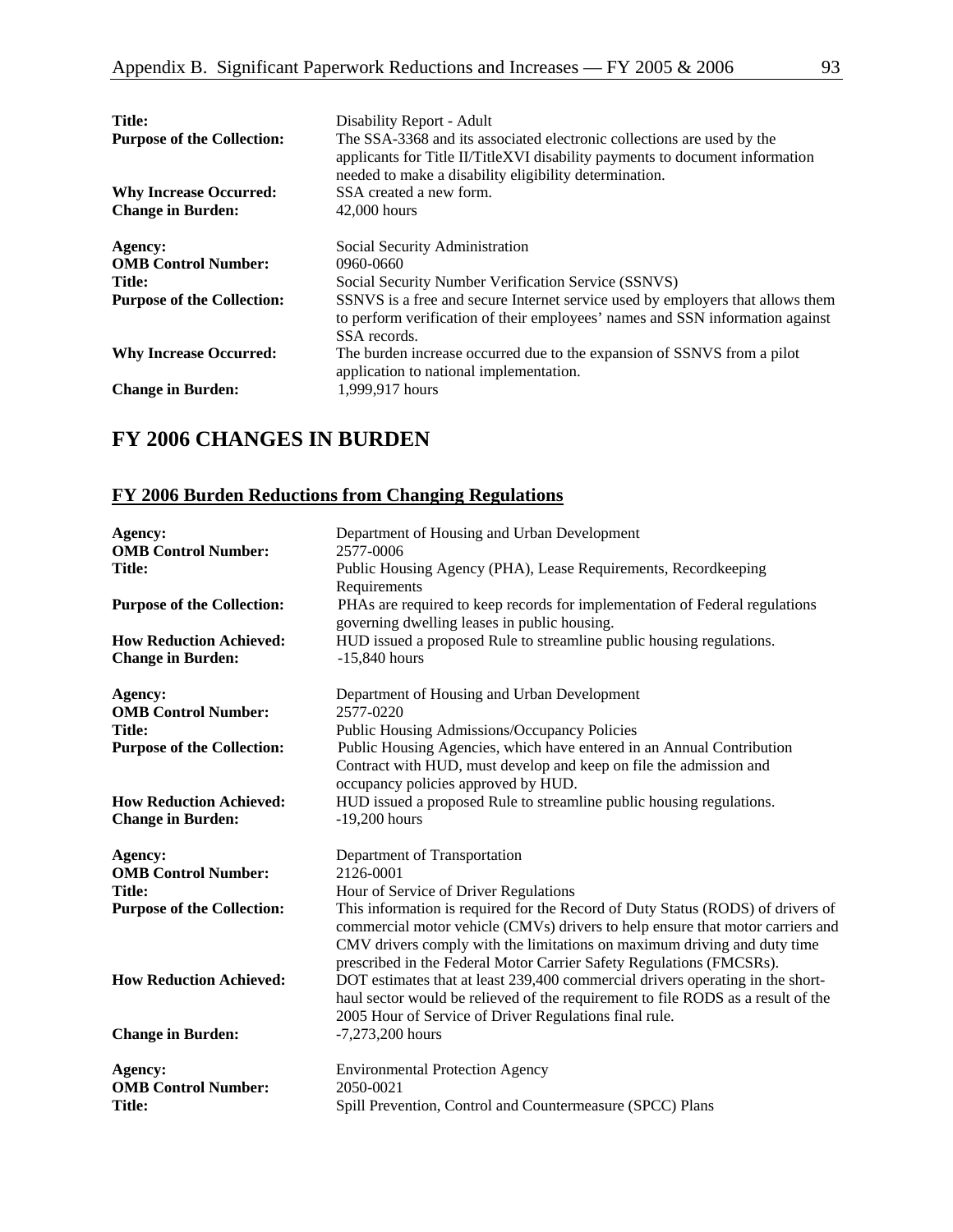| <b>Purpose of the Collection:</b> | To implement requirements related to SPCC Plans pursuant to the Oil Pollution<br>Prevention Regulation.                                                                                         |
|-----------------------------------|-------------------------------------------------------------------------------------------------------------------------------------------------------------------------------------------------|
| <b>How Reduction Achieved:</b>    | EPA plans a rule to amend SPCC Plan requirements to reduce the regulatory<br>burden by providing streamlined options for facilities and equipment that meet<br>qualifying criteria.             |
| <b>Change in Burden:</b>          | -490,813 hours; -\$16,379,000                                                                                                                                                                   |
| Agency:                           | <b>Environmental Protection Agency</b>                                                                                                                                                          |
| <b>OMB Control Number:</b>        | 2070-0093                                                                                                                                                                                       |
| Title:                            | Toxic Chemical Reporting (Form R)                                                                                                                                                               |
| <b>Purpose of the Collection:</b> | To collect information concerning toxic chemical releases into the air, land, and<br>water.                                                                                                     |
| <b>How Reduction Achieved:</b>    | In July 2005, EPA promulgated the TRI Reporting Forms Modification Rule<br>(Phase I) to eliminate or simplify certain elements on the TRI reporting forms                                       |
| <b>Change in Burden:</b>          | $-48,491$ hours                                                                                                                                                                                 |
| Agency:                           | <b>Federal Energy Regulatory Commission</b>                                                                                                                                                     |
| <b>OMB Control Number:</b>        | 1902-0174                                                                                                                                                                                       |
| <b>Title:</b>                     | Standards for Business Practices of Interstate Natural Gas Pipelines, RM96-1-<br>024                                                                                                            |
| <b>Purpose of the Collection:</b> | Final Rule incorporated by reference Version 1.6 of standards developed by the<br>Wholesale Gas Quadrant of the North American Energy Standards Board.                                          |
| <b>How Reduction Achieved:</b>    | Pipelines had to incorporate the Version 1.6 standards into their tariffs as of July<br>1, 2003. As of July 1, 2006, the standards will have been fully implemented for<br>a three year period. |
| <b>Change in Burden:</b>          | $-209,064$ hours                                                                                                                                                                                |

## **FY 2006 Burden Reductions from Cutting Redundancy**

| Agency:<br><b>OMB Control Number:</b><br><b>Title:</b><br><b>Purpose of the Collection:</b> | Department of Agriculture<br>0524-0040<br>Questionnaire for Potential Reviewers<br>To collect contact and expertise information from the individuals that perform<br>the peer review of applications that are submitted to the Cooperative State<br>Research, Education, and Extension Service (CSREES). CSREES uses this<br>information to ensure it can select people with the relevant expertise to review<br>applications.                                                                  |
|---------------------------------------------------------------------------------------------|-------------------------------------------------------------------------------------------------------------------------------------------------------------------------------------------------------------------------------------------------------------------------------------------------------------------------------------------------------------------------------------------------------------------------------------------------------------------------------------------------|
| <b>How Reduction Achieved:</b>                                                              | CSREES reduced burden of this collection by merging it with the CSREES<br>Proposal Review Process.                                                                                                                                                                                                                                                                                                                                                                                              |
| <b>Change in Burden:</b>                                                                    | $-12,500$ hours                                                                                                                                                                                                                                                                                                                                                                                                                                                                                 |
| Agency:<br><b>OMB Control Number:</b><br><b>Title:</b>                                      | Department of Health and Human Services<br>0910-0472<br>Requirements for Testing Human Blood Donors for Evidence of Infection Due<br>to Communicable Disease Agents; and Requirements for Donor Notification                                                                                                                                                                                                                                                                                    |
| <b>Purpose of the Collection:</b>                                                           | The written application would describe the intended use of the blood or blood<br>component, including identification of all consignees and the procedures for<br>collecting, handling, labeling, and shipping the blood. The disclosure<br>requirements ensure that personnel handling human blood or blood components<br>that have tested repeatedly reactive for markers of infection with communicable<br>disease agents are aware of this fact and can take appropriate safety precautions. |
| <b>How Reduction Achieved:</b>                                                              | HHS attributes this decrease to the consolidation of this collection into 0910-<br>0116.                                                                                                                                                                                                                                                                                                                                                                                                        |
| <b>Change in Burden:</b>                                                                    | $-142,145$ hours                                                                                                                                                                                                                                                                                                                                                                                                                                                                                |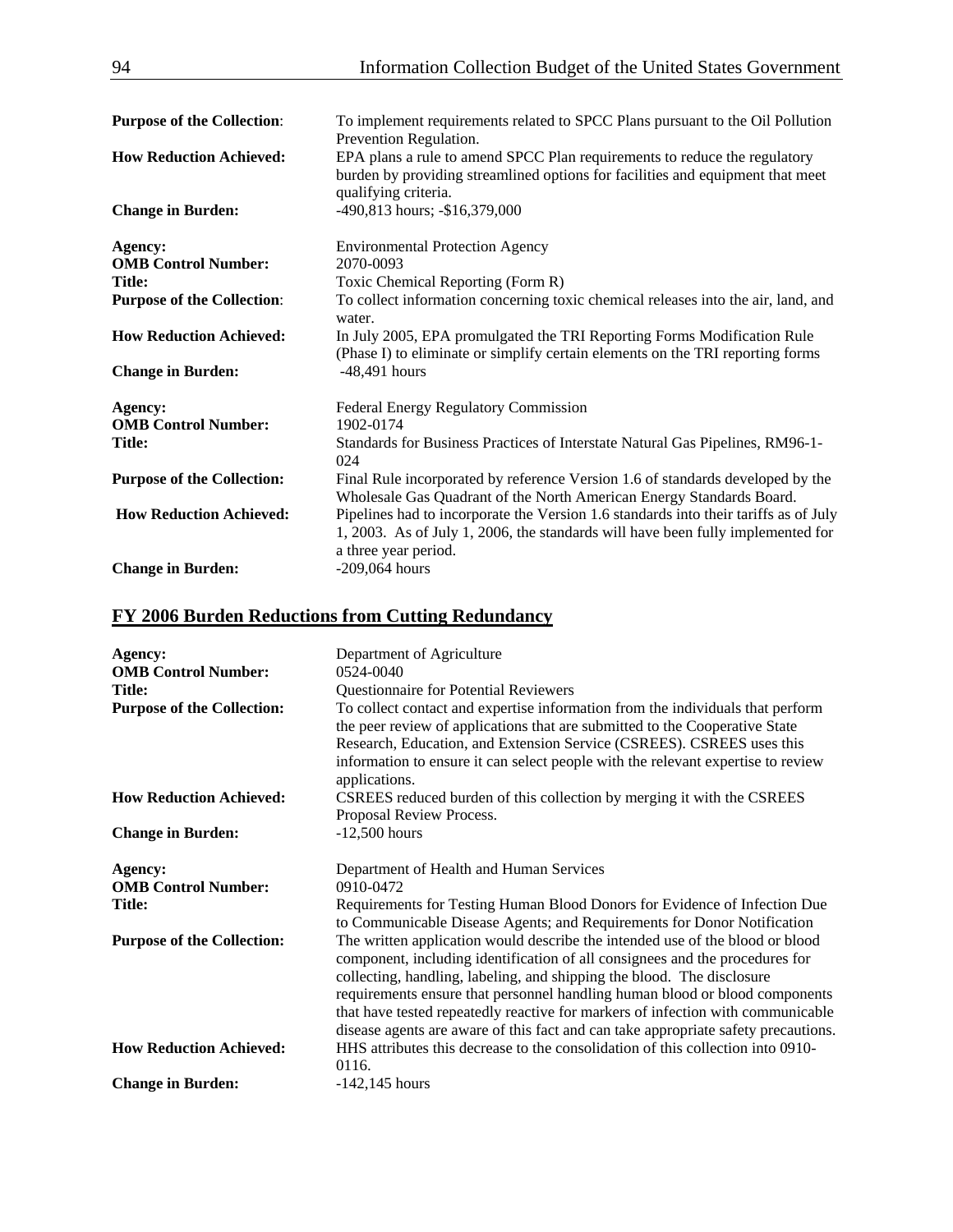| Agency:<br><b>OMB Control Number:</b><br><b>Title:</b><br><b>Purpose of the Collection:</b> | Department of Housing and Urban Development<br>2507-0001<br><b>Customer Service and Satisfaction Survey</b><br>To measure resident satisfaction with living conditions and assesses the overall<br>living conditions of residents.                              |
|---------------------------------------------------------------------------------------------|-----------------------------------------------------------------------------------------------------------------------------------------------------------------------------------------------------------------------------------------------------------------|
| <b>How Reduction Achieved:</b>                                                              | Survey no longer applies to multifamily housing.                                                                                                                                                                                                                |
| <b>Change in Burden:</b>                                                                    | $-12,555$ hours                                                                                                                                                                                                                                                 |
| Agency:<br><b>OMB Control Number:</b><br>Title:                                             | Department of Labor<br>$1205$ -New<br>Employment and Training Administration (ETA) Management Information and                                                                                                                                                   |
| <b>Purpose of the Collection:</b>                                                           | Longitudinal Evaluation Reporting System (EMILE)<br>ETA plans to implement program performance measures to account for the<br>federal dollars invested in employment and training initiatives and improve<br>information available about program effectiveness. |
| <b>How Reduction Achieved:</b>                                                              | ETA streamlined the collection by requiring common performance measures.                                                                                                                                                                                        |
| <b>Change in Burden:</b>                                                                    | $-511,038$ hours and $-18,169,000$                                                                                                                                                                                                                              |

### **FY 2006 Burden Reductions from Changing Forms**

| Agency:<br><b>OMB Control Number:</b><br>Title: | Department of Agriculture<br>0524-0039<br>Cooperative State Research, Education, and Extension Service (CSREES)<br>Application Kit for Research and Extension Programs                      |
|-------------------------------------------------|---------------------------------------------------------------------------------------------------------------------------------------------------------------------------------------------|
| <b>Purpose of the Collection:</b>               | The purpose of this collection is to ensure applications submitted to CSREES<br>contain the forms and narrative information used for application evaluation and<br>administration purposes. |
| <b>How Reduction Achieved:</b>                  | CSREES reduced burden by transitioning to the uniform government-wide<br>Research and Related R&R forms established by Grants.gov.                                                          |
| <b>Change in Burden:</b>                        | $-103,137$                                                                                                                                                                                  |
| Agency:                                         | Department of Agriculture                                                                                                                                                                   |
| <b>OMB Control Number:</b>                      | 0560-0096                                                                                                                                                                                   |
| Title:                                          | Payment Eligibility/Limitation Determination under the Noninsured Crop<br>Disaster Assistance Program.                                                                                      |
| <b>Purpose of the Collection:</b>               | The information collection is used to determine payment eligibility and payment<br>limitations under the various programs.                                                                  |
| <b>How Reduction Achieved:</b>                  | USDA reduced burden by consolidating several forms in the information<br>collection into a single form to be used by all respondents.                                                       |
| <b>Change in Burden:</b>                        | $-121,204$ hours                                                                                                                                                                            |

### **FY 2006 Burden Reductions from Using Information Technology**

| Agency:<br><b>OMB Control Number:</b> | Department of Agriculture<br>0524-0036                                                                                                                                                                            |
|---------------------------------------|-------------------------------------------------------------------------------------------------------------------------------------------------------------------------------------------------------------------|
| Title:                                | Reporting Requirements for State Plans of Work for Agricultural Research and<br><b>Extension Formula Funds</b>                                                                                                    |
| <b>Purpose of the Collection:</b>     | The purpose of this collection of information is to comply with statutory<br>requirements that require States and eligible institutions to submit a plan of work<br>for approval by the Secretary of Agriculture. |
| <b>How Reduction Achieved:</b>        | Providing an option to submit plans of work and other information collected<br>related to the plans of work electronically will reduce burden.                                                                    |
| <b>Change in Burden:</b>              | $-25.260$                                                                                                                                                                                                         |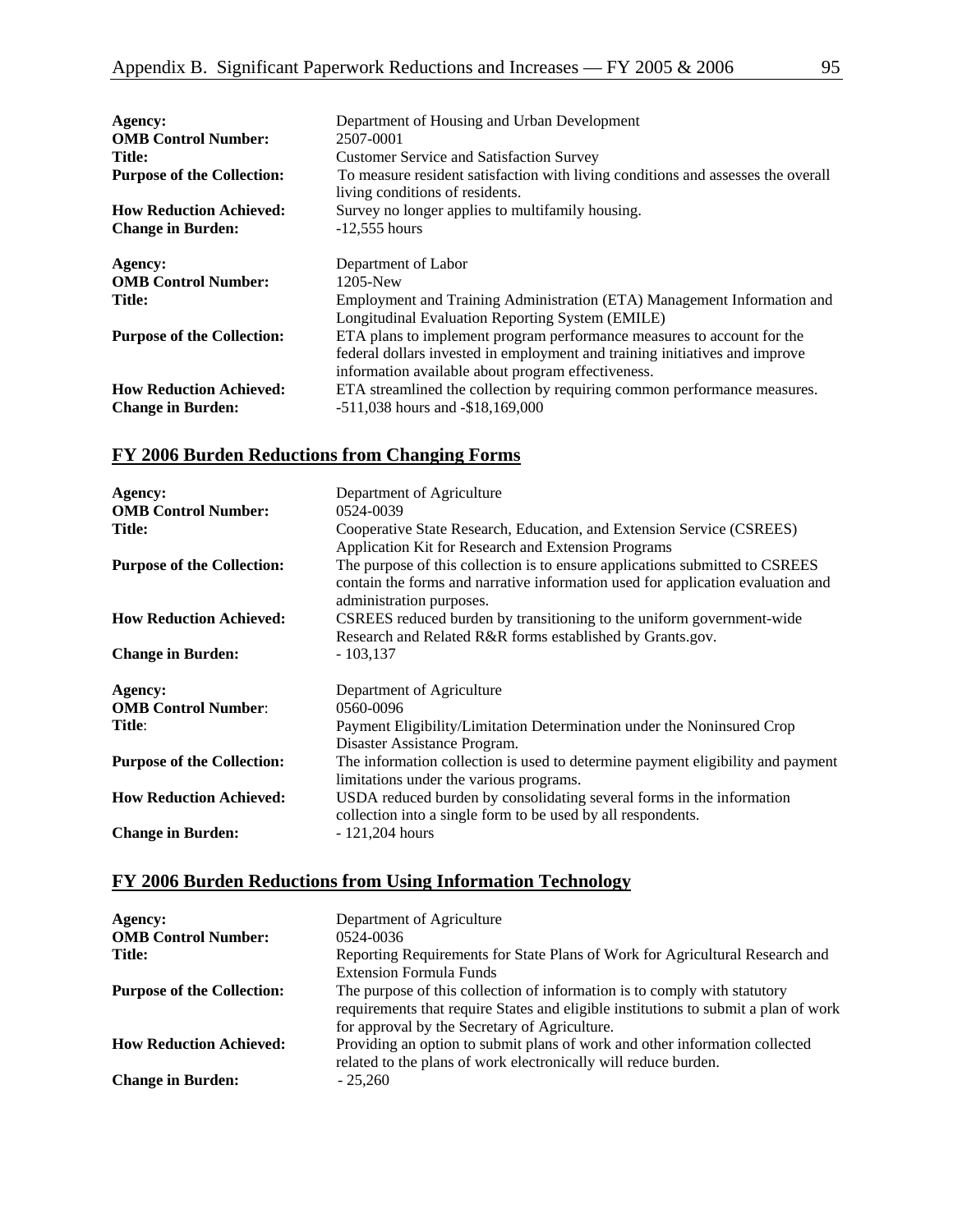| Agency:<br><b>OMB Control Number:</b><br><b>Title:</b><br>Purpose of the collection:<br><b>How Reduction Achieved:</b><br><b>Change in Burden:</b>        | Department of Commerce<br>0607-0152<br>Shippers Export Declaration/Automated Export System (AES)<br>To collect official export statistics and to detect and prevent the export of high<br>technology items or military goods to unauthorized destinations or end users.<br>The Census Bureau plans full mandatory electronic reporting via AES.<br>$-167,000$ hours                                                                                                                                                                                                                                                                                                                             |
|-----------------------------------------------------------------------------------------------------------------------------------------------------------|-------------------------------------------------------------------------------------------------------------------------------------------------------------------------------------------------------------------------------------------------------------------------------------------------------------------------------------------------------------------------------------------------------------------------------------------------------------------------------------------------------------------------------------------------------------------------------------------------------------------------------------------------------------------------------------------------|
| Agency:<br><b>OMB Control Number:</b><br>Title:<br><b>Purpose of the Collection:</b><br><b>How Reduction Achieved:</b><br><b>Change in Burden:</b>        | Department of Education<br>1845-0001<br>Free Application for Federal Student Aid (FAFSA)<br>The FAFSA collects information from applicants to enable need-based<br>eligibility calculations for Title IV Student Aid.<br>Education plans process changes to encourage an increase in Web applications<br>and decrease in paper applications.<br>$-26,137$ hours                                                                                                                                                                                                                                                                                                                                 |
| Agency:<br><b>OMB Control Number:</b><br><b>Title:</b><br><b>Purpose of the Collection:</b><br><b>How Reduction Achieved:</b><br><b>Change in Burden:</b> | Department of Education<br>1845-0008<br>Student Aid Report (SAR)<br>The SAR is used to notify all applicants of their eligibility to receive federal<br>student aid for postsecondary education.<br>Education plans process changes to encourage an increase in Web applications<br>and decrease in paper applications.<br>$-160,027$ hours                                                                                                                                                                                                                                                                                                                                                     |
| Agency:<br><b>OMB Control Number:</b><br>Title:<br><b>Purpose of the Collection:</b><br><b>How Reduction Achieved:</b><br><b>Change in Burden:</b>        | Department of Homeland Security<br>1660-0069<br>National Fire Incident Reporting System (NFIRS) Versions 4.1 and 5.0<br>To gather and analyze information on the magnitude of the Nation's fire<br>problem, as well as its detailed characteristics and trends.<br>Voluntary participation of fire departments in NFIRS using predominantly<br>electronic means of reporting (90% for v5.0; 80% for v4.1) has reduced the<br>recordkeeping hour and cost burden for incidents reported.<br>$-703,104$ hours                                                                                                                                                                                     |
| Agency:<br><b>OMB Control Number:</b><br><b>Title:</b><br><b>Purpose of the Collection:</b><br><b>How Reduction Achieved:</b><br><b>Change in Burden:</b> | Department of the Treasury<br>1557-0081<br>Consolidated Reports of Condition and Income (Call Report)<br>To monitor the condition, performance, and risk profile of individual institutions<br>and the national bank industry as a whole. The reports provide the most current<br>statistical data available for evaluating institutions' corporate applications, for<br>identifying areas of focus for examinations, and for monetary and other public<br>policy purposes.<br>Completion of implementation of Central Data Repository, the Internet-based<br>system to modernize and streamline how Call Report data are collected,<br>validated, managed, and distributed.<br>$-30,012$ hours |
| Agency:<br><b>OMB Control Number:</b><br><b>Title:</b><br><b>Purpose of the Collection:</b><br><b>How Reduction Achieved:</b>                             | Federal Energy Regulatory Commission<br>1902-0096; 1902-0154; 1902-0086; 1902-0089<br>Electronic Filing of Documents<br>All collection relate to tariff filings.<br>On July 7, 2004, FERC proposed in RM01-5-000 that future tariff filings be<br>made over the Internet with software developed by the Commission. This<br>initiative will make it easier for regulated entities to file and view tariffs and rate                                                                                                                                                                                                                                                                             |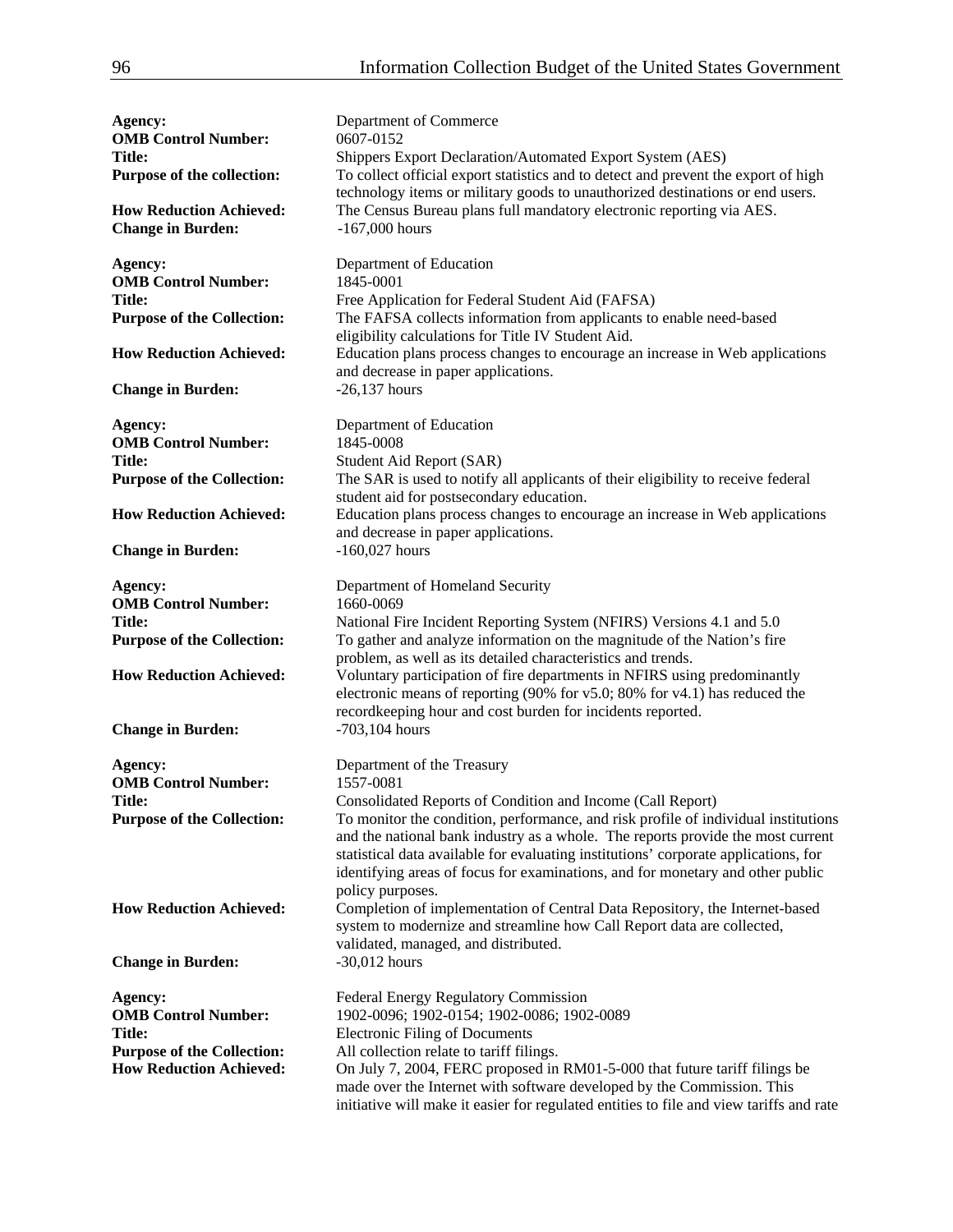|                                   | schedules, and to facilitate tariff research, by permitting companies to submit<br>tariffs and rate schedules electronically. |
|-----------------------------------|-------------------------------------------------------------------------------------------------------------------------------|
| <b>Change in Burden:</b>          | $-26,923$ hours $(21,500$ hours in 1902-0096)                                                                                 |
| Agency:                           | Social Security Administration                                                                                                |
| <b>OMB Control Number:</b>        | 0960-0010                                                                                                                     |
| <b>Title:</b>                     | Application for Child's Insurance Benefits                                                                                    |
| <b>Purpose of the Collection:</b> | The SSA-4 is used to collect information necessary for a child to receive Title II<br>benefits.                               |
| <b>How Reduction Achieved:</b>    | In late 2005 the SSA-4 became available for electronic signature via the<br>Signature Proxy Initiative.                       |
| <b>Change in Burden:</b>          | $-14,500$ Hours                                                                                                               |
| Agency:                           | Social Security Administration                                                                                                |
| <b>OMB Control Number:</b>        | 0960-0014                                                                                                                     |
| <b>Title:</b>                     | Request to be Selected as a Representative Payee                                                                              |
| <b>Purpose of the Collection:</b> | The information collected on form SSA-11-BK is necessary to determine a<br>proper payee for a Social Security beneficiary.    |
| <b>How Reduction Achieved:</b>    | In November 2005, the SSA-11 will become available for electronic signature<br>via the Signature Proxy Initiative.            |
| <b>Change in Burden:</b>          | $-17,681$ Hours                                                                                                               |
| Agency:                           | Social Security Administration                                                                                                |
| <b>OMB Control Number:</b>        | 0960-0618                                                                                                                     |
| <b>Title:</b>                     | Internet Social Security Benefits Application (ISBA)                                                                          |
| <b>Purpose of the Collection:</b> | The information collected on the benefit application forms SSA-1, SSA-2 and                                                   |
|                                   | SSA-16 are used to establish initial filing for Social Security Retirement and<br>Disability benefits.                        |
| <b>How Reduction Achieved:</b>    | ISBA collections are available for electronic signature via the Signature Proxy<br>Initiative.                                |
| <b>Change in Burden:</b>          | $-32,028$ Hours                                                                                                               |

# **FY 2006 Burden Reductions from Statutory Requirements**

| Agency:                              | Department of Agriculture                                                                                                                                                                                                                                                                                                                                                                  |
|--------------------------------------|--------------------------------------------------------------------------------------------------------------------------------------------------------------------------------------------------------------------------------------------------------------------------------------------------------------------------------------------------------------------------------------------|
| <b>OMB Control Number:</b>           | 0560-0182                                                                                                                                                                                                                                                                                                                                                                                  |
| Title:                               | Tobacco Marketing Quota Referenda                                                                                                                                                                                                                                                                                                                                                          |
| <b>Purpose of the Collection:</b>    | This information collection required FSA to proclaim national marketing quotas<br>for tobacco and to conduct a referendum of the farmers who were engaged in the<br>production of the crop of tobacco harvested immediately prior to the referendum<br>to determine whether these farmers are in favor of, or opposed to, national<br>marketing quotas for the next three marketing years. |
| <b>How Reduction Achieved:</b>       | This collection will be discontinued.                                                                                                                                                                                                                                                                                                                                                      |
| <b>Change in Burden:</b>             | $-29,556$ hours                                                                                                                                                                                                                                                                                                                                                                            |
| <b>Statute Title and Public Law:</b> | Fair and Equitable Tobacco Reform Act of 2004 (P.L. 108-357)                                                                                                                                                                                                                                                                                                                               |
| Agency:                              | Department of Agriculture                                                                                                                                                                                                                                                                                                                                                                  |
| <b>OMB Control Number:</b>           | 0560-0217                                                                                                                                                                                                                                                                                                                                                                                  |
| Title:                               | Designation of Burley Tobacco Sales and Annual Waiver to Release                                                                                                                                                                                                                                                                                                                           |
|                                      | Information Restricted by the Privacy Act.                                                                                                                                                                                                                                                                                                                                                 |
| <b>Purpose of the Collection:</b>    | This collection of information is used for burley tobacco marketing and other<br>producer services.                                                                                                                                                                                                                                                                                        |
| <b>How Reduction Achieved:</b>       | This collection will be discontinued.                                                                                                                                                                                                                                                                                                                                                      |
| <b>Change in Burden:</b>             | $-187,504$ hours                                                                                                                                                                                                                                                                                                                                                                           |
| <b>Statute Title and Public Law:</b> | Fair and Equitable Tobacco Reform Act of 2004 (P.L. 108-357)                                                                                                                                                                                                                                                                                                                               |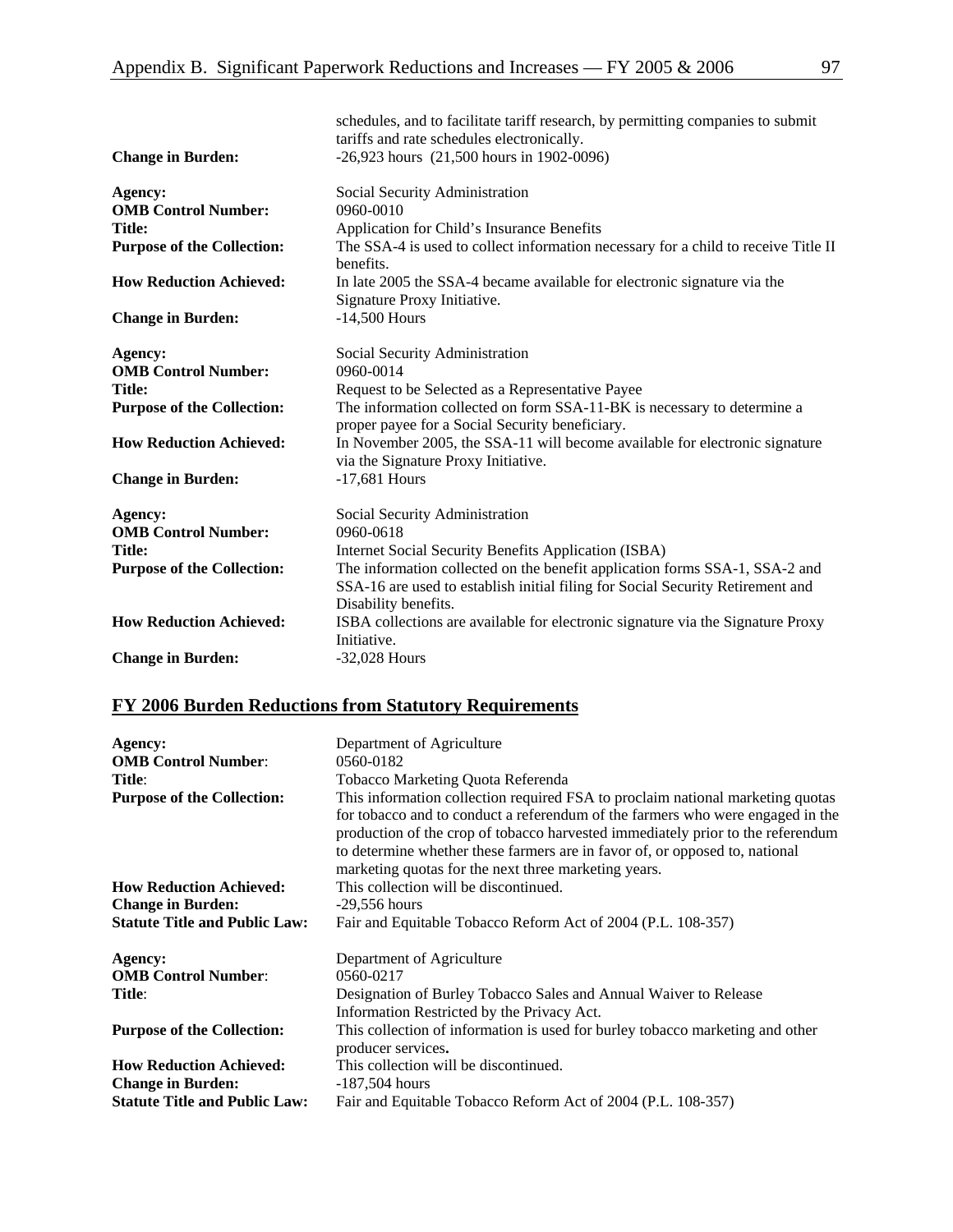| Agency:                              | Department of Agriculture                                                                                                                             |
|--------------------------------------|-------------------------------------------------------------------------------------------------------------------------------------------------------|
| <b>OMB Control Number:</b>           | 0584-0012                                                                                                                                             |
| <b>Title:</b>                        | 7 CFR 220, School Breakfast Program                                                                                                                   |
| <b>Purpose of the Collection:</b>    | The School Breakfast Program (SBP) provides cash assistance to States to<br>operate nonprofit breakfast programs in schools and residential childcare |
|                                      | institutions.                                                                                                                                         |
| <b>How Reduction Achieved:</b>       | Sec. 201 of the Child Nutrition and WIC Reauthorization Act of 2004 eliminates                                                                        |
|                                      | the requirement to document costs in order to receive the severe need                                                                                 |
|                                      | reimbursement rate.                                                                                                                                   |
| <b>Change in Burden:</b>             | $-2,128,932$ hours                                                                                                                                    |
| <b>Statute Title and Public Law</b>  | Child Nutrition and WIC Reauthorization Act of 2004 (P.L. 108-265)                                                                                    |
|                                      |                                                                                                                                                       |
| Agency:                              | Department of Housing and Urban Development                                                                                                           |
| <b>OMB Control Number:</b>           | 2577-0029                                                                                                                                             |
| Title:                               | <b>Operating Fund Subsidies Allocation Formula</b>                                                                                                    |
| <b>Purpose of the Collection:</b>    | The Operating Fund program provides operating subsidies to public housing                                                                             |
|                                      | agencies to fund the operating and maintenance expenses associated with 1.2                                                                           |
|                                      | million public housing units.                                                                                                                         |
| <b>How Reduction Achieved:</b>       | The decrease will be a result of a revised funding formula requiring significantly                                                                    |
|                                      | less information.                                                                                                                                     |
| <b>Change in Burden:</b>             | $-13,248$                                                                                                                                             |
| <b>Statute Title and Public Law:</b> | FY 2004 Consolidated Appropriations Act (P.L. 108-99)                                                                                                 |
| Agency:                              | Federal Energy Regulatory Commission                                                                                                                  |
| <b>OMB Control Number:</b>           | 1902-0060, 1902-0062, 1902-0128                                                                                                                       |
| <b>Title:</b>                        | Gas Pipeline Certificates: Construction, Acquisition and Abandonment (0060);                                                                          |
|                                      | Import/Export Related (0062) and Environmental Impact Statement (0128),                                                                               |
|                                      | RM05-31 Final Rule, Regulations Implementing EPAct 2005, Pre-Filing                                                                                   |
|                                      | Procedures                                                                                                                                            |
| <b>Purpose of the Collection:</b>    | To implement mandatory pre-filing process for review of LNG terminal                                                                                  |
|                                      | facilities prior to a prospective applicant's filing for authorization to construct                                                                   |
|                                      | these facilities.                                                                                                                                     |
| <b>How Reduction Achieved:</b>       | Statute eliminated the need for these regulatory requirements.                                                                                        |
| <b>Change in Burden:</b>             | $-27,080$ hours total.                                                                                                                                |
| <b>Statute Title and Public Law:</b> | Energy Policy Act of 2005 (P.L. 109-58)                                                                                                               |

### **FY 2006 Burden Reductions from Miscellaneous Actions**

| Agency:<br><b>OMB Control Number:</b><br>Title:<br><b>Purpose of the Collection:</b> | Department of Agriculture<br>0560-0082<br><b>Emergency Conservation Program</b><br>The forms are contracts with the producers for extension requests to complete<br>cost-share practices and to request assistance and certify completion in order to<br>receive payments |
|--------------------------------------------------------------------------------------|---------------------------------------------------------------------------------------------------------------------------------------------------------------------------------------------------------------------------------------------------------------------------|
| <b>How Reduction Achieved:</b>                                                       | The reduction was achieved due to the decreasing need for the Agricultural<br>Conservation Program (ACP) and one form was discontinued for the Forest<br>Incentives Program and Stewardship Incentives Program.                                                           |
| <b>Change in Burden:</b>                                                             | $-112,627$ hours                                                                                                                                                                                                                                                          |
| Agency:                                                                              | Department of Labor                                                                                                                                                                                                                                                       |
| <b>OMB Control Number:</b><br>Title:                                                 | 1205-0414<br>MIS Requirements for Youth Opportunity Grants                                                                                                                                                                                                                |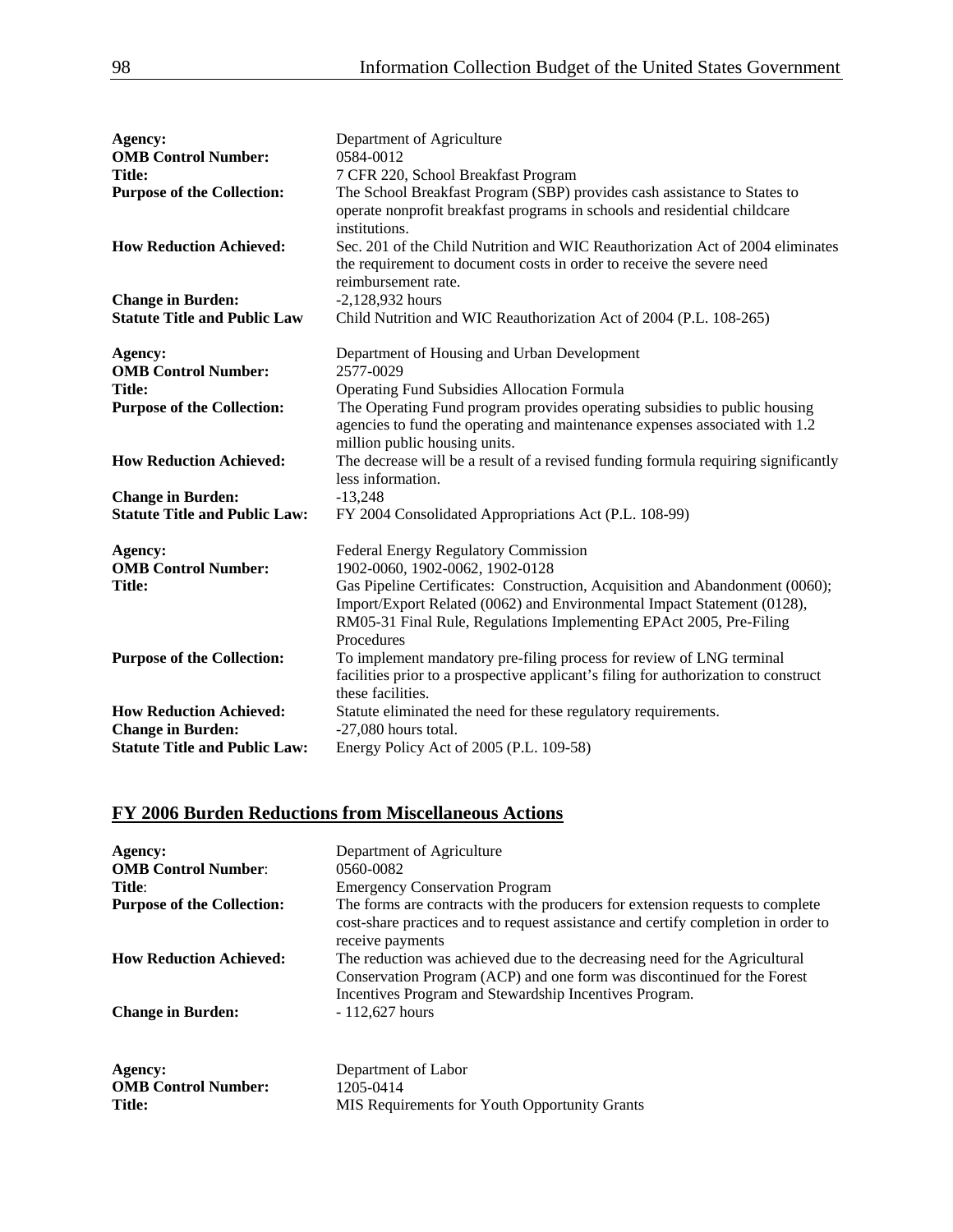| <b>Purpose of the Collection:</b>                          | Forms ETA-9086 and ETA-9087 were used to manage Opportunity Grants,<br>collect information on the characteristics of youth enrolled, services provided,<br>and program outcomes. The information was used to ensure the effective use of<br>grant funds and for reporting to Congress.                                                                             |
|------------------------------------------------------------|--------------------------------------------------------------------------------------------------------------------------------------------------------------------------------------------------------------------------------------------------------------------------------------------------------------------------------------------------------------------|
| <b>How Reduction Achieved:</b><br><b>Change in Burden:</b> | Collection to be discontinued due to the end of the grant program.<br>$-51,840$ hours                                                                                                                                                                                                                                                                              |
| Agency:<br><b>OMB Control Number:</b>                      | Department of Transportation<br>2120-0680                                                                                                                                                                                                                                                                                                                          |
| <b>Title:</b>                                              | Part 60 - Flight Simulation Device Initial and Continuing Qualification and Use<br>(NPRM)                                                                                                                                                                                                                                                                          |
| <b>Purpose of the Collection:</b>                          | The collection of this information is necessary to ensure safety of flight by<br>ensuring complete and adequate training, testing, checking, and experience is<br>obtained and maintained by those who conduct flight simulation training.                                                                                                                         |
| <b>How Reduction Achieved:</b>                             | The FAA changed the rule based on comments received during the NPRM                                                                                                                                                                                                                                                                                                |
| <b>Change in Burden:</b>                                   | stage.<br>$-22,174$ hours                                                                                                                                                                                                                                                                                                                                          |
| Agency:<br><b>OMB Control Number:</b><br><b>Title:</b>     | Department of the Treasury<br>1545-0066<br>Form 2688, Application for Additional Extension of Time to File U.S.                                                                                                                                                                                                                                                    |
| <b>Purpose of the Collection:</b>                          | Individual Income Tax Return<br>Taxpayers use this form to ask for more time to file Form 1040EZ, 1040A,<br>1040, 1040NR-EZ, or 1040NR.                                                                                                                                                                                                                            |
| <b>How Reduction Achieved:</b>                             | This form was obsolete because taxpayers can now get more time to file without<br>having to file this form                                                                                                                                                                                                                                                         |
| <b>Change in Burden:</b>                                   | $-2,240,312$ hours                                                                                                                                                                                                                                                                                                                                                 |
| Agency:                                                    | Department of Veterans Affairs                                                                                                                                                                                                                                                                                                                                     |
| <b>OMB Control Number:</b><br><b>Title:</b>                | 2900-0646<br>Medication Prescribed by non-VA Physicians                                                                                                                                                                                                                                                                                                            |
| <b>Purpose of the Collection:</b>                          | To obtain sufficient information to allow VA to provide these veterans with                                                                                                                                                                                                                                                                                        |
| <b>How Reduction Achieved:</b>                             | prescribed medications at a lower cost prior to their initial primary care visits.<br>VA plans to phase out this program during the coming year when we anticipate<br>eliminating the backlog of individuals awaiting an appointment for primary care<br>visits.                                                                                                   |
| <b>Change in Burden:</b>                                   | $-30,287$ hours                                                                                                                                                                                                                                                                                                                                                    |
| Agency:                                                    | <b>Environmental Protection Agency</b>                                                                                                                                                                                                                                                                                                                             |
| <b>OMB Control Number:</b><br><b>Title:</b>                | 2040-0188<br>Notice of Intent for Storm Water Discharges Associated with Construction<br>Activity under a National Pollutant Discharge Elimination System (NPDES)<br>General Permit: Oil and Gas Rule                                                                                                                                                              |
| <b>Purpose of the Collection:</b>                          | To provide coverage to applicants for stormwater discharges associated with<br>construction activity disturbing greater than 5 acres under the NPDES                                                                                                                                                                                                               |
| <b>How Reduction Achieved:</b>                             | <b>Construction Stormwater General Permit.</b><br>EPA expects to codify a change to the CWA as specified in the Energy Bill<br>passed by Congress in August 2005. That revision to the CWA will result in a<br>decrease in the number of construction starts seeking permit coverage under the<br>general permit by excluding oil and gas construction activities. |
| <b>Change in Burden:</b>                                   | $-38,415$ hours                                                                                                                                                                                                                                                                                                                                                    |
| Agency:<br><b>OMB Control Number:</b>                      | <b>Environmental Protection Agency</b><br>2040-0250                                                                                                                                                                                                                                                                                                                |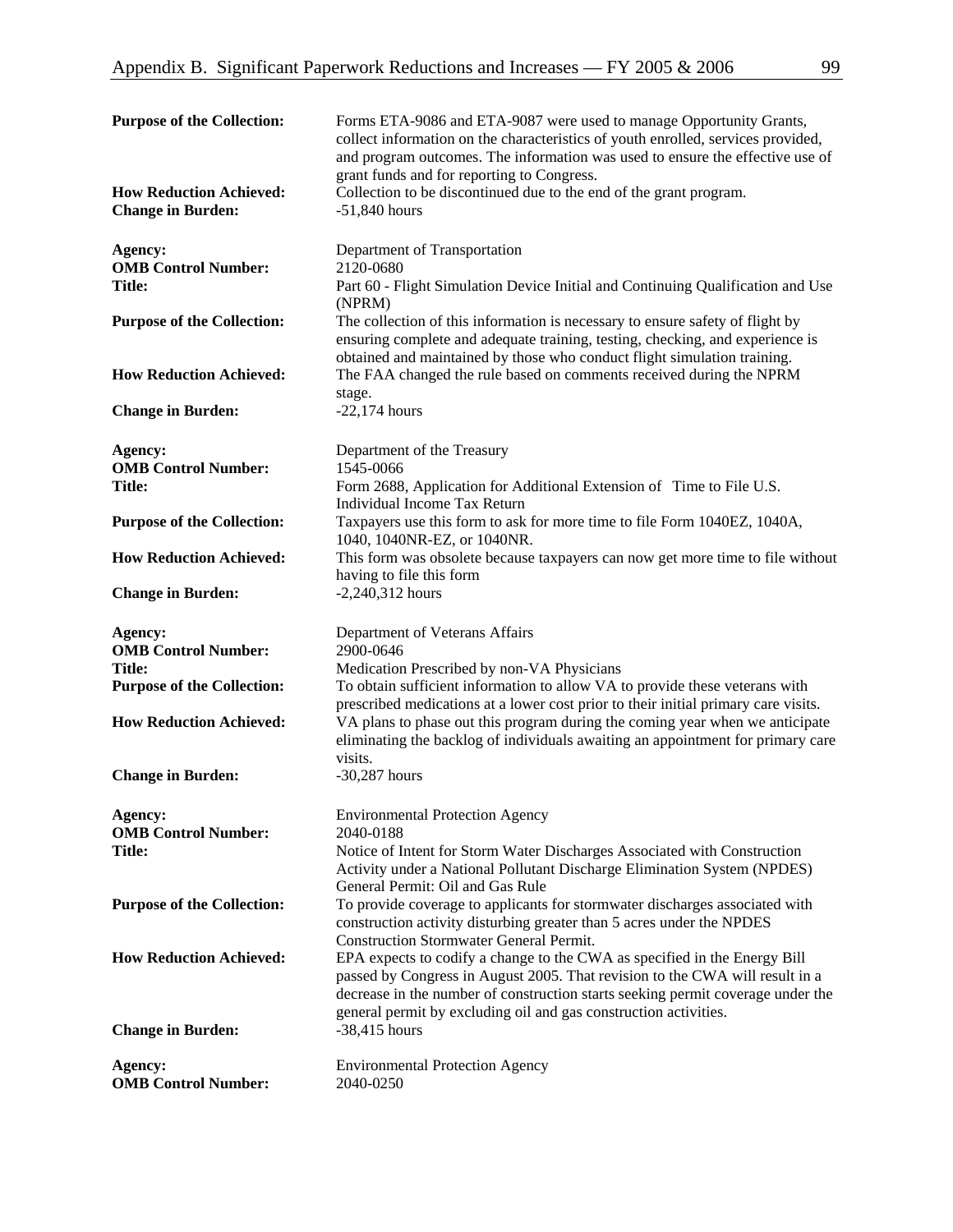| <b>Title:</b><br><b>Purpose of the Collection:</b> | Final NPDES and ELG Regulatory Revisions for Concentrated Animal Feeding<br>Operations (CAFOs): CAFO Rule Revisions Based on Second Circuit Court<br>Decision in Waterkeeper Alliance, et al. v. EPA<br>The regulations regulate land application of manure, litter and wastewater<br>generated at these facilities. Permit application activities for permittees involve<br>completing and submitting either an NOI or an application for an individual<br>permit. Manure samples must be collected annually and analyzed for nutrient<br>content; sampling results must be retained and made available to off-site users.<br>Records of the volume of manure and process wastewater produced must also be |
|----------------------------------------------------|-------------------------------------------------------------------------------------------------------------------------------------------------------------------------------------------------------------------------------------------------------------------------------------------------------------------------------------------------------------------------------------------------------------------------------------------------------------------------------------------------------------------------------------------------------------------------------------------------------------------------------------------------------------------------------------------------------------|
| <b>How Reduction Achieved:</b>                     | maintained, and large CAFOs must create and maintain off-site transfer records.<br>The CAFO rule revisions will result in fewer CAFO operations being required to<br>seek coverage under an NPDES permit.                                                                                                                                                                                                                                                                                                                                                                                                                                                                                                   |
| <b>Change in Burden:</b>                           | $-650,000$ hours                                                                                                                                                                                                                                                                                                                                                                                                                                                                                                                                                                                                                                                                                            |
| Agency:<br><b>OMB Control Number:</b>              | <b>Environmental Protection Agency</b><br>2060-0443                                                                                                                                                                                                                                                                                                                                                                                                                                                                                                                                                                                                                                                         |
| <b>Title:</b>                                      | The Consolidated Federal Air Rule for the Synthetic Organic Chemical<br>Manufacturing Industry (SOCMI).                                                                                                                                                                                                                                                                                                                                                                                                                                                                                                                                                                                                     |
| <b>Purpose of the Collection:</b>                  | The regulation consolidates several Clean Air Act standards for SOCMI. This<br>information collection covers the relevant compliance data that respondents<br>report to EPA and state and local authorities, consistent with the consolidated<br>rule.                                                                                                                                                                                                                                                                                                                                                                                                                                                      |
| <b>How Reduction Achieved:</b>                     | Removed a reporting requirement related to notifying EPA of the date of<br>anticipated start-up for a new, modified or reconstructed affected entity because<br>the requirement that is not necessary for compliance.                                                                                                                                                                                                                                                                                                                                                                                                                                                                                       |
| <b>Change in Burden:</b>                           | $-35,758$ hours                                                                                                                                                                                                                                                                                                                                                                                                                                                                                                                                                                                                                                                                                             |

## **FY 2006 Burden Increases from Statutory Requirements**

| Agency:<br><b>OMB Control Number:</b><br><b>Title:</b><br><b>Purpose of the Collection:</b> | Department of Agriculture<br>0580-0024<br>Livestock and Meat Marketing Study (Part 2 – Transactions Data Collection)<br>To collect data on procurement and sales transactions from a sample of meat<br>packers, meat processors, food wholesalers, food retailers, food service<br>operations and meat exporters.                                                                                                                                                                                                               |
|---------------------------------------------------------------------------------------------|---------------------------------------------------------------------------------------------------------------------------------------------------------------------------------------------------------------------------------------------------------------------------------------------------------------------------------------------------------------------------------------------------------------------------------------------------------------------------------------------------------------------------------|
| <b>Why Increase Occurred:</b>                                                               | In fiscal year 2003, Congress appropriated \$4.5 million for a packer<br>concentration study and directed that the study address issues related to packer<br>ownership of livestock. In order to fully comply with the Congressional<br>mandate, transactions data (detailed data on procurement of inputs and sale of<br>outputs) are needed to conduct comparative analyses of the reasons for, and<br>effects of, packer ownership and other marketing arrangements as used<br>throughout the livestock and meat industries. |
| Change in Burden:                                                                           | $29,120$ hours                                                                                                                                                                                                                                                                                                                                                                                                                                                                                                                  |
| <b>Statute Title and Public Law:</b>                                                        | Consolidated Appropriations Resolution for Fiscal Year 2003 (P.L. 108-7)                                                                                                                                                                                                                                                                                                                                                                                                                                                        |
| Agency:                                                                                     | Department of Agriculture                                                                                                                                                                                                                                                                                                                                                                                                                                                                                                       |
| <b>OMB Control Number:</b>                                                                  | 0584-New                                                                                                                                                                                                                                                                                                                                                                                                                                                                                                                        |
| <b>Title:</b>                                                                               | Senior Farmers' Market Nutrition Program (SFMNP) Regulations                                                                                                                                                                                                                                                                                                                                                                                                                                                                    |
| <b>Purpose of the Collection:</b>                                                           | To determine program eligibility and to ensure compliance with program<br>requirements for the purpose of providing fresh, locally grown fruits and<br>vegetables from farmers' markets, roadside stands, and community-supported<br>agriculture programs to low-income seniors.                                                                                                                                                                                                                                                |
| <b>Why Increase Occurred:</b><br><b>Change in Burden:</b>                                   | New program mandated by Congress.<br>237, 409 hours                                                                                                                                                                                                                                                                                                                                                                                                                                                                             |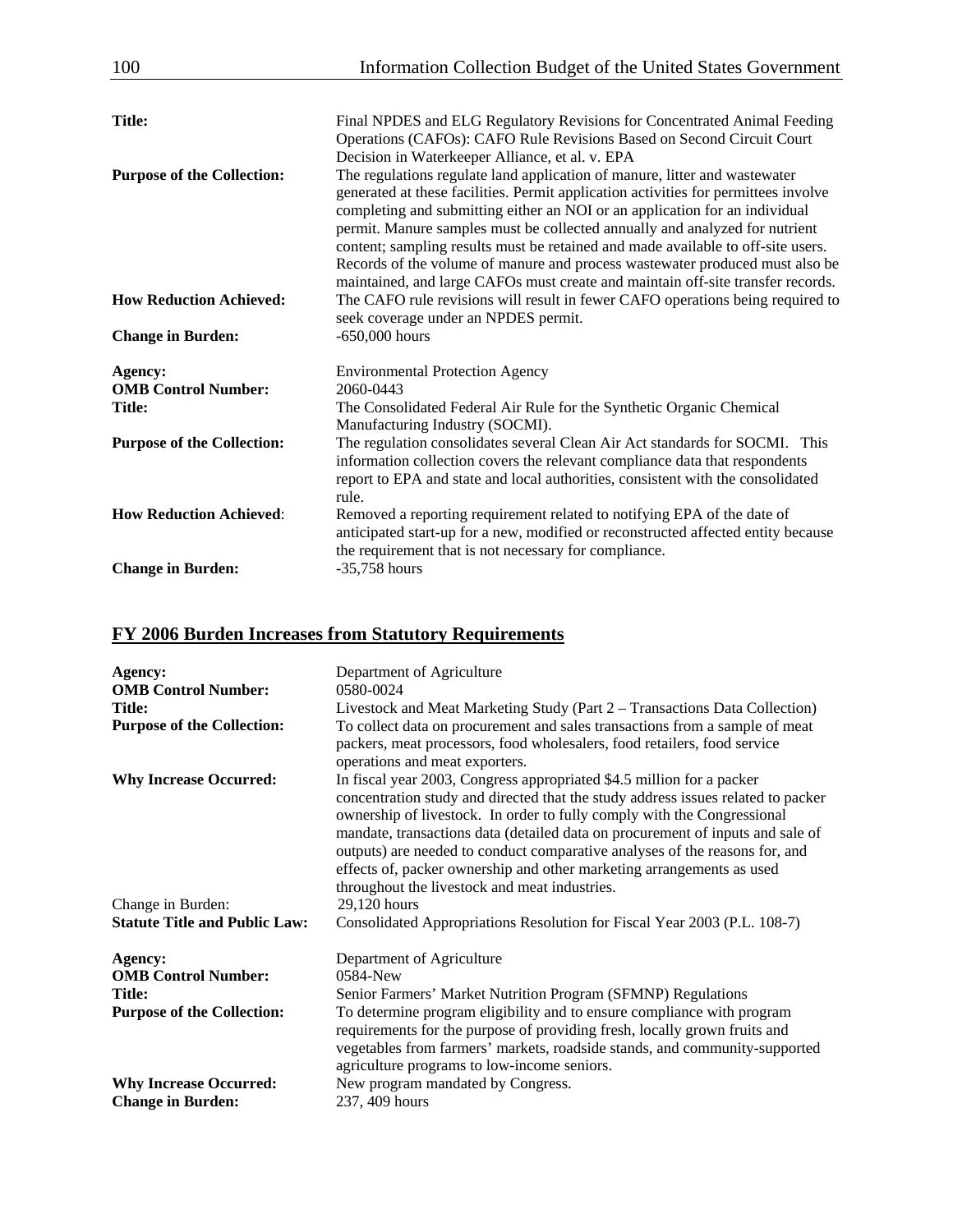| <b>Statute Title and Public Law:</b>                                                        | Farm Security and Rural Investment Act of 2002 (P.L. 107-171)                                                                                                                                                                                                                                                   |
|---------------------------------------------------------------------------------------------|-----------------------------------------------------------------------------------------------------------------------------------------------------------------------------------------------------------------------------------------------------------------------------------------------------------------|
| Agency:<br><b>OMB Control Number:</b><br><b>Title:</b>                                      | Department of Agriculture<br>0584-0026<br>7 CFR Part 245, Determining Eligibility for Free and Reduced Priced Meals                                                                                                                                                                                             |
| <b>Purpose of the Collection:</b><br><b>Why Increase Occurred:</b>                          | Determination and verification of eligibility for free and reduced price meal<br>Child Nutrition and WIC Reauthorization Act of 2004 requires direct<br>certification with the Food Stamp Program and implements provisions relating<br>to verification of applicants approved for free or reduced price meals. |
| <b>Change in Burden:</b><br><b>Statute Title and Public Law</b>                             | 166,225 hours<br>Child Nutrition and WIC Reauthorization Act of 2004 (P.L. 108-265)                                                                                                                                                                                                                             |
| Agency:<br><b>OMB Control Number:</b>                                                       | Department of Agriculture<br>0584-0043                                                                                                                                                                                                                                                                          |
| Title:<br><b>Purpose of the Collection:</b>                                                 | WIC Program Regulations – Reporting and Recordkeeping Burden<br>To determine program eligibility and to ensure compliance with program<br>requirements for the purpose of providing food, nutrition counseling, and access<br>to health services to low-income women, infants, and children.                    |
| <b>Why Increase Occurred:</b>                                                               | Section 203 of the Child Nutrition and WIC Reauthorization Act of 2004<br>included new requirements for WIC vendor cost containment provision.                                                                                                                                                                  |
| <b>Change in Burden:</b><br><b>Statute Title and Public Law</b>                             | 136,230<br>Child Nutrition and WIC Reauthorization Act of 2004 (P.L. 108-265)                                                                                                                                                                                                                                   |
| Agency:<br><b>OMB Control Number:</b><br><b>Title:</b>                                      | Department of Commerce<br>0651-0016<br><b>Rules for Patent Maintenance Fees</b>                                                                                                                                                                                                                                 |
| <b>Purpose of the Collection:</b>                                                           | To maintain utility patents, to petition the USPTO to accept delayed or refused<br>payments, and to designate an address for fee-related correspondence.                                                                                                                                                        |
| <b>Why Increase Occurred:</b><br><b>Change in Burden:</b>                                   | PTO revised the maintenance fee schedule associated with keeping utility<br>patents in force at $3\frac{1}{2}$ , $7\frac{1}{2}$ , and $11\frac{1}{2}$ years.<br>\$43,112,650                                                                                                                                    |
| <b>Statute Title and Public Law:</b>                                                        | The Consolidated Appropriations Act, 2005 (P.L. 108-447).                                                                                                                                                                                                                                                       |
| Agency:<br><b>OMB Control Number:</b><br><b>Title:</b>                                      | Department of Commerce; U.S. Patent and Trademark Office<br>0651-0021<br><b>Patent Cooperation Treaty</b>                                                                                                                                                                                                       |
| <b>Purpose of the Collection:</b>                                                           | To process, search, and examine international patent applications under the<br>provisions of the Patent Cooperation Treaty, which allows applicants to file one<br>standardized application to seek protection for an invention in over 100<br>designated countries.                                            |
| <b>Why Increase Occurred:</b>                                                               | PTO revised the fee structure for international applications entering the national<br>stage to provide for a separate national fee, search fee, and examination fee.<br>\$41,549,045                                                                                                                            |
| <b>Change in Burden:</b><br><b>Statute Title and Public Law:</b>                            | The Consolidated Appropriations Act, 2005 (P.L. 108-447).                                                                                                                                                                                                                                                       |
| Agency:<br><b>OMB Control Number:</b><br><b>Title:</b><br><b>Purpose of the Collection:</b> | Department of Commerce<br>0651-0033<br>Post Allowance and Refiling<br>Permits applicants to pay the issue fee to receive their patent and avoid<br>abandonment of the application, to request ex parte and inter parte<br>reexaminations, to correct errors in a patent, and to request reissue patents.        |
| <b>Why Increase Occurred:</b>                                                               | PTO revised the fee structure for reissue applications to provide for separate<br>national, search, and examination fees, and adjusted patent issue fees to reflect<br>fluctuations in the Consumer Price Index (CPI).                                                                                          |
| <b>Change in Burden:</b><br><b>Statute Title and Public Law:</b>                            | \$15,560,850<br>The Consolidated Appropriations Act, 2005 (P.L. 108-447).                                                                                                                                                                                                                                       |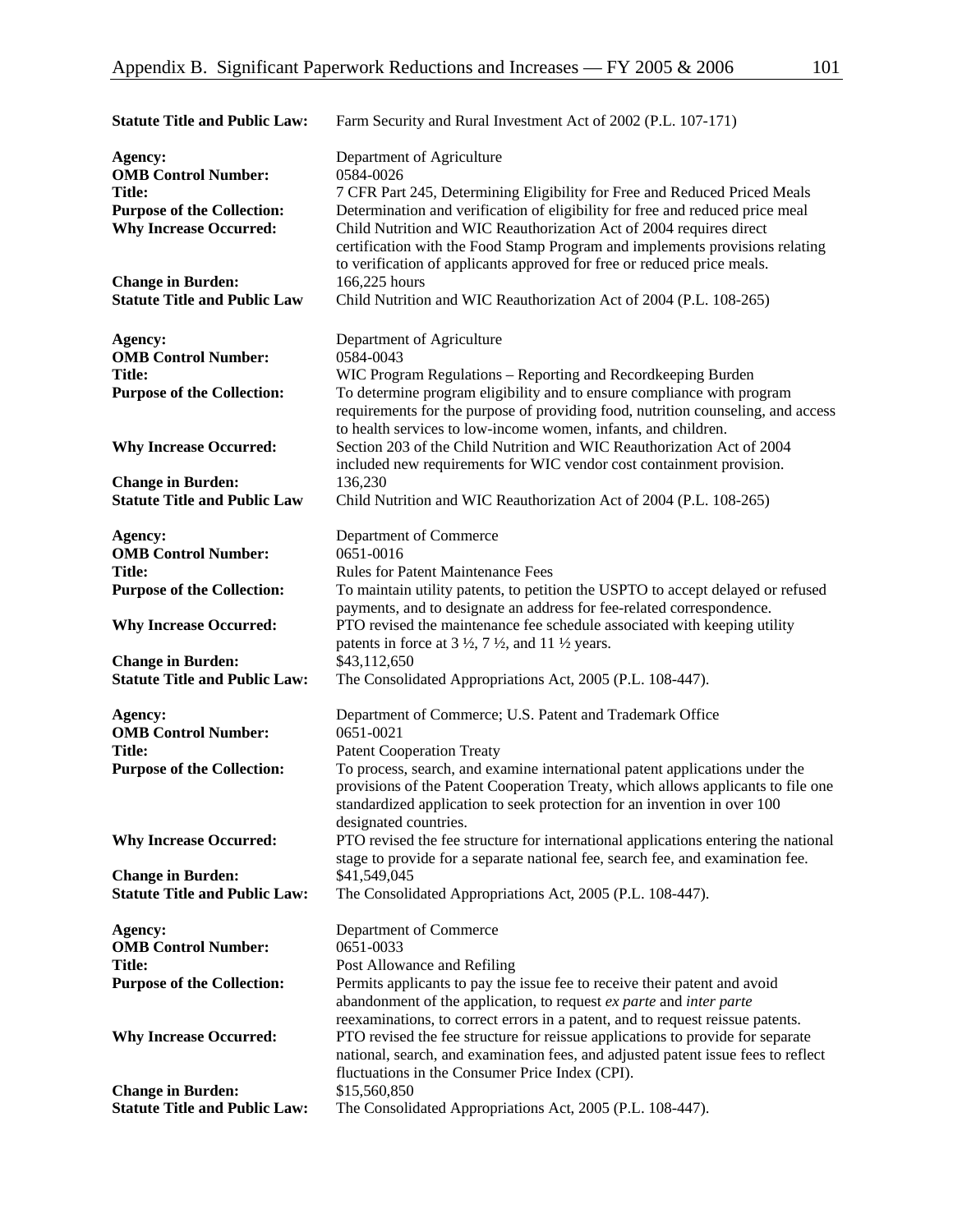| Agency:<br><b>OMB Control Number:</b><br><b>Title:</b><br><b>Purpose of the Collection:</b><br><b>Why Increase Occurred:</b><br><b>Change in Burden:</b><br><b>Statute Title and Public Law:</b> | Department of Education<br>1820-0517<br>Part B, Individuals With Disabilities Education Act Implementation of FAPE<br>Requirements<br>The Individuals with Disabilities Education Improvement Act requires States to<br>report the extent to which children with disabilities served under IDEA-B<br>receive special education and related services with their non-disabled peers.<br>Statute now requires data be disaggregated by gender and Limited English<br>Proficiency status. In response to focus group input, the Department also plans<br>a change to reporting categories for the three-to-five-year-old age group.<br>Disaggregation of previously combined data elements increases burden.<br>156,240 hours<br>Individuals with Disabilities Education Improvement Act of 2004 (P.L. 108-<br>446) |
|--------------------------------------------------------------------------------------------------------------------------------------------------------------------------------------------------|-----------------------------------------------------------------------------------------------------------------------------------------------------------------------------------------------------------------------------------------------------------------------------------------------------------------------------------------------------------------------------------------------------------------------------------------------------------------------------------------------------------------------------------------------------------------------------------------------------------------------------------------------------------------------------------------------------------------------------------------------------------------------------------------------------------------|
| Agency:<br><b>OMB Control Number:</b><br><b>Title:</b>                                                                                                                                           | Department of Education<br>1820-0521<br>Report of Children with Disabilities Exiting Special Education During the                                                                                                                                                                                                                                                                                                                                                                                                                                                                                                                                                                                                                                                                                               |
| <b>Purpose of the Collection:</b>                                                                                                                                                                | School Year<br>The Individuals with Disabilities Education Improvement Act (H.R. 1350)<br>requires States to report the number of students aged 14 and older served under<br>IDEA-B exiting special education.                                                                                                                                                                                                                                                                                                                                                                                                                                                                                                                                                                                                  |
| <b>Why Increase Occurred:</b>                                                                                                                                                                    | Statute now requires data be disaggregated by gender and Limited English<br>Proficiency status. Disaggregation of previously combined data elements<br>increases burden.                                                                                                                                                                                                                                                                                                                                                                                                                                                                                                                                                                                                                                        |
| <b>Change in Burden:</b><br><b>Statute Title and Public Law:</b>                                                                                                                                 | 54,840 hours<br>Individuals with Disabilities Education Improvement Act of 2004 (P.L. 108-<br>446)                                                                                                                                                                                                                                                                                                                                                                                                                                                                                                                                                                                                                                                                                                              |
| Agency:<br><b>OMB Control Number:</b>                                                                                                                                                            | Department of Education<br>1820-0621                                                                                                                                                                                                                                                                                                                                                                                                                                                                                                                                                                                                                                                                                                                                                                            |
| <b>Title:</b><br><b>Purpose of the Collection:</b>                                                                                                                                               | Report of Children with Disabilities Subject to Disciplinary Removal<br>The Individuals with Disabilities Education Improvement Act (H.R. 1350)<br>requires States to report the number of children and youth and the number of<br>acts involving students served under IDEA involving a unilateral removal by<br>school personnel or suspension/expulsion.                                                                                                                                                                                                                                                                                                                                                                                                                                                     |
| <b>Why Increase Occurred:</b>                                                                                                                                                                    | The statute changed to require States report suspensions of 1 day or more. The<br>previous requirement only required reporting of suspensions of 10 days or more.                                                                                                                                                                                                                                                                                                                                                                                                                                                                                                                                                                                                                                               |
| <b>Change in Burden:</b><br><b>Statute Title and Public Law:</b>                                                                                                                                 | 121,640 hours<br>Individuals with Disabilities Education Improvement Act of 2004 (P.L. 108-<br>446)                                                                                                                                                                                                                                                                                                                                                                                                                                                                                                                                                                                                                                                                                                             |
| Agency:<br><b>OMB Control Number:</b><br><b>Title:</b>                                                                                                                                           | Department of Education<br>1820-New<br>Number of Children with Disabilities Enrolled in Private Schools by their<br>Parents                                                                                                                                                                                                                                                                                                                                                                                                                                                                                                                                                                                                                                                                                     |
| <b>Purpose of the Collection:</b>                                                                                                                                                                | The Individuals with Disabilities Education Improvement Act requires Local<br>Education Agencies to collect enrollment counts from the private schools and<br>submit the counts to the State Education Agency.                                                                                                                                                                                                                                                                                                                                                                                                                                                                                                                                                                                                  |
| <b>Why Increase Occurred:</b><br><b>Change in Burden:</b>                                                                                                                                        | The statute requires Education to gather more information.<br>143,430 hours                                                                                                                                                                                                                                                                                                                                                                                                                                                                                                                                                                                                                                                                                                                                     |
| <b>Statute Title and Public Law:</b>                                                                                                                                                             | Individuals with Disabilities Education Improvement Act of 2004 (P.L. 108-<br>446)                                                                                                                                                                                                                                                                                                                                                                                                                                                                                                                                                                                                                                                                                                                              |
| Agency:                                                                                                                                                                                          | Department of Education                                                                                                                                                                                                                                                                                                                                                                                                                                                                                                                                                                                                                                                                                                                                                                                         |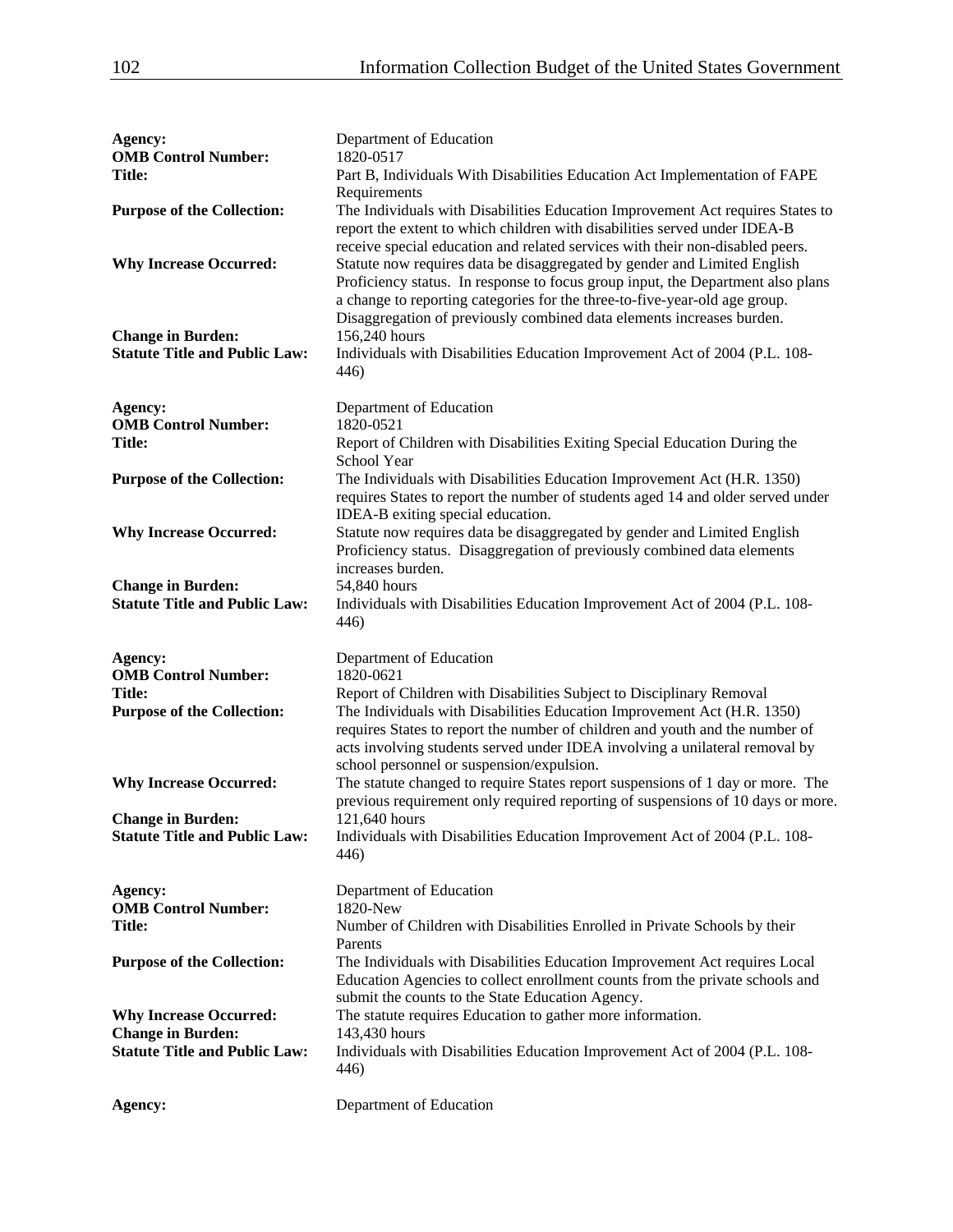| <b>OMB Control Number:</b><br>Title:                                                                                                   | 1820-New<br>Local Education Agency (LEA) Consultation with Private School                                                                                                                                                                                                                                                                                                                                                                                                                                                                                                                                                                |
|----------------------------------------------------------------------------------------------------------------------------------------|------------------------------------------------------------------------------------------------------------------------------------------------------------------------------------------------------------------------------------------------------------------------------------------------------------------------------------------------------------------------------------------------------------------------------------------------------------------------------------------------------------------------------------------------------------------------------------------------------------------------------------------|
| <b>Purpose of the Collection:</b><br><b>Why Increase Occurred:</b><br><b>Change in Burden:</b><br><b>Statute Title and Public Law:</b> | Representatives<br>The Individuals with Disabilities Education Improvement Act requires Local<br>Education Agencies to (1) provide a written explanation of the reason why<br>services will not be provided to the school, in cases when services will not be<br>provided; (2) collect a written affirmation from the private school representative<br>that a timely, face-to-face consultation was held; and (3) forward both<br>documents to the State Education Agencies.<br>The statute requires Education to gather more information.<br>35,556 hours<br>Individuals with Disabilities Education Improvement Act of 2004 (P.L. 108- |
|                                                                                                                                        | 446)                                                                                                                                                                                                                                                                                                                                                                                                                                                                                                                                                                                                                                     |
| Agency:<br><b>OMB Control Number:</b><br>Title:<br><b>Purpose of the Collection:</b>                                                   | Department of Education<br>1830-New<br>Perkins Accountability Regulations<br>This collection is being used to collect additional data regarding student<br>performance based on consultations with the states.                                                                                                                                                                                                                                                                                                                                                                                                                           |
| <b>Why Increase Occurred:</b><br><b>Change in Burden:</b>                                                                              | Data elements and processes for collecting data were changed.<br>11,400 hours                                                                                                                                                                                                                                                                                                                                                                                                                                                                                                                                                            |
| <b>Statute Title and Public Law:</b>                                                                                                   | Carl D. Perkins Vocational and Technical Education Act of 1998 (P.L. 105-332)                                                                                                                                                                                                                                                                                                                                                                                                                                                                                                                                                            |
| Agency:<br><b>OMB Control Number:</b><br>Title:<br><b>Purpose of the Collection:</b>                                                   | Department of Health and Human Services<br>0938-New<br>Notice of Denial of Prescription Drug Coverage<br>Under the new Medicare Prescription Drug program, if a Part D plan denies<br>drug coverage, the Part D plan must give the enrollee written notice of the<br>coverage determination.                                                                                                                                                                                                                                                                                                                                             |
| <b>Why Increase Occurred:</b><br><b>Change in Burden:</b><br><b>Statute Title and Public Law:</b>                                      | HHS developed this collection in connection with the new statutory program.<br>528,000 hours<br>Medicare Prescription Drug, Improvement, and Modernization Act of 2003<br>$(P.L. 108-173)$                                                                                                                                                                                                                                                                                                                                                                                                                                               |
| Agency:<br><b>OMB Control Number:</b><br>Title:<br><b>Purpose of the Collection:</b>                                                   | Department of Health and Human Services<br>0938-New<br>Medicare Prescription Drug Coverage and Your Rights<br>Under the new Medicare Prescription Drug program, a Part D plan sponsor must<br>arrange with its network pharmacies to post or distribute notices informing<br>enrollees to contact their plan to request a coverage determination or an                                                                                                                                                                                                                                                                                   |
| <b>Why Increase Occurred:</b><br><b>Change in Burden:</b><br><b>Statute Title and Public Law:</b>                                      | exception if the enrollee disagrees with the information provided by the<br>pharmacy.<br>HHS developed this collection in connection with the new statutory program.<br>583,333 hours<br>Medicare Prescription Drug, Improvement, and Modernization Act of 2003<br>$(P.L. 108-173)$                                                                                                                                                                                                                                                                                                                                                      |
| Agency:<br><b>OMB Control Number:</b><br><b>Title:</b>                                                                                 | Department of Health and Human Services<br>0938-New<br>Electronic Data Interchange (EDI) Enrollment Form and the Medicare EDI                                                                                                                                                                                                                                                                                                                                                                                                                                                                                                            |
| <b>Purpose of the Collection:</b>                                                                                                      | <b>Registration Form</b><br>Health care providers, clearinghouses, and health plans that wish access to the<br>Medicare system are required to complete this form. The information will be<br>used to assure that those entities that access the Medicare system are aware of<br>applicable provisions and penalties.                                                                                                                                                                                                                                                                                                                    |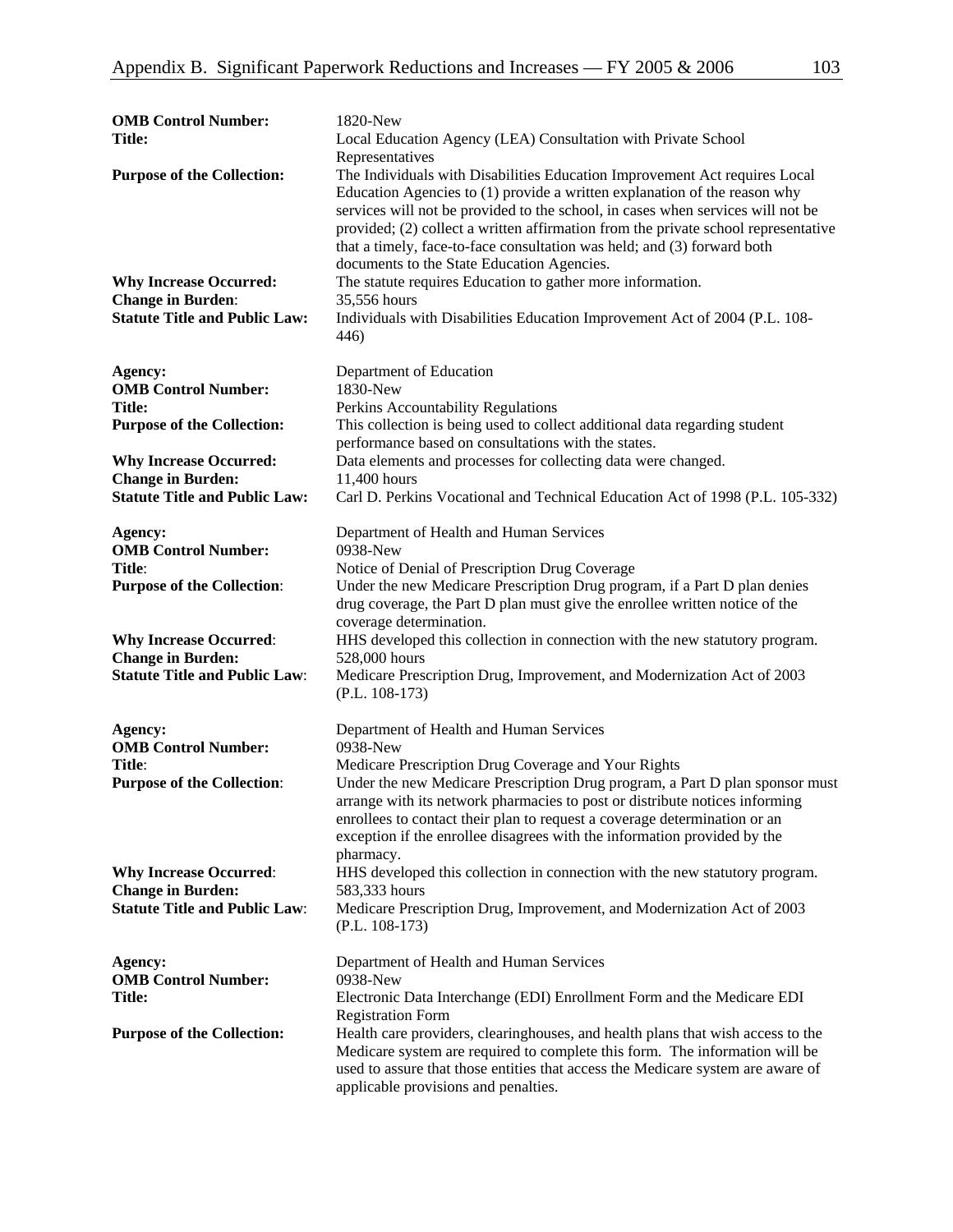| <b>Why Increase Occurred:</b>                                                                                             | HHS developed this collection in connection with the new statutory<br>requirements.                                                                                                                                                                                                                                                                                                                                                                                                                                                                                               |
|---------------------------------------------------------------------------------------------------------------------------|-----------------------------------------------------------------------------------------------------------------------------------------------------------------------------------------------------------------------------------------------------------------------------------------------------------------------------------------------------------------------------------------------------------------------------------------------------------------------------------------------------------------------------------------------------------------------------------|
| <b>Change in Burden:</b><br><b>Statue Title and Public Law:</b>                                                           | 400,000 hours<br>Health Insurance Portability and Accountability Act of 1996 (P.L. 104-191)                                                                                                                                                                                                                                                                                                                                                                                                                                                                                       |
| Agency:<br><b>OMB Control Number:</b><br><b>Title:</b>                                                                    | Department of Health and Human Services<br>0938-New<br>Coordination of Benefits between Part D Plans and Other Prescription Coverage<br>Providers                                                                                                                                                                                                                                                                                                                                                                                                                                 |
| <b>Purpose of the Collection:</b>                                                                                         | The information is necessary to assist with coordination of prescription drug<br>benefits provided to the Medicare beneficiary at the pharmacy.                                                                                                                                                                                                                                                                                                                                                                                                                                   |
| <b>Why Increase Occurred:</b><br><b>Change in Burden:</b><br><b>Statute Title and Public Law:</b>                         | HHS developed this collection in connection with the new statutory program.<br>1,017,914 hours<br>Medicare Prescription Drug, Improvement, and Modernization Act of 2003<br>$(P.L. 108-173)$                                                                                                                                                                                                                                                                                                                                                                                      |
| Agency:<br><b>OMB Control Number:</b><br><b>Title:</b><br><b>Purpose of the Collection:</b>                               | Department of Health and Human Services<br>0938-New<br>Medicare Health Support Program Medical Records Abstraction<br>To monitor the performance of the Medicare Health Support (MHS) Program                                                                                                                                                                                                                                                                                                                                                                                     |
| <b>Why Increase Occurred:</b><br><b>Change in Burden:</b><br><b>Statute Title and Public Law:</b>                         | and promptly identify signs of program effects, CMS requests permission to<br>extract data from the medical records of beneficiaries residing in eight pilot<br>program areas.<br>HHS developed this collection in connection with the new statutory program.<br>12,416 hours<br>Medicare Prescription Drug, Improvement, and Modernization Act of 2003<br>$(P.L. 108-173)$                                                                                                                                                                                                       |
| Agency:<br><b>OMB Control Number:</b><br><b>Title:</b>                                                                    | Department of Health and Human Services<br>0938-New<br>Payment Error Rate Measurement in Medicaid and the State Children's Health                                                                                                                                                                                                                                                                                                                                                                                                                                                 |
| <b>Purpose of the Collection:</b>                                                                                         | Insurance Program (SCHIP)<br>The Improper Payments Information Act (IPIA) of 2002 requires CMS to<br>produce national error rates for Medicaid and SCHIP. To comply with the IPIA,<br>CMS needs the information to be collected from states and providers in order to<br>sample and review adjudicated claims in a randomly selected number of states.                                                                                                                                                                                                                            |
| Why the increase occurred:<br><b>Change in Burden:</b>                                                                    | This new collection gathers information required by the new statute.<br>58,680 hours                                                                                                                                                                                                                                                                                                                                                                                                                                                                                              |
| <b>Statute Title and Public Law:</b>                                                                                      | Improper Payment Information Act of 2002 (P.L. 107-300)                                                                                                                                                                                                                                                                                                                                                                                                                                                                                                                           |
| Agency:<br><b>OMB Control Number:</b><br><b>Title:</b><br><b>Purpose of the Collection:</b><br>Why the increase occurred: | Department of Health and Human Services<br>0938-New<br>Retiree Drug Subsidy (RDS) Payment Request and Instructions<br>Under the Medicare Prescription Drug, Improvement, and Modernization Act of<br>2003 and implementing regulations at 42 CFR Subpart R plan sponsors<br>(employers, unions) who offer prescription drug coverage to their qualified<br>covered retirees are eligible to receive a 28% tax-free subsidy for allowable drug<br>costs. In order to qualify, plan sponsors must submit required prescription cost<br>data to CMS in order to receive the subsidy. |
| <b>Change in Burden:</b><br><b>Statute Title and Public Law:</b>                                                          | This is a new collection required by regulations implementing a new statute.<br>1,850,000 hours<br>Medicare Prescription Drug, Improvement, and Modernization Act of 2003<br>$(P.L. 108-173)$                                                                                                                                                                                                                                                                                                                                                                                     |
| Agency:<br><b>OMB Control Number:</b>                                                                                     | Department of Health and Human Services<br>0938-New                                                                                                                                                                                                                                                                                                                                                                                                                                                                                                                               |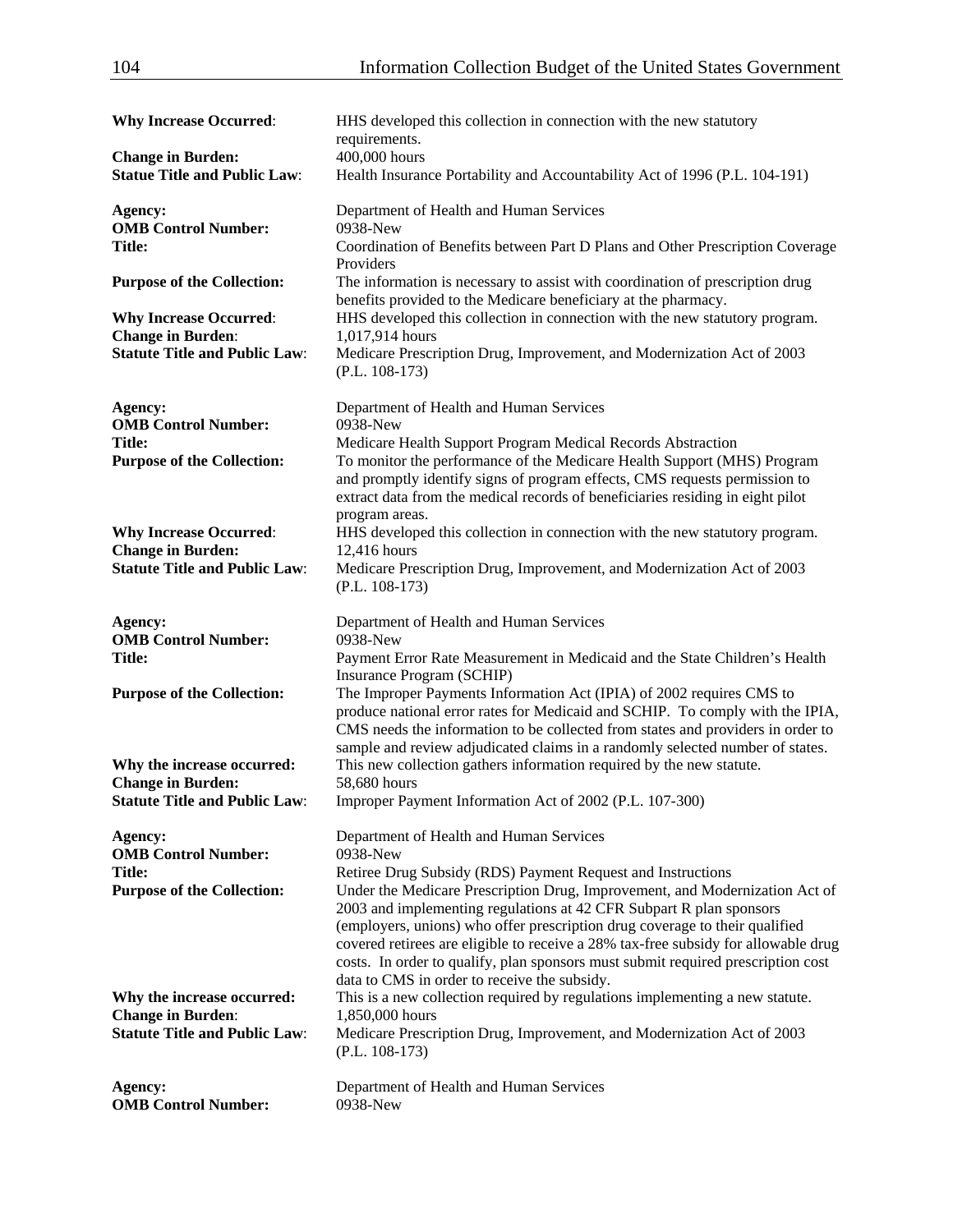| <b>Title:</b>                               | Competitive Acquisition Program (CAP) for Medicare Part B Drugs: Physician<br><b>Election Agreement</b>                                              |
|---------------------------------------------|------------------------------------------------------------------------------------------------------------------------------------------------------|
| <b>Purpose of the Collection:</b>           | The CAP Physician Election Agreement will be used by physicians to elect to<br>participate in the CAP beginning in the Fall of 2005.                 |
| Why the increase occurred:                  | This is a new collection.                                                                                                                            |
| <b>Change in Burden:</b>                    | 20,000 hours                                                                                                                                         |
| <b>Statute Title and Public Law:</b>        | Medicare Prescription Drug, Improvement, and Modernization Act of 2003                                                                               |
|                                             | $(P.L. 108-173)$                                                                                                                                     |
| Agency:                                     | Department of Homeland Security                                                                                                                      |
| <b>OMB Control Number:</b><br><b>Title:</b> | 1652-New<br>Air Cargo Security Requirements                                                                                                          |
| <b>Purpose of the Collection:</b>           | To collect security information for all cargo aircraft operations, including                                                                         |
|                                             | background checks for indirect air carrier employees and individuals who have                                                                        |
|                                             | access to airport ramps used by cargo operators.                                                                                                     |
| <b>Why Increase Will Occur:</b>             | New requirements to ensure the security of air cargo.                                                                                                |
| <b>Change in Burden:</b>                    | 59,607 hours and \$3,600,000                                                                                                                         |
| <b>Statute Title and Public Law:</b>        | Aviation and Transportation Security Act (P.L. 107-71)                                                                                               |
| Agency:                                     | Department of Homeland Security                                                                                                                      |
| <b>OMB Control Number:</b>                  | 1652-New                                                                                                                                             |
| <b>Title:</b>                               | <b>Aircraft Repair Station Security Requirements</b><br>To require repair stations to conduct vulnerability assessments as well as create            |
| <b>Purpose of the Collection:</b>           | and maintain a security program.                                                                                                                     |
| <b>Why Increase Will Occur:</b>             | Statutory requirement to implement security measures at aircraft repair stations.                                                                    |
| <b>Change in Burden:</b>                    | 14,350 hours                                                                                                                                         |
| Change in Costs:                            | \$140,000                                                                                                                                            |
| <b>Statute Title and Public Law:</b>        | Vision 100-Century of Aviation Reauthorization Act (P.L. 108-176)                                                                                    |
| Agency:                                     | Department of Homeland Security                                                                                                                      |
| <b>OMB Control Number:</b>                  | 1652-New                                                                                                                                             |
| Title:                                      | Secure Flight                                                                                                                                        |
| <b>Purpose of the Collection:</b>           | Requires air carriers to provide passenger name records to TSA for comparison<br>against government-maintained terrorist watch lists.                |
| <b>Why Increase Will Occur:</b>             | This is a new program.                                                                                                                               |
| <b>Change in Burden:</b>                    | 1,804,000 hours and \$36,200,000                                                                                                                     |
| <b>Statute Title and Public Law:</b>        | Aviation and Transportation Security Act (P.L. 107-71)                                                                                               |
| Agency:                                     | Department of Homeland Security                                                                                                                      |
| <b>OMB Control Number:</b>                  | 1652-New                                                                                                                                             |
| Title:                                      | <b>Transportation Worker Identification Credential</b>                                                                                               |
| <b>Purpose of the Collection:</b>           | To perform background checks and to provide for a single, uniform credential                                                                         |
|                                             | for transportation workers nationwide who require access to secure<br>transportation areas. Initial implementation (via an NPRM) will begin with the |
|                                             | maritime community.                                                                                                                                  |
| <b>Why Increase Will Occur:</b>             | This is a new program.                                                                                                                               |
| <b>Change in Burden:</b>                    | 850,000 hours                                                                                                                                        |
| <b>Statute Title and Public Law:</b>        | Maritime Transportation Security Act of 2002 (P.L. 107-295)                                                                                          |
| Agency:                                     | Department of Homeland Security                                                                                                                      |
| <b>OMB Control Number:</b>                  | $1651$ -New                                                                                                                                          |
| <b>Title:</b>                               | U.S.-Singapore Free Trade Agreement (SFTA)                                                                                                           |
| <b>Purpose of the Collection:</b>           | This collection of information will be necessary to ensure and verify that                                                                           |
|                                             | importers who claim preferential tariff treatment under the SFTA are entitled to                                                                     |
|                                             | such treatment.                                                                                                                                      |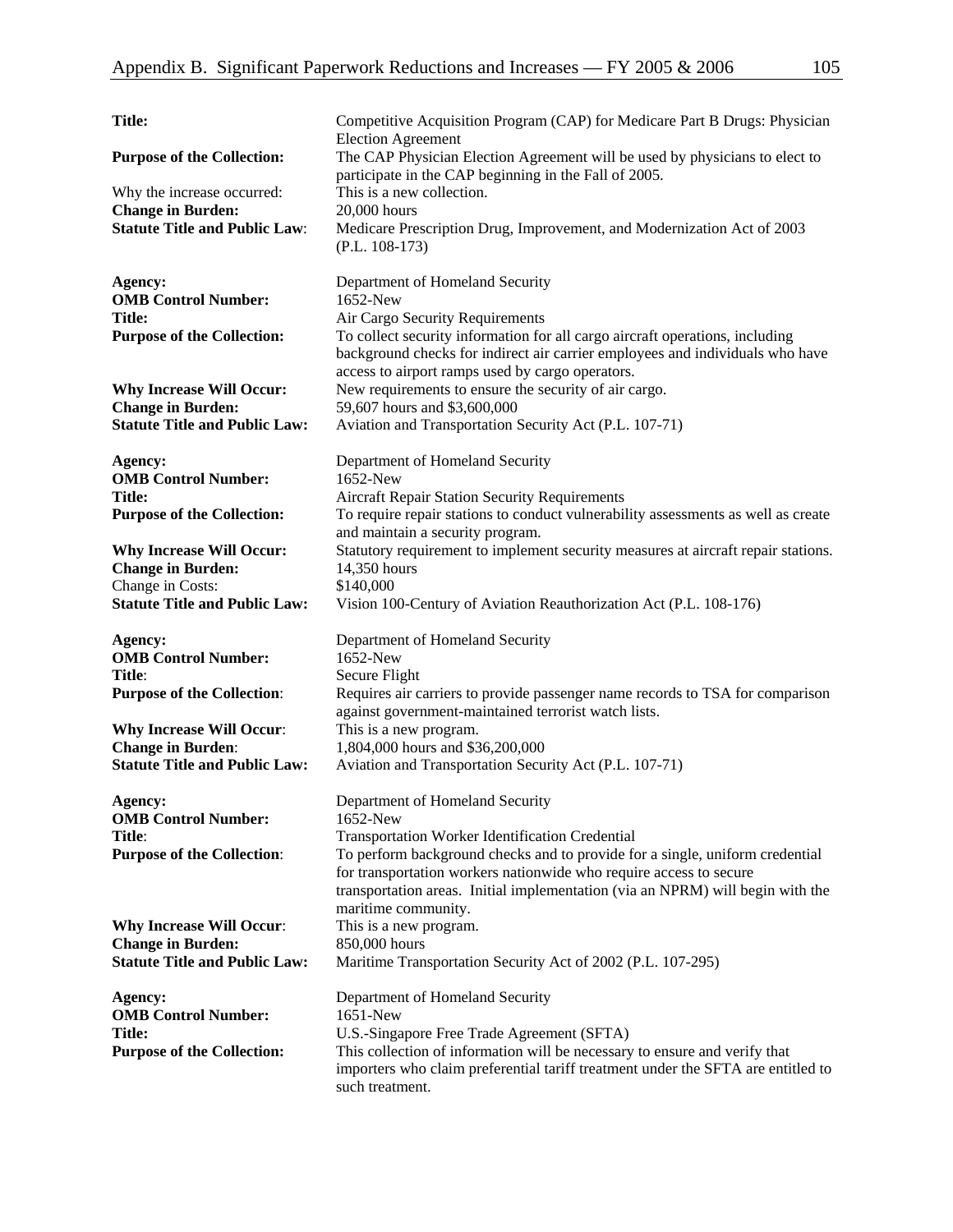| <b>Why Increase Occurred:</b><br><b>Change in Burden:</b><br><b>Statute Title and Public Law:</b>                            | The increase will occur due to the signing of a new agreement with the Republic<br>of Singapore and the subsequent enactment of legislation to implement the<br>provisions of this agreement.<br>10,000 hours<br>United States-Singapore Free Trade Agreement Implementation Act, P.L. 108-<br>78)                                                                                                                             |
|------------------------------------------------------------------------------------------------------------------------------|--------------------------------------------------------------------------------------------------------------------------------------------------------------------------------------------------------------------------------------------------------------------------------------------------------------------------------------------------------------------------------------------------------------------------------|
| Agency:<br><b>OMB Control Number:</b><br><b>Title:</b><br><b>Purpose of the Collection:</b><br><b>Why Increase Occurred:</b> | Department of Housing and Urban Development<br>2502-New<br>Manufactured Housing Installation Program<br>HUD is authorized to establish and enforce construction and safety standards for<br>manufactured homes and model manufactured home installation standards.<br>The installation program has to meet Statutory requirements of the National<br>Manufactured Housing Construction and Safety Standards Act, as amended by |
| <b>Change in Burden:</b><br><b>Statute Title and Public Law:</b>                                                             | the Manufactured Housing Improvement Act of 2000,<br>157,000 hours<br>Manufactured Housing Improvement Act of 2000 (P.L. 106-569)                                                                                                                                                                                                                                                                                              |
| Agency:<br><b>OMB Control Number:</b><br>Title:<br><b>Purpose of the Collection:</b><br><b>Why Increase Occurred:</b>        | Department of the Interior<br>1010-New<br>30 CFR Part 285–Requirements for Alternative Energy or Alternative Use<br>To develop a new program for alternative energy developments and alternate<br>uses of existing facilities on the OCS.<br>This new program is required by new statute.                                                                                                                                      |
| <b>Change in Burden:</b><br><b>Statute Title and Public Law:</b><br>Agency:                                                  | 10,000 hours<br>Energy Policy Act of 2005 (P.L. 109-190)<br>Department of Transportation                                                                                                                                                                                                                                                                                                                                       |
| <b>OMB Control Number:</b><br><b>Title:</b><br><b>Purpose of the Collection:</b>                                             | 2120-New<br>Extended Operations (ETOPS) of Multi-Engine Airplanes<br>Rule will codify current practices that permit certificated air carriers to operate<br>two-engine airplanes over long-range routes.                                                                                                                                                                                                                       |
| Why Increase Occurred:<br><b>Change in Burden:</b><br>Agency:                                                                | New agency rule<br>152,330 hours<br>Department of Transportation                                                                                                                                                                                                                                                                                                                                                               |
| <b>OMB Control Number:</b><br><b>Title:</b><br><b>Purpose of the Collection:</b>                                             | 2132-New<br>Job Access and Reverse Commute Programs<br>Information is used to determine eligibility for grant benefits and ensure<br>compliance with Federal requirements.                                                                                                                                                                                                                                                     |
| <b>Why Increase Occurred:</b><br><b>Change in Burden:</b><br><b>Statute Title and Public Law:</b>                            | Reporting activities required by SAFETEA-LU.<br>78,609 hours<br>Safe, Accountable, Flexible, Efficient, Transportation Equity Act: A Legacy for<br>Users (SAFETEA-LU) (P.L. 109-59)                                                                                                                                                                                                                                            |
| Agency:<br><b>OMB Control Number:</b><br><b>Title:</b><br><b>Purpose of the Collection:</b>                                  | DOT/Federal Railroad Administration<br>2130-0010<br>Track Safety Standards (Inspection of Continuous Welded Rail)<br>To ensure that qualified persons inspect track and take action to allow the safe<br>passage of trains and that railroads comply with the Track Safety Standards set                                                                                                                                       |
| <b>Why Increase Occurred:</b><br><b>Change in Burden:</b>                                                                    | out in this Part (49 CFR 213).<br>FRA is issuing an interim final rule (IFR) to amend the Track Safety Standards<br>at 49 CFR § 213.119 to improve the inspection of rail joints in continuous<br>welded rail and thereby reduce the number of rail accidents.<br>27,485 hours                                                                                                                                                 |
|                                                                                                                              |                                                                                                                                                                                                                                                                                                                                                                                                                                |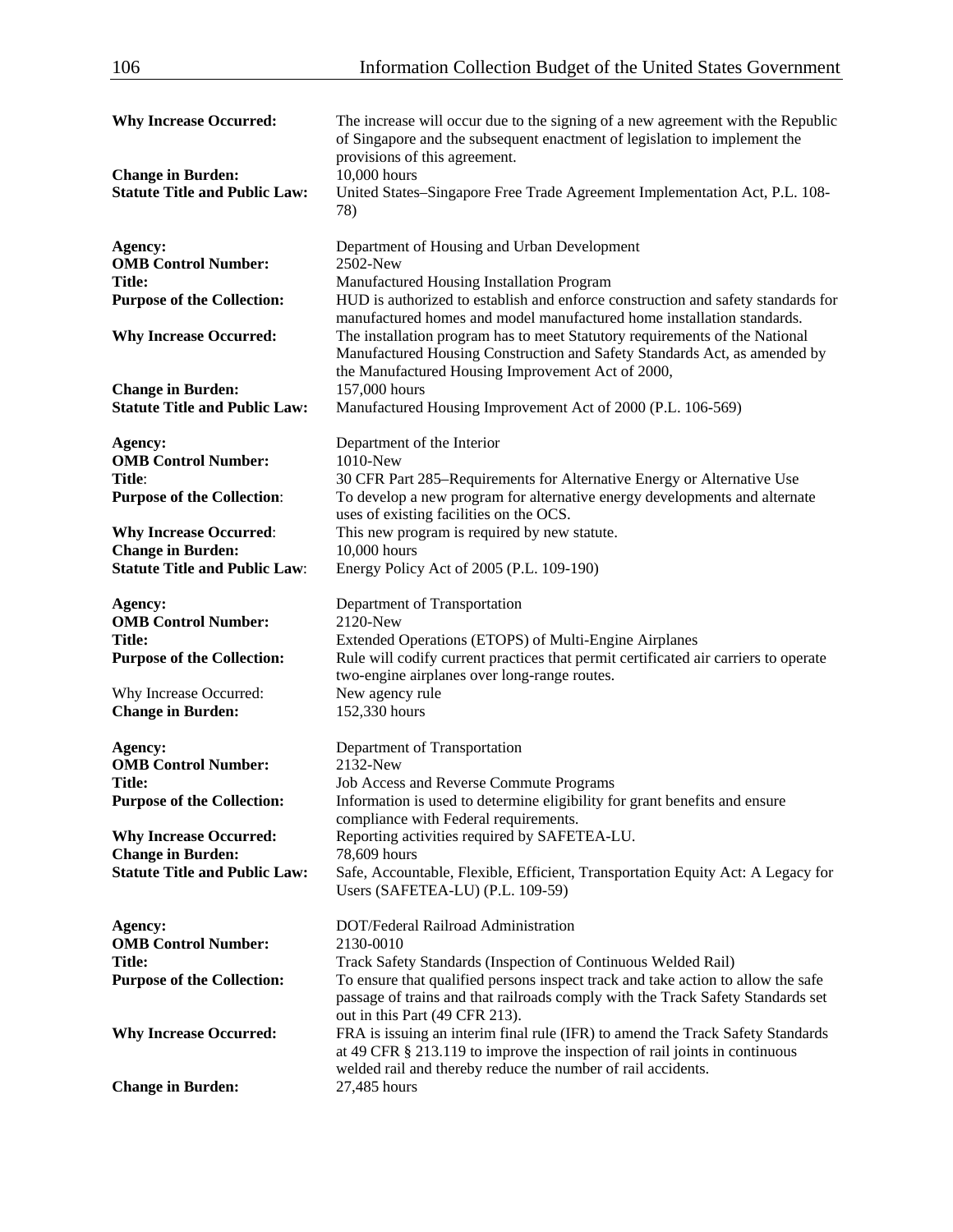| <b>Statute Title and Public Law:</b>  | Safe, Accountable, Flexible, Efficient, Transportation Equity Act: A Legacy for<br>Users (SAFETEA-LU) (P.L. 109-59)                                                                                                                                                                                                                                                                                                                                                                                                        |
|---------------------------------------|----------------------------------------------------------------------------------------------------------------------------------------------------------------------------------------------------------------------------------------------------------------------------------------------------------------------------------------------------------------------------------------------------------------------------------------------------------------------------------------------------------------------------|
| Agency:<br><b>OMB Control Number:</b> | Department of Veterans Affairs<br>2900-0098                                                                                                                                                                                                                                                                                                                                                                                                                                                                                |
| <b>Title:</b>                         | Application for Survivor's and Dependant's Educational Assistance.                                                                                                                                                                                                                                                                                                                                                                                                                                                         |
| <b>Purpose of the Collection:</b>     | Spouses, surviving spouses, and children of veterans must submit evidence of                                                                                                                                                                                                                                                                                                                                                                                                                                               |
| <b>Why Increase Occurred:</b>         | basic eligibility for entitlement to Survivors' and Dependents' Educational<br>Assistance (DEA) under chapter 35, title 38, U.S.C. VA Form 22-5490 serves<br>as the application to apply for DEA benefits.<br>The following laws require significant increases in hours and constitute a<br>program change: Sections 101 and 303 of Public Law 108-183, enacted<br>December 16, 2003, Sections 105 and 106 of Public Law 108-454, enacted<br>December 10, 2004, all allowing claimants to receive additional benefits, but |
|                                       | requiring VA to get added information from the individual.                                                                                                                                                                                                                                                                                                                                                                                                                                                                 |
| <b>Change in Burden:</b>              | 15,500 hours                                                                                                                                                                                                                                                                                                                                                                                                                                                                                                               |
| <b>Statute Title and Public Law:</b>  | Veterans Benefits Act of 2003 (P.L. 108-183); Veterans Benefits Improvement                                                                                                                                                                                                                                                                                                                                                                                                                                                |
|                                       | Act of 2004 (P.L. 108-454)                                                                                                                                                                                                                                                                                                                                                                                                                                                                                                 |
| Agency:                               | Department of Veterans Affairs                                                                                                                                                                                                                                                                                                                                                                                                                                                                                             |
| <b>OMB Control Number:</b>            | 2900-0154                                                                                                                                                                                                                                                                                                                                                                                                                                                                                                                  |
| <b>Title:</b>                         | Application for VA Education Benefits.                                                                                                                                                                                                                                                                                                                                                                                                                                                                                     |
| <b>Purpose of the Collection:</b>     | In order to receive VA Educational Assistance Allowance under chapters 30 and<br>32 of title 38, U.S.C., chapters 1606 and 1607 of title 10, U.S.C., section 903 of<br>Public Law 96-342, and the education provision under the National Call to                                                                                                                                                                                                                                                                           |
|                                       | Service provision of Public Law 107-314; veterans, servicepersons, reservists,                                                                                                                                                                                                                                                                                                                                                                                                                                             |
|                                       | and eligible dependents must complete VA Form 22-1990, Application for                                                                                                                                                                                                                                                                                                                                                                                                                                                     |
|                                       | Education Benefits serves as the application to apply for benefits.                                                                                                                                                                                                                                                                                                                                                                                                                                                        |
| <b>Why Increase Occurred:</b>         | Public Law 107-314 (National Call to Service) and Public Law 108-375<br>(Chapter 1607) created new educational assistance programs that will have an<br>overall increase in the number of claimants anticipated to receive educational<br>assistance. VA now has to administer two additional programs.                                                                                                                                                                                                                    |
| <b>Change in Burden:</b>              | 65,500 hours                                                                                                                                                                                                                                                                                                                                                                                                                                                                                                               |
| <b>Statute Title and Public Law:</b>  | Bob Stump National Defense Authorization Act for Fiscal Year 2003 (P.L. 107-<br>314); Ronald W. Reagan National Defense Authorization Act for Fiscal Year<br>2005 (P.L. 108-375)                                                                                                                                                                                                                                                                                                                                           |
| Agency:<br><b>OMB Control Number:</b> | Federal Energy Regulatory Commission                                                                                                                                                                                                                                                                                                                                                                                                                                                                                       |
| <b>Title:</b>                         | 1902-0096,<br>Electric Rate Schedule Filings, RM06-4 NOPR, Regulations Implementing                                                                                                                                                                                                                                                                                                                                                                                                                                        |
|                                       | EPAct 2005, Providing Incentive-Based Rate Treatments for the Transmission                                                                                                                                                                                                                                                                                                                                                                                                                                                 |
|                                       | of Electric Energy in Interstate Commerce by Public Utilities, section 1241                                                                                                                                                                                                                                                                                                                                                                                                                                                |
| <b>Purpose of the Collection:</b>     | To establish incentive-based (including performance-based) rate treatments for                                                                                                                                                                                                                                                                                                                                                                                                                                             |
|                                       | the transmission of electric energy in interstate commerce.                                                                                                                                                                                                                                                                                                                                                                                                                                                                |
| <b>How Increase Occurred:</b>         | Section 1241 of EPAct 2005 created section 219 of the Federal Power Act                                                                                                                                                                                                                                                                                                                                                                                                                                                    |
|                                       | (FPA) which mandates that FERC establish through regulations incentive-based                                                                                                                                                                                                                                                                                                                                                                                                                                               |
| <b>Change in Burden:</b>              | rate treatments for transmission of electric energy in interstate commerce.<br>51,080 hours                                                                                                                                                                                                                                                                                                                                                                                                                                |
| <b>Statute Title and Public Law:</b>  | Energy Policy Act of 2005 (P.L. 109-58)                                                                                                                                                                                                                                                                                                                                                                                                                                                                                    |
|                                       |                                                                                                                                                                                                                                                                                                                                                                                                                                                                                                                            |
| Agency:                               | Federal Energy Regulatory Commission                                                                                                                                                                                                                                                                                                                                                                                                                                                                                       |
| <b>OMB Control Number:</b>            | 1902-0212                                                                                                                                                                                                                                                                                                                                                                                                                                                                                                                  |
| <b>Title:</b>                         | Electric Reliability Organization, RM05-30 NOPR, Regulations Implementing                                                                                                                                                                                                                                                                                                                                                                                                                                                  |
| <b>Purpose of the Collection:</b>     | EPAct 2005, section 215<br>FERC must issue regulations that establish criteria that an entity must satisfy in                                                                                                                                                                                                                                                                                                                                                                                                              |
|                                       | order to qualify as the Electric Reliability Organization and to develop                                                                                                                                                                                                                                                                                                                                                                                                                                                   |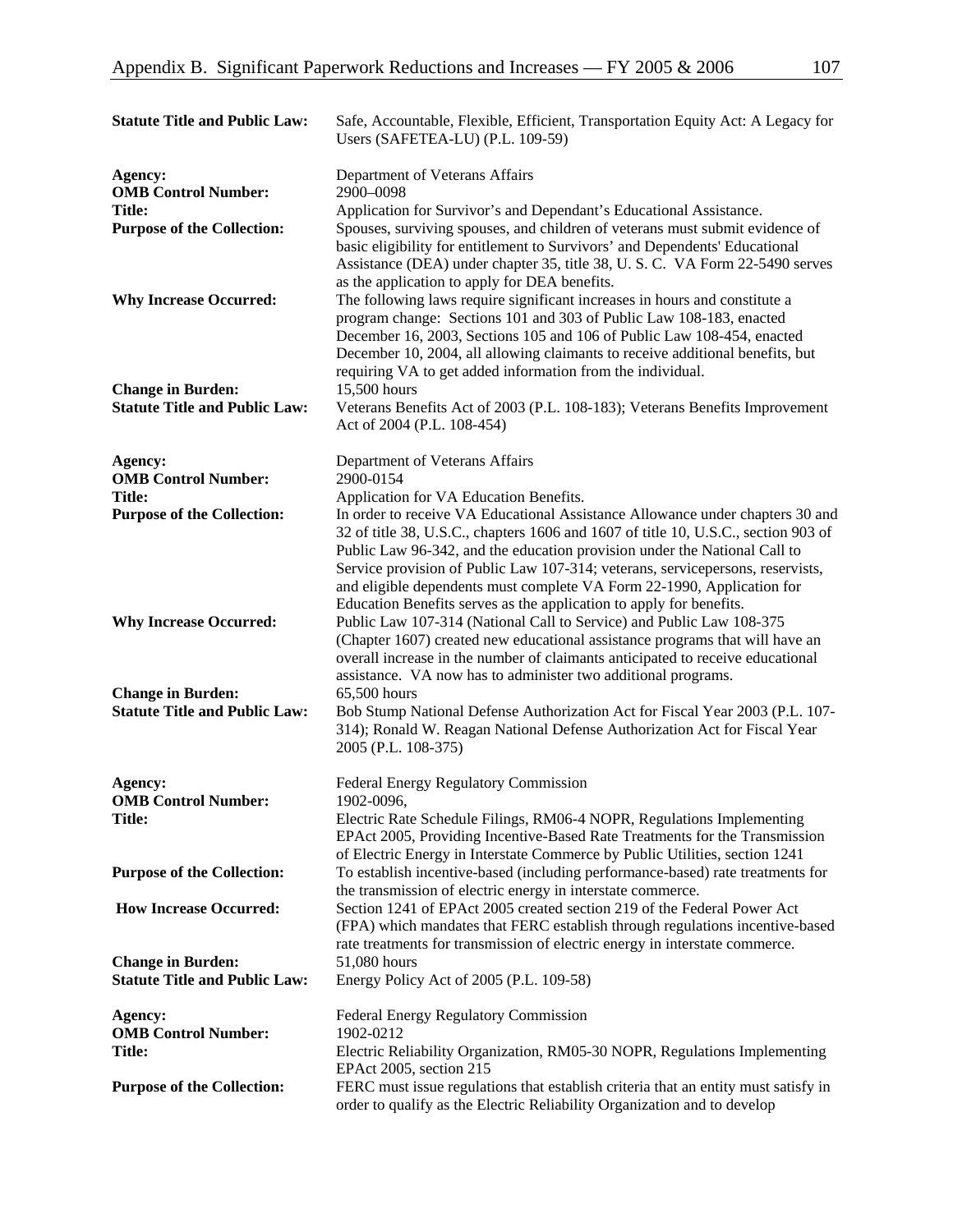| <b>How Increase Occurred:</b><br><b>Change in Burden:</b><br><b>Statute Title and Public Law:</b> | procedures under which the ERO may propose or modify reliability standards<br>and create procedures to enforce these standards.<br>The creation of certification procedures for potential applicants plus the<br>procedures for development of reliability standards.<br>To be determined.<br>Energy Policy Act of 2005 (P.L. 109-58) |
|---------------------------------------------------------------------------------------------------|---------------------------------------------------------------------------------------------------------------------------------------------------------------------------------------------------------------------------------------------------------------------------------------------------------------------------------------|
| Agency:<br><b>OMB Control Number:</b><br><b>Title:</b>                                            | Social Security Administration<br>0960-0416<br>Statement for Determining Continuing Eligibility For Supplemental Security                                                                                                                                                                                                             |
| <b>Purpose of the Collection:</b>                                                                 | <b>Income Payments</b><br>Form SSA-8203 collects information to determine in high-error probability<br>redetermination cases if SSI recipients met and continue to meet statutory                                                                                                                                                     |
| <b>Why Increase Occurred:</b>                                                                     | requirements for SSI eligibility.<br>A new financial verification question has been added under authority of Section<br>213 of the Foster Care Independence Act of 1999.                                                                                                                                                              |
| <b>Change in Burden:</b><br><b>Statute Title and Public Law:</b>                                  | 11,250 hours<br>Foster Care Independence Act of 1999 (P.L. 106-169)                                                                                                                                                                                                                                                                   |
| Agency:<br><b>OMB Control Number:</b><br><b>Title:</b>                                            | Social Security Administration<br>0960-0444<br>Application for Supplemental Security Income                                                                                                                                                                                                                                           |
| <b>Purpose of the Collection:</b>                                                                 | The SSA-8001 is used to determine eligibility for and the amount of<br>Supplemental Security Income payments.                                                                                                                                                                                                                         |
| <b>Why Increase Occurred:</b>                                                                     | The burden for this collection increased because of a legislative change (Section<br>213 of the Foster Care Independence Act of 1999).                                                                                                                                                                                                |
| <b>Change in Burden:</b><br><b>Statute Title and Public Law:</b>                                  | 85,309 hours<br>Foster Care Independence Act of 1999 (P.L. 106-169)                                                                                                                                                                                                                                                                   |
| Agency:<br><b>OMB Control Number:</b>                                                             | Social Security Administration<br>0960-0690                                                                                                                                                                                                                                                                                           |
| Title:<br><b>Purpose of the Collection:</b>                                                       | Reinstatement of Entitlement to Disability Benefits<br>Individuals use this to request reinstatement of disability benefits via the<br>Expedited Reinstatement provision.                                                                                                                                                             |
| <b>Why Increase Occurred:</b><br><b>Change in Burden:</b>                                         | New statute.<br>14,299 hours                                                                                                                                                                                                                                                                                                          |
| <b>Statute Title and Public Law:</b>                                                              | Ticket to Work and Work Incentives Improvement Act of 1999 (P.L. 106-170)                                                                                                                                                                                                                                                             |
| Agency:<br><b>OMB Control Number:</b>                                                             | Social Security Administration<br>0960-New                                                                                                                                                                                                                                                                                            |
| Title:                                                                                            | Medicare Prescription Drug Assistance Notices of Review and Redetermination<br>Form                                                                                                                                                                                                                                                   |
| <b>Purpose of the Collection:</b>                                                                 | Form SSA-1026 and its accompanying letters (SSA-L1026, active and passive<br>versions) are used by SSA to conduct eligibility redeterminations for recipients<br>of the Medicare Part D subsidy.                                                                                                                                      |
| <b>Why Increase Occurred:</b>                                                                     | These forms will help set up the redetermination system required by the<br>Medicare Modernization Act of 2003.                                                                                                                                                                                                                        |
| <b>Change in Burden:</b><br><b>Statute Title and Public Law:</b>                                  | 658,334 hours<br>Medicare Prescription Drug, Improvement, and Modernization Act of 2003<br>$(P.L. 108-173).$                                                                                                                                                                                                                          |
| Agency:<br><b>OMB Control Number:</b>                                                             | Social Security Administration<br>0960-New                                                                                                                                                                                                                                                                                            |
| Title:                                                                                            | Representative Payment Policies and Administrative Procedures for Imposing<br>Penalties for False or Misleading Statements or Withholding of Information                                                                                                                                                                              |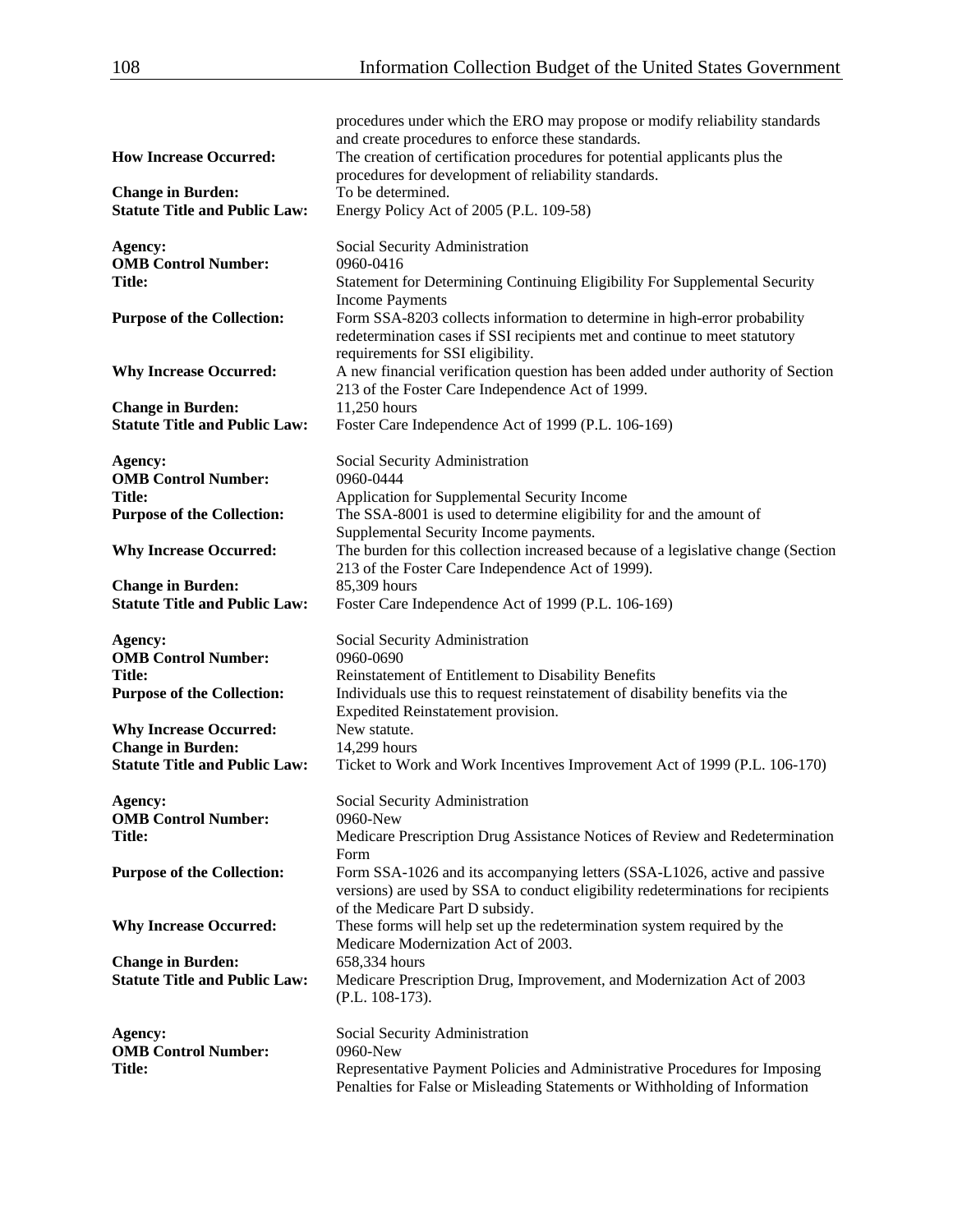| <b>Purpose of the Collection:</b>    | These regulations establish rules and procedures for implementing provisions of                                        |  |
|--------------------------------------|------------------------------------------------------------------------------------------------------------------------|--|
|                                      | the Social Security Protection Act of 2004 (SSPA).                                                                     |  |
| <b>Why Increase Occurred:</b>        | The regulations for the SSPA include public reporting requirements.                                                    |  |
| <b>Change in Burden:</b>             | 71.259 hours                                                                                                           |  |
| <b>Statute Title and Public Law:</b> | Social Security Protection Act of 2004                                                                                 |  |
| Agency:                              | Social Security Administration                                                                                         |  |
| <b>OMB Control Number:</b>           | $0960$ -New                                                                                                            |  |
| <b>Title:</b>                        | <b>Medicare Part B Regulations</b>                                                                                     |  |
| <b>Purpose of the Collection:</b>    | These regulations will establish the rules and procedures for implementing the                                         |  |
|                                      | legislatively mandated changes to Medicare Part B.                                                                     |  |
| <b>Why Increase Occurred:</b>        | The Medicare Modernization Act of 2003 includes changes to Medicare Part B,<br>and rules are needed for these changes. |  |
| <b>Change in Burden:</b>             | 77,093 Hours                                                                                                           |  |
| <b>Statute Title and Public Law:</b> | Medicare Prescription Drug, Improvement, and Modernization Act of 2003<br>(P.L. 108-173).                              |  |

## **FY 2006 Burden Increases from Miscellaneous Actions**

| Agency:<br><b>OMB Control Number:</b><br><b>Title:</b><br><b>Purpose of the Collection:</b><br><b>Why Increase Occurred:</b> | Department of Agriculture<br>0579-New<br>14th Periodic Amendment, Importation of Fruits and Vegetables<br>All shipments of citrus from foreign countries must be accompanied by a<br>phytosanitary certificate issued by the National Plant Protection Organization of<br>the foreign country with an additional declaration stating that the fruit originated<br>in an area that is free of citrus canker<br>APHIS proposes to amend the fruit and vegetables regulations to list a number<br>of fruits and vegetables from certain parts of the world as eligible, under |
|------------------------------------------------------------------------------------------------------------------------------|----------------------------------------------------------------------------------------------------------------------------------------------------------------------------------------------------------------------------------------------------------------------------------------------------------------------------------------------------------------------------------------------------------------------------------------------------------------------------------------------------------------------------------------------------------------------------|
| <b>Change in Burden:</b>                                                                                                     | specified conditions, for importation into the United States<br>121,541 hours                                                                                                                                                                                                                                                                                                                                                                                                                                                                                              |
| Agency:<br><b>OMB Control Number:</b>                                                                                        | Department of Agriculture<br>0579-New                                                                                                                                                                                                                                                                                                                                                                                                                                                                                                                                      |
| <b>Title:</b>                                                                                                                | Cut Flowers from Countries with Chrysanthemum White Rust (CWR)                                                                                                                                                                                                                                                                                                                                                                                                                                                                                                             |
| <b>Purpose of the Collection:</b>                                                                                            | Each shipment of cut flowers must be accompanied by a phytosanitary<br>certificate issued by the National Plant Protection Organization of the country of<br>origin that contains an additional declaration stating that the place of production<br>as well as the consignment have been inspected and found free of Pucinia<br>horiana. Box labels and other documents accompanying shipments of cut<br>flowers must be marked with the identity of the registered production site.                                                                                       |
| <b>Why Increase Occurred:</b>                                                                                                | This program is necessary because of numerous recent findings of CWR on cut<br>flowers from Europe that pose a risk of introducing CWR in the United States.                                                                                                                                                                                                                                                                                                                                                                                                               |
| <b>Change in Burden:</b>                                                                                                     | 81,704 hours                                                                                                                                                                                                                                                                                                                                                                                                                                                                                                                                                               |
| Agency:<br><b>OMB Control Number:</b>                                                                                        | Department of Agriculture<br>0579-New                                                                                                                                                                                                                                                                                                                                                                                                                                                                                                                                      |
| <b>Title:</b><br><b>Purpose of the Collection:</b>                                                                           | Trinchinae Certification Program<br>The purpose of the collection is to observe the swine housing and feeding                                                                                                                                                                                                                                                                                                                                                                                                                                                              |
| <b>Why Increase Occurred:</b>                                                                                                | facilities, review specific on-farm records and gather responses from the person<br>responsible for care of the swine at the production sites.<br>This is a new program to collect information regarding the methods and<br>production practices used on-farm to produce pork in a more efficient and<br>practical manner.                                                                                                                                                                                                                                                 |
| <b>Change in Burden:</b>                                                                                                     | 32,964                                                                                                                                                                                                                                                                                                                                                                                                                                                                                                                                                                     |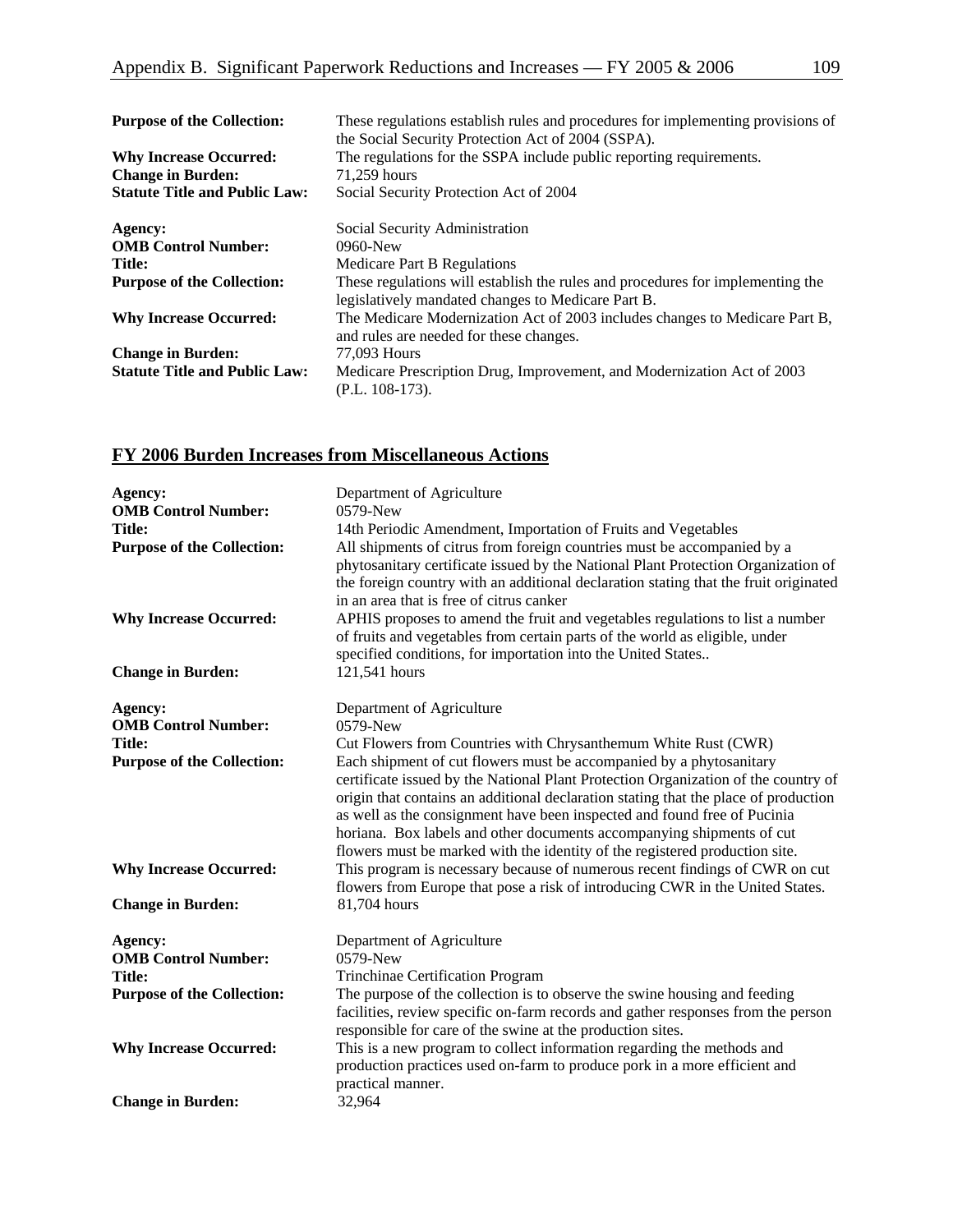| Agency:<br><b>OMB Control Number:</b><br>Title:<br><b>Purpose of the Collection:</b><br><b>Why Increase Occurred:</b><br><b>Change in Burden:</b> | Department of Agriculture<br>0579-New<br>National Veterinary Accreditation Program<br>The purpose of this collection is to certify private veterinary practitioners to<br>work cooperatively with Federal veterinarians and State animal health<br>authorities to perform competent health certifications and to maintain extensive<br>disease surveillance and monitoring.<br>This is a new program to require accredited veterinarians to complete<br>supplemental training modules and receive written approval from APHIS prior<br>to performing accredited duties in a different State and require renewal of<br>accreditation every 3 years.<br>15,000 hours |
|---------------------------------------------------------------------------------------------------------------------------------------------------|--------------------------------------------------------------------------------------------------------------------------------------------------------------------------------------------------------------------------------------------------------------------------------------------------------------------------------------------------------------------------------------------------------------------------------------------------------------------------------------------------------------------------------------------------------------------------------------------------------------------------------------------------------------------|
|                                                                                                                                                   |                                                                                                                                                                                                                                                                                                                                                                                                                                                                                                                                                                                                                                                                    |
| Agency:<br><b>OMB Control Number:</b><br>Title:<br><b>Purpose of the Collection:</b>                                                              | Department of Agriculture<br>0579-New<br>Chronic Wasting Disease (CWD), Herd Certification Program<br>The purpose of this collection is to establish interstate movement requirements<br>for the movement of cervids to prevent the interstate movement of elk and deer                                                                                                                                                                                                                                                                                                                                                                                            |
| <b>Why Increase Occurred:</b>                                                                                                                     | that pose a risk of spreading CWD.<br>This is a new program that will require owners of elk and deer herds to follow<br>program requirements for animal ID, testing, herd management, and movement<br>of animals.                                                                                                                                                                                                                                                                                                                                                                                                                                                  |
| <b>Change in Burden:</b>                                                                                                                          | 399,602 hours                                                                                                                                                                                                                                                                                                                                                                                                                                                                                                                                                                                                                                                      |
| Agency:<br><b>OMB Control Number:</b>                                                                                                             | Department of Agriculture<br>0583-New                                                                                                                                                                                                                                                                                                                                                                                                                                                                                                                                                                                                                              |
| Title:<br><b>Purpose of the Collection:</b>                                                                                                       | Food Security Plans.<br>To ensure that official establishments and plants, warehouses, and import houses<br>have food security plans.                                                                                                                                                                                                                                                                                                                                                                                                                                                                                                                              |
| <b>Why Increase Occurred:</b>                                                                                                                     | New regulation requiring establishments to develop and maintain a Food<br>Security Plan to help ensure the security of their food production and to<br>safeguard the nation's food supply from the threat of terrorism.                                                                                                                                                                                                                                                                                                                                                                                                                                            |
| <b>Change in Burden:</b>                                                                                                                          | 26,272 hours                                                                                                                                                                                                                                                                                                                                                                                                                                                                                                                                                                                                                                                       |
| Agency:<br><b>OMB Control Number:</b><br><b>Title:</b>                                                                                            | Department of Agriculture<br>0583-New<br>Nutrition Labeling of Ground or Chopped Meat and Poultry Products and Single<br><b>Ingredient Products.</b>                                                                                                                                                                                                                                                                                                                                                                                                                                                                                                               |
| <b>Purpose of the Collection:</b><br><b>Why Increase Occurred:</b><br><b>Change in Burden:</b>                                                    | To provide consumers with easily obtainable nutritional information.<br>New regulation to provide additional nutrition labeling information.<br>186,588 hours                                                                                                                                                                                                                                                                                                                                                                                                                                                                                                      |
| Agency:<br><b>OMB Control Number:</b><br>Title:                                                                                                   | Department of Agriculture<br>0584-0055<br>7 CFR Part 226, Child and Adult Care Food Program                                                                                                                                                                                                                                                                                                                                                                                                                                                                                                                                                                        |
| <b>Purpose of the Collection:</b>                                                                                                                 | The information collected is used by State agencies administering the program<br>to determine eligibility, ensure acceptance of responsibility in managing an<br>effective food service, implement systems of appropriating program funds, and<br>ensure compliance with program requirements.                                                                                                                                                                                                                                                                                                                                                                     |
| <b>Why Increase Occurred:</b>                                                                                                                     | E.O. 13279 and 13280 requires State agencies to collect and report information<br>related to faith-based and community organizations.                                                                                                                                                                                                                                                                                                                                                                                                                                                                                                                              |
| <b>Change in Burden:</b>                                                                                                                          | 10,385 hours                                                                                                                                                                                                                                                                                                                                                                                                                                                                                                                                                                                                                                                       |
| Agency:<br><b>OMB Control Number:</b>                                                                                                             | Department of Agriculture<br>0584-0074                                                                                                                                                                                                                                                                                                                                                                                                                                                                                                                                                                                                                             |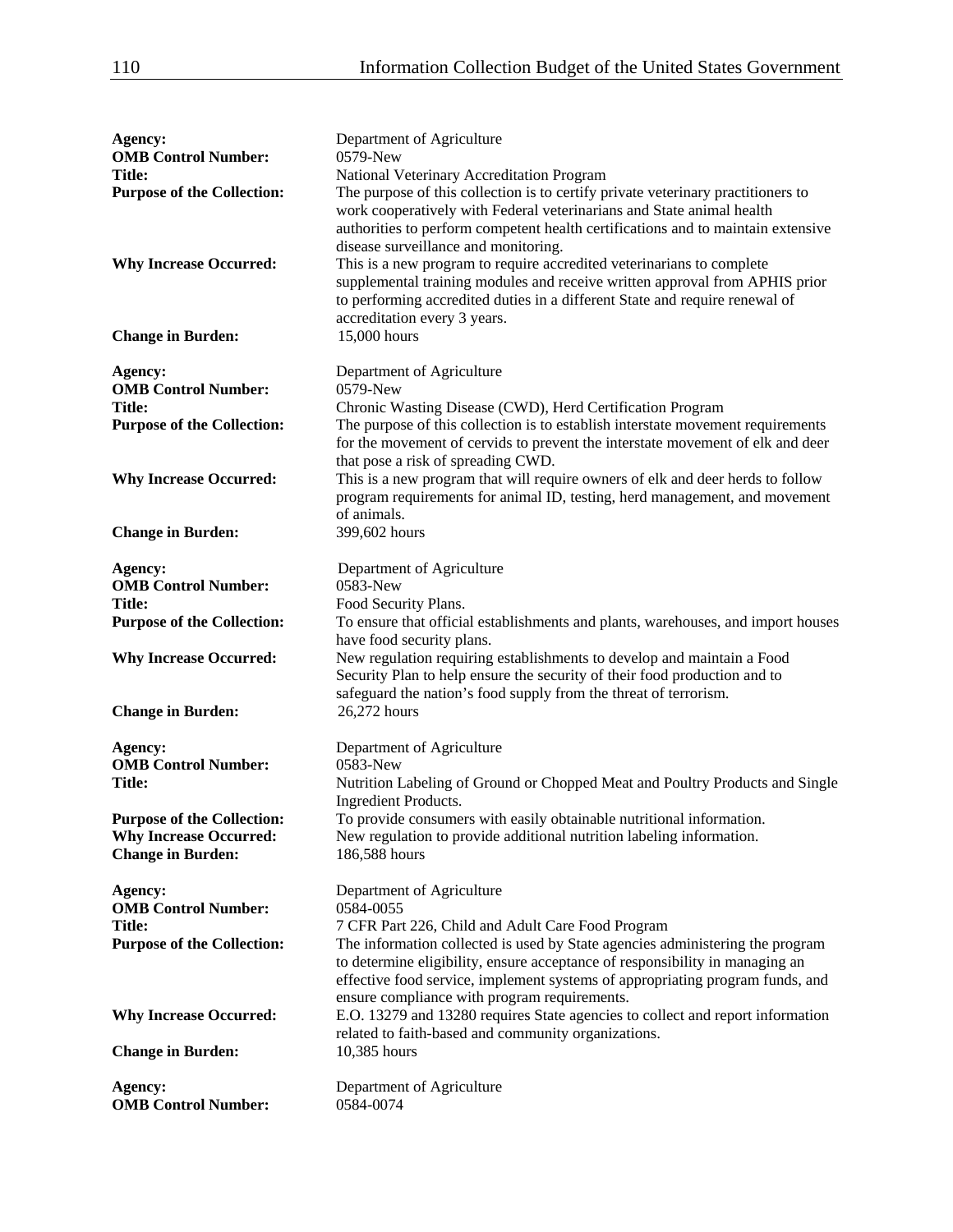| <b>Title:</b><br><b>Purpose of the Collection:</b>                                                                                                | Worksheet for Food Stamp Program Quality Control Review (FNS 380)<br>The FNS-380 is a worksheet used in the Food Stamp Program to determine<br>eligibility and benefits for households selected for review in the quality control<br>sample of active cases.                                                                                                         |
|---------------------------------------------------------------------------------------------------------------------------------------------------|----------------------------------------------------------------------------------------------------------------------------------------------------------------------------------------------------------------------------------------------------------------------------------------------------------------------------------------------------------------------|
| <b>Why Increase Occurred:</b><br><b>Change in Burden:</b>                                                                                         | FNS increased the sample size from 54,703 to 57,146.<br>23,208 hours                                                                                                                                                                                                                                                                                                 |
| Agency:<br><b>OMB Control Number:</b><br><b>Title:</b><br>Purpose of the collection:<br><b>Why Increase Occurred:</b><br><b>Change in Burden:</b> | Department of Commerce<br>0607-0919<br>2006 Census Test<br>Test of forms and procedures for the 2010 Census.<br>Collection to be submitted as new.<br>37,808 hours                                                                                                                                                                                                   |
| Agency:<br><b>OMB Control Number:</b><br><b>Title:</b><br>Purpose of the collection:<br><b>Why Increase Occurred:</b>                             | Department of Commerce<br>0607-New<br>2007 Economic Census, Classification Report NC-99023<br>To collect classifying information from select businesses prior to mailing the<br>2007 Economic Census.<br>Collection to be submitted as new.                                                                                                                          |
| <b>Change in Burden:</b>                                                                                                                          | 33,333 hours                                                                                                                                                                                                                                                                                                                                                         |
| Agency:<br><b>OMB Control Number:</b><br><b>Title:</b><br>Purpose of the collection:                                                              | Department of Commerce<br>0607-New<br>2007 Economic Census, Wholesale Trade<br>To collect, compile and publish 5-year census statistics about this sector(s) of<br>the Nation's economy.                                                                                                                                                                             |
| <b>Why Increase Occurred:</b><br><b>Change in Burden:</b>                                                                                         | Collection to be submitted as new.<br>830,000 hours                                                                                                                                                                                                                                                                                                                  |
| Agency:<br><b>OMB Control Number:</b><br><b>Title:</b><br>Purpose of the collection:                                                              | Department of Commerce<br>0607-New<br>2007 Economic Census, Retail Trade; and Accommodation & Food Services<br>To collect, compile and publish 5-year census statistics about this sector(s) of                                                                                                                                                                      |
| <b>Why Increase Occurred:</b><br><b>Change in Burden:</b>                                                                                         | the Nation's economy.<br>Collection to be submitted as new.<br>1,500,000 hours                                                                                                                                                                                                                                                                                       |
| Agency:<br><b>OMB Control Number:</b><br><b>Title:</b>                                                                                            | Department of Commerce<br>0607-New<br>2007 Economic Census, Utilities; Transportation & Warehousing; Finance &<br>Insurance; and Real Estate, Rental and Leasing                                                                                                                                                                                                     |
| Purpose of the collection:                                                                                                                        | To collect, compile and publish 5-year census statistics about this sector(s) of<br>the Nation's economy.                                                                                                                                                                                                                                                            |
| <b>Why Increase Occurred:</b><br><b>Change in Burden:</b>                                                                                         | Collection to be submitted as new.<br>960,000 hours                                                                                                                                                                                                                                                                                                                  |
| Agency:<br><b>OMB Control Number:</b><br><b>Title:</b>                                                                                            | Department of Commerce<br>0607-New<br>2007 Economic Census, Information; Professional, Scientific, and Technical<br>Services; Management of Companies & Enterprises; Administrative and Support<br>and Waste Management and Remediation Services; Educational Services;<br>Health Care & Social Assistance; Arts, Entertainment, & Recreation, and Other<br>Services |
| Purpose of the collection:                                                                                                                        | To collect, compile and publish 5-year census statistics about this sector(s) of<br>the Nation's economy.                                                                                                                                                                                                                                                            |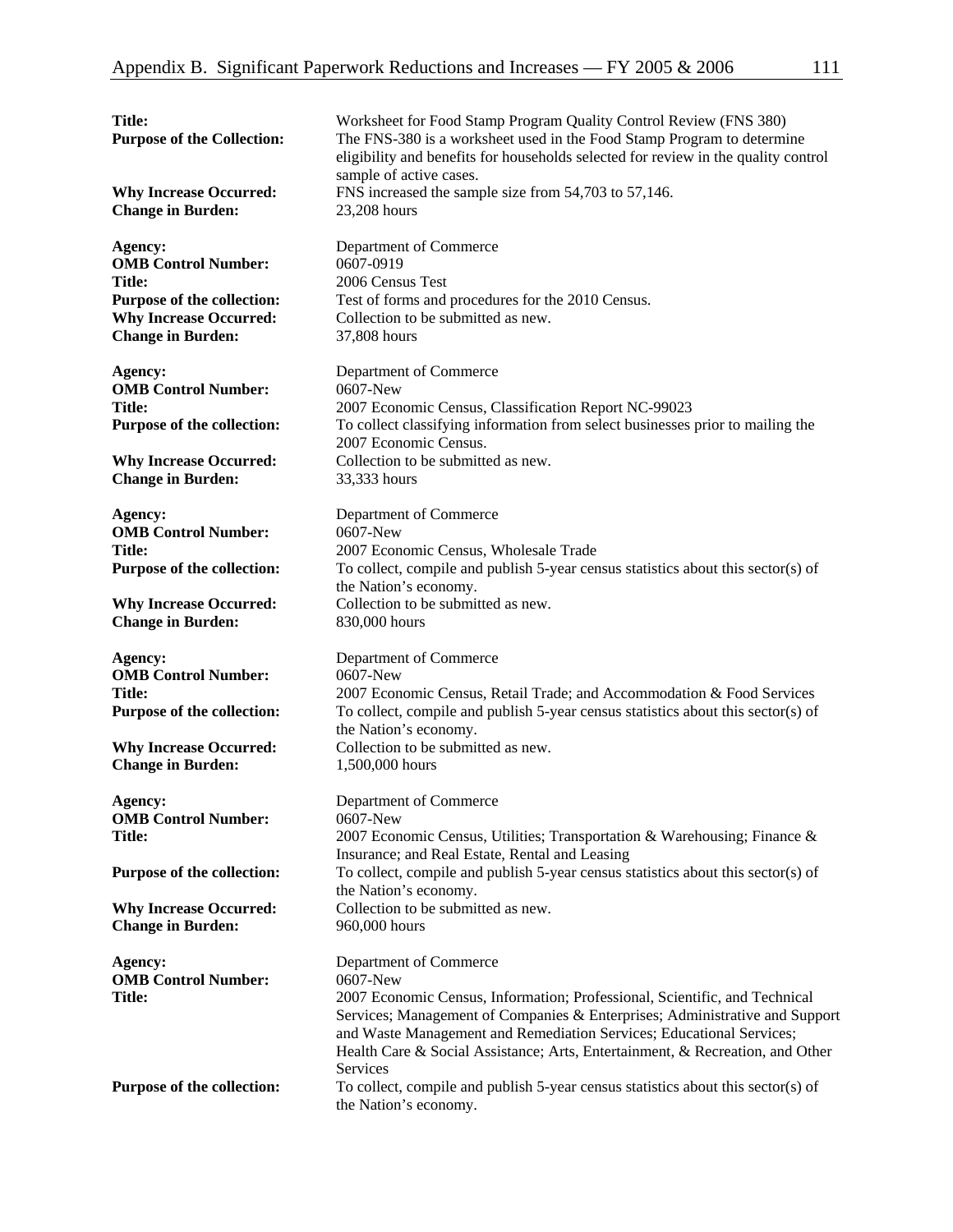| <b>Why Increase Occurred:</b><br><b>Change in Burden:</b> | Collection to be submitted as new.<br>1,600,000 hours                                                                                                                                                                                     |
|-----------------------------------------------------------|-------------------------------------------------------------------------------------------------------------------------------------------------------------------------------------------------------------------------------------------|
| Agency:<br><b>OMB Control Number:</b>                     | Department of Commerce<br>0651-0031                                                                                                                                                                                                       |
| Title:                                                    | Patent Processing (Updating)                                                                                                                                                                                                              |
| <b>Purpose of the Collection:</b>                         | During the pendency of a patent application or the period of enforceability of a<br>patent, certain situations arise which require that additional information be<br>supplied so the USPTO may further process the patent or application. |
| <b>Why Increase Occurred:</b>                             | Addition of requirements and fees related to new and proposed rules and<br>increased fees relating to existing requirements based on fluctuations in the<br>Consumer Price Index (CPI).                                                   |
| <b>Change in Burden:</b>                                  | 77,400 hours and \$32,888,473 in annual costs                                                                                                                                                                                             |
| Agency:                                                   | Department of Education                                                                                                                                                                                                                   |
| <b>OMB Control Number:</b>                                | 1850-New                                                                                                                                                                                                                                  |
| Title:                                                    | Impact Evaluation of a School-Based Violence Prevention Program                                                                                                                                                                           |
| <b>Purpose of the Collection:</b>                         | In an ongoing effort to reduce the levels of violence and bullying in our nation's                                                                                                                                                        |
|                                                           | middle schools, the U.S. Department of Education is sponsoring a national study                                                                                                                                                           |
|                                                           | of a violence prevention intervention. The purpose of the study is to implement<br>and test an intervention that combines a classroom-based curriculum with a                                                                             |
|                                                           | whole-school approach. The study will implement and evaluate the program                                                                                                                                                                  |
|                                                           | using a rigorous randomized control trial design.                                                                                                                                                                                         |
| <b>Why Increase Occurred:</b>                             | This is a new collection to support Section 4121 of the No Child Left Behind                                                                                                                                                              |
|                                                           | Act (P.L. 107-110) authorizing the Secretary to carry out programs to promote                                                                                                                                                             |
|                                                           | safety.                                                                                                                                                                                                                                   |
| <b>Change in Burden:</b>                                  | 36,200 hours                                                                                                                                                                                                                              |
|                                                           |                                                                                                                                                                                                                                           |
|                                                           |                                                                                                                                                                                                                                           |
| Agency:<br><b>OMB Control Number:</b>                     | Department of Education<br>1865-New                                                                                                                                                                                                       |
| Title:                                                    | Emerging Issues in Character Education                                                                                                                                                                                                    |
| <b>Purpose of the Collection:</b>                         | This collection is designed to describe the implementation of the Partnerships in                                                                                                                                                         |
|                                                           | Character Education program over time, and its performance with a particular                                                                                                                                                              |
|                                                           | emphasis on understanding how and to what extent the program helps further the                                                                                                                                                            |
|                                                           | goals of the No Child Left Behind legislation. The findings will help make                                                                                                                                                                |
|                                                           | program and policy decisions related to the improved use and integration of                                                                                                                                                               |
|                                                           | educational technology.                                                                                                                                                                                                                   |
| <b>Why Increase Occurred:</b>                             | This is a new collection.                                                                                                                                                                                                                 |
| <b>Change in Burden:</b>                                  | 11,250 hours                                                                                                                                                                                                                              |
| Agency:                                                   | Department of Health and Human Services                                                                                                                                                                                                   |
| <b>OMB Control Number:</b>                                | 0910-0437                                                                                                                                                                                                                                 |
| <b>Title:</b>                                             | Medical Device Reporting: Manufacturer Reporting, Importer Reporter, User                                                                                                                                                                 |
|                                                           | Facility Reporting, and Distributor Reporting                                                                                                                                                                                             |
| <b>Purpose of the Collection:</b>                         | Information from these reports will be used to evaluate risks associated with                                                                                                                                                             |
|                                                           | medical devices and to enable FDA to take appropriate regulatory measures to                                                                                                                                                              |
| <b>Why Will Increase Occur:</b>                           | protect the public health.<br>The total amount of burden hours increased by 30,379 hours because of two                                                                                                                                   |
|                                                           | changes. First, although reports no longer need to be submitted to FDA, device                                                                                                                                                            |
|                                                           | distributors must still maintain records of complaints. Second, the burden                                                                                                                                                                |
|                                                           | formerly associated with distributors' reports was not previously transferred                                                                                                                                                             |
|                                                           | from the reporting to the recordkeeping burden section.                                                                                                                                                                                   |
| <b>Change in Burden:</b>                                  | 30,379 hours                                                                                                                                                                                                                              |
| Agency:                                                   | Department of Health and Human Services                                                                                                                                                                                                   |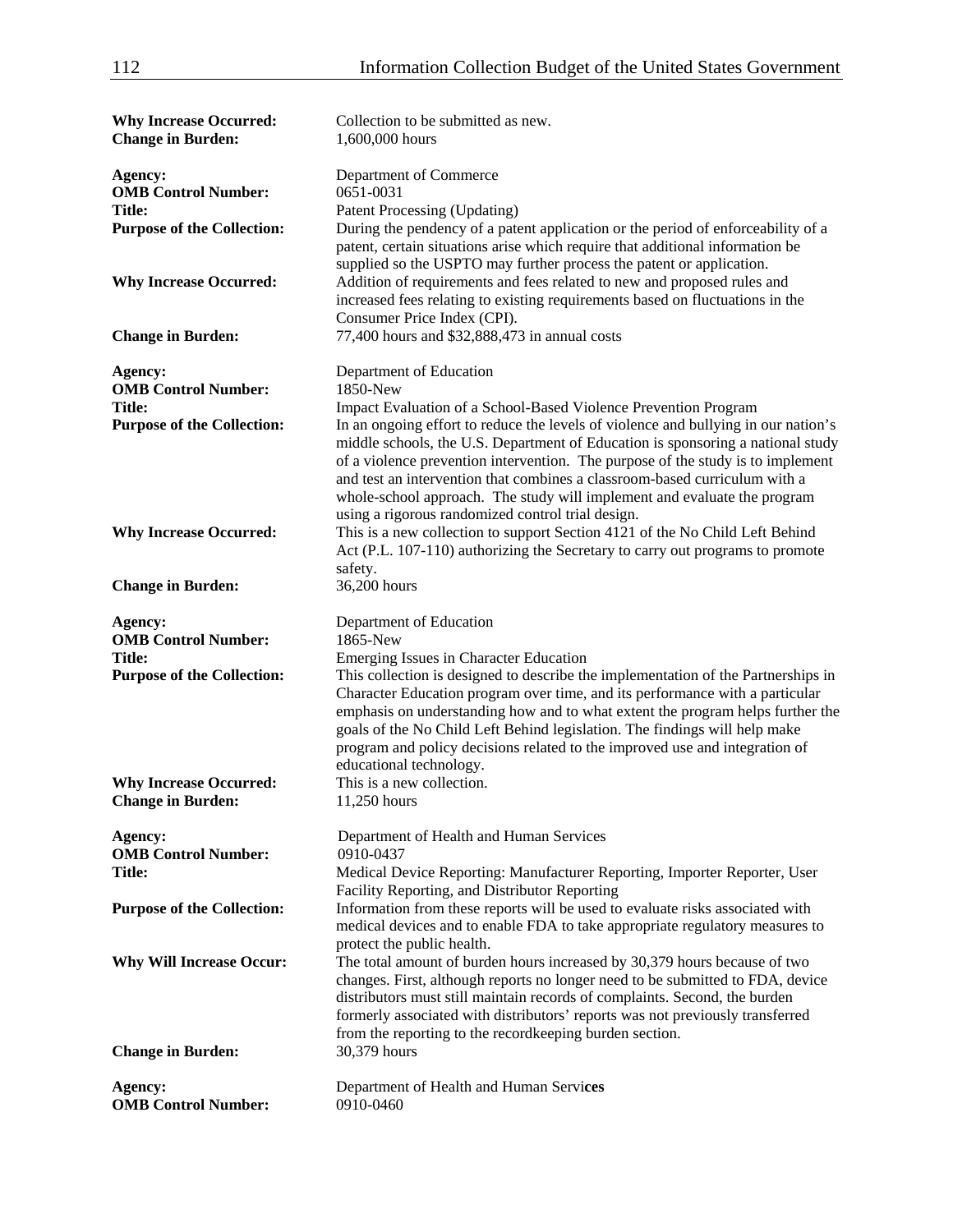| <b>Title:</b>                                             | Current Good Manufacturing Practice for Blood and Blood Components;<br>Notification of Consignees and Transfusion Recipients Receiving Blood and<br>Blood Components at Increased Risk of Transmitting HCV Infection                                                                     |
|-----------------------------------------------------------|------------------------------------------------------------------------------------------------------------------------------------------------------------------------------------------------------------------------------------------------------------------------------------------|
| <b>Purpose of the Collection:</b>                         | (Lookback); Final Rule<br>This collection of information provides important information to consignees<br>and/or recipients of prior collections of blood and blood components from a<br>donor who later returned to donate and tested repeatedly reactive for antibody to<br>HIV or HCV. |
| <b>Why Increase Occurred:</b><br><b>Change in Burden:</b> | This is a new program.<br>723,264 hours                                                                                                                                                                                                                                                  |
| Agency:<br><b>OMB Control Number:</b><br><b>Title:</b>    | Department of Health and Human Services<br>0910-New<br>Labeling for Human Prescription Drugs; Revised Format                                                                                                                                                                             |
| <b>Purpose of the Collection:</b>                         | Amend regulations at 21 CFR 201.56 and 201.57 governing the format and<br>content of prescription drug labeling.                                                                                                                                                                         |
| <b>Why Increase Occurred:</b><br><b>Change in Burden:</b> | This is a revision of an existing collection due to publication of a final rule.<br>501,383 hours                                                                                                                                                                                        |
| Agency:<br><b>OMB Control Number:</b>                     | Department of Health and Human Services<br>0910-New                                                                                                                                                                                                                                      |
| Title:                                                    | Current Good Manufacturing Practices (CGMPs) for Positron Emission                                                                                                                                                                                                                       |
| <b>Purpose of the Collection:</b>                         | Tomography (PET) drugs.<br>Section 121 of the FDA Modernization Act directs FDA to establish CGMP<br>requirements for PET drugs.                                                                                                                                                         |
| <b>Why Increase Occurred:</b><br><b>Change in Burden:</b> | FDA intends to publish a new regulation.<br>86,656 hours                                                                                                                                                                                                                                 |
| Agency:<br><b>OMB Control Number:</b><br>Title:           | Department of Health and Human Services<br>0910-New                                                                                                                                                                                                                                      |
| <b>Purpose of the Collection:</b>                         | Draft Guidance for Industry on the Pediatric Research Equity Act<br>Provide guidance on interpreting the Pediatric Research Equity Act                                                                                                                                                   |
| <b>Why Increase Occurred:</b><br><b>Change in Burden:</b> | New Guidance<br>12,580 hours                                                                                                                                                                                                                                                             |
|                                                           |                                                                                                                                                                                                                                                                                          |
| Agency:                                                   | Department of Health and Human Services<br>0910-New                                                                                                                                                                                                                                      |
| <b>OMB Control Number:</b><br><b>Title:</b>               | Human Subject Protection; Foreign Clinical Studies Not Conducted Under an                                                                                                                                                                                                                |
| <b>Purpose of the Collection:</b>                         | IND.<br>Use of foreign clinical studies in drug marketing approval applications.                                                                                                                                                                                                         |
| <b>Why Increase Occurred:</b><br><b>Change in Burden:</b> | FDA will publish a new final rule.<br>18,400 hours                                                                                                                                                                                                                                       |
| Agency:                                                   | Department of Health and Human Services                                                                                                                                                                                                                                                  |
| <b>OMB Control Number:</b><br><b>Title:</b>               | 0910-New<br>Safety Reporting Requirements for Human Drugs                                                                                                                                                                                                                                |
| <b>Purpose of the Collection:</b>                         | This rule provides information about safety reporting requirements for human                                                                                                                                                                                                             |
| <b>Why Increase Occurred:</b>                             | drugs.<br>This is the total burden in the proposed rule. The final rule will be published in<br>parts. Therefore, each final rule (part) will have a lower burden than was in the                                                                                                        |
| <b>Change in Burden:</b>                                  | proposal. There is a possibility that one or more parts will publish in 2006.<br>5,799,477 hours                                                                                                                                                                                         |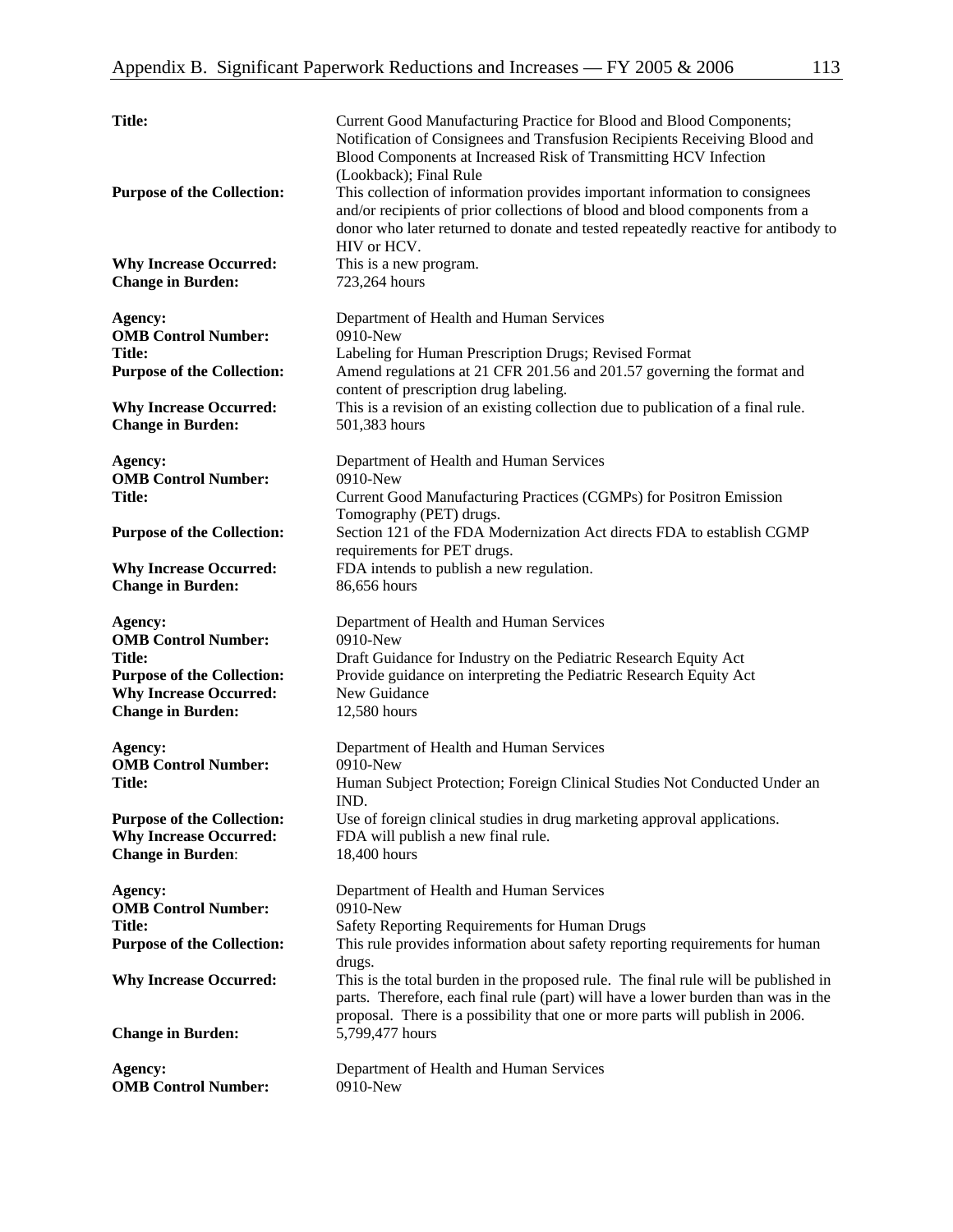| <b>Title:</b>                                             | Foreign and Domestic Establishment Registration and Listing Requirements;<br>proposed rule                                                                                                                                                                                                                 |
|-----------------------------------------------------------|------------------------------------------------------------------------------------------------------------------------------------------------------------------------------------------------------------------------------------------------------------------------------------------------------------|
| <b>Purpose of the Collection:</b>                         | Electronic submission of drug establishment registration information and drug<br>product listing information (revision to 21 CFR 207).                                                                                                                                                                     |
| <b>Why Increase Occurred:</b><br><b>Change in Burden:</b> | New Collection<br>196,342 hours                                                                                                                                                                                                                                                                            |
| Agency:<br><b>OMB Control Number:</b>                     | Department of Health and Human Services<br>0910-New                                                                                                                                                                                                                                                        |
| <b>Title:</b><br><b>Purpose of the Collection:</b>        | Treatment use of Investigational Drugs<br>Amend the IND regulations to describe the way patients may obtain                                                                                                                                                                                                |
| <b>Why Increase Occurred:</b><br><b>Change in Burden:</b> | investigational drugs for treatment use.<br>Revision as part of a proposed rule.<br>23,084 hours                                                                                                                                                                                                           |
| Agency:<br><b>OMB Control Number:</b>                     | Department of Health and Human Services<br>0920-0134                                                                                                                                                                                                                                                       |
| Title:<br><b>Purpose of the Collection:</b>               | Foreign Quarantine Regs (42 CFR 71)<br>2 CFR Part 71 authorizes quarantine officers and other personnel to inspect and<br>undertake necessary control measures with respect to conveyances, persons, and                                                                                                   |
| <b>Why Increased Occurred:</b><br>Change in the Burden:   | shipment of animals and etiologic agents in order to protect the public's health.<br>Addition of the passenger locator forms.<br>225,015 hours                                                                                                                                                             |
| Agency:<br><b>OMB Control Number:</b>                     | Department of Health and Human Services<br>0920-0696                                                                                                                                                                                                                                                       |
| <b>Title:</b><br>Purpose of the collection:               | Program Evaluation and Monitoring System (PEMS)<br>The purpose of this data collection will be to collect standardized data from<br>grantees regarding: 1) agency or organizational identifiers and descriptors; 2)<br>intervention activities; 3) behavioral or service outcomes at the client level; and |
| <b>Why Increase Occurred:</b><br>Change in the Burden:    | 4) program performance indicators.<br>New collection<br>122,172 hours                                                                                                                                                                                                                                      |
| Agency:<br><b>OMB Control Number:</b><br><b>Title:</b>    | Department of Health and Human Services<br>0920-New<br>Estimating the Cost of Sigmoidoscopy and Colonoscopy for Colorectal Cancer                                                                                                                                                                          |
| <b>Purpose of Collection:</b>                             | Screening in U.S. Healthcare Facilities<br>The estimated procedure costs will be compared to the reimbursement rates for<br>both screening procedures, to determine whether the difference between<br>payments to facilities and costs incurred is a potential barrier to expansion of                     |
| <b>Why Increase Occurred:</b><br><b>Change in Burden:</b> | CRC screening to uninsured or underinsured populations.<br>New submission<br>11,011 hours                                                                                                                                                                                                                  |
| Agency:<br><b>OMB Control Number</b>                      | Department of Health and Human Services<br>0920-New                                                                                                                                                                                                                                                        |
| <b>Title:</b>                                             | A Site Specific Modular Evaluation Instrument for Behavior Outcome<br>Measurement                                                                                                                                                                                                                          |
| <b>Purpose of Collection:</b>                             | A standardized methodology to monitor outcomes associated with agency<br>intervention will provide the data needed for demonstrating effectiveness and                                                                                                                                                     |
| <b>Why Increase Occurred:</b><br><b>Change in Burden:</b> | efficiency as well as identifying areas for improvement.<br>New submission<br>20,438 hours                                                                                                                                                                                                                 |
| Agency:                                                   | Department of Health and Human Services                                                                                                                                                                                                                                                                    |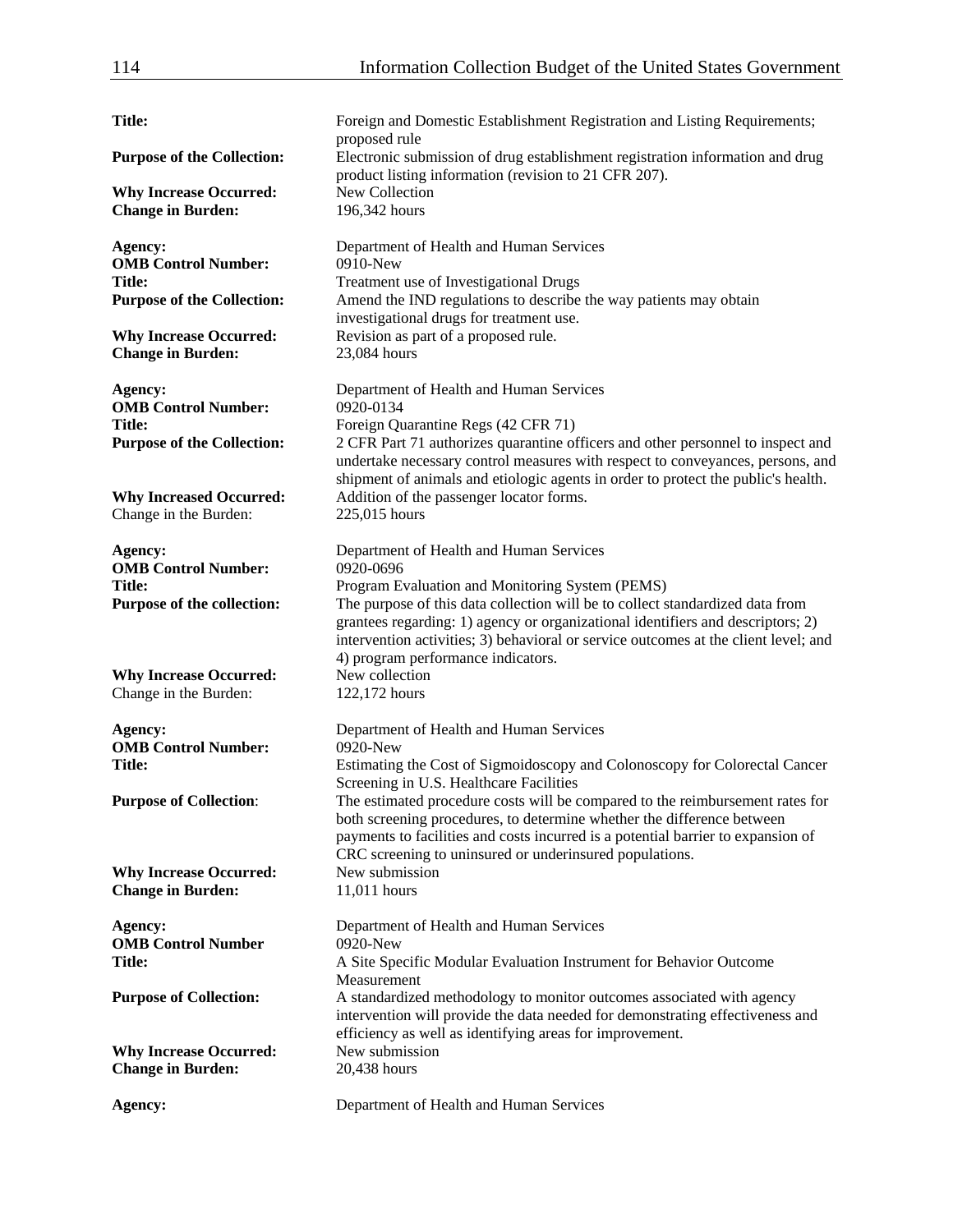| <b>OMB Control Number:</b><br><b>Title:</b>                                                                                                                  | 0920-New<br>Centers of Excellence for Autism and Developmental Disabilities Research and<br>Epidemiology (CADDRE)                                                                                                                                                                                                                                                                   |
|--------------------------------------------------------------------------------------------------------------------------------------------------------------|-------------------------------------------------------------------------------------------------------------------------------------------------------------------------------------------------------------------------------------------------------------------------------------------------------------------------------------------------------------------------------------|
| <b>Purpose of the Collection:</b>                                                                                                                            | The purpose of this study is to conduct a multi-site, collaborative<br>epidemiological investigation of possible causes for autism spectrum disorders.                                                                                                                                                                                                                              |
| <b>Why Increase Occurred:</b><br><b>Change in Burden:</b>                                                                                                    | New submission<br>10,000 hours                                                                                                                                                                                                                                                                                                                                                      |
| Agency:<br><b>OMB Control Number:</b><br><b>Title:</b><br><b>Purpose of the Collection:</b>                                                                  | Department of Health and Human Services<br>0920-New<br>Public Health Injury Surveillance and Prevention Programs<br>This project will develop and maintain injury surveillance programs including<br>those that focus on traumatic brain injury. Program recipients will collect<br>information from pre-existing state data sets to calculate injury indicators in<br>their state. |
| <b>Why Increase Occurred:</b><br><b>Change in the Burden:</b>                                                                                                | New submission<br>12,000 hours                                                                                                                                                                                                                                                                                                                                                      |
| Agency:<br><b>OMB Control Number:</b><br><b>Title:</b><br><b>Purpose of the Collection:</b>                                                                  | Department of Health and Human Services<br>0920-New<br>Morbidity Monitoring Project<br>The purpose of this data collection is to supplement HIV/AIDS surveillance<br>programs in 26 selected state and local health departments by collecting data on                                                                                                                               |
| <b>Why Increase Occurred:</b><br><b>Change in the Burden:</b>                                                                                                | behaviors and clinical outcomes<br>New submission<br>18,200 hours                                                                                                                                                                                                                                                                                                                   |
| Agency:<br><b>OMB Control Number:</b><br><b>Title:</b><br><b>Purpose of the Collection:</b><br><b>Why Increase Occurred:</b><br><b>Change in the Burden:</b> | Department of Health and Human Services<br>0920-New<br>The National Electronic Data Surveillance System (NEDSS)<br>NEDSS is an initiative that promotes the use of data and information system<br>standards to advance the development of efficient, integrated, and interoperable<br>surveillance systems at federal, state, and local levels.<br>New submission.<br>58,903 hours  |
| Agency:<br><b>OMB Control Number:</b><br><b>Title:</b><br><b>Purpose of the Collection:</b>                                                                  | Department of Health and Human Services<br>0920-New<br>Environmental Health Specialists Network (EHS-Net) Data Collection<br>Methodology and Instrument<br>The National Center for Environmental Health (NCEH) plans to use the<br>Environmental Health Specialists Network (EHS-Net) system to assist public                                                                       |
| <b>Why Increase Occurred:</b><br><b>Change in the Burden:</b>                                                                                                | health officials in better identifying and assessing environmental factors<br>contributing to foodborne outbreaks.<br>New submission.<br>16,800 hours                                                                                                                                                                                                                               |
| Agency:<br><b>OMB Control Number:</b><br>Title:                                                                                                              | Department of Health and Human Services<br>0925-0406                                                                                                                                                                                                                                                                                                                                |
| <b>Purpose of the Collection:</b>                                                                                                                            | <b>Agriculture Health Study</b><br>To learn why farmers and other agriculture workers are at a greater risk of<br>certain cancers compared to the rest of the population.                                                                                                                                                                                                           |
| <b>Why Increase Occurred:</b>                                                                                                                                | The number of CAT1 interviews is very large, so the program may need to<br>extend data collection for a fourth year.                                                                                                                                                                                                                                                                |
| <b>Change in Burden:</b>                                                                                                                                     | 40,563 hours                                                                                                                                                                                                                                                                                                                                                                        |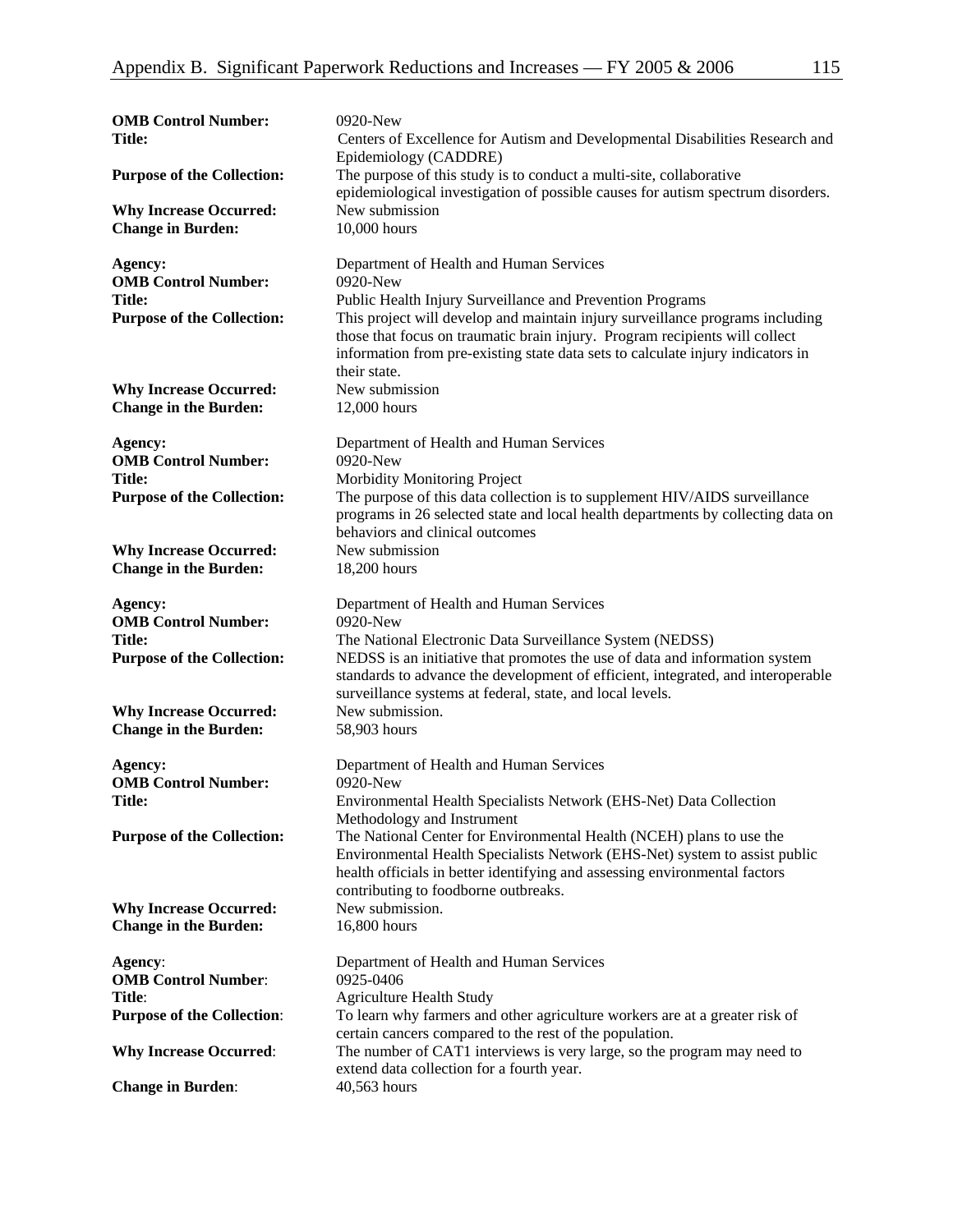| Agency:<br><b>OMB Control Number:</b><br><b>Title:</b><br>Purpose of the collection:                                                              | Department of Health and Human Services<br>0930-0266<br>Access to Recovery (ATR) Program<br>States will use these outcome measures to meet the reporting requirements of the<br>Government Performance and Results Act (GPRA) by quantifying the effects                                                                                                                                                                |
|---------------------------------------------------------------------------------------------------------------------------------------------------|-------------------------------------------------------------------------------------------------------------------------------------------------------------------------------------------------------------------------------------------------------------------------------------------------------------------------------------------------------------------------------------------------------------------------|
| <b>Why Increase Occurred:</b><br><b>Change in Burden:</b>                                                                                         | and accomplishments of the funded programs.<br>New Project<br>81,318 hours                                                                                                                                                                                                                                                                                                                                              |
| Agency:<br><b>OMB Control Number:</b><br>Title:<br><b>Purpose of the Collection:</b>                                                              | Department of Health and Human Services<br>0938-New<br>National Implementation of the Hospital CAHPS Survey<br>HCAHPS includes a nationaly recognized and quality approved standardized<br>survey instrument and data collection protocol allowing for flexibility in the<br>mode of administration.                                                                                                                    |
| <b>Why Increase Occurred:</b><br><b>Change in Burden:</b>                                                                                         | New Collection.<br>285,525 hours                                                                                                                                                                                                                                                                                                                                                                                        |
| Agency:<br><b>OMB Control Number:</b><br>Title:<br><b>Purpose of the Collection:</b><br><b>Why Increase Occurred:</b><br><b>Change in Burden:</b> | Department of Health and Human Services<br>0938-New<br>Wheelchairs (Including POV)<br>For Medicare to consider item for coverage and payment.<br>New Collection.<br>260,000 hours                                                                                                                                                                                                                                       |
| Agency:<br><b>OMB Control Number:</b><br>Title:                                                                                                   | Department of Health and Human Services<br>0938-New<br>Ambulance Services (42 CFR 410.40, 410.41, and 414.610)                                                                                                                                                                                                                                                                                                          |
| <b>Purpose of the Collection:</b><br><b>Why Increase Occurred:</b><br><b>Change in Burden:</b>                                                    | The Ambulance Supplier form will be used by Medicare Carriers to ensure that<br>established compliance requirements are met. By separate submission, suppliers<br>will be required to submit additional information to Medicare Carriers when<br>operational changes occur, thus ensuring that Carrier records are up-to-date<br>New Collection.<br>20,634 hours                                                        |
| Agency:<br><b>OMB Control Number:</b><br>Title:<br><b>Purpose of the Collection:</b><br><b>Why Increase Occurred:</b>                             | Department of Homeland Security<br>1660-0017<br>Public Assistance Progress Report and Program Forms<br>FEMA regulation 44 CFR, Section 206.204(f) requires grantees to submit<br>quarterly progress reports for large disaster response projects.<br>First, the program has experienced an increase in the number of participating<br>State, local, and Tribal governments and qualifying Not-for-Profit organizations, |
| <b>Change in Burden:</b>                                                                                                                          | mostly attributed to the increased number and magnitude of disaster events.<br>Secondly, the use of the Progress Report has been expanded to include<br>respondents from a similar program (OMB 1660-0058) or discontinued<br>collection (OMB 1660-0063).<br>40,927 hours                                                                                                                                               |
| Agency:<br><b>OMB Control Number:</b><br><b>Title:</b>                                                                                            | Department of Homeland Security<br>1660-0062<br>State/Local/Tribal Hazard Mitigation Plans Under Section 322 of the Disaster                                                                                                                                                                                                                                                                                            |
| <b>Purpose of the Collection:</b>                                                                                                                 | Mitigation Act of 2000<br>Section 322 of the Robert T. Stafford Disaster Relief and Emergency<br>Assistance Act, 42 U.S.C. 5165, enacted under Pub.L.106-390, requires that<br>each state, local, and tribal government have a hazard mitigation plan in place in<br>order to receive Stafford Act assistance, excluding assistance provided pursuant                                                                   |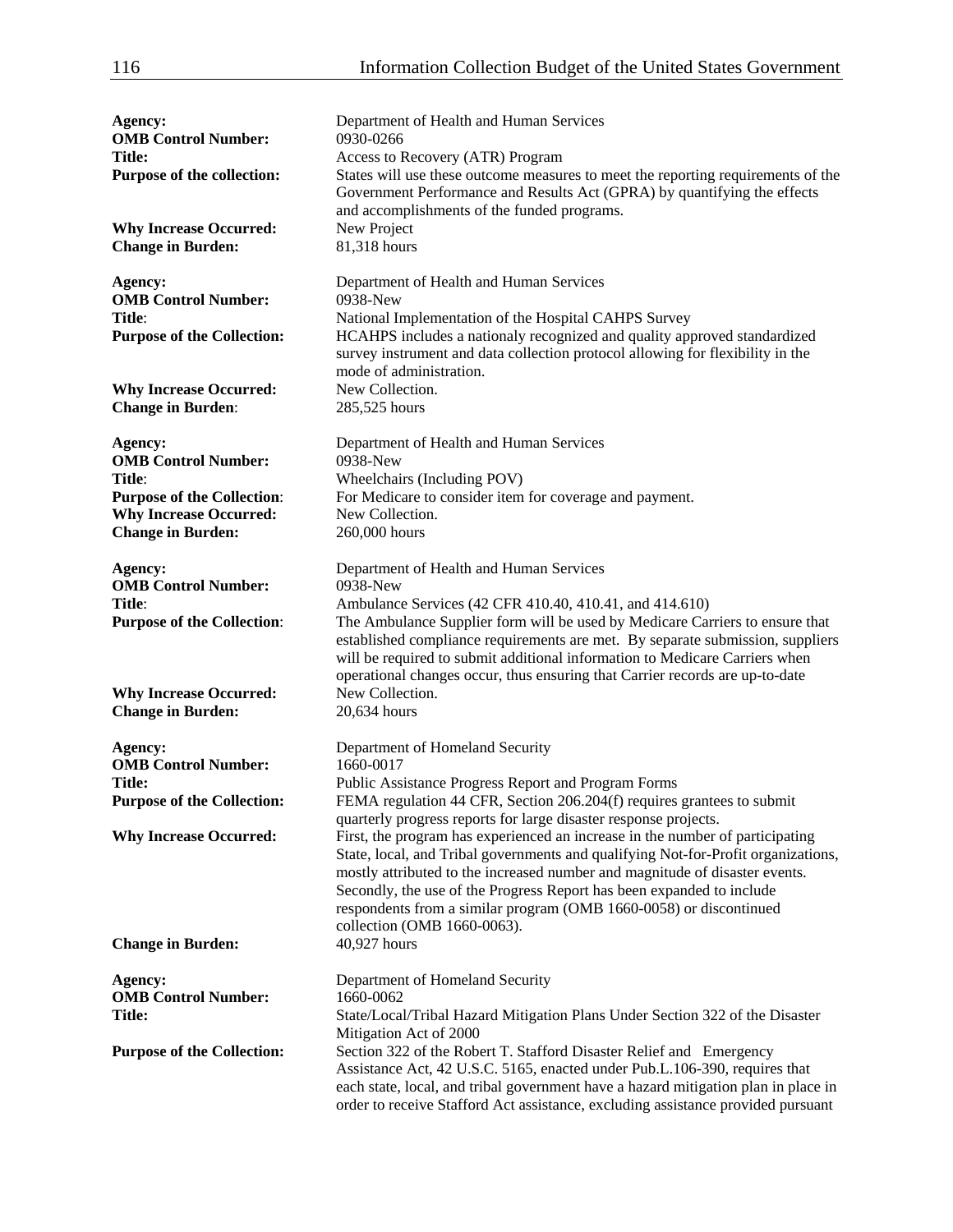| <b>Why Increase Occurred:</b><br><b>Change in Burden:</b>                                                                                         | to emergency provisions. This collection allows FEMA to collect information<br>needed to approve mitigation plans and determine eligibility for such assistance.<br>The change in burden hours is largely due to the change in hours required for<br>local, State, or Tribal governments to complete a new plan.<br>410,000 hours                                                                                                                                                                                                                                                                                                                                                                                                                  |
|---------------------------------------------------------------------------------------------------------------------------------------------------|----------------------------------------------------------------------------------------------------------------------------------------------------------------------------------------------------------------------------------------------------------------------------------------------------------------------------------------------------------------------------------------------------------------------------------------------------------------------------------------------------------------------------------------------------------------------------------------------------------------------------------------------------------------------------------------------------------------------------------------------------|
| Agency:<br><b>OMB Control Number:</b><br>Title:<br><b>Purpose of the Collection:</b>                                                              | Department of Homeland Security<br>1652-New<br>Passenger Identity Verification Form<br>For individuals who have a name similarity to individual on a TSA watch list,<br>and are thus negatively affected when traveling aboard commercial aircraft, to<br>distinguish themselves from the actual individual on a TSA watch list; helps<br>streamline and expedite future check-in experiences.                                                                                                                                                                                                                                                                                                                                                     |
| <b>Why Increase Will Occur:</b><br><b>Change in Burden:</b>                                                                                       | Improvement to an existing program.<br>26,000 hours                                                                                                                                                                                                                                                                                                                                                                                                                                                                                                                                                                                                                                                                                                |
| Agency:<br><b>OMB Control Number:</b><br><b>Title:</b>                                                                                            | Department of Justice<br>1140-0029<br>Records and Supporting Data: Daily Summaries, Records of Production,<br>Storage and Disposition and Supporting Data by Explosives Manufacturers                                                                                                                                                                                                                                                                                                                                                                                                                                                                                                                                                              |
| <b>Purpose of the Collection:</b>                                                                                                                 | To show the daily activities in the manufacture, use, storage, and disposition of<br>explosive materials by manufacturers. The records show where and to whom<br>explosive materials are sent and if lost or stolen, ATF will be immediately<br>notified on the discovery of the loss or theft.                                                                                                                                                                                                                                                                                                                                                                                                                                                    |
| <b>Why Increase Occurred:</b>                                                                                                                     | There is an increase in the number of licensed explosive manufacturers that are<br>required to maintain records.                                                                                                                                                                                                                                                                                                                                                                                                                                                                                                                                                                                                                                   |
| <b>Change in Burden:</b>                                                                                                                          | 61,685 hours                                                                                                                                                                                                                                                                                                                                                                                                                                                                                                                                                                                                                                                                                                                                       |
| Agency:<br><b>OMB Control Number:</b><br><b>Title:</b><br><b>Purpose of the Collection:</b>                                                       | Department of Labor; OSHA<br>1218-0252<br>Chromium VI Final Rule for General Industry, Maritime, and Construction<br>The purpose of the Final rule is to reduce the numbers of fatalities and illnesses<br>occurring among employees exposed to Chromium VI in general industry,<br>construction and maritime. Exposure to Chromium VI poses significant risk of<br>lung cancer, nasal septum ulcerations and perforations, dermatoses and asthma<br>to workers.<br>New collection of information.                                                                                                                                                                                                                                                 |
| <b>Why Increase Occurred:</b><br><b>Change in Burden:</b>                                                                                         | 696,630 hours and \$36,625,000                                                                                                                                                                                                                                                                                                                                                                                                                                                                                                                                                                                                                                                                                                                     |
| Agency:<br><b>OMB Control Number:</b><br>Title:<br><b>Purpose of the Collection:</b><br><b>Why Increase Occurred:</b><br><b>Change in Burden:</b> | Department of Labor<br>1220-0011<br>Report on Current Employment Statistics<br>The Current Employment Statistics (CES) program provides current monthly<br>statistics on employment, hours, and earnings, by industry and geography. CES<br>estimates are among the most visible and widely-used Principal Federal<br>Economic Indicators (PFEIs). CES data are also among the timeliest of the<br>PFEIs, with their release each month by BLS in the <i>Employment Situation</i> ,<br>typically on the first Friday of each month. The statistics are fundamental inputs<br>in economic decision processes at all levels of government, private enterprise,<br>and organized labor.<br>Introduction of all employee payroll data.<br>18,300 hours |
| Agency:<br><b>OMB Control Number:</b><br><b>Title:</b>                                                                                            | Department of Labor<br>1293-New<br>Uniformed Services Employment and Reemployment Rights Act of 1994                                                                                                                                                                                                                                                                                                                                                                                                                                                                                                                                                                                                                                               |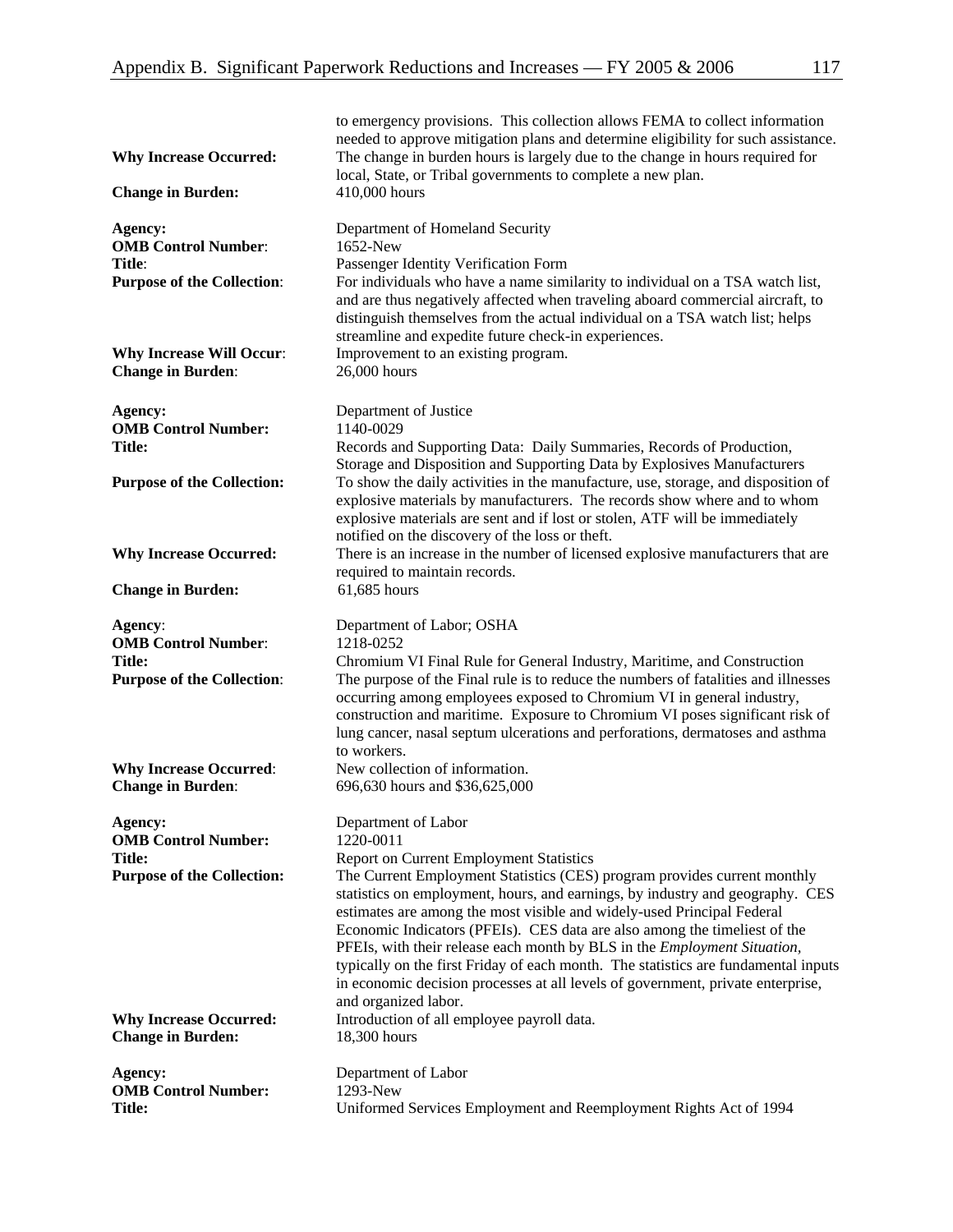| <b>Purpose of the Collection:</b>                         | The rule serves to protect the employment and reemployment rights of veterans<br>and employees who must be absent from their civilian jobs in order to fulfill<br>their Reserve or National Guard obligations.                                                                                                                                                                                                                                                |
|-----------------------------------------------------------|---------------------------------------------------------------------------------------------------------------------------------------------------------------------------------------------------------------------------------------------------------------------------------------------------------------------------------------------------------------------------------------------------------------------------------------------------------------|
| <b>Why Increase Occurred:</b><br><b>Change in Burden:</b> | New collection of information.<br>66,250 hours                                                                                                                                                                                                                                                                                                                                                                                                                |
| Agency:                                                   | Department of Transportation                                                                                                                                                                                                                                                                                                                                                                                                                                  |
| <b>OMB Control Number:</b>                                | 2120-New                                                                                                                                                                                                                                                                                                                                                                                                                                                      |
| Title:                                                    | Enhanced Airworthiness Program for Airplane Systems/Fuel Tank Safety<br>(EAPAS/FTS)                                                                                                                                                                                                                                                                                                                                                                           |
| <b>Purpose of the Collection:</b>                         | The rule consists of regulatory changes applying to wiring systems and fuel tank<br>systems in transport category airplanes.                                                                                                                                                                                                                                                                                                                                  |
| <b>Why Increase Occurred:</b>                             | New agency rule                                                                                                                                                                                                                                                                                                                                                                                                                                               |
| <b>Change in Burden:</b>                                  | 113,899 hours                                                                                                                                                                                                                                                                                                                                                                                                                                                 |
| Agency:                                                   | Department of Transportation                                                                                                                                                                                                                                                                                                                                                                                                                                  |
| <b>OMB Control Number:</b>                                | 2130-0568                                                                                                                                                                                                                                                                                                                                                                                                                                                     |
| <b>Title:</b>                                             | Federal Railroad Administration (FRA) Emergency Order No. 24                                                                                                                                                                                                                                                                                                                                                                                                  |
| <b>Purpose of the Collection:</b>                         | To require railroads to modify their operating rules and take certain other actions                                                                                                                                                                                                                                                                                                                                                                           |
|                                                           | to ensure that their employees properly operate hand-operated main track<br>switches in non-signaled territory.                                                                                                                                                                                                                                                                                                                                               |
| <b>Why Increase Occurred:</b>                             | Due to a recent spate of rail accidents involving improperly set hand-operated                                                                                                                                                                                                                                                                                                                                                                                |
|                                                           | main track switches, FRA determined that public safety compelled it to issue                                                                                                                                                                                                                                                                                                                                                                                  |
|                                                           | this Emergency Order (No. 24).                                                                                                                                                                                                                                                                                                                                                                                                                                |
| <b>Change in Burden:</b>                                  | 106,250 hours                                                                                                                                                                                                                                                                                                                                                                                                                                                 |
| Agency:                                                   | Department of Transportation                                                                                                                                                                                                                                                                                                                                                                                                                                  |
| <b>OMB Control Number:</b>                                | 2137-0022                                                                                                                                                                                                                                                                                                                                                                                                                                                     |
| <b>Title:</b>                                             | "Testing, Inspection, and Marking Requirements for Cylinders"                                                                                                                                                                                                                                                                                                                                                                                                 |
| <b>Purpose of the Collection:</b>                         | Information is needed to ascertain whether cylinders have been qualified,<br>inspected, and retested in accordance with the hazardous materials regulations in<br>order to assure the safe transportation of hazardous materials in cylinders.                                                                                                                                                                                                                |
| <b>Why Increase Occurred:</b>                             | Docket HM-220F, Notice of Proposed Rulemaking (NPRM), "Aluminum<br>Cylinders Manufactured of Aluminum Alloy 6351-T6 Used in Scuba, SCBA,<br>And Oxygen Service-Revised Requalification and Use Criteria," was published<br>on September 10, 2003, proposing to amend the requirements concerning these<br>types of cylinder to enhanced safety. In order to expand the types of cylinders<br>affected, a supplemental NPRM was published on October 26, 2005. |
| <b>Change in Burden:</b>                                  | 133,333 hours and \$964,000                                                                                                                                                                                                                                                                                                                                                                                                                                   |
| Agency:                                                   | Department of Veterans Affairs                                                                                                                                                                                                                                                                                                                                                                                                                                |
| <b>OMB Control Number:</b>                                | 2900-New                                                                                                                                                                                                                                                                                                                                                                                                                                                      |
| <b>Title:</b>                                             | Regulation on Beneficiary Travel                                                                                                                                                                                                                                                                                                                                                                                                                              |
| <b>Purpose of the Collection:</b>                         | Information is used to assist in determining eligibility for Beneficiary Travel                                                                                                                                                                                                                                                                                                                                                                               |
|                                                           | benefit and in certain cases to ascertain reimbursement or payment amounts for<br>this benefit. Appropriate VA health care facility staff will collect verbal and                                                                                                                                                                                                                                                                                             |
|                                                           | possibly written information (such as a bill, receipt or appointment letter) from                                                                                                                                                                                                                                                                                                                                                                             |
|                                                           | the potential beneficiary when that person requests Beneficiary Travel                                                                                                                                                                                                                                                                                                                                                                                        |
|                                                           | reimbursement. Information collected will depend on the claimant's current                                                                                                                                                                                                                                                                                                                                                                                    |
|                                                           | eligibility status and benefit requested.                                                                                                                                                                                                                                                                                                                                                                                                                     |
| <b>Why Increase Occurred:</b>                             | Standardization of criteria in these regulations places a reporting burden on<br>veterans wishing to be considered for beneficiary travel reimbursement.                                                                                                                                                                                                                                                                                                      |
| <b>Change in Burden:</b>                                  | 390,708 hours                                                                                                                                                                                                                                                                                                                                                                                                                                                 |
| Agency:                                                   | <b>Environmental Protection Agency</b>                                                                                                                                                                                                                                                                                                                                                                                                                        |
| <b>OMB Control Number:</b>                                | 2040-0042                                                                                                                                                                                                                                                                                                                                                                                                                                                     |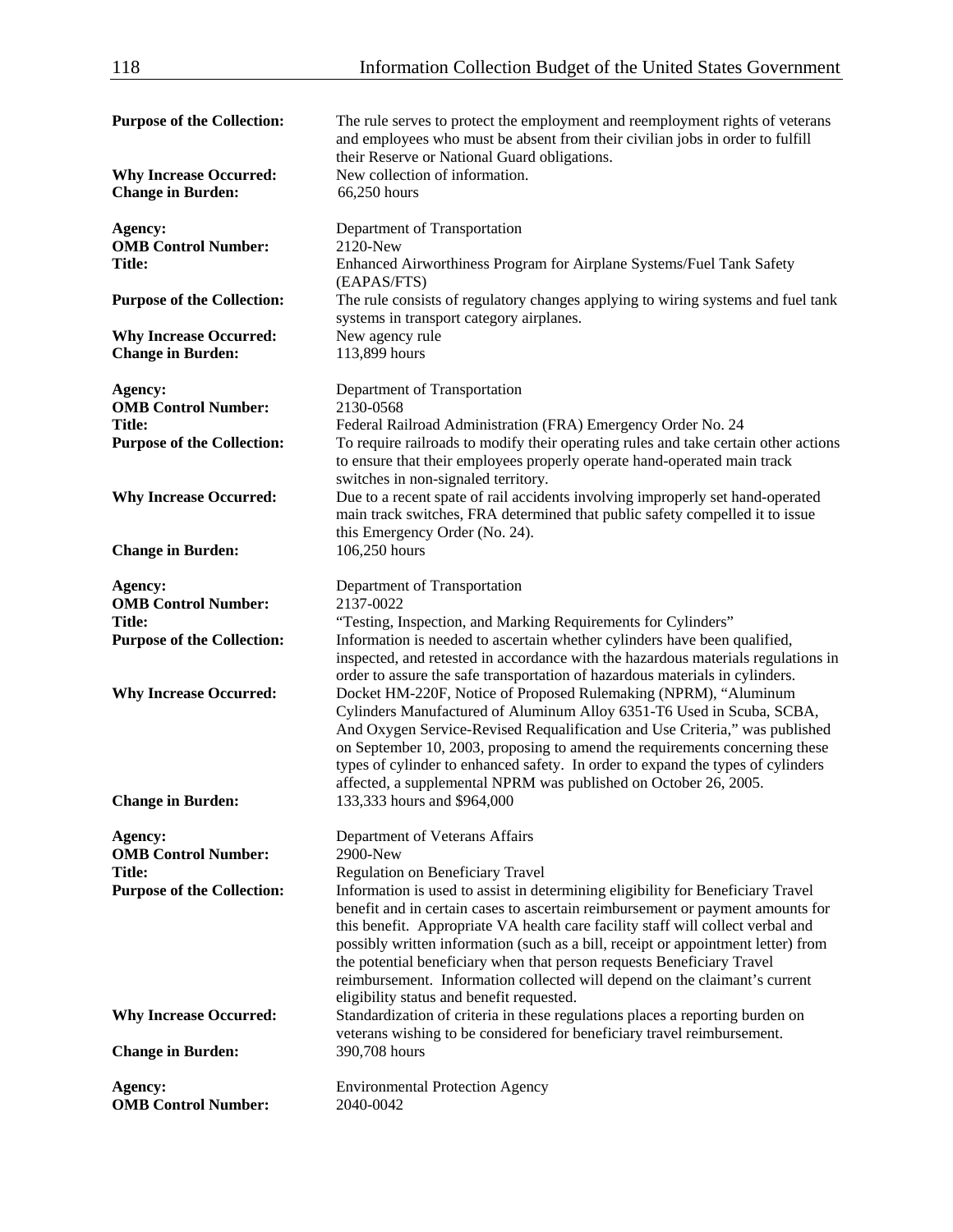| <b>Title:</b><br><b>Purpose of the Collection:</b><br><b>Why Increases Occurred:</b> | Underground Injection Control Program Information<br>To estimate the burden and cost to owners and operators of Class I - V injection<br>wells in order to demonstrate compliance with Underground Injection Control<br>regulations. Respondents submit permit applications, wastewater monitoring<br>data, mechanical integrity testing reports, and well closure reports. Primacy<br>states submit information to EPA on permits, compliance and enforcement,<br>inspections, and inventory for all well classes.<br>Statutory change in Class II and Class V UIC Programs |
|--------------------------------------------------------------------------------------|------------------------------------------------------------------------------------------------------------------------------------------------------------------------------------------------------------------------------------------------------------------------------------------------------------------------------------------------------------------------------------------------------------------------------------------------------------------------------------------------------------------------------------------------------------------------------|
| <b>Change in burden:</b>                                                             | 127,843 hours                                                                                                                                                                                                                                                                                                                                                                                                                                                                                                                                                                |
| Agency:<br><b>OMB Control Number:</b><br><b>Title:</b>                               | <b>Environmental Protection Agency</b><br>2040-0266<br>Microbial Rules; National Primary Drinking Water Regulations: Long Term 2<br><b>Enhanced Surface Water Treatment Rule</b>                                                                                                                                                                                                                                                                                                                                                                                             |
| <b>Purpose of the Collection:</b>                                                    | To allow the States and EPA to determine appropriate requirements for specific<br>public water systems and to evaluate compliance with the LT2ESWTR rule<br>designed to significantly reduce levels of Cryptosporidium in finished drinking<br>water. For the first 3 years after LT2ESWTR promulgation, the major<br>information requirements concern monitoring activities and compliance<br>tracking.                                                                                                                                                                     |
| <b>Why Increases Occurred:</b><br><b>Change in burden:</b>                           | New regulatory monitoring, reporting, and public notification requirements<br>141,498 hours and \$7,016,000                                                                                                                                                                                                                                                                                                                                                                                                                                                                  |
| Agency:<br><b>OMB Control Number:</b><br><b>Title:</b>                               | <b>Environmental Protection Agency</b><br>2040-New<br>Disinfectants/Disinfection By-products, National Primary Drinking Water<br>Regulations: Stage 2 Disinfection Byproducts Rule                                                                                                                                                                                                                                                                                                                                                                                           |
| <b>Purpose of the Collection:</b>                                                    | To allow the States and EPA to determine appropriate requirements for specific<br>water systems, and to evaluate compliance with the rule. For the first three<br>years after Stage 2 DBPR promulgation, the major information requirements<br>involve monitoring activities, which include conducting the Initial Distribution<br>System Evaluation (IDSE), submission of the IDSE report, and tracking<br>compliance.                                                                                                                                                      |
| <b>Why Increases Occurred:</b><br><b>Change in Burden:</b>                           | New Regulation<br>222,576 hours and \$9,083,000                                                                                                                                                                                                                                                                                                                                                                                                                                                                                                                              |
| Agency:<br><b>OMB Control Number:</b>                                                | <b>Environmental Protection Agency</b><br>2040-New                                                                                                                                                                                                                                                                                                                                                                                                                                                                                                                           |
| Title:<br><b>Purpose of the Collection:</b>                                          | Microbial Rules: Ground Water Rule<br>The final Ground Water Rule establishes a risk-based approach to target ground<br>water systems that are vulnerable to fecal contamination instead of requiring<br>disinfection for all ground water systems. The information collected as result of<br>the final GWR will allow the States and EPA to make decisions and evaluate<br>compliance with the rule.                                                                                                                                                                        |
| <b>Why Increases Occurred:</b><br><b>Change in burden:</b>                           | New Regulation<br>370,571 hours                                                                                                                                                                                                                                                                                                                                                                                                                                                                                                                                              |
| Agency:<br><b>OMB Control Number:</b>                                                | <b>Environmental Protection Agency</b><br>2040-New                                                                                                                                                                                                                                                                                                                                                                                                                                                                                                                           |
| <b>Title:</b><br><b>Purpose of the Collection:</b>                                   | <b>Survey of Airport Deicing Operations</b><br>To help the Agency compile a national assessment of wastewater discharges<br>from aircraft and runway deicing operations. This ICR is part of an effort to<br>develop wastewater discharge standards, called "effluent guidelines" for airports<br>pursuant to the Agency's 2004 Effluent Guidelines Plan. The airport<br>questionnaire will collect technical and economic information on pavement                                                                                                                           |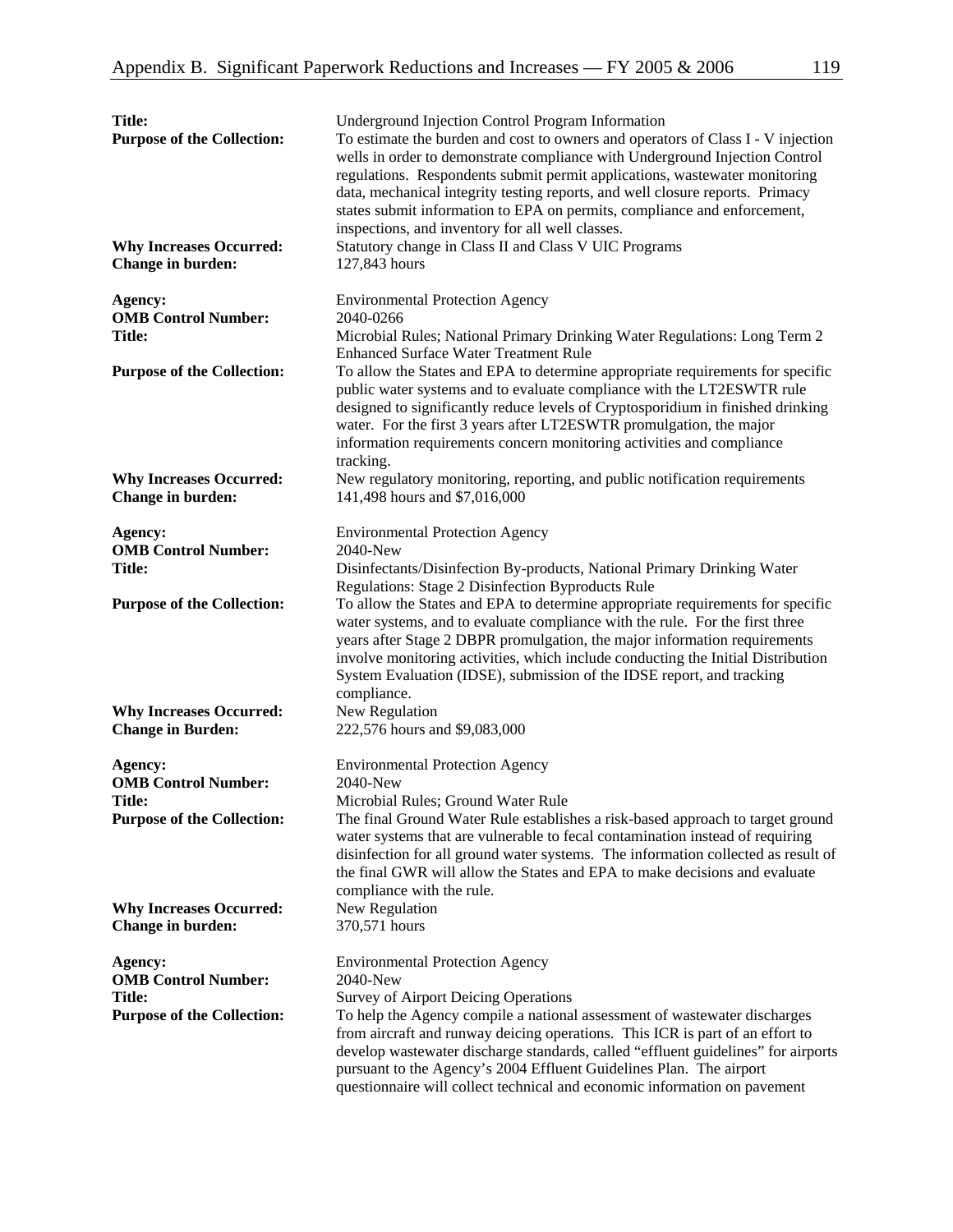| <b>Why Increases Occurred:</b><br><b>Change in Burden:</b>                                                            | deicing, wastewater collection, and treatment systems. The airline questionnaire<br>will collect similar information on aircraft operations.<br>New collection<br>20,851 hours                                                                                                                                                                                                                                                                                                                                                                                                    |
|-----------------------------------------------------------------------------------------------------------------------|-----------------------------------------------------------------------------------------------------------------------------------------------------------------------------------------------------------------------------------------------------------------------------------------------------------------------------------------------------------------------------------------------------------------------------------------------------------------------------------------------------------------------------------------------------------------------------------|
| Agency:<br><b>OMB Control Number:</b><br>Title:<br><b>Purpose of the Collection:</b>                                  | <b>Environmental Protection Agency</b><br>2050-0053<br><b>Wastewater Treatment Exemptions</b><br>To allow respondents to prepare and submit the site-specific sampling and<br>analysis plan to notify the regulatory agency of an exemption now that benzene<br>and 2-ethoxyethanol have been added to the list of solvents whose mixtures with                                                                                                                                                                                                                                   |
| <b>Why Increase Occurred:</b><br><b>Change in Burden:</b>                                                             | wastewaters are exempted from the definition of hazardous waste.<br>New regulation<br>45,898 hours                                                                                                                                                                                                                                                                                                                                                                                                                                                                                |
| Agency:<br><b>OMB Control Number:</b><br>Title:<br><b>Purpose of the Collection:</b><br><b>Why Increase Occurred:</b> | <b>Environmental Protection Agency</b><br>2060-0571<br>Best Workplaces for Commuters Program (Survey)<br>To establish information for participation in EPA's Best Workplaces for<br>Commuters (BWC) program, to develop a baseline of information on employee<br>commuter benefits and commuting habits, to provide support for and recognize<br>BWC Employers, and to monitor and measure success of the BWC program.<br>New survey                                                                                                                                              |
| <b>Change in Burden:</b>                                                                                              | 14,338 hours                                                                                                                                                                                                                                                                                                                                                                                                                                                                                                                                                                      |
| Agency:<br><b>OMB Control Number:</b><br><b>Title:</b>                                                                | <b>Environmental Protection Agency</b><br>2070-0133<br>Pesticide Container Design and Residue Removal Regulations (40 CFR 165)                                                                                                                                                                                                                                                                                                                                                                                                                                                    |
| <b>Purpose of the Collection:</b>                                                                                     | To evaluate the hazards associated with the use and disposal of pesticide<br>containers. Title 7, Section 136q of the United States Code requires EPA to<br>establish pesticide container design standards as well as pesticide residue<br>removal standards and procedures. This collection requires businesses subject to<br>the container regulations (pesticide registrants) and repackaging regulations<br>(registrants and refillers) to maintain records of test data, cleaning procedures,<br>certain data when a container is refilled and other supporting information. |
| <b>Why Increase Occurred:</b><br><b>Change in Burden:</b>                                                             | New collection.<br>173,635 hours                                                                                                                                                                                                                                                                                                                                                                                                                                                                                                                                                  |
| <b>Agency:</b><br><b>OMB Control Number:</b>                                                                          | <b>Environmental Protection Agency</b><br>2070-New                                                                                                                                                                                                                                                                                                                                                                                                                                                                                                                                |
| <b>Title:</b><br><b>Purpose of the Collection:</b>                                                                    | Pesticide Containment Structure Regulations (40 CFR 165)<br>To prevent pesticide contamination of soil, ground water and surface water at<br>specified sites where pesticides are stored in refillable bulk containers and where<br>container refilling operations occur. This collection will require agrichemical<br>retailers and refilling establishments, custom blenders and commercial<br>applicators of agricultural pesticides to maintain certain records to help ensure<br>the safe use, reuse and refill of containers pursuant to 7 USC 136q.                        |
| <b>Why Increase Occurred:</b><br><b>Change in Burden:</b>                                                             | New collection.<br>20,305 hours                                                                                                                                                                                                                                                                                                                                                                                                                                                                                                                                                   |
| Agency:<br><b>OMB Control Number:</b>                                                                                 | <b>Environmental Protection Agency</b><br>2070-New                                                                                                                                                                                                                                                                                                                                                                                                                                                                                                                                |
| <b>Title:</b><br><b>Purpose of the Collection:</b>                                                                    | <b>Endocrine Disruptor Screening Program</b><br>To gather certain data under a chemical screening program in order to determine<br>whether certain chemical substances may have hormonal effects in humans, as<br>required by the section 408(p) of the Federal Food, Drug and Cosmetics Act, as                                                                                                                                                                                                                                                                                  |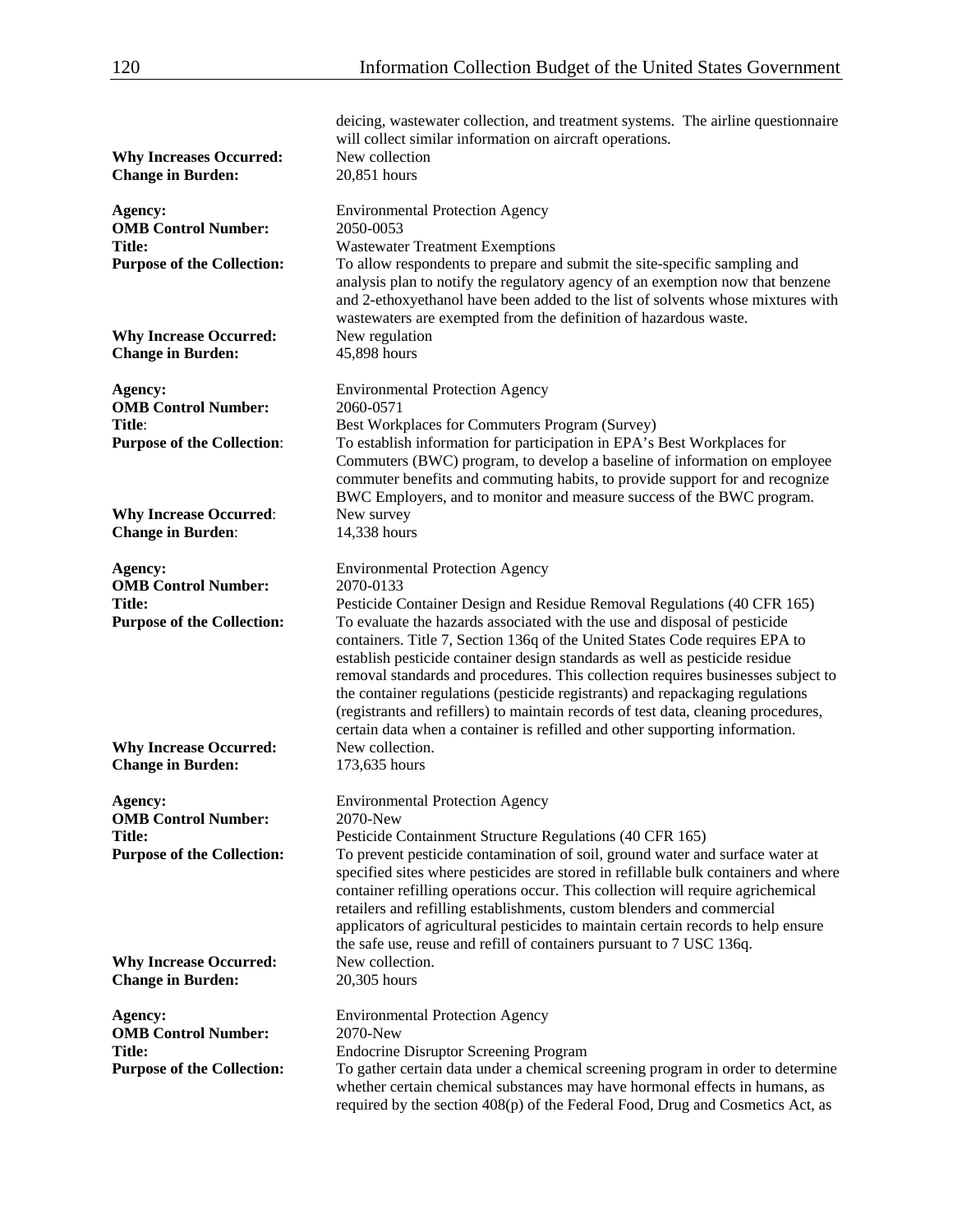| <b>Why Increase Occurred:</b><br><b>Change in Burden:</b> | amended by the Food Quality Protection Act (21 USC 346a(p)). The most<br>likely respondents to this collection pesticide manufacturers/registrants.<br>New collection.<br>10,000 hours                                                                                                                                                                                                                                                                                                                                                             |
|-----------------------------------------------------------|----------------------------------------------------------------------------------------------------------------------------------------------------------------------------------------------------------------------------------------------------------------------------------------------------------------------------------------------------------------------------------------------------------------------------------------------------------------------------------------------------------------------------------------------------|
| Agency:<br><b>OMB Control Number:</b><br><b>Title:</b>    | <b>Federal Trade Commission</b><br>3084-0047<br>FTC Administrative Activities                                                                                                                                                                                                                                                                                                                                                                                                                                                                      |
| <b>Purpose of the Collection:</b>                         | The FTC's Bureau of Consumer Protection uses various telephone complaint<br>hotlines, and alternatively, three different online complaint forms to handle<br>consumer grievances.                                                                                                                                                                                                                                                                                                                                                                  |
| <b>Why Increase Occurred:</b><br><b>Change in Burden:</b> | Implementation of the Do Not Call Registry (with a resulting increase in<br>consumer complaints about unwanted calls); a planned revision of the FTC<br>identity theft complaint form; a new applicant background form that will collect<br>race and ethnicity data in accordance with directives from the U.S. Equal<br>Employment Opportunity Commission; and two new FTC program evaluations<br>of limited scope, consisting of a review of the FTC's Competition Advocacy<br>Program and review of the FTC's divesture orders.<br>24,000 hours |
|                                                           |                                                                                                                                                                                                                                                                                                                                                                                                                                                                                                                                                    |
| Agency:<br><b>OMB Control Number:</b>                     | <b>Nuclear Regulatory Commission</b><br>3150-0011                                                                                                                                                                                                                                                                                                                                                                                                                                                                                                  |
| <b>Title:</b>                                             | 10 CFR 50, Domestic Licensing of Production and Utilization Facilities                                                                                                                                                                                                                                                                                                                                                                                                                                                                             |
| <b>Purpose of the Collection:</b>                         | To allow licensees to adopt risk-informed, performance-based National Fire<br>Protection Association Standard 805 as a voluntary alternative to deterministic<br>fire protection requirements.                                                                                                                                                                                                                                                                                                                                                     |
| <b>Why Increase Occurred:</b><br><b>Change in Burden:</b> | New agency rule.<br>49,116 hours                                                                                                                                                                                                                                                                                                                                                                                                                                                                                                                   |
| Agency:<br><b>OMB Control Number:</b>                     | Social Security Administration<br>0960-0643                                                                                                                                                                                                                                                                                                                                                                                                                                                                                                        |
| <b>Title:</b>                                             | Statement for Determining Continuing Eligibility for Supplemental Security<br>Income Payments-Adult and Child                                                                                                                                                                                                                                                                                                                                                                                                                                      |
| <b>Purpose of the Collection:</b>                         | The SSA-3988 and SSA-3989 are used to determine whether SSI recipients have<br>met and continue to meet all statutory and regulatory non-medical requirements<br>for SSI eligibility, and whether they have been and are still receiving the correct<br>payment amount.                                                                                                                                                                                                                                                                            |
| <b>Why Increase Occurred:</b><br><b>Change in Burden:</b> | <b>Revised Reinstated Forms</b><br>309,834 hours                                                                                                                                                                                                                                                                                                                                                                                                                                                                                                   |
| Agency:<br><b>OMB Control Number:</b><br>Title:           | Social Security Administration<br>0960-New<br>General Request for Social Security Records-eFOIA                                                                                                                                                                                                                                                                                                                                                                                                                                                    |
| <b>Purpose of the Collection:</b>                         | The eFOIA is used to request public information from SSA. SSA uses the<br>information collected on this electronic request for Social Security records to<br>respond to the public's request for information under the rights provided by the<br>Freedom of Information Act, and to track those requests by amount received,                                                                                                                                                                                                                       |
| <b>Why Increase Occurred:</b><br><b>Change in Burden:</b> | type of request, fees charged and responses sent within the required 20 days.<br>New collection.<br>15,000 hours                                                                                                                                                                                                                                                                                                                                                                                                                                   |
| Agency:                                                   | Social Security Administration                                                                                                                                                                                                                                                                                                                                                                                                                                                                                                                     |
| <b>OMB Control Number:</b>                                | 0960-New                                                                                                                                                                                                                                                                                                                                                                                                                                                                                                                                           |
| Title:<br><b>Purpose of the Collection:</b>               | <b>Consent Based Social Security Number Verification</b><br>This service provides a fee based automated SSN verification service for private<br>businesses and other requesting parties registered to use the system.                                                                                                                                                                                                                                                                                                                              |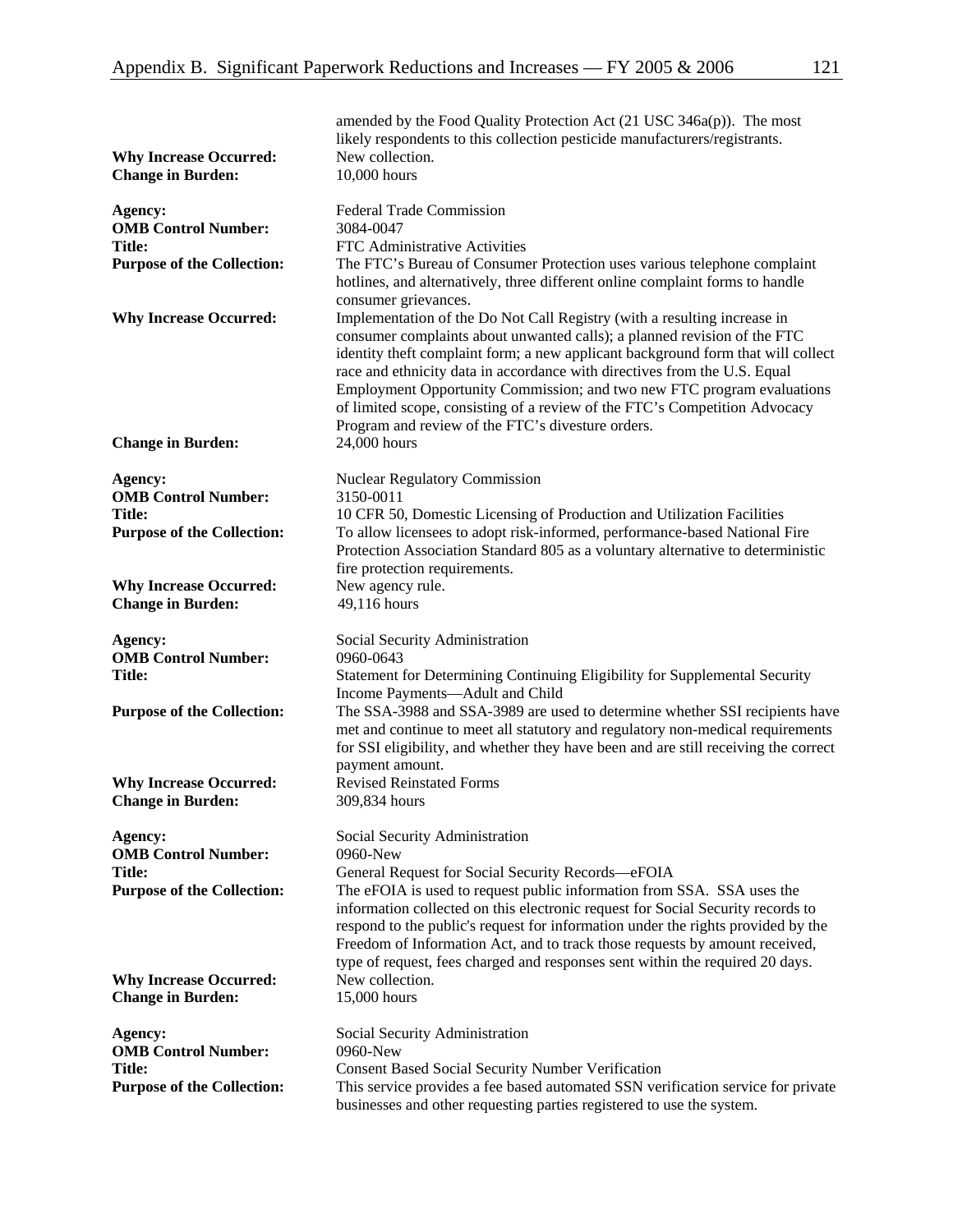**Why Increase Occurred:** New collection.<br> **Change in Burden:** 518,088 hours as

**Change in Burden:** 518,088 hours and \$7.4 Million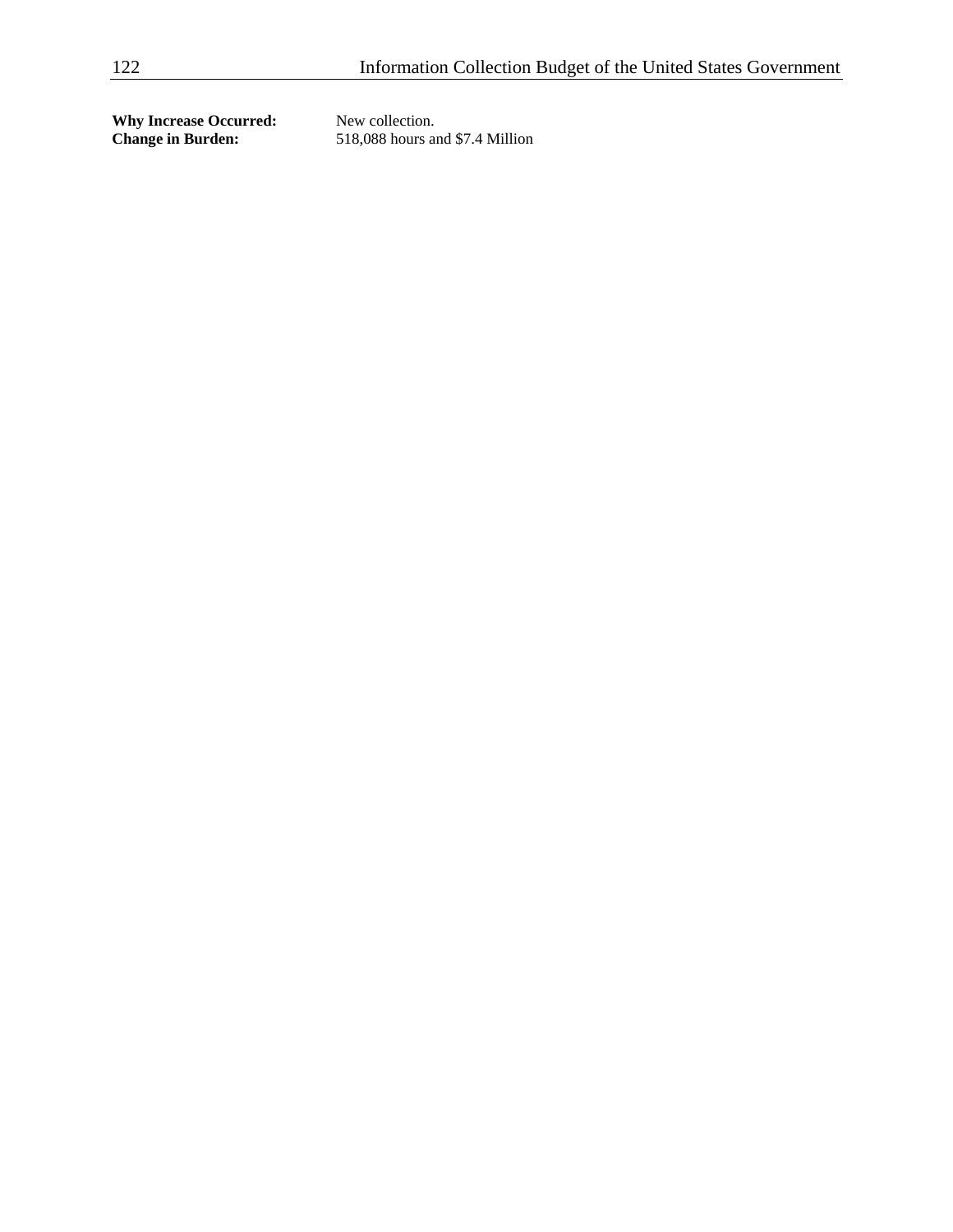## **Appendix C. Paperwork Reduction Act Compliance**

| <b>OMB</b> |                                                                                                                                |                        |                           |
|------------|--------------------------------------------------------------------------------------------------------------------------------|------------------------|---------------------------|
| Control    |                                                                                                                                |                        |                           |
| Number     | Title                                                                                                                          | <b>Expiration Date</b> | <b>Reinstatement Date</b> |
|            | <b>Department of Agriculture</b>                                                                                               |                        |                           |
| 0596-0087  | Commercial Use of Woodsy Owl Symbol                                                                                            | 03/31/2004             | 3/2/2005                  |
| 0596-0163  | <b>SRS Publications Evaluation Card</b>                                                                                        | 09/30/2004             | 11/22/2004                |
|            | <b>Department of Defense</b>                                                                                                   |                        |                           |
| 0702-0018  | Uniform Tender of Rates and/or Charges for Domestic<br>Transportation Services (DoD/USCG Sponsored<br>Household Goods)         | 10/31/2003             | 12/13/2004                |
| 0702-0022  | Tender of Service and Letter of Intent for Personal<br>Property Household Goods and Unaccompanied Baggage<br>Shipments         | 10/31/2003             | 12/8/2004                 |
| 0704-0264  | Registration for Scientific and Technical Information<br>Services                                                              | 6/30/2004              | 12/13/2004                |
| 0704-0368  | National Security Education Program (Service<br>Agreement Report for Scholarship and Fellowship<br>Awards)                     | 3/31/2004              | 12/8/2004                 |
| 0710-0013  | Shipper's Export Declaration (SED) Program                                                                                     | 2/29/2004              | 1/27/2005                 |
|            | <b>Department of Education</b>                                                                                                 |                        |                           |
| 1845-0011  | William D. Ford Federal Direct Loan Program<br><b>Deferment Request Forms</b>                                                  | 06/30/2005             | 08/23/2005                |
| 1845-0015  | Federal Family Education Loan, Direct Loan, and<br>Perkins Loan Discharge Applications (JS)                                    | 06/30/2005             | 08/31/2005                |
| 1845-0053  | Federal Direct Consolidation Loan Program Application<br>Documents (JS)                                                        | 04/30/2005             | 08/23/2005                |
| 1845-0066  | Experimental Sites Initiative-Data Collection Instrument                                                                       | 06/30/2005             | 08/30/2005                |
|            | <b>Department of Health and Human Services</b>                                                                                 |                        |                           |
| 0992-0005  | Title 45 CFR Part 95, Subpart F -- Automatic Data<br>Processing and Services-Conditions for Federal Financial<br>Participation | 11/30/2004             | 04/21/2005                |
| 0920-0337  | National Childhood Blood Lead Surveillance System                                                                              | 10/31/2004             | 05/06/2005                |
| 0920-0012  | National Infections Surveillance System                                                                                        | 12/31/2003             | 2/3/2005                  |
| 0937-0191  | Application Packets for Real Property for Public Health<br>Purposes                                                            | 7/31/2004              | 2/3/2005                  |
| 0970-0030  | Refugee Resettlement Program Estimates: CMA                                                                                    | 8/31/2004              | 2/1/2005                  |
| 0970-0043  | Refugee State of Origin Report                                                                                                 | 8/31/2004              | 3/4/2005                  |
| 0970-0085  | Provision of Services in Interstate Child Support<br><b>Enforcement: Standard Forms</b>                                        | 12/31/2003             | 1/19/2005                 |
| 0970-0222  | National Medical Support Notice - Final Rule                                                                                   | 9/30/2004              | 2/1/2005                  |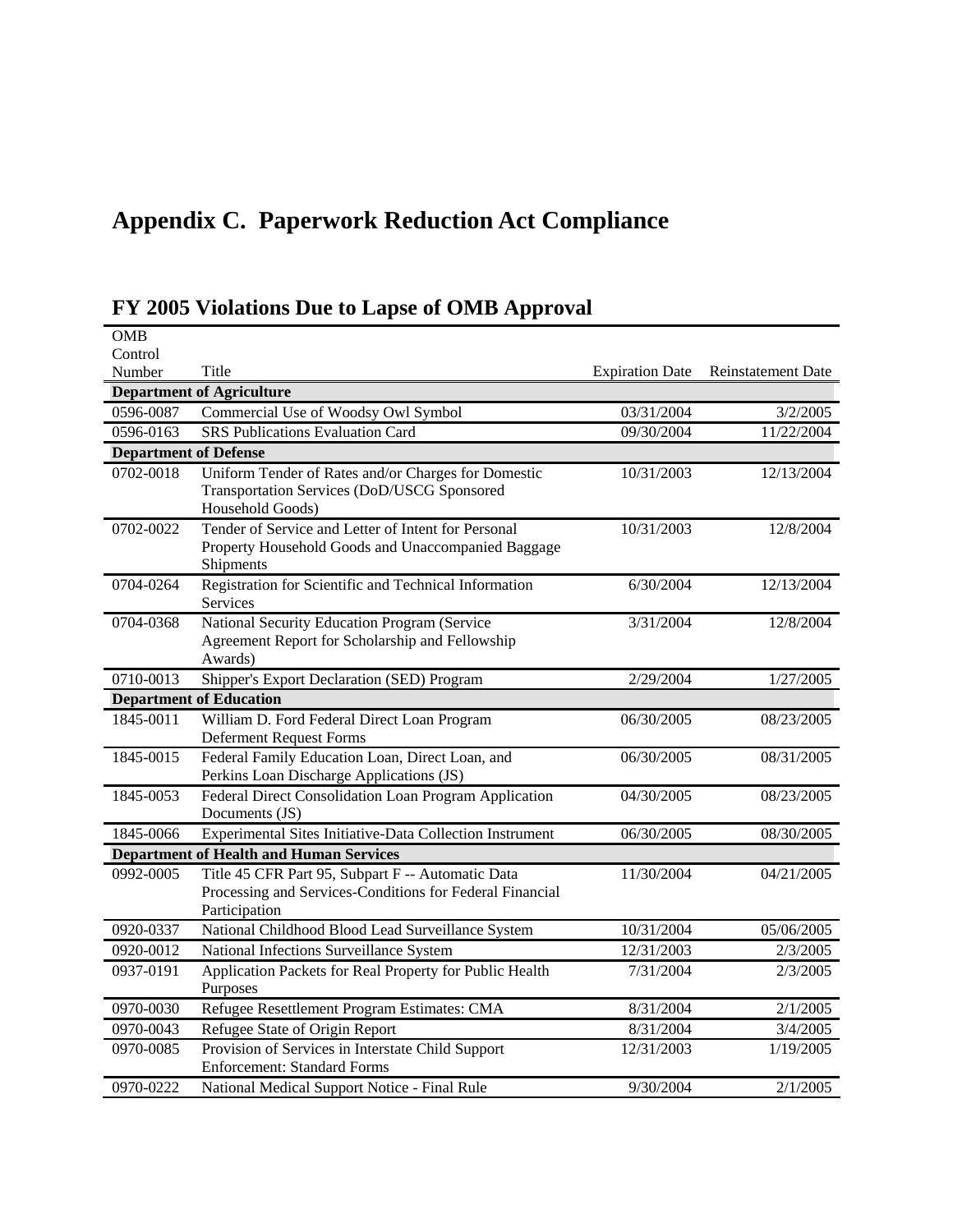| <b>OMB</b> |                                                                                                                                  |                        |                           |
|------------|----------------------------------------------------------------------------------------------------------------------------------|------------------------|---------------------------|
| Control    |                                                                                                                                  |                        |                           |
| Number     | Title                                                                                                                            | <b>Expiration Date</b> | <b>Reinstatement Date</b> |
| 0980-0270  | Developmental Disabilities Protection and Advocacy<br><b>Statement of Goals and Priorities</b>                                   | 12/31/2003             | 3/4/2005                  |
|            | <b>Department of Homeland Security</b>                                                                                           |                        |                           |
| 1615-0004  | Supplement A to form I-539 (Filing Instructions for V                                                                            | 05/31/2005             | 08/11/2005                |
|            | Nonimmigrant Status)                                                                                                             |                        |                           |
| 1615-0007  | Alien Change of Address Card                                                                                                     | 10/31/2004             | 08/30/2005                |
| 1615-0017  | Application for Advance Permission to Enter as<br>Nonimmigrant (Pursuant to 212(d)(3) of the Immigration<br>and Nationality Act) | 01/31/2005             | 9/26/2005                 |
| 1615-0019  | <b>Application for Removal</b>                                                                                                   | 05/31/2005             | 08/11/2005                |
| 1615-0022  | Request to Enforce Affidavit of Financial Support and<br>Intent to Petition for custody                                          | 10/31/2004             | 08/11/2005                |
| 1615-0023  | Application to Register Permanent Residence or Adjust<br>Status, and Supplement A to Form I-485                                  | 05/31/2005             | 9/26/2005                 |
| 1615-0033  | Medical Examination of Aliens Seeking Adjustment of<br><b>Status</b>                                                             | 05/31/2005             | 09/12/2005                |
| 1615-0035  | Application to Adjust Status from Temporary to<br><b>Permanent Resident</b>                                                      | 02/28/2005             | 06/13/2005                |
| 1615-0038  | Petition to Remove the Conditions on Residence                                                                                   | 01/31/2005             | 9/26/2005                 |
| 1615-0060  | Medical Certification for Disability Exceptions                                                                                  | 03/31/2005             | 08/11/2005                |
| 1615-0064  | Special Immigrant Visas for Fourth Preference<br><b>Employment-Based Broadcasters</b>                                            | 05/31/2005             | 9/26/2005                 |
| 1625-0004  | USCG Academy Application and Supplemental Forms                                                                                  | 12/31/2004             | 09/01/2005                |
| 1625-0006  | <b>Shipping Articles</b>                                                                                                         | 10/31/2004             | 08/16/2005                |
| 1625-0013  | Plan Approval and Records for Load Lines                                                                                         | 05/31/2005             | 08/17/2005                |
| 1651-0114  | Alien Crewman Landing Permit                                                                                                     | 10/31/2004             | 02/08/2005                |
| 1651-0122  | Screening Requirements of Carriers                                                                                               | 11/30/2004             |                           |
| 1653-0021  | Application for Stay of Deportation or Removal                                                                                   | 05/31/2005             | 08/11/2005                |
| 1653-0028  | Request for the Return of Original Documents)                                                                                    | 03/31/2005             | 08/17/2005                |
| 1660-0010  | Implementation of Coastal Barrier Resources Act                                                                                  | 02/28/2005             | 05/13/2005                |
| 2502-0527  | Rehabilitation Mortgage Insurance Underwriting<br>Program                                                                        | 4/30/2004              | 10/29/2004                |
| 2502-0541  | Lender Application for Participation in Multifamily<br>Accelerated Processing (MAP)                                              | 2/29/2004              | 11/15/2004                |
|            | <b>Department of Housing and Urban Development</b>                                                                               |                        |                           |
| 2577-0012  | <b>Outline Specifications</b>                                                                                                    | 10/31/2004             | 02/28/2005                |
| 2577-0025  | Periodical Estimate for Partial Payment and Related<br>Schedules                                                                 | 10/31/2004             | 01/18/2005                |
| 2502-0527  | Rehabilitation Mortgage Insurance Underwriting<br>Program                                                                        | 4/30/2004              | 10/29/2004                |
| 2502-0541  | Lender Application for Participation in Multifamily<br>Accelerated Processing (MAP)                                              | 2/29/2004              | 11/15/2004                |
| 2506-0157  | Self-Help Homeownership Opportunity Program (SHOP)<br>grants monitoring                                                          | 8/31/2004              | 2/15/2005                 |
|            | <b>Department of Transportation</b>                                                                                              |                        |                           |
| 2127-0519  | 49 CFR Part 575, 104; Uniform Tire Quality Grading<br>Standard                                                                   | 11/30/2004             | 02/10/2005                |
| 2130-0553  | Positive Train Control                                                                                                           | 12/31/2004             | 08/01/2005                |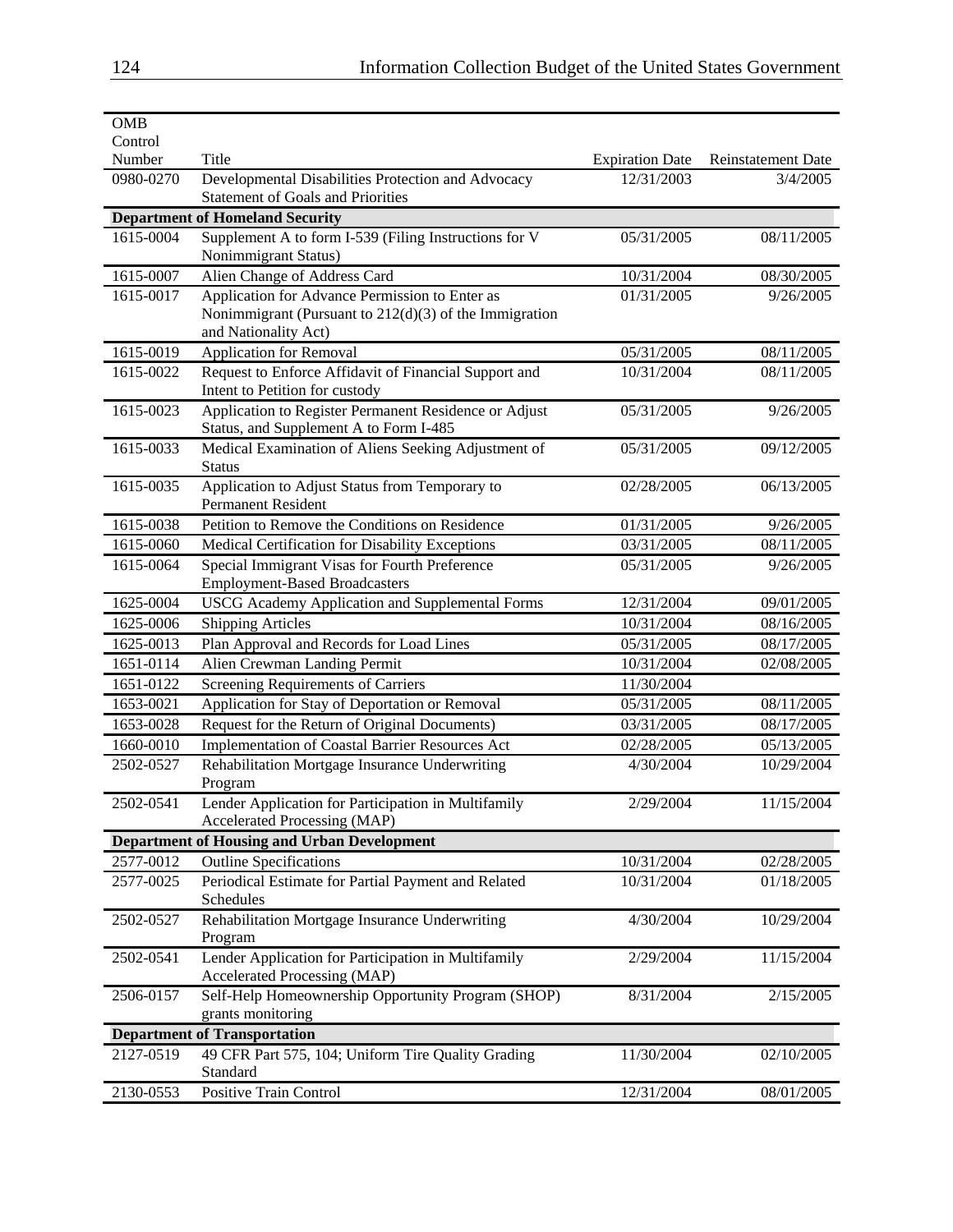| <b>OMB</b>                   |                                                                                                                                      |                        |                           |
|------------------------------|--------------------------------------------------------------------------------------------------------------------------------------|------------------------|---------------------------|
| Control                      |                                                                                                                                      |                        |                           |
| Number                       | Title                                                                                                                                | <b>Expiration Date</b> | <b>Reinstatement Date</b> |
| 2132-0562                    | 49 U.S.C. Section 5314(a) United We Ride State<br><b>Coordination Grants</b>                                                         | 12/31/2004             | 07/06/2005                |
| 2133-0024                    | Subsidy Voucher - Operating Differential Subsidy (Bulk<br>& Liner Cargo Vessels                                                      | 01/31/2005             | 07/06/2005                |
| 2120-0620                    | Special Federal Aviation Regulation No. 71                                                                                           | 1/31/2004              | 1/21/2005                 |
| 2125-0522                    | Utility Use and Occupancy Agreements                                                                                                 | 1/31/2004              | 12/15/2004                |
| 2125-0519                    | Developing and Recording Costs for Utility Adjustments                                                                               | 1/31/2004              | 12/16/2004                |
| <b>Department of Justice</b> |                                                                                                                                      |                        |                           |
| 1121-0197                    | Bureau of Justice Assistance Application Form: State<br>Criminal Alien Assistance Program                                            | 2/28/2002              | 3/14/2005                 |
|                              | <b>Department of the Treasury</b>                                                                                                    |                        |                           |
| 1505-0167                    | Cuban Remittance Affidavit                                                                                                           | 12/31/2004             | 01/05/2005                |
| 1505-0195                    | Race and National Origin Identification                                                                                              | 12/31/2004             | 05/31/2005                |
| 1545-1465                    | PS-54-94 (Final) Environmental Settlement Funds -                                                                                    | 02/28/2005             | 03/02/2005                |
|                              | Classification                                                                                                                       |                        |                           |
| 1545-1632                    | REG-118662-98 (Final) New Technologies in                                                                                            | 03/31/2005             | 04/06/2005                |
|                              | <b>Retirement Plans</b>                                                                                                              |                        |                           |
| 1545-1901                    | Revenue Procedure 2004-XX, Offer to Resolve Issues                                                                                   | 01/31/2005             | 05/31/2005                |
|                              | Arising from Certain Tax, Withholding, and Reporting<br>Obligations of U.S. Withholding Agents with Respect to                       |                        |                           |
|                              | Payments to Foreign Persons                                                                                                          |                        |                           |
| 1545-1913                    | Payment of Gift/GST Tax and/or Application for                                                                                       | 05/31/2005             | 06/17/2005                |
|                              | Extension of Time to File Form 709                                                                                                   |                        |                           |
| 1550-0018                    | Amendment of a Saving Association Charter                                                                                            | 10/31/2004             | 01/19/2005                |
| 1550-0030                    | Application for Issuance of Subordinated Debt                                                                                        | 11/30/2004             | 08/18/200                 |
|                              | Securities/Notice of Issuance of Subordinated Debt or                                                                                |                        |                           |
|                              | Mandatory Redeemable Preferred Stock                                                                                                 |                        |                           |
| 1550-0051                    | Management Official Interlocks                                                                                                       | 10/31/2004             | 08/18/2005                |
| 1550-0053                    | <b>Application Processing Fees</b>                                                                                                   | 10/31/2004             | 08/18/2005                |
| 1550-0056                    | <b>Application Filing Requirements</b>                                                                                               | 10/31/2004             | 01/19/2005                |
| 1550-0059                    | Capital Distribution                                                                                                                 | 11/30/2004             | 08/18/2005                |
| 1550-0095                    | <b>Electronic Operations</b>                                                                                                         | 10/31/2004             | 08/18/2005                |
| 1559-0005                    | Bank Enterprise Award (BEA) Program Application and<br><b>Final Report</b>                                                           | 11/30/2004             | 05/31/2005                |
| 1550-0072                    | Mutual Holding Company                                                                                                               | 4/30/2004              | 1/19/2005                 |
| 1513-0025                    | Notice of Release of Tobacco Products, Cigarette Papers,<br>or Cigarette Tubes                                                       | 6/30/2004              | 11/3/2004                 |
| 1513-0058                    | Usual and Customary Business Records Maintained by<br><b>Brewers</b>                                                                 | 6/30/2004              | 11/2/2004                 |
| 1513-0110                    | Recordkeeping for Tobacco Products Removed in Bond<br>from Manufacturers Premises for Experimental Purposes<br>$-27$ CFR 270.232(d). | 6/30/2004              | 11/9/2004                 |
| 1505-0174                    | Financial Subsidiaries (Interim Final Rule)                                                                                          | 6/30/2004              | 10/15/2004                |
|                              | <b>Federal Communications Commission</b>                                                                                             |                        |                           |
| 3060-0204                    | Section 90.20(a)(2)(v), Physically Handicapped "Special<br>Eligibility Showing"                                                      | 07/31/2005             | 9/28/2005                 |
| 3060-0223                    | Section 90.129 Supplemental information to be routinely<br>submitted with applications; non-type accepted<br>equipment               | 07/31/2005             | 9/28/2005                 |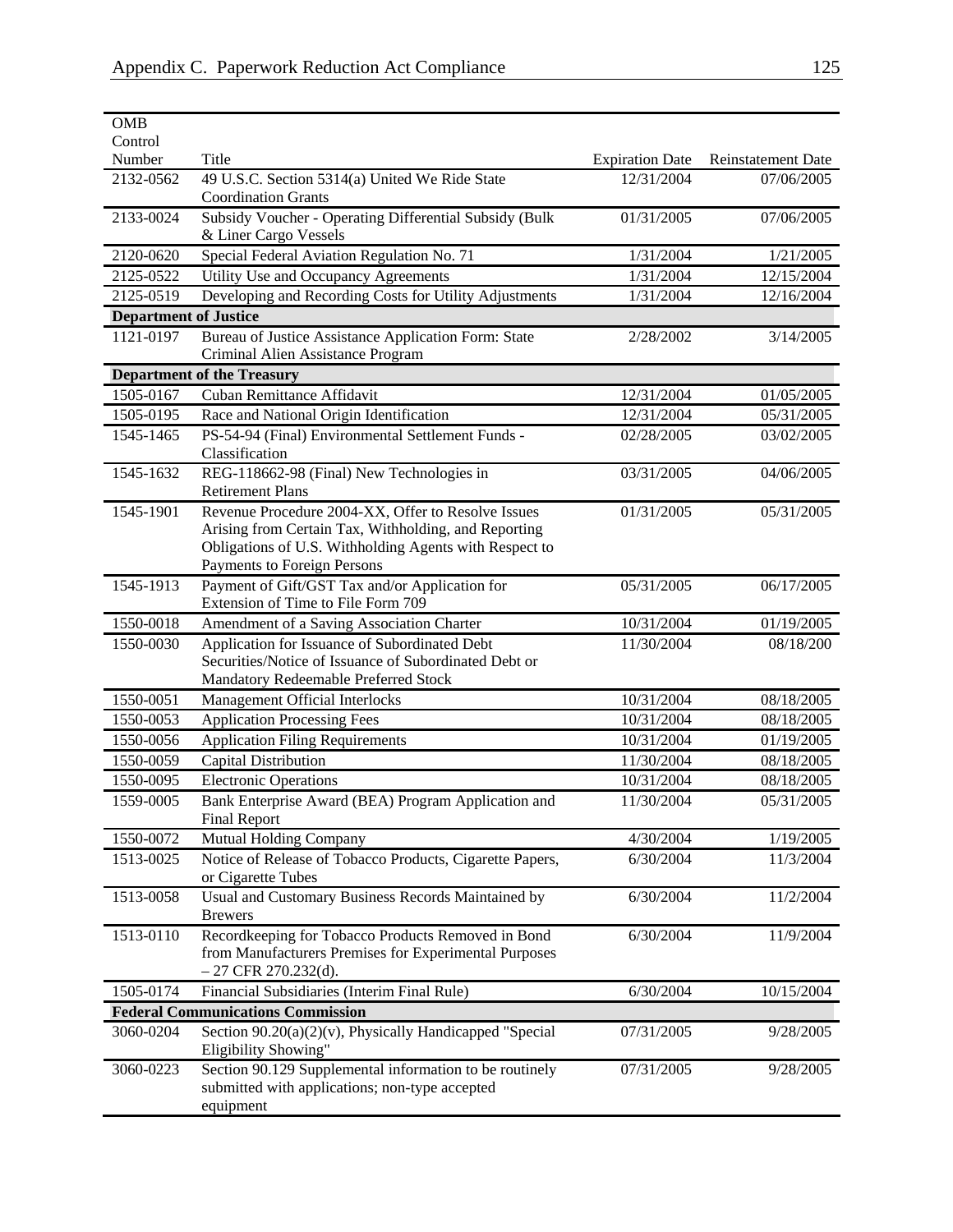| <b>OMB</b> |                                                       |                        |                           |
|------------|-------------------------------------------------------|------------------------|---------------------------|
| Control    |                                                       |                        |                           |
| Number     | Title                                                 | <b>Expiration Date</b> | <b>Reinstatement Date</b> |
| 3060-0695  | Section 87.219, Automatic Operations                  | 07/31/2005             | 9/28/2005                 |
| 3060-0882  | Section 95.833, Construction Requirements             | 07/31/2005             | 9/28/2005                 |
|            | <b>National Science Foundation</b>                    |                        |                           |
| 3145-0161  | Cross-Project Evaluation of the National Science      | 07/31/2005             | 09/09/2005                |
|            | Foundation's Local Systemic Change Through Teacher    |                        |                           |
|            | Enhancement Program (LSC)                             |                        |                           |
| 3145-0184  | eRecruitment System                                   | 05/31/2005             | 9/26/2005                 |
|            | <b>Securities and Exchange Commission</b>             |                        |                           |
| 3235-0202  | Rule 15c2-11, 17 CFR 240.15c2-11 (Publication or      | 05/31/2005             | 08/31/2005                |
|            | submission of quotations without current information) |                        |                           |
| 3235-0463  | Tell Us How We're Doing                               | 04/30/2005             | 9/26/2005                 |
| 3235-0547  | SEC Investor Complaint Forms; SEC Investor Question   | 5/31/2004              | 3/8/2005                  |
|            | Form                                                  |                        |                           |
|            | <b>Small Business Administration</b>                  |                        |                           |
| 3245-0012  | Requests from borrowers (Financial Statements)        | 05/31/2005             | 9/20/2005                 |
| 3245-0016  | Applications for Business Loans                       | 11/30/2004             | 04/21/2005                |
| 3245-0188  | <b>Personal Financial Statement</b>                   | 11/30/2004             | 03/18/2005                |
| 3245-0193  | Servicing Agent Agreement                             | 05/31/2005             | 09/15/2005                |
| 3245-0200  | <b>Settlement Sheet</b>                               | 03/31/2005             | 06/27/2005                |
| 3245-0201  | 7(a) Loan Closing Forms                               | 05/31/2005             | 9/26/2005                 |
| 3245-0124  | <b>U.S. Small Business Administration Advisory</b>    | 3/31/2004              | 2/2/2005                  |
|            | Committee Membership-Nominee Information              |                        |                           |
| 3245-0140  | SBA Form 1222-Notice of Award SBA Form 1224           | 8/31/2004              | 1/31/2005                 |
|            | Grant/Cooperative Agreement Cost Sharing Proposal     |                        |                           |
| 3245-0185  | <b>Secondary Participation Guaranty Agreement</b>     | 3/31/2004              | 3/8/2005                  |
| 3245-0329  | PRIME (Program for Investment in Micro entrepreneurs) | 5/31/2004              | 2/2/2005                  |

## **Existing Collections in Use Without OMB Approval**

| Agency:                    | Department of Agriculture/Cooperative State Research, Education and |
|----------------------------|---------------------------------------------------------------------|
|                            | <b>Extension Services (CSREES)</b>                                  |
| Title:                     | Children, Youth, and Families at Risk (CYFAR) Year End Report and   |
|                            | <b>Expanded Food</b>                                                |
| <b>OMB</b> Control Number: | 0524-0043                                                           |
| Date of Approval:          | 3/15/2005                                                           |
| How Discovered:            | CSREES conducted an internal analysis of its collections.           |
| How Resolved:              | Granted OMB approval                                                |
| Agency:                    | Department of Agriculture/Cooperative State Research, Education and |
|                            | <b>Extension Services (CSREES)</b>                                  |
| Title:                     | <b>Expanded Food and Nutrition Education Program</b>                |
| <b>OMB</b> Control Number: | 0524-0044                                                           |
| Date of Approval:          | 3/15/2005                                                           |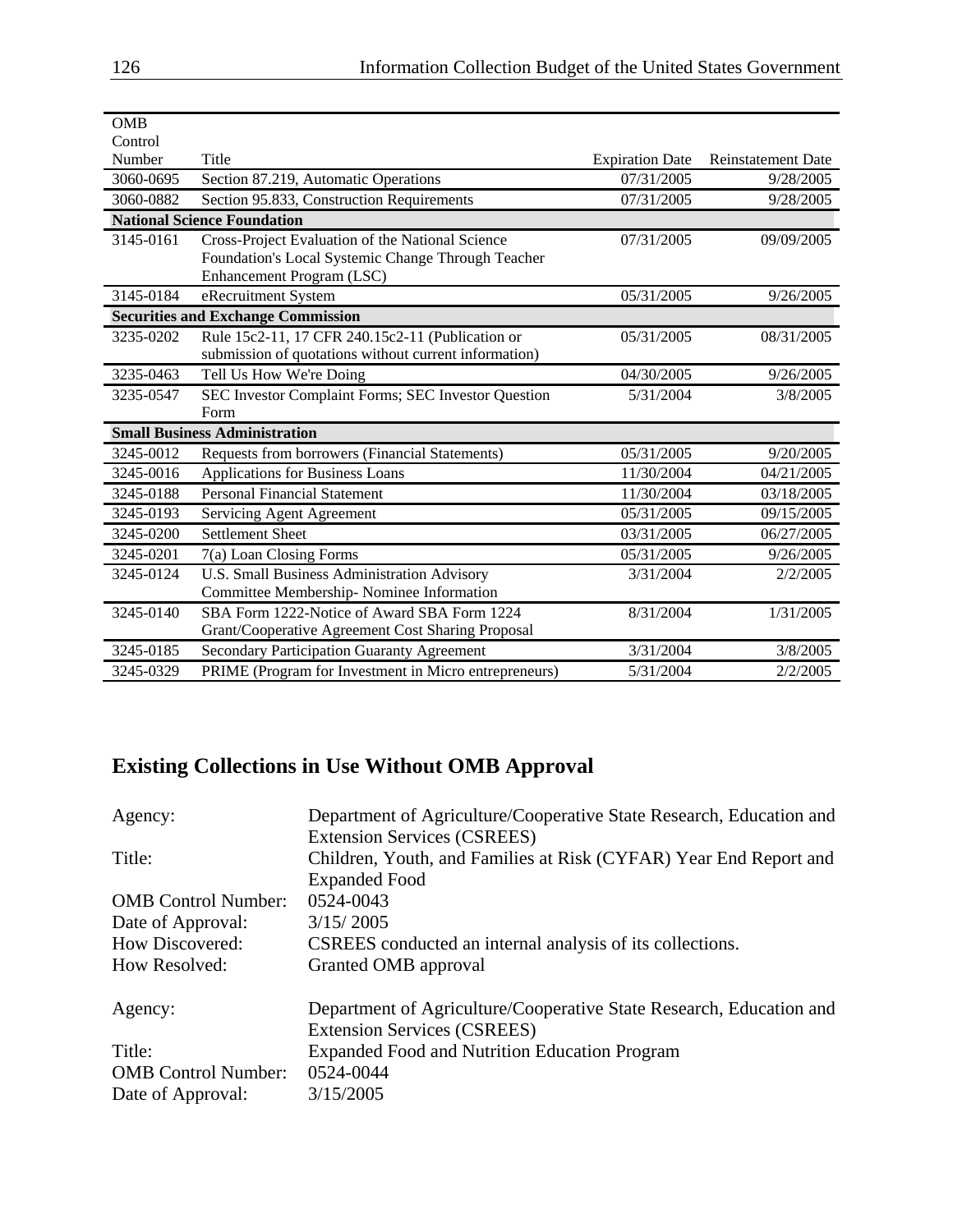| How Discovered:<br>How Resolved:                                     | CSREES conducted an internal analysis of its collections.<br>Granted OMB approval                                                                                                                             |
|----------------------------------------------------------------------|---------------------------------------------------------------------------------------------------------------------------------------------------------------------------------------------------------------|
| Agency:<br>Title:<br><b>OMB</b> Control Number:<br>Date of Approval: | Department of Agriculture/Forest Service<br><b>Qualified Products List for Water Enhancers</b><br>0596-0182<br>3/17/2005                                                                                      |
| How Discovered:                                                      | The Forest Service had relied upon an OMB information collection<br>number in the Federal Acquisition Regulation. During the review<br>process, OPPM personnel discovered that the OMB number was<br>defunct. |
| How Resolved:                                                        | Submitted an emergency clearance package that OMB approved.                                                                                                                                                   |
| Agency:                                                              | Department of Agriculture/Forest Service                                                                                                                                                                      |
| Title:<br><b>OMB</b> Control Number:<br>Date of Approval:            | Qualified Products List for Foam Fire Suppressants<br>0596-0183<br>3/17/2005                                                                                                                                  |
| How Discovered:                                                      | The Forest Service had relied upon an OMB information collection<br>number in the Federal Acquisition Regulation. During the review<br>process, OPPM personnel discovered that the OMB number was<br>defunct. |
| How Resolved:                                                        | Submitted an emergency clearance package that OMB approved.                                                                                                                                                   |
| Agency:<br>Title:<br><b>OMB</b> Control Number:<br>Date of Approval: | Department of Agriculture/Forest Service<br>Qualified Products List for Retardant Fire Suppressants<br>0596-0184<br>3/17/2005                                                                                 |
| How Discovered:                                                      | The Forest Service had relied upon an OMB information collection<br>number in the Federal Acquisition Regulation. During the review<br>process, OPPM personnel discovered that the OMB number was<br>defunct. |
| How Resolved:                                                        | Submitted an emergency clearance package that OMB approved.                                                                                                                                                   |
| Agency:<br>Title:                                                    | Department of Agriculture/Food Safety and Inspection Service (FSIS)<br>Application for Inspection, Accreditation of Laboratories, and<br>Exemptions                                                           |
| <b>OMB</b> Control Number:                                           | 0583-0082                                                                                                                                                                                                     |
| Date of Approval:<br>How Discovered:                                 | 12/31/2004<br>The Agency's Information Collection Coordinator discovered that it<br>had no approval from OMB for the information collection related to<br>some of its record keeping requirements.            |
| How Resolved:                                                        | Received OMB approval                                                                                                                                                                                         |
| Agency:                                                              | Department of Health and Human Services/Centers for Disease<br><b>Control and Prevention</b>                                                                                                                  |
| Title:                                                               | National Blood Lead Surveillance System                                                                                                                                                                       |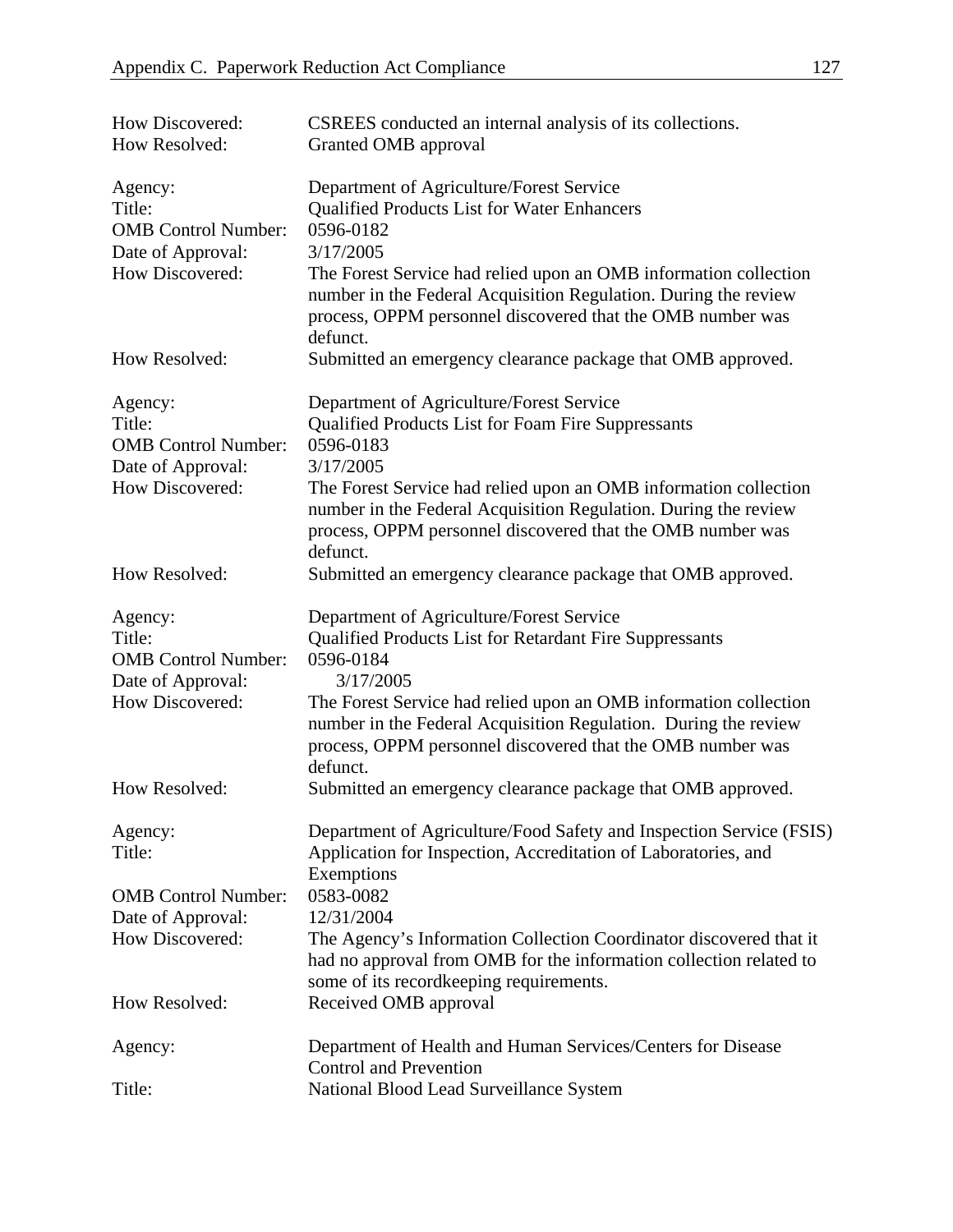| 0920-0337                                                                                                                                                       |
|-----------------------------------------------------------------------------------------------------------------------------------------------------------------|
| 5/6/2005                                                                                                                                                        |
| The CDC discovered the adult lead data were always collected without<br>an OMB number.                                                                          |
| OMB clearance granted. Both the childhood and adult blood lead data                                                                                             |
| collections were merged into one collection.                                                                                                                    |
| Department of Health and Human Services/Centers for Disease                                                                                                     |
| <b>Control and Prevention</b>                                                                                                                                   |
| Participatory Research and the Dissemination and Translation of                                                                                                 |
| <b>Research Findings</b>                                                                                                                                        |
| 0920-0602                                                                                                                                                       |
| 1/4/2005                                                                                                                                                        |
| CDC clearance office received a report that data were collected prior<br>to the program receiving OMB clearance.                                                |
| OMB clearance was granted.                                                                                                                                      |
| Department of Health and Human Services/Centers for Disease                                                                                                     |
| <b>Control and Prevention</b>                                                                                                                                   |
| Cardiovascular Health Branch Management Information System                                                                                                      |
| 0920-0679                                                                                                                                                       |
| 5/6/2005                                                                                                                                                        |
| During a conference call with OMB, it was discovered that the data<br>collected during the pretesting of the instruments should have received<br>OMB clearance. |
| OMB clearance was granted.                                                                                                                                      |
| Department of Health and Human Services/Centers for Disease                                                                                                     |
| <b>Control and Prevention</b>                                                                                                                                   |
| Comprehensive Cancer Control (CCC) Implementation Case Study                                                                                                    |
| 0920-0681                                                                                                                                                       |
| 5/10/2005                                                                                                                                                       |
| During the preparation of the OMB submission, it was discovered that                                                                                            |
| the reports of the study should have received OMB clearance.                                                                                                    |
| OMB clearance was granted.                                                                                                                                      |
| Department of Health and Human Services/Centers for Disease                                                                                                     |
| <b>Control and Prevention</b>                                                                                                                                   |
| Operations and Scope of Public STD Clinics in the US States and                                                                                                 |
| Territories                                                                                                                                                     |
| 0920-0683                                                                                                                                                       |
| 5/16/2005                                                                                                                                                       |
| CDC clearance office received a report that data were collected prior<br>to the program receiving OMB clearance.                                                |
| OMB clearance was granted.                                                                                                                                      |
|                                                                                                                                                                 |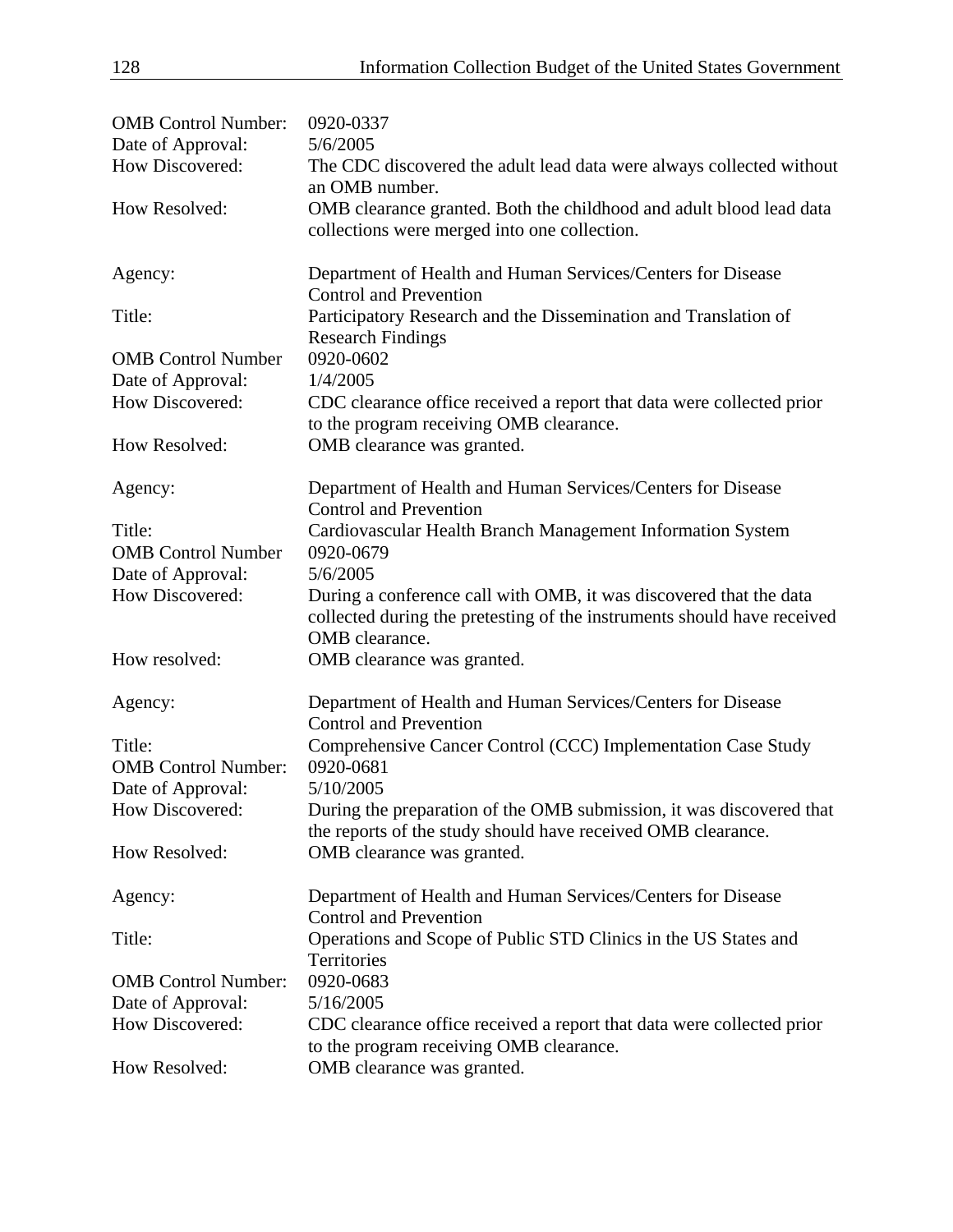| Agency:                    | Department of Health and Human Services/Centers for Medicare and<br>Medicaid                                                                               |
|----------------------------|------------------------------------------------------------------------------------------------------------------------------------------------------------|
| Title:                     | <b>HIPAA Administrative Simplification Non-Privacy Enforcement</b>                                                                                         |
| <b>OMB</b> Control Number: | 0938-0948                                                                                                                                                  |
| Date of Approval:          | 9/8/2005                                                                                                                                                   |
| How Discovered:            | The bootleg was found by the CMS clearance office in a report from                                                                                         |
|                            | CMS after HIPAA was implemented.                                                                                                                           |
| How Resolved:              | OMB clearance was granted.                                                                                                                                 |
| Agency:                    | Department of Health and Human Services/Centers for Medicare and<br>Medicaid                                                                               |
| Title:                     | Health Insurance Reform: Security Standards; Final Rule                                                                                                    |
| <b>OMB</b> Control Number: | 0938-0949                                                                                                                                                  |
| Date of Approval:          | 3/16/2005                                                                                                                                                  |
| How Discovered:            | The bootleg was found by the CMS clearance office in a report from<br>CMS after HIPAA was implemented.                                                     |
| How Resolved:              | OMB emergency clearance was granted.                                                                                                                       |
| Agency:                    | Department of Health and Human Services/Substance Abuse and<br><b>Mental Health Services Administration</b>                                                |
| Title:                     | Targeted Capacity Expansion Grants for Jail Diversity Programs                                                                                             |
| <b>OMB</b> Control Number: | 0935-XXXX                                                                                                                                                  |
| Date of Approval:          | 60 Day Notice published on April 7, 2005.                                                                                                                  |
| How Discovered:            | Discovered the violation when the program office requested                                                                                                 |
|                            | consultation about revisions to the forms.                                                                                                                 |
| How Resolved:              | A 60 Day Notice was published on April 7, 2005. The Department is<br>working with SAMHSA to complete an information collection request<br>package for OMB. |
| Agency:                    | Department of Housing and Urban Development                                                                                                                |
| Title                      | <b>Energy Efficient Mortgages</b>                                                                                                                          |
| <b>OMB</b> Control Number: | 2502-0561                                                                                                                                                  |
| Date of Approval:          | 09/14/2005                                                                                                                                                 |
| How Discovered:            | Program office discovered that OMB approval was needed for this<br>collection of information.                                                              |
| How Resolved:              | Granted OMB approval                                                                                                                                       |
| Agency:                    | Department of Housing and Urban Development                                                                                                                |
| Title                      | <b>Environmental Review of Proposed Housing Development</b>                                                                                                |
| <b>OMB</b> Control Number: | 2506-0177                                                                                                                                                  |
| Date of Approval:          | 08/09/2005                                                                                                                                                 |
| How Discovered:            | During the review of this proposed submission, OCIO discovered that<br>these requirements were in place without approval.                                  |
| How Resolved:              | Granted OMB approval                                                                                                                                       |
| Agency:                    | Department of Transportation                                                                                                                               |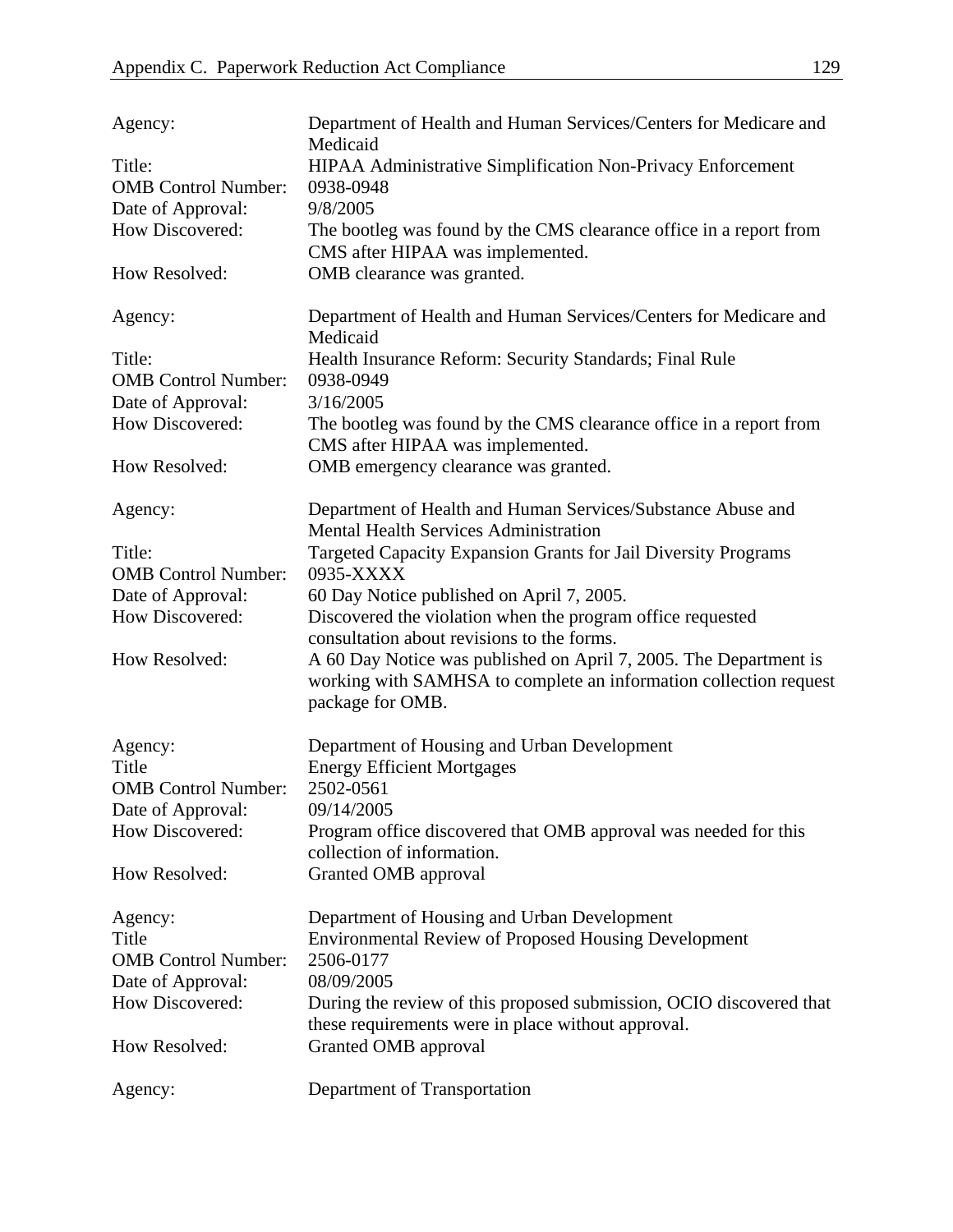| Title:<br><b>OMB</b> Control Number:<br>Date of Approval:<br>How Discovered:<br>How Resolved:            | <b>Advanced Qualification Program (AQP) NPRM</b><br>2120-0701<br>8/1/2005<br>The FAA discovered that the information collection in the rule was<br>previously covered by an SFAR that had been in existence since 1990,<br>but which did not have OMB clearance.<br>Granted OMB approved |
|----------------------------------------------------------------------------------------------------------|------------------------------------------------------------------------------------------------------------------------------------------------------------------------------------------------------------------------------------------------------------------------------------------|
| Agency:<br>Title:<br><b>OMB</b> Control Number:<br>Date of Approval:<br>How Discovered:<br>How Resolved: | Department of the Interior<br>Procedures for State, Tribal and Local Government Historic<br>Preservation Programs; 36 CFR 61<br>1024-0038<br>11/30/2004<br>During renewal, found forms in use without OMB approval<br>Received OMB approval                                              |
| Agency:<br>Title:<br><b>OMB</b> Control Number:<br>Date of Approval:<br>How Discovered:<br>How Resolved: | Department of the Interior<br>Horseshoe Crab Tagging Program<br>1018-0127<br>06/10/2005<br>Staff identified data collection as needing OMB approval.<br>Received OMB approval                                                                                                            |
| Agency:<br>Title:<br><b>OMB</b> Control Number:<br>Date of Approval:<br>How Discovered:<br>How Resolved: | Department of Justice<br>Request for Recognition of a Non-Profit Religious, Charitable, Social<br>Service or Similar Organization<br>1125-0012<br>09/26/2005<br>Internal review<br>Received OMB approval                                                                                 |
| Agency:<br>Title:<br><b>OMB</b> Control Number:<br>Date of Approval:<br>How Discovered:<br>How Resolved: | Department of Treasury<br>Form 3491 Consumer Cooperative Ext. Application<br>1545-1941<br>04/01/2005<br>GAO Audit<br>Granted OMB approval                                                                                                                                                |
| Agency:<br>Title:<br><b>OMB</b> Control Number:<br>Date of Approval:<br>How Discovered:<br>How Resolved: | Department of Treasury<br>Form 1127 Extension of Time to Pay<br>1546-1961<br>Agency plans to publish a Federal Register notice<br><b>GAO</b> Audit<br>Will submit information collection package to OMB                                                                                  |
| Agency:                                                                                                  | Department of Treasury                                                                                                                                                                                                                                                                   |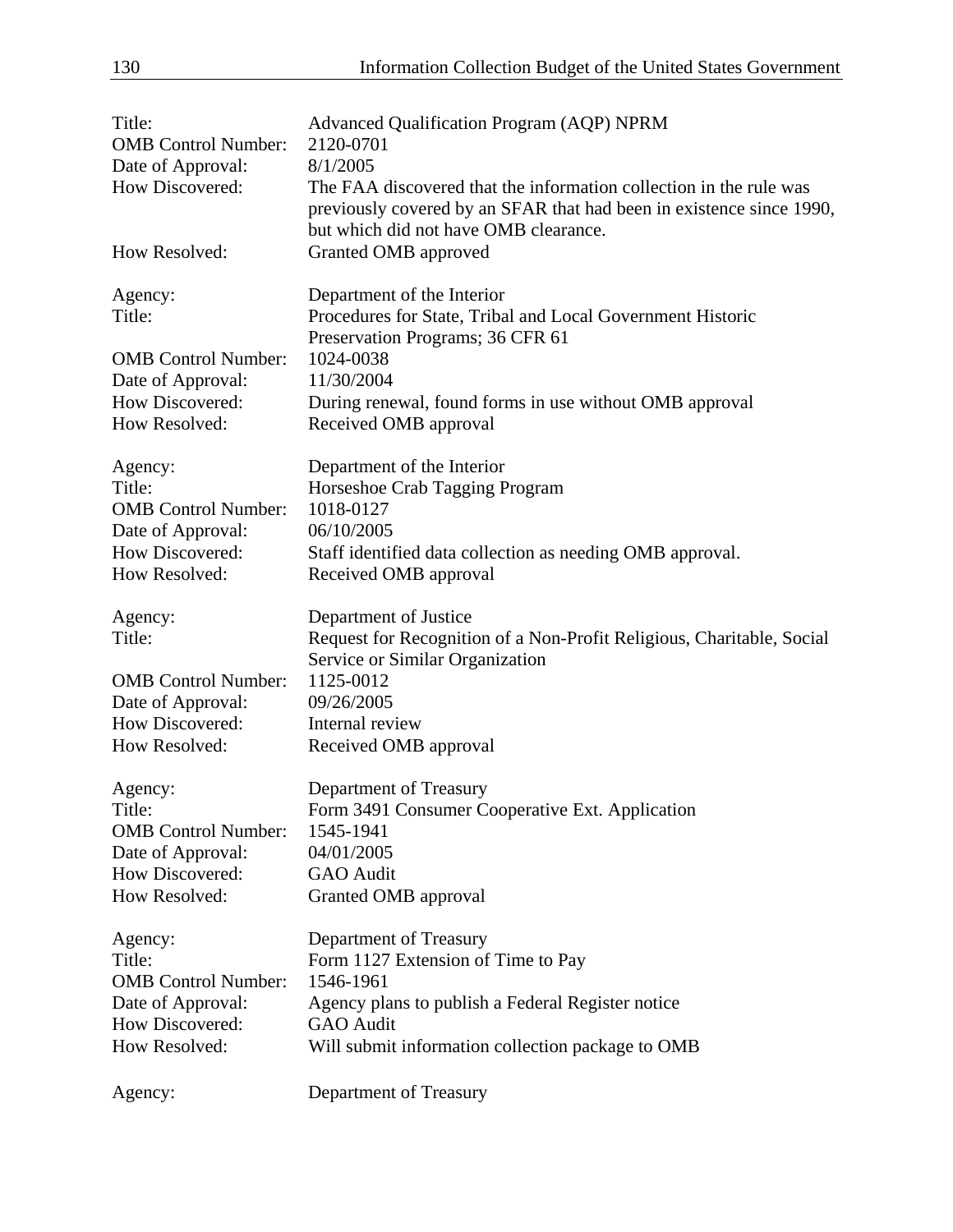| Title:<br><b>OMB</b> Control Number: | Specific Export Bond-Distilled Spirits or Wine<br>1513-XXXX                                 |
|--------------------------------------|---------------------------------------------------------------------------------------------|
| Date of Approval:<br>How Discovered: | Agency plans to publish a Federal Register notice                                           |
| How Resolved:                        | Discovered during field audit of forms<br>Will submit information collection package to OMB |
|                                      |                                                                                             |
| Agency:                              | Department of Treasury                                                                      |
| Title:                               | Application, Permit and Report Wine and Beer Puerto Rico                                    |
| <b>OMB</b> Control Number:           | 1513-XXXX                                                                                   |
| Date of Approval:                    | Agency plans to publish a Federal Register notice                                           |
| How Discovered:                      | Discovered during field audit of forms                                                      |
| How Resolved:                        | Will submit information collection package to OMB                                           |
| Agency:                              | Department of Treasury                                                                      |
| Title:                               | Drawback on Wine Exports                                                                    |
| <b>OMB</b> Control Number:           | 1513-XXXX                                                                                   |
| Date of Approval:                    | Agency plans to publish a Federal Register notice                                           |
| How Discovered:                      | Discovered during field audit of forms                                                      |
| How Resolved:                        | Will submit information collection package to OMB                                           |
|                                      |                                                                                             |
| Agency:<br>Title:                    | Department of Treasury<br>Tax Deferral Bon-Wine and Beer                                    |
| <b>OMB</b> Control Number:           | 1513-XXXX                                                                                   |
| Date of Approval:                    | Agency plans to publish a Federal Register notice                                           |
| How Discovered:                      | Discovered during field audit of forms                                                      |
| How Resolved:                        | Will submit information collection package to OMB                                           |
|                                      |                                                                                             |
| Agency:                              | Department of Treasury                                                                      |
| Title:                               | Deferral Bond-Tobacco Products (Puerto Rico)                                                |
| <b>OMB</b> Control Number:           | 1513-XXXX                                                                                   |
| Date of Approval:<br>How Discovered: | Agency plans to publish a Federal Register notice                                           |
| How Resolved:                        | Discovered during field audit of forms<br>Will submit information collection package to OMB |
|                                      |                                                                                             |
| Agency:                              | Department of Treasury                                                                      |
| Title:                               | Bond Covering Removal and Use of Wine at Vinegar Plants                                     |
| <b>OMB</b> Control Number:           | 1513-XXXX                                                                                   |
| Date of Approval:                    | Agency plans to publish a Federal Register notice                                           |
| How Discovered:                      | Discovered during field audit of forms                                                      |
| How Resolved:                        | Will submit information collection package to OMB                                           |
| Agency:                              | Social Security Administration                                                              |
| Title:                               | <b>State Death Match</b>                                                                    |
| <b>OMB</b> Control Number:           | 0960-0700                                                                                   |
| Date of Approval:                    | 03/03/2005                                                                                  |
| How Discovered:                      | Internal agency review                                                                      |
|                                      |                                                                                             |